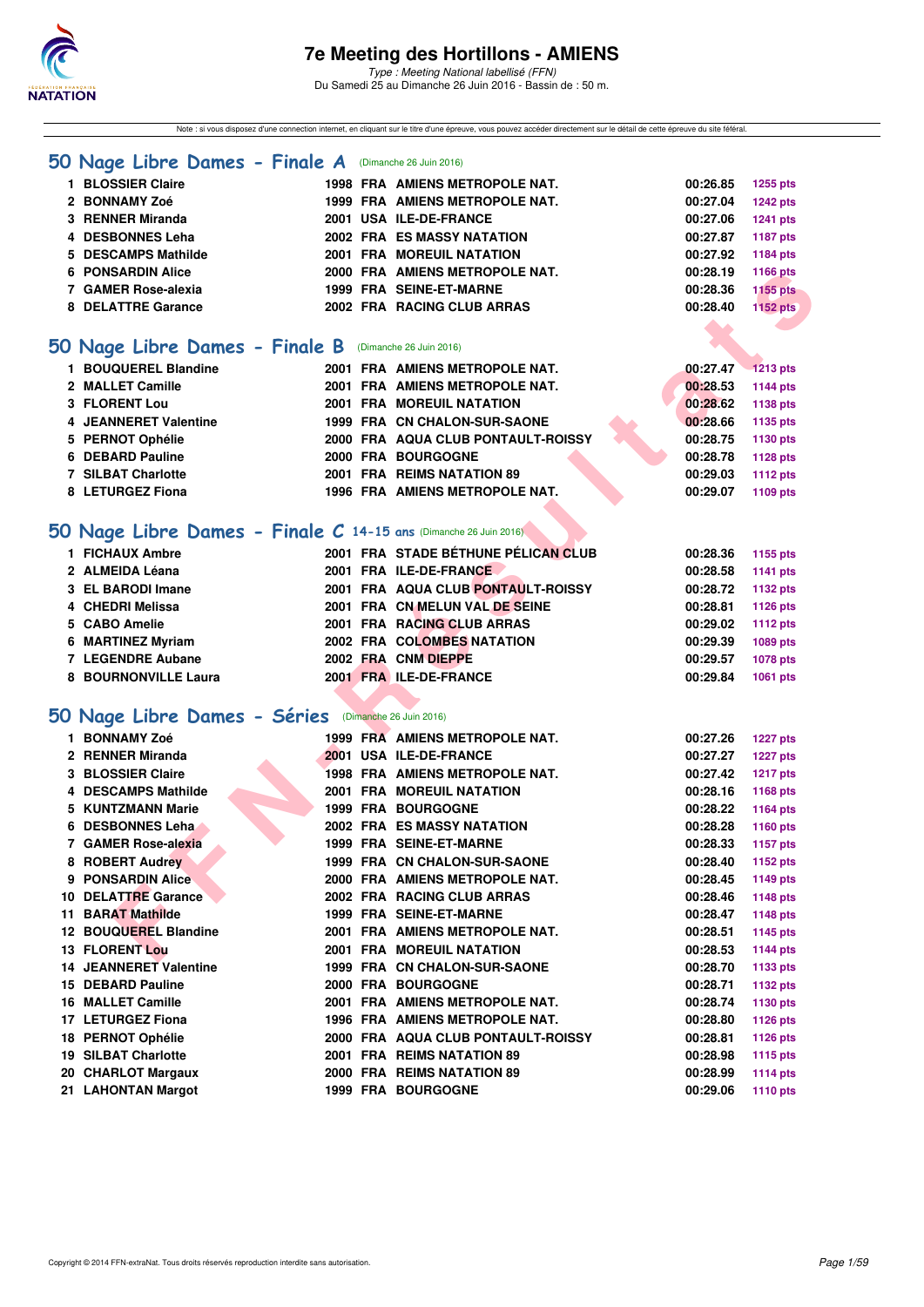

#### **50 Nage Libre Dames - Séries (suite)**

| 22 | <b>FICHAUX Ambre</b>        |
|----|-----------------------------|
|    | 23 RAIMONDO Ines            |
|    | 24 RAZAFY Elodie            |
| 25 | <b>EL BARODI Imane</b>      |
| 26 | <b>DUFOUR Anne</b>          |
| 27 | <b>BOURNONVILLE Mev</b>     |
|    | 28 HENRY Agathe             |
|    | 29 ZENON Cassandre          |
|    | 30 CELINI Lesy              |
|    | 31 CABO Amelie              |
|    | 32 OUALID GIRARD Sarah      |
| 33 | <b>BOURNONVILLE Laura</b>   |
| 34 | <b>GHRIBI Célia</b>         |
| 35 | <b>CHEDRI Melissa</b>       |
| 36 | <b>LEGENDRE Aubane</b>      |
|    | 36 CHANAVAT GILLET Alicia   |
|    | <b>38 LEMAOULT Emilie</b>   |
|    | 39 MARTINEZ Myriam          |
|    | 40 ALMEIDA Léana            |
|    | 41 SOMMIER Elodie           |
|    | 42 BRUMENT Chloé            |
| 43 | <b>LAJOIE Sybille</b>       |
| 44 | <b>MARZOUK Maëva</b>        |
| 45 | <b>ROUTIER Nolwen</b>       |
|    | 46 CUCUMEL Romy             |
|    | <b>47 DE BRUYNE Emeline</b> |
|    | 48 VERDIER Alexandra        |
|    | 49 FOLEY Sarah              |
|    | 50 MPACKO Ketsia            |
|    | 50 POURAGEAUX Agatha        |
| 52 | <b>TAVERNE Marion</b>       |
| 53 | <b>GILLOT Pauline</b>       |
| 53 | <b>POUILLY Élisa</b>        |
| 55 | <b>WARD Meggy</b>           |
|    | 56 PERIGUEUX Elea           |
|    | 57 LARGILLIER Iliana        |
|    | 58 LEVEAUX Enola            |
|    | 59 LESAGE Maud              |
|    | 60 GAUCHER Pauline          |
| 61 | <b>JOLY Mathilde</b>        |
| 61 | <b>CLOSIER Sarah</b>        |
| 63 | <b>LAMBERTYN Camille</b>    |
| 63 | <b>DELAHAYE Valentine</b>   |
| 65 | <b>GRAS Morgane</b>         |
| 66 | <b>SCHAFFERS Sixtine</b>    |
| 66 | <b>BROUEL Bérénice</b>      |
| 68 | <b>PHILIPPE Juliette</b>    |
| 69 | <b>BAURON Charline</b>      |
| 70 | <b>FILORI Anna</b>          |
| 71 | <b>DUMUR Julie</b>          |
| 72 | <b>THIARD Ameline</b>       |
| 73 | <b>SUSINI Marine</b>        |
| 74 | <b>RENARD Sophie</b>        |
|    | <b>75 VONDADIA</b>          |

| 22 FICHAUX Ambre                 |  | 2001 FRA STADE BETHUNE PELICAN CLUB                       | 00:29.09             | 1108 pts                    |
|----------------------------------|--|-----------------------------------------------------------|----------------------|-----------------------------|
| 23 RAIMONDO Ines                 |  | 2000 FRA SEINE-ET-MARNE                                   | 00:29.11             | 1107 pts                    |
| 24 RAZAFY Elodie                 |  | 1998 FRA SEINE-ET-MARNE                                   | 00:29.12             | 1106 pts                    |
| 25 EL BARODI Imane               |  | 2001 FRA AQUA CLUB PONTAULT-ROISSY                        | 00:29.13             | 1105 pts                    |
| 26 DUFOUR Anne                   |  | <b>1999 FRA BEAUVAISIS AQUATIC CLUB</b>                   | 00:29.19             | 1102 pts                    |
| 27 BOURNONVILLE Mey              |  | 1999 FRA SEINE-ET-MARNE                                   | 00:29.23             | 1099 pts                    |
| 28 HENRY Agathe                  |  | 2000 FRA BOURGOGNE                                        | 00:29.27             | 1097 pts                    |
| 29 ZENON Cassandre               |  | 2000 FRA SEINE-ET-MARNE                                   | 00:29.28             | <b>1096 pts</b>             |
| 30 CELINI Lesy                   |  | <b>1999 FRA ES MASSY NATATION</b>                         | 00:29.37             | <b>1090 pts</b>             |
| 31 CABO Amelie                   |  | 2001 FRA RACING CLUB ARRAS                                | 00:29.43             | <b>1087 pts</b>             |
| 32 OUALID GIRARD Sarah           |  | 2000 FRA SEINE-ET-MARNE                                   | 00:29.44             | <b>1086 pts</b>             |
| 33 BOURNONVILLE Laura            |  | 2001 FRA ILE-DE-FRANCE                                    | 00:29.50             | <b>1082 pts</b>             |
| 34 GHRIBI Célia                  |  | 2000 FRA ES VITRY                                         | 00:29.56             | <b>1078 pts</b>             |
| 35 CHEDRI Melissa                |  | 2001 FRA CN MELUN VAL DE SEINE                            | 00:29.62             | 1075 pts                    |
| <b>36 LEGENDRE Aubane</b>        |  | 2002 FRA CNM DIEPPE                                       | 00:29.64             | 1073 pts                    |
| <b>36 CHANAVAT GILLET Alicia</b> |  | <b>1999 FRA BOURGOGNE</b>                                 | 00:29.64             | 1073 pts                    |
| <b>38 LEMAOULT Emilie</b>        |  | 1998 FRA CN MELUN VAL DE SEINE                            | 00:29.68             | 1071 pts                    |
| 39 MARTINEZ Myriam               |  | 2002 FRA COLOMBES NATATION                                | 00:29.70             | 1070 pts                    |
| 40 ALMEIDA Léana                 |  | 2001 FRA ILE-DE-FRANCE                                    | 00:29.71             | 1069 pts                    |
| <b>41 SOMMIER Elodie</b>         |  | 2001 FRA ILE-DE-FRANCE                                    | 00:29.72             | <b>1068 pts</b>             |
| <b>42 BRUMENT Chloé</b>          |  | 1997 FRA CNM DIEPPE                                       | 00:29.77             | 1065 pts                    |
| 43 LAJOIE Sybille                |  | 1998 FRA REIMS NATATION 89                                | 00:29.80             | 1063 pts                    |
| 44 MARZOUK Maëva                 |  | 2000 FRA CN MELUN VAL DE SEINE                            | 00:29.84             | 1061 pts                    |
| <b>45 ROUTIER Nolwen</b>         |  | 2000 FRA C.N OZOIR-LA-FERRIERE                            | 00:29.86             | 1060 pts                    |
| <b>46 CUCUMEL Romy</b>           |  | 2001 FRA ILE-DE-FRANCE                                    | 00:29.88             | 1058 pts                    |
| 47 DE BRUYNE Emeline             |  | 2002 FRA ALBERT SPORT NATATION                            | 00:29.89             | 1058 pts                    |
| 48 VERDIER Alexandra             |  | 2000 FRA ES MASSY NATATION                                | 00:30.03             | 1049 pts                    |
| 49 FOLEY Sarah                   |  | 2002 USA ILE-DE-FRANCE                                    | 00:30.15             |                             |
| 50 MPACKO Ketsia                 |  | <b>2000 FRA AQUA CLUB PONTAULT-ROISSY</b>                 | 00:30.23             | <b>1042 pts</b>             |
| 50 POURAGEAUX Agatha             |  | 2002 FRA AQUA CLUB PONTAULT-ROISSY                        | 00:30.23             | <b>1037 pts</b><br>1037 pts |
| 52 TAVERNE Marion                |  | <b>1999 FRA AQUA CLUB PONTAULT-ROISSY</b>                 | 00:30.31             | 1032 pts                    |
| 53 GILLOT Pauline                |  | 2002 FRA BOURGOGNE                                        |                      | 1028 pts                    |
| 53 POUILLY Élisa                 |  | 2002 FRA AMIENS METROPOLE NAT.                            | 00:30.37             |                             |
|                                  |  |                                                           | 00:30.37             | 1028 pts                    |
| 55 WARD Meggy                    |  | 2002 FRA C.N OZOIR-LA-FERRIERE<br>2002 FRA SEINE-ET-MARNE | 00:30.40<br>00:30.43 | <b>1026 pts</b>             |
| 56 PERIGUEUX Elea                |  |                                                           |                      | <b>1025 pts</b>             |
| 57 LARGILLIER Iliana             |  | 2001 FRA CN MELUN VAL DE SEINE                            | 00:30.48             | <b>1022 pts</b>             |
| 58 LEVEAUX Enola                 |  | 2002 FRA BEAUVAISIS AQUATIC CLUB                          | 00:30.59             | 1015 pts                    |
| 59 LESAGE Maud                   |  | <b>2001 FRA ES MASSY NATATION</b>                         | 00:30.63             | 1012 pts                    |
| 60 GAUCHER Pauline               |  | <b>1997 FRA OPTIMAX TRAINING NATATION 78</b>              | 00:30.72             | <b>1007 pts</b>             |
| 61 JOLY Mathilde                 |  | 2001 FRA C.N OZOIR-LA-FERRIERE                            | 00:30.73             | 1006 pts                    |
| 61 CLOSIER Sarah                 |  | 1998 FRA CN VAL MAUBUEE                                   | 00:30.73             | <b>1006 pts</b>             |
| 63 LAMBERTYN Camille             |  | 2000 FRA BEAUVAISIS AQUATIC CLUB                          | 00:30.75             | 1005 pts                    |
| 63 DELAHAYE Valentine            |  | 2002 FRA AAE PÉRONNE                                      | 00:30.75             | 1005 pts                    |
| 65 GRAS Morgane                  |  | 2001 FRA AQUA CLUB PONTAULT-ROISSY                        | 00:30.83             | <b>1000 pts</b>             |
| 66 SCHAFFERS Sixtine             |  | 2000 BEL SWIMMING CLUB WAUTERBOS RODE                     | 00:30.84             | <b>1000 pts</b>             |
| 66 BROUEL Bérénice               |  | 2002 FRA BOURGOGNE                                        | 00:30.84             | 1000 pts                    |
| 68 PHILIPPE Juliette             |  | 2001 FRA BOURGOGNE                                        | 00:30.88             | 997 pts                     |
| 69 BAURON Charline               |  | 2001 FRA CN ST-MICHEL-SUR-ORGE                            | 00:30.90             | 996 pts                     |
| 70 FILORI Anna                   |  | 2002 FRA CN VAL MAUBUEE                                   | 00:30.94             | 994 pts                     |
| 71 DUMUR Julie                   |  | 2001 FRA CN VAL MAUBUEE                                   | 00:30.98             | 991 pts                     |
| <b>72 THIARD Ameline</b>         |  | 1999 FRA REIMS NATATION 89                                | 00:31.02             | 989 pts                     |
| <b>73 SUSINI Marine</b>          |  | 1998 FRA ASN LOUVRES-ROISSY-SURVILLIERS                   | 00:31.03             | 988 pts                     |
| 74 RENARD Sophie                 |  | 1996 FRA ASN LOUVRES-ROISSY-SURVILLIERS                   | 00:31.08             | 985 pts                     |
| 75 KONRAD Lory                   |  | 2000 FRA CN COURRIÈRES                                    | 00:31.11             | 984 pts                     |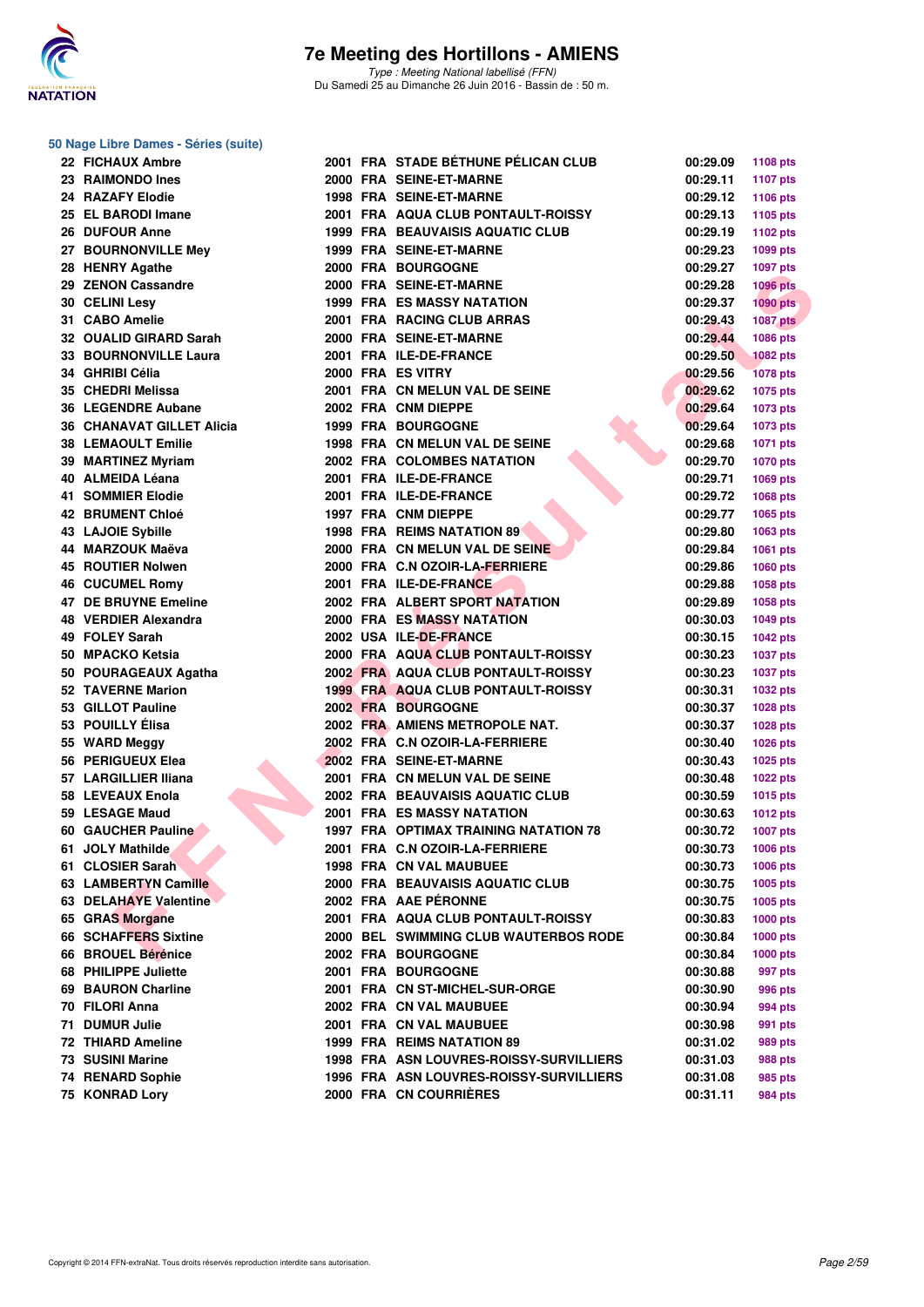

Type : Meeting National labellisé (FFN) Du Samedi 25 au Dimanche 26 Juin 2016 - Bassin de : 50 m.

#### **50 Nage Libre Dames - Séries (suite)**

| 76 PY Valentine               |  | 2001 FRA CNM DIEPPE                  | 00:31.15 | 981 pts |
|-------------------------------|--|--------------------------------------|----------|---------|
| 77 POTIER Coline              |  | <b>2001 FRA COULOMMIERS NATATION</b> | 00:31.16 | 981 pts |
| 78 CHANOIR Laura              |  | 2001 FRA REIMS NATATION 89           | 00:31.49 | 961 pts |
| 79 JOLY Cloe                  |  | 2002 FRA REIMS CHAMPAGNE NATATION    | 00:31.93 | 935 pts |
| 80 GIORDANELLA Lilou          |  | 2002 FRA BOURGOGNE                   | 00:32.10 | 925 pts |
| <b>81 DUSAILLANT Mathilde</b> |  | 1999 FRA CN MELUN VAL DE SEINE       | 00:32.53 | 900 pts |
| 82 PAYEUR Blandine            |  | <b>1996 FRA CN VAL MAUBUEE</b>       | 00:32.62 | 895 pts |

#### **[100 Nage Libre Dames - Finale A](http://www.ffnatation.fr/webffn/resultats.php?idact=nat&go=epr&idcpt=38947&idepr=2)** (Dimanche 26 Juin 2016)

| <b>FAILUR DIAIIUIIIE</b>                                          |  |  |                                         |                  |  |                                                 | <u>ບວບ µເວ</u>  |  |  |
|-------------------------------------------------------------------|--|--|-----------------------------------------|------------------|--|-------------------------------------------------|-----------------|--|--|
| 100 Nage Libre Dames - Finale A (Dimanche 26 Juin 2016)           |  |  |                                         |                  |  |                                                 |                 |  |  |
| 1 BONNAMY Zoé                                                     |  |  | 1999 FRA AMIENS METROPOLE NAT.          |                  |  | 00:58.17                                        | <b>1244 pts</b> |  |  |
|                                                                   |  |  |                                         | 50 m: 28.56      |  | $(28.56)$ 100 m : 58.17 (29.61)                 |                 |  |  |
| 2 BLOSSIER Claire                                                 |  |  | 1998 FRA AMIENS METROPOLE NAT.          |                  |  | 00:59.15                                        | <b>1212 pts</b> |  |  |
| <b>3 PONSARDIN Alice</b>                                          |  |  | 2000 FRA AMIENS METROPOLE NAT.          | 50 m: 28.83      |  | $(28.83)$ 100 m : 59.15 $(30.32)$               |                 |  |  |
|                                                                   |  |  |                                         | $50 m$ : $29.45$ |  | 01:00.16<br>$(29.45)$ 100 m : 1:00.16 $(30.71)$ | 1179 pts        |  |  |
| 4 CELINI Lesy                                                     |  |  | <b>1999 FRA ES MASSY NATATION</b>       |                  |  | 01:00.38                                        | <b>1172 pts</b> |  |  |
|                                                                   |  |  |                                         | $50 m$ : 29.21   |  | $(29.21)$ 100 m : 1:00.38 $(31.17)$             |                 |  |  |
| 5 BOURNONVILLE Mey                                                |  |  | 1999 FRA SEINE-ET-MARNE                 |                  |  | 01:01.03                                        | 1152 pts        |  |  |
|                                                                   |  |  |                                         | 50 m : 29.73     |  | (29.73) 100 m: 1:01.03 (31.30)                  |                 |  |  |
| 6 GALATEAU Pauline                                                |  |  | 1994 FRA AMIENS METROPOLE NAT.          | 50 m : 28.85     |  | 01:01.52                                        | 1136 pts        |  |  |
| <b>7 JEANNERET Valentine</b>                                      |  |  | 1999 FRA CN CHALON-SUR-SAONE            |                  |  | $(28.85)$ 100 m : 1:01.52 $(32.67)$<br>01:01.54 | 1136 pts        |  |  |
|                                                                   |  |  |                                         | 50 m: 29.93      |  | $(29.93)$ 100 m : 1:01.54 $(31.61)$             |                 |  |  |
| 8 DEBARD Pauline                                                  |  |  | 2000 FRA BOURGOGNE                      |                  |  | 01:02.01                                        | 1121 $pts$      |  |  |
|                                                                   |  |  |                                         | 50 m : 29.49     |  | (29.49) 100 m : 1:02.01 (32.52)                 |                 |  |  |
|                                                                   |  |  |                                         |                  |  |                                                 |                 |  |  |
| 100 Nage Libre Dames - Finale B (Dimanche 26 Juin 2016)           |  |  |                                         |                  |  |                                                 |                 |  |  |
| 1 FICHAUX Ambre                                                   |  |  | 2001 FRA STADE BÉTHUNE PÉLICAN CLUB     |                  |  | 01:01.29                                        | 1143 pts        |  |  |
|                                                                   |  |  |                                         | 50 m : 30.12     |  | $(30.12)$ 100 m : 1:01.29 $(31.17)$             |                 |  |  |
| 2 CABO Amelie                                                     |  |  | 2001 FRA RACING CLUB ARRAS              |                  |  | 01:01.35                                        | 1142 pts        |  |  |
|                                                                   |  |  |                                         | 50 m: 30.00      |  | $(30.00)$ 100 m : 1:01.35 $(31.35)$             |                 |  |  |
| 3 HENRY Agathe                                                    |  |  | 2000 FRA BOURGOGNE                      |                  |  | 01:01.44                                        | 1139 pts        |  |  |
| <b>DELATTRE Garance</b>                                           |  |  | 2002 FRA RACING CLUB ARRAS              | 50 m : 30.18     |  | $(30.18)$ 100 m : 1:01.44 $(31.26)$<br>01:01.51 | 1137 pts        |  |  |
|                                                                   |  |  |                                         | 50 m: 29.80      |  | (29.80) 100 m: 1:01.51 (31.71)                  |                 |  |  |
| 5 ALBOUY Katleen                                                  |  |  | <b>1998 FRA COLOMBES NATATION</b>       |                  |  | 01:01.65                                        | 1132 pts        |  |  |
|                                                                   |  |  |                                         | 50 m: 30.19      |  | $(30.19)$ 100 m : 1:01.65 $(31.46)$             |                 |  |  |
| <b>OUALID GIRARD Sarah</b>                                        |  |  | 2000 FRA SEINE-ET-MARNE                 |                  |  | 01:01.68                                        | <b>1131 pts</b> |  |  |
|                                                                   |  |  |                                         | 50 m : 30.05     |  | $(30.05)$ 100 m : 1:01.68 $(31.63)$             |                 |  |  |
| <b>7 DUFOUR Anne</b>                                              |  |  | <b>1999 FRA BEAUVAISIS AQUATIC CLUB</b> |                  |  | 01:01.95                                        | 1123 pts        |  |  |
| 8 DESPLECHIN Chloe                                                |  |  | <b>1997 FRA AMIENS METROPOLE NAT.</b>   | $50 m$ : $30.49$ |  | (30.49) 100 m: 1:01.95 (31.46)<br>01:02.24      | 1114 $pts$      |  |  |
|                                                                   |  |  |                                         | 50 m : 29.93     |  | (29.93) 100 m : 1:02.24 (32.31)                 |                 |  |  |
|                                                                   |  |  |                                         |                  |  |                                                 |                 |  |  |
| 100 Nage Libre Dames - Finale C 14-15 ans (Dimanche 26 Juin 2016) |  |  |                                         |                  |  |                                                 |                 |  |  |
| 1 LEGENDRE Aubane                                                 |  |  | 2002 FRA CNM DIEPPE                     |                  |  | 01:02.35                                        |                 |  |  |
|                                                                   |  |  |                                         | 50 m: 30.45      |  | $(30.45)$ 100 m : 1:02.35 $(31.90)$             | <b>1110 pts</b> |  |  |
| 2 CHEDRI Melissa                                                  |  |  | 2001 FRA CN MELUN VAL DE SEINE          |                  |  | 01:02.97                                        | <b>1091 pts</b> |  |  |
|                                                                   |  |  |                                         | 50 m: 29.69      |  | (29.69) 100 m: 1:02.97 (33.28)                  |                 |  |  |
| 3 PIRCARD Aglaé                                                   |  |  | 2001 FRA CHARLEVILLE-MÉZIÈRES NATATION  |                  |  | 01:03.25                                        | 1083 pts        |  |  |
|                                                                   |  |  |                                         | 50 m: 30.90      |  | $(30.90)$ 100 m : 1:03.25 $(32.35)$             |                 |  |  |
| <b>PERIGUEUX Elea</b>                                             |  |  | 2002 FRA SEINE-ET-MARNE                 |                  |  | 01:03.65                                        | <b>1070 pts</b> |  |  |
| 5 MARTINEZ Myriam                                                 |  |  | 2002 FRA COLOMBES NATATION              | 50 m : 30.84     |  | $(30.84)$ 100 m : 1:03.65 $(32.81)$             |                 |  |  |
|                                                                   |  |  |                                         | 50 m : 30.27     |  | 01:03.77<br>$(30.27)$ 100 m : 1:03.77 $(33.50)$ | 1067 pts        |  |  |
| 6 DE BRUYNE Emeline                                               |  |  | 2002 FRA ALBERT SPORT NATATION          |                  |  | 01:04.25                                        | 1052 pts        |  |  |
|                                                                   |  |  |                                         |                  |  |                                                 |                 |  |  |

#### **[100 Nage Libre Dames - Finale B](http://www.ffnatation.fr/webffn/resultats.php?idact=nat&go=epr&idcpt=38947&idepr=2)** (Dimanche 26 Juin 2016)

| 1 FICHAUX Ambre       | 2001 FRA STADE BÉTHUNE PÉLICAN CLUB     |                          | $01:01.29$ 1143 pts                                               |
|-----------------------|-----------------------------------------|--------------------------|-------------------------------------------------------------------|
| 2 CABO Amelie         | 2001 FRA RACING CLUB ARRAS              |                          | 50 m: 30.12 (30.12) 100 m: 1:01.29 (31.17)<br>$01:01.35$ 1142 pts |
| 3 HENRY Agathe        | 2000 FRA BOURGOGNE                      | 50 m: 30.00              | $(30.00)$ 100 m : 1:01.35 $(31.35)$<br>$01:01.44$ 1139 pts        |
| 4 DELATTRE Garance    | 2002 FRA RACING CLUB ARRAS              | 50 m: 30.18              | $(30.18)$ 100 m : 1:01.44 $(31.26)$<br>$01:01.51$ 1137 pts        |
| 5 ALBOUY Katleen      | <b>1998 FRA COLOMBES NATATION</b>       | 50 m : 29.80             | (29.80) 100 m : 1:01.51 (31.71)<br>$01:01.65$ 1132 pts            |
| 6 OUALID GIRARD Sarah | 2000 FRA SEINE-ET-MARNE                 |                          | 50 m: 30.19 (30.19) 100 m: 1:01.65 (31.46)<br>$01:01.68$ 1131 pts |
| 7 DUFOUR Anne         | <b>1999 FRA BEAUVAISIS AQUATIC CLUB</b> | 50 m : 30.05             | $(30.05)$ 100 m : 1:01.68 $(31.63)$<br>$01:01.95$ 1123 pts        |
| 8 DESPLECHIN Chloe    | 1997 FRA AMIENS METROPOLE NAT.          | $50 \text{ m}$ : $30.49$ | $(30.49)$ 100 m : 1:01.95 $(31.46)$<br>$01:02.24$ 1114 pts        |
|                       |                                         | 50 m : 29.93             | $(29.93)$ 100 m : 1:02.24 $(32.31)$                               |

### **[100 Nage Libre Dames - Finale C](http://www.ffnatation.fr/webffn/resultats.php?idact=nat&go=epr&idcpt=38947&idepr=2) 14-15 ans** (Dimanche 26 Juin 2016)

| 1 LEGENDRE Aubane   | 2002 FRA CNM DIEPPE                    |                            | 01:02.35 | 1110 pts                            |
|---------------------|----------------------------------------|----------------------------|----------|-------------------------------------|
|                     |                                        | 50 m : 30.45               |          | $(30.45)$ 100 m : 1:02.35 $(31.90)$ |
| 2 CHEDRI Melissa    | 2001 FRA CN MELUN VAL DE SEINE         |                            | 01:02.97 | 1091 pts                            |
|                     |                                        | $50 \text{ m}$ : 29.69     |          | (29.69) 100 m: 1:02.97 (33.28)      |
| 3 PIRCARD Aglaé     | 2001 FRA CHARLEVILLE-MÉZIÈRES NATATION |                            | 01:03.25 | 1083 pts                            |
|                     |                                        | 50 m: 30.90                |          | $(30.90)$ 100 m : 1:03.25 $(32.35)$ |
| 4 PERIGUEUX Elea    | 2002 FRA SEINE-ET-MARNE                |                            | 01:03.65 | <b>1070 pts</b>                     |
|                     |                                        | 50 m: 30.84                |          | $(30.84)$ 100 m : 1:03.65 $(32.81)$ |
| 5 MARTINEZ Myriam   | 2002 FRA COLOMBES NATATION             |                            | 01:03.77 | 1067 pts                            |
|                     |                                        | 50 m: 30.27                |          | $(30.27)$ 100 m : 1:03.77 $(33.50)$ |
| 6 DE BRUYNE Emeline | 2002 FRA ALBERT SPORT NATATION         |                            | 01:04.25 | 1052 pts                            |
|                     |                                        | $50 \, \text{m}$ : $31.30$ |          | $(31.30)$ 100 m : 1:04.25 $(32.95)$ |
| 7 BROUEL Bérénice   | 2002 FRA BOURGOGNE                     |                            | 01:04.49 | 1045 pts                            |
|                     |                                        | 50 m: 31.21                |          | $(31.21)$ 100 m : 1:04.49 $(33.28)$ |
| 8 LEVEAUX Enola     | 2002 FRA BEAUVAISIS AQUATIC CLUB       |                            | 01:05.77 | <b>1007 pts</b>                     |
|                     |                                        | 50 m: 32.10                |          | $(32.10)$ 100 m : 1:05.77 $(33.67)$ |

#### **[100 Nage Libre Dames - Séries](http://www.ffnatation.fr/webffn/resultats.php?idact=nat&go=epr&idcpt=38947&idepr=2)** (Dimanche 26 Juin 2016)

| <b>BONNAMY Zoé</b> | 1999 FRA AMIENS METROPOLE NAT.        |  | 00:58.77 1224 pts                                               |  |
|--------------------|---------------------------------------|--|-----------------------------------------------------------------|--|
| 2 BLOSSIER Claire  | <b>1998 FRA AMIENS METROPOLE NAT.</b> |  | 50 m : 28.71 (28.71) 100 m : 58.77 (30.06)<br>00:59.23 1209 pts |  |
|                    |                                       |  | 50 m : 28.98 (28.98) 100 m : 59.23 (30.25)                      |  |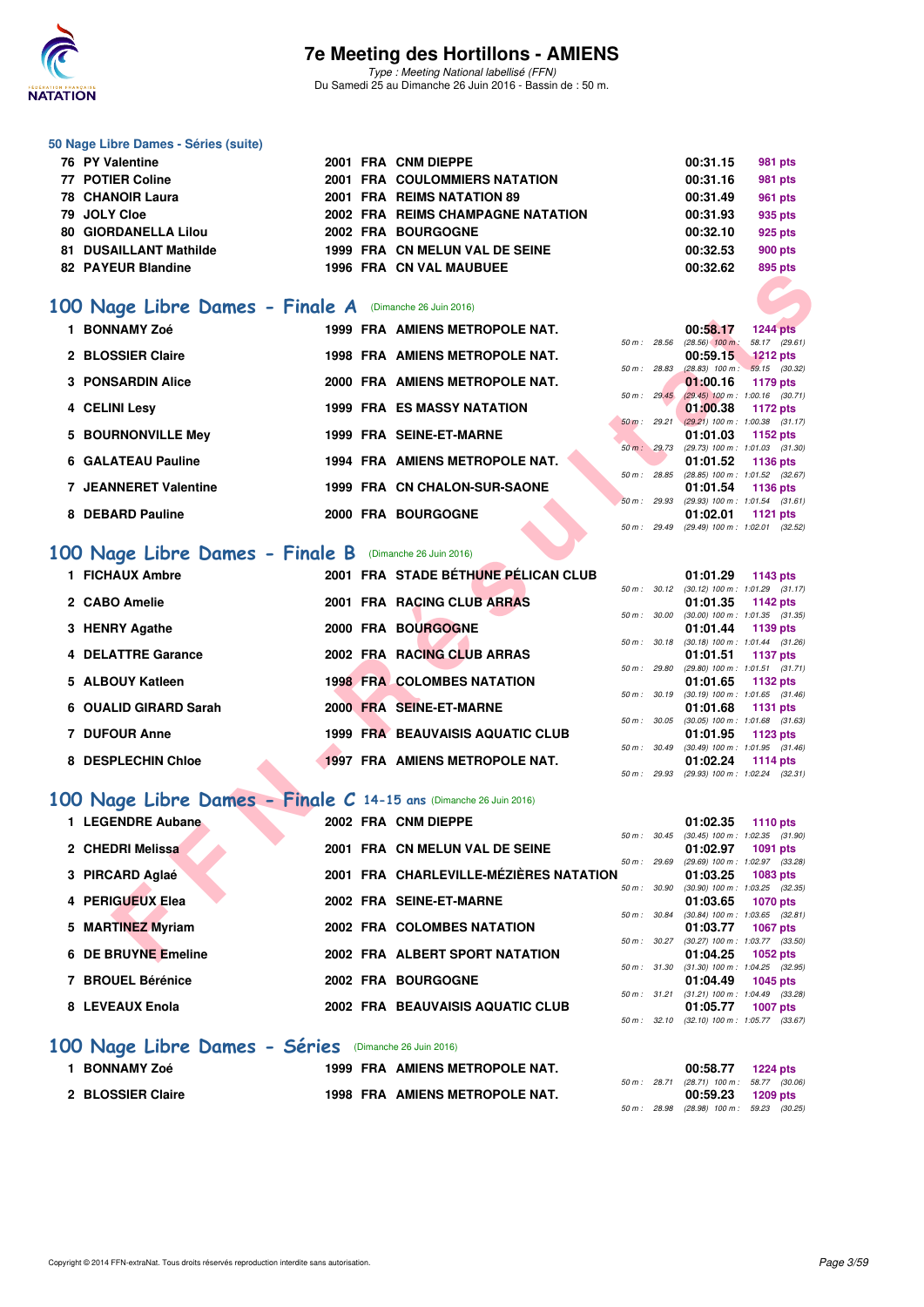

Type : Meeting National labellisé (FFN) Du Samedi 25 au Dimanche 26 Juin 2016 - Bassin de : 50 m.

#### **100 Nage Libre Dames - Séries (suite)**

| 3 BARAT Mathilde                        |  | 1999 FRA SEINE-ET-MARNE                      |                |              | 00:59.41                                                 | <b>1203 pts</b>           |  |
|-----------------------------------------|--|----------------------------------------------|----------------|--------------|----------------------------------------------------------|---------------------------|--|
| 4 KUNTZMANN Marie                       |  | <b>1999 FRA BOURGOGNE</b>                    | 50 m: 28.96    |              | $(28.96)$ 100 m :<br>00:59.78                            | 59.41 (30.45)<br>1191 pts |  |
| 5 GALATEAU Pauline                      |  | 1994 FRA AMIENS METROPOLE NAT.               | 50 m : 29.38   |              | $(29.38)$ 100 m : 59.78 $(30.40)$<br>01:00.21            | 1178 pts                  |  |
| <b>6 PONSARDIN Alice</b>                |  | 2000 FRA AMIENS METROPOLE NAT.               | 50 m : 28.84   |              | (28.84) 100 m: 1:00.21 (31.37)<br>01:00.46               | 1170 pts                  |  |
| 7 CELINI Lesy                           |  | <b>1999 FRA ES MASSY NATATION</b>            | 50 m: 29.60    |              | $(29.60)$ 100 m : 1:00.46 $(30.86)$<br>01:01.13          | 1148 pts                  |  |
| 8 BOURNONVILLE Mey                      |  | 1999 FRA SEINE-ET-MARNE                      |                | 50 m : 29.75 | (29.75) 100 m: 1:01.13 (31.38)<br>01:01.39               | <b>1140 pts</b>           |  |
| 9 DEBARD Pauline                        |  | 2000 FRA BOURGOGNE                           |                | 50 m : 29.77 | $(29.77)$ 100 m : 1:01.39 $(31.62)$<br>01:01.53          | 1136 pts                  |  |
| <b>10 JEANNERET Valentine</b>           |  | 1999 FRA CN CHALON-SUR-SAONE                 |                | 50 m: 29.55  | $(29.55)$ 100 m : 1:01.53 $(31.98)$<br>01:01.59          | 1134 pts                  |  |
| 11 OUALID GIRARD Sarah                  |  | 2000 FRA SEINE-ET-MARNE                      | 50 m: 30.11    |              | $(30.11)$ 100 m : 1:01.59 $(31.48)$<br>01:01.66          | <b>1132 pts</b>           |  |
| 12 ALBOUY Katleen                       |  | <b>1998 FRA COLOMBES NATATION</b>            | 50 m: 30.09    |              | $(30.09)$ 100 m : 1:01.66 $(31.57)$<br>01:01.80          | 1127 $pts$                |  |
| 13 DUFOUR Anne                          |  | <b>1999 FRA BEAUVAISIS AQUATIC CLUB</b>      | 50 m : 30.06   |              | $(30.06)$ 100 m : 1:01.80 $(31.74)$<br>01:01.85          | 1126 pts                  |  |
| <b>14 DESCAMPS Mathilde</b>             |  | 2001 FRA MOREUIL NATATION                    | 50 m: 30.03    |              | (30.03) 100 m: 1:01.85 (31.82)<br>01:01.87               | 1125 pts                  |  |
| <b>15 DELATTRE Garance</b>              |  | 2002 FRA RACING CLUB ARRAS                   |                | 50 m: 29.52  | (29.52) 100 m: 1:01.87 (32.35)<br>01:01.95               | 1123 pts                  |  |
| 16 CABO Amelie                          |  | 2001 FRA RACING CLUB ARRAS                   | $50 m$ : 29.95 |              | $(29.95)$ 100 m : 1:01.95 $(32.00)$<br>01:01.97          | 1122 pts                  |  |
| 17 FICHAUX Ambre                        |  | 2001 FRA STADE BÉTHUNE PÉLICAN CLUB          | 50 m: 30.30    |              | $(30.30)$ 100 m : 1:01.97 $(31.67)$<br>01:02.09          | 1118 pts                  |  |
| 18 HENRY Agathe                         |  | <b>2000 FRA BOURGOGNE</b>                    | 50 m: 30.15    |              | $(30.15)$ 100 m : 1:02.09 $(31.94)$<br>01:02.18          | <b>1116 pts</b>           |  |
| <b>19 LAHONTAN Margot</b>               |  | <b>1999 FRA BOURGOGNE</b>                    | 50 m : 30.54   |              | $(30.54)$ 100 m : 1:02.18 $(31.64)$<br>01:02.28          | <b>1112 pts</b>           |  |
| 20 ROUAULT Perrine                      |  | 1998 FRA STADE FRANÇAIS O COURBEVOIE         | 50 m : 30.74   |              | $(30.74)$ 100 m : 1:02.28 $(31.54)$<br>01:02.35          | <b>1110 pts</b>           |  |
| 21 DESPLECHIN Chloe                     |  | 1997 FRA AMIENS METROPOLE NAT.               | 50 m: 29.69    |              | (29.69) 100 m: 1:02.35 (32.66)<br>01:02.43               | 1108 pts                  |  |
| 22 REMY Elora                           |  | 2000 FRA CHARLEVILLE-MÉZIÈRES NATATION       | 50 m: 30.50    |              | $(30.50)$ 100 m : 1:02.43 $(31.93)$<br>01:02.53          | 1105 pts                  |  |
| 23 MONDONEDO Sonoma                     |  | <b>2000 BEL SWIMMING CLUB WAUTERBOS RODE</b> | 50 m : 30.73   |              | $(30.73)$ 100 m : 1:02.53 $(31.80)$<br>01:02.63          | 1102 pts                  |  |
| 24 ROBERT Audrey                        |  | 1999 FRA CN CHALON-SUR-SAONE                 |                | 50 m : 30.11 | $(30.11)$ 100 m : 1:02.63 $(32.52)$<br>01:02.68          | <b>1100 pts</b>           |  |
| 25 VAHE Océane                          |  | <b>2000 FRA BOURGOGNE</b>                    | 50 m : 30.57   |              | $(30.57)$ 100 m : 1:02.68 $(32.11)$<br>01:02.82          | 1096 pts                  |  |
| 26 PERNOT Ophélie                       |  | 2000 FRA AQUA CLUB PONTAULT-ROISSY           |                | 50 m : 31.07 | $(31.07)$ 100 m : 1:02.82 $(31.75)$<br>01:02.94          | 1092 pts                  |  |
| 27 GHRIBI Célia                         |  | 2000 FRA ES VITRY                            |                |              | 50 m: 31.31 (31.31) 100 m: 1:02.94 (31.63)<br>01:03.04   | 1089 pts                  |  |
| 28 CHANAVAT GILLET Alicia               |  | <b>1999 FRA BOURGOGNE</b>                    |                | 50 m : 30.27 | $(30.27)$ 100 m : 1:03.04 $(32.77)$<br>01:03.10          | <b>1087 pts</b>           |  |
| 29   CHEDRI Melissa<br>$\blacktriangle$ |  | 2001 FRA CN MELUN VAL DE SEINE               | 50 m: 30.22    |              | $(30.22)$ 100 m : 1:03.10 $(32.88)$<br>01:03.21          | <b>1084 pts</b>           |  |
| <b>30 BRUMENT Chloé</b>                 |  | 1997 FRA CNM DIEPPE                          |                |              | 50 m : 30.10 (30.10) 100 m : 1:03.21 (33.11)<br>01:03.30 | <b>1081 pts</b>           |  |
| 31 GARCIA Elanore                       |  | 2000 FRA NAUTIQUE ENTENTE CHÂLONS            |                |              | 50 m: 31.13 (31.13) 100 m: 1:03.30 (32.17)<br>01:03.31   | 1081 pts                  |  |
| <b>32 RAZAFY Elodie</b>                 |  | 1998 FRA SEINE-ET-MARNE                      |                | 50 m : 30.88 | (30.88) 100 m: 1:03.31 (32.43)<br>01:03.69               | 1069 pts                  |  |
| 33 LETURGEZ Fiona                       |  | 1996 FRA AMIENS METROPOLE NAT.               |                | 50 m : 30.05 | $(30.05)$ 100 m : 1:03.69 $(33.64)$<br>01:03.84          | 1065 pts                  |  |
| <b>34 LEMAOULT Emilie</b>               |  | 1998 FRA CN MELUN VAL DE SEINE               |                |              | 50 m : 30.62 (30.62) 100 m : 1:03.84 (33.22)<br>01:04.12 | <b>1056 pts</b>           |  |
| 35 LEVEAUX Enola                        |  | 2002 FRA BEAUVAISIS AQUATIC CLUB             |                |              | 50 m: 31.07 (31.07) 100 m: 1:04.12 (33.05)<br>01:04.20   | 1054 pts                  |  |
| 36 RAIMONDO Ines                        |  | 2000 FRA SEINE-ET-MARNE                      |                | 50 m : 31.53 | $(31.53)$ 100 m : 1:04.20 $(32.67)$<br>01:04.31          | 1050 pts                  |  |
| 37 PIRCARD Aglaé                        |  | 2001 FRA CHARLEVILLE-MÉZIÈRES NATATION       |                | 50 m : 30.88 | (30.88) 100 m: 1:04.31 (33.43)<br>01:04.39               | <b>1048 pts</b>           |  |
| <b>38 LEGENDRE Aubane</b>               |  | 2002 FRA CNM DIEPPE                          |                | 50 m : 31.21 | $(31.21)$ 100 m : 1:04.39 $(33.18)$<br>01:04.40          | <b>1048 pts</b>           |  |
|                                         |  |                                              |                |              | 50 m: 31.26 (31.26) 100 m: 1:04.40 (33.14)               |                           |  |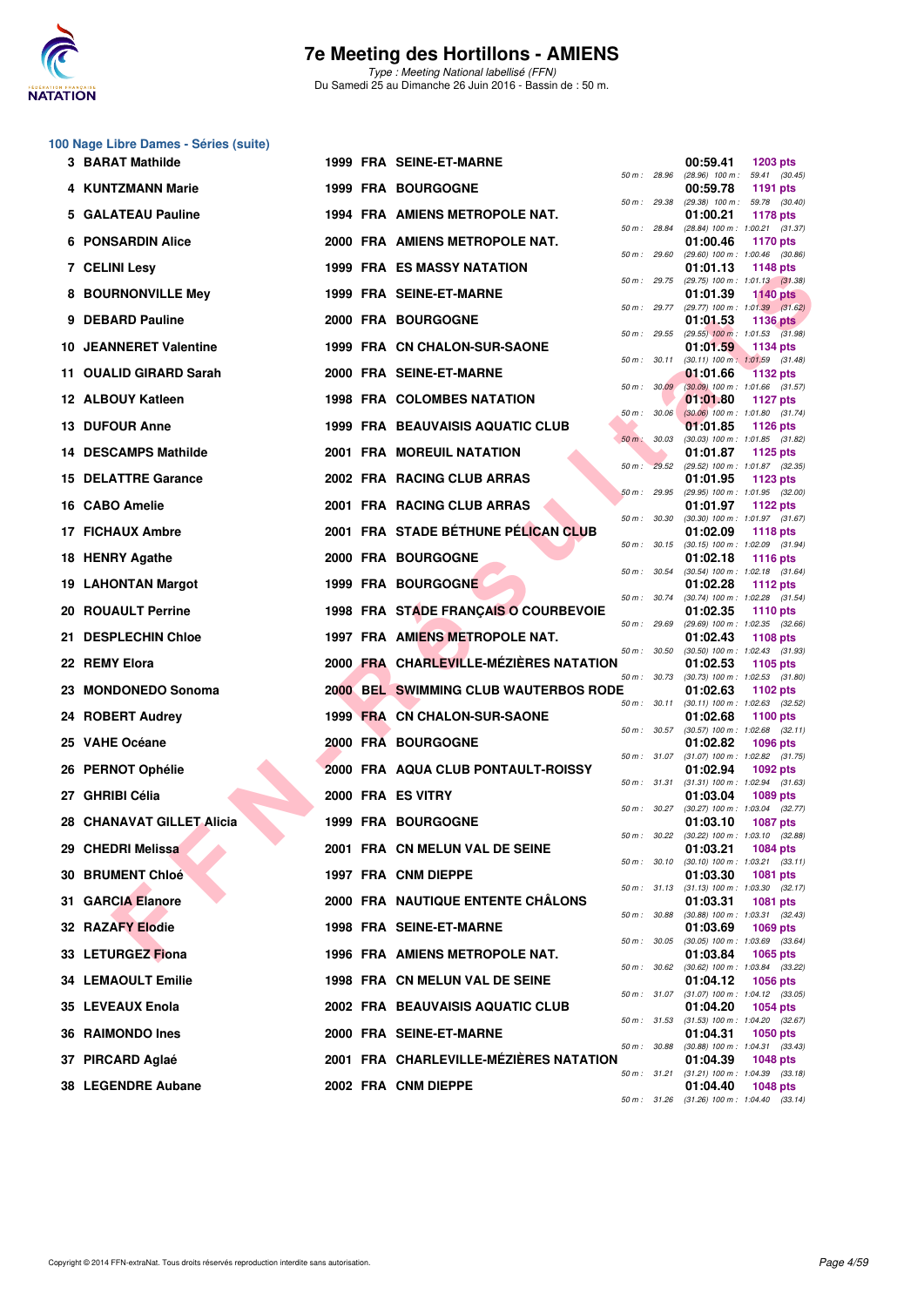

Type : Meeting National labellisé (FFN) Du Samedi 25 au Dimanche 26 Juin 2016 - Bassin de : 50 m.

#### **100 Nage Libre Dames - Séries (suite)**

| 39  MARZOUK Maëva           |  | 2000 FRA CN MELUN VAL DE SEINE               |             |              | 01:04.44 | <b>1046 pts</b>                                                 |
|-----------------------------|--|----------------------------------------------|-------------|--------------|----------|-----------------------------------------------------------------|
| 40 ROUTIER Nolwen           |  | 2000 FRA C.N OZOIR-LA-FERRIERE               |             | 50 m: 31.30  | 01:04.49 | $(31.30)$ 100 m : 1:04.44 $(33.14)$<br><b>1045 pts</b>          |
| 41 GAUCHER Pauline          |  | <b>1997 FRA OPTIMAX TRAINING NATATION 78</b> |             | 50 m : 31.67 | 01:04.62 | $(31.67)$ 100 m : 1:04.49 $(32.82)$<br><b>1041 pts</b>          |
| 42 DE BRUYNE Emeline        |  | 2002 FRA ALBERT SPORT NATATION               |             | 50 m : 31.64 | 01:04.69 | $(31.64)$ 100 m : 1:04.62 $(32.98)$<br>1039 pts                 |
| 43 DUTHOIT Cyriane          |  | <b>1999 FRA ES MASSY NATATION</b>            |             |              | 01:04.71 | 50 m: 31.71 (31.71) 100 m: 1:04.69 (32.98)<br><b>1038 pts</b>   |
| 44 CACHOUX Pauline          |  | 2001 FRA ILE-DE-FRANCE                       |             |              | 01:04.74 | 50 m: 31.43 (31.43) 100 m: 1:04.71 (33.28)<br><b>1037 pts</b>   |
| 45 PERIGUEUX Elea           |  | 2002 FRA SEINE-ET-MARNE                      |             |              | 01:04.75 | 50 m : 30.88 (30.88) 100 m : 1:04.74 (33.86)<br><b>1037 pts</b> |
| 46 MARTINEZ Myriam          |  | 2002 FRA COLOMBES NATATION                   |             |              | 01:04.82 | 50 m: 31.57 (31.57) 100 m: 1:04.75 (33.18)<br>1035 pts          |
| 47 BROUEL Bérénice          |  | 2002 FRA BOURGOGNE                           |             | 50 m: 31.27  | 01:04.86 | $(31.27)$ 100 m : 1:04.82 $(33.55)$<br><b>1034 pts</b>          |
| 48 EL BARODI Imane          |  | 2001 FRA AQUA CLUB PONTAULT-ROISSY           |             |              | 01:05.00 | 50 m: 31.42 (31.42) 100 m: 1:04.86 (33.44)<br><b>1030 pts</b>   |
| 49 DESBONNES Leha           |  | <b>2002 FRA ES MASSY NATATION</b>            |             |              | 01:05.08 | 50 m: 31.69 (31.69) 100 m: 1:05.00 (33.31)<br><b>1027 pts</b>   |
| 50 BOURNONVILLE Laura       |  | 2001 FRA ILE-DE-FRANCE                       |             | 50 m: 30.82  | 01:05.17 | $(30.82)$ 100 m : 1:05.08 $(34.26)$<br><b>1025 pts</b>          |
| 51 BARRIERE Sophie          |  | 2001 FRA COLOMBES NATATION                   |             |              | 01:05.20 | 50 m: 31.77 (31.77) 100 m: 1:05.17 (33.40)<br>1024 pts          |
| <b>52 BONHOMME Alice</b>    |  | <b>2002 FRA NAUTIQUE ENTENTE CHALONS</b>     |             | 50 m: 31.14  | 01:05.44 | $(31.14)$ 100 m : 1:05.20 $(34.06)$<br><b>1017 pts</b>          |
| 53 EL KADIRI Myriam         |  | 1999 FRA NAUTIQUE ENTENTE CHÂLONS            | 50 m: 32.05 |              | 01:05.58 | $(32.05)$ 100 m : 1:05.44 $(33.39)$<br>1012 pts                 |
| 54 PICARD Nina              |  | <b>1999 FRA AQUA CLUB PONTAULT-ROISSY</b>    |             | 50 m : 31.79 | 01:05.59 | $(31.79)$ 100 m : 1:05.58 $(33.79)$<br><b>1012 pts</b>          |
| 55 JOLY Mathilde            |  | 2001 FRA C.N OZOIR-LA-FERRIERE               |             | 50 m : 32.29 | 01:05.62 | $(32.29)$ 100 m : 1:05.59 $(33.30)$<br><b>1011 pts</b>          |
| 56 ROBERT Jessica           |  | 2001 FRA ES MASSY NATATION                   |             | 50 m : 31.66 | 01:05.64 | $(31.66)$ 100 m : 1:05.62 $(33.96)$<br><b>1011 pts</b>          |
| 57 MINCK CECONI Alizéa      |  | 1999 FRA REIMS CHAMPAGNE NATATION            |             |              | 01:05.65 | 50 m: 32.29 (32.29) 100 m: 1:05.64 (33.35)<br><b>1010 pts</b>   |
| 58 PY Valentine             |  | 2001 FRA CNM DIEPPE                          |             |              | 01:05.66 | 50 m: 31.55 (31.55) 100 m: 1:05.65 (34.10)<br><b>1010 pts</b>   |
| 59 WARD Meggy               |  | 2002 FRA C.N OZOIR-LA-FERRIERE               | 50 m: 31.38 |              | 01:05.68 | $(31.38)$ 100 m : 1:05.66 $(34.28)$<br><b>1010 pts</b>          |
| 60 RICHARD Clara            |  | 2002 FRA CN VAL MAUBUEE                      |             |              | 01:05.74 | 50 m: 31.75 (31.75) 100 m: 1:05.68 (33.93)<br><b>1008 pts</b>   |
| 61 FILORI Anna              |  | <b>2002 FRA CN VAL MAUBUEE</b>               |             |              | 01:05.85 | 50 m: 32.02 (32.02) 100 m: 1:05.74 (33.72)<br>1005 pts          |
| 62 GRAS Morgane             |  | 2001 FRA AQUA CLUB PONTAULT-ROISSY           |             | 50 m : 31.20 | 01:06.02 | $(31.20)$ 100 m : 1:05.85 $(34.65)$<br><b>1000 pts</b>          |
| 62 TOUSSIROT Émilie         |  | 2001 FRA AAE PÉRONNE                         |             |              | 01:06.02 | 50 m: 31.83 (31.83) 100 m: 1:06.02 (34.19)<br><b>1000 pts</b>   |
| 64 BERTON Camille           |  | 2002 FRA CO SAINT-DIZIER NATATION            |             |              | 01:06.03 | 50 m: 31.85 (31.85) 100 m: 1:06.02 (34.17)<br>999 pts           |
| 65 LESAGE Maud              |  | 2001 FRA ES MASSY NATATION                   | 50 m: 32.55 |              | 01:06.08 | $(32.55)$ 100 m : 1:06.03 $(33.48)$<br>998 pts                  |
| 66 HOUAL Solene             |  | <b>2002 FRA ES MASSY NATATION</b>            |             | 50 m : 32.06 | 01:06.19 | (32.06) 100 m : 1:06.08 (34.02)<br>995 pts                      |
| 67 DUMUR Julie              |  | 2001 FRA CN VAL MAUBUEE                      |             | 50 m : 32.03 | 01:06.29 | $(32.03)$ 100 m : 1:06.19 $(34.16)$<br>992 pts                  |
| 68 CLOSIER Sarah            |  | 1998 FRA CN VAL MAUBUEE                      |             | 50 m : 32.12 | 01:06.38 | $(32.12)$ 100 m : 1:06.29 $(34.17)$<br>989 pts                  |
| 69   SADOWSKI Lena          |  | 2001 FRA BEAUVAISIS AQUATIC CLUB             |             | 50 m : 31.99 | 01:06.44 | $(31.99)$ 100 m : 1:06.38 $(34.39)$<br>987 pts                  |
| 70 MANGARA Julia            |  | 2002 FRA REIMS NATATION 89                   |             | 50 m: 32.15  | 01:06.69 | $(32.15)$ 100 m : 1:06.44 $(34.29)$<br>980 pts                  |
| 71 TAVERNE Marion           |  | 1999 FRA AQUA CLUB PONTAULT-ROISSY           |             | 50 m : 32.62 | 01:06.88 | $(32.62)$ 100 m : 1:06.69 $(34.07)$<br>974 pts                  |
| <b>72 BAURON Charline</b>   |  | 2001 FRA CN ST-MICHEL-SUR-ORGE               |             | 50 m: 31.56  | 01:07.06 | $(31.56)$ 100 m : 1:06.88 $(35.32)$<br>969 pts                  |
| 73 POURAGEAUX Agatha        |  | 2002 FRA AQUA CLUB PONTAULT-ROISSY           |             | 50 m : 31.77 | 01:07.14 | $(31.77)$ 100 m : 1:07.06 $(35.29)$<br>967 pts                  |
| <b>74 SCHAFFERS Sixtine</b> |  | 2000 BEL SWIMMING CLUB WAUTERBOS RODE        |             | 50 m : 32.67 | 01:07.33 | $(32.67)$ 100 m : 1:07.14 $(34.47)$<br>961 pts                  |
|                             |  |                                              |             | 2215         |          | $(2215)$ 100 m · 1.07.22 $(2512)$                               |

|          |       | 01:04.44<br>$(31.30) 100 m$ : | <b>1046 pts</b>            |                |
|----------|-------|-------------------------------|----------------------------|----------------|
| $50 m$ : | 31.30 | 01:04.49                      | 1:04.44<br>1045 pts        | (33.14)        |
| 50 m :   | 31.67 | $(31.67) 100 m$ :             | 1:04.49                    | (32.82)        |
| $50 m$ : | 31.64 | 01:04.62<br>$(31.64) 100 m$ : | 1041 pts<br>1:04.62        | (32.98)        |
|          |       | 01:04.69                      | 1039 pts                   |                |
| $50 m$ : | 31.71 | $(31.71) 100 m$ :             | 1:04.69                    | (32.98)        |
| $50 m$ : | 31.43 | 01:04.71<br>$(31.43) 100 m$ : | 1038 pts<br>1:04.71        | (33.28)        |
|          |       | 01:04.74                      | <b>1037 pts</b>            |                |
| $50 m$ : | 30.88 | $(30.88)$ 100 m :             | 1:04.74                    | (33.86)        |
| $50 m$ : | 31.57 | 01:04.75<br>$(31.57)$ 100 m : | 1037 pts<br>1:04.75        | (33.18)        |
|          |       | 01:04.82                      | 1035 pts                   |                |
| $50 m$ : | 31.27 | $(31.27)$ 100 m :<br>01:04.86 | 1:04.82<br><b>1034 pts</b> | (33.55)        |
| $50 m$ : | 31.42 | $(31.42)$ 100 m :             | 1:04.86                    | (33.44)        |
|          |       | 01:05.00                      | <b>1030 pts</b>            |                |
| $50 m$ : | 31.69 | $(31.69) 100 m$ :<br>01:05.08 | 1:05.00<br>1027            | (33.31)<br>pts |
| $50 m$ : | 30.82 | (30.82) 100 m :               | 1:05.08                    | (34.26)        |
|          |       | 01:05.17                      | 1025 pts                   |                |
| $50 m$ : | 31.77 | $(31.77) 100 m$ :<br>01:05.20 | 1:05.17                    | (33.40)        |
| $50 m$ : | 31.14 | $(31.14) 100 m$ :             | <b>1024 pts</b><br>1:05.20 | (34.06)        |
|          |       | 01:05.44                      | <b>1017 pts</b>            |                |
| 50 m :   | 32.05 | $(32.05)$ 100 m :<br>01:05.58 | 1:05.44                    | (33.39)        |
| $50 m$ : | 31.79 | $(31.79) 100 m$ :             | 1012 pts<br>1:05.58        | (33.79)        |
|          |       | 01:05.59                      | <b>1012 pts</b>            |                |
| 50 m :   | 32.29 | $(32.29)$ 100 m :<br>01:05.62 | 1:05.59<br>1011            | (33.30)<br>pts |
| $50 m$ : | 31.66 | $(31.66)$ 100 m :             | 1:05.62                    | (33.96)        |
|          |       | 01:05.64                      | 1011                       | pts            |
| $50 m$ : | 32.29 | $(32.29)$ 100 m :<br>01:05.65 | 1:05.64                    | (33.35)        |
| $50 m$ : | 31.55 | $(31.55) 100 m$ :             | 1010 pts<br>1:05.65        | (34.10)        |
|          |       | 01:05.66                      | 1010 pts                   |                |
| $50 m$ : | 31.38 | $(31.38) 100 m$ :<br>01:05.68 | 1:05.66<br>1010 pts        | (34.28)        |
| $50 m$ : | 31.75 | $(31.75)$ 100 m :             | 1:05.68                    | (33.93)        |
|          |       | 01:05.74                      | 1008 pts                   |                |
| 50 m :   | 32.02 | $(32.02)$ 100 m :<br>01:05.85 | 1:05.74<br>1005 pts        | (33.72)        |
| $50 m$ : | 31.20 | $(31.20)$ 100 m :             | 1:05.85                    | (34.65)        |
|          |       | 01:06.02                      | 1000 pts                   |                |
| $50 m$ : | 31.83 | $(31.83) 100 m$ :<br>01:06.02 | 1:06.02<br>1000 pts        | (34.19)        |
| $50 m$ : | 31.85 | (31.85) 100 m :               | 1:06.02                    | (34.17)        |
|          |       | 01:06.03                      | 999 pts                    |                |
| 50 m :   | 32.55 | (32.55) 100 m :<br>01:06.08   | 1:06.03 (33.48)<br>998 pts |                |
| 50 m :   | 32.06 | $(32.06)$ 100 m :             | 1:06.08                    | (34.02)        |
|          |       | 01:06.19                      | 995 pts                    |                |
| $50 m$ : | 32.03 | $(32.03)$ 100 m :<br>01:06.29 | 1:06.19<br>992 pts         | (34.16)        |
| $50 m$ : | 32.12 | (32.12) 100 m :               | 1:06.29                    | (34.17)        |
| $50 m$ : | 31.99 | 01:06.38<br>$(31.99) 100 m$ : | 989<br>1:06.38             | pts<br>(34.39) |
|          |       | 01:06.44                      | 987                        | pts            |
| $50 m$ : | 32.15 | $(32.15)$ 100 m :             | 1:06.44                    | (34.29)        |
| 50 m :   | 32.62 | 01:06.69<br>$(32.62)$ 100 m : | <b>980 pts</b><br>1:06.69  | (34.07)        |
|          |       | 01:06.88                      | 974 pts                    |                |
| $50 m$ : | 31.56 | $(31.56) 100 m$ :             | 1:06.88                    | (35.32)        |
| $50 m$ : | 31.77 | 01:07.06<br>$(31.77) 100 m$ : | 969 pts<br>1:07.06         | (35.29)        |
|          |       | 01:07.14                      | 967                        | pts            |
| 50 m :   | 32.67 | (32.67) 100 m :               | 1:07.14                    | (34.47)        |
| $50 m$ : | 32.15 | 01:07.33<br>$(32.15) 100 m$ : | 961<br>1:07.33             | pts<br>(35.18) |
|          |       |                               |                            |                |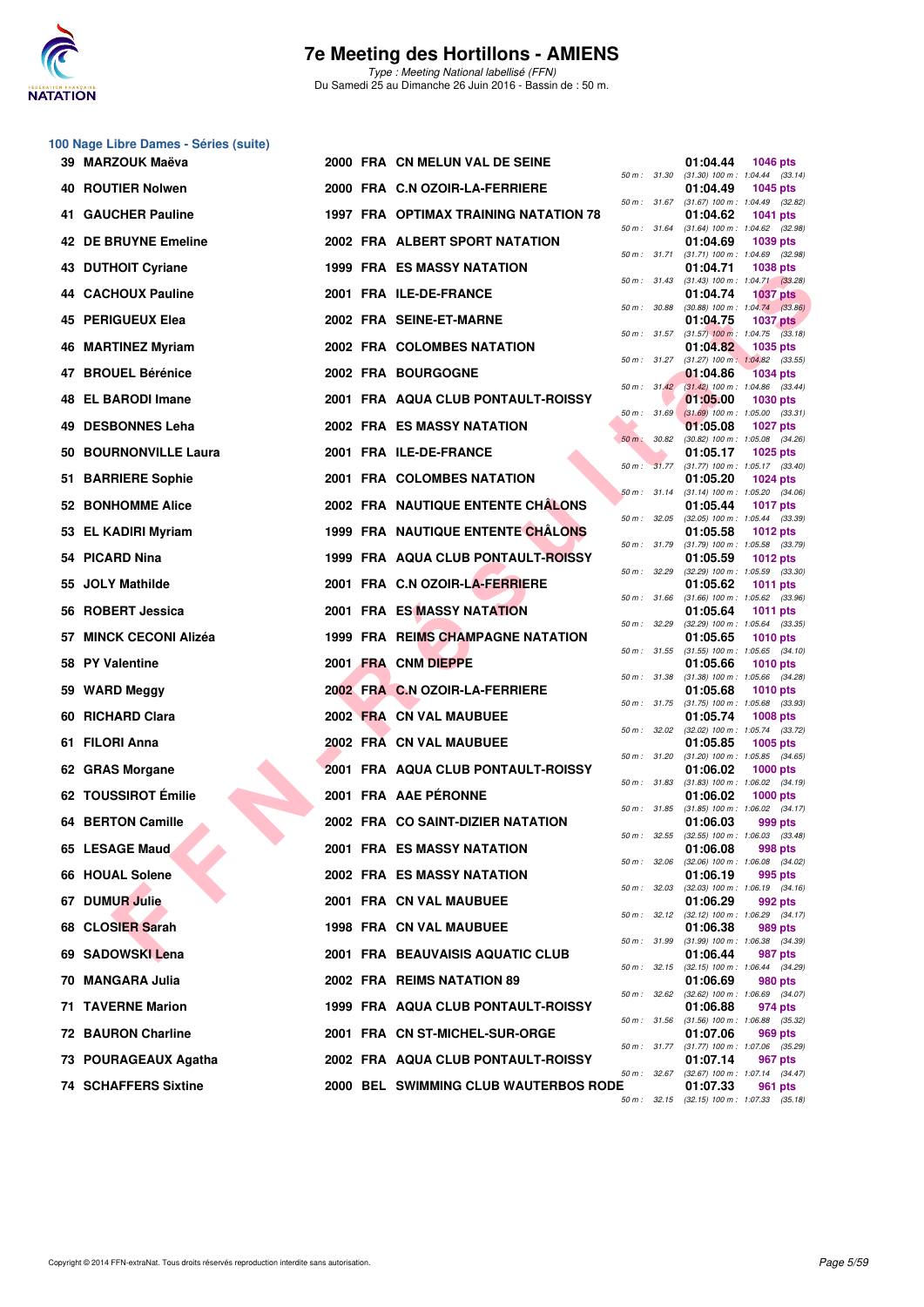

Type : Meeting National labellisé (FFN) Du Samedi 25 au Dimanche 26 Juin 2016 - Bassin de : 50 m.

## **100 Nage Libre Dames - Séries (suite)**

| 75 LARGILLIER Iliana                                  |  | 2001 FRA CN MELUN VAL DE SEINE                                                                                                |              | 01:07.59                                                 | 954 pts         |  |
|-------------------------------------------------------|--|-------------------------------------------------------------------------------------------------------------------------------|--------------|----------------------------------------------------------|-----------------|--|
| 76 MEHATS Micaela                                     |  | 2001 FRA COLOMBES NATATION                                                                                                    |              | 50 m: 32.57 (32.57) 100 m: 1:07.59 (35.02)<br>01:07.60   | 954 pts         |  |
| 76 PERE Clémentine                                    |  | 2001 FRA NAUTIQUE ENTENTE CHÂLONS                                                                                             |              | 50 m : 32.40 (32.40) 100 m : 1:07.60 (35.20)<br>01:07.60 | 954 pts         |  |
| <b>78 LAUNETTE Léonie</b>                             |  | 2000 FRA CO SAINT-DIZIER NATATION                                                                                             |              | 50 m: 32.94 (32.94) 100 m: 1:07.60 (34.66)<br>01:07.98   | 943 pts         |  |
| 79 JORE Emilie                                        |  | 2002 FRA CO SAINT-DIZIER NATATION                                                                                             | 50 m : 32.79 | $(32.79)$ 100 m : 1:07.98 $(35.19)$                      |                 |  |
|                                                       |  |                                                                                                                               | 50 m: 33.11  | 01:08.02<br>$(33.11)$ 100 m : 1:08.02 $(34.91)$          | 942 pts         |  |
| 80 LAMBERTYN Camille                                  |  | 2000 FRA BEAUVAISIS AQUATIC CLUB                                                                                              | 50 m: 32.64  | 01:08.13<br>$(32.64)$ 100 m : 1:08.13 $(35.49)$          | 938 pts         |  |
| 81 POTIER Coline                                      |  | 2001 FRA COULOMMIERS NATATION                                                                                                 | 50 m: 32.66  | 01:08.15<br>$(32.66)$ 100 m : 1:08.15 $(35.49)$          | <b>938 pts</b>  |  |
| 82 PHILIPPE Juliette                                  |  | 2001 FRA BOURGOGNE                                                                                                            |              | 01:08.16                                                 | 938 pts         |  |
| 83 SUSINI Marine                                      |  | 1998 FRA ASN LOUVRES-ROISSY-SURVILLIERS                                                                                       | 50 m: 32.80  | $(32.80)$ 100 m : 1:08.16 $(35.36)$<br>01:08.38          | 931 pts         |  |
| 84 BERNARD Léna-Rose                                  |  | 2000 FRA BEAUVAISIS AQUATIC CLUB                                                                                              | 50 m: 32.83  | $(32.83)$ 100 m : 1:08.38 $(35.55)$<br>01:08.63          | 924 pts         |  |
|                                                       |  |                                                                                                                               |              | 50 m : 33.85 (33.85) 100 m : 1:08.63 (34.78)             |                 |  |
| 85 BOUTIN-FERNANDEZ Océane                            |  | 2002 FRA CN VAL MAUBUEE                                                                                                       |              | 01:09.12<br>50 m: 33.57 (33.57) 100 m: 1:09.12 (35.55)   | 910 pts         |  |
| 86 MPACKO Ketsia                                      |  | 2000 FRA AQUA CLUB PONTAULT-ROISSY                                                                                            |              | 01:09.57                                                 | 898 pts         |  |
| --- ALMEIDA Léana                                     |  | 2001 FRA ILE-DE-FRANCE                                                                                                        | 50 m : 33.28 | $(33.28)$ 100 m : 1:09.57 $(36.29)$<br><b>DNS dec</b>    |                 |  |
|                                                       |  |                                                                                                                               |              |                                                          |                 |  |
| '00 Nage Libre Dames - Finale A (Samedi 25 Juin 2016) |  |                                                                                                                               |              |                                                          |                 |  |
| 1 FOULQUIER Jodie                                     |  | 1998 FRA AMIENS METROPOLE NAT.                                                                                                |              | 02:05.15                                                 | 1240 pts        |  |
| 2 BONNAMY Zoé                                         |  | 50 m: 30.02 (30.02) 100 m: 1:01.89 (31.87) 150 m: 1:34.10 (32.21) 200 m: 2:05.15 (31.05)<br>1999 FRA AMIENS METROPOLE NAT.    |              | 02:06.83                                                 | <b>1213 pts</b> |  |
|                                                       |  | 50 m: 29.85 (29.85) 100 m: 1:01.65 (31.80) 150 m: 1:33.71 (32.06) 200 m: 2:06.83 (33.12)                                      |              |                                                          |                 |  |
| <b>3 PONSARDIN Alice</b>                              |  | 2000 FRA AMIENS METROPOLE NAT.<br>50 m: 30.81 (30.81) 100 m: 1:03.77 (32.96) 150 m: 1:36.73 (32.96) 200 m: 2:09.57 (32.84)    |              | 02:09.57                                                 | 1169 pts        |  |
| 4 JEANNERET Valentine                                 |  | 1999 FRA CN CHALON-SUR-SAONE                                                                                                  |              | 02:10.50                                                 | 1154 pts        |  |
| 5 LAHONTAN Margot                                     |  | 50 m: 30.38 (30.38) 100 m: 1:03.53 (33.15) 150 m: 1:37.29 (33.76) 200 m: 2:10.50 (33.21)<br><b>1999 FRA BOURGOGNE</b>         |              | 02:11.74                                                 | <b>1134 pts</b> |  |
|                                                       |  | 50 m : 30.81<br>$(30.81)$ 100 m : 1:03.90 $(33.09)$ 150 m : 1:38.13                                                           |              | $(34.23)$ 200 m : 2:11.74 $(33.61)$                      |                 |  |
| 6 VAHE Océane                                         |  | 2000 FRA BOURGOGNE<br>50 m: 31.41 (31.41) 100 m: 1:04.79 (33.38) 150 m: 1:39.48 (34.69) 200 m: 2:12.25 (32.77)                |              | 02:12.25                                                 | <b>1126 pts</b> |  |
| 7 CHANAVAT GILLET Alicia                              |  | <b>1999 FRA BOURGOGNE</b>                                                                                                     |              | 02:13.81                                                 | 1102 pts        |  |
| 8 CELINI Lesy                                         |  | 50 m: 30.97 (30.97) 100 m: 1:04.74 (33.77) 150 m: 1:39.44 (34.70) 200 m: 2:13.81 (34.37)<br><b>1999 FRA ES MASSY NATATION</b> |              | 02:14.38                                                 | 1093 pts        |  |
|                                                       |  | 50 m: 30.35 (30.35) 100 m: 1:03.95 (33.60) 150 m: 1:39.35 (35.40) 200 m: 2:14.38 (35.03)                                      |              |                                                          |                 |  |
| 00 Nage Libre Dames - Finale B                        |  | (Samedi 25 Juin 2016)                                                                                                         |              |                                                          |                 |  |
| 1 REMY Elora                                          |  | 2000 FRA CHARLEVILLE-MÉZIÈRES NATATION                                                                                        |              | 02:11.07                                                 | 1145 pts        |  |
|                                                       |  | 50 m: 31.43 (31.43) 100 m: 1:04.80 (33.37) 150 m: 1:39.05 (34.25) 200 m: 2:11.07 (32.02)                                      |              |                                                          |                 |  |
| 2 GAMER Rose-alexia                                   |  | 1999 FRA SEINE-ET-MARNE<br>50 m: 31.65 (31.65) 100 m: 1:05.39 (33.74) 150 m: 1:39.45 (34.06) 200 m: 2:12.27 (32.82)           |              | 02:12.27                                                 | 1126 pts        |  |
| 3 MARCHESE Julie                                      |  | 2000 FRA SEINE-ET-MARNE                                                                                                       |              | 02:12.42                                                 | 1124 pts        |  |
| 4 ALBOUY Katleen                                      |  | 50 m: 31.45 (31.45) 100 m: 1:04.75 (33.30) 150 m: 1:39.05 (34.30) 200 m: 2:12.42 (33.37)<br><b>1998 FRA COLOMBES NATATION</b> |              | 02:12.56                                                 | 1122 pts        |  |
|                                                       |  | 50 m: 31.07 (31.07) 100 m: 1:04.64 (33.57) 150 m: 1:38.76 (34.12) 200 m: 2:12.56 (33.80)                                      |              |                                                          |                 |  |
| 5 BOUQUEREL Blandine                                  |  | 2001 FRA AMIENS METROPOLE NAT.<br>50 m: 33.09 (33.09) 100 m: 1:07.69 (34.60) 150 m: 1:41.49 (33.80) 200 m: 2:15.23 (33.74)    |              | 02:15.23                                                 | <b>1080 pts</b> |  |
| 6 HENRY Agathe                                        |  | 2000 FRA BOURGOGNE                                                                                                            |              | 02:15.33                                                 | 1079 pts        |  |
| 7 DUTHOIT Cyriane                                     |  | 50 m: 31.94 (31.94) 100 m: 1:06.02 (34.08) 150 m: 1:41.23 (35.21) 200 m: 2:15.33 (34.10)<br><b>1999 FRA ES MASSY NATATION</b> |              | 02:16.66                                                 | 1058 pts        |  |
|                                                       |  | 50 m: 32.11 (32.11) 100 m: 1:06.36 (34.25) 150 m: 1:41.26 (34.90) 200 m: 2:16.66 (35.40)                                      |              |                                                          |                 |  |

### [200 Nage Libre Dames - Finale A](http://www.ffnatation.fr/webffn/resultats.php?idact=nat&go=epr&idcpt=38947&idepr=3) (Samedi 25 Juin 2016)

| 1 FOULQUIER Jodie        |  |                                                        |                                                                                                                                                                                                                                                                                                                                             | 02:05.15                                                                                                                                                             | <b>1240 pts</b>                                                                                                              |
|--------------------------|--|--------------------------------------------------------|---------------------------------------------------------------------------------------------------------------------------------------------------------------------------------------------------------------------------------------------------------------------------------------------------------------------------------------------|----------------------------------------------------------------------------------------------------------------------------------------------------------------------|------------------------------------------------------------------------------------------------------------------------------|
|                          |  |                                                        | $(31.87)$ 150 m : 1:34.10                                                                                                                                                                                                                                                                                                                   |                                                                                                                                                                      | $(32.21)$ 200 m : 2:05.15 $(31.05)$                                                                                          |
| 2 BONNAMY Zoé            |  |                                                        |                                                                                                                                                                                                                                                                                                                                             | 02:06.83                                                                                                                                                             | 1213 $pts$                                                                                                                   |
|                          |  |                                                        | $(31.80)$ 150 m : 1:33.71                                                                                                                                                                                                                                                                                                                   |                                                                                                                                                                      | $(32.06)$ 200 m : 2:06.83 $(33.12)$                                                                                          |
| <b>3 PONSARDIN Alice</b> |  |                                                        |                                                                                                                                                                                                                                                                                                                                             |                                                                                                                                                                      | 1169 pts                                                                                                                     |
|                          |  |                                                        | $(32.96)$ 150 m : 1:36.73                                                                                                                                                                                                                                                                                                                   |                                                                                                                                                                      | $(32.96)$ 200 m : 2:09.57 $(32.84)$                                                                                          |
| 4 JEANNERET Valentine    |  |                                                        |                                                                                                                                                                                                                                                                                                                                             | 02:10.50                                                                                                                                                             | 1154 pts                                                                                                                     |
|                          |  |                                                        | $(33.15)$ 150 m : 1:37.29                                                                                                                                                                                                                                                                                                                   |                                                                                                                                                                      | $(33.76)$ 200 m : 2:10.50 $(33.21)$                                                                                          |
| 5 LAHONTAN Margot        |  |                                                        |                                                                                                                                                                                                                                                                                                                                             |                                                                                                                                                                      | 1134 pts                                                                                                                     |
|                          |  |                                                        | (33.09) 150 m : 1:38.13                                                                                                                                                                                                                                                                                                                     |                                                                                                                                                                      | $(34.23)$ 200 m : 2:11.74 $(33.61)$                                                                                          |
| 6 VAHE Océane            |  |                                                        |                                                                                                                                                                                                                                                                                                                                             |                                                                                                                                                                      | 1126 pts                                                                                                                     |
|                          |  |                                                        | $(33.38)$ 150 m : 1:39.48                                                                                                                                                                                                                                                                                                                   |                                                                                                                                                                      | $(34.69)$ 200 m : 2:12.25 $(32.77)$                                                                                          |
| 7 CHANAVAT GILLET Alicia |  |                                                        |                                                                                                                                                                                                                                                                                                                                             | 02:13.81                                                                                                                                                             | 1102 $pts$                                                                                                                   |
|                          |  |                                                        |                                                                                                                                                                                                                                                                                                                                             |                                                                                                                                                                      | $(34.70)$ 200 m : 2:13.81 $(34.37)$                                                                                          |
| 8 CELINI Lesy            |  |                                                        |                                                                                                                                                                                                                                                                                                                                             | 02:14.38                                                                                                                                                             | 1093 pts                                                                                                                     |
|                          |  |                                                        |                                                                                                                                                                                                                                                                                                                                             |                                                                                                                                                                      |                                                                                                                              |
|                          |  | <b>1999 FRA BOURGOGNE</b><br><b>1999 FRA BOURGOGNE</b> | 1998 FRA AMIENS METROPOLE NAT.<br>50 m: 30.02 (30.02) 100 m: 1:01.89<br>1999 FRA AMIENS METROPOLE NAT.<br>50 m: 29.85 (29.85) 100 m: 1:01.65<br>2000 FRA AMIENS METROPOLE NAT.<br>50 m: 30.81 (30.81) 100 m: 1:03.77<br>1999 FRA CN CHALON-SUR-SAONE<br>$50 \text{ m}$ ; $30.81$<br>2000 FRA BOURGOGNE<br><b>1999 FRA ES MASSY NATATION</b> | 50 m : 30.38 (30.38) 100 m : 1:03.53<br>(30.81) 100 m : 1:03.90<br>50 m : 31.41 (31.41) 100 m : 1:04.79<br>50 m: 30.97 (30.97) 100 m: 1:04.74 (33.77) 150 m: 1:39.44 | 02:09.57<br>02:11.74<br>02:12.25<br>50 m: 30.35 (30.35) 100 m: 1:03.95 (33.60) 150 m: 1:39.35 (35.40) 200 m: 2:14.38 (35.03) |

## **[200 Nage Libre Dames - Finale B](http://www.ffnatation.fr/webffn/resultats.php?idact=nat&go=epr&idcpt=38947&idepr=3)** (Samedi 25 Juin 2016)

| 1 REMY Elora         |  | 2000 FRA CHARLEVILLE-MÉZIÈRES NATATION                                                               | 02:11.07 | 1145 $pts$                                      |
|----------------------|--|------------------------------------------------------------------------------------------------------|----------|-------------------------------------------------|
| 2 GAMER Rose-alexia  |  | 50 m: 31.43 (31.43) 100 m: 1:04.80 (33.37) 150 m: 1:39.05<br>1999 FRA SEINE-ET-MARNE                 | 02:12.27 | $(34.25)$ 200 m : 2:11.07 $(32.02)$<br>1126 pts |
| 3 MARCHESE Julie     |  | 50 m: 31.65 (31.65) 100 m: 1:05.39 (33.74) 150 m: 1:39.45<br>2000 FRA SEINE-ET-MARNE                 | 02:12.42 | $(34.06)$ 200 m : 2:12.27 $(32.82)$<br>1124 pts |
| 4 ALBOUY Katleen     |  | 50 m: 31.45 (31.45) 100 m: 1:04.75<br>$(33.30)$ 150 m : 1:39.05<br><b>1998 FRA COLOMBES NATATION</b> | 02:12.56 | $(34.30)$ 200 m : 2:12.42 $(33.37)$<br>1122 pts |
| 5 BOUQUEREL Blandine |  | 50 m: 31.07 (31.07) 100 m: 1:04.64 (33.57) 150 m: 1:38.76<br>2001 FRA AMIENS METROPOLE NAT.          | 02:15.23 | $(34.12)$ 200 m : 2:12.56 $(33.80)$<br>1080 pts |
| 6 HENRY Agathe       |  | $(34.60)$ 150 m : 1:41.49<br>50 m : 33.09 (33.09) 100 m : 1:07.69<br>2000 FRA BOURGOGNE              | 02:15.33 | $(33.80)$ 200 m : 2:15.23 $(33.74)$<br>1079 pts |
| 7 DUTHOIT Cyriane    |  | 50 m: 31.94 (31.94) 100 m: 1:06.02 (34.08) 150 m: 1:41.23<br><b>1999 FRA ES MASSY NATATION</b>       | 02:16.66 | $(35.21)$ 200 m : 2:15.33 $(34.10)$<br>1058 pts |
| 8 DEBARD Pauline     |  | 50 m: 32.11 (32.11) 100 m: 1:06.36 (34.25) 150 m: 1:41.26<br>2000 FRA BOURGOGNE                      | 02:18.09 | $(34.90)$ 200 m : 2:16.66 $(35.40)$<br>1037 pts |
|                      |  | (34.73) 150 m : 1:42.03<br>50 m : 31.96 (31.96) 100 m : 1:06.69                                      |          | $(35.34)$ 200 m : 2:18.09 (36.06)               |

### **[200 Nage Libre Dames - Finale C](http://www.ffnatation.fr/webffn/resultats.php?idact=nat&go=epr&idcpt=38947&idepr=3) 14-15 ans** (Samedi 25 Juin 2016)

| 1 DESBONNES Leha | 2002 FRA ES MASSY NATATION                                                                  | $02:13.11$ 1113 pts |
|------------------|---------------------------------------------------------------------------------------------|---------------------|
|                  | 50 m : 31.12 (31.12) 100 m : 1:05.14 (34.02) 150 m : 1:39.99 (34.85) 200 m : 2:13.11 (33.12 |                     |
| 2 SIRLONGE Eva   | 2002 FRA BOURGOGNE                                                                          | 02:13.33 1110 pts   |
|                  | 50 m : 31.68 (31.68) 100 m : 1:05.78 (34.10) 150 m : 1:40.41 (34.63) 200 m : 2:13.33 (32.92 |                     |
| 3 FICHAUX Ambre  | 2001 FRA STADE BÉTHUNE PÉLICAN CLUB                                                         | 02:15.71 1073 pts   |
|                  | 50 m : 31.47 (31.47) 100 m : 1:05.99 (34.52) 150 m : 1:41.34 (35.35) 200 m : 2:15.71 (34.37 |                     |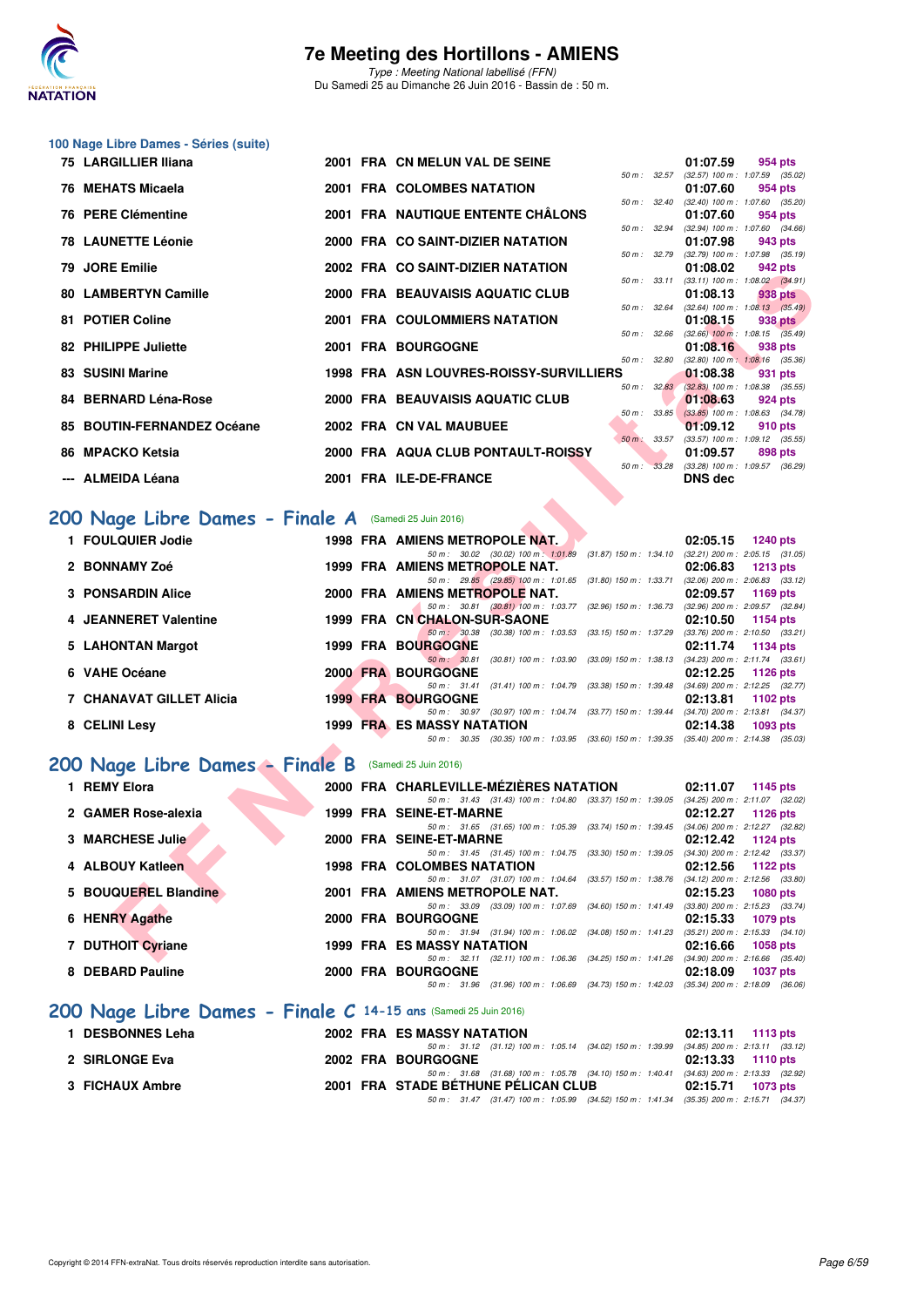

Type : Meeting National labellisé (FFN) Du Samedi 25 au Dimanche 26 Juin 2016 - Bassin de : 50 m.

#### **200 Nage Libre Dames - Finale C (suite)**

| 4 LEGENDRE Aubane |  | 2002 FRA CNM DIEPPE                                                                     |          | $02:16.61$ 1059 pts |
|-------------------|--|-----------------------------------------------------------------------------------------|----------|---------------------|
|                   |  | 50 m: 31.73 (31.73) 100 m: 1:07.04 (35.31) 150 m: 1:42.09 (35.05) 200 m: 2:16.61 (34.52 |          |                     |
| 5 PERIGUEUX Elea  |  | 2002 FRA SEINE-ET-MARNE                                                                 | 02:16.73 | 1057 pts            |
|                   |  | 50 m: 32.28 (32.28) 100 m: 1:07.10 (34.82) 150 m: 1:42.83 (35.73) 200 m: 2:16.73 (33.90 |          |                     |
| 5 BIGOT Mélanie   |  | 2001 FRA BOURGOGNE                                                                      |          | 02:16.73 1057 pts   |
|                   |  | 50 m: 32.17 (32.17) 100 m: 1:06.92 (34.75) 150 m: 1:42.24 (35.32) 200 m: 2:16.73 (34.49 |          |                     |
| 7 JOLY Mathilde   |  | 2001 FRA C.N OZOIR-LA-FERRIERE                                                          | 02:17.08 | 1052 pts            |
|                   |  | 50 m: 33.11 (33.11) 100 m: 1:07.80 (34.69) 150 m: 1:42.74 (34.94) 200 m: 2:17.08 (34.34 |          |                     |
| 8 BONHOMME Alice  |  | 2002 FRA NAUTIQUE ENTENTE CHÂLONS                                                       |          | 02:19.76 1012 pts   |
|                   |  | 50 m: 32.75 (32.75) 100 m: 1:08.35 (35.60) 150 m: 1:44.50 (36.15) 200 m: 2:19.76 (35.26 |          |                     |
|                   |  |                                                                                         |          |                     |

## **[200 Nage Libre Dames - Séries](http://www.ffnatation.fr/webffn/resultats.php?idact=nat&go=epr&idcpt=38947&idepr=3)** (Samedi 25 Juin 2016)

| <b>DOMINIQUE AIRC</b>                              |  | <b><i>LUUL FRA INAUTIQU</i></b><br>E ENTENTE VITALVINJ<br>50 m: 32.75 (32.75) 100 m: 1:08.35 (35.60) 150 m: 1:44.50 (36.15) 200 m: 2:19.76 (35.26) | <b>UZ. 19. 10</b> | $1012 \mu s$      |
|----------------------------------------------------|--|----------------------------------------------------------------------------------------------------------------------------------------------------|-------------------|-------------------|
|                                                    |  |                                                                                                                                                    |                   |                   |
| 00 Nage Libre Dames - Séries (Samedi 25 Juin 2016) |  |                                                                                                                                                    |                   |                   |
| 1 FOULQUIER Jodie                                  |  | 1998 FRA AMIENS METROPOLE NAT.                                                                                                                     | 02:05.83          | <b>1229 pts</b>   |
| 2 BONNAMY Zoé                                      |  | 50 m: 30.28 (30.28) 100 m: 1:02.27 (31.99) 150 m: 1:34.43 (32.16) 200 m: 2:05.83 (31.40)<br>1999 FRA AMIENS METROPOLE NAT.                         | 02:08.44          | <b>1187 pts</b>   |
| 3 VAHE Océane                                      |  | 50 m: 31.05 (31.05) 100 m: 1:04.10 (33.05) 150 m: 1:36.60 (32.50) 200 m: 2:08.44 (31.84)<br>2000 FRA BOURGOGNE                                     | 02:11.25          | 1142 pts          |
|                                                    |  | 50 m: 31.20 (31.20) 100 m: 1:05.01<br>$(33.81)$ 150 m : 1:38.87 $(33.86)$ 200 m : 2:11.25 $(32.38)$                                                |                   |                   |
| 4 JEANNERET Valentine                              |  | 1999 FRA CN CHALON-SUR-SAONE                                                                                                                       | 02:11.36          | 1140 pts          |
| 5 PONSARDIN Alice                                  |  | 50 m: 30.79 (30.79) 100 m: 1:04.07 (33.28) 150 m: 1:37.72 (33.65) 200 m: 2:11.36 (33.64)<br>2000 FRA AMIENS METROPOLE NAT.                         | 02:11.69          | 1135 pts          |
|                                                    |  | 50 m: 31.34 (31.34) 100 m: 1:05.21 (33.87) 150 m: 1:38.51 (33.30) 200 m: 2:11.69 (33.18)                                                           |                   |                   |
| <b>6 CHANAVAT GILLET Alicia</b>                    |  | 1999 FRA BOURGOGNE<br>50 m: 30.92 (30.92) 100 m: 1:04.99 (34.07) 150 m: 1:39.50 (34.51) 200 m: 2:12.65 (33.15)                                     | 02:12.65          | 1120 pts          |
| 7 LAHONTAN Margot                                  |  | <b>1999 FRA BOURGOGNE</b>                                                                                                                          | 02:12.75          | 1119 pts          |
| 7 CELINI Lesy                                      |  | 50 m: 31.72 (31.72) 100 m: 1:05.83 (34.11) 150 m: 1:40.26 (34.43) 200 m: 2:12.75 (32.49)<br><b>1999 FRA ES MASSY NATATION</b>                      | 02:12.75          | 1119 pts          |
|                                                    |  | 50 m: 31.58 (31.58) 100 m: 1:05.97 (34.39) 150 m: 1:39.68 (33.71) 200 m: 2:12.75 (33.07)                                                           |                   |                   |
| 9 GAMER Rose-alexia                                |  | 1999 FRA SEINE-ET-MARNE<br>50 m: 31.65 (31.65) 100 m: 1:06.00 (34.35) 150 m: 1:40.50 (34.50) 200 m: 2:12.99 (32.49)                                | 02:12.99          | 1115 pts          |
| 9 ALBOUY Katleen                                   |  | 1998 FRA COLOMBES NATATION                                                                                                                         | 02:12.99          | <b>1115 pts</b>   |
| 11 REMY Elora                                      |  | 50 m: 31.23 (31.23) 100 m: 1:04.97 (33.74) 150 m: 1:39.48 (34.51) 200 m: 2:12.99 (33.51)<br>2000 FRA CHARLEVILLE-MEZIERES NATATION                 |                   |                   |
|                                                    |  | 50 m: 31.97 (31.97) 100 m: 1:05.85 (33.88) 150 m: 1:40.09 (34.24) 200 m: 2:13.05 (32.96)                                                           | 02:13.05          | <b>1114 pts</b>   |
| <b>12 MARCHESE Julie</b>                           |  | 2000 FRA SEINE-ET-MARNE                                                                                                                            | 02:13.75          | 1103 pts          |
| 13 HENRY Agathe                                    |  | 50 m: 31.91 (31.91) 100 m: 1:06.12 (34.21) 150 m: 1:40.32 (34.20) 200 m: 2:13.75 (33.43)<br><b>2000 FRA BOURGOGNE</b>                              | 02:14.65          | 1089 pts          |
|                                                    |  | 50 m: 31.42 (31.42) 100 m: 1:05.74 (34.32) 150 m: 1:40.56 (34.82) 200 m: 2:14.65 (34.09)                                                           |                   |                   |
| <b>14 DUTHOIT Cyriane</b>                          |  | <b>1999 FRA ES MASSY NATATION</b><br>50 m: 31.59 (31.59) 100 m: 1:05.45 (33.86) 150 m: 1:39.63 (34.18) 200 m: 2:14.90 (35.27)                      | 02:14.90          | 1085 pts          |
| 15 BOUQUEREL Blandine                              |  | 2001 FRA AMIENS METROPOLE NAT.                                                                                                                     | 02:15.42          | <b>1077 pts</b>   |
|                                                    |  | 50 m: 31.14 (31.14) 100 m: 1:05.29 (34.15) 150 m: 1:41.40 (36.11) 200 m: 2:15.42 (34.02)                                                           |                   |                   |
| 16 DEBARD Pauline                                  |  | 2000 FRA BOURGOGNE<br>50 m: 31.93 (31.93) 100 m: 1:06.17 (34.24) 150 m: 1:41.04 (34.87) 200 m: 2:15.85 (34.81)                                     | 02:15.85          | <b>1071 pts</b>   |
| 17 DESBONNES Leha                                  |  | 2002 FRA ES MASSY NATATION                                                                                                                         | 02:15.94          | 1069 pts          |
| 17 PERIGUEUX Elea                                  |  | 50 m: 30.96 (30.96) 100 m: 1:05.54 (34.58) 150 m: 1:41.05 (35.51) 200 m: 2:15.94 (34.89)<br><b>2002 FRA SEINE-ET-MARNE</b>                         | 02:15.94          | 1069 pts          |
|                                                    |  | 50 m: 32.21 (32.21) 100 m: 1:06.48 (34.27) 150 m: 1:41.48 (35.00) 200 m: 2:15.94 (34.46)                                                           |                   |                   |
| 19 SIRLONGE Eva                                    |  | <b>2002 FRA BOURGOGNE</b><br>50 m: 31.96 (31.96) 100 m: 1:06.72 (34.76) 150 m: 1:42.24 (35.52) 200 m: 2:16.00 (33.76)                              | 02:16.00          | 1068 pts          |
| 20 MONDONEDO Sonoma                                |  | 2000 BEL SWIMMING CLUB WAUTERBOS RODE                                                                                                              | 02:16.48          | <b>1061 pts</b>   |
| 21 GALATEAU Pauline                                |  | 50 m: 31.49 (31.49) 100 m: 1:06.51 (35.02) 150 m: 1:42.16 (35.65) 200 m: 2:16.48 (34.32)                                                           |                   |                   |
|                                                    |  | 1994 FRA AMIENS METROPOLE NAT.<br>50 m: 30.58 (30.58) 100 m: 1:05.13 (34.55) 150 m: 1:40.62 (35.49) 200 m: 2:16.62 (36.00)                         | 02:16.62          | 1059 pts          |
| 22 OUALID GIRARD Sarah                             |  | 2000 FRA SEINE-ET-MARNE                                                                                                                            | 02:17.05          | 1052 pts          |
| 23 DUFOUR Anne                                     |  | 50 m: 32.21 (32.21) 100 m: 1:07.02 (34.81) 150 m: 1:41.99 (34.97) 200 m: 2:17.05 (35.06)<br>1999 FRA BEAUVAISIS AQUATIC CLUB                       | 02:17.47          | <b>1046 pts</b>   |
|                                                    |  | 50 m: 31.79 (31.79) 100 m: 1:06.27 (34.48) 150 m: 1:42.44 (36.17) 200 m: 2:17.47 (35.03)                                                           |                   |                   |
| 24 JOLY Mathilde                                   |  | 2001 FRA C.N OZOIR-LA-FERRIERE<br>50 m: 32.88 (32.88) 100 m: 1:08.07 (35.19) 150 m: 1:43.14 (35.07) 200 m: 2:17.77 (34.63)                         | 02:17.77          | 1042 pts          |
| 25 RAIMONDO Ines                                   |  | 2000 FRA SEINE-ET-MARNE                                                                                                                            |                   | 02:18.05 1037 pts |
| 26 BIGOT Mélanie                                   |  | 50 m: 32.40 (32.40) 100 m: 1:07.80 (35.40) 150 m: 1:43.45 (35.65) 200 m: 2:18.05 (34.60)<br><b>2001 FRA BOURGOGNE</b>                              | 02:18.10          | <b>1037 pts</b>   |
|                                                    |  | 50 m: 32.80 (32.80) 100 m: 1:07.35 (34.55) 150 m: 1:42.95 (35.60) 200 m: 2:18.10 (35.15)                                                           |                   |                   |
| 27 FICHAUX Ambre                                   |  | 2001 FRA STADE BETHUNE PELICAN CLUB                                                                                                                | 02:18.13          | <b>1036 pts</b>   |
| 28 LEGENDRE Aubane                                 |  | 50 m: 33.51 (33.51) 100 m: 1:08.44 (34.93) 150 m: 1:43.59 (35.15) 200 m: 2:18.13 (34.54)<br>2002 FRA CNM DIEPPE                                    | 02:18.30          | 1034 pts          |
|                                                    |  | 50 m: 31.88 (31.88) 100 m: 1.06.55 (34.67) 150 m: 1.42.61 (36.06) 200 m: 2.18.30 (35.69)                                                           |                   |                   |
| 29 GARCIA Elanore                                  |  | 2000 FRA NAUTIQUE ENTENTE CHALONS<br>50 m: 33.07 (33.07) 100 m: 1:08.38 (35.31) 150 m: 1:44.32 (35.94) 200 m: 2:18.39 (34.07)                      | 02:18.39          | 1032 pts          |
| 30  MARZOUK Maëva                                  |  | 2000 FRA CN MELUN VAL DE SEINE                                                                                                                     | 02:18.61          | 1029 pts          |
|                                                    |  | 50 m: 32.73 (32.73) 100 m: 1:08.18 (35.45) 150 m: 1:43.85 (35.67) 200 m: 2:18.61 (34.76)                                                           |                   |                   |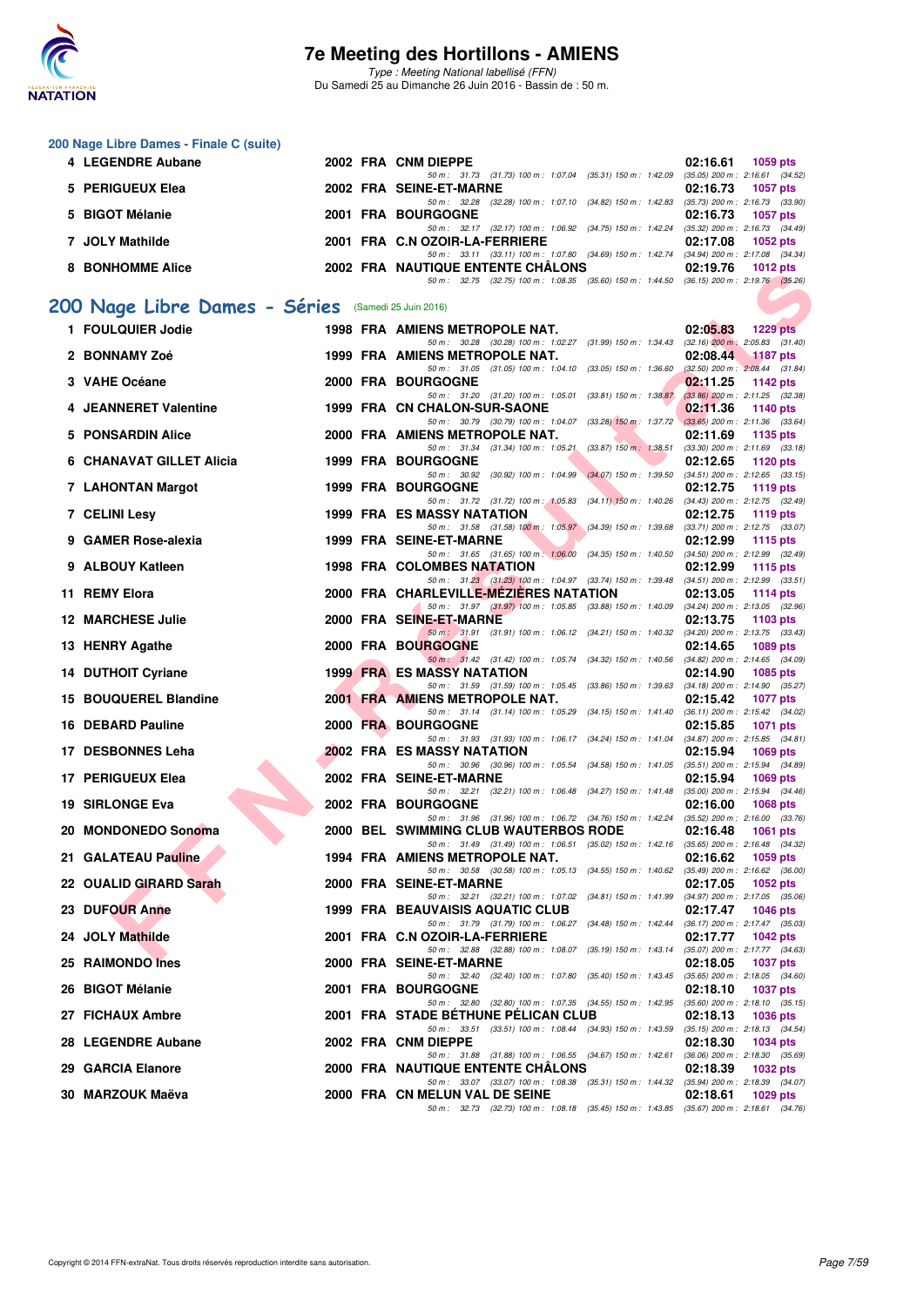

**200 Nage Libre Dames - Séries (suite)**

#### **7e Meeting des Hortillons - AMIENS**

Type : Meeting National labellisé (FFN) Du Samedi 25 au Dimanche 26 Juin 2016 - Bassin de : 50 m.

#### **FINE CARRIER MANUAL METHOD AND SECURE AND SECURE AND SECURE AND SECURE THE RESULTION AND SECURE AND SECURE AND SECURE AND SECURE AND SECURE AND SECURE AND SECURE AND SECURE AND SECURE AND SECURE AND SECURE AND SECURE AND 31 BONHOMME Alice** 2002 **FRA NAUTIQUE ENTENTE CHÂLONS 02:18.67 1028 pts**<br> *50 m : 32.67 (32.67) 100 m : 1:08.09 (35.42) 150 m : 1:43.82 (35.73) 200 m : 2:18.67 (34.85)* 50 m : 32.67 (32.67) 100 m : 1:08.09 (35.42) 150 m : 1:43.82 (35.73) 200 m : 2:18.67 (34.6<br>**NG CLUB ARRAS** (22:**18.97** 1024 pts **32 DELATTRE Garance** 2002 FRA RACING CLUB ARRAS 25.360 150 m i 1:07.45 (35.360 150 m i 1:43.52 (36.07) 200 m i 2:18.97 (35.45) 50 m : 32.09 (32.09) 100 m : 1:07.45 (35.36) 150 m : 1:43.52 (36.07) 200 m : 2:18.97 (35.45)<br>**ASSY NATATION** 02:19.03 1023 pts **33 MAILLE IIona** 2001 FRA ES MASSY NATATION 20219.03 **1023 pts**<br>
<sup>59 59</sup> <sup>59 6</sup> <sup>59 6</sup> <sup>59 6</sup> <sup>32.18</sup> <sup>32.18</sup> <sup>32.18</sup> <sup>32.18</sup> <sup>32.18</sup> <sup>32.18</sup> <sup>32.18</sup> <sup>102.19</sub> 107.53 <sup>43.59</sup> 102:19.03 <sup>43</sup> <sup>32.18</sup> <sup>59</sup> <sup>59</sup> <sup>59</sup> <sup>59</sup> <sup>59</sup></sup> 50 m : 32.18 (32.18) 100 m : 1:07.53 (35.35) 150 m : 1:43.60 **34 HANRAS Tiphaine** 2000 FRA SEINE-ET-MARNE 2000 12:19.04 02:19.04 1023 pts<br>
<sup>50</sup> <sup>50</sup> <sup>33.70</sup> <sup>33.70</sup> <sup>43.70</sub> 100 m; 1:10.44 (36.74) 150 m; 1:16.24 (35.80) 200 m; 2:19.04 (32.80)</sup>  $50 \text{ m}$  :  $33.70$   $(33.70)$   $100 \text{ m}$  :  $1:10.44$   $(36.74)$   $150 \text{ m}$  :  $1:46.24$ **35 CHEDRI Melissa** 2001 FRA CN MELUN VAL DE SEINE 25.29) 150 m : 1:44.97 (36.54) 200 m : 2:19.14 **1021** pts 50 m : 33.14 (33.14) 100 m : 1:08.43 (35.29) 150 m : 1:44.97 **36 GHRIBI Célia 2000 FRA ES VITRY 02:19.21 1020 pts** 50 m : 32.15 (32.15) 100 m : 1:07.05 (34.90) 150 m : 1:43.91 (36.86) 200 m : 2:19.21 (35.30) **37 MALLET Camille** 2001 FRA AMIENS METROPOLE NAT. **02:19.44 1017 pts**<br>50 50 3345 (3345) 100 1 109.17 (35.72) 150 m 145.23 (36.06) 200 m 2:19.44 (34.21)  $50 \text{ m}$  :  $33.45$   $(33.45)$   $100 \text{ m}$  :  $1:09.17$   $(35.72)$   $150 \text{ m}$  :  $1:45.23$ **38 ROUTIER Nolwen** 2000 FRA C.N OZOIR-LA-FERRIERE 202:38 100 m: 1:07.90 (35.52) 150 m: 1:44.29 (36.39) 200 m: 2:19.57 1015 pts 50 m : 32.38 (32.38) 100 m : 1:07.90 (35.52) 150 m : 1:44.29 **39 PY Valentine 1014 pts 2001 FRA CNM DIEPPE 1014 pts 02:19.64 1014 pts 1014 pts 1014 pts 1014 pts 1014 pts 1014 pts 1014 pts 1014 pts 1014 pts 1014 pts 1014 pts 1014 pts 1014 pts 1014** 50 m : 31.80 (31.80) 100 m : 1:06.81 (35.01) 150 m : 1:43.79 **40 BROUEL Bérénice 1012 pts 2002 FRA BOURGOGNE** *60m:* **2007 2007 <b>ERA BOURGOGNE** *02:57 (35.69)* **100m: 1:08.26** (35.69) **150m: 1:44.67** (36.41) **200m: 2:19.77** (35.10)  $50 \text{ m}$  :  $32.57$   $(32.57)$   $100 \text{ m}$  :  $1:08.26$   $(35.69)$   $150 \text{ m}$  :  $1:44.67$ **41 VERDIER Alexandra 1009 pts 1009 pts 1009 pts 1009 pts 1009 pts 1009 pts 141 WERDIER Alexandra 1111 1009 pts 141 <b>1109 141 14.92 16.42 200 m**: **2:19.93 45.01** *50 m*: **3:48** *41.98 9* 50 m : 32.82 (32.82) 100 m : 1:08.50 (35.68) 150 m : 1:44.92 **42 FERGUENE Ines 1008 pts 2001 FRA ES MASSY NATATION 02:20.03 1008 pts 1008 pts 142 FERGUENE Ines 1008 pts 142 FERGUENE Ines 1008 pts 142 FERGUENE Integral of the state of the state of the state** 31.39 (31.39) 100 m : 1:06.53 (35.14) 150 m : 1:43.45 **43 PIRCARD Aglaé 2001 FRA CHARLEVILLE-MÉZIÈRES NATATION 02:20.09 1007 pts** 50 m : 32.55 (32.55) 100 m : 1:07.49 (34.94) 150 m : 1:44.10 **44 GROUX Mathilde 1999 FRA CN ST-MICHEL-SUR-ORGE 62.681 1999 PERA CON ST-MICHEL-SUR-ORGE 62.6681 1002 PTS** 02:20.45 1002 pts  $50 m$  :  $32.66$  (32.66)  $100 m$  :  $1:08.18$ **45 PHILIPPE Juliette 2001 FRA BOURGOGNE 02:20.58 1000 pts** 50 m : 33.17 (33.17) 100 m : 1:09.65 (36.48) 150 m : 1:45.71 (36.06) 200 m : **46 MARTINEZ Myriam** 2002 FRA COLOMBES NATATION 02:21.12 992 pts 992 pts 50 m i 33.10 63.30 100 m i 1:45.42 (36.38) 200 m i 2:21.12 (35.70) 50 m : 33.10 (33.10) 100 m : 1:09.04 (35.94) 150 m : 1:45.42 (36.38) 200 m : 2:21.12 (35.70)<br>**JVAISIS AQUATIC CLUB** 02:21.18 991 pts **47 SADOWSKI Lena** 2001 FRA BEAUVAISIS **AQUATIC CLUB** 22:21.18 991 pts 22:21.18 991 pts 50 m : 33.86 (33.86) 100 m : 1:10.52 (36.66) 150 m : 1:46.54 (36.02) 200 m : 2:21.18 (34.64) **48 ROBERT Jessica 2001 FRA ES MASSY NATATION 02:21.30 989 pts**  $\frac{50 \text{ m}}{32.32}$  (32.32) 100 m : 1:07.60 (35.28) 150 m : 1:44.59 (36.99) 200 m : 2:21.30 (36.72)<br>**ELUN VAL DE SEINE** (2:21.64 984 pts) **49 PELLIER Claire 2000 FRA CN MELUN VAL DE SEINE** 50 m : 33.47 (33.47) 100 m : 1:09.64 (36.17) 150 m : 1:46.18 (36.54) 200 m : 2:21.64 (35.46) **50 WARD Meggy 2002 FRA C.N OZOIR-LA-FERRIERE 02:21.66 984 pts** 50 m : 32.85 (32.85) 100 m : 1:09.15 (36.30) 150 m : 1:45.37 (36.22) 200 m : 2:21.66 (36.29)<br>**DIEPPE** 02:22.04 978 pts **51 BRUMENT Chloé 1997 FRA CNM DIEPPE 02:22.04 978 pts** 50 m : 34.04 (34.04) 100 m : 1:10.50 (36.46) 150 m : 1:46.74 (36.24) 200 m : 2:22.04 (35.30) **52 LESAGE Maud** 2001 FRA ES MASSY NATATION 02:22.78 967 pts<br>50 m; 33.32 100 m; 1:09.49 (36.17) 150 m; 1:46.80 (37.31) 200 m; 222.78 (35.5 50 m : 33.32 (33.32) 100 m : 1:09.49 (36.17) 150 m : 1:46.80 (37.31) 200 m : 2:22.78 (35.98) **53 LEMAOULT Emilie** 1998 FRA CN MELUN VAL DE SEINE 02:22.79 967 pts<br>
<sup>50 m 3148</sup> (3148) 100 m 10648 (3500) 150 m 144.57 (38.09) 200 m 222.79 (38.29)  $50 \text{ m}$  :  $31.48$  ( $31.48$ )  $100 \text{ m}$  :  $1:06.48$  ( $35.00$ )  $150 \text{ m}$  :  $1:44.57$ **54 GAUCHER Pauline** 1997 FRA OPTIMAX TRAINING NATATION 78 02:22.95 965 pts<br>
<sup>50 56</sup> 33.56 (33.56) 100 m: 1:09.21 (35.65) 150 m: 1:46.35 (37.14) 200 m: 2:22.95 (36.60) 50 m : 33.56 (33.56) 100 m : 1:09.21 (35.65) 150 m : 1:46.35 **55 PERE Clémentine** 2001 FRA NAUTIQUE ENTENTE CHÂLONS 02:23.17 962 pts<br>  $50 \text{ m}: 33.57 (33.57) 100 \text{ m}: 1.99.42 (35.85) 150 \text{ m}: 1.46.91 (37.49) 200 \text{ m}: 2.23.17 (36.26)$ 50 m : 33.57 (33.57) 100 m : 1:09.42 (35.85) 150 m : 1:46.91 **56 HOUAL Solene** 2002 FRA ES MASSY NATATION 02:23.55 956 pts 956 pts 6 pts 50 m i 1:10.55 (37.43) 150 m i 1:48.51 (37.96) 200 m i 2:23.55 (35.04) 50 m : 33.12 (33.12) 100 m : 1:10.55 (37.43) 150 m : 1:48.51 **57 DUMUR Julie 2001 FRA CN VAL MAUBUEE 02:23.64 955 pts**<br>  $50 \text{ m}: 33.85 \text{ (33.85)}$   $100 \text{ m}: 1:11.75$   $(37.90)$   $150 \text{ m}: 1:48.54$   $(36.79)$   $200 \text{ m}: 2:23.64$   $(35.10)$ 50 m : 33.85 (33.85) 100 m : 1:11.75 (37.90) 150 m : 1:48.54 **58 SCHAFFERS Sixtine** 2000 BEL SWIMMING CLUB WAUTERBOS RODE 02:23.96 950 pts<br>
<sup>50 50</sup> 33.28 (33.28) 100 m : 1:09.55 (36.27) 150 m : 1:46.48 (36.93) 200 m : 2:23.96 (37.48)  $(33.28)$  100 m : 1:09.55 **59 LIENARD Maelle** 2002 FRA CHARLEVILLE-MÉZIÈRES NATATION 02:24.06 949 pts<br>  $\frac{50 \text{ m} \cdot 33.85}{50 \text{ m} \cdot 33.85}$   $\frac{33.85}{(33.85) \cdot 100 \text{ m} \cdot 1.10.54}$   $\frac{36.89}{(36.89) \cdot 150 \text{ m} \cdot 1.48.49}$   $\frac{(37.95) \cdot 200 \text{ m} \cdot 2$ 50 m : 33.85 (33.85) 100 m : 1:10.54 (36.69) 150 m : 1:48.49 (37.95) 200 m : 2:24.06 (35.57) **60 GRAS Morgane** 2001 FRA AQUA CLUB PONTAULT-ROISSY **02:24.42** 944 pts<br> **60 GRAS Morgane** 224.42 (35.46) **224.42** (35.46) **67.12** (34.27) 100 m: 1:11.84 (37.57) 150 m: 1:48.96 (37.12) 200 m: 2:24.42 (35.46) 34.27 (34.27) 100 m : 1:11.84 (37.57) 150 m : 1:48.96 **61 PERNOT Ophélie** 2000 FRA AQUA CLUB PONTAULT-ROISSY 202:24.80 938 pts<br>
<sup>50 50</sup> 33.30 (33.30) 100 m; 1:09.70 (36.40) 150 m; 1:04.745 (37.75) 200 m; 2:24.80 (37.35)  $503.30$  (33.30) 100 m : 1:09.70 (36.40) 150 m : 1:47.45 (37.75) 200 m : 2:24.80 (37.35)<br> **SIS AQUATIC CLUB** 02:25.10 934 pts **62 LEVEAUX Enola** 2002 **FRA BEAUVAISIS AQUATIC CLUB 02:25.10 034 pts 22:25.10 934 pts 62 LEVEAUX Enola** 50 m : 34.46 (34.46) 100 m : 1:11.70 (37.24) 150 m : 1:49.64 **63 BAURON Charline** 2001 FRA CN ST-MICHEL-SUR-ORGE 22:25.11 934 pts<br>
<sup>50 50</sup> 22:25 132.55 100 m 1 109.63 150 m 1 14748 137.85 200 m 225.11 137.63 50 m : 32.95 (32.95) 100 m : 1:09.63 (36.68) 150 m : 1:47.48 (37.85) 200 m : 2:25.11 (37.6<br>**AINT-DIZIER NATATION** 02:26.25 918 pts **64 JORE Emilie** 2002 FRA CO SAINT-DIZIER NATATION 22:26.25 918 pts<br>
<sup>50 50</sup> 50 683) 50 m : 1:10.95 (36.88) 150 m : 1:10.95 (36.88) 150 m : 1:14.9.42 (38.47) 200 m : 2:26.25 (36.83) 50 m : 34.07 (34.07) 100 m : 1:10.95 (36.88) 150 m : 1:49.42 (38.47) 200 m : <br>**S NATATION 89 02:26.34 65 SILBAT Charlotte 2001 FRA REIMS NATATION 89 02:26.34 916 pts** 50 m : 33.87 (33.87) 100 m : 1:11.79 (37.92) 150 m : 1:49.29 (37.50) 200 m : 2:26.34 (37.05) **66 PICARD Nina 1999 FRA AQUA CLUB PONTAULT-ROISSY 02:26.99 907 pts**

50 m : 33.52 (33.52) 100 m : 1:10.61 (37.09) 150 m : 1:49.24 (38.63) 200 m : 2:26.99 (37.75)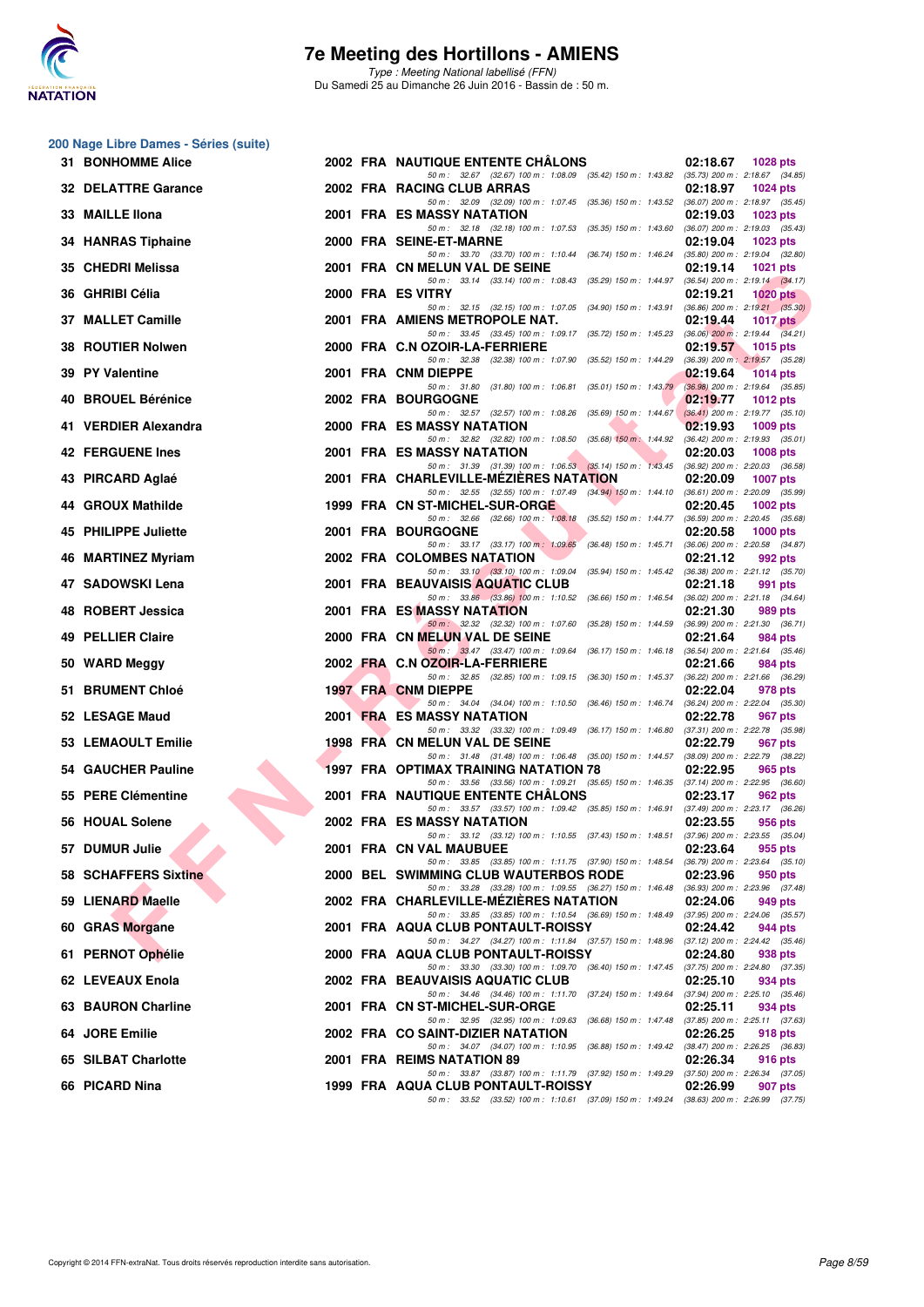

Type : Meeting National labellisé (FFN) Du Samedi 25 au Dimanche 26 Juin 2016 - Bassin de : 50 m.

#### **200 Nage Libre Dames - Séries (suite)**

| 67 CLOSIER Sarah                                              |  | <b>1998 FRA CN VAL MAUBUEE</b>                               |                           | 02:27.76                            | 896 pts |         |
|---------------------------------------------------------------|--|--------------------------------------------------------------|---------------------------|-------------------------------------|---------|---------|
|                                                               |  | 50 m: 33.46 (33.46) 100 m: 1:10.79 (37.33) 150 m: 1:49.65    |                           | $(38.86)$ 200 m : 2:27.76 $(38.11)$ |         |         |
| <b>68 BARRIERE Sophie</b>                                     |  | 2001 FRA COLOMBES NATATION                                   |                           | 02:27.89                            | 895 pts |         |
|                                                               |  | 50 m: 33.83 (33.83) 100 m: 1:11.46 (37.63) 150 m: 1:49.81    |                           | $(38.35)$ 200 m : 2:27.89 $(38.08)$ |         |         |
| 69 MEHATS Micaela                                             |  | 2001 FRA COLOMBES NATATION                                   |                           | 02:29.00                            | 879 pts |         |
|                                                               |  | 50 m: 34.55 (34.55) 100 m: 1:13.48                           | $(38.93)$ 150 m : 1:52.12 | $(38.64)$ 200 m : 2:29.00 $(36.88)$ |         |         |
| 70 POTIER Coline                                              |  | <b>2001 FRA COULOMMIERS NATATION</b>                         |                           | 02:29.83                            | 868 pts |         |
|                                                               |  | 50 m: 34.98 (34.98) 100 m: 1:14.06                           | $(39.08)$ 150 m : 1:54.39 | $(40.33)$ 200 m : 2:29.83 $(35.44)$ |         |         |
| 71 LARGILLIER Iliana                                          |  | 2001 FRA CN MELUN VAL DE SEINE                               |                           | 02:30.21                            | 863 pts |         |
|                                                               |  | 50 m: 35.11 (35.11) 100 m: 1:12.33                           | $(37.22)$ 150 m : 1:52.06 | $(39.73)$ 200 m : 2:30.21 $(38.15)$ |         |         |
| <b>72 CHAPUT Perrine</b>                                      |  | <b>2001 FRA COULOMMIERS NATATION</b>                         |                           | 02:30.35                            |         | 861 pts |
|                                                               |  | 50 m: 35.59 (35.59) 100 m: 1:13.66                           | $(38.07)$ 150 m : 1:52.86 | $(39.20)$ 200 m : 2:30.35 $(37.49)$ |         |         |
| 73 LAMBERTYN Camille                                          |  | 2000 FRA BEAUVAISIS AQUATIC CLUB                             |                           | 02:31.25                            |         | 848 pts |
|                                                               |  | 50 m : 34.42 (34.42) 100 m : 1:12.77 (38.35) 150 m : 1:52.80 |                           | $(40.03)$ 200 m : 2:31.25 $(38.45)$ |         |         |
| 74 FILORI Anna                                                |  | 2002 FRA CN VAL MAUBUEE                                      |                           | 02:31.74                            | 842 pts |         |
|                                                               |  | 50 m: 33.93 (33.93) 100 m: 1:12.21 (38.28) 150 m: 1:54.16    |                           | $(41.95)$ 200 m : 2:31.74 $(37.58)$ |         |         |
| 75 TAVERNE Marion                                             |  | 1999 FRA AQUA CLUB PONTAULT-ROISSY                           |                           | 02:31.82                            |         | 841 pts |
|                                                               |  | 50 m: 33.65 (33.65) 100 m: 1:10.92 (37.27) 150 m: 1:50.70    |                           | $(39.78)$ 200 m : 2:31.82 $(41.12)$ |         |         |
| --- CHARLOT Margaux                                           |  | 2000 FRA REIMS NATATION 89                                   |                           | <b>DNS Nd</b>                       |         |         |
|                                                               |  |                                                              |                           |                                     |         |         |
|                                                               |  |                                                              |                           |                                     |         |         |
| <b>OO Nage Libre Dames - Finale A</b> (Dimanche 26 Juin 2016) |  |                                                              |                           |                                     |         |         |
|                                                               |  |                                                              |                           |                                     |         |         |

### **[400 Nage Libre Dames - Finale A](http://www.ffnatation.fr/webffn/resultats.php?idact=nat&go=epr&idcpt=38947&idepr=4)** (Dimanche 26 Juin 2016)

| T LANGILLIEN IIIAIIA                                               |  | ZUUT FRA CIVINELUIV VAL DE SEINE<br><b>UZ.JU.ZI</b><br><b>OUJ PIS</b>                                                                                                                                                                          |
|--------------------------------------------------------------------|--|------------------------------------------------------------------------------------------------------------------------------------------------------------------------------------------------------------------------------------------------|
| <b>2 CHAPUT Perrine</b>                                            |  | 50 m: 35.11 (35.11) 100 m: 1:12.33 (37.22) 150 m: 1:52.06 (39.73) 200 m: 2:30.21 (38.15)<br><b>2001 FRA COULOMMIERS NATATION</b><br>02:30.35<br>861 pts                                                                                        |
|                                                                    |  | 50 m: 35.59 (35.59) 100 m: 1:13.66 (38.07) 150 m: 1:52.86 (39.20) 200 m: 2:30.35 (37.49)                                                                                                                                                       |
| 73   LAMBERTYN Camille                                             |  | 2000 FRA BEAUVAISIS AQUATIC CLUB<br>02:31.25<br>848 pts                                                                                                                                                                                        |
|                                                                    |  | 50 m: 34.42 (34.42) 100 m: 1:12.77 (38.35) 150 m: 1:52.80 (40.03) 200 m: 2:31.25 (38.45)                                                                                                                                                       |
| 74 FILORI Anna                                                     |  | 2002 FRA CN VAL MAUBUEE<br>02:31.74<br>842 pts                                                                                                                                                                                                 |
|                                                                    |  | 50 m: 33.93 (33.93) 100 m: 1:12.21 (38.28) 150 m: 1:54.16 (41.95) 200 m: 2:31.74 (37.58)                                                                                                                                                       |
| 75 TAVERNE Marion                                                  |  | 1999 FRA AQUA CLUB PONTAULT-ROISSY<br>02:31.82<br>841 pts<br>50 m: 33.65 (33.65) 100 m: 1:10.92 (37.27) 150 m: 1:50.70 (39.78) 200 m: 2:31.82 (41.12)                                                                                          |
| -- CHARLOT Margaux                                                 |  | 2000 FRA REIMS NATATION 89<br><b>DNS Nd</b>                                                                                                                                                                                                    |
|                                                                    |  |                                                                                                                                                                                                                                                |
|                                                                    |  |                                                                                                                                                                                                                                                |
| <b>00 Nage Libre Dames - Finale A</b> (Dimanche 26 Juin 2016)      |  |                                                                                                                                                                                                                                                |
| 1 FOULQUIER Jodie                                                  |  | 1998 FRA AMIENS METROPOLE NAT.<br>04:28.75<br>1182 pts                                                                                                                                                                                         |
|                                                                    |  | 50 m: 30.50 (30.50) 100 m: 1:03.77 (33.27) 150 m: 1:37.88 (34.11) 200 m: 2:13.01 (35.13) 250 m: 2:47.81 (34.80) 300 m: 3:22.59 (34.78) 350 m: 3:57.34 (34.75) 400 m: 4:28.75 (31.41)                                                           |
| 2 REMY Elora                                                       |  | 2000 FRA CHARLEVILLE-MEZIERES NATATION<br>04:29.25<br><b>1178 pts</b>                                                                                                                                                                          |
|                                                                    |  | 50 m: 30.98 (30.98) 100 m: 1:04.77 (33.79) 150 m: 1:38.66 (33.89) 200 m: 2:13.50 (34.84) 250 m: 2:47.81 (34.31) 300 m: 3:22.53 (34.72) 350 m: 3:56.85 (34.32) 400 m: 4:29.25 (32.40)                                                           |
| 3 DUTHOIT Cyriane                                                  |  | <b>1999 FRA ES MASSY NATATION</b><br>04:40.30<br>1093 pts                                                                                                                                                                                      |
|                                                                    |  | 50 m: 32.31 (32.31) 100 m: 1:07.08 (34.77) 150 m: 1:42.65 (35.57) 200 m: 2:18.16 (35.51) 250 m: 2:53.82 (35.66) 300 m: 3:29.55 (35.73) 350 m: 4:05.20 (35.65) 400 m: 4:40.30<br>(35.10)                                                        |
| 4 BIGOT Mélanie                                                    |  | 2001 FRA BOURGOGNE<br>04:44.16<br>1063 pts                                                                                                                                                                                                     |
|                                                                    |  | 50 m: 32.30 (32.30) 100 m: 1:07.20 (34.90) 150 m: 1:43.27 (36.07) 200 m: 2:19.49 (36.22) 250 m: 2:56.15 (36.66) 300 m: 3:32.58 (36.43) 350 m: 4:09.11 (36.53) 400 m: 4:44.16 (35.05)                                                           |
| 5 MARCHESE Julie                                                   |  | 2000 FRA SEINE-ET-MARNE<br>04:45.40<br><b>1054 pts</b>                                                                                                                                                                                         |
|                                                                    |  | 50 m: 32.77 (32.77) 100 m: 1:07.36 (34.59) 150 m: 1:43.43 (36.07) 200 m: 2:19.99 (36.56) 250 m: 2:56.56 (36.57) 300 m: 3:34.04 (37.48) 350 m: 4:10.08 (36.04) 400 m: 4:45.40<br>(35.32)                                                        |
| 6 DESBONNES Leha                                                   |  | <b>2002 FRA ES MASSY NATATION</b><br>04:47.85<br><b>1036 pts</b>                                                                                                                                                                               |
|                                                                    |  | 50 m: 32.58 (32.58) 100 m: 1:08.19 (35.61) 150 m: 1:44.26 (36.07) 200 m: 2:21.05 (36.79) 250 m: 2:58.11 (37.06) 300 m: 3:34.79 (36.68) 350 m: 4:11.89 (37.10) 400 m: 4:47.85 (35.96)                                                           |
| 7 HENRY Agathe                                                     |  | <b>2000 FRA BOURGOGNE</b><br>04:47.95<br>1035 pts                                                                                                                                                                                              |
|                                                                    |  | 50 m: 31.93 (31.93) 100 m: 1:07.27 (35.34) 150 m: 1:43.78 (36.51) 200 m: 2:21.04 (37.26) 250 m: 2:58.06 (37.02) 300 m: 3:35.97 (37.91) 350 m: 4:12.30 (36.33) 400 m: 4:47.95 (35.65)<br>2000 FRA SEINE-ET-MARNE<br>04:48.40<br>1032 pts        |
| 8 HANRAS Tiphaine                                                  |  | 50 m : 32.61 (32.61) 100 m : 1:07.94 (35.33) 150 m : 1:45.12 (37.18) 200 m : 2:22.52 (37.40) 250 m : 2:59.90 (37.38) 300 m : 3:36.92 (37.02) 350 m : 4:13.51 (36.59) 400 m : 4:48.40 (34.89)                                                   |
|                                                                    |  |                                                                                                                                                                                                                                                |
| <b>00 Nage Libre Dames - Finale B</b> (Dimanche 26 Juin 2016)      |  |                                                                                                                                                                                                                                                |
|                                                                    |  |                                                                                                                                                                                                                                                |
| 1 LEGENDRE Aubane                                                  |  | 2002 FRA CNM DIEPPE<br>04:44.67<br><b>1060 pts</b>                                                                                                                                                                                             |
| 2 JOLY Mathilde                                                    |  | 50 m: 33.00 (33.00) 100 m: 1:09.10 (36.10) 150 m: 1:46.14 (37.04) 200 m: 2:22.59 (36.45) 250 m: 2:58.75 (36.16) 300 m: 3:34.56 (35.81) 350 m: 4:10.68 (36.12) 400 m: 4:44.67 (33.99)<br>2001 FRA C.N OZOIR-LA-FERRIERE<br>04:48.97<br>1028 pts |
|                                                                    |  | 50 m : 32.66 (32.66) 100 m : 1:08.20 (35.54) 150 m : 1:44.55 (36.35) 200 m : 2:21.62 (37.07) 250 m : 2:57.94 (36.32) 300 m : 3:35.24 (37.30) 350 m : 4:12.16 (36.92) 400 m : 4:48.97<br>(36.81)                                                |
| 3 DUFOUR Anne                                                      |  | <b>1999 FRA BEAUVAISIS AQUATIC CLUB</b><br>04:50.80<br><b>1014 pts</b>                                                                                                                                                                         |
|                                                                    |  | 50 m: 32.53 (32.53) 100 m: 1:08.09 (35.56) 150 m: 1:45.16 (37.07) 200 m: 2:22.55 (37.39) 250 m: 2:59.85 (37.30) 300 m: 3:37.25 (37.40) 350 m: 4:14.42 (37.17) 400 m: 4:50.80<br>(36.38)                                                        |
| 4 PY Valentine                                                     |  | 2001 FRA CNM DIEPPE<br>04:52.86<br>999 pts                                                                                                                                                                                                     |
|                                                                    |  | 50 m: 32.87 (32.87) 100 m: 1:09.26 (36.39) 150 m: 1:46.57 (37.31) 200 m: 2:24.11 (37.54) 250 m: 3:01.78 (37.67) 300 m: 3:39.25 (37.47) 350 m: 4:16.78 (37.53) 400 m: 4:52.86<br>(36.08)                                                        |
| 5 PELLIER Claire                                                   |  | 2000 FRA CN MELUN VAL DE SEINE<br>04:53.08<br>998 pts                                                                                                                                                                                          |
|                                                                    |  | 50 m: 33.41 (33.41) 100 m: 1:09.78 (36.87) 150 m: 1:46.89 (37.11) 200 m: 2:24.24 (37.35) 250 m: 3:02.18 (37.94) 300 m: 3:39.73 (37.55) 350 m: 4:17.53 (37.80) 400 m: 4:53.08<br>(35.55)                                                        |
| 6 BERTON Camille                                                   |  | 2002 FRA CO SAINT-DIZIER NATATION<br>04:53.17<br>997 pts                                                                                                                                                                                       |
|                                                                    |  | 50 m: 33.58 (33.58) 100 m: 1:09.81 (36.23) 150 m: 1:47.53 (37.72) 200 m: 2:25.19 (37.66) 250 m: 3:03.27 (38.08) 300 m: 3:40.84 (37.57) 350 m: 4:18.19 (37.35) 400 m: 4:53.17 (34.98)                                                           |
| 7 RICHARD Clara                                                    |  | 2002 FRA CN VAL MAUBUEE<br>04:58.48<br>959 pts                                                                                                                                                                                                 |
|                                                                    |  | 50 m: 33.65 (33.65) 100 m: 1:10.62 (36.97) 150 m: 1:48.82 (38.20) 200 m: 2:27.68 (38.86) 250 m: 3:05.94 (38.26) 300 m: 3:44.59 (38.65) 350 m: 4:22.57 (37.98) 400 m: 4:58.48 (35.91)                                                           |
| 8 VERDIER Alexandra                                                |  | <b>2000 FRA ES MASSY NATATION</b><br>04:58.49<br>959 pts                                                                                                                                                                                       |
|                                                                    |  | 50 m : 33.23 (33.23) 100 m : 1.09.56 (36.33) 150 m : 1:47.16 (37.60) 200 m : 2:25.02 (37.86) 250 m : 3:03.41 (38.39) 300 m : 3:42.68 (39.27) 350 m : 4:22.10 (39.42) 400 m : 4:58.49 (36.39)                                                   |
|                                                                    |  |                                                                                                                                                                                                                                                |
| $90$ Nage Libre Dames - Finale C 14-15 ans (Dimanche 26 Juin 2016) |  |                                                                                                                                                                                                                                                |
| 1 LESAGE Maud                                                      |  | <b>2001 FRA ES MASSY NATATION</b><br>04:51.94<br><b>1006 pts</b>                                                                                                                                                                               |

### **[400 Nage Libre Dames - Finale B](http://www.ffnatation.fr/webffn/resultats.php?idact=nat&go=epr&idcpt=38947&idepr=4)** (Dimanche 26 Juin 2016)

| 1 LEGENDRE Aubane   | 2002 FRA CNM DIEPPE                                                                                                                                                                          | 04:44.67 1060 pts      |
|---------------------|----------------------------------------------------------------------------------------------------------------------------------------------------------------------------------------------|------------------------|
|                     | 50 m: 33.00 (33.00) 100 m: 1:09.10 (36.10) 150 m: 1:46.14 (37.04) 200 m: 2:22.59 (36.45) 250 m: 2:58.75 (36.16) 300 m: 3:34.56 (35.81) 350 m: 4:10.68 (36.12) 400 m: 4:44.67 (33.99)         |                        |
| 2 JOLY Mathilde     | 2001 FRA C.N OZOIR-LA-FERRIERE                                                                                                                                                               | 04:48.97 1028 pts      |
|                     | 50 m : 32.66 (32.66) 100 m : 1:08.20 (35.54) 150 m : 1:44.55 (36.35) 200 m : 2:21.62 (37.07) 250 m : 2:57.94 (36.32) 300 m : 3:35.24 (37.30) 350 m : 4:12.16 (36.92) 400 m : 4:48.97 (36.81) |                        |
| 3 DUFOUR Anne       | <b>1999 FRA BEAUVAISIS AQUATIC CLUB</b>                                                                                                                                                      | 04:50.80<br>1014 $pts$ |
|                     | 50 m: 32.53 (32.53) 100 m: 1:08.09 (35.56) 150 m: 1:45.16 (37.07) 200 m: 2:22.55 (37.39) 250 m: 2:59.85 (37.30) 300 m: 3:37.25 (37.40) 350 m: 4:14.42 (37.17) 400 m: 4:50.80 (36.38)         |                        |
| 4 PY Valentine      | 2001 FRA CNM DIEPPE                                                                                                                                                                          | 04:52.86 999 pts       |
|                     | 50 m: 32.87 (32.87) 100 m: 1:09.26 (36.39) 150 m: 1:46.57 (37.31) 200 m: 2:24.11 (37.54) 250 m: 3:01.78 (37.67) 300 m: 3:39.25 (37.47) 350 m: 4:16.78 (37.53) 400 m: 4:52.86 (36.08)         |                        |
| 5 PELLIER Claire    | 2000 FRA CN MELUN VAL DE SEINE                                                                                                                                                               | 04:53.08<br>998 pts    |
|                     | 50 m: 33.41 (33.41) 100 m; 1:09.78 (36.37) 150 m: 1:46.89 (37.11) 200 m: 2:24.24 (37.35) 250 m: 3:02.18 (37.94) 300 m: 3:39.73 (37.55) 350 m: 4:17.53 (37.80) 400 m: 4:53.08 (35.55)         |                        |
| 6 BERTON Camille    | 2002 FRA CO SAINT-DIZIER NATATION                                                                                                                                                            | 04:53.17<br>997 pts    |
|                     | 50 m: 33.58 (33.58) 100 m: 1:09.81 (36.23) 150 m: 1:47.53 (37.72) 200 m: 2:25.19 (37.66) 250 m: 3:03.27 (38.08) 300 m: 3:40.84 (37.57) 350 m: 4:18.19 (37.35) 400 m: 4:53.17 (34.98)         |                        |
| 7 RICHARD Clara     | 2002 FRA CN VAL MAUBUEE                                                                                                                                                                      | 04:58.48<br>959 pts    |
|                     | 50 m: 33.65 (33.65) 100 m: 1:10.62 (36.97) 150 m: 1:48.82 (38.20) 200 m: 2:27.68 (38.86) 250 m: 3:05.94 (38.26) 300 m: 3:44.59 (38.65) 350 m: 4:22.57 (37.98) 400 m: 4:58.48 (35.91)         |                        |
| 8 VERDIER Alexandra | 2000 FRA ES MASSY NATATION                                                                                                                                                                   | 04:58.49<br>959 pts    |
|                     |                                                                                                                                                                                              |                        |

## **[400 Nage Libre Dames - Finale C](http://www.ffnatation.fr/webffn/resultats.php?idact=nat&go=epr&idcpt=38947&idepr=4) 14-15 ans** (Dimanche 26 Juin 2016)

| 1 LESAGE Maud    | <b>2001 FRA ES MASSY NATATION</b> | 04:51.94 1006 pts                                                                                                                                                                            |
|------------------|-----------------------------------|----------------------------------------------------------------------------------------------------------------------------------------------------------------------------------------------|
|                  |                                   | 50 m: 33.58 (33.58) 100 m: 1:10.24 (36.66) 150 m: 1:48.01 (37.77) 200 m: 2:25.19 (37.18) 250 m: 3:02.55 (37.36) 300 m: 3:39.91 (37.36) 350 m: 4:17.37 (37.46) 400 m: 4:51.94 (34.57)         |
| 2 HOUAL Solene   | 2002 FRA ES MASSY NATATION        | 04:56.84 971 pts                                                                                                                                                                             |
|                  |                                   | 50 m : 32.96 (32.96) 100 m : 1:09.26 (36.30) 150 m : 1:46.62 (37.36) 200 m : 2:24.88 (38.26) 250 m : 3:03.50 (38.62) 300 m : 3:42.36 (38.86) 350 m : 4:20.57 (38.21) 400 m : 4:56.84 (36.27) |
| 3 GILLOT Pauline | 2002 FRA BOURGOGNE                | 04:57.01 969 pts                                                                                                                                                                             |
|                  |                                   | 50 m: 33.65 (33.65) 100 m: 1:10.86 (37.21) 150 m: 1:48.78 (37.92) 200 m: 2:26.36 (37.58) 250 m: 3:04.38 (38.02) 300 m: 3:42.55 (38.17) 350 m: 4:20.52 (37.97) 400 m: 4:57.01 (36.49)         |
| 4 QUINT Chloé    | 2002 FRA AMIENS METROPOLE NAT.    | 04:57.31 967 pts                                                                                                                                                                             |
|                  |                                   | 50 m: 33.57 (33.57) 100 m: 1:10.93 (37.36) 150 m: 1:49.30 (38.37) 200 m: 2:27.55 (38.25) 250 m: 3:06.26 (38.71) 300 m: 3:44.61 (38.35) 350 m: 4:22.03 (37.42) 400 m: 4:57.31 (35.28)         |
| 5 CHAPUT Perrine | 2001 FRA COULOMMIERS NATATION     | 04:58.66 958 pts                                                                                                                                                                             |
|                  |                                   | 50 m: 34.13 (34.13) 100 m: 1:11.72 (37.59) 150 m: 1:49.39 (37.67) 200 m: 2:28.12 (38.73) 250 m: 3:06.39 (38.27) 300 m: 3:44.95 (38.56) 350 m: 4:23.06 (38.11) 400 m: 4:58.66 (35.60)         |
| 6 JORE Emilie    | 2002 FRA CO SAINT-DIZIER NATATION | 04:59.37 953 pts                                                                                                                                                                             |
|                  |                                   | 50 m : 34.58 (34.58) 100 m : 1:12.44 (37.86) 150 m : 1:50.96 (38.52) 200 m : 2:29.59 (38.63) 250 m : 3:08.07 (38.48) 300 m : 3:46.47 (38.40) 350 m : 4:23.95 (37.48) 400 m : 4:59.37 (35.42) |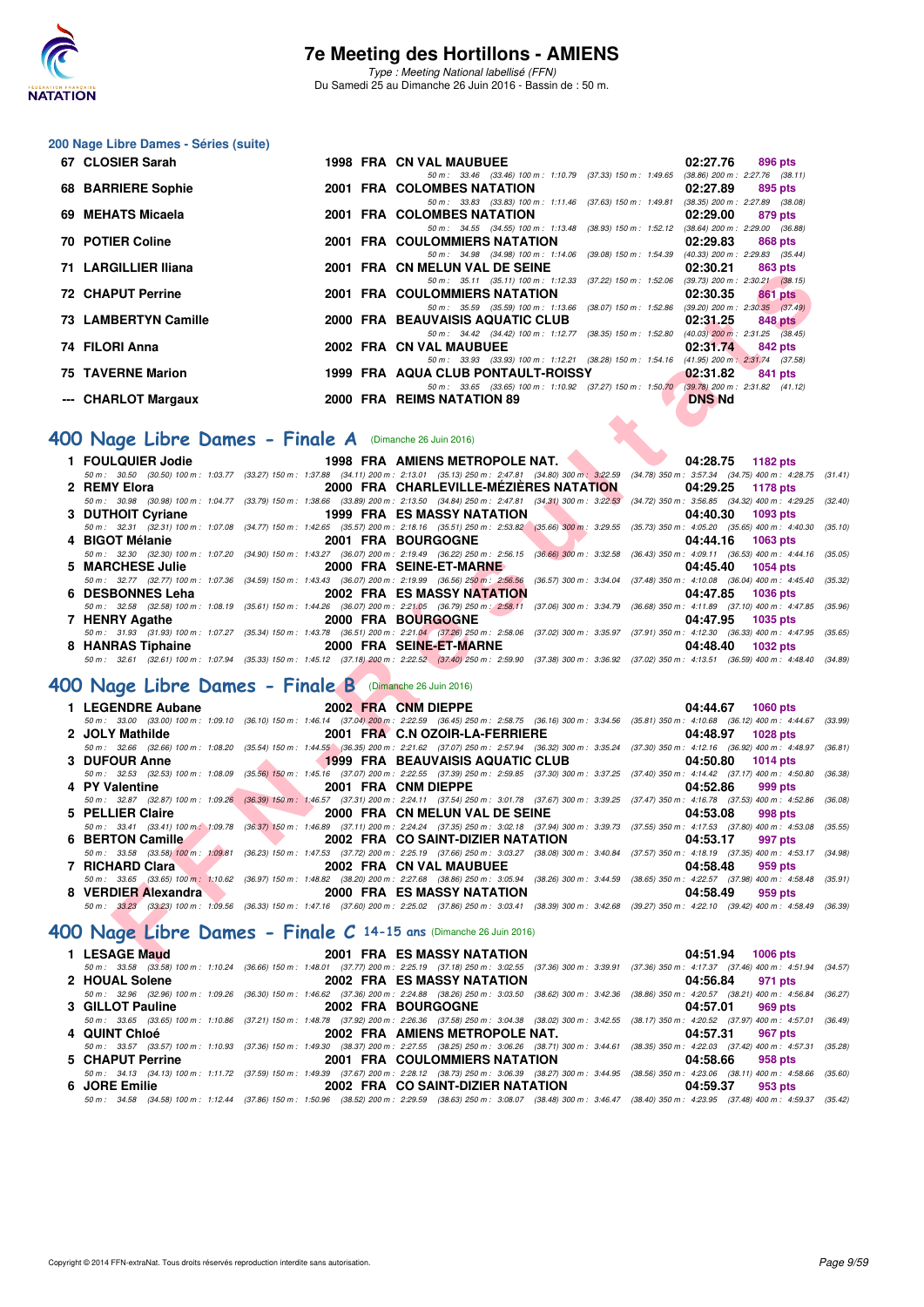

#### **400 Nage Libre Dames - Finale C (suite)**

| <b>7 GONCALVES Rose</b>                               |                                            | 2001 FRA BEAUVAISIS AQUATIC CLUB                                                                                                                                                                                                      | 05:00.74<br>943 pts                                                  |         |
|-------------------------------------------------------|--------------------------------------------|---------------------------------------------------------------------------------------------------------------------------------------------------------------------------------------------------------------------------------------|----------------------------------------------------------------------|---------|
| 8 WARD Meggy                                          |                                            | 50 m: 33.88 (33.88) 100 m: 1:11.49 (37.61) 150 m: 1:50.29 (38.80) 200 m: 2:28.14 (37.85) 250 m: 3:07.39 (39.25) 300 m: 3:45.94 (38.55) 350 m: 4:23.95 (38.01) 400 m: 5:00.74 (36.79)<br>2002 FRA C.N OZOIR-LA-FERRIERE                | 05:07.15<br>898 pts                                                  |         |
|                                                       |                                            | 50 m: 33.31 (33.31) 100 m: 1:09.66 (36.35) 150 m: 1:48.23 (38.57) 200 m: 2:27.11 (38.88) 250 m: 3:07.07 (39.96) 300 m: 3:46.73 (39.66) 350 m: 4:27.20 (40.47) 400 m: 5:07.15 (39.95)                                                  |                                                                      |         |
| 400 Nage Libre Dames - Séries (Dimanche 26 Juin 2016) |                                            |                                                                                                                                                                                                                                       |                                                                      |         |
| 1 FOULQUIER Jodie                                     |                                            | 1998 FRA AMIENS METROPOLE NAT.                                                                                                                                                                                                        | 04:33.97<br>1141 pts                                                 |         |
| 2 REMY Elora                                          |                                            | 50 m: 31.47 (31.47) 100 m: 1:06.67 (35.20) 150 m: 1:41.14 (34.47) 200 m: 2:16.72 (35.58) 250 m: 2:50.82 (34.10) 300 m: 3:26.10 (35.28) 350 m: 4:01.02 (34.92) 400 m: 4:33.97 (32.95)<br>2000 FRA CHARLEVILLE-MEZIERES NATATION        | 04:34.24<br>1139 pts                                                 |         |
|                                                       |                                            | 50 m: 31.69 (31.69) 100 m: 1:06.52 (34.83) 150 m: 1:40.72 (34.20) 200 m: 2:15.73 (35.01) 250 m: 2:50.19 (34.46) 300 m: 3:25.69 (35.50) 350 m: 4:00.28 (34.59) 400 m: 4:34.24 (33.96)                                                  |                                                                      |         |
| 3 DUTHOIT Cyriane                                     |                                            | 1999 FRA ES MASSY NATATION<br>50 m: 32.26 (32.26) 100 m: 1:06.92 (34.66) 150 m: 1:41.74 (34.82) 200 m: 2:16.96 (35.22) 250 m: 2:51.78 (34.82) 300 m: 3:27.05 (35.27) 350 m: 4:02.86 (35.81) 400 m: 4:39.10 (36.24)                    | 04:39.10<br><b>1102 pts</b>                                          |         |
| 4 MARCHESE Julie                                      |                                            | 2000 FRA SEINE-ET-MARNE                                                                                                                                                                                                               | 04:39.97<br>1095 pts                                                 |         |
| 5 CAZIER Chloé                                        |                                            | 50 m: 32.34 (32.34) 100 m: 1:07.49 (35.15) 150 m: 1:42.84 (35.35) 200 m: 2:18.79 (35.95) 250 m: 2:54.10 (35.31) 300 m: 3:30.15 (36.05) 350 m: 4:05.56 (35.41) 400 m: 4:39.97 (34.41)<br><b>1998 FRA BEAUVAISIS AQUATIC CLUB</b>       | 04:41.68<br>1082 pts                                                 |         |
|                                                       |                                            | 50 m: 31.97 (31.97) 100 m: 1:07.01 (35.04) 150 m: 1:42.38 (35.37) 200 m: 2:18.14 (35.76) 250 m: 2:53.97 (35.83) 300 m: 3:30.22 (36.25) 350 m: 4:06.40 (36.18) 400 m: 4:41.68 (35.28)                                                  |                                                                      |         |
| 6 DESBONNES Leha                                      |                                            | 2002 FRA ES MASSY NATATION<br>50 m: 32.43 (32.43) 100 m: 1:08.44 (36.01) 150 m: 1:44.56 (36.12) 200 m: 2:21.41 (36.85) 250 m: 2:58.52 (37.11) 300 m: 3:35.72 (37.20) 350 m: 4:13.42 (37.70) 400 m: 4:49.81 (36.39)                    | 04:49.81<br><b>1022 pts</b>                                          |         |
| 7 HANRAS Tiphaine                                     |                                            | 2000 FRA SEINE-ET-MARNE                                                                                                                                                                                                               | 04:50.72<br><b>1015 pts</b>                                          |         |
| 8 BIGOT Mélanie                                       |                                            | 50 m: 33.96 (33.96) 100 m: 1:11.23 (37.27) 150 m: 1:49.06 (37.83) 200 m: 2:26.68 (37.62) 250 m: 3:03.98 (37.30) 300 m: 3:41.30 (37.32) 350 m: 4:17.55 (36.25) 400 m: 4:50.72 (33.17)<br>2001 FRA BOURGOGNE                            | 04:50.96<br>1013 pts                                                 |         |
|                                                       |                                            | 50 m: 33.71 (33.71) 100 m: 1:10.01 (36.30) 150 m: 1:47.28 (37.27) 200 m: 2:23.90 (36.62) 250 m: 3:00.96 (37.06) 300 m: 3:37.61 (36.65) 350 m: 4:15.13 (37.52) 400 m: 4:50.96 (35.83)                                                  |                                                                      |         |
| 9 HENRY Agathe                                        |                                            | 2000 FRA BOURGOGNE<br>50 m: 32.83 (32.83) 100 m: 1:08.41 (35.58) 150 m: 1:44.63 (36.22) 200 m: 2:21.93 (37.30) 250 m: 3:00.06 (38.13) 300 m: 3:37.62 (37.56) 350 m: 4:15.13 (37.51) 400 m: 4:51.12 (35.99)                            | 04:51.12<br><b>1012 pts</b>                                          |         |
| <b>10 DUFOUR Anne</b>                                 |                                            | 1999 FRA BEAUVAISIS AQUATIC CLUB                                                                                                                                                                                                      | 04:52.35<br>1003 pts                                                 |         |
| 11 VERDIER Alexandra                                  |                                            | 50 m: 33.06 (33.06) 100 m: 1:08.92 (35.86) 150 m: 1:45.82 (36.90) 200 m: 2:23.07 (37.25) 250 m: 3:00.78 (37.71) 300 m: 3:38.64 (37.86) 350 m: 4:16.01 (37.37) 400 m: 4:52.35 (36.34)<br>2000 FRA ES MASSY NATATION                    | 04:53.20<br>997 pts                                                  |         |
|                                                       |                                            | 50 m : 32.79 (32.79) 100 m : 1:09.56 (36.77) 150 m : 1:46.67 (37.11) 200 m : 2:24.53 (37.86) 250 m : 3:02.57 (38.04) 300 m : 3:39.75 (37.18) 350 m : 4:17.25 (37.50) 400 m : 4:53.20                                                  |                                                                      | (35.95) |
| 12 MONDONEDO Sonoma                                   |                                            | 2000 BEL SWIMMING CLUB WAUTERBOS RODE<br>50 m : 32.06 (32.06) 100 m : 1:08.63 (36.57) 150 m : 1:45.63 (37.00) 200 m : 2:23.71 (38.08) 250 m : 3:01.48 (37.77) 300 m : 3:40.10 (38.62) 350 m : 4:17.79 (37.69) 400 m : 4:53.88 (36.09) | 04:53.88<br>992 pts                                                  |         |
| 13 LEGENDRE Aubane                                    |                                            | 2002 FRA CNM DIEPPE                                                                                                                                                                                                                   | 04:55.59<br><b>980 pts</b>                                           |         |
| 14 PY Valentine                                       |                                            | 50 m: 33.48 (33.48) 100 m: 1:10.01 (36.53) 150 m: 1:47.73 (37.72) 200 m: 2:25.45 (37.72) 250 m: 3:03.40 (37.95) 300 m: 3:41.28 (37.88) 350 m: 4:19.15 (37.87) 400 m: 4:55.59 (36.44)<br>2001 FRA CNM DIEPPE                           | 04:56.82<br>971 pts                                                  |         |
|                                                       |                                            | 50 m: 33.43 (33.43) 100 m: 1:10.71 (37.28) 150 m: 1:48.57 (37.86) 200 m: 2:26.69 (38.12) 250 m: 3:04.65 (37.96) 300 m: 3:42.86 (38.21) 350 m: 4:20.49 (37.63) 400 m: 4:56.82 (36.33)                                                  |                                                                      |         |
| 15 BERTON Camille                                     |                                            | 2002 FRA CO SAINT-DIZIER NATATION<br>50 m: 33.76 (33.76) 100 m: 1:10.66 (36.90) 150 m: 1:48.40 (37.74) 200 m: 2:26.51 (38.11) 250 m: 3:05.00 (38.49) 300 m: 3:42.68 (37.68) 350 m: 4:20.66 (37.98) 400 m: 4:57.19 (36.53)             | 04:57.19<br>968 pts                                                  |         |
| 16 JOLY Mathilde                                      |                                            | 2001 FRA C.N OZOIR-LA-FERRIERE                                                                                                                                                                                                        | 04:57.46<br>966 pts                                                  |         |
| 17 PELLIER Claire                                     |                                            | 50 m: 34.54 (34.54) 100 m: 1:11.81 (37.27) 150 m: 1:50.12 (38.31) 200 m: 2:27.66 (37.54) 250 m: 3:05.46 (37.80) 300 m: 3:43.14 (37.68) 350 m: 4:20.71 (37.57) 400 m: 4:57.46 (36.75)<br>2000 FRA CN MELUN VAL DE SEINE                | 04:58.94<br>956 pts                                                  |         |
|                                                       |                                            | 50 m: 33.23 (33.23) 100 m: 1:10.57 (37.34) 150 m: 1:49.27 (38.70) 200 m: 2:27.46 (38.19) 250 m: 3:05.74 (38.28) 300 m: 3:44.31 (38.57) 350 m: 4:22.60 (38.29) 400 m: 4:58.94 (36.34)                                                  |                                                                      |         |
| 18 RICHARD Clara                                      |                                            | 2002 FRA CN VAL MAUBUEE<br>50 m: 33.58 (33.58) 100 m: 1:10.87 (37.29) 150 m: 1:48.27 (37.40) 200 m: 2:26.39 (38.12) 250 m: 3:04.79 (38.40) 300 m: 3:44.07 (39.28) 350 m: 4:22.63 (38.56) 400 m: 4:59.88 (37.25)                       | 04:59.88<br>949 pts                                                  |         |
| 19 QUINT Chloé                                        |                                            | 2002 FRA AMIENS METROPOLE NAT.                                                                                                                                                                                                        | 05:01.12<br>940 pts                                                  |         |
| 20 LESAGE Maud                                        |                                            | 50 m: 34.79 (34.79) 100 m: 1:12.43 (37.64) 150 m: 1:50.97 (38.54) 200 m: 2:28.80 (37.83) 250 m: 3:07.85 (39.05) 300 m: 3:46.47 (38.62) 350 m: 4:24.71 (38.24) 400 m: 5:01.12 (36.41)<br><b>2001 FRA ES MASSY NATATION</b>             | 05:01.17<br>940 pts                                                  |         |
|                                                       |                                            | 50 m: 34.46 (34.46) 100 m: 1:12.07 (37.61) 150 m: 1:51.13 (39.06) 200 m: 2:30.61 (39.48) 250 m: 3:10.08 (39.47) 300 m: 3:47.89 (37.81) 350 m: 4:25.36 (37.47) 400 m: 5:01.17 (35.81)                                                  |                                                                      |         |
| 21 LAUNETTE Léonie                                    |                                            | 2000 FRA CO SAINT-DIZIER NATATION<br>50 m: 34.21 (34.21) 100 m: 1:12.13 (37.92) 150 m \ 1:50.40 (38.27) 200 m: 2:29.01 (38.61) 250 m: 3:07.77 (38.76) 300 m: 3:46.34 (38.57) 350 m: 4:24.61 (38.27) 400 m: 5:01.39 (36.78)            | 05:01.39<br>938 pts                                                  |         |
| 22 BATAL Janelle                                      | <b>Contract Contract Contract Contract</b> | 2001 FRA OPTIMAX TRAINING NATATION 78<br>50 m: 33.85 (33.85) 100 m: 1:11.99 (38.14) 150 m: 1:50.23 (38.24) 200 m: 2:29.49 (39.26) 250 m: 3:07.68 (38.19) 300 m: 3:46.09 (38.41) 350 m: 4:23.97 (37.88) 400 m: 5:01.71 (37.74)         | 05:01.71<br>936 pts                                                  |         |
| 23 GONCALVES Rose                                     |                                            | 2001 FRA BEAUVAISIS AQUATIC CLUB                                                                                                                                                                                                      | 05:01.92<br>935 pts                                                  |         |
| 24 CHAPUT Perrine                                     |                                            | 50 m: 34.14 (34.14) 100 m: 1:12.16 (38.02) 150 m: 1:50.74 (38.58) 200 m: 2:29.77 (39.03) 250 m: 3:08.10 (38.33) 300 m: 3:46.93 (38.83) 350 m: 4:25.30 (38.37) 400 m: 5:01.92 (36.62)<br>2001 FRA COULOMMIERS NATATION                 | 05:02.38<br>931 pts                                                  |         |
|                                                       |                                            | 50 m: 34.95 (34.95) 100 m: 1:13.13 (38.18) 150 m: 1:51.43 (38.30) 200 m: 2:30.43 (39.00) 250 m: 3:08.73 (38.30) 300 m: 3:47.86 (39.13) 350 m: 4:25.81 (37.95) 400 m: 5:02.38 (36.57)                                                  |                                                                      |         |
| 25 GILLOT Pauline                                     |                                            | 2002 FRA BOURGOGNE<br>50 m : 35,06 (35.06) 100 m : 1;13.29 (38.23) 150 m : 1:51.73 (38.44) 200 m : 2:29.84 (38.11) 250 m : 3:08.47 (38.63) 300 m : 3:46.79 (38.62) 350 m : 4:25.47 (38.68) 400 m : 5:02.65                            | 05:02.65<br>929 pts                                                  | (37.18) |
| 26 JORE Emilie                                        |                                            | 2002 FRA CO SAINT-DIZIER NATATION                                                                                                                                                                                                     | 05:05.61<br>909 pts                                                  |         |
| 27 WARD Meggy                                         |                                            | 50 m : 34.79 (34.79) 100 m : 1:13.42 (38.63) 150 m : 1:52.65 (39.23) 200 m : 2:32.04 (39.39) 250 m : 3:11.12 (39.08) 300 m : 3:50.81<br>2002 FRA C.N OZOIR-LA-FERRIERE                                                                | (39.69) 350 m: 4:29.63 (38.82) 400 m: 5:05.61<br>05:06.72<br>901 pts | (35.98) |
|                                                       |                                            | 50 m: 35.19 (35.19) 100 m: 1:13.70 (38.51) 150 m: 1:52.94 (39.24) 200 m: 2:31.67 (38.73) 250 m: 3:10.13 (38.46) 300 m: 3:48.92 (38.79) 350 m: 4:28.10 (39.18) 400 m: 5:06.72                                                          |                                                                      | (38.62) |
| 28 HOUAL Solene                                       |                                            | 2002 FRA ES MASSY NATATION<br>50 m: 34.59 (34.59) 100 m: 1:12.31 (37.72) 150 m: 1:52.46 (40.15) 200 m: 2:31.75 (39.29) 250 m: 3:12.23 (40.48) 300 m: 3:51.56 (39.33) 350 m: 4:31.18 (39.62) 400 m: 5:08.45                            | 05:08.45<br>889 pts                                                  | (37.27) |
| 29 BERTRAND Laureane                                  |                                            | 2002 FRA CN VOUZIERS                                                                                                                                                                                                                  | 05:09.07<br>885 pts                                                  |         |
| 30 MEHATS Micaela                                     |                                            | 50 m: 33.92 (33.92) 100 m: 1:11.93 (38.01) 150 m: 1:51.05 (39.12) 200 m: 2:30.35 (39.30) 250 m: 3:09.52 (39.17) 300 m: 3:49.60 (40.08) 350 m: 4:29.56 (39.96) 400 m: 5:09.07<br>2001 FRA COLOMBES NATATION                            | 05:15.17<br>844 pts                                                  | (39.51) |
|                                                       |                                            | 50 m : 35.52 (35.52) 100 m : 1:15.22 (39.70) 150 m : 1:55.28 (40.06) 200 m : 2:34.96 (39.68) 250 m : 3:15.33 (40.37) 300 m : 3:56.46 (41.13) 350 m : 4:36.71 (40.25) 400 m : 5:15.17 (38.46)                                          |                                                                      |         |
| 31 BARRIERE Sophie                                    |                                            | 2001 FRA COLOMBES NATATION<br>50 m: 36.11 (36.11) 100 m: 1:16.31 (40.20) 150 m: 1:56.87 (40.56) 200 m: 2:36.76 (39.89) 250 m: 3:17.22 (40.46) 300 m: 3:57.10 (39.88) 350 m: 4:36.93 (39.83) 400 m: 5:15.52                            | 05:15.52<br>841 pts                                                  | (38.59) |
| 32 DUCHEMIN Eléonore                                  |                                            | 2001 FRA CN SEZANNE                                                                                                                                                                                                                   | 05:18.75<br>820 pts                                                  |         |
|                                                       |                                            | 50 m : 34.85 (34.85) 100 m : 1:12.73 (37.88) 150 m : 1:53.27 (40.54) 200 m : 2:33.33 (40.06) 250 m : 3:14.76 (41.43) 300 m : 3:56.81 (42.05) 350 m : 4:39.01 (42.20) 400 m : 5:18.75 (39.74)                                          |                                                                      |         |

### **[800 Nage Libre Dames - Série rapide](http://www.ffnatation.fr/webffn/resultats.php?idact=nat&go=epr&idcpt=38947&idepr=5)** (Dimanche 26 Juin 2016)

# $\begin{array}{l} \textbf{1} \textbf{ VAHE Océane} \textbf{2} \textbf{0} \textbf{0} \textbf{0} \textbf{0} \textbf{0} \textbf{0} \textbf{0} \textbf{0} \textbf{0} \textbf{0} \textbf{0} \textbf{0} \textbf{0} \textbf{0} \textbf{0} \textbf{0} \textbf{0} \textbf{0} \textbf{0} \textbf{0} \textbf{0} \textbf{0} \textbf{0} \textbf{0} \textbf{0} \textbf{0} \textbf{0} \textbf{0} \textbf{0} \textbf{0} \textbf{0} \textbf$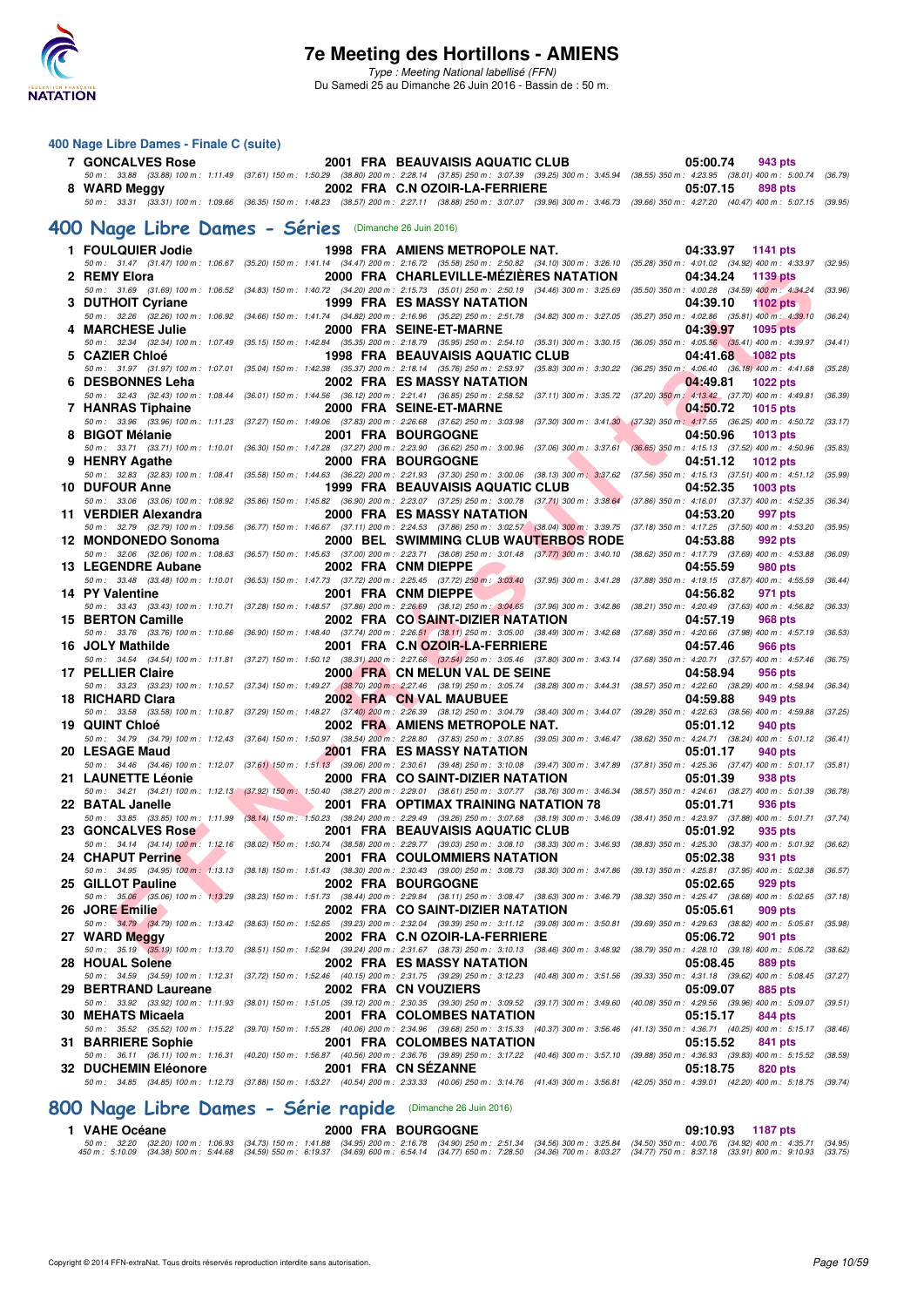

#### **800 Nage Libre Dames - Série rapide (suite)**

| 2 PHILOMENE-ALEXANDRINE Melody 2001 FRA ILE-DE-FRANCE |                                                                                                                                                                                                                                                                                 | 09:18.52 1157 pts                                                                                                                                                                                                                                                 |
|-------------------------------------------------------|---------------------------------------------------------------------------------------------------------------------------------------------------------------------------------------------------------------------------------------------------------------------------------|-------------------------------------------------------------------------------------------------------------------------------------------------------------------------------------------------------------------------------------------------------------------|
|                                                       | 50 m: 32.42 (32.42) 100 m: 1:07.22 (34.80) 150 m: 1:42.16 (34.94) 200 m: 2:17.14 (34.98) 250 m: 2:52.02 (34.88) 300 m: 3:27.15<br>450 m : 5:12.32 (35.17) 500 m : 5:47.56 (35.24) 550 m : 6:23.17 (35.61) 600 m : 6:58.59 (35.42) 650 m : 7:34.05 (35.46) 700 m : 8:09.31       | $(35.13)$ 350 m : 4:02.11 $(34.96)$ 400 m : 4:37.15<br>(35.04)<br>$(35.26)$ 750 m : 8:44.54 $(35.23)$ 800 m : 9:18.52<br>(33.98)                                                                                                                                  |
| 3 DUTHOIT Cyriane                                     | 1999 FRA ES MASSY NATATION                                                                                                                                                                                                                                                      | 09:21.45 1146 pts                                                                                                                                                                                                                                                 |
|                                                       | 50 m : 32.63 (32.63) 100 m : 1:07.06 (34.43) 150 m : 1:42.87 (35.81) 200 m : 2:17.92 (35.05) 250 m : 2:53.31 (35.39) 300 m : 3:28.78<br>450 m : 5:16.17 (35.94) 500 m : 5:51.44 (35.27) 550 m : 6:27.05 (35.61) 600 m : 7:02.01 (34.96) 650 m : 7:37.21 (35.20) 700 m : 8:12.09 | $(35.47)$ 350 m : 4:04.90 $(36.12)$ 400 m : 4:40.23<br>(35.33)<br>(34.88) 750 m : 8:47.20 (35.11) 800 m : 9:21.45<br>(34.25)                                                                                                                                      |
| 4 SIRLONGE Eva                                        | <b>2002 FRA BOURGOGNE</b>                                                                                                                                                                                                                                                       | 09:24.50 1134 pts                                                                                                                                                                                                                                                 |
|                                                       | 450 m : 5:19.45 (35.50) 500 m : 5:54.79 (35.34) 550 m : 6:30.05 (35.26) 600 m : 7:05.33 (35.28) 650 m : 7:40.62 (35.29) 700 m : 8:15.51                                                                                                                                         | 50 m : 32.90 (32.90) 100 m : 1:08.29 (35.39) 150 m : 1:43.82 (35.53) 200 m : 2:20.08 (36.26) 250 m : 2:56.09 (36.01) 300 m : 3:32.15 (36.06) 350 m : 4:08.07 (35.92) 400 m : 4:43.95<br>(35.88)<br>$(34.89)$ 750 m : 8:50.31 $(34.80)$ 800 m : 9:24.50<br>(34.19) |
| 5 LANGLAIS Lila                                       | <b>2000 FRA ES MASSY NATATION</b>                                                                                                                                                                                                                                               | 09:25.79 1129 pts                                                                                                                                                                                                                                                 |
| 50 m : 32.11                                          | (32.11) 100 m : 1:06.83 (34.72) 150 m : 1:42.19 (35.36) 200 m : 2:17.36 (35.17) 250 m : 2:52.79<br>450 m : 5:15.13 (35.80) 500 m : 5:50.78 (35.65) 550 m : 6:26.74 (35.96) 600 m : 7:02.50 (35.76) 650 m : 7:38.61                                                              | $(35.40)$ 350 m : 4:03.77 $(35.58)$ 400 m : 4:39.33<br>$(35.43)$ 300 m : 3:28.19<br>(35.56)<br>(36.09) 750 m : 8:50.47 (35.77) 800 m : 9:25.79<br>(35.32)<br>$(36.11)$ 700 m : 8:14.70                                                                            |
| 6 MARCHESE Julie                                      | <b>2000 FRA SEINE-ET-MARNE</b>                                                                                                                                                                                                                                                  | 09:27.34 1123 pts                                                                                                                                                                                                                                                 |
|                                                       | 50 m : 32.97 (32.97) 100 m : 1:08.72 (35.75) 150 m : 1:44.36 (35.64) 200 m : 2:20.42 (36.06) 250 m : 2:55.98 (35.56) 300 m : 3:31.62<br>450 m : 5:18.45 (35.61) 500 m : 5:54.38 (35.93) 550 m : 6:30.08 (35.70) 600 m : 7:06.16 (36.08) 650 m : 7:41.92 (35.76) 700 m : 8:17.56 | $(35.64)$ 350 m : 4:07.05 $(35.43)$ 400 m : 4:42.84<br>(35.79)<br>$(35.64)$ 750 m $: 8.53.01$ $(35.45)$ 800 m $: 9.27.34$<br>(34.33)                                                                                                                              |
| 7 CABO Amelie                                         | <b>2001 FRA RACING CLUB ARRAS</b>                                                                                                                                                                                                                                               | 09:30.54 1110 pts                                                                                                                                                                                                                                                 |
|                                                       | 450 m : 5:19.14 (36.87) 500 m : 5:55.39 (36.25) 550 m : 6:32.08 (36.69) 600 m : 7:08.36 (36.28) 650 m : 7:44.88 (36.52) 700 m : 8:21.05                                                                                                                                         | 50 m : 31.58 (31.58) 100 m : 1:05.65 (34.07) 150 m : 1:40.87 (35.22) 200 m : 2:16.65 (35.78) 250 m : 2:52.90 (36.25) 300 m : 3:29.34 (36.44) 350 m : 4:05.63 (36.29) 400 m : 4:42.27<br>(36.64)<br>$(36.17)$ 750 m : 8:56.69 $(35.64)$ 800 m : 9:30.54<br>(33.85) |
| --- MAILLE IIona                                      | <b>2001 FRA ES MASSY NATATION</b>                                                                                                                                                                                                                                               | DNS dec                                                                                                                                                                                                                                                           |

## **[800 Nage Libre Dames - Séries lentes](http://www.ffnatation.fr/webffn/resultats.php?idact=nat&go=epr&idcpt=38947&idepr=5)** (Dimanche 26 Juin 2016)

|    | LANGLAIS                                                                                                                                    | ZUUU FRA EJMAJJI                                                                                                                                                        |                                                                                                    |                                                         | <u>09.29.19</u><br>בוע כגו ו                                                                                    |                    |
|----|---------------------------------------------------------------------------------------------------------------------------------------------|-------------------------------------------------------------------------------------------------------------------------------------------------------------------------|----------------------------------------------------------------------------------------------------|---------------------------------------------------------|-----------------------------------------------------------------------------------------------------------------|--------------------|
|    | 50 m: 32.11 (32.11) 100 m: 1:06.83<br>450 m : 5:15.13 (35.80) 500 m : 5:50.78                                                               | (34.72) 150 m: 1:42.19 (35.36) 200 m: 2:17.36 (35.17) 250 m: 2:52.79<br>(35.65) 550 m: 6:26.74 (35.96) 600 m: 7:02.50 (35.76) 650 m: 7:38.61                            |                                                                                                    | $(35.43)$ 300 m : 3:28.19<br>$(36.11)$ 700 m : 8:14.70  | (35.40) 350 m : 4:03.77 (35.58) 400 m : 4:39.33<br>(36.09) 750 m : 8:50.47 (35.77) 800 m : 9:25.79              | (35.56)<br>(35.32) |
| 6. | <b>MARCHESE Julie</b>                                                                                                                       |                                                                                                                                                                         | 2000 FRA SEINE-ET-MARNE                                                                            |                                                         | 09:27.34<br><b>1123 pts</b>                                                                                     |                    |
|    | 50 m: 32.97 (32.97) 100 m: 1:08.72<br>450 m : 5:18.45 (35.61) 500 m : 5:54.38                                                               | $(35.75)$ 150 m : 1:44.36<br>(35.93) 550 m : 6:30.08 (35.70) 600 m : 7:06.16 (36.08) 650 m : 7:41.92                                                                    | (35.64) 200 m : 2:20.42 (36.06) 250 m : 2:55.98                                                    | $(35.56)$ 300 m : 3:31.62<br>$(35.76)$ 700 m : 8:17.56  | (35.64) 350 m: 4:07.05 (35.43) 400 m: 4:42.84<br>$(35.64)$ 750 m : 8:53.01 $(35.45)$ 800 m : 9:27.34            | (35.79)<br>(34.33) |
|    | 7 CABO Amelie                                                                                                                               |                                                                                                                                                                         | 2001 FRA RACING CLUB ARRAS                                                                         |                                                         | 09:30.54<br><b>1110 pts</b>                                                                                     |                    |
|    | 50 m: 31.58 (31.58) 100 m: 1:05.65                                                                                                          | $(34.07)$ 150 m : 1:40.87                                                                                                                                               | (35.22) 200 m : 2:16.65 (35.78) 250 m : 2:52.90                                                    | $(36.25)$ 300 m : 3:29.34                               | $(36.44)$ 350 m : 4:05.63<br>$(36.29)$ 400 m : 4:42.27                                                          | (36.64)            |
|    | 450 m : 5:19.14 (36.87) 500 m : 5:55.39<br>--- MAILLE IIona                                                                                 | $(36.69)$ 600 m : 7:08.36<br>$(36.25)$ 550 m : 6:32.08                                                                                                                  | $(36.28)$ 650 m : 7:44.88<br>2001 FRA ES MASSY NATATION                                            | $(36.52)$ 700 m : 8:21.05                               | $(36.17)$ 750 m : 8:56.69<br>$(35.64)$ 800 m : 9:30.54<br><b>DNS</b> dec                                        | (33.85)            |
|    |                                                                                                                                             |                                                                                                                                                                         |                                                                                                    |                                                         |                                                                                                                 |                    |
|    |                                                                                                                                             |                                                                                                                                                                         |                                                                                                    |                                                         |                                                                                                                 |                    |
|    | 00 Nage Libre Dames - Séries lentes (Dimanche 26 Juin 2016)                                                                                 |                                                                                                                                                                         |                                                                                                    |                                                         |                                                                                                                 |                    |
|    | 8 FERGUENE Ines                                                                                                                             |                                                                                                                                                                         | <b>2001 FRA ES MASSY NATATION</b>                                                                  |                                                         | 09:46.80<br>1049 pts                                                                                            |                    |
|    | 50 m : 31.92 (31.92) 100 m : 1:06.95<br>450 m : 5:28.09 (37.49) 500 m : 6:05.45                                                             | (35.03) 150 m : 1:43.86 (36.91) 200 m : 2:20.95 (37.09) 250 m : 2:58.81<br>(37.36) 550 m : 6:43.60 (38.15) 600 m : 7:20.96 (37.36) 650 m : 7:58.32                      |                                                                                                    | (37.86) 300 m : 3:35.84<br>$(37.36)$ 700 m : 8:35.40    | $(37.03)$ 350 m : 4:13.34<br>$(37.50)$ 400 m : 4:50.60<br>(37.08) 750 m : 9:12.64 (37.24) 800 m : 9:46.80       | (37.26)<br>(34.16) |
|    | 9 PERIGUEUX Elea                                                                                                                            |                                                                                                                                                                         | 2002 FRA SEINE-ET-MARNE                                                                            |                                                         | 09:47.69<br><b>1045 pts</b>                                                                                     |                    |
|    | 50 m: 34.01 (34.01) 100 m: 1:09.86<br>450 m : 5:33.28 (37.69) 500 m : 6:10.20                                                               | (35.85) 150 m: 1:47.47 (37.61) 200 m: 2:24.38 (36.91) 250 m: 3:02.41<br>(36.92) 550 m : 6:48.19 (37.99) 600 m : 7:25.41 (37.22) 650 m : 8:02.54 (37.13) 700 m : 8:38.94 |                                                                                                    | $(38.03)$ 300 m : 3:40.00                               | $(37.59)$ 350 m : 4:18.01<br>$(38.01)$ 400 m : 4:55.59<br>(36.40) 750 m : 9:14.55 (35.61) 800 m : 9:47.69       | (37.58)<br>(33.14) |
|    | 10 PELLIER Claire                                                                                                                           |                                                                                                                                                                         | 2000 FRA CN MELUN VAL DE SEINE                                                                     |                                                         | 10:06.55<br>976 pts                                                                                             |                    |
|    | 50 m: 33.51<br>$(33.51)$ 100 m : 1:10.63<br>450 m : 5:39.45 (38.84) 500 m : 6:18.06                                                         | (37.12) 150 m : 1:48.75 (38.12) 200 m : 2:27.21<br>(38.71) 600 m : 7:35.40<br>$(38.61)$ 550 m : 6:56.77                                                                 | (38.46) 250 m : 3:05.49 (38.28) 300 m : 3:43.94<br>(38.63) 650 m : 8:13.67 (38.27) 700 m : 8:51.79 |                                                         | (38.45) 350 m : 4:22.51<br>$(38.57)$ 400 m : 5:00.61<br>$(38.12)$ 750 m : $9:29.76$<br>(37.97) 800 m : 10:06.55 | (38.10)<br>(36.79) |
|    | 11 GROUX Mathilde                                                                                                                           |                                                                                                                                                                         | 1999 FRA CN ST-MICHEL-SUR-ORGE                                                                     |                                                         | 10:08.21<br>970 pts                                                                                             |                    |
|    | 50 m: 34.06 (34.06) 100 m: 1:11.08                                                                                                          | (37.02) 150 m : 1:49.48 (38.40) 200 m : 2:28.17 (38.69) 250 m : 3:06.31 (38.14) 300 m : 3:45.15                                                                         |                                                                                                    |                                                         | $(38.84)$ 350 m : 4:23.53<br>$(38.38)$ 400 m : 5:02.53                                                          | (39.00)            |
|    | 450 m : 5:41.26 (38.73) 500 m : 6:20.08<br><b>12 LESAGE Maud</b>                                                                            | $(38.82)$ 550 m : 6:58.46                                                                                                                                               | $(38.38)$ 600 m : 7:37.48 $(39.02)$ 650 m : 8:15.10<br>2001 FRA ES MASSY NATATION                  | $(37.62)$ 700 m : 8:53.38                               | $(38.28)$ 750 m : $9.31.37$<br>(37.99) 800 m : 10:08.21<br>10:09.20<br>967 pts                                  | (36.84)            |
|    | 50 m: 34.70 (34.70) 100 m: 1:11.86                                                                                                          | $(37.16)$ 150 m : 1:50.70 $(38.84)$ 200 m : 2:29.43 $(38.73)$ 250 m : 3:08.69 $(39.26)$ 300 m : 3:47.14                                                                 |                                                                                                    |                                                         | (38.45) 350 m : 4:26.11<br>$(38.97)$ 400 m : 5:05.18                                                            | (39.07)            |
|    | 450 m : 5:43.51 (38.33) 500 m : 6:22.07<br>13 FRENNEAUX Clara                                                                               | $(38.56)$ 550 m $: 7.01.86$ $(39.79)$ 600 m $: 7.40.50$ $(38.64)$ 650 m $: 8.18.51$                                                                                     | 2002 FRA CHARLEVILLE-MEZIERES NATATION                                                             | $(38.01)$ 700 m : 8:57.50                               | (38.99) 750 m : 9:34.49 (36.99) 800 m : 10:09.20<br>10:11.91<br>957 pts                                         | (34.71)            |
|    | 50 m: 34.50 (34.50) 100 m: 1:12.74                                                                                                          | (38.24) 150 m: 1:51.36 (38.62) 200 m: 2:30.29 (38.93) 250 m: 3:08.76                                                                                                    |                                                                                                    | $(38.47)$ 300 m : 3:47.35                               | (38.59) 350 m : 4:26.18<br>(38.83) 400 m : 5:04.94                                                              | (38.76)            |
|    | 450 m : 5:43.44 (38.50) 500 m : 6:22.51                                                                                                     | $(39.07)$ 550 m : 7:00.73 $(38.22)$ 600 m : 7:39.88 $(39.15)$ 650 m : 8:18.16                                                                                           |                                                                                                    | $(38.28)$ 700 m : 8:57.04                               | (38.88) 750 m: 9:34.78 (37.74) 800 m: 10:11.91                                                                  | (37.13)            |
|    | <b>14 GONCALVES Rose</b><br>50 m: 34.16 (34.16) 100 m: 1:12.37                                                                              | (38.21) 150 m : 1:51.39 (39.02) 200 m : 2:30.76 (39.37) 250 m : 3:10.32                                                                                                 | 2001 FRA BEAUVAISIS AQUATIC CLUB                                                                   | (39.56) 300 m : 3:48.32                                 | 10:14.98<br>946 pts<br>(38.00) 350 m : 4:27.74 (39.42) 400 m : 5:06.88                                          | (39.14)            |
|    | 450 m: 5:46.30 (39.42) 500 m: 6:24.74                                                                                                       | (38.44) 550 m : 7:03.88 (39.14) 600 m : 7:42.61 (38.73) 650 m : 8:21.52                                                                                                 |                                                                                                    | $(38.91)$ 700 m : 9:00.25                               | (38.73) 750 m : 9:38.28 (38.03) 800 m : 10:14.98                                                                | (36.70)            |
|    | 15 HOUAL Solene<br>50 m: 34.06 (34.06) 100 m: 1:12.18                                                                                       | $(38.12)$ 150 m : 1:51.34 $(39.16)$ 200 m : 2:30.76 $(39.42)$ 250 m : 3:09.55                                                                                           | 2002 FRAIES MASSY NATATION                                                                         | $(38.79)$ 300 m : 3:48.09                               | 10:23.78<br>915 pts<br>(38.54) 350 m : 4:27.46<br>$(39.37)$ 400 m : 5:06.92                                     | (39.46)            |
|    | 450 m : 5:47.05 (40.13) 500 m : 6:26.39                                                                                                     | (39.34) 550 m : 7:07.17 (40.78) 600 m : 7:46.90                                                                                                                         | $(39.73)$ 650 m : 8:26.95                                                                          | $(40.05)$ 700 m : 9:06.59                               | (39.64) 750 m : 9:46.27 (39.68) 800 m : 10:23.78                                                                | (37.51)            |
|    |                                                                                                                                             |                                                                                                                                                                         |                                                                                                    |                                                         |                                                                                                                 |                    |
|    | 500 Nage Libre Dames - Séries (Samedi 25 Juin 2016)                                                                                         |                                                                                                                                                                         |                                                                                                    |                                                         |                                                                                                                 |                    |
|    | 1 ROBERT Audrey                                                                                                                             |                                                                                                                                                                         | 1999 FRA CN CHALON-SUR-SAONE                                                                       |                                                         | 17:53.11<br>1138 pts                                                                                            |                    |
|    | 50 m: 32.55 (32.55) 100 m: 1:07.98<br>$(35.98)$ 500 m : 5:54.62<br>450 m: 5:18.84                                                           | $(35.43)$ 150 m : 1:43.73 $(35.75)$ 200 m : 2:19.44<br>(35.78) 550 m : 6.30.17<br>$(35.55)$ 600 m : 7:05.92                                                             | $(35.71)$ 250 m : 2:55.30<br>$(35.75)$ 650 m : 7:42.12                                             | $(35.86)$ 300 m : 3:31.16<br>$(36.20)$ 700 m : 8:18.06  | (35.86) 350 m: 4:07.09 (35.93) 400 m: 4:42.86<br>(35.94) 750 m : 8:54.16 (36.10) 800 m : 9:30.22                | (35.77)<br>(36.06) |
|    | 850 m: 10:06.40<br>$(36.18)900 \text{ m}$ : 10:42.26<br>1250 m: 14:54.26<br>(35.851300 m : 15:29.80                                         | (36.001000 m: 11:54.59)<br>$(35.86)$ 950 m : 11:18.26<br>$(35.541350 \text{ m} : 16.06.20)$<br>$(36.401400 \text{ m} : 16:42.50)$                                       | (36.331050 m: 12:30.38)<br>(36.301450 m : 17:18.42)                                                | (35.79) 100 m : 13:06.11<br>(35.921500 m: 17:53.11      | (35.73) 150 m : 13:42.11 (36.00) 200 m : 14:18.41<br>(34.69)                                                    | (36.30)            |
|    | 2 DUTHOIT Cyriane                                                                                                                           |                                                                                                                                                                         | 1999 FRA ES MASSY NATATION                                                                         |                                                         | 17:54.43<br>1136 pts                                                                                            |                    |
|    | 50 m: 33.25<br>$(33.25)$ 100 m : 1:08.57<br>450 m : 5:21.26<br>$(35.97)$ 500 m : 5:57.12                                                    | (35.92) 200 m : 2:20.47<br>$(35.32)$ 150 m : 1:44.49<br>$(35.86)$ 550 m : 6:33.39<br>$(36.27)$ 600 m : 7:09.46                                                          | $(35.98)$ 250 m : 2:56.56<br>$(36.07)$ 650 m : 7:45.56                                             | $(36.09)$ 300 m : 3:32.63<br>(36.10) 700 m : 8:21.40    | (36.07) 350 m : 4:09.04<br>$(36.41)$ 400 m : 4:45.29<br>(35.84) 750 m : 8:57.25<br>$(35.85)$ 800 m : 9:32.88    | (36.25)<br>(35.63) |
|    | 850 m: 10:08.71<br>$(35.83)$ 900 m : 10:44.96<br>1250 m : 14:56.46<br>(35.851300 m : 15:32.51                                               | $(36.25)$ 950 m : 11:20.81<br>(35.85) 000 m: 11:56.80<br>(36.051350 m : 16.08.24)<br>(35.731400 m : 16:44.14                                                            | (35.99) 050 m: 12:32.55<br>(35.901450 m : 17:19.47                                                 | (35.75) 100 m : 13:08.70<br>(35.331500 m : 17:54.43)    | (36.15) 150 m : 13:44.42<br>(35.72) 200 m : 14:20.61<br>(34.96)                                                 | (36.19)            |
|    | 3 CABO Amelie                                                                                                                               |                                                                                                                                                                         | 2001 FRA RACING CLUB ARRAS                                                                         |                                                         | 18:20.21<br><b>1086 pts</b>                                                                                     |                    |
|    | 50 m: 33.11<br>$(33.11)$ 100 m : 1:09.25<br>450 m: 5:25.07<br>$(36.46)$ 500 m : 6:02.02                                                     | (36.59) 200 m : 2:22.07<br>(36.14) 150 m : 1:45.84<br>$(36.95)$ 550 m : 6:38.88<br>$(36.86)$ 600 m : 7:16.03                                                            | $(36.23)$ 250 m : 2:58.54<br>$(37.15)$ 650 m : 7:53.19                                             | (36.47) 300 m : 3:34.92<br>$(37.16)$ 700 m : 8:30.28    | (36.38) 350 m : 4:11.79<br>$(36.87)$ 400 m : 4:48.61<br>(37.09) 750 m : 9:07.37<br>(37.09) 800 m : 9:44.70      | (36.82)<br>(37.33) |
|    | 850 m: 10:21.62<br>(36.92) 900 m : 10:58.74<br>1250 m: 15:18.73<br>(36.77) 300 m : 15:55.76                                                 | (37.12) 950 m: 11:35.60<br>(36.861000 m: 12:12.98<br>(37.031350 m: 16:32.45)<br>(36.69) 400 m : 17:09.49                                                                | (37.381050 m : 12:49.67<br>(37.04) 450 m : 17:45.13                                                | (36.69) 100 m : 13:27.01<br>(35.641500 m: 18:20.21      | (37.34) 150 m: 14:04.12 (37.11) 200 m: 14:41.96<br>(35.08)                                                      | (37.84)            |
|    | 4 FERGUENE Ines                                                                                                                             |                                                                                                                                                                         | 2001 FRA ES MASSY NATATION                                                                         |                                                         | 18:39.34<br>1049 pts                                                                                            |                    |
|    | 50 m: 33.80 (33.80) 100 m: 1:10.87                                                                                                          | $(38.05)$ 200 m : 2:26.50<br>$(37.07)$ 150 m : 1:48.92                                                                                                                  | $(37.58)$ 250 m : $3.04.28$                                                                        | $(37.78)$ 300 m : 3:41.38                               | (37.10) 350 m: 4:18.62 (37.24) 400 m: 4:55.99                                                                   | (37.37)            |
|    | 450 m : 5:33.57<br>(37.58) 500 m : 6:11.09<br>850 m : 10:33.98 (37.35) 900 m : 11:11.30                                                     | (37.14) 600 m : 7:25.57<br>$(37.52)$ 550 m : 6:48.23<br>(37.32) 950 m : 11:48.37<br>(37.071000 m: 12:26.36                                                              | $(37.34)$ 650 m : 8:03.38<br>(37.99) 050 m: 13:04.65                                               | $(37.81)$ 700 m : $8:41.30$<br>(38.29) 100 m : 13:42.14 | $(37.92)$ 750 m : $9:19.09$<br>$(37.79)$ 800 m : 9:56.63<br>(37.49) 150 m : 14:20.15 (38.01) 200 m : 14:57.82   | (37.54)<br>(37.67) |
|    | 1250 m : 15:34.90 (37.081300 m : 16:12.62 (37.721350 m : 16:50.21 (37.591400 m : 17:27.41 (37.201450 m : 18:03.71<br><b>DUILIDDE LJEANA</b> |                                                                                                                                                                         | <b>2004 EDA BOUDCOONE</b>                                                                          | (36.301500 m: 18:39.34                                  | (35.63)<br>$10.100c$ 000 $\mu$                                                                                  |                    |

## **[1500 Nage Libre Dames - Séries](http://www.ffnatation.fr/webffn/resultats.php?idact=nat&go=epr&idcpt=38947&idepr=6)** (Samedi 25 Juin 2016)

| <b>ROBERT Audrey</b>                                                              |                                                                                                                                |                                                                                                                            | 1999                                                                                                                     | <b>FRA CN CHALON-SUR-SAONE</b>                                                                                  |                                                                                                                | 17:53.11                                                                                                             | 1138 pts                                                                                   |                                 |
|-----------------------------------------------------------------------------------|--------------------------------------------------------------------------------------------------------------------------------|----------------------------------------------------------------------------------------------------------------------------|--------------------------------------------------------------------------------------------------------------------------|-----------------------------------------------------------------------------------------------------------------|----------------------------------------------------------------------------------------------------------------|----------------------------------------------------------------------------------------------------------------------|--------------------------------------------------------------------------------------------|---------------------------------|
| $50 m$ : $32.55$<br>450 m : 5:18.84<br>850 m : 10:06.40<br>1250 m : 14:54.26      | $(32.55)$ 100 m : 1:07.98<br>$(35.98)$ 500 m : 5:54.62<br>(36.18) 900 m : 10:42.26<br>(35.851300 m: 15:29.80                   | $(35.43)$ 150 m : 1:43.73<br>$(35.78)$ 550 m : 6:30.17<br>$(35.86)$ 950 m : 11:18.26<br>$(35.541350 \text{ m} : 16.06.20)$ | $(35.75)$ 200 m : 2:19.44<br>$(35.55)$ 600 m : 7:05.92<br>(36.001000 m : 11:54.59)<br>$(36.401400 \text{ m} : 16:42.50)$ | $(35.71)$ 250 m : 2:55.30<br>$(35.75)$ 650 m : 7:42.12<br>(36.331050 m : 12:30.38)<br>(36.301450 m : 17:18.42)  | $(35.86)$ 300 m : $3:31.16$<br>$(36.20)$ 700 m : 8:18.06<br>(35.791100 m: 13:06.11<br>(35.92) 500 m: 17:53.11  | $(35.86)$ 350 m : 4:07.09<br>$(35.94)$ 750 m : 8:54.16<br>(35.73) 150 m : 13:42.11<br>(34.69)                        | $(35.93)$ 400 m : 4:42.86<br>$(36.10)$ 800 m : 9:30.22<br>(36.001200 m : 14:18.41)         | (35, 77)<br>(36.06)<br>(36, 30) |
| 2 DUTHOIT Cyriane                                                                 |                                                                                                                                |                                                                                                                            |                                                                                                                          | <b>1999 FRA ES MASSY NATATION</b>                                                                               |                                                                                                                | 17:54.43                                                                                                             | 1136 pts                                                                                   |                                 |
| 50 m: 33.25<br>450 m : 5:21.26<br>850 m : 10:08.71<br>1250 m : 14:56.46           | $(33.25)$ 100 m : 1:08.57<br>$(35.97)$ 500 m : 5:57.12<br>$(35.83)$ 900 m : 10:44.96<br>(35.851300 m : 15:32.51                | $(35.32)$ 150 m : 1:44.49<br>$(35.86)$ 550 m : 6:33.39<br>$(36.25)$ 950 m : 11:20.81<br>(36.051350 m : 16.08.24)           | $(35.92)$ 200 m : 2:20.47<br>$(36.27)$ 600 m : 7:09.46<br>(35.851000 m : 11:56.80<br>(35.731400 m : 16:44.14             | $(35.98)$ 250 m : 2:56.56<br>$(36.07)$ 650 m : 7:45.56<br>(35.991050 m : 12:32.55<br>(35.901450 m : 17:19.47    | $(36.09)$ 300 m : 3:32.63<br>$(36.10)$ 700 m : 8:21.40<br>(35.751100 m : 13:08.70<br>(35.331500 m : 17:54.43)  | $(36.07)$ 350 m : 4:09.04<br>$(35.84)$ 750 m : 8:57.25<br>(36.15) 150 m : 13:44.42<br>(34.96)                        | $(36.41)$ 400 m : 4:45.29<br>$(35.85)$ 800 m : 9:32.88<br>(35.721200 m : 14:20.61          | (36.25)<br>(35.63)<br>(36.19)   |
| 3 CABO Amelie                                                                     |                                                                                                                                |                                                                                                                            |                                                                                                                          | 2001 FRA RACING CLUB ARRAS                                                                                      |                                                                                                                | 18:20.21                                                                                                             | 1086 pts                                                                                   |                                 |
| 50 m: 33.11<br>450 m : 5:25.07<br>850 m: 10:21.62                                 | $(33.11)$ 100 m : 1.09.25<br>$(36.46)$ 500 m : 6:02.02<br>(36.92) 900 m : 10:58.74<br>1250 m: 15:18.73 (36.771300 m: 15:55.76) | $(36.14)$ 150 m : 1:45.84<br>$(36.95)$ 550 m : 6:38.88<br>(37.12) 950 m : 11:35.60<br>(37.031350 m : 16:32.45)             | $(36.59)$ 200 m : 2:22.07<br>$(36.86)$ 600 m : 7:16.03<br>(36.861000 m : 12:12.98)<br>(36.691400 m : 17:09.49            | $(36.23)$ 250 m : 2:58.54<br>$(37.15)$ 650 m : 7:53.19<br>(37.381050 m : 12:49.67<br>(37.041450 m : 17:45.13    | $(36.47)$ 300 m : 3:34.92<br>(37.16) 700 m : 8:30.28<br>(36.691100 m: 13:27.01<br>(35.641500 m : 18:20.21      | $(36.38)$ 350 m : 4:11.79<br>$(37.09)$ 750 m : 9:07.37<br>(37.341150 m: 14:04.12 (37.111200 m: 14:41.96)<br>(35.08)  | $(36.87)$ 400 m : 4:48.61<br>$(37.09)$ 800 m : 9:44.70                                     | (36.82)<br>(37.33)<br>(37.84)   |
| 4 FERGUENE Ines                                                                   |                                                                                                                                |                                                                                                                            |                                                                                                                          | <b>2001 FRA ES MASSY NATATION</b>                                                                               |                                                                                                                | 18:39.34                                                                                                             | 1049 pts                                                                                   |                                 |
| $50 \text{ m}$ : 33.80<br>450 m : 5:33.57<br>850 m : 10:33.98<br>1250 m: 15:34.90 | $(33.80)$ 100 m : 1:10.87<br>(37.58) 500 m : 6:11.09<br>$(37.35)$ 900 m : 11:11.30<br>(37.081300 m : 16:12.62)                 | $(37.07)$ 150 m : 1:48.92<br>$(37.52)$ 550 m : 6:48.23<br>$(37.32)$ 950 m : 11:48.37<br>(37.721350 m : 16:50.21            | $(38.05)$ 200 m : 2:26.50<br>$(37.14)$ 600 m : 7:25.57<br>(37.071000 m : 12:26.36)<br>(37.591400 m : 17:27.41            | $(37.58)$ 250 m : $3.04.28$<br>$(37.34)$ 650 m : 8:03.38<br>(37.991050 m : 13:04.65<br>(37.201450 m: 18:03.71   | $(37.78)$ 300 m : 3:41.38<br>$(37.81)$ 700 m : $8.41.30$<br>(38.29) 100 m : 13:42.14<br>(36.301500 m: 18:39.34 | $(37.10)$ 350 m : 4:18.62<br>$(37.92)$ 750 m : 9:19.09<br>(37.49) 150 m: 14:20.15 (38.01) 200 m: 14:57.82<br>(35.63) | (37.24) 400 m : 4:55.99<br>$(37.79)$ 800 m : 9:56.63                                       | (37.37)<br>(37.54)<br>(37.67)   |
| 5 PHILIPPE Juliette                                                               |                                                                                                                                |                                                                                                                            | <b>2001 FRA BOURGOGNE</b>                                                                                                |                                                                                                                 |                                                                                                                | 19:10.06                                                                                                             | 992 pts                                                                                    |                                 |
| $50 \text{ m}$ : 34.67<br>450 m : 5:40.69<br>850 m : 10:50.32<br>1250 m: 16:00.92 | $(34.67)$ 100 m : 1:11.97<br>$(38.38)$ 500 m : 6:19.26<br>(38.91) 900 m : 11:29.13<br>(38.551300 m : 16:39.72)                 | $(37.30)$ 150 m : 1:50.19<br>$(38.57)$ 550 m : 6:57.89<br>(38.81) 950 m : 12:07.62<br>(38.801350 m : 17:17.88              | $(38.22)$ 200 m : 2:28.52<br>$(38.63)$ 600 m : 7:36.76<br>(38.491000 m : 12:46.26<br>(38.161400 m : 17:53.02             | $(38.33)$ 250 m : $3:06.68$<br>(38.87) 650 m : 8:15.17<br>(38.641050 m : 13:25.18)<br>(35.141450 m : 18:32.76   | $(38.16)$ 300 m : 3:45.12<br>(38.41) 700 m : 8:54.07<br>(38.92) 100 m : 14:04.41<br>(39.741500 m: 19:10.06     | $(38.44)$ 350 m : 4:23.51<br>$(38.90)$ 750 m : 9:32.93<br>(39.23) 150 m : 14:43.46<br>(37.30)                        | $(38.39)$ 400 m : 5:02.31<br>$(38.86)800 \text{ m}$ : 10:11.41<br>(39.05) 200 m : 15:22.37 | (38.80)<br>(38.48)<br>(38.91)   |
| 6 BERTON Camille                                                                  |                                                                                                                                |                                                                                                                            |                                                                                                                          | 2002 FRA CO SAINT-DIZIER NATATION                                                                               |                                                                                                                | 19:21.76                                                                                                             | 971 pts                                                                                    |                                 |
| $50 m$ : $34.68$<br>450 m : 5:45.87<br>850 m: 10:58.49<br>1250 m: 16:10.07        | $(34.68)$ 100 m : 1:12.89<br>$(39.35)$ 500 m : 6:24.61<br>(38.76) 900 m : 11:37.19<br>(39.261300 m : 16:50.16)                 | $(38.21)$ 150 m : 1:51.99<br>$(38.74)$ 550 m : 7:03.63<br>(38.70) 950 m : 12:15.52<br>(40.091350 m: 17:27.35               | $(39.10)$ 200 m : 2:30.63<br>$(39.02)$ 600 m : 7:42.72<br>(38.331000 m : 12.55.01<br>(37.191400 m : 18:06.40             | $(38.64)$ 250 m : 3:09.89<br>$(39.09)$ 650 m : 8:22.28<br>(39.491050 m : 13:34.13)<br>(39.051450 m : 18:44.19)  | $(39.26)$ 300 m : 3:48.63<br>$(39.56)$ 700 m : 9:01.98<br>(39.12) 100 m : 14:13.74<br>(37.791500 m: 19:21.76   | $(38.74)$ 350 m : 4:27.53<br>$(39.70)$ 750 m : 9:41.01<br>(39.611150 m: 14:52.37 (38.631200 m: 15:30.81<br>(37.57)   | $(38.90)$ 400 m : 5:06.52<br>(39.03) 800 m : 10:19.73                                      | (38.99)<br>(38.72)<br>(38.44)   |
| <b>7 LAUNETTE Léonie</b>                                                          |                                                                                                                                |                                                                                                                            |                                                                                                                          | 2000 FRA CO SAINT-DIZIER NATATION                                                                               |                                                                                                                | 19:21.97                                                                                                             | 970 pts                                                                                    |                                 |
| $50 m$ : $35.15$<br>450 m : 5:42.19<br>850 m : 10:54.85<br>1250 m: 16:08.49       | $(35.15)$ 100 m : 1:13.13<br>$(38.73)$ 500 m : 6:21.26<br>$(39.34)$ 900 m : 11:33.46<br>(38.721300 m : 16:47.11                | $(37.98)$ 150 m : 1:51.58<br>$(39.07)$ 550 m : 6:59.90<br>$(38.61)$ 950 m : 12:13.09<br>(38.621350 m: 17:26.36)            | $(38.45)$ 200 m : 2:29.58<br>$(38.64)$ 600 m : 7:38.89<br>(39.631000 m : 12:52.59)<br>(39.251400 m : 18:05.44)           | $(38.00)$ 250 m : 3:07.73<br>$(38.99)$ 650 m : $8:17.85$<br>(39.501050 m : 13:32.37<br>(39.081450 m : 18:44.49) | $(38.15)$ 300 m : 3:46.32<br>(38.96) 700 m : 8:56.62<br>(39.781100 m : 14:11.37<br>(39.051500 m: 19:21.97      | $(38.59)$ 350 m : 4:24.83<br>$(38.77)$ 750 m : 9:36.43<br>(39.001150 m : 14:50.98)<br>(37.48)                        | $(38.51)$ 400 m : 5.03.46<br>$(39.81)800 \text{ m}$ : 10:15.51<br>(39.611200 m : 15:29.77  | (38.63)<br>(39.08)<br>(38.79)   |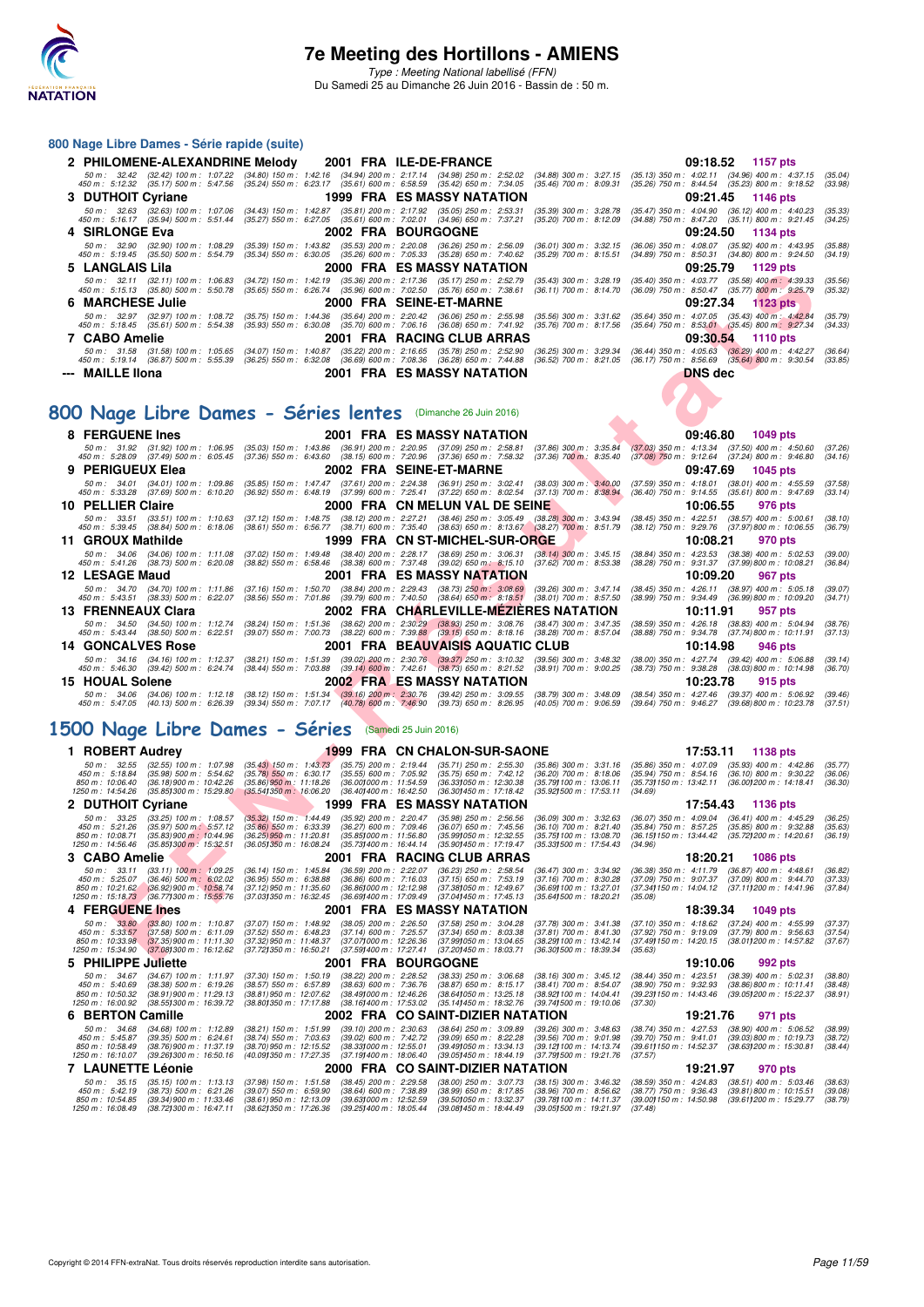

### **1500 Nage Libre Dames - Séries (suite)**

|    | 1500 Nage Libre Dames - Series (suite)                                                                                                                  |                         |                                                                                                                                                                            |                                                                              |                                                       |                    |
|----|---------------------------------------------------------------------------------------------------------------------------------------------------------|-------------------------|----------------------------------------------------------------------------------------------------------------------------------------------------------------------------|------------------------------------------------------------------------------|-------------------------------------------------------|--------------------|
|    | 8 CHARPENTIER Aurore                                                                                                                                    |                         | 2000 FRA REIMS CHAMPAGNE NATATION                                                                                                                                          | 19:24.94                                                                     | 965 pts                                               |                    |
|    | 50 m : 35.09<br>$(35.09)$ 100 m : 1:12.58<br>$(37.49)$ 150 m : 1:50.73<br>450 m : 5:42.85<br>$(39.02)$ 550 m : 7:00.78<br>$(39.11)$ 500 m : 6:21.87     |                         | $(38.15)$ 200 m : 2:28.88<br>$(38.15)$ 250 m : $3:07.49$<br>$(38.61)$ 300 m : 3:46.11<br>(38.94) 650 m : 8:18.71<br>(38.91) 600 m : 7:39.72<br>$(38.99)$ 700 m : $8.58.07$ | (38.62) 350 m: 4:24.88 (38.77) 400 m: 5:03.74<br>$(39.36)$ 750 m : $9.37.23$ | $(39.16)800 \text{ m}$ : 10:16.36                     | (38.86)<br>(39.13) |
|    | 850 m : 10:55.69<br>(39.33) 900 m : 11:34.94<br>(39.25) 950 m : 12:14.93<br>1250 m : 16:09.68<br>(39.23) 300 m : 16:49.37<br>(39.69) 350 m : 17:28.66   |                         | (39.24) 050 m: 13:33.34<br>(39.99) 000 m: 12:54.17<br>(39.17) 100 m : 14:12.33<br>(39.29) 400 m : 18:08.03<br>(39.37) 450 m : 18:46.97<br>(38.941500 m: 19:24.94           | (38.99) 150 m: 14:51.48 (39.15) 200 m: 15:30.45<br>(37.97)                   |                                                       | (38.97)            |
| 9  | <b>VANET Pauline</b>                                                                                                                                    |                         | 1992 FRA FC LAON                                                                                                                                                           | 19:36.72                                                                     | 944 pts                                               |                    |
|    | 50 m: 34.23<br>$(34.23)$ 100 m : 1:11.73<br>$(37.50)$ 150 m : 1:49.79<br>450 m: 5:45.20<br>$(39.89)$ 500 m : 6:24.77<br>$(39.57) 550 m$ : 7:04.54       |                         | $(38.06)$ 200 m : 2:28.14<br>$(38.35)$ 250 m : 3:07.75<br>$(39.61)$ 300 m : 3:46.70<br>$(39.77)$ 600 m : 7:43.56<br>$(39.02)$ 650 m : 8:23.47<br>$(39.91)$ 700 m : 9:02.60 | $(38.95)$ 350 m : 4:26.05<br>$(39.13)$ 750 m : $9.42.42$                     | $(39.35)$ 400 m : 5:05.31<br>(39.82) 800 m : 10:21.92 | (39.26)<br>(39.50) |
|    | $(40.66)$ 950 m : 12:22.92<br>$(40.47)$ 900 m : 11:43.05<br>850 m : 11:02.39<br>1250 m: 16:22.46<br>(40.15) 300 m : 17:01.36<br>(38.901350 m: 17:40.92) |                         | (39.87) 000 m : 13:02.91<br>(39.99) 050 m : 13:42.96<br>(40.05) 100 m : 14:22.58<br>(39.56) 400 m : 18:20.04<br>(39.12) 450 m : 18:59.37<br>(39.331500 m: 19:36.72)        | (39.62) 150 m : 15:02.49 (39.91) 200 m : 15:42.31<br>(37.35)                 |                                                       | (39.82)            |
|    |                                                                                                                                                         |                         |                                                                                                                                                                            |                                                                              |                                                       |                    |
| 50 | Dos Dames - Finale A                                                                                                                                    | (Dimanche 26 Juin 2016) |                                                                                                                                                                            |                                                                              |                                                       |                    |
| 1. | <b>BONNAMY Zoé</b>                                                                                                                                      |                         | 1999 FRA AMIENS METROPOLE NAT.                                                                                                                                             | 00:30.64                                                                     | <b>1271 pts</b>                                       |                    |
| 2  | <b>GALATEAU Pauline</b>                                                                                                                                 |                         | 1994 FRA AMIENS METROPOLE NAT.                                                                                                                                             | 00:31.06                                                                     | <b>1246 pts</b>                                       |                    |
| 3  | <b>ROUAULT Perrine</b>                                                                                                                                  |                         | 1998 FRA STADE FRANÇAIS O COURBEVOIE                                                                                                                                       | 00:31.33                                                                     | 1229 pts                                              |                    |
| 4  | <b>RAZAFY Elodie</b>                                                                                                                                    |                         | 1998 FRA SEINE-ET-MARNE                                                                                                                                                    | 00:31.71                                                                     | <b>1206 pts</b>                                       |                    |
| 5  | <b>DESNOYERS Chloé</b>                                                                                                                                  |                         | 2001 FRA ILE-DE-FRANCE                                                                                                                                                     | 00:31.86                                                                     | <b>1197 pts</b>                                       |                    |
| 6  | <b>MAILLE Ilona</b>                                                                                                                                     |                         | <b>2001 FRA ES MASSY NATATION</b>                                                                                                                                          | 00:32.04                                                                     | <b>1187 pts</b>                                       |                    |
|    | <b>7 CACHOUX Pauline</b>                                                                                                                                |                         | 2001 FRA ILE-DE-FRANCE                                                                                                                                                     | 00:32.38                                                                     | <b>1167 pts</b>                                       |                    |
| 8  | <b>DESCAMPS Mathilde</b>                                                                                                                                |                         | <b>2001 FRA MOREUIL NATATION</b>                                                                                                                                           | 00:32.87                                                                     | 1138 pts                                              |                    |
|    |                                                                                                                                                         |                         |                                                                                                                                                                            |                                                                              |                                                       |                    |
|    | 50 Dos Dames - Finale B                                                                                                                                 | (Dimanche 26 Juin 2016) |                                                                                                                                                                            |                                                                              |                                                       |                    |
| 1. | <b>DELATTRE Garance</b>                                                                                                                                 |                         | 2002 FRA RACING CLUB ARRAS                                                                                                                                                 | 00:32.67                                                                     | 1150 pts                                              |                    |
|    | 2 FERGUENE Ines                                                                                                                                         |                         | <b>2001 FRA ES MASSY NATATION</b>                                                                                                                                          | 00:32.72                                                                     | <b>1147 pts</b>                                       |                    |
| 3  | <b>SOMMIER Elodie</b>                                                                                                                                   |                         | 2001 FRA ILE-DE-FRANCE                                                                                                                                                     | 00:32.73                                                                     | 1146 pts                                              |                    |
| 4  | <b>JEANNERET Valentine</b>                                                                                                                              |                         | 1999 FRA CN CHALON-SUR-SAONE                                                                                                                                               | 00:33.03                                                                     | 1129 pts                                              |                    |
| 5  | <b>DETCHENIQUE Noémie</b>                                                                                                                               |                         | 2000 FRA AAS SARCELLES NATATION 95                                                                                                                                         | 00:33.23                                                                     | <b>1117 pts</b>                                       |                    |
| 6  | <b>CHARPENTIER Aurore</b>                                                                                                                               |                         | 2000 FRA REIMS CHAMPAGNE NATATION                                                                                                                                          | 00:33.52                                                                     | 1100 pts                                              |                    |
|    | <b>7 GARCIN Pauline</b>                                                                                                                                 |                         | <b>2001 FRA BOURGOGNE</b>                                                                                                                                                  | 00:33.61                                                                     | 1095 pts                                              |                    |
|    | 8 FLORENT Lou                                                                                                                                           |                         | <b>2001 FRA MOREUIL NATATION</b>                                                                                                                                           | 00:34.48                                                                     | <b>1046 pts</b>                                       |                    |
|    |                                                                                                                                                         |                         |                                                                                                                                                                            |                                                                              |                                                       |                    |
|    | 50 Dos Dames - Finale C 14-15 ans (Dimanche 26 Juin 2016)                                                                                               |                         |                                                                                                                                                                            |                                                                              |                                                       |                    |
|    | 1 MANGARA Julia                                                                                                                                         |                         | 2002 FRA REIMS NATATION 89                                                                                                                                                 | 00:34.02                                                                     | 1072 pts                                              |                    |
| 2  | <b>BIGOT Clémence</b>                                                                                                                                   |                         | 2001 FRA AMIENS METROPOLE NAT.                                                                                                                                             | 00:34.09                                                                     | <b>1068 pts</b>                                       |                    |
| 3  | <b>ROBERT Jessica</b>                                                                                                                                   |                         | <b>2001 FRA ES MASSY NATATION</b>                                                                                                                                          | 00:34.47                                                                     | <b>1047 pts</b>                                       |                    |
| 4  | <b>DORANGEVILLE Chloe</b>                                                                                                                               |                         | 2002 FRA AMIENS METROPOLE NAT.                                                                                                                                             | 00:34.76                                                                     | 1031 pts                                              |                    |
| 5  | <b>SILBAT Charlotte</b>                                                                                                                                 |                         | 2001 FRA REIMS NATATION 89                                                                                                                                                 | 00:34.90                                                                     | 1023 pts                                              |                    |
| 6  | <b>GRAS Morgane</b>                                                                                                                                     |                         | 2001 FRA AQUA CLUB PONTAULT-ROISSY                                                                                                                                         | 00:35.29                                                                     | 1001 pts                                              |                    |
| 7  | <b>SADOWSKI Lena</b>                                                                                                                                    |                         | 2001 FRA BEAUVAISIS AQUATIC CLUB                                                                                                                                           | 00:36.16                                                                     | 955 pts                                               |                    |
|    | 8 LARGILLIER Iliana                                                                                                                                     |                         | 2001 FRA CN MELUN VAL DE SEINE                                                                                                                                             | 00:37.02                                                                     | 909 pts                                               |                    |
|    |                                                                                                                                                         |                         |                                                                                                                                                                            |                                                                              |                                                       |                    |
|    | 50 Dos Dames - Barrage Finales (Dimanche 26 Juin 2016)                                                                                                  |                         |                                                                                                                                                                            |                                                                              |                                                       |                    |
|    | --- BIGOT Clémence                                                                                                                                      |                         | 2001 FRA AMIENS METROPOLE NAT.                                                                                                                                             | FD                                                                           |                                                       |                    |
|    | --- CHARPENTIER Aurore                                                                                                                                  |                         | 2000 FRA REIMS CHAMPAGNE NATATION                                                                                                                                          | <b>FD</b>                                                                    |                                                       |                    |
|    |                                                                                                                                                         |                         |                                                                                                                                                                            |                                                                              |                                                       |                    |
|    | 50 Dos Dames - Séries<br>(Dimanche 26 Juin 2016)                                                                                                        |                         |                                                                                                                                                                            |                                                                              |                                                       |                    |
|    |                                                                                                                                                         |                         | 1999 FRA AMIENS METROPOLE NAT.                                                                                                                                             |                                                                              |                                                       |                    |
|    | 1 BONNAMY Zoé                                                                                                                                           |                         |                                                                                                                                                                            | 00:30.84                                                                     | 1259 pts                                              |                    |
|    | 2 ROUAULT Perrine<br>3 GALATEAU Pauline                                                                                                                 |                         | 1998 FRA STADE FRANÇAIS O COURBEVOIE<br>1994 FRA AMIENS METROPOLE NAT.                                                                                                     | 00:31.31                                                                     | 1230 pts                                              |                    |
|    | 4 RAZAFY Elodie                                                                                                                                         |                         | <b>1998 FRA SEINE-ET-MARNE</b>                                                                                                                                             | 00:31.51                                                                     | <b>1218 pts</b>                                       |                    |
|    | 5 DESNOYERS Chloé                                                                                                                                       |                         | 2001 FRA ILE-DE-FRANCE                                                                                                                                                     | 00:31.69<br>00:31.78                                                         | <b>1207 pts</b><br><b>1202 pts</b>                    |                    |
|    | 6 CACHOUX Pauline                                                                                                                                       |                         | 2001 FRA ILE-DE-FRANCE                                                                                                                                                     | 00:32.63                                                                     |                                                       |                    |
|    | 7 MAILLE IIona                                                                                                                                          |                         | <b>2001 FRA ES MASSY NATATION</b>                                                                                                                                          | 00:33.11                                                                     | 1152 pts<br><b>1124 pts</b>                           |                    |
|    | 8 DESCAMPS Mathilde                                                                                                                                     |                         | <b>2001 FRA MOREUIL NATATION</b>                                                                                                                                           | 00:33.15                                                                     | <b>1122 pts</b>                                       |                    |
|    | 9 DELATTRE Garance                                                                                                                                      |                         | 2002 FRA RACING CLUB ARRAS                                                                                                                                                 | 00:33.17                                                                     | 1120 pts                                              |                    |
|    | 10 FLORENT Lou                                                                                                                                          |                         | <b>2001 FRA MOREUIL NATATION</b>                                                                                                                                           | 00:33.20                                                                     | 1119 pts                                              |                    |
|    |                                                                                                                                                         |                         |                                                                                                                                                                            |                                                                              |                                                       |                    |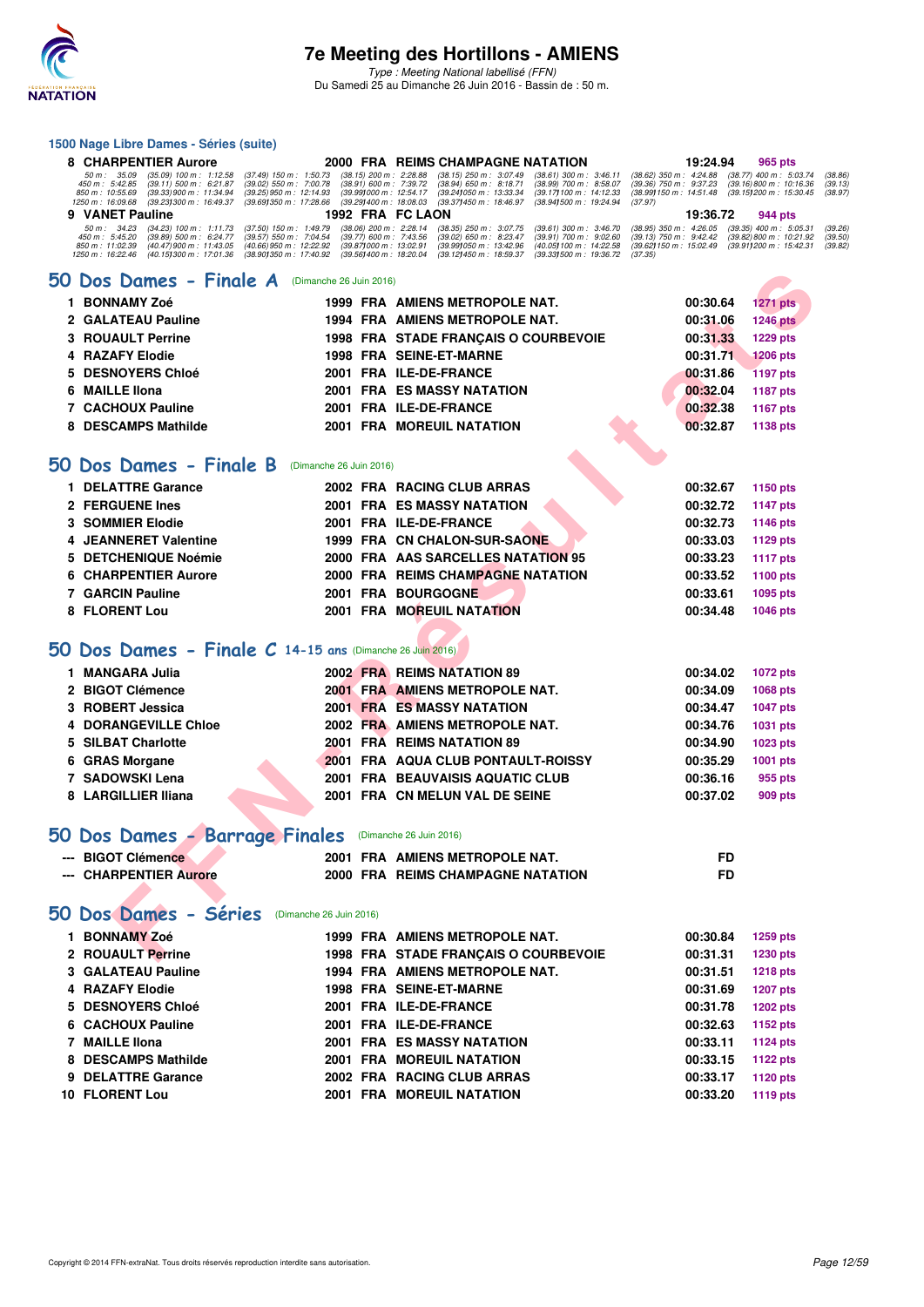

Type : Meeting National labellisé (FFN) Du Samedi 25 au Dimanche 26 Juin 2016 - Bassin de : 50 m.

## **50 Dos Dames - Séries (suite)**

| <b>11 FERGUENE Ines</b>                                       |  | <b>2001 FRA ES MASSY NATATION</b>        |              | 00:33.24 | 1116 pts                                               |  |
|---------------------------------------------------------------|--|------------------------------------------|--------------|----------|--------------------------------------------------------|--|
| 12 DETCHENIQUE Noémie                                         |  | 2000 FRA AAS SARCELLES NATATION 95       |              | 00:33.27 | 1115 pts                                               |  |
| 13 ROBERT Audrey                                              |  | 1999 FRA CN CHALON-SUR-SAONE             |              | 00:33.48 | 1103 pts                                               |  |
| <b>14 SOMMIER Elodie</b>                                      |  | 2001 FRA ILE-DE-FRANCE                   |              | 00:33.53 | 1100 pts                                               |  |
| 15 GARCIN Pauline                                             |  | 2001 FRA BOURGOGNE                       |              | 00:33.71 | <b>1090 pts</b>                                        |  |
| <b>16 JEANNERET Valentine</b>                                 |  | 1999 FRA CN CHALON-SUR-SAONE             |              | 00:33.75 | 1087 pts                                               |  |
| 17 SUSINI Marine                                              |  | 1998 FRA ASN LOUVRES-ROISSY-SURVILLIERS  |              | 00:33.90 | <b>1079 pts</b>                                        |  |
| <b>18 CHARPENTIER Aurore</b>                                  |  | 2000 FRA REIMS CHAMPAGNE NATATION        |              | 00:33.99 | <b>1074 pts</b>                                        |  |
| 18 BIGOT Clémence                                             |  | 2001 FRA AMIENS METROPOLE NAT.           |              | 00:33.99 | <b>1074 pts</b>                                        |  |
| 20 COUPLET Céleste                                            |  | 1999 FRA STADE FRANÇAIS O COURBEVOIE     |              | 00:34.10 | <b>1067 pts</b>                                        |  |
| 21 LAHONTAN Margot                                            |  | <b>1999 FRA BOURGOGNE</b>                |              | 00:34.28 | <b>1057 pts</b>                                        |  |
| 22 PICARD Nina                                                |  | 1999 FRA AQUA CLUB PONTAULT-ROISSY       |              | 00:34.29 | <b>1057 pts</b>                                        |  |
| 22 MINCK CECONI Alizéa                                        |  | <b>1999 FRA REIMS CHAMPAGNE NATATION</b> |              | 00:34.29 | <b>1057 pts</b>                                        |  |
| 24 SILBAT Charlotte                                           |  | 2001 FRA REIMS NATATION 89               |              | 00:34.32 | 1055 pts                                               |  |
| 25 EL KADIRI Myriam                                           |  | <b>1999 FRA NAUTIQUE ENTENTE CHÂLONS</b> |              | 00:34.45 | 1048 pts                                               |  |
| 26 BONEL Emma                                                 |  | 1998 FRA CN ST-MICHEL-SUR-ORGE           |              | 00:34.49 | 1046 pts                                               |  |
| 27 CHANAVAT GILLET Alicia                                     |  | 1999 FRA BOURGOGNE                       |              | 00:34.51 | <b>1044 pts</b>                                        |  |
| 28   MARCHAND Sofia                                           |  | 2002 FRA PROVINS NATATION                |              | 00:34.83 | 1027 pts                                               |  |
| <b>29 DORANGEVILLE Chloe</b>                                  |  | 2002 FRA AMIENS METROPOLE NAT.           |              | 00:34.95 | 1020 pts                                               |  |
| 30 GRAS Morgane                                               |  | 2001 FRA AQUA CLUB PONTAULT-ROISSY       |              | 00:35.03 | 1016 pts                                               |  |
| 31   SADOWSKI Lena                                            |  | 2001 FRA BEAUVAISIS AQUATIC CLUB         |              | 00:35.12 | <b>1011 pts</b>                                        |  |
| 32 MANGARA Julia                                              |  | 2002 FRA REIMS NATATION 89               |              | 00:35.22 | 1005 pts                                               |  |
| 32 ALMEIDA Lüna                                               |  | 2002 FRA AMIENS METROPOLE NAT.           |              | 00:35.22 | 1005 pts                                               |  |
| 34 LETURGEZ Fiona                                             |  | 1996 FRA AMIENS METROPOLE NAT.           |              | 00:35.42 | 994 pts                                                |  |
| 35 GROUX Mathilde                                             |  | 1999 FRA CN ST-MICHEL-SUR-ORGE           |              | 00:35.44 | 993 pts                                                |  |
| 36 ROBERT Jessica                                             |  | 2001 FRA ES MASSY NATATION               |              | 00:35.62 | <b>984 pts</b>                                         |  |
| 37 MPACKO Ketsia                                              |  | 2000 FRA AQUA CLUB PONTAULT-ROISSY       |              | 00:35.87 | 970 pts                                                |  |
| 38 DECOONINCK Lea                                             |  | 2000 FRA CN COURRIERES                   |              | 00:36.10 | 958 pts                                                |  |
| 39 BERNARD Léna-Rose                                          |  | 2000 FRA BEAUVAISIS AQUATIC CLUB         |              | 00:36.88 | 917 pts                                                |  |
| 40 LARGILLIER Iliana                                          |  | 2001 FRA CN MELUN VAL DE SEINE           |              | 00:38.43 | 838 pts                                                |  |
|                                                               |  |                                          |              |          |                                                        |  |
| <b>00 Dos Dames - Finale A</b> (Samedi 25 Juin 2016)          |  |                                          |              |          |                                                        |  |
| 1 BONNAMY Zoé                                                 |  | 1999 FRA AMIENS METROPOLE NAT.           |              | 01:05.87 | <b>1228 pts</b>                                        |  |
|                                                               |  |                                          | 50 m: 32.31  |          | $(32.31)$ 100 m : 1:05.87 $(33.56)$                    |  |
| 2 GALATEAU Pauline                                            |  | 1994 FRA AMIENS METROPOLE NAT.           | 50 m: 32.45  | 01:06.73 | $1203$ pts<br>$(32.45)$ 100 m : 1:06.73 $(34.28)$      |  |
| <b>3 ROUAULT Perrine</b>                                      |  | 1998 FRA STADE FRANÇAIS O COURBEVOIE     |              | 01:07.85 | 1171 pts                                               |  |
|                                                               |  |                                          | 50 m: 32.65  |          | $(32.65)$ 100 m : 1:07.85 $(35.20)$                    |  |
| 4 RAZAFY Elodie                                               |  | <b>1998 FRA SEINE-ET-MARNE</b>           | 50 m : 32.79 | 01:08.57 | 1151 $pts$<br>$(32.79)$ 100 m : 1:08.57 $(35.78)$      |  |
| 5 CACHOUX Pauline                                             |  | 2001 FRA ILE-DE-FRANCE                   |              | 01:09.01 | 1138 pts                                               |  |
|                                                               |  |                                          | 50 m : 33.39 |          | $(33.39)$ 100 m : 1:09.01 $(35.62)$                    |  |
| 6 RENNER Miranda                                              |  | 2001 USA ILE-DE-FRANCE                   |              | 01:09.19 | 1133 pts<br>50 m: 33.92 (33.92) 100 m: 1:09.19 (35.27) |  |
| 7 MAILLE Ilona                                                |  | <b>2001 FRA ES MASSY NATATION</b>        |              | 01:09.38 | 1128 pts                                               |  |
|                                                               |  |                                          |              |          | 50 m: 33.47 (33.47) 100 m: 1:09.38 (35.91)             |  |
| 8 DESNOYERS Chloé                                             |  | 2001 FRA ILE-DE-FRANCE                   |              | 01:12.60 | 1040 pts<br>50 m: 33.93 (33.93) 100 m: 1:12.60 (38.67) |  |
|                                                               |  |                                          |              |          |                                                        |  |
| $\overline{00}$ Dos Dames - Finale R $($ Samedi 25 Juin 2016) |  |                                          |              |          |                                                        |  |

### **[100 Dos Dames - Finale A](http://www.ffnatation.fr/webffn/resultats.php?idact=nat&go=epr&idcpt=38947&idepr=12)** (Samedi 25 Juin 2016)

| 1 BONNAMY Zoé            | 1999 FRA AMIENS METROPOLE NAT.       |                  | 01:05.87 | <b>1228 pts</b>                     |
|--------------------------|--------------------------------------|------------------|----------|-------------------------------------|
|                          |                                      | 50 m: 32.31      |          | $(32.31)$ 100 m : 1:05.87 $(33.56)$ |
| 2 GALATEAU Pauline       | 1994 FRA AMIENS METROPOLE NAT.       |                  | 01:06.73 | $1203$ pts                          |
|                          |                                      | $50 m$ : $32.45$ |          | $(32.45)$ 100 m : 1:06.73 $(34.28)$ |
| <b>3 ROUAULT Perrine</b> | 1998 FRA STADE FRANCAIS O COURBEVOIE |                  | 01:07.85 | 1171 pts                            |
|                          |                                      | $50 m$ : $32.65$ |          | $(32.65)$ 100 m : 1:07.85 $(35.20)$ |
| 4 RAZAFY Elodie          | <b>1998 FRA SEINE-ET-MARNE</b>       |                  | 01:08.57 | 1151 pts                            |
|                          |                                      | 50 m: 32.79      |          | $(32.79)$ 100 m : 1:08.57 $(35.78)$ |
| 5 CACHOUX Pauline        | 2001 FRA ILE-DE-FRANCE               |                  | 01:09.01 | 1138 pts                            |
|                          |                                      | 50 m: 33.39      |          | $(33.39)$ 100 m : 1:09.01 $(35.62)$ |
| 6 RENNER Miranda         | 2001 USA ILE-DE-FRANCE               |                  | 01:09.19 | 1133 pts                            |
|                          |                                      | 50 m: 33.92      |          | $(33.92)$ 100 m : 1:09.19 $(35.27)$ |
| 7 MAILLE Ilona           | <b>2001 FRA ES MASSY NATATION</b>    |                  | 01:09.38 | 1128 pts                            |
|                          |                                      | $50 m$ : $33.47$ |          | $(33.47)$ 100 m : 1:09.38 $(35.91)$ |
| 8 DESNOYERS Chloé        | 2001 FRA ILE-DE-FRANCE               |                  | 01:12.60 | $1040$ pts                          |
|                          |                                      | 50 m : 33.93     |          | $(33.93)$ 100 m : 1:12.60 $(38.67)$ |

#### **[100 Dos Dames - Finale B](http://www.ffnatation.fr/webffn/resultats.php?idact=nat&go=epr&idcpt=38947&idepr=12)** (Samedi 25 Juin 2016)

| <b>DELATTRE Garance</b> |  | 2002 FRA RACING CLUB ARRAS           |              | 01:09.67 1120 pts                            |          |  |
|-------------------------|--|--------------------------------------|--------------|----------------------------------------------|----------|--|
|                         |  |                                      |              | 50 m: 34.19 (34.19) 100 m: 1:09.67 (35.48)   |          |  |
| 2 JEANNERET Valentine   |  | 1999 FRA CN CHALON-SUR-SAONE         |              | $01:10.13$ 1107 pts                          |          |  |
|                         |  |                                      | 50 m : 33.50 | $(33.50)$ 100 m : 1:10.13 $(36.63)$          |          |  |
| 3 SOMMIER Elodie        |  | 2001 FRA ILE-DE-FRANCE               |              | $01:10.14$ 1107 pts                          |          |  |
|                         |  |                                      |              | 50 m: 34.47 (34.47) 100 m: 1:10.14 (35.67)   |          |  |
| 4 COUPLET Céleste       |  | 1999 FRA STADE FRANCAIS O COURBEVOIE |              | $01:10.55$ 1095 pts                          |          |  |
|                         |  |                                      | 50 m: 34.81  | $(34.81)$ 100 m : 1:10.55 $(35.74)$          |          |  |
| 5 CHARPENTIER Aurore    |  | 2000 FRA REIMS CHAMPAGNE NATATION    |              | 01:11.04                                     | 1082 pts |  |
|                         |  |                                      |              | 50 m : 34.96 (34.96) 100 m : 1:11.04 (36.08) |          |  |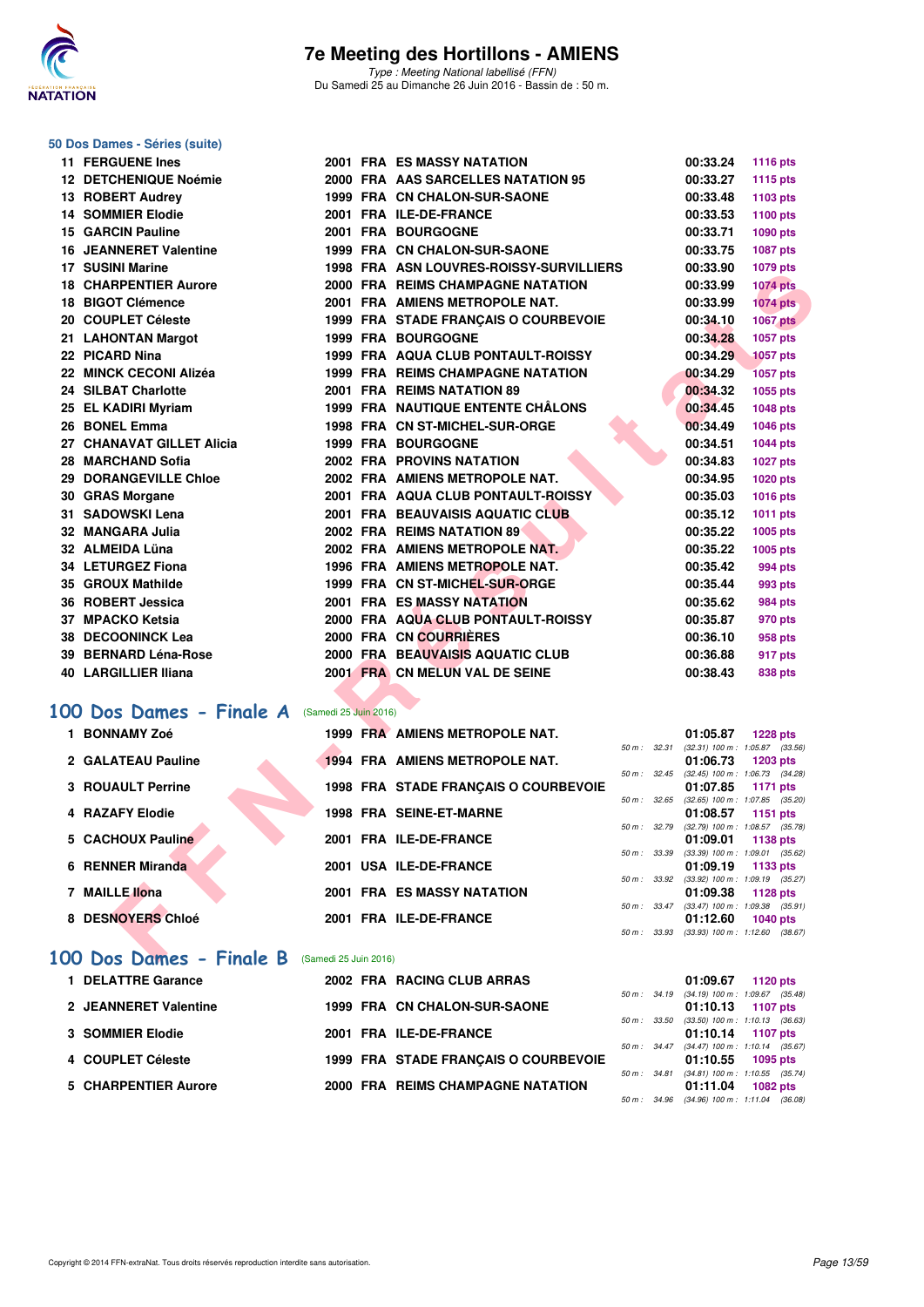

Type : Meeting National labellisé (FFN) Du Samedi 25 au Dimanche 26 Juin 2016 - Bassin de : 50 m.

| 100 Dos Dames - Finale B (suite) |  |                                    |              |                   |                                            |
|----------------------------------|--|------------------------------------|--------------|-------------------|--------------------------------------------|
| 5 BIGOT Clémence                 |  | 2001 FRA AMIENS METROPOLE NAT.     |              | 01:11.04          | <b>1082 pts</b>                            |
|                                  |  |                                    |              |                   | 50 m: 35.04 (35.04) 100 m: 1:11.04 (36.00) |
| <b>FERGUENE Ines</b>             |  | <b>2001 FRA ES MASSY NATATION</b>  |              | 01:11.19 1078 pts |                                            |
|                                  |  |                                    |              |                   | 50 m: 33.80 (33.80) 100 m: 1:11.19 (37.39) |
| 8 DETCHENIQUE Noémie             |  | 2000 FRA AAS SARCELLES NATATION 95 |              | 01:13.84          | <b>1007 pts</b>                            |
|                                  |  |                                    | 50 m : 35.00 |                   | $(35.00)$ 100 m : 1:13.84 $(38.84)$        |

### **[100 Dos Dames - Finale C](http://www.ffnatation.fr/webffn/resultats.php?idact=nat&go=epr&idcpt=38947&idepr=12) 14-15 ans** (Samedi 25 Juin 2016)

| 1 ALMEIDA Léana             | 2001 FRA ILE-DE-FRANCE             |                          | 01:11.18<br>1078 pts                                            |
|-----------------------------|------------------------------------|--------------------------|-----------------------------------------------------------------|
| 2 GRAS Morgane              | 2001 FRA AQUA CLUB PONTAULT-ROISSY | 50 m : 34.60             | $(34.60)$ 100 m : 1:11.18 $(36.$<br>01:12.22<br><b>1050 pts</b> |
|                             |                                    | $50 m$ : $35.42$         | $(35.42)$ 100 m : 1:12.22 (36.                                  |
| 3 GARCIN Pauline            | 2001 FRA BOURGOGNE                 |                          | 01:12.49<br>1043 pts                                            |
| 4 SADOWSKI Lena             | 2001 FRA BEAUVAISIS AQUATIC CLUB   | 50 m: 35.40              | $(35.40)$ 100 m : 1:12.49 (37.<br>01:13.16 1025 pts             |
| 5 ROBERT Jessica            | <b>2001 FRA ES MASSY NATATION</b>  | $50 m$ : $35.55$         | $(35.55)$ 100 m : 1:13.16 (37.<br>01:13.23<br>1023 pts          |
| <b>6 DORANGEVILLE Chloe</b> | 2002 FRA AMIENS METROPOLE NAT.     | $50 \text{ m}$ : $36.73$ | $(36.73)$ 100 m : 1:13.23 (36.<br>01:14.14<br>999 pts           |
| 7 BAURON Charline           | 2001 FRA CN ST-MICHEL-SUR-ORGE     | $50 \text{ m}$ : 35.93   | $(35.93)$ 100 m : 1:14.14 (38.<br>01:14.42<br>991 pts           |
|                             |                                    | 50 m: 35.77              | $(35.77)$ 100 m : 1:14.42 (38.                                  |
| 8 RICHARD Clara             | 2002 FRA CN VAL MAUBUEE            |                          | 01:14.74<br>983 pts                                             |

#### **[100 Dos Dames - Séries](http://www.ffnatation.fr/webffn/resultats.php?idact=nat&go=epr&idcpt=38947&idepr=12)** (Samedi 25 Juin 2016)

| 1 ALMEIDA Léana                             |  | 2001 FRA ILE-DE-FRANCE                   |              |              | 01:11.18 | <b>1078 pts</b>                                                 |
|---------------------------------------------|--|------------------------------------------|--------------|--------------|----------|-----------------------------------------------------------------|
| 2 GRAS Morgane                              |  | 2001 FRA AQUA CLUB PONTAULT-ROISSY       |              |              | 01:12.22 | 50 m: 34.60 (34.60) 100 m: 1:11.18 (36.58)<br>$1050$ pts        |
| 3 GARCIN Pauline                            |  | 2001 FRA BOURGOGNE                       |              |              | 01:12.49 | 50 m : 35.42 (35.42) 100 m : 1:12.22 (36.80)<br><b>1043 pts</b> |
| 4 SADOWSKI Lena                             |  | 2001 FRA BEAUVAISIS AQUATIC CLUB         | 50 m: 35.40  |              | 01:13.16 | $(35.40)$ 100 m : 1:12.49 $(37.09)$<br><b>1025 pts</b>          |
| 5 ROBERT Jessica                            |  | <b>2001 FRA ES MASSY NATATION</b>        | 50 m: 35.55  |              | 01:13.23 | $(35.55)$ 100 m : 1:13.16 $(37.61)$<br>1023 pts                 |
| <b>6 DORANGEVILLE Chloe</b>                 |  | 2002 FRA AMIENS METROPOLE NAT.           | 50 m: 36.73  |              | 01:14.14 | $(36.73)$ 100 m : 1:13.23 $(36.50)$<br>999 pts                  |
| 7 BAURON Charline                           |  | 2001 FRA CN ST-MICHEL-SUR-ORGE           |              |              | 01:14.42 | 50 m: 35.93 (35.93) 100 m: 1:14.14 (38.21)<br>991 pts           |
|                                             |  |                                          |              |              |          | 50 m : 35.77 (35.77) 100 m : 1:14.42 (38.65)                    |
| 8 RICHARD Clara                             |  | 2002 FRA CN VAL MAUBUEE                  | 50 m : 36.49 |              | 01:14.74 | 983 pts<br>$(36.49)$ 100 m : 1:14.74 $(38.25)$                  |
| 00 Dos Dames - Séries (Samedi 25 Juin 2016) |  |                                          |              |              |          |                                                                 |
| 1 BONNAMY Zoé                               |  | 1999 FRA AMIENS METROPOLE NAT.           |              |              | 01:06.71 | <b>1204 pts</b>                                                 |
| 2 GALATEAU Pauline                          |  | 1994 FRA AMIENS METROPOLE NAT.           |              |              | 01:08.10 | 50 m: 32.46 (32.46) 100 m: 1:06.71 (34.25)<br><b>1164 pts</b>   |
| 3 ROUAULT Perrine                           |  | 1998 FRA STADE FRANÇAIS O COURBEVOIE     |              | 50 m : 33.55 | 01:08.93 | $(33.55)$ 100 m : 1:08.10 $(34.55)$<br>1141 pts                 |
| 4 MAILLE IIona                              |  | 2001 FRA ES MASSY NATATION               |              | 50 m : 33.49 | 01:09.02 | $(33.49)$ 100 m : 1:08.93 $(35.44)$<br>1138 pts                 |
|                                             |  |                                          |              | 50 m : 33.61 |          | $(33.61)$ 100 m : 1:09.02 $(35.41)$                             |
| 5 RAZAFY Elodie                             |  | 1998 FRA SEINE-ET-MARNE                  | 50 m : 33.81 |              | 01:09.12 | 1135 pts<br>$(33.81)$ 100 m : 1:09.12 $(35.31)$                 |
| 6 RENNER Miranda                            |  | 2001 USA ILE-DE-FRANCE                   |              | 50 m : 34.15 | 01:09.34 | 1129 pts<br>$(34.15)$ 100 m : 1:09.34 $(35.19)$                 |
| <b>7 BOURNONVILLE Mey</b>                   |  | <b>1999 FRA SEINE-ET-MARNE</b>           |              | 50 m : 34.49 | 01:10.13 | 1107 pts                                                        |
| 8 DESNOYERS Chloé                           |  | 2001 FRA ILE-DE-FRANCE                   |              |              | 01:10.15 | $(34.49)$ 100 m : 1:10.13 $(35.64)$<br>1106 pts                 |
| 9 CACHOUX Pauline                           |  | 2001 FRA ILE-DE-FRANCE                   |              | 50 m : 34.08 | 01:10.17 | $(34.08)$ 100 m : 1:10.15 $(36.07)$<br>1106 pts                 |
| 10 DELATTRE Garance                         |  | 2002 FRA RACING CLUB ARRAS               |              | 50 m : 33.93 | 01:10.28 | $(33.93)$ 100 m : 1:10.17 $(36.24)$<br>1103 pts                 |
| <b>11 SOMMIER Elodie</b>                    |  | 2001 FRA ILE-DE-FRANCE                   |              |              | 01:10.65 | 50 m: 34.93 (34.93) 100 m: 1:10.28 (35.35)<br>1093 pts          |
|                                             |  |                                          |              |              |          | 50 m: 34.97 (34.97) 100 m: 1:10.65 (35.68)                      |
| <b>12 CHARPENTIER Aurore</b>                |  | 2000 FRA REIMS CHAMPAGNE NATATION        | 50 m : 34.77 |              | 01:11.58 | <b>1067 pts</b><br>$(34.77)$ 100 m : 1:11.58 $(36.81)$          |
| <b>13 FERGUENE Ines</b>                     |  | <b>2001 FRA ES MASSY NATATION</b>        |              | 50 m : 34.57 | 01:11.61 | <b>1066 pts</b><br>$(34.57)$ 100 m : 1:11.61 $(37.04)$          |
| 14 COUPLET Céleste                          |  | 1999 FRA STADE FRANÇAIS O COURBEVOIE     |              | 50 m : 35.14 | 01:11.67 | 1065 pts<br>$(35.14)$ 100 m : 1:11.67 $(36.53)$                 |
| 15 BIGOT Clémence                           |  | 2001 FRA AMIENS METROPOLE NAT.           |              |              | 01:11.85 | <b>1060 pts</b>                                                 |
| 16 DETCHENIQUE Noémie                       |  | 2000 FRA AAS SARCELLES NATATION 95       |              | 50 m : 35.20 | 01:12.32 | $(35.20)$ 100 m : 1:11.85 $(36.65)$<br><b>1047 pts</b>          |
| <b>17 JEANNERET Valentine</b>               |  | 1999 FRA CN CHALON-SUR-SAONE             |              |              | 01:12.48 | 50 m: 34.55 (34.55) 100 m: 1:12.32 (37.77)<br><b>1043 pts</b>   |
| 18 ROBERT Jessica                           |  | <b>2001 FRA ES MASSY NATATION</b>        |              |              | 01:12.71 | 50 m: 34.83 (34.83) 100 m: 1:12.48 (37.65)<br><b>1037 pts</b>   |
|                                             |  |                                          | 50 m: 35.86  |              |          | $(35.86)$ 100 m : 1:12.71 $(36.85)$                             |
| 19 PICARD Nina                              |  | 1999 FRA AQUA CLUB PONTAULT-ROISSY       |              |              | 01:13.58 | 1013 pts<br>50 m: 35.72 (35.72) 100 m: 1:13.58 (37.86)          |
| 20 EL KADIRI Myriam                         |  | <b>1999 FRA NAUTIQUE ENTENTE CHALONS</b> |              | 50 m : 36.03 | 01:13.63 | <b>1012 pts</b><br>$(36.03)$ 100 m : 1:13.63 $(37.60)$          |
| 21 GRAS Morgane                             |  | 2001 FRA AQUA CLUB PONTAULT-ROISSY       |              |              | 01:13.67 | 1011 pts                                                        |
| 22 SADOWSKI Lena                            |  | 2001 FRA BEAUVAISIS AQUATIC CLUB         |              | 50 m : 35.76 | 01:13.82 | $(35.76)$ 100 m : 1:13.67 $(37.91)$<br>1007 pts                 |
| 23 OUALID GIRARD Sarah                      |  | 2000 FRA SEINE-ET-MARNE                  |              | 50 m : 35.80 | 01:14.23 | $(35.80)$ 100 m : 1:13.82 $(38.02)$<br>996 pts                  |

|                  |       | 01:11.18          | <b>1078 pts</b>     |  |
|------------------|-------|-------------------|---------------------|--|
| 50 m : 34.60     |       | $(34.60)$ 100 m : | $1:11.18$ (36.58)   |  |
|                  |       | 01:12.22          | <b>1050 pts</b>     |  |
| $50 m$ : $35.42$ |       | $(35.42)$ 100 m : | $1:12.22$ $(36.80)$ |  |
|                  |       | 01:12.49          | <b>1043 pts</b>     |  |
| $50 m$ : 35.40   |       | $(35.40)$ 100 m : | $1:12.49$ $(37.09)$ |  |
|                  |       | 01:13.16          | 1025 pts            |  |
| $50 m$ : $35.55$ |       | $(35.55)$ 100 m : | $1:13.16$ (37.61)   |  |
|                  |       |                   |                     |  |
|                  |       | 01:13.23          | <b>1023 pts</b>     |  |
| $50 m$ : $36.73$ |       | $(36.73) 100 m$ : | $1:13.23$ $(36.50)$ |  |
|                  |       | 01:14.14          | 999 pts             |  |
| $50 m$ :         | 35.93 | $(35.93)$ 100 m : | $1:14.14$ $(38.21)$ |  |
|                  |       | 01:14.42          | 991 pts             |  |
| $50 m$ : $35.77$ |       | $(35.77)$ 100 m : | $1:14.42$ (38.65)   |  |
|                  |       | 01:14.74          | 983 pts             |  |

|          |       | 01:06.71          | 1204 pts |         |
|----------|-------|-------------------|----------|---------|
| $50 m$ : | 32.46 | $(32.46)$ 100 m : | 1:06.71  | (34.25) |
|          |       | 01:08.10          | 1164 pts |         |
|          |       |                   |          |         |
| $50 m$ : | 33.55 | $(33.55)$ 100 m : | 1:08.10  | (34.55) |
|          |       | 01:08.93          | 1141     | pts     |
| $50 m$ : | 33.49 | $(33.49) 100 m$ : | 1:08.93  | (35.44) |
|          |       | 01:09.02          | 1138 pts |         |
| $50 m$ : | 33.61 | $(33.61)$ 100 m : | 1:09.02  | (35.41) |
|          |       | 01:09.12          | 1135     | pts     |
| $50 m$ : | 33.81 | $(33.81)$ 100 m : | 1:09.12  | (35.31) |
|          |       | 01:09.34          | 1129     | pts     |
| $50 m$ : | 34.15 | $(34.15) 100 m$ : | 1:09.34  | (35.19) |
|          |       | 01:10.13          |          |         |
|          |       |                   | 1107     | pts     |
| $50 m$ : | 34.49 | $(34.49) 100 m$ : | 1:10.13  | (35.64) |
|          |       | 01:10.15          | 1106     | pts     |
| $50 m$ : | 34.08 | $(34.08) 100 m$ : | 1:10.15  | (36.07) |
|          |       | 01:10.17          | 1106     | pts     |
| $50 m$ : | 33.93 | $(33.93) 100 m$ : | 1:10.17  | (36.24) |
|          |       | 01:10.28          | 1103     | pts     |
| $50 m$ : | 34.93 | $(34.93) 100 m$ : | 1:10.28  | (35.35) |
|          |       | 01:10.65          | 1093 pts |         |
| $50 m$ : | 34.97 | (34.97) 100 m :   | 1:10.65  | (35.68) |
|          |       |                   |          |         |
|          |       | 01:11.58          | 1067     | pts     |
| $50 m$ : | 34.77 | (34.77) 100 m :   | 1:11.58  | (36.81) |
|          |       | 01:11.61          | 1066     | pts     |
| $50 m$ : | 34.57 | $(34.57) 100 m$ : | 1:11.61  | (37.04) |
|          |       | 01:11.67          | 1065     | pts     |
| $50 m$ : | 35.14 | $(35.14) 100 m$ : | 1:11.67  | (36.53) |
|          |       | 01:11.85          | 1060 pts |         |
| $50 m$ : | 35.20 | $(35.20)$ 100 m : | 1:11.85  | (36.65) |
|          |       | 01:12.32          | 1047     | pts     |
| $50 m$ : | 34.55 | $(34.55)$ 100 m : | 1:12.32  | (37.77) |
|          |       | 01:12.48          | 1043     | pts     |
|          |       |                   |          |         |
| $50 m$ : | 34.83 | $(34.83) 100 m$ : | 1:12.48  | (37.65) |
|          |       | 01:12.71          | 1037     | pts     |
| $50 m$ : | 35.86 | $(35.86) 100 m$ : | 1:12.71  | (36.85) |
|          |       | 01:13.58          | 1013     | pts     |
| $50 m$ : | 35.72 | $(35.72)$ 100 m : | 1:13.58  | (37.86) |
|          |       | 01:13.63          | 1012 pts |         |
| $50 m$ : | 36.03 | $(36.03)$ 100 m : | 1:13.63  | (37.60) |
|          |       | 01:13.67          | 1011     | pts     |
| $50 m$ : | 35.76 | $(35.76) 100 m$ : | 1:13.67  | (37.91) |
|          |       | 01:13.82          | 1007     |         |
|          |       |                   |          | pts     |
| $50 m$ : | 35.80 | $(35.80)$ 100 m : | 1:13.82  | (38.02) |
|          |       | 01:14.23          | 996      | pts     |
| $50 m$ : | 36.37 | $(36.37) 100 m$ : | 1:14.23  | (37.86) |
|          |       |                   |          |         |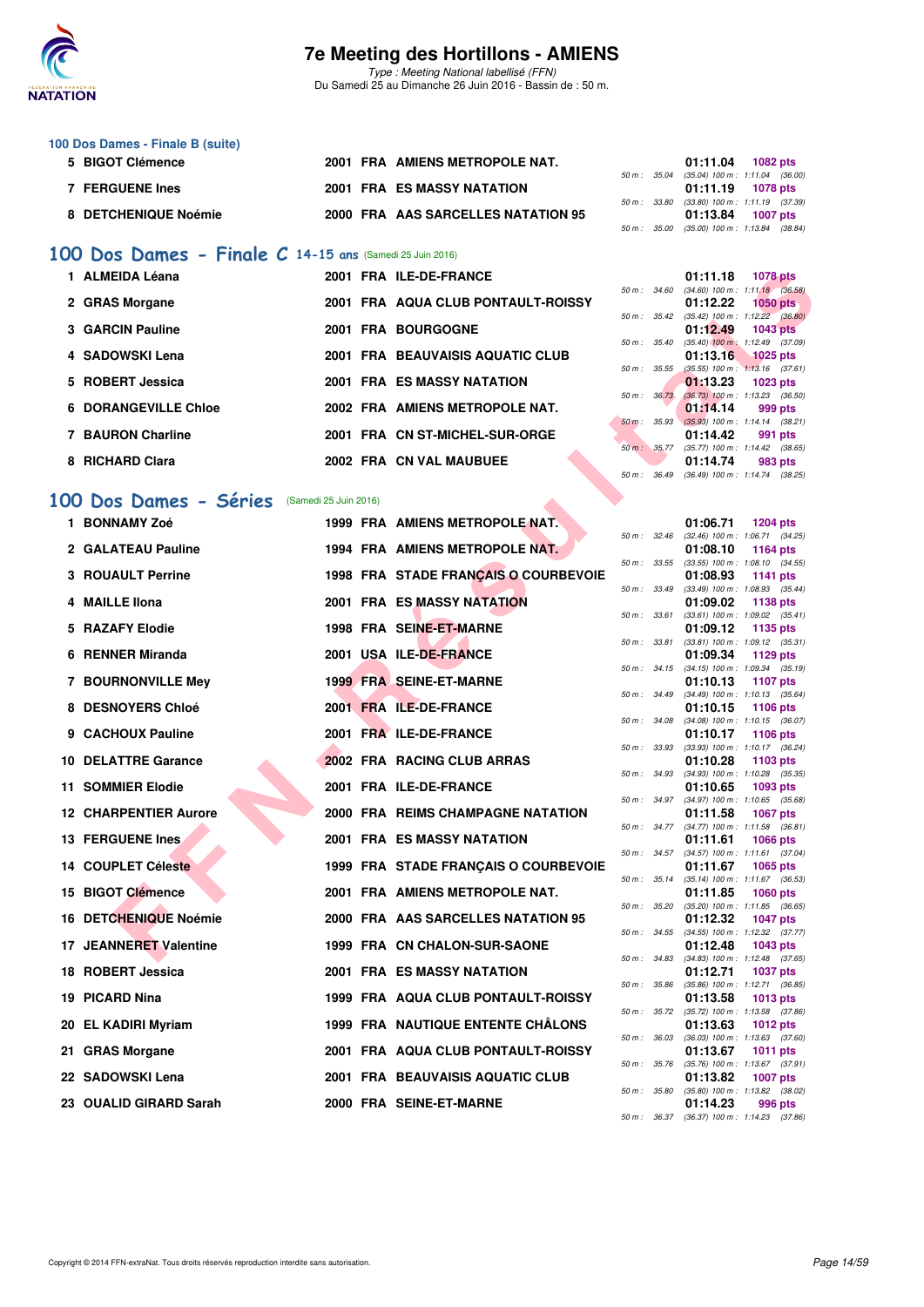

Type : Meeting National labellisé (FFN) Du Samedi 25 au Dimanche 26 Juin 2016 - Bassin de : 50 m.

| 100 Dos Dames - Séries (suite)                      |  |  |                                                                                                                                  |                                                                   |  |  |
|-----------------------------------------------------|--|--|----------------------------------------------------------------------------------------------------------------------------------|-------------------------------------------------------------------|--|--|
| 24 GARCIA Elanore                                   |  |  | 2000 FRA NAUTIQUE ENTENTE CHÂLONS                                                                                                | 01:14.25<br>996 pts                                               |  |  |
| 25 LAHONTAN Margot                                  |  |  | 1999 FRA BOURGOGNE                                                                                                               | 50 m: 36.71 (36.71) 100 m: 1:14.25 (37.54)<br>01:14.31<br>994 pts |  |  |
| 26 LETURGEZ Fiona                                   |  |  | 50 m : 36.60<br>1996 FRA AMIENS METROPOLE NAT.                                                                                   | $(36.60)$ 100 m : 1:14.31 $(37.71)$<br>01:14.46<br>990 pts        |  |  |
| 27 BONEL Emma                                       |  |  | 50 m : 35.79<br>1998 FRA CN ST-MICHEL-SUR-ORGE                                                                                   | (35.79) 100 m: 1:14.46 (38.67)<br>01:14.64<br>986 pts             |  |  |
| 28 GROUX Mathilde                                   |  |  | 50 m : 36.44<br>1999 FRA CN ST-MICHEL-SUR-ORGE                                                                                   | (36.44) 100 m: 1:14.64 (38.20)<br>01:14.70<br>984 pts             |  |  |
|                                                     |  |  | 50 m : 36.64                                                                                                                     | (36.64) 100 m: 1:14.70 (38.06)                                    |  |  |
| <b>29 DORANGEVILLE Chloe</b>                        |  |  | 2002 FRA AMIENS METROPOLE NAT.<br>50 m : 36.58                                                                                   | 01:14.98<br>977 pts<br>$(36.58)$ 100 m : 1:14.98 $(38.40)$        |  |  |
| <b>30 BAURON Charline</b>                           |  |  | 2001 FRA CN ST-MICHEL-SUR-ORGE<br>50 m : 35.95                                                                                   | 01:15.11<br>973 pts<br>$(35.95)$ 100 m : 1:15.11 $(39.16)$        |  |  |
| 31 GARCIN Pauline                                   |  |  | <b>2001 FRA BOURGOGNE</b>                                                                                                        | 01:15.18<br>971 pts                                               |  |  |
| 32 ALMEIDA Léana                                    |  |  | 50 m : 36.91<br>2001 FRA ILE-DE-FRANCE                                                                                           | (36.91) 100 m: 1:15.18 (38.27)<br>01:15.21<br>971 pts             |  |  |
| <b>33 BRUMENT Chloé</b>                             |  |  | 50 m: 35.82<br>1997 FRA CNM DIEPPE                                                                                               | (35.82) 100 m : 1:15.21 (39.39)<br>01:16.13<br>947 pts            |  |  |
| 34 MINCK CECONI Alizéa                              |  |  | 50 m : 37.36<br><b>1999 FRA REIMS CHAMPAGNE NATATION</b>                                                                         | $(37.36)$ 100 m : 1:16.13 $(38.77)$<br>01:16.21<br>945 pts        |  |  |
|                                                     |  |  | $50 m$ :<br>36.08                                                                                                                | (36.08) 100 m: 1:16.21 (40.13)                                    |  |  |
| 35 BERNARD Léna-Rose                                |  |  | 2000 FRA BEAUVAISIS AQUATIC CLUB.<br>50 m : 37.29                                                                                | 01:16.82<br>929 pts<br>$(37.29)$ 100 m : 1:16.82 $(39.53)$        |  |  |
| 36 RICHARD Clara                                    |  |  | 2002 FRA CN VAL MAUBUEE<br>50 m : 37.84                                                                                          | 01:18.00<br>900 pts<br>(37.84) 100 m: 1:18.00 (40.16)             |  |  |
| 37 BERTON Camille                                   |  |  | 2002 FRA CO SAINT-DIZIER NATATION                                                                                                | 01:18.18<br>895 pts                                               |  |  |
| 38 MONDONEDO Sonoma                                 |  |  | 50 m : 37.93<br>2000 BEL SWIMMING CLUB WAUTERBOS RODE                                                                            | (37.93) 100 m: 1:18.18 (40.25)<br>01:18.36<br>891 pts             |  |  |
| 39 MANGARA Julia                                    |  |  | 50 m : 38.10<br>2002 FRA REIMS NATATION 89                                                                                       | $(38.10)$ 100 m : 1:18.36 $(40.26)$<br>01:18.49<br>887 pts        |  |  |
|                                                     |  |  | 50 m : 38.06                                                                                                                     | (38.06) 100 m: 1:18.49 (40.43)                                    |  |  |
| <b>40 SCHAFFERS Sixtine</b>                         |  |  | 2000 BEL SWIMMING CLUB WAUTERBOS RODE<br>50 m : 38.64                                                                            | 01:18.82<br>879 pts<br>(38.64) 100 m: 1:18.82 (40.18)             |  |  |
| 41 ALMEIDA Lüna                                     |  |  | 2002 FRA AMIENS METROPOLE NAT.<br>50 m : 38.76                                                                                   | 01:19.14<br>871 pts<br>(38.76) 100 m: 1:19.14 (40.38)             |  |  |
| 42 LARGILLIER Iliana                                |  |  | 2001 FRA CN MELUN VAL DE SEINE<br>50 m : 38.84                                                                                   | 01:19.55<br>861 pts                                               |  |  |
| <b>43 GIORDANELLA Lilou</b>                         |  |  | 2002 FRA BOURGOGNE                                                                                                               | (38.84) 100 m: 1:19.55 (40.71)<br>01:21.81<br>807 pts             |  |  |
|                                                     |  |  | 50 m : 39.93                                                                                                                     | $(39.93)$ 100 m : 1:21.81 $(41.88)$                               |  |  |
| 200 Dos Dames - Finale A (Dimanche 26 Juin 2016)    |  |  |                                                                                                                                  |                                                                   |  |  |
| 1 SOMMIER Elodie                                    |  |  | 2001 FRA ILE-DE-FRANCE<br>50 m: 34.74 (34.74) 100 m: 1:11.60 (36.86) 150 m: 1:48.93                                              | 02:25.88<br>1149 pts<br>$(37.33)$ 200 m : 2:25.88 $(36.95)$       |  |  |
| 2 SIRLONGE Eva                                      |  |  | <b>2002 FRA BOURGOGNE</b>                                                                                                        | 02:27.27<br>1130 pts                                              |  |  |
| 3 MAILLE IIona                                      |  |  | 50 m: 35.38 (35.38) 100 m: 1:12.49 (37.11) 150 m: 1:50.26 (37.77) 200 m: 2:27.27 (37.01)<br>2001 FRA ES MASSY NATATION           | 02:28.22<br><b>1116 pts</b>                                       |  |  |
| 4 COUPLET Céleste                                   |  |  | 50 m: 34.48 (34.48) 100 m: 1:12.32 (37.84) 150 m: 1:50.91 (38.59) 200 m: 2:28.22 (37.31)<br>1999 FRA STADE FRANÇAIS O COURBEVOIE | 02:29.08<br>1104 pts                                              |  |  |
|                                                     |  |  | 50 m: 35.48 (35.48) 100 m: 1:12.77 (37.29) 150 m: 1:51.23 (38.46) 200 m: 2:29.08 (37.85)                                         |                                                                   |  |  |
| 5 BIGOT Clémence                                    |  |  | 2001 FRA AMIENS METROPOLE NAT.<br>50 m: 35.31 (35.31) 100 m: 1:12.67 (37.36) 150 m: 1:51.08 (38.41) 200 m: 2:29.54 (38.46)       | 02:29.54<br>1098 pts                                              |  |  |
| <b>6 JEANNERET Valentine</b>                        |  |  | 1999 FRA CN CHALON-SUR-SAONE<br>50 m: 35.46 (35.46) 100 m: 1:13.60 (38.14) 150 m: 1:52.64 (39.04) 200 m: 2:31.58 (38.94)         | 02:31.58<br><b>1070 pts</b>                                       |  |  |
| 7 CHARLOT Margaux                                   |  |  | 2000 FRA REIMS NATATION 89                                                                                                       | 02:32.40<br>1059 pts                                              |  |  |
| 8 CHARPENTIER Aurore                                |  |  | 50 m: 35.70 (35.70) 100 m: 1:14.44 (38.74) 150 m: 1:53.92 (39.48) 200 m: 2:32.40 (38.48)<br>2000 FRA REIMS CHAMPAGNE NATATION    | 02:32.48<br><b>1058 pts</b>                                       |  |  |
|                                                     |  |  | 50 m: 36.23 (36.23) 100 m: 1:14.65 (38.42) 150 m: 1:53.90 (39.25) 200 m: 2:32.48 (38.58)                                         |                                                                   |  |  |
| 200 Dos Dames - Finale B<br>(Dimanche 26 Juin 2016) |  |  |                                                                                                                                  |                                                                   |  |  |

### [200 Dos Dames - Finale A](http://www.ffnatation.fr/webffn/resultats.php?idact=nat&go=epr&idcpt=38947&idepr=13) (Dimanche 26 Juin 2016)

| 1 SOMMIER Elodie             |  | 2001 FRA ILE-DE-FRANCE                                              | 02:25.88 | 1149 pts                            |
|------------------------------|--|---------------------------------------------------------------------|----------|-------------------------------------|
|                              |  | $(34.74)$ 100 m : 1:11.60 $(36.86)$ 150 m : 1:48.93<br>50 m : 34.74 |          | (37.33) 200 m : 2:25.88 (36.95      |
| 2 SIRLONGE Eva               |  | 2002 FRA BOURGOGNE                                                  | 02:27.27 | $1130$ pts                          |
|                              |  | (35.38) 100 m : 1:12.49 (37.11) 150 m : 1:50.26<br>50 m : 35.38     |          | (37.77) 200 m : 2:27.27 (37.01      |
| 3 MAILLE IIona               |  | <b>2001 FRA ES MASSY NATATION</b>                                   | 02:28.22 | 1116 pts                            |
|                              |  | 50 m: 34.48 (34.48) 100 m: 1:12.32 (37.84) 150 m: 1:50.91           |          | (38.59) 200 m : 2:28.22 (37.31      |
| 4 COUPLET Céleste            |  | 1999 FRA STADE FRANCAIS O COURBEVOIE                                | 02:29.08 | 1104 $pts$                          |
|                              |  | 50 m: 35.48 (35.48) 100 m: 1:12.77 (37.29) 150 m: 1:51.23           |          | $(38.46)$ 200 m : 2:29.08 $(37.85)$ |
| 5 BIGOT Clémence             |  | 2001 FRA AMIENS METROPOLE NAT.                                      | 02:29.54 | 1098 pts                            |
|                              |  | 50 m: 35.31 (35.31) 100 m: 1:12.67 (37.36) 150 m: 1:51.08           |          | $(38.41)$ 200 m : 2:29.54 $(38.46)$ |
| <b>6 JEANNERET Valentine</b> |  | 1999 FRA CN CHALON-SUR-SAONE                                        | 02:31.58 | 1070 pts                            |
|                              |  | 50 m: 35.46 (35.46) 100 m: 1:13.60 (38.14) 150 m: 1:52.64           |          | (39.04) 200 m : 2:31.58 (38.94      |
| 7 CHARLOT Margaux            |  | 2000 FRA REIMS NATATION 89                                          | 02:32.40 | $1059$ pts                          |
|                              |  | 50 m: 35.70 (35.70) 100 m: 1:14.44 (38.74) 150 m: 1:53.92           |          | $(39.48)$ 200 m : 2:32.40 $(38.48)$ |
| 8 CHARPENTIER Aurore         |  | 2000 FRA REIMS CHAMPAGNE NATATION                                   | 02:32.48 | $1058$ pts                          |
|                              |  | 50 m: 36.23 (36.23) 100 m: 1:14.65 (38.42) 150 m: 1:53.90           |          | $(39.25)$ 200 m : 2:32.48 $(38.58)$ |

### **[200 Dos Dames - Finale B](http://www.ffnatation.fr/webffn/resultats.php?idact=nat&go=epr&idcpt=38947&idepr=13)** (Dimanche 26 Juin 2016)

| 1 GARCIA Elanore            | 2000 FRA NAUTIQUE ENTENTE CHÂLONS                                                       | 02:32.46<br>$1058$ pts              |
|-----------------------------|-----------------------------------------------------------------------------------------|-------------------------------------|
|                             | 50 m: 37.02 (37.02) 100 m: 1:15.59 (38.57) 150 m: 1:54.97                               | (39.38) 200 m : 2:32.46 (37.49      |
| 2 FERGUENE Ines             | 2001 FRA ES MASSY NATATION                                                              | $02:35.61$ 1016 pts                 |
|                             | 50 m: 36.76 (36.76) 100 m: 1:16.27 (39.51) 150 m: 1:56.92                               | $(40.65)$ 200 m : 2:35.61 $(38.69)$ |
| 3 PICARD Nina               | 1999 FRA AQUA CLUB PONTAULT-ROISSY                                                      | 02:36.02 1010 pts                   |
|                             | 50 m: 35.88 (35.88) 100 m: 1:15.50 (39.62) 150 m: 1:55.90                               | (40.40) 200 m : 2:36.02 (40.12)     |
| 4 ROBERT Jessica            | <b>2001 FRA ES MASSY NATATION</b>                                                       | $02:36.60$ 1002 pts                 |
|                             | 50 m: 37.79 (37.79) 100 m: 1:17.04 (39.25) 150 m: 1:57.95                               | $(40.91)$ 200 m : 2:36.60 $(38.65)$ |
| 5 BAURON Charline           | 2001 FRA CN ST-MICHEL-SUR-ORGE                                                          | 02:38.85<br>973 pts                 |
|                             | 50 m: 35.99 (35.99) 100 m: 1:16.22 (40.23) 150 m: 1:57.29                               | (41.07) 200 m : 2:38.85 (41.56      |
| <b>6 DORANGEVILLE Chloe</b> | 2002 FRA AMIENS METROPOLE NAT.                                                          | 02:39.90<br>959 pts                 |
|                             | 50 m: 36.81 (36.81) 100 m: 1:17.22 (40.41) 150 m: 1:58.59 (41.37) 200 m: 2:39.90 (41.31 |                                     |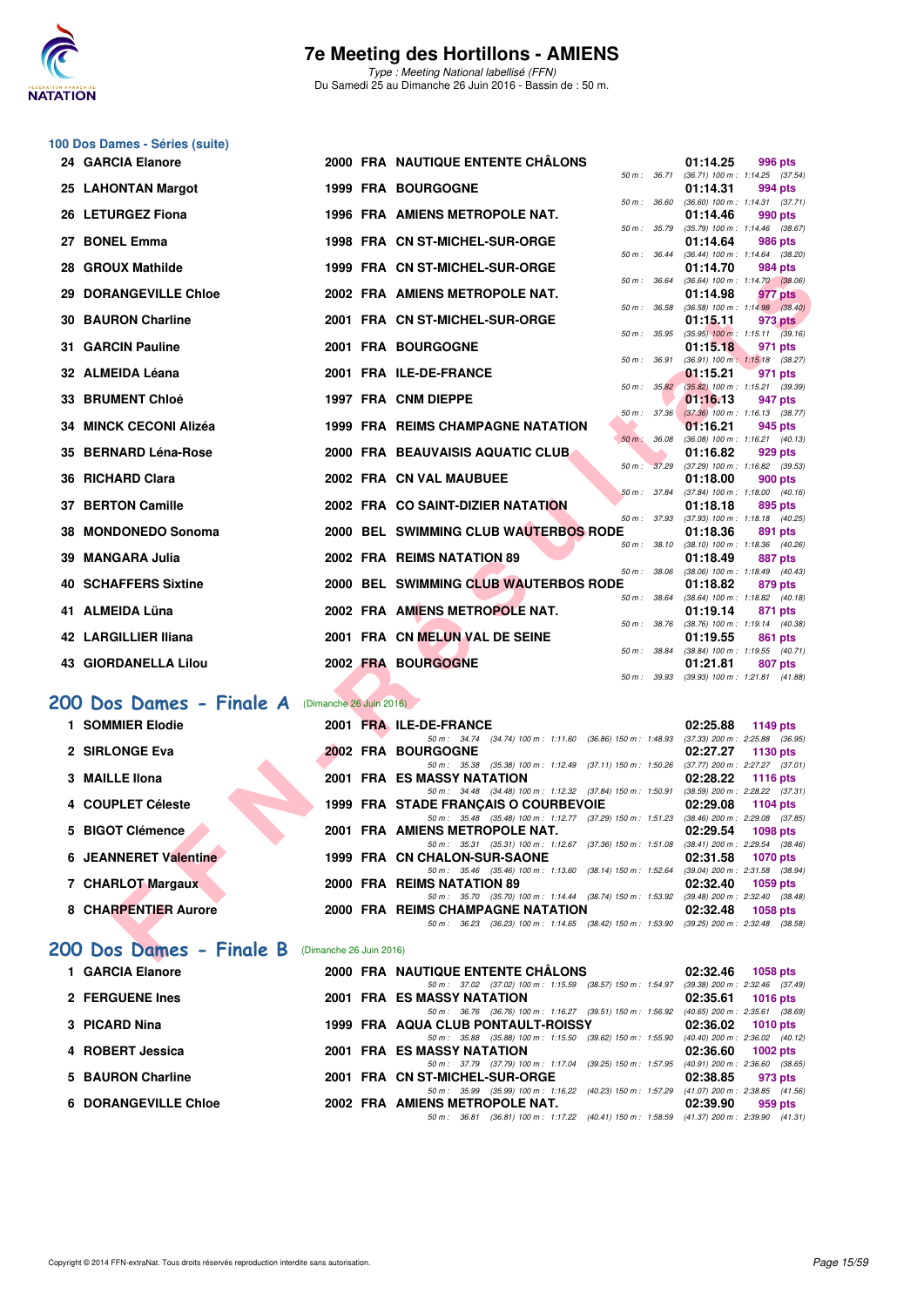

Type : Meeting National labellisé (FFN) Du Samedi 25 au Dimanche 26 Juin 2016 - Bassin de : 50 m.

| 200 Dos Dames - Finale B (suite)                           |                         |  |                                                                                                                                     |                                                                    |  |
|------------------------------------------------------------|-------------------------|--|-------------------------------------------------------------------------------------------------------------------------------------|--------------------------------------------------------------------|--|
| <b>7 GARCIN Pauline</b>                                    |                         |  | <b>2001 FRA BOURGOGNE</b><br>50 m: 36.82 (36.82) 100 m: 1:18.16 (41.34) 150 m: 2:00.13 (41.97) 200 m: 2:42.11 (41.98)               | 02:42.11<br>931 pts                                                |  |
| 8 SADOWSKI Lena                                            |                         |  | 2001 FRA BEAUVAISIS AQUATIC CLUB<br>50 m: 37.19 (37.19) 100 m: 1:18.42 (41.23) 150 m: 2:01.58 (43.16) 200 m: 2:44.47 (42.89)        | 02:44.47<br>901 pts                                                |  |
| 200 Dos Dames - Finale C 14-15 ans (Dimanche 26 Juin 2016) |                         |  |                                                                                                                                     |                                                                    |  |
| 1 BERTRAND Laureane                                        |                         |  | 2002 FRA CN VOUZIERS                                                                                                                | 02:38.93<br>972 pts                                                |  |
|                                                            |                         |  | 50 m: 37.93 (37.93) 100 m: 1:17.45 (39.52) 150 m: 1:58.40 (40.95) 200 m: 2:38.93 (40.53)                                            |                                                                    |  |
| 2 RICHARD Clara                                            |                         |  | 2002 FRA CN VAL MAUBUEE<br>50 m: 38.30 (38.30) 100 m: 1:19.97 (41.67) 150 m: 2:02.70 (42.73) 200 m: 2:43.85 (41.15)                 | 02:43.85<br>909 pts                                                |  |
| 3 BERTON Camille                                           |                         |  | 2002 FRA CO SAINT-DIZIER NATATION<br>50 m: 39.24 (39.24) 100 m: 1:21.45 (42.21) 150 m: 2:04.51 (43.06) 200 m: 2:46.77 (42.26)       | 02:46.77<br>872 pts                                                |  |
| 4 CHAPUT Perrine                                           |                         |  | <b>2001 FRA COULOMMIERS NATATION</b><br>50 m: 40.56 (40.56) 100 m: 1:23.76 (43.20) 150 m: 2:07.89 (44.13) 200 m: 2:51.67 (43.78)    | 02:51.67<br>813 pts                                                |  |
| 200 Dos Dames - Séries                                     |                         |  |                                                                                                                                     |                                                                    |  |
| 1 SOMMIER Elodie                                           | (Dimanche 26 Juin 2016) |  | 2001 FRA ILE-DE-FRANCE                                                                                                              | 02:27.10<br>1132 pts                                               |  |
|                                                            |                         |  | 50 m: 34.98 (34.98) 100 m: 1:11.54 (36.56) 150 m: 1:49.22 (37.68) 200 m: 2:27.10 (37.88)                                            |                                                                    |  |
| 2 COUPLET Céleste                                          |                         |  | 1999 FRA STADE FRANÇAIS O COURBEVOIE<br>50 m: 35.47 (35.47) 100 m: 1:12.82 (37.35) 150 m: 1:51.15                                   | 02:29.12<br><b>1104 pts</b><br>$(38.33)$ 200 m : 2:29.12 $(37.97)$ |  |
| <b>3 JEANNERET Valentine</b>                               |                         |  | 1999 FRA CN CHALON-SUR-SAONE<br>50 m: 35.03 (35.03) 100 m: 1:12.89 (37.86) 150 m: 1:52.00                                           | 02:30.01<br><b>1092 pts</b><br>$(39.11)$ 200 m : 2:30.01 $(38.01)$ |  |
| 4 BIGOT Clémence                                           |                         |  | 2001 FRA AMIENS METROPOLE NAT.                                                                                                      | 02:30.16<br>1089 pts                                               |  |
| 5 SIRLONGE Eva                                             |                         |  | 50 m: 35.84 (35.84) 100 m: 1:13.49 (37.65) 150 m: 1:51.93<br><b>2002 FRA BOURGOGNE</b>                                              | (38.44) 200 m : 2:30.16 (38.23)<br>02:30.36<br><b>1087 pts</b>     |  |
| 6 ROBERT Audrey                                            |                         |  | 50 m: 35.96 (35.96) 100 m: 1:13.63 (37.67) 150 m: 1:52.26<br>1999 FRA CN CHALON-SUR-SAONE                                           | $(38.63)$ 200 m : 2:30.36 $(38.10)$<br>02:31.23<br>1075 pts        |  |
| 7 MAILLE IIona                                             |                         |  | 50 m: 36.85 (36.85) 100 m: 1:15.69 (38.84) 150 m: 1:54.20 (38.51) 200 m: 2:31.23 (37.03)<br>2001 FRA ES MASSY NATATION              | 02:31.48<br><b>1071 pts</b>                                        |  |
|                                                            |                         |  | 50 m: 35.87 (35.87) 100 m: 1:13.75 (37.88) 150 m: 1:52.80 (39.05) 200 m: 2:31.48 (38.68)                                            |                                                                    |  |
| <b>8 CHARPENTIER Aurore</b>                                |                         |  | 2000 FRA REIMS CHAMPAGNE NATATION<br>50 m: 36.11 (36.11) 100 m: 1:13.93 (37.82) 150 m: 1:53.37 (39.44) 200 m: 2:32.39 (39.02)       | 02:32.39<br>1059 pts                                               |  |
| 9 CHARLOT Margaux                                          |                         |  | 2000 FRA REIMS NATATION 89<br>50 m: 37.07 (37.07) 100 m: 1:16.80 (39.73) 150 m: 1:56.51 (39.71) 200 m: 2:35.22 (38.71)              | 02:35.22<br><b>1021 pts</b>                                        |  |
| 10 GARCIA Elanore                                          |                         |  | <b>2000 FRA NAUTIQUE ENTENTE CHALONS</b>                                                                                            | 02:36.08<br>1009 pts                                               |  |
| <b>11 FERGUENE Ines</b>                                    |                         |  | 50 m : 37.52 (37.52) 100 m : 1:17.45 (39.93) 150 m : 1:56.93<br><b>2001 FRA ES MASSY NATATION</b>                                   | $(39.48)$ 200 m : 2:36.08 $(39.15)$<br>02:36.55<br>1003 pts        |  |
| 12 ROBERT Jessica                                          |                         |  | 50 m : 37.90 (37.90) 100 m : 1:18.10 (40.20) 150 m : 1:58.35<br><b>2001 FRALES MASSY NATATION</b>                                   | (40.25) 200 m : 2:36.55 (38.20)<br>02:38.41<br>979 pts             |  |
| 13 BLANCHARD Maelle                                        |                         |  | 50 m: 37.85 (37.85) 100 m: 1:17.76 (39.91) 150 m: 1:58.33 (40.57) 200 m: 2:38.41 (40.08)<br>2001 FRA AAS SARCELLES NATATION 95      | 02:38.94<br>972 pts                                                |  |
|                                                            |                         |  | 50 m: 37.61 (37.61) 100 m: 1:17.90 (40.29) 150 m: 1:58.77 (40.87) 200 m: 2:38.94 (40.17)                                            |                                                                    |  |
| <b>14 BAURON Charline</b>                                  |                         |  | 2001 FRA CN ST-MICHEL-SUR-ORGE<br>50 m: 37.02 (37.02) 100 m: 1:17.59 (40.57) 150 m: 1:58.87 (41.28) 200 m: 2:39.71 (40.84)          | 02:39.71<br>962 pts                                                |  |
| 15 PICARD Nina                                             |                         |  | 1999 FRA AQUA CLUB PONTAULT-ROISSY<br>50 m: 37.23 (37.23) 100 m: 1:18.14 (40.91) 150 m: 1:59.89 (41.75) 200 m: 2:40.57 (40.68)      | 02:40.57<br>951 pts                                                |  |
| <b>16 DORANGEVILLE Chloe</b>                               |                         |  | 2002 FRA AMIENS METROPOLE NAT.<br>50 m: 37.29 (37.29) 100 m: 1:18.19 (40.90) 150 m: 1:59.58 (41.39) 200 m: 2:40.60 (41.02)          | 02:40.60<br>950 pts                                                |  |
| 17 GARCIN Pauline                                          |                         |  | <b>2001 FRA BOURGOGNE</b>                                                                                                           | 02:40.68<br>949 pts                                                |  |
| 18 SADOWSKI Lena                                           |                         |  | 50 m: 37.10 (37.10) 100 m: 1:17.65 (40.55) 150 m: 1:59.34 (41.69) 200 m: 2:40.68 (41.34)<br>2001 FRA BEAUVAISIS AQUATIC CLUB        | 946 pts<br><b>02:40.90</b>                                         |  |
| 19 BONEL Emma                                              |                         |  | 50 m: 37.23 (37.23) 100 m: 1:18.40 (41.17) 150 m: 1:58.83<br>1998 FRA CN ST-MICHEL-SUR-ORGE                                         | $(40.43)$ 200 m : 2:40.90 $(42.07)$<br>02:41.51<br>938 pts         |  |
| 20 RICHARD Clara                                           |                         |  | 50 m: 37.24 (37.24) 100 m: 1:19.13 (41.89) 150 m: 2:00.59                                                                           | (41.46) 200 m : 2:41.51 (40.92)                                    |  |
|                                                            |                         |  | 2002 FRA CN VAL MAUBUEE<br>50 m: 39.65 (39.65) 100 m: 1:22.40 (42.75) 150 m: 2:04.20 (41.80) 200 m: 2:44.53 (40.33)                 | 02:44.53<br>900 pts                                                |  |
| 21 MONDONEDO Sonoma                                        |                         |  | 2000 BEL SWIMMING CLUB WAUTERBOS RODE<br>50 m: 39.49 (39.49) 100 m: 1:21.62 (42.13) 150 m: 2:03.70 (42.08) 200 m: 2:44.64 (40.94)   | 02:44.64<br>899 pts                                                |  |
| 22 BERTRAND Laureane                                       |                         |  | 2002 FRA CN VOUZIERS<br>50 m: 38.98 (38.98) 100 m: 1:20.24 (41.26) 150 m: 2:02.96 (42.72) 200 m: 2:44.95 (41.99)                    | 02:44.95<br>895 pts                                                |  |
| 23 BERTON Camille                                          |                         |  | 2002 FRA CO SAINT-DIZIER NATATION                                                                                                   | 02:45.24<br>891 pts                                                |  |
| 24 BERNARD Léna-Rose                                       |                         |  | 50 m: 39.19 (39.19) 100 m: 1:21.43 (42.24) 150 m: 2:04.34<br>2000 FRA BEAUVAISIS AQUATIC CLUB                                       | (42.91) 200 m : 2:45.24 (40.90)<br>02:45.33<br>890 pts             |  |
| 25 SUSINI Marine                                           |                         |  | 50 m: 40.36 (40.36) 100 m: 1:22.40 (42.04) 150 m: 2:04.99 (42.59) 200 m: 2:45.33 (40.34)<br>1998 FRA ASN LOUVRES-ROISSY-SURVILLIERS | 02:46.87<br>871 pts                                                |  |
| 26 SCHAFFERS Sixtine                                       |                         |  | 50 m: 37.28 (37.28) 100 m: 1:20.10 (42.82) 150 m: 2:03.31 (43.21) 200 m: 2:46.87 (43.56)<br>2000 BEL SWIMMING CLUB WAUTERBOS RODE   | 02:47.56<br>863 pts                                                |  |
|                                                            |                         |  | 50 m : 39.76 (39.76) 100 m : 1:21.98 (42.22) 150 m : 2:04.51 (42.53) 200 m : 2:47.56 (43.05)                                        |                                                                    |  |
| 27 CHAPUT Perrine                                          |                         |  | 2001 FRA COULOMMIERS NATATION<br>50 m: 41.40 (41.40) 100 m: 1:25.72 (44.32) 150 m: 2:10.86 (45.14) 200 m: 2:55.10 (44.24)           | 02:55.10<br>772 pts                                                |  |
| 50 Brasse Dames - Finale A<br>(Samedi 25 Juin 2016)        |                         |  |                                                                                                                                     |                                                                    |  |

**1 CAZIER Chloé 1998 FRA BEAUVAISIS AQUATIC CLUB 00:33.90 1243 pts**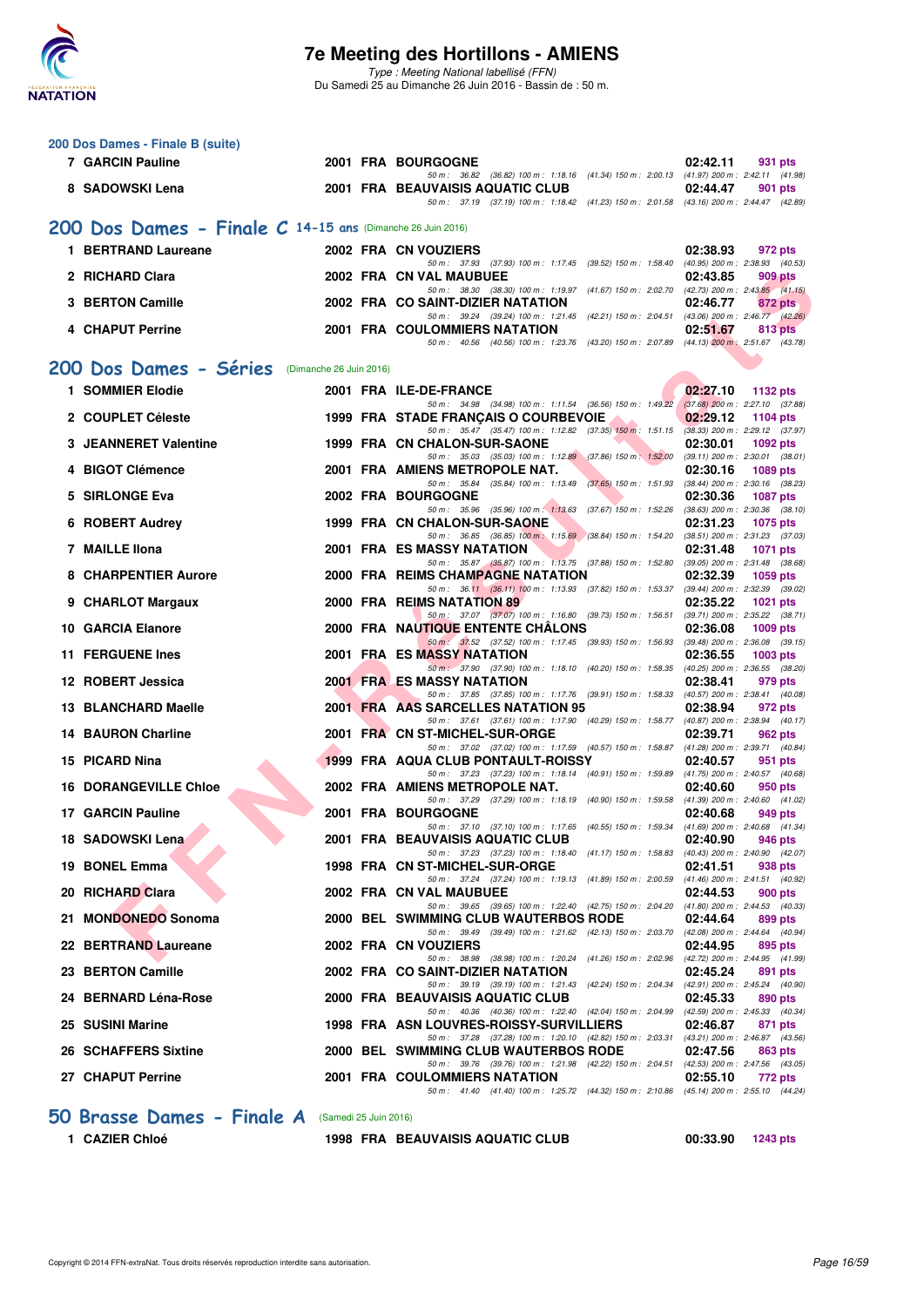

Type : Meeting National labellisé (FFN) Du Samedi 25 au Dimanche 26 Juin 2016 - Bassin de : 50 m.

#### **50 Brasse Dames - Finale A (suite)**

| 2 BASSO-BERT Clara       |  | 2001 FRA ILE-DE-FRANCE         | 00:34.11 1233 pts |          |
|--------------------------|--|--------------------------------|-------------------|----------|
| 3 FOULQUIER Jodie        |  | 1998 FRA AMIENS METROPOLE NAT. | 00:34.49          | 1214 pts |
| 4 MALLET Camille         |  | 2001 FRA AMIENS METROPOLE NAT. | 00:34.77          | 1200 pts |
| 5 CHANAVAT GILLET Alicia |  | <b>1999 FRA BOURGOGNE</b>      | 00:35.23 1177 pts |          |
| 6 FOLEY Sarah            |  | 2002 USA ILE-DE-FRANCE         | 00:35.34 1171 pts |          |
| 7 JOFFROY Amandine       |  | 2000 FRA CN SÉZANNE            | 00:35.99          | 1140 pts |
| 8 CUCUMEL Romy           |  | 2001 FRA ILE-DE-FRANCE         | 00:36.05 1137 pts |          |
|                          |  |                                |                   |          |

#### **[50 Brasse Dames - Finale B](http://www.ffnatation.fr/webffn/resultats.php?idact=nat&go=epr&idcpt=38947&idepr=21)** (Samedi 25 Juin 2016)

| <b>BATAL Janelle</b>         |  | 2001 FRA OPTIMAX TRAINING NATATION 78 |  | 00:36.05 | 1137 pts        |
|------------------------------|--|---------------------------------------|--|----------|-----------------|
| 2 EL BARODI Imane            |  | 2001 FRA AQUA CLUB PONTAULT-ROISSY    |  | 00:36.50 | 1115 pts        |
| 3 LAJOIE Sybille             |  | 1998 FRA REIMS NATATION 89            |  | 00:36.52 | 1114 pts        |
| 4 JEANNERET Valentine        |  | 1999 FRA CN CHALON-SUR-SAONE          |  | 00:36.66 | 1107 pts        |
| 5 CHESNEAU Marine            |  | <b>1999 FRA ES MASSY NATATION</b>     |  | 00:36.76 | 1103 pts        |
| 6 DUFOUR Jeanne              |  | 2002 FRA CNM DIEPPE                   |  | 00:36.83 | 1099 pts        |
| <b>7 DUSAILLANT Mathilde</b> |  | 1999 FRA CN MELUN VAL DE SEINE        |  | 00:36.94 | 1094 pts        |
| 8 BLANCHARD Maelle           |  | 2001 FRA AAS SARCELLES NATATION 95    |  | 00:37.61 | <b>1062 pts</b> |
|                              |  |                                       |  |          |                 |

#### **[50 Brasse Dames - Finale C](http://www.ffnatation.fr/webffn/resultats.php?idact=nat&go=epr&idcpt=38947&idepr=21) 14-15 ans** (Samedi 25 Juin 2016)

| 1 BIGOT Mélanie     | 2001 FRA BOURGOGNE                | 00:36.66 | 1107 pts |
|---------------------|-----------------------------------|----------|----------|
| 2 RUDEMARE Léna     | 2001 FRA CNM DIEPPE               | 00:37.23 | 1080 pts |
| 3 GILLOT Pauline    | 2002 FRA BOURGOGNE                | 00:37.24 | 1080 pts |
| 4 MAILLE IIona      | <b>2001 FRA ES MASSY NATATION</b> | 00:37.84 | 1052 pts |
| 5 GIORDANELLA Lilou | 2002 FRA BOURGOGNE                | 00:37.94 | 1047 pts |
| 6 DUCHEMIN Eléonore | 2001 FRA CN SÉZANNE               | 00:37.96 | 1046 pts |
| 7 POTIER Coline     | 2001 FRA COULOMMIERS NATATION     | 00:38.24 | 1033 pts |
| 8 SOMMIER Elodie    | 2001 FRA ILE-DE-FRANCE            | 00:38.51 | 1021 pts |

### **[50 Brasse Dames - Séries](http://www.ffnatation.fr/webffn/resultats.php?idact=nat&go=epr&idcpt=38947&idepr=21)** (Samedi 25 Juin 2016)

| <b>0 COCOMEL RUILLY</b>                                   |                       |                                              |          | <b>TISL PIS</b> |
|-----------------------------------------------------------|-----------------------|----------------------------------------------|----------|-----------------|
|                                                           |                       |                                              |          |                 |
| 0 Brasse Dames - Finale B                                 | (Samedi 25 Juin 2016) |                                              |          |                 |
| 1 BATAL Janelle                                           |                       | <b>2001 FRA OPTIMAX TRAINING NATATION 78</b> | 00:36.05 | <b>1137 pts</b> |
| 2 EL BARODI Imane                                         |                       | 2001 FRA AQUA CLUB PONTAULT-ROISSY           | 00:36.50 | 1115 pts        |
| 3 LAJOIE Sybille                                          |                       | 1998 FRA REIMS NATATION 89                   | 00:36.52 | 1114 pts        |
| 4 JEANNERET Valentine                                     |                       | 1999 FRA CN CHALON-SUR-SAONE                 | 00:36.66 | 1107 pts        |
| 5 CHESNEAU Marine                                         |                       | <b>1999 FRA ES MASSY NATATION</b>            | 00:36.76 | 1103 pts        |
| 6 DUFOUR Jeanne                                           |                       | 2002 FRA CNM DIEPPE                          | 00:36.83 | 1099 pts        |
| <b>7 DUSAILLANT Mathilde</b>                              |                       | 1999 FRA CN MELUN VAL DE SEINE               | 00:36.94 | <b>1094 pts</b> |
| 8 BLANCHARD Maelle                                        |                       | 2001 FRA AAS SARCELLES NATATION 95           | 00:37.61 | <b>1062 pts</b> |
|                                                           |                       |                                              |          |                 |
| O Brasse Dames - Finale C 14-15 ans (Samedi 25 Juin 2016) |                       |                                              |          |                 |
| 1 BIGOT Mélanie                                           |                       | 2001 FRA BOURGOGNE                           | 00:36.66 | <b>1107 pts</b> |
| 2 RUDEMARE Léna                                           |                       | 2001 FRA CNM DIEPPE                          | 00:37.23 | 1080 pts        |
| 3 GILLOT Pauline                                          |                       | 2002 FRA BOURGOGNE                           | 00:37.24 | 1080 pts        |
| 4 MAILLE IIona                                            |                       | <b>2001 FRA ES MASSY NATATION</b>            | 00:37.84 | 1052 pts        |
| 5 GIORDANELLA Lilou                                       |                       | 2002 FRA BOURGOGNE                           | 00:37.94 | <b>1047 pts</b> |
| 6 DUCHEMIN Eléonore                                       |                       | 2001 FRA CN SÉZANNE                          | 00:37.96 | <b>1046 pts</b> |
| 7 POTIER Coline                                           |                       | 2001 FRA COULOMMIERS NATATION                | 00:38.24 | 1033 pts        |
| 8 SOMMIER Elodie                                          |                       | 2001 FRA ILE-DE-FRANCE                       | 00:38.51 | <b>1021 pts</b> |
|                                                           |                       |                                              |          |                 |
| O Brasse Dames - Séries (Samedi 25 Juin 2016)             |                       |                                              |          |                 |
| 1 CAZIER Chloé                                            |                       | 1998 FRA BEAUVAISIS AQUATIC CLUB             | 00:33.70 | 1253 pts        |
| 2 FOULQUIER Jodie                                         |                       | 1998 FRA AMIENS METROPOLE NAT.               | 00:34.19 | 1229 pts        |
| 3 MALLET Camille                                          |                       | 2001 FRA AMIENS METROPOLE NAT.               | 00:34.61 | 1208 pts        |
| 4 BASSO-BERT Clara                                        |                       | 2001 FRA ILE-DE-FRANCE                       | 00:34.62 | 1207 pts        |
| 5 CHANAVAT GILLET Alicia                                  |                       | <b>1999 FRA BOURGOGNE</b>                    | 00:35.87 | <b>1145 pts</b> |
| 6 FOLEY Sarah                                             |                       | 2002 USA ILE-DE-FRANCE                       | 00:36.05 | <b>1137 pts</b> |
| 7 CUCUMEL Romy                                            |                       | 2001 FRA ILE-DE-FRANCE                       | 00:36.07 | 1136 pts        |
| 8 JOFFROY Amandine                                        |                       | 2000 FRA CN SÉZANNE                          | 00:36.47 | 1116 pts        |
| 9 JEANNERET Valentine                                     |                       | 1999 FRA CN CHALON-SUR-SAONE                 | 00:36.48 | 1116 pts        |
| 10 BATAL Janelle                                          |                       | 2001 FRA OPTIMAX TRAINING NATATION 78        | 00:36.49 | <b>1116 pts</b> |
| 11 EL BARODI Imane                                        |                       | 2001 FRA AQUA CLUB PONTAULT-ROISSY           | 00:36.78 | 1102 pts        |
| 12 DUSAILLANT Mathilde                                    |                       | 1999 FRA CN MELUN VAL DE SEINE               | 00:36.87 | <b>1097 pts</b> |
| 13 DUFOUR Jeanne                                          |                       | 2002 FRA CNM DIEPPE                          | 00:36.89 | <b>1096 pts</b> |
| <b>14 CHESNEAU Marine</b>                                 |                       | <b>1999 FRA ES MASSY NATATION</b>            | 00:36.98 | <b>1092 pts</b> |
| 15 LAJOIE Sybille                                         |                       | 1998 FRA REIMS NATATION 89                   | 00:37.01 | 1091 pts        |
| 16 BLANCHARD Maelle                                       |                       | 2001 FRA AAS SARCELLES NATATION 95           | 00:37.04 | 1089 pts        |
| 17 BIGOT Mélanie                                          |                       | <b>2001 FRA BOURGOGNE</b>                    | 00:37.19 | <b>1082 pts</b> |
| 18 MAILLE Ilona                                           |                       | 2001 FRA ES MASSY NATATION                   | 00:37.28 | <b>1078 pts</b> |
| <b>19 TOURILLON Floriane</b>                              |                       | 1999 FRA CN MELUN VAL DE SEINE               | 00:37.33 | <b>1076 pts</b> |
| 20 VERDIER Alexandra                                      |                       | <b>2000 FRA ES MASSY NATATION</b>            | 00:37.50 | 1068 pts        |
| 21 LAHONTAN Margot                                        |                       | <b>1999 FRA BOURGOGNE</b>                    | 00:37.58 | <b>1064 pts</b> |
| 22 THIARD Ameline                                         |                       | 1999 FRA REIMS NATATION 89                   | 00:37.59 | 1063 pts        |
| 23 GILLOT Pauline                                         |                       | <b>2002 FRA BOURGOGNE</b>                    | 00:37.67 | 1060 pts        |
| 24 RUDEMARE Léna                                          |                       | 2001 FRA CNM DIEPPE                          | 00:37.70 | 1058 pts        |
|                                                           |                       |                                              |          |                 |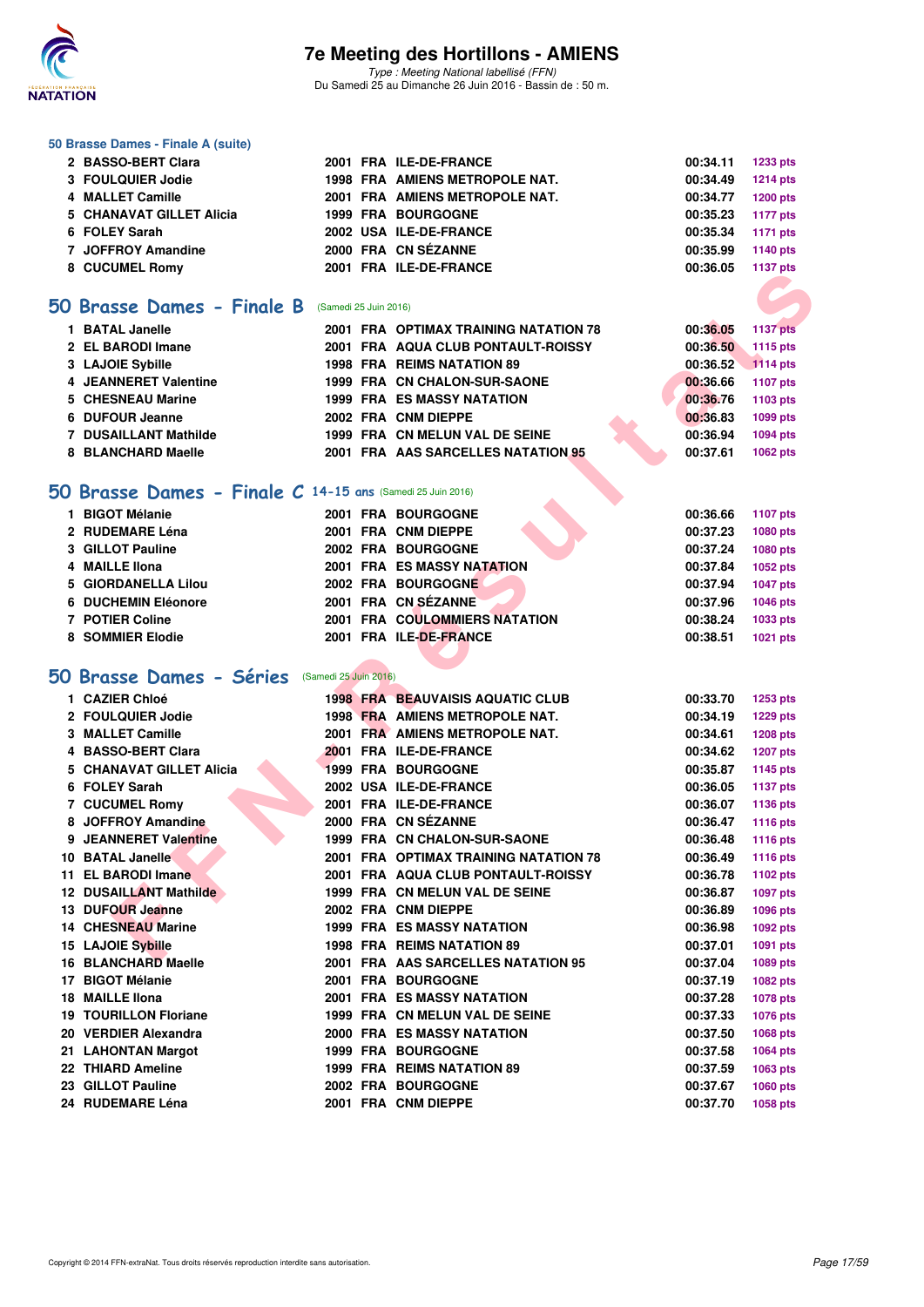

Type : Meeting National labellisé (FFN) Du Samedi 25 au Dimanche 26 Juin 2016 - Bassin de : 50 m.

#### **50 Brasse Dames - Séries (suite)**

| 25 HENRY Agathe                                    |  | <b>2000 FRA BOURGOGNE</b>               |  | 00:37.89 | <b>1049 pts</b>                                                    |
|----------------------------------------------------|--|-----------------------------------------|--|----------|--------------------------------------------------------------------|
| <b>26 SOMMIER Elodie</b>                           |  | 2001 FRA ILE-DE-FRANCE                  |  | 00:37.91 | 1048 pts                                                           |
| 27 DUCHEMIN Eléonore                               |  | 2001 FRA CN SÉZANNE                     |  | 00:37.97 | 1046 pts                                                           |
| 28 GIORDANELLA Lilou                               |  | 2002 FRA BOURGOGNE                      |  | 00:38.12 | 1039 pts                                                           |
| 29 GHRIBI Célia                                    |  | 2000 FRA ES VITRY                       |  | 00:38.20 | 1035 pts                                                           |
| <b>30 POTIER Coline</b>                            |  | <b>2001 FRA COULOMMIERS NATATION</b>    |  | 00:38.35 | 1028 pts                                                           |
| 31 BROUEL Bérénice                                 |  | 2002 FRA BOURGOGNE                      |  | 00:38.37 | <b>1027 pts</b>                                                    |
| <b>32 DELAHAYE Valentine</b>                       |  | 2002 FRA AAE PÉRONNE                    |  | 00:38.41 | <b>1025 pts</b>                                                    |
| <b>33 BENNACER Assia</b>                           |  | 2001 FRA AQUA CLUB PONTAULT-ROISSY      |  | 00:38.47 | <b>1023 pts</b>                                                    |
| <b>34 PAYEUR Blandine</b>                          |  | <b>1996 FRA CN VAL MAUBUEE</b>          |  | 00:38.53 | <b>1020 pts</b>                                                    |
| 35 PERNOT Ophélie                                  |  | 2000 FRA AQUA CLUB PONTAULT-ROISSY      |  | 00:38.54 | 1019 pts                                                           |
| 36 TOUSSIROT Émilie                                |  | 2001 FRA AAE PÉRONNE                    |  | 00:38.58 | <b>1018 pts</b>                                                    |
| 37 LARUE Chrystal                                  |  | 2000 FRA CN VOUZIERS                    |  | 00:38.69 | <b>1013 pts</b>                                                    |
| 38 MOREAUX Estrella                                |  | 2001 FRA CN SÉZANNE                     |  | 00:39.07 | 995 pts                                                            |
| <b>39 GONCALVES Rose</b>                           |  | 2001 FRA BEAUVAISIS AQUATIC CLUB        |  | 00:39.12 | 993 pts                                                            |
| 40 MPACKO Ketsia                                   |  | 2000 FRA AQUA CLUB PONTAULT-ROISSY      |  | 00:39.43 | 979 pts                                                            |
| 41 HARDY Océane                                    |  | 2001 FRA AMIENS METROPOLE NAT.          |  | 00:39.66 | 969 pts                                                            |
| <b>42 LEGENDRE Laure</b>                           |  | 2000 FRA CNM DIEPPE                     |  | 00:39.73 | <b>966 pts</b>                                                     |
| 43 POURAGEAUX Agatha                               |  | 2002 FRA AQUA CLUB PONTAULT-ROISSY      |  | 00:40.13 | <b>948 pts</b>                                                     |
| 44 CHEDRI Melissa                                  |  | 2001 FRA CN MELUN VAL DE SEINE.         |  | 00:40.40 | 936 pts                                                            |
| 45 MARTINEZ Myriam                                 |  | 2002 FRA COLOMBES NATATION              |  | 00:40.50 | 932 pts                                                            |
|                                                    |  |                                         |  |          |                                                                    |
| 00 Brasse Dames - Finale A (Dimanche 26 Juin 2016) |  |                                         |  |          |                                                                    |
| 1 CAZIER Chloé                                     |  | <b>1998 FRA BEAUVAISIS AQUATIC CLUB</b> |  | 01:13.50 | <b>1232 pts</b>                                                    |
| 2 RENNER Miranda                                   |  | 2001 USA ILE-DE-FRANCE                  |  | 01:13.95 | 50 m: 34.75 (34.75) 100 m: 1:13.50 (38.75)<br><b>1221 pts</b>      |
|                                                    |  |                                         |  |          | 50 m: 34.92 (34.92) 100 m: 1:13.95 (39.03)                         |
| 3 BASSO-BERT Clara                                 |  | 2001 FRA ILE-DE-FRANCE                  |  | 01:14.27 | <b>1213 pts</b>                                                    |
| 4 MALLET Camille                                   |  | 2001 FRA AMIENS METROPOLE NAT.          |  | 01:14.81 | 50 m : 34.48 (34.48) 100 m : 1:14.27 (39.79)<br>1200 pts           |
|                                                    |  |                                         |  |          | 50 m: 35.29 (35.29) 100 m: 1:14.81 (39.52)                         |
| 5 CUCUMEL Romy                                     |  | 2001 FRA ILE-DE-FRANCE                  |  | 01:14.89 | 1198 pts<br>50 m: 35.73 (35.73) 100 m: 1:14.89 (39.16)             |
| 6 FOLEY Sarah                                      |  | 2002 USA ILE-DE-FRANCE                  |  | 01:15.04 | 1194 pts                                                           |
|                                                    |  |                                         |  |          | 50 m: 35.64 (35.64) 100 m: 1:15.04 (39.40)                         |
| 7 FOULQUIER Jodie                                  |  | 1998 FRA AMIENS METROPOLE NAT.          |  | 01:16.86 | 1150 pts<br>50 m: 35.59 (35.59) 100 m: 1:16.86 (41.27)             |
| 8 DUFOUR Jeanne                                    |  | 2002 FRA CNM DIEPPE                     |  | 01:17.73 | 1129 pts                                                           |
|                                                    |  |                                         |  |          | 50 m: 36.79 (36.79) 100 m: 1:17.73 (40.94)                         |
| 00 Brasse Dames - Finale B                         |  | (Dimanche 26 Juin 2016)                 |  |          |                                                                    |
| 1 CHESNEAU Marine                                  |  | <b>1999 FRA ES MASSY NATATION</b>       |  | 01:19.00 | 1099 pts                                                           |
|                                                    |  |                                         |  |          | 50 m: 37.67 (37.67) 100 m: 1:19.00 (41.33)                         |
| 2 BIGOT Mélanie                                    |  | 2001 FRA BOURGOGNE                      |  | 01:19.64 | 1083 pts                                                           |
| 3 PETIT Emilie                                     |  | <b>1996 FRA BOURGOGNE</b>               |  | 01:19.84 | $50 m$ : $38.01$ $(38.01) 100 m$ : $1:19.64$ $(41.63)$<br>1079 pts |
|                                                    |  |                                         |  |          | 50 m: 38.38 (38.38) 100 m: 1:19.84 (41.46)                         |
| 4 TOURILLON Floriane                               |  | 1999 FRA CN MELUN VAL DE SEINE          |  | 01:19.85 | <b>1079 pts</b>                                                    |
| 5 RUDEMARE Léna                                    |  | 2001 FRA CNM DIEPPE                     |  | 01:19.89 | 50 m: 37.90 (37.90) 100 m: 1:19.85 (41.95)<br><b>1078 pts</b>      |
|                                                    |  |                                         |  |          | 50 m: 38.24 (38.24) 100 m: 1:19.89 (41.65)                         |
| 6 LAJOIE Sybille                                   |  | 1998 FRA REIMS NATATION 89              |  | 01:21.07 | 1050 pts                                                           |

#### **[100 Brasse Dames - Finale A](http://www.ffnatation.fr/webffn/resultats.php?idact=nat&go=epr&idcpt=38947&idepr=22)** (Dimanche 26 Juin 2016)

| 1 CAZIER Chloé     | <b>1998 FRA BEAUVAISIS AQUATIC CLUB</b> |                        | 01:13.50          | 1232 pts                                               |
|--------------------|-----------------------------------------|------------------------|-------------------|--------------------------------------------------------|
| 2 RENNER Miranda   | 2001 USA ILE-DE-FRANCE                  | $50 m$ : $34.75$       | 01:13.95          | $(34.75)$ 100 m : 1:13.50 $(38.75)$<br><b>1221 pts</b> |
| 3 BASSO-BERT Clara | 2001 FRA ILE-DE-FRANCE                  | 50 m: 34.92            | 01:14.27          | $(34.92)$ 100 m : 1:13.95 $(39.03)$<br><b>1213 pts</b> |
| 4 MALLET Camille   | 2001 FRA AMIENS METROPOLE NAT.          | $50 \text{ m}$ : 34.48 | 01:14.81          | $(34.48)$ 100 m : 1:14.27 $(39.79)$<br>$1200$ pts      |
| 5 CUCUMEL Romy     | 2001 FRA ILE-DE-FRANCE                  | 50 m : 35.29           | 01:14.89 1198 pts | $(35.29)$ 100 m : 1:14.81 $(39.52)$                    |
| 6 FOLEY Sarah      | 2002 USA ILE-DE-FRANCE                  | $50 m$ : $35.73$       | 01:15.04          | $(35.73)$ 100 m : 1:14.89 $(39.16)$<br>1194 pts        |
| 7 FOULQUIER Jodie  | 1998 FRA AMIENS METROPOLE NAT.          | $50 m$ : 35.64         | 01:16.86          | $(35.64)$ 100 m : 1:15.04 $(39.40)$                    |
|                    |                                         | $50 m$ : 35.59         |                   | 1150 pts<br>$(35.59)$ 100 m : 1:16.86 $(41.27)$        |
| 8 DUFOUR Jeanne    | 2002 FRA CNM DIEPPE                     | 50 m : 36.79           | 01:17.73          | 1129 pts<br>$(36.79)$ 100 m : 1:17.73 $(40.94)$        |

#### **[100 Brasse Dames - Finale B](http://www.ffnatation.fr/webffn/resultats.php?idact=nat&go=epr&idcpt=38947&idepr=22)** (Dimanche 26 Juin 2016)

| 1 CHESNEAU Marine    | <b>1999 FRA ES MASSY NATATION</b> |
|----------------------|-----------------------------------|
| 2 BIGOT Mélanie      | 2001 FRA BOURGOGNE                |
| 3 PETIT Emilie       | <b>1996 FRA BOURGOGNE</b>         |
| 4 TOURILLON Floriane | 1999 FRA CN MELUN VAL DE SEINE    |
| 5 RUDEMARE Léna      | 2001 FRA CNM DIEPPE               |
| 6 LAJOIE Sybille     | <b>1998 FRA REIMS NATATION 89</b> |
| 7 PAYEUR Blandine    | <b>1996 FRA CN VAL MAUBUEE</b>    |
| 8 LARUE Chrystal     | 2000 FRA CN VOUZIERS              |
|                      |                                   |

#### **1 CHESNEAU Marine 1999 FRA ES MASSY NATATION 01:19.00 1099 pts** 50 m : 37.67 (37.67) 100 m : 1:19.00 (41.33) **2 BIGOT Mélanie 2001 FRA BOURGOGNE 01:19.64 1083 pts** 50 m : 38.01 (38.01) 100 m : 1:19.64 (41.63) **3 PETIT Emilie 1996 FRA BOURGOGNE 01:19.84 1079 pts** 50 m : 38.38 (38.38) 100 m : 1:19.84 (41.46) 01:19.85 **1079 pts** 50 m : 37.90 (37.90) 100 m : 1:19.85 (41.95) **5 RUDEMARE Léna 2001 FRA CNM DIEPPE 01:19.89 1078 pts** 50 m : 38.24 (38.24) 100 m : 1:19.89 (41.65) **6 LAJOIE Sybille 1998 FRA REIMS NATATION 89 01:21.07 1050 pts** 50 m : 37.64 (37.64) 100 m : 1:21.07 (43.43) **01:22.09 1027 pts** 50 m : 39.23 (39.23) 100 m : 1:22.09 (42.86) **8 LARUE Chrystal 2000 FRA CN VOUZIERS 01:22.13 1026 pts** 50 m : 38.49 (38.49) 100 m : 1:22.13 (43.64)

#### **[100 Brasse Dames - Finale C](http://www.ffnatation.fr/webffn/resultats.php?idact=nat&go=epr&idcpt=38947&idepr=22) 14-15 ans** (Dimanche 26 Juin 2016)

| <b>BROUEL Bérénice</b> |  | 2002 FRA BOURGOGNE                 |  | 01:20.62                                        | 1061 pts |  |
|------------------------|--|------------------------------------|--|-------------------------------------------------|----------|--|
|                        |  |                                    |  | 50 m : 37.89 (37.89) 100 m : 1:20.62 (42.       |          |  |
| 2 BLANCHARD Maelle     |  | 2001 FRA AAS SARCELLES NATATION 95 |  | 01:22.36                                        | 1021 pts |  |
|                        |  |                                    |  | $50 m \cdot 3822 (3822) 100 m \cdot 12236 (44)$ |          |  |

|  | 01:20.62 1061 pts                          |  |
|--|--------------------------------------------|--|
|  | 50 m: 37.89 (37.89) 100 m: 1:20.62 (42.73) |  |
|  |                                            |  |
|  | $01:22.36$ 1021 pts                        |  |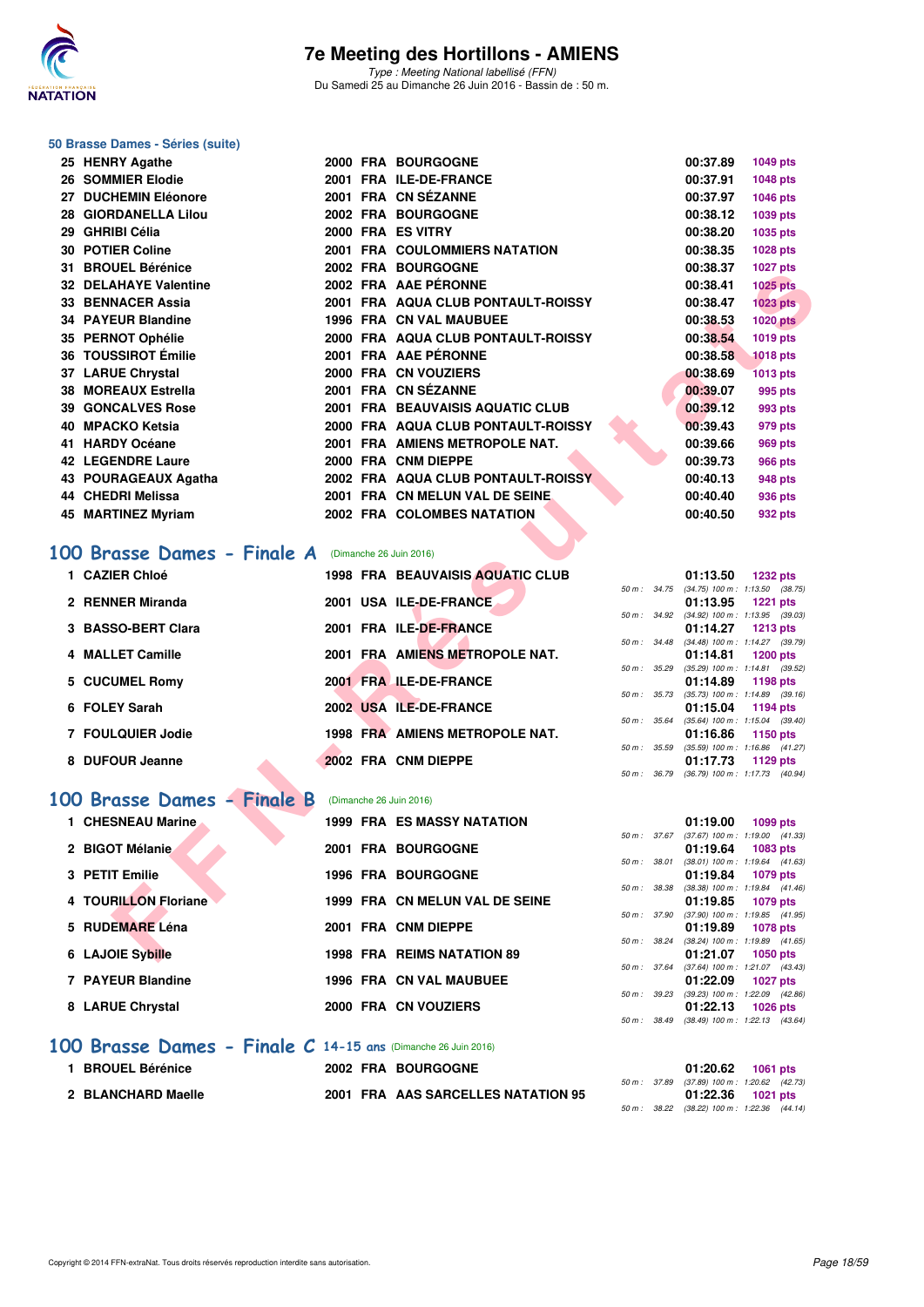

Type : Meeting National labellisé (FFN) Du Samedi 25 au Dimanche 26 Juin 2016 - Bassin de : 50 m.

#### **100 Brasse Dames - Finale C (suite)**

| 3 DUCHEMIN Eléonore |  | 2001 FRA CN SEZANNE                      |                          | 01:22.63                                   | 1014 $pts$ |                |
|---------------------|--|------------------------------------------|--------------------------|--------------------------------------------|------------|----------------|
|                     |  |                                          | 50 m: 38.99              | (38.99) 100 m: 1:22.63 (43.64)             |            |                |
| 4 JOLY Cloe         |  | <b>2002 FRA REIMS CHAMPAGNE NATATION</b> | 50 m: 39.39              | 01:22.75<br>(39.39) 100 m : 1:22.75 (43.36 | 1012 $pts$ |                |
| 5 FRENNEAUX Clara   |  | 2002 FRA CHARLEVILLE-MÉZIÈRES NATATION   |                          | 01:22.91                                   | 1008 $pts$ |                |
|                     |  |                                          | 50 m: 39.61              | $(39.61)$ 100 m : 1:22.91 $(43.30)$        |            |                |
| 6 GILLOT Pauline    |  | 2002 FRA BOURGOGNE                       |                          | 01:23.23                                   | 1001 pts   |                |
| 7 EL BARODI Imane   |  | 2001 FRA AQUA CLUB PONTAULT-ROISSY       | $50 \text{ m}$ : $38.52$ | (38.52) 100 m : 1:23.23 (44.71<br>01:23.66 |            | 991 pts        |
|                     |  |                                          | $50 \text{ m}$ : 39.24   | (39.24) 100 m : 1:23.66 (44.42)            |            |                |
| 8 MOREAUX Estrella  |  | 2001 FRA CN SÉZANNE                      |                          | 01:23.83                                   |            | <b>987 pts</b> |
|                     |  |                                          | 50 m : 38.90             | (38.90) 100 m : 1:23.83 (44.93)            |            |                |

#### **[100 Brasse Dames - Séries](http://www.ffnatation.fr/webffn/resultats.php?idact=nat&go=epr&idcpt=38947&idepr=22)** (Dimanche 26 Juin 2016)

|           | - DANUDI IIIIAIIT            |                         | <b>FRA AGOA CLOB FONTADLI-ROISST</b>         |                |              | 01. <b>2</b> . 00                                      | <i>ออ</i> เ pเอ |  |
|-----------|------------------------------|-------------------------|----------------------------------------------|----------------|--------------|--------------------------------------------------------|-----------------|--|
|           | 8 MOREAUX Estrella           |                         | 2001 FRA CN SÉZANNE                          | 50 m : 39.24   |              | $(39.24)$ 100 m : 1:23.66 $(44.42)$<br>01:23.83        | <b>987 pts</b>  |  |
|           |                              |                         |                                              | 50 m : 38.90   |              | $(38.90)$ 100 m : 1:23.83 $(44.93)$                    |                 |  |
| <b>OO</b> | <b>Brasse Dames - Séries</b> | (Dimanche 26 Juin 2016) |                                              |                |              |                                                        |                 |  |
|           | 1 BASSO-BERT Clara           |                         | 2001 FRA ILE-DE-FRANCE                       |                |              | 01:14.62                                               | $1204$ pts      |  |
|           | 2 CAZIER Chloé               |                         | <b>1998 FRA BEAUVAISIS AQUATIC CLUB</b>      |                |              | 50 m: 34.78 (34.78) 100 m: 1:14.62 (39.84)<br>01:15.48 | 1183 pts        |  |
|           | 3 RENNER Miranda             |                         | 2001 USA ILE-DE-FRANCE                       | 50 m : 36.08   |              | $(36.08)$ 100 m : 1:15.48 $(39.40)$<br>01:16.26        | 1164 pts        |  |
|           |                              |                         |                                              | $50 m$ : 36.01 |              | $(36.01)$ 100 m : 1:16.26 $(40.25)$                    |                 |  |
|           | 4 CUCUMEL Romy               |                         | 2001 FRA ILE-DE-FRANCE                       |                |              | 01:16.53<br>50 m: 36.02 (36.02) 100 m: 1:16.53 (40.51) | 1158 pts        |  |
|           | 5 MALLET Camille             |                         | 2001 FRA AMIENS METROPOLE NAT.               |                |              | 01:16.75                                               | 1152 pts        |  |
|           | 6 FOULQUIER Jodie            |                         | <b>1998 FRA AMIENS METROPOLE NAT.</b>        | 50 m : 36.81   |              | $(36.81)$ 100 m : 1:16.75 $(39.94)$<br>01:17.26        | 1140 pts        |  |
|           | 7 FOLEY Sarah                |                         | 2002 USA ILE-DE-FRANCE                       | 50 m: 36.82    |              | $(36.82)$ 100 m : 1:17.26 $(40.44)$                    |                 |  |
|           |                              |                         |                                              | 50 m : 36.46   |              | 01:17.95<br>(36.46) 100 m: 1:17.95 (41.49)             | 1124 pts        |  |
|           | 8 DUFOUR Jeanne              |                         | 2002 FRA CNM DIEPPE                          |                | 50 m : 37.52 | 01:18.19<br>$(37.52)$ 100 m : 1:18.19 $(40.67)$        | <b>1118 pts</b> |  |
|           | 9 PETIT Emilie               |                         | <b>1996 FRA BOURGOGNE</b>                    |                |              | 01:19.25                                               | 1093 pts        |  |
|           | <b>10 TOURILLON Floriane</b> |                         | 1999 FRA CN MELUN VAL DE SEINE               |                |              | 50 m: 37.76 (37.76) 100 m: 1:19.25 (41.49)<br>01:19.50 | <b>1087 pts</b> |  |
|           |                              |                         |                                              | 50 m : 37.48   |              | $(37.48)$ 100 m : 1:19.50 $(42.02)$                    |                 |  |
|           | 11 CHESNEAU Marine           |                         | 1999 FRA ES MASSY NATATION                   |                |              | 01:19.65<br>50 m: 37.54 (37.54) 100 m: 1:19.65 (42.11) | 1083 pts        |  |
|           | 12 BIGOT Mélanie             |                         | 2001 FRA BOURGOGNE                           |                |              | 01:20.16                                               | <b>1071 pts</b> |  |
|           | 13 BATAL Janelle             |                         | <b>2001 FRA OPTIMAX TRAINING NATATION 78</b> | 50 m : 37.99   |              | $(37.99)$ 100 m : 1:20.16 $(42.17)$<br>01:20.51        | 1063 pts        |  |
|           | 14 RUDEMARE Léna             |                         | 2001 FRA CNM DIEPPE                          |                |              | 50 m: 37.14 (37.14) 100 m: 1:20.51 (43.37)<br>01:20.80 | <b>1056 pts</b> |  |
|           |                              |                         |                                              |                |              | 50 m: 39.17 (39.17) 100 m: 1:20.80 (41.63)             |                 |  |
|           | 15 LAJOIE Sybille            |                         | 1998 FRA REIMS NATATION 89                   | 50 m : 38.01   |              | 01:21.21<br>(38.01) 100 m: 1:21.21 (43.20)             | <b>1047 pts</b> |  |
|           | 16 LARUE Chrystal            |                         | 2000 FRA CN VOUZIERS                         |                |              | 01:21.23                                               | <b>1047 pts</b> |  |
|           | 17 PAYEUR Blandine           |                         | 1996 FRA CN VAL MAUBUEE                      |                |              | 50 m: 38.57 (38.57) 100 m: 1:21.23 (42.66)<br>01:22.07 | <b>1027 pts</b> |  |
|           |                              |                         |                                              | 50 m : 39.23   |              | (39.23) 100 m: 1:22.07 (42.84)                         |                 |  |
|           | <b>18 DUCHEMIN Eléonore</b>  |                         | 2001 FRA CN SEZANNE                          |                |              | 01:22.20<br>50 m: 39.06 (39.06) 100 m: 1:22.20 (43.14) | 1024 pts        |  |
|           | 19 BROUEL Bérénice           |                         | 2002 FRA BOURGOGNE                           | 50 m : 39.97   |              | 01:22.76<br>(39.97) 100 m : 1:22.76 (42.79)            | <b>1012 pts</b> |  |
|           | 20 BLANCHARD Maelle          |                         | 2001 FRA AAS SARCELLES NATATION 95           |                |              | 01:22.85                                               | 1009 pts        |  |
|           | 21 JOFFROY Amandine          |                         | 2000 FRA CN SEZANNE                          |                |              | 50 m: 39.52 (39.52) 100 m: 1:22.85 (43.33)<br>01:22.97 | <b>1007 pts</b> |  |
|           |                              |                         |                                              |                |              | 50 m: 38.83 (38.83) 100 m: 1:22.97 (44.14)             |                 |  |
|           | 22 GILLOT Pauline            |                         | 2002 FRA BOURGOGNE                           |                | 50 m : 38.51 | 01:23.03<br>$(38.51)$ 100 m : 1:23.03 $(44.52)$        | 1005 pts        |  |
|           | 23 THIARD Ameline            |                         | 1999 FRA REIMS NATATION 89                   |                |              | 01:23.45                                               | 996 pts         |  |
|           | 24 FRENNEAUX Clara           |                         | 2002 FRA CHARLEVILLE-MÉZIÈRES NATATION       |                | 50 m : 38.99 | $(38.99)$ 100 m : 1:23.45 $(44.46)$<br>01:23.47        | 996 pts         |  |
|           | 25 DETCHENIQUE Noémie        |                         | 2000 FRA AAS SARCELLES NATATION 95           |                |              | 50 m: 39.61 (39.61) 100 m: 1:23.47 (43.86)<br>01:23.55 | 994 pts         |  |
|           |                              |                         |                                              |                |              | 50 m: 39.38 (39.38) 100 m: 1:23.55 (44.17)             |                 |  |
|           | 25 DUSAILLANT Mathilde       |                         | 1999 FRA CN MELUN VAL DE SEINE               |                |              | 01:23.55<br>50 m: 38.04 (38.04) 100 m: 1:23.55 (45.51) | 994 pts         |  |
|           | 27 JOLY Cloe                 |                         | 2002 FRA REIMS CHAMPAGNE NATATION            |                |              | 01:23.75                                               | 989 pts         |  |
|           | 28 LEGENDRE Laure            |                         | 2000 FRA CNM DIEPPE                          |                |              | 50 m: 39.67 (39.67) 100 m: 1:23.75 (44.08)<br>01:24.28 | 977 pts         |  |
|           |                              |                         | 2001 FRA CN SÉZANNE                          |                |              | 50 m: 39.07 (39.07) 100 m: 1:24.28 (45.21)             |                 |  |
|           | 29 MOREAUX Estrella          |                         |                                              |                |              | 01:24.59                                               | 970 pts         |  |

|   |          |                | 01:14.62          | <b>1204 pts</b> |         |
|---|----------|----------------|-------------------|-----------------|---------|
|   | $50 m$ : | 34.78          | $(34.78) 100 m$ : | 1:14.62         | (39.84) |
|   |          |                | 01:15.48          | 1183 pts        |         |
|   | 50 m :   | 36.08          | $(36.08) 100 m$ : | 1:15.48         | (39.40) |
|   |          |                | 01:16.26          | 1164 pts        |         |
|   | $50 m$ : | 36.01          | $(36.01)$ 100 m : | 1:16.26         | (40.25) |
|   |          |                | 01:16.53          | 1158            | pts     |
|   | $50 m$ : | 36.02          | $(36.02)$ 100 m : | 1:16.53         | (40.51) |
|   |          |                | 01:16.75          | 1152 pts        |         |
|   | $50 m$ : | 36.81          | $(36.81)$ 100 m : | 1:16.75         | (39.94) |
|   |          |                | 01:17.26          | 1140 pts        |         |
|   | $50 m$ : | 36.82          | $(36.82)$ 100 m : | 1:17.26         | (40.44) |
|   |          |                | 01:17.95          | 1124 pts        |         |
|   | $50 m$ : | 36.46          | $(36.46) 100 m$ : | 1:17.95         | (41.49) |
|   |          |                | 01:18.19          | 1118 pts        |         |
|   | $50 m$ : | 37.52          | $(37.52)$ 100 m : | 1:18.19         | (40.67) |
|   |          |                | 01:19.25          | 1093 pts        |         |
|   | $50 m$ : | 37.76          | $(37.76) 100 m$ : | 1:19.25         | (41.49) |
|   |          |                | 01:19.50          | 1087            | pts     |
|   | $50 m$ : | 37.48          | $(37.48) 100 m$ : | 1:19.50         | (42.02) |
|   |          |                | 01:19.65          | 1083 pts        |         |
|   | $50 m$ : | 37.54          | $(37.54) 100 m$ : | 1:19.65         | (42.11) |
|   |          |                | 01:20.16          | 1071            | pts     |
|   | $50 m$ : | 37.99          | (37.99) 100 m :   | 1:20.16         | (42.17) |
|   |          |                | 01:20.51          | 1063            | pts     |
|   | $50 m$ : | 37.14          | $(37.14) 100 m$ : | 1:20.51         | (43.37) |
|   |          |                | 01:20.80          | 1056            | pts     |
|   | $50 m$ : | 39.17          | $(39.17) 100 m$ : | 1:20.80         | (41.63) |
|   |          |                | 01:21.21          | 1047            | pts     |
|   | $50 m$ : | 38.01          | $(38.01)$ 100 m : | 1:21.21         | (43.20) |
|   |          | 38.57<br>39.23 | 01:21.23          | 1047            | pts     |
|   | $50 m$ : |                | $(38.57) 100 m$ : | 1:21.23         | (42.66) |
|   |          |                | 01:22.07          | 1027            | pts     |
|   | $50 m$ : |                | (39.23) 100 m :   | 1:22.07         | (42.84) |
|   |          |                | 01:22.20          | 1024 pts        |         |
|   | $50 m$ : | 39.06          | (39.06) 100 m :   | 1:22.20         | (43.14) |
|   |          |                | 01:22.76          | 1012            | pts     |
|   | $50 m$ : | 39.97          | (39.97) 100 m :   | 1:22.76         | (42.79) |
|   |          |                | 01:22.85          | 1009 pts        |         |
|   | $50 m$ : | 39.52          | $(39.52) 100 m$ : | 1:22.85         | (43.33) |
|   |          |                | 01:22.97          | 1007            | pts     |
|   | $50 m$ : | 38.83          | $(38.83) 100 m$ : | 1:22.97         | (44.14) |
|   |          |                | 01:23.03          | 1005 pts        |         |
|   | $50 m$ : | 38.51          | $(38.51)$ 100 m : | 1:23.03         | (44.52) |
|   |          |                | 01:23.45          | 996             | pts     |
|   | 50 m :   | 38.99          | (38.99) 100 m :   | 1:23.45         | (44.46) |
| √ |          |                | 01:23.47          | 996 pts         |         |
|   | 50 m :   | 39.61          | $(39.61)$ 100 m : | 1:23.47         | (43.86) |
|   |          |                | 01:23.55          | 994             | pts     |
|   | $50 m$ : | 39.38          | (39.38) 100 m :   | 1:23.55         | (44.17) |
|   |          |                | 01:23.55          | 994 pts         |         |
|   | $50 m$ : | 38.04          | $(38.04)$ 100 m : | 1:23.55         | (45.51) |
|   |          |                | 01:23.75          | 989             | pts     |
|   | $50 m$ : | 39.67          | (39.67) 100 m :   | 1:23.75         | (44.08) |
|   |          |                | 01:24.28          | 977             | pts     |
|   | $50 m$ : | 39.07          | (39.07) 100 m :   | 1:24.28         | (45.21) |
|   |          |                | 01:24.59          | 970 pts         |         |
|   | $50 m$ : | 39.46          | (39.46) 100 m :   | 1:24.59         | (45.13) |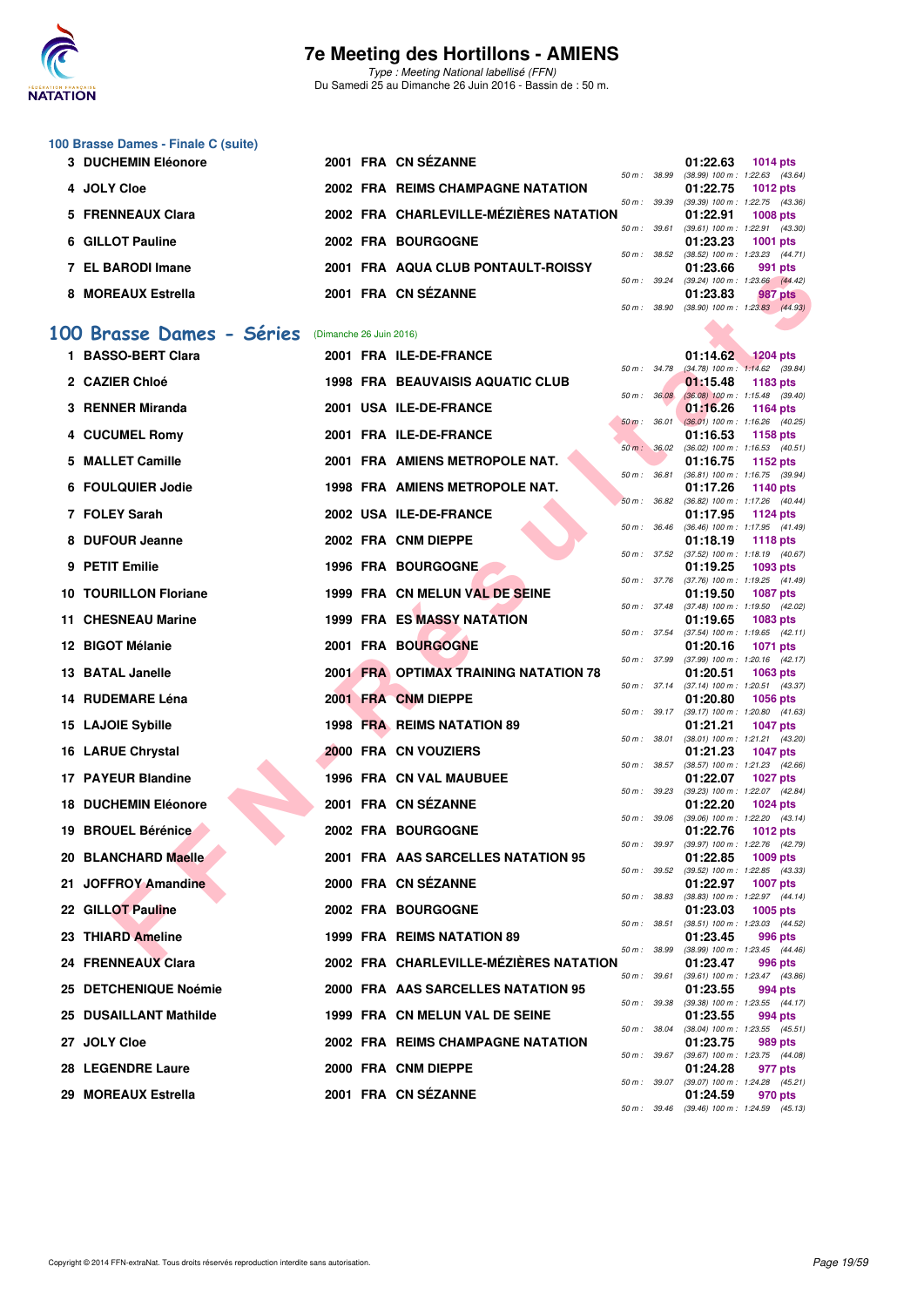

Type : Meeting National labellisé (FFN) Du Samedi 25 au Dimanche 26 Juin 2016 - Bassin de : 50 m.

## **100 Brasse Dames - Séries (suite)**

| 30 EL BARODI Imane                                |  |  | 2001 FRA AQUA CLUB PONTAULT-ROISSY                                                                                                  | 01:24.75<br>967 pts<br>50 m: 40.67 (40.67) 100 m: 1:24.75 (44.08)   |  |  |  |  |  |  |  |
|---------------------------------------------------|--|--|-------------------------------------------------------------------------------------------------------------------------------------|---------------------------------------------------------------------|--|--|--|--|--|--|--|
| 31 VERDIER Alexandra                              |  |  | <b>2000 FRA ES MASSY NATATION</b>                                                                                                   | 01:25.02<br>961 pts                                                 |  |  |  |  |  |  |  |
| 32 HARDY Océane                                   |  |  | 2001 FRA AMIENS METROPOLE NAT.                                                                                                      | 50 m : 39.87 (39.87) 100 m : 1:25.02 (45.15)<br>01:25.58<br>949 pts |  |  |  |  |  |  |  |
| 33 GIORDANELLA Lilou                              |  |  | 2002 FRA BOURGOGNE                                                                                                                  | 50 m: 40.87 (40.87) 100 m: 1:25.58 (44.71)<br>01:25.61<br>948 pts   |  |  |  |  |  |  |  |
| 34 PHILIPPE Juliette                              |  |  | <b>2001 FRA BOURGOGNE</b>                                                                                                           | 50 m: 40.63 (40.63) 100 m: 1:25.61 (44.98)<br>01:25.67<br>947 pts   |  |  |  |  |  |  |  |
| 35 BENNACER Assia                                 |  |  | 2001 FRA AQUA CLUB PONTAULT-ROISSY                                                                                                  | 50 m: 41.45 (41.45) 100 m: 1:25.67 (44.22)                          |  |  |  |  |  |  |  |
|                                                   |  |  |                                                                                                                                     | 01:25.92<br>941 pts<br>50 m : 40.74 (40.74) 100 m : 1:25.92 (45.18) |  |  |  |  |  |  |  |
| <b>36 GONCALVES Rose</b>                          |  |  | 2001 FRA BEAUVAISIS AQUATIC CLUB                                                                                                    | 01:25.96<br>940 pts<br>50 m : 40.63 (40.63) 100 m : 1:25.96 (45.33) |  |  |  |  |  |  |  |
| 37 CHANOIR Laura                                  |  |  | 2001 FRA REIMS NATATION 89                                                                                                          | 01:26.48<br>929 pts<br>50 m : 40.74 (40.74) 100 m : 1:26.48 (45.74) |  |  |  |  |  |  |  |
| 38 QUINT Chloé                                    |  |  | 2002 FRA AMIENS METROPOLE NAT.                                                                                                      | 01:27.26<br>912 pts                                                 |  |  |  |  |  |  |  |
| 39 POTIER Coline                                  |  |  | 2001 FRA COULOMMIERS NATATION                                                                                                       | 50 m : 41.90 (41.90) 100 m : 1:27.26 (45.36)<br>01:27.45<br>908 pts |  |  |  |  |  |  |  |
| 40 BERTRAND Laureane                              |  |  | 2002 FRA CN VOUZIERS                                                                                                                | 50 m : 41.02 (41.02) 100 m : 1:27.45 (46.43)<br>01:27.80<br>901 pts |  |  |  |  |  |  |  |
|                                                   |  |  |                                                                                                                                     | 50 m : 41.66 (41.66) 100 m : 1:27.80 (46.14)                        |  |  |  |  |  |  |  |
| <b>41 LAUNETTE Léonie</b>                         |  |  | 2000 FRA CO SAINT-DIZIER NATATION<br>$50 m$ :                                                                                       | 01:27.83<br>900 pts<br>42.20 (42.20) 100 m : 1:27.83 (45.63)        |  |  |  |  |  |  |  |
| 42 KONRAD Lory                                    |  |  | 2000 FRA CN COURRIERES                                                                                                              | 01:30.80<br>837 pts                                                 |  |  |  |  |  |  |  |
|                                                   |  |  |                                                                                                                                     | 50 m: 42.32 (42.32) 100 m: 1:30.80 (48.48)                          |  |  |  |  |  |  |  |
| 200 Brasse Dames - Finale A (Samedi 25 Juin 2016) |  |  |                                                                                                                                     |                                                                     |  |  |  |  |  |  |  |
| 1 BASSO-BERT Clara                                |  |  | 2001 FRA ILE-DE-FRANCE                                                                                                              | 02:40.59<br>$1203$ pts                                              |  |  |  |  |  |  |  |
| 2 CUCUMEL Romy                                    |  |  | 50 m: 36.11 (36.11) 100 m: 1:16.78 (40.67) 150 m: 1:58.84 (42.06) 200 m: 2:40.59 (41.75)<br>2001 FRA ILE-DE-FRANCE                  | 02:42.33<br>1181 pts                                                |  |  |  |  |  |  |  |
|                                                   |  |  | 50 m: 36.66 (36.66) 100 m: 1:17.53 (40.87) 150 m: 2:00.32 (42.79) 200 m: 2:42.33 (42.01)                                            |                                                                     |  |  |  |  |  |  |  |
| 3 CAZIER Chloé                                    |  |  | <b>1998 FRA BEAUVAISIS AQUATIC CLUB</b><br>50 m: 36.92 (36.92) 100 m: 1:18.13 (41.21) 150 m: 2:00.41 (42.28) 200 m: 2:42.90 (42.49) | 02:42.90<br>1174 pts                                                |  |  |  |  |  |  |  |
| 4 DUFOUR Jeanne                                   |  |  | 2002 FRA CNM DIEPPE                                                                                                                 | 02:47.18<br>1122 $pts$                                              |  |  |  |  |  |  |  |
| 5 CHESNEAU Marine                                 |  |  | 50 m: 38.73 (38.73) 100 m: 1:20.66 (41.93) 150 m: 2:05.72 (45.06) 200 m: 2:47.18 (41.46)<br>1999 FRA ES MASSY NATATION              | 02:48.06<br>1111 pts                                                |  |  |  |  |  |  |  |
| 6 FOLEY Sarah                                     |  |  | 50 m: 38.49 (38.49) 100 m: 1:20.47 (41.98) 150 m: 2:03.93 (43.46) 200 m: 2:48.06 (44.13)<br>2002 USA ILE-DE-FRANCE                  | 02:48.21                                                            |  |  |  |  |  |  |  |
|                                                   |  |  | 50 m: 38.07 (38.07) 100 m: 1:21.56 (43.49) 150 m: 2:04.71 (43.15) 200 m: 2:48.21 (43.50)                                            | 1109 pts                                                            |  |  |  |  |  |  |  |
| 7 PETIT Emilie                                    |  |  | <b>1996 FRA BOURGOGNE</b>                                                                                                           | 02:49.71<br>1091 pts                                                |  |  |  |  |  |  |  |
| 8 TOURILLON Floriane                              |  |  | 50 m: 38.35 (38.35) 100 m: 1:20.56 (42.21) 150 m: 2:04.47 (43.91) 200 m: 2:49.71 (45.24)<br>1999 FRA CN MELUN VAL DE SEINE          | 02:52.12<br>1062 pts                                                |  |  |  |  |  |  |  |
|                                                   |  |  | 50 m: 38.99 (38.99) 100 m: 1:22.61 (43.62) 150 m: 2:07.43 (44.82) 200 m: 2:52.12 (44.69)                                            |                                                                     |  |  |  |  |  |  |  |
| 200 Brasse Dames - Finale B (Samedi 25 Juin 2016) |  |  |                                                                                                                                     |                                                                     |  |  |  |  |  |  |  |
| 1 RUDEMARE Léna                                   |  |  | 2001 FRA CNM DIEPPE                                                                                                                 | 02:49.95<br>1088 pts                                                |  |  |  |  |  |  |  |
| 2 GILLOT Pauline                                  |  |  | 50 m: 39.54 (39.54) 100 m: 1:23.04 (43.50) 150 m: 2:08.31 (45.27) 200 m: 2:49.95 (41.64)                                            | 02:51.90                                                            |  |  |  |  |  |  |  |
|                                                   |  |  | <b>2002 FRA BOURGOGNE</b><br>50 m: 38.61 (38.61) 100 m: 1:22.47 (43.86) 150 m: 2:07.19 (44.72) 200 m: 2:51.90 (44.71)               | 1065 pts                                                            |  |  |  |  |  |  |  |
| 3 LANGLAIS Lila                                   |  |  | 2000 FRA ES MASSY NATATION                                                                                                          | 02:53.52<br><b>1046 pts</b>                                         |  |  |  |  |  |  |  |
| 4 JOLY Cloe                                       |  |  | 50 m: 39.74 (39.74) 100 m: 1:23.46 (43.72) 150 m: 2:09.18<br>2002 FRA REIMS CHAMPAGNE NATATION                                      | (45.72) 200 m : 2:53.52 (44.34)<br>02:55.52<br>1023 pts             |  |  |  |  |  |  |  |
|                                                   |  |  | 50 m: 40.37 (40.37) 100 m: 1:25.64 (45.27) 150 m: 2:11.49 (45.85) 200 m: 2:55.52 (44.03)                                            |                                                                     |  |  |  |  |  |  |  |
| 5 PAYEUR Blandine                                 |  |  | 1996 FRA CN VAL MAUBUEE<br>50 m: 40.47 (40.47) 100 m: 1:25.42 (44.95) 150 m: 2:11.01                                                | 02:56.00<br><b>1017 pts</b><br>(45.59) 200 m : 2:56.00 (44.99)      |  |  |  |  |  |  |  |
| 6 DUCHEMIN Eléonore                               |  |  | 2001 FRA CN SEZANNE                                                                                                                 | 02:56.16<br><b>1015 pts</b>                                         |  |  |  |  |  |  |  |
| 7 BLANCHARD Maelle                                |  |  | 50 m: 40.14 (40.14) 100 m: 1:24.46 (44.32) 150 m: 2:10.30 (45.84) 200 m: 2:56.16 (45.86)<br>2001 FRA AAS SARCELLES NATATION 95      |                                                                     |  |  |  |  |  |  |  |
|                                                   |  |  | 50 m; 39.42 (39.42) 100 m; 1:24.43 (45.01) 150 m; 2:11.09 (46.66) 200 m; 2:56.56 (45.47)                                            | 02:56.56<br>1011 pts                                                |  |  |  |  |  |  |  |

## **200 Brasse Dames - Finale A** (Samedi 25 Juin 2016)

| 1 BASSO-BERT Clara   |  | 2001 FRA ILE-DE-FRANCE                                                                       | 02:40.59 | $1203$ pts                          |
|----------------------|--|----------------------------------------------------------------------------------------------|----------|-------------------------------------|
|                      |  | 50 m: 36.11 (36.11) 100 m: 1:16.78<br>$(40.67)$ 150 m : 1:58.84                              |          | $(42.06)$ 200 m : 2:40.59 $(41.75)$ |
| 2 CUCUMEL Romy       |  | 2001 FRA ILE-DE-FRANCE                                                                       | 02:42.33 | 1181 pts                            |
|                      |  | 50 m: 36.66 (36.66) 100 m: 1:17.53 (40.87) 150 m: 2:00.32                                    |          | (42.79) 200 m : 2:42.33 (42.01)     |
| 3 CAZIER Chloé       |  | <b>1998 FRA BEAUVAISIS AQUATIC CLUB</b>                                                      | 02:42.90 | 1174 pts                            |
|                      |  | (36.92) 100 m : 1:18.13 (41.21) 150 m : 2:00.41<br>50 m : 36.92                              |          | (42.28) 200 m : 2:42.90 (42.49)     |
| 4 DUFOUR Jeanne      |  | 2002 FRA CNM DIEPPE                                                                          | 02:47.18 | 1122 $pts$                          |
|                      |  | (38.73) 100 m : 1:20.66 (41.93) 150 m : 2:05.72<br>50 m: 38.73                               |          | $(45.06)$ 200 m : 2:47.18 $(41.46)$ |
| 5 CHESNEAU Marine    |  | <b>1999 FRA ES MASSY NATATION</b>                                                            | 02:48.06 | 1111 pts                            |
|                      |  | 50 m: 38.49 (38.49) 100 m: 1:20.47 (41.98) 150 m: 2:03.93                                    |          | $(43.46)$ 200 m : 2:48.06 $(44.13)$ |
| 6 FOLEY Sarah        |  | 2002 USA ILE-DE-FRANCE                                                                       | 02:48.21 | $1109$ pts                          |
|                      |  | (38.07) 100 m : 1:21.56 (43.49) 150 m : 2:04.71<br>50 m: 38.07                               |          | $(43.15)$ 200 m : 2:48.21 $(43.50)$ |
| 7 PETIT Emilie       |  | <b>1996 FRA BOURGOGNE</b>                                                                    | 02:49.71 | 1091 pts                            |
|                      |  | (38.35) 100 m : 1:20.56 (42.21) 150 m : 2:04.47<br>50 m: 38.35                               |          | (43.91) 200 m : 2:49.71 (45.24)     |
| 8 TOURILLON Floriane |  | 1999 FRA CN MELUN VAL DE SEINE                                                               | 02:52.12 | 1062 $pts$                          |
|                      |  | (38.99) 100 m: 1:22.61 (43.62) 150 m: 2:07.43 (44.82) 200 m: 2:52.12 (44.69)<br>50 m : 38.99 |          |                                     |
|                      |  |                                                                                              |          |                                     |

### [200 Brasse Dames - Finale B](http://www.ffnatation.fr/webffn/resultats.php?idact=nat&go=epr&idcpt=38947&idepr=23) (Samedi 25 Juin 2016)

| 1 RUDEMARE Léna                                             | 2001 FRA CNM DIEPPE                                                         | 02:49.95<br><b>1088 pts</b>         |
|-------------------------------------------------------------|-----------------------------------------------------------------------------|-------------------------------------|
|                                                             | $(39.54)$ 100 m : 1:23.04 $(43.50)$ 150 m : 2:08.31<br>50 m: 39.54          | (45.27) 200 m : 2:49.95 (41.64)     |
| 2 GILLOT Pauline                                            | 2002 FRA BOURGOGNE                                                          | 02:51.90<br>$1065$ pts              |
|                                                             | (38.61) 100 m : 1:22.47 (43.86) 150 m : 2:07.19<br>50 m : 38.61             | (44.72) 200 m : 2:51.90 (44.71)     |
| <b>3 LANGLAIS Lila</b>                                      | 2000 FRA ES MASSY NATATION                                                  | 02:53.52<br>1046 pts                |
|                                                             | 50 m: 39.74 (39.74) 100 m: 1:23.46 (43.72) 150 m: 2:09.18                   | (45.72) 200 m : 2:53.52 (44.34)     |
| 4 JOLY Cloe                                                 | 2002 FRA REIMS CHAMPAGNE NATATION                                           | 02:55.52<br>1023 $p$ ts             |
|                                                             | 50 m: 40.37 (40.37) 100 m: 1:25.64 (45.27) 150 m: 2:11.49                   | (45.85) 200 m : 2:55.52 (44.03)     |
| 5 PAYEUR Blandine                                           | <b>1996 FRA CN VAL MAUBUEE</b>                                              | 02:56.00<br><b>1017 pts</b>         |
|                                                             | (40.47) 100 m : 1:25.42 (44.95) 150 m : 2:11.01<br>50 m : 40.47             | $(45.59)$ 200 m : 2:56.00 $(44.99)$ |
| 6 DUCHEMIN Eléonore                                         | 2001 FRA CN SEZANNE                                                         | 02:56.16<br>1015 $pts$              |
|                                                             | (40.14) 100 m: 1:24.46 (44.32) 150 m: 2:10.30<br>$50 \text{ m}$ : $40.14$   | $(45.84)$ 200 m : 2:56.16 $(45.86)$ |
| 7 BLANCHARD Maelle                                          | 2001 FRA AAS SARCELLES NATATION 95                                          | 02:56.56<br>1011 $pts$              |
|                                                             | 50 m: 39.42 (39.42) 100 m: 1:24.43 (45.01) 150 m: 2:11.09                   | $(46.66)$ 200 m : 2:56.56 $(45.47)$ |
| 8 BATAL Janelle                                             | 2001 FRA OPTIMAX TRAINING NATATION 78                                       | 02:56.74<br>$1009$ pts              |
|                                                             | (40.03) 100 m : 1:25.20 (45.17) 150 m : 2:11.56<br>$50 \text{ m}$ : $40.03$ | $(46.36)$ 200 m : 2:56.74 $(45.18)$ |
| 200 Brasse Dames - Finale C 14-15 ans (Samedi 25 Juin 2016) |                                                                             |                                     |

| 1 MOREAUX Estrella        |  | 2001 FRA CN SÉZANNE                                                                          | 02:55.88 1019 pts |
|---------------------------|--|----------------------------------------------------------------------------------------------|-------------------|
|                           |  | 50 m : 39.62 (39.62) 100 m : 1:24.20 (44.58) 150 m : 2:09.58 (45.38) 200 m : 2:55.88 (46.30) |                   |
| 2 BOUTIN-FERNANDEZ Océane |  | 2002 FRA CN VAL MAUBUEE                                                                      | 02:56.61 1010 pts |
|                           |  | 50 m: 41.93 (41.93) 100 m: 1:27.05 (45.12) 150 m: 2:11.88 (44.83) 200 m: 2:56.61 (44.73)     |                   |
| <b>3 GONCALVES Rose</b>   |  | 2001 FRA BEAUVAISIS AQUATIC CLUB                                                             | 02:56.91 1007 pts |
|                           |  | 50 m : 40.98 (40.98) 100 m : 1:25.89 (44.91) 150 m : 2:11.96 (46.07) 200 m : 2:56.91 (44.95) |                   |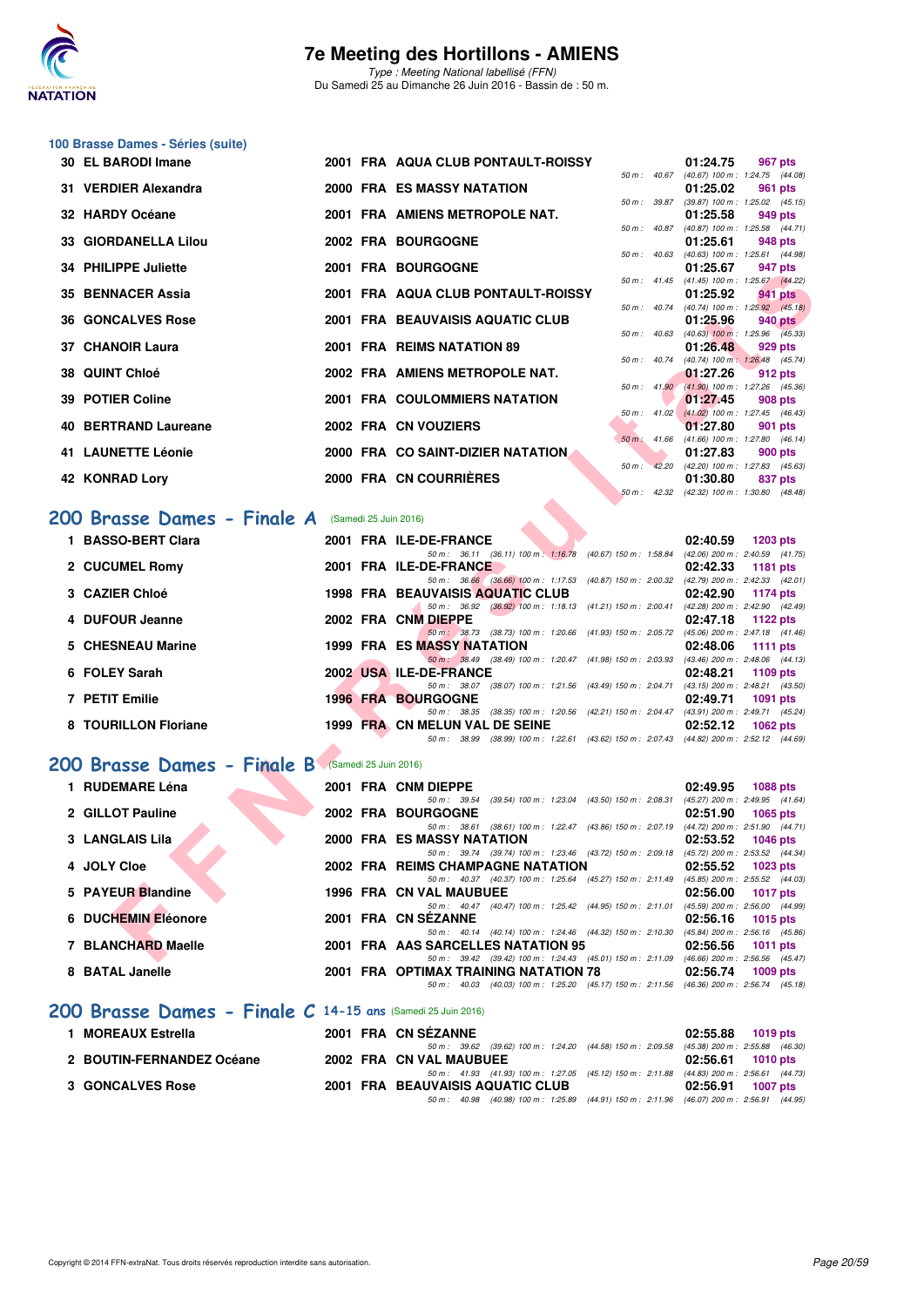

**200 Brasse Dames - Finale C (suite)**

### **7e Meeting des Hortillons - AMIENS**

Type : Meeting National labellisé (FFN) Du Samedi 25 au Dimanche 26 Juin 2016 - Bassin de : 50 m.

| 4 HARDY Océane                                  |  | 2001 FRA AMIENS METROPOLE NAT.                                                                                                       | 02:57.78<br>997 pts                                                |
|-------------------------------------------------|--|--------------------------------------------------------------------------------------------------------------------------------------|--------------------------------------------------------------------|
| 5 CHANOIR Laura                                 |  | 50 m: 40.40 (40.40) 100 m: 1:25.40 (45.00) 150 m: 2:11.86 (46.46) 200 m: 2:57.78 (45.92)<br>2001 FRA REIMS NATATION 89               | 03:00.33<br>968 pts                                                |
| 6 MARCHAND Sofia                                |  | 50 m: 41.66 (41.66) 100 m: 1:28.12 (46.46) 150 m: 2:14.97 (46.85) 200 m: 3:00.33 (45.36)<br>2002 FRA PROVINS NATATION                | 03:02.56<br>943 pts                                                |
| 7 BENNACER Assia                                |  | 50 m: 40.33 (40.33) 100 m: 1:26.91 (46.58) 150 m: 2:14.93 (48.02) 200 m: 3:02.56 (47.63)<br>2001 FRA AQUA CLUB PONTAULT-ROISSY       | 03:04.46<br>922 pts                                                |
| 8 CHAPUT Perrine                                |  | 50 m: 41.92 (41.92) 100 m: 1:27.89 (45.97) 150 m: 2:15.33 (47.44) 200 m: 3:04.46 (49.13)<br><b>2001 FRA COULOMMIERS NATATION</b>     | 03:08.93<br>873 pts                                                |
|                                                 |  | 50 m: 43.69 (43.69) 100 m: 1:32.07 (48.38) 150 m: 2:20.04 (47.97) 200 m: 3:08.93 (48.89)                                             |                                                                    |
| 200 Brasse Dames - Séries (Samedi 25 Juin 2016) |  |                                                                                                                                      |                                                                    |
| 1 BASSO-BERT Clara                              |  | 2001 FRA ILE-DE-FRANCE<br>50 m: 36.44 (36.44) 100 m: 1:18.49 (42.05) 150 m: 2:00.88                                                  | 02:41.83<br><b>1187 pts</b><br>$(42.39)$ 200 m : 2:41.83 $(40.95)$ |
| 2 CUCUMEL Romy                                  |  | 2001 FRA ILE-DE-FRANCE<br>50 m: 36.64 (36.64) 100 m: 1:17.57 (40.93) 150 m: 2:00.46 (42.89) 200 m: 2:43.47 (43.01)                   | 02:43.47<br><b>1167 pts</b>                                        |
| 3 CAZIER Chloé                                  |  | <b>1998 FRA BEAUVAISIS AQUATIC CLUB</b><br>50 m: 37.33 (37.33) 100 m: 1:19.27 (41.94) 150 m: 2:01.87                                 | 02:44.22<br>1158 pts<br>(42.60) 200 m : 2:44.22 (42.35)            |
| 4 PETIT Emilie                                  |  | <b>1996 FRA BOURGOGNE</b>                                                                                                            | 02:46.26<br>1133 pts                                               |
| 5 CHESNEAU Marine                               |  | 50 m: 38.41 (38.41) 100 m: 1:20.75 (42.34) 150 m: 2:03.52 (42.77) 200 m: 2:46.26 (42.74)<br><b>1999 FRA ES MASSY NATATION</b>        | 02:49.40<br>1095 pts                                               |
| 6 DUFOUR Jeanne                                 |  | 50 m: 38.81 (38.81) 100 m: 1:21.03 (42.22) 150 m: 2:04.78 (43.75) 200 m: 2:49.40 (44.62)<br>2002 FRA CNM DIEPPE                      | 02:50.75<br>1079 pts                                               |
| 7 FOLEY Sarah                                   |  | 50 m: 39.05 (39.05) 100 m: 1:21.79 (42.74) 150 m: 2:07.66 (45.87) 200 m: 2:50.75 (43.09)<br>2002 USA ILE-DE-FRANCE                   | 02:51.59<br>1069 pts                                               |
| 8 TOURILLON Floriane                            |  | 50 m: 39.60 (39.60) 100 m: 1:24.12 (44.52) 150 m: 2:07.55 (43.43) 200 m: 2:51.59 (44.04)<br>1999 FRA CN MELUN VAL DE SEINE           | 02:51.68<br>1068 pts                                               |
| 9 RUDEMARE Léna                                 |  | 50 m: 39.64 (39.64) 100 m: 1:23.38 (43.74) 150 m: 2:07.85 (44.47) 200 m: 2:51.68 (43.83)<br>2001 FRA CNM DIEPPE                      | 02:51.89<br>1065 pts                                               |
| <b>10 LANGLAIS Lila</b>                         |  | 50 m : 40.10 (40.10) 100 m : 1:24.05 (43.95) 150 m : 2:09.40<br><b>2000 FRA ES MASSY NATATION</b>                                    | (45.35) 200 m : 2:51.89 (42.49)<br>02:53.52<br>1046 $pts$          |
| 11 GILLOT Pauline                               |  | 50 m: 40.19 (40.19) 100 m: 1:23.66 (43.47) 150 m: 2:08.50 (44.84) 200 m: 2:53.52 (45.02)<br>2002 FRA BOURGOGNE                       | 02:54.12<br><b>1039 pts</b>                                        |
| 12 JOLY Cloe                                    |  | 50 m: 39.28 (39.28) 100 m: 1:23.81 (44.53) 150 m: 2:09.55 (45.74) 200 m: 2:54.12 (44.57)<br><b>2002 FRA REIMS CHAMPAGNE NATATION</b> | 02:54.35<br><b>1036 pts</b>                                        |
| <b>13 DUCHEMIN Eléonore</b>                     |  | 50 m: 40.51 (40.51) 100 m: 1:25.51 (45.00) 150 m: 2:10.84 (45.33) 200 m: 2:54.35 (43.51)<br>2001 FRA CN SEZANNE                      | 02:55.65<br>1021 pts                                               |
| <b>14 PAYEUR Blandine</b>                       |  | 50 m: 39.38 (39.38) 100 m: 1:23.60 (44.22) 150 m: 2:09.83 (46.23) 200 m: 2:55.65 (45.82)<br>1996 FRA CN VAL MAUBUEE                  | 02:56.01<br><b>1017 pts</b>                                        |
| 15 BLANCHARD Maelle                             |  | 50 m: 40.32 (40.32) 100 m: 1:24.32 (44.00) 150 m: 2:09.51 (45.19) 200 m: 2:56.01 (46.50)<br>2001 FRA AAS SARCELLES NATATION 95       | 02:56.94<br>$1006$ pts                                             |
| 16 BATAL Janelle                                |  | 50 m: 39.37 (39.37) 100 m: 1:24.82 (45.45) 150 m: 2:10.98 (46.16) 200 m: 2:56.94 (45.96)<br>2001 FRA OPTIMAX TRAINING NATATION 78    | 02:57.07<br>$1005$ pts                                             |
| 17 LARUE Chrystal                               |  | 50 m: 38.54 (38.54) 100 m: 1:24.35 (45.81) 150 m: 2:11.25 (46.90) 200 m: 2:57.07 (45.82)<br>2000 FRA CN VOUZIERS                     | 02:57.13<br>$1004$ pts                                             |
| <b>18 GONCALVES Rose</b>                        |  | 50 m: 40.83 (40.83) 100 m: 1:25.89 (45.06) 150 m: 2:12.22 (46.33) 200 m: 2:57.13 (44.91)<br>2001 FRA BEAUVAISIS AQUATIC CLUB         | 02:57.64<br>998 pts                                                |
| 18 HARDY Océane                                 |  | 50 m: 41.17 (41.17) 100 m: 1:26.35 (45.18) 150 m: 2:12.82 (46.47) 200 m: 2:57.64 (44.82)<br>2001 FRA AMIENS METROPOLE NAT.           | 02:57.64<br>998 pts                                                |
| 20 VERDIER Alexandra                            |  | 50 m: 40.62 (40.62) 100 m: 1:25.51 (44.89) 150 m: 2:11.80 (46.29) 200 m: 2:57.64 (45.84)<br><b>2000 FRA ES MASSY NATATION</b>        | 02:57.81<br>996 pts                                                |
| 21 MARCHAND Sofia                               |  | 50 m: 41.10 (41.10) 100 m: 1:25.90 (44.80) 150 m: 2:11.60 (45.70) 200 m: 2:57.81 (46.21)<br>2002 FRA PROVINS NATATION                | 02:58.27<br>991 pts                                                |
| 22 DUSAILLANT Mathilde                          |  | 50 m: 40.33 (40.33) 100 m: 1:26.35 (46.02) 150 m: 2:12.49 (46.14) 200 m: 2:58.27 (45.78)<br>1999 FRA CN MELUN VAL DE SEINE           | 02:58.38<br>990 pts                                                |
| 23 MOREAUX Estrella                             |  | 50 m: 39.62 (39.62) 100 m: 1:25.06 (45.44) 150 m: 2:11.93 (46.87) 200 m: 2:58.38 (46.45)<br>2001 FRA CN SEZANNE                      | 02:59.42<br>978 pts                                                |
| 24 LEGENDRE Laure                               |  | 50 m : 40.77 (40.77) 100 m : 1:25.80 (45.03) 150 m : 2:12.33<br>2000 FRA CNM DIEPPE                                                  | (46.53) 200 m : 2:59.42 (47.09)<br>02:59.55<br>977 pts             |
| 25 CHANOIR Laura                                |  | 50 m: 41.25 (41.25) 100 m: 1:27.00 (45.75) 150 m: 2:12.91<br>2001 FRA REIMS NATATION 89                                              | (45.91) 200 m : 2:59.55 (46.64)<br>03:00.58                        |
|                                                 |  | 50 m: 42.00 (42.00) 100 m: 1:29.14 (47.14) 150 m: 2:14.97 (45.83) 200 m: 3:00.58 (45.61)                                             | 965 pts                                                            |
| 26 BOUTIN-FERNANDEZ Océane                      |  | 2002 FRA CN VAL MAUBUEE<br>50 m: 43.22 (43.22) 100 m: 1:30.08 (46.86) 150 m: 2:16.32 (46.24) 200 m: 3:01.76 (45.44)                  | 03:01.76<br>952 pts                                                |
| 27 BENNACER Assia                               |  | 2001 FRA AQUA CLUB PONTAULT-ROISSY<br>50 m: 43.40 (43.40) 100 m: 1:31.44 (48.04) 150 m: 2:17.97 (46.53) 200 m: 3:05.73 (47.76)       | 03:05.73<br>908 pts                                                |
| 28 JOFFROY Amandine                             |  | 2000 FRA CN SEZANNE<br>50 m: 43.19 (43.19) 100 m: 1:30.52 (47.33) 150 m: 2:19.18 (48.66) 200 m: 3:07.37 (48.19)                      | 03:07.37<br>890 pts                                                |
| 29 CHAPUT Perrine                               |  | 2001 FRA COULOMMIERS NATATION<br>50 m: 44.37 (44.37) 100 m: 1:32.20 (47.83) 150 m: 2:20.30 (48.10) 200 m: 3:08.96 (48.66)            | 03:08.96<br>873 pts                                                |
| 30 POTIER Coline                                |  | 2001 FRA COULOMMIERS NATATION<br>50 m: 43.58 (43.58) 100 m: 1:32.86 (49.28) 150 m: 2:23.88 (51.02) 200 m: 3:12.16 (48.28)            | 03:12.16<br>839 pts                                                |
|                                                 |  |                                                                                                                                      |                                                                    |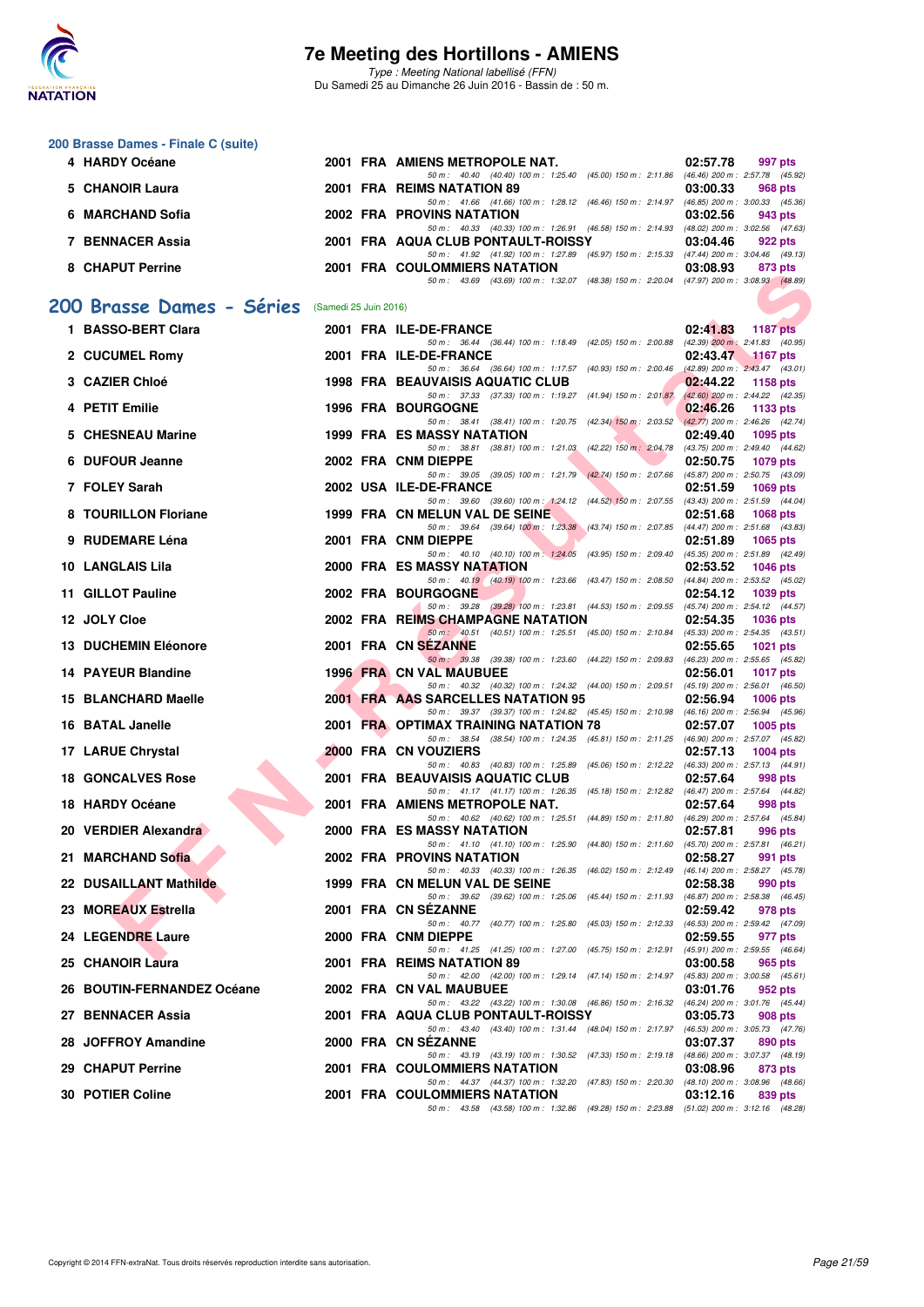

### **[50 Papillon Dames - Finale A](http://www.ffnatation.fr/webffn/resultats.php?idact=nat&go=epr&idcpt=38947&idepr=31)** (Samedi 25 Juin 2016)

| O Papillon Dames - Finale B | (Samedi 25 Juin 2016) |                                         |          |                 |
|-----------------------------|-----------------------|-----------------------------------------|----------|-----------------|
| 8 GAMER Rose-alexia         |                       | 1999 FRA SEINE-ET-MARNE                 | 00:29.78 | <b>1188 pts</b> |
| 7 ALMEIDA Léana             |                       | 2001 FRA ILE-DE-FRANCE                  | 00:29.75 | 1190 pts        |
| 6 ZENON Cassandre           |                       | 2000 FRA SEINE-ET-MARNE                 | 00:28.99 | 1235 pts        |
| 5 BLOSSIER Claire           |                       | <b>1998 FRA AMIENS METROPOLE NAT.</b>   | 00:28.95 | <b>1237 pts</b> |
| 4 DESCAMPS Mathilde         |                       | <b>2001 FRA MOREUIL NATATION</b>        | 00:28.91 | <b>1240 pts</b> |
| 3 DESPLECHIN Chloe          |                       | 1997 FRA AMIENS METROPOLE NAT.          | 00:28.90 | <b>1240 pts</b> |
| 2 BOUQUEREL Blandine        |                       | 2001 FRA AMIENS METROPOLE NAT.          | 00:28.71 | 1252 pts        |
| 1 BRUNO Justine             |                       | <b>1994 FRA BEAUVAISIS AQUATIC CLUB</b> | 00:27.41 | <b>1332 pts</b> |
|                             |                       |                                         |          |                 |

### **[50 Papillon Dames - Finale B](http://www.ffnatation.fr/webffn/resultats.php?idact=nat&go=epr&idcpt=38947&idepr=31)** (Samedi 25 Juin 2016)

| 1 CHANAVAT GILLET Alicia |  | <b>1999 FRA BOURGOGNE</b>               | 00:29.99 | $-1175$ pts     |
|--------------------------|--|-----------------------------------------|----------|-----------------|
| 2 DESBONNES Leha         |  | 2002 FRA ES MASSY NATATION              | 00:30.11 | <b>1168 pts</b> |
| <b>3 PONSARDIN Alice</b> |  | 2000 FRA AMIENS METROPOLE NAT.          | 00:30.16 | 1166 pts        |
| 4 FICHAUX Ambre          |  | 2001 FRA STADE BÉTHUNE PÉLICAN CLUB     | 00:30.23 | 1161 pts        |
| 5 JEANNERET Valentine    |  | 1999 FRA CN CHALON-SUR-SAONE            | 00:30.39 | 1152 pts        |
| 6 FLORENT Lou            |  | <b>2001 FRA MOREUIL NATATION</b>        | 00:30.47 | 1147 pts        |
| <b>7 CELINI Lesv</b>     |  | <b>1999 FRA ES MASSY NATATION</b>       | 00:30.82 | 1127 pts        |
| 8 DUFOUR Anne            |  | <b>1999 FRA BEAUVAISIS AQUATIC CLUB</b> | 00:30.90 | 1123 pts        |
|                          |  |                                         |          |                 |

### **[50 Papillon Dames - Finale C](http://www.ffnatation.fr/webffn/resultats.php?idact=nat&go=epr&idcpt=38947&idepr=31) 14-15 ans** (Samedi 25 Juin 2016)

| 1 CABO Amelie           | 2001 FRA RACING CLUB ARRAS         | 00:31.18 | 1107 pts        |
|-------------------------|------------------------------------|----------|-----------------|
| 2 EL BARODI Imane       | 2001 FRA AQUA CLUB PONTAULT-ROISSY | 00:31.41 | <b>1094 pts</b> |
| 3 PY Valentine          | 2001 FRA CNM DIEPPE                | 00:31.70 | <b>1077 pts</b> |
| 4 CACHOUX Pauline       | 2001 FRA ILE-DE-FRANCE             | 00:31.87 | 1068 pts        |
| 5 SILBAT Charlotte      | 2001 FRA REIMS NATATION 89         | 00:31.90 | 1066 pts        |
| <b>6 BONHOMME Alice</b> | 2002 FRA NAUTIQUE ENTENTE CHÂLONS  | 00:31.97 | 1062 pts        |
| 7 MARCHAND Sofia        | <b>2002 FRA PROVINS NATATION</b>   | 00:32.20 | 1049 pts        |
| 8 DUCHEMIN Eléonore     | 2001 FRA CN SEZANNE                | 00:32.39 | 1039 pts        |

### **[50 Papillon Dames - Séries](http://www.ffnatation.fr/webffn/resultats.php?idact=nat&go=epr&idcpt=38947&idepr=31)** (Samedi 25 Juin 2016)

| 7 ALMEIDA Léana                                              |                       | 2001 FRA ILE-DE-FRANCE                   | 00:29.75 | <b>1190 pts</b> |
|--------------------------------------------------------------|-----------------------|------------------------------------------|----------|-----------------|
| 8 GAMER Rose-alexia                                          |                       | 1999 FRA SEINE-ET-MARNE                  | 00:29.78 | <b>1188 pts</b> |
|                                                              |                       |                                          |          |                 |
| iO Papillon Dames - Finale B (Samedi 25 Juin 2016)           |                       |                                          |          |                 |
| 1 CHANAVAT GILLET Alicia                                     |                       | <b>1999 FRA BOURGOGNE</b>                | 00:29.99 | <b>1175 pts</b> |
| 2 DESBONNES Leha                                             |                       | 2002 FRA ES MASSY NATATION               | 00:30.11 | 1168 pts        |
| <b>3 PONSARDIN Alice</b>                                     |                       | 2000 FRA AMIENS METROPOLE NAT.           | 00:30.16 | 1166 pts        |
| 4 FICHAUX Ambre                                              |                       | 2001 FRA STADE BÉTHUNE PÉLICAN CLUB      | 00:30.23 | 1161 pts        |
| 5 JEANNERET Valentine                                        |                       | 1999 FRA CN CHALON-SUR-SAONE             | 00:30.39 | 1152 pts        |
| <b>6 FLORENT Lou</b>                                         |                       | <b>2001 FRA MOREUIL NATATION</b>         | 00:30.47 | <b>1147 pts</b> |
| 7 CELINI Lesv                                                |                       | 1999 FRA ES MASSY NATATION               | 00:30.82 | <b>1127 pts</b> |
| 8 DUFOUR Anne                                                |                       | <b>1999 FRA BEAUVAISIS AQUATIC CLUB</b>  | 00:30.90 | <b>1123 pts</b> |
|                                                              |                       |                                          |          |                 |
| iO Papillon Dames - Finale C 14-15 ans (Samedi 25 Juin 2016) |                       |                                          |          |                 |
| 1 CABO Amelie                                                |                       | 2001 FRA RACING CLUB ARRAS               | 00:31.18 | <b>1107 pts</b> |
| 2 EL BARODI Imane                                            |                       | 2001 FRA AQUA CLUB PONTAULT-ROISSY       | 00:31.41 | 1094 pts        |
| 3 PY Valentine                                               |                       | 2001 FRA CNM DIEPPE                      | 00:31.70 | 1077 pts        |
| 4 CACHOUX Pauline                                            |                       | 2001 FRA ILE-DE-FRANCE                   | 00:31.87 | 1068 pts        |
| 5 SILBAT Charlotte                                           |                       | 2001 FRA REIMS NATATION 89               | 00:31.90 | <b>1066 pts</b> |
| <b>6 BONHOMME Alice</b>                                      |                       | 2002 FRA NAUTIQUE ENTENTE CHÂLONS        | 00:31.97 | 1062 pts        |
| 7 MARCHAND Sofia                                             |                       | 2002 FRA PROVINS NATATION                | 00:32.20 | 1049 pts        |
| 8 DUCHEMIN Eléonore                                          |                       | 2001 FRA CN SEZANNE                      | 00:32.39 | 1039 pts        |
|                                                              |                       |                                          |          |                 |
| iO Papillon Dames - Séries                                   | (Samedi 25 Juin 2016) |                                          |          |                 |
| 1 BRUNO Justine                                              |                       | <b>1994 FRA BEAUVAISIS AQUATIC CLUB</b>  | 00:27.80 | <b>1308 pts</b> |
| 2 DESCAMPS Mathilde                                          |                       | 2001 FRA MOREUIL NATATION                | 00:29.13 | <b>1227 pts</b> |
| 3 BLOSSIER Claire                                            |                       | 1998 FRA AMIENS METROPOLE NAT.           | 00:29.25 | 1219 pts        |
| 4 ZENON Cassandre                                            |                       | 2000 FRA SEINE-ET-MARNE                  | 00:29.26 | <b>1219 pts</b> |
| 5 DESPLECHIN Chloe                                           |                       | 1997 FRA AMIENS METROPOLE NAT.           | 00:29.28 | <b>1218 pts</b> |
| 6 BOUQUEREL Blandine                                         |                       | 2001 FRA AMIENS METROPOLE NAT.           | 00:29.50 | <b>1204 pts</b> |
| 7 GAMER Rose-alexia                                          |                       | 1999 FRA SEINE-ET-MARNE                  | 00:29.71 | 1192 pts        |
| 8 ROUAULT Perrine                                            |                       | 1998 FRA STADE FRANÇAIS O COURBEVOIE     | 00:29.80 | <b>1187 pts</b> |
| 9 ALMEIDA Léana                                              |                       | 2001 FRA ILE-DE-FRANCE                   | 00:29.88 | 1182 pts        |
| 10 FICHAUX Ambre                                             |                       | 2001 FRA STADE BÉTHUNE PÉLICAN CLUB      | 00:30.07 | 1171 pts        |
| <b>11 FLORENT Lou</b>                                        |                       | <b>2001 FRA MOREUIL NATATION</b>         | 00:30.47 | <b>1147 pts</b> |
| 12 DESBONNES Leha                                            |                       | <b>2002 FRA ES MASSY NATATION</b>        | 00:30.62 | 1139 pts        |
| <b>13 PONSARDIN Alice</b>                                    |                       | 2000 FRA AMIENS METROPOLE NAT.           | 00:30.79 | <b>1129 pts</b> |
| <b>14 JEANNERET Valentine</b>                                |                       | 1999 FRA CN CHALON-SUR-SAONE             | 00:30.86 | <b>1125 pts</b> |
| <b>15 CHANAVAT GILLET Alicia</b>                             |                       | <b>1999 FRA BOURGOGNE</b>                | 00:30.89 | <b>1123 pts</b> |
| 16 CELINI Lesy                                               |                       | <b>1999 FRA ES MASSY NATATION</b>        | 00:30.98 | <b>1118 pts</b> |
| 17 DUFOUR Anne                                               |                       | <b>1999 FRA BEAUVAISIS AQUATIC CLUB</b>  | 00:31.09 | <b>1112 pts</b> |
| <b>18 LAHONTAN Margot</b>                                    |                       | 1999 FRA BOURGOGNE                       | 00:31.39 | 1095 pts        |
| 19 CABO Amelie                                               |                       | 2001 FRA RACING CLUB ARRAS               | 00:31.48 | 1090 pts        |
| 20 EL KADIRI Myriam                                          |                       | <b>1999 FRA NAUTIQUE ENTENTE CHALONS</b> | 00:31.62 | 1082 pts        |
| 21 MARCHESE Julie                                            |                       | 2000 FRA SEINE-ET-MARNE                  | 00:31.67 | 1079 pts        |
| 22 LEMAOULT Emilie                                           |                       | 1998 FRA CN MELUN VAL DE SEINE           | 00:31.78 | <b>1073 pts</b> |
|                                                              |                       |                                          |          |                 |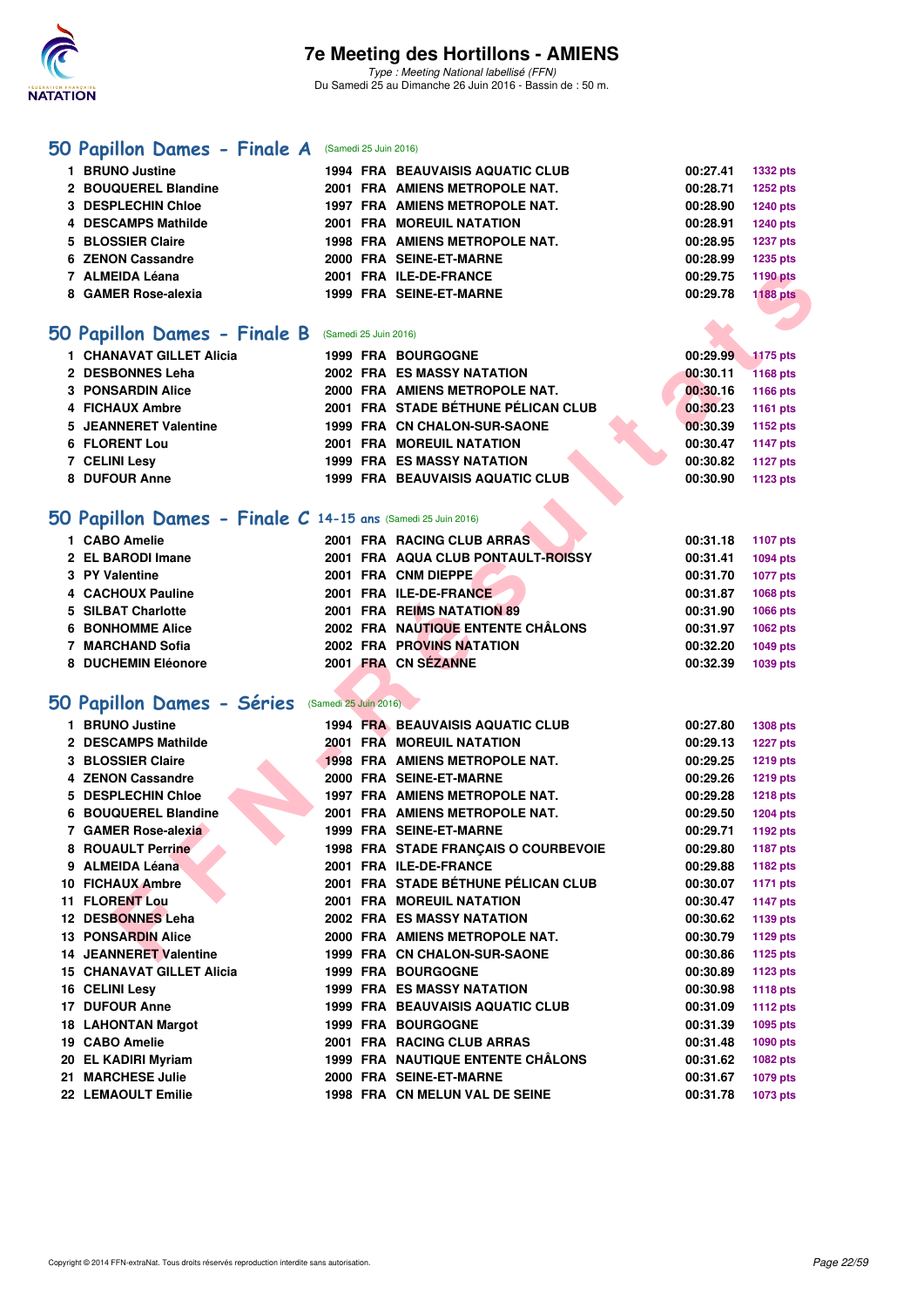

Type : Meeting National labellisé (FFN) Du Samedi 25 au Dimanche 26 Juin 2016 - Bassin de : 50 m.

## **50 Papillon Dames - Séries (suite)**

| 23 RAZAFY Elodie                                            |  | <b>1998 FRA SEINE-ET-MARNE</b>        |              |              | 00:31.82 | 1070 pts                                        |
|-------------------------------------------------------------|--|---------------------------------------|--------------|--------------|----------|-------------------------------------------------|
| 24 SILBAT Charlotte                                         |  | 2001 FRA REIMS NATATION 89            |              |              | 00:31.85 | 1069 pts                                        |
| 25 ROUTIER Nolwen                                           |  | 2000 FRA C.N OZOIR-LA-FERRIERE        |              |              | 00:31.93 | 1064 pts                                        |
| 25 EL BARODI Imane                                          |  | 2001 FRA AQUA CLUB PONTAULT-ROISSY    |              |              | 00:31.93 | <b>1064 pts</b>                                 |
| 27 GROUX Mathilde                                           |  | 1999 FRA CN ST-MICHEL-SUR-ORGE        |              |              | 00:32.04 | 1058 pts                                        |
| 28 PY Valentine                                             |  | 2001 FRA CNM DIEPPE                   |              |              | 00:32.07 | 1056 pts                                        |
| 29 MINCK CECONI Alizéa                                      |  | 1999 FRA REIMS CHAMPAGNE NATATION     |              |              | 00:32.08 | <b>1056 pts</b>                                 |
| <b>30 BONHOMME Alice</b>                                    |  | 2002 FRA NAUTIQUE ENTENTE CHÂLONS     |              |              | 00:32.12 | <b>1054 pts</b>                                 |
| 31 CACHOUX Pauline                                          |  | 2001 FRA ILE-DE-FRANCE                |              |              | 00:32.20 | <b>1049 pts</b>                                 |
| 32 DUCHEMIN Eléonore                                        |  | 2001 FRA CN SÉZANNE                   |              |              | 00:32.34 | <b>1041 pts</b>                                 |
| 33 GAUCHER Pauline                                          |  | 1997 FRA OPTIMAX TRAINING NATATION 78 |              |              | 00:32.37 | 1040 pts                                        |
| <b>34 LANGLAIS Lila</b>                                     |  | <b>2000 FRA ES MASSY NATATION</b>     |              |              | 00:32.43 | <b>1037 pts</b>                                 |
| 35 MARZOUK Maëva                                            |  | 2000 FRA CN MELUN VAL DE SEINE        |              |              | 00:32.45 | <b>1035 pts</b>                                 |
| 36 MARCHAND Sofia                                           |  | <b>2002 FRA PROVINS NATATION</b>      |              |              | 00:32.53 | 1031 pts                                        |
| 37 BROUEL Bérénice                                          |  | 2002 FRA BOURGOGNE                    |              |              | 00:32.86 | <b>1013 pts</b>                                 |
| 38 MPACKO Ketsia                                            |  | 2000 FRA AQUA CLUB PONTAULT-ROISSY    |              |              | 00:32.93 | 1009 pts                                        |
| 39 WARD Meggy                                               |  | 2002 FRA C.N OZOIR-LA-FERRIERE        |              |              | 00:32.95 | 1008 pts                                        |
| 40 SADOWSKI Lena                                            |  | 2001 FRA BEAUVAISIS AQUATIC CLUB      |              |              | 00:33.03 | 1004 pts                                        |
| 41 ALMEIDA Lüna                                             |  | 2002 FRA AMIENS METROPOLE NAT.        |              |              | 00:33.08 | 1001 pts                                        |
| 42 QUINT Chloé                                              |  | 2002 FRA AMIENS METROPOLE NAT.        |              |              | 00:33.12 | 999 pts                                         |
| 43 DELATTRE Garance                                         |  | 2002 FRA RACING CLUB ARRAS            |              |              | 00:33.21 | 994 pts                                         |
| 44 LESAGE Maud                                              |  | 2001 FRA ES MASSY NATATION            |              |              | 00:33.36 | <b>986 pts</b>                                  |
| <b>45 RAIMONDO Ines</b>                                     |  | 2000 FRA SEINE-ET-MARNE               |              |              | 00:33.62 | 972 pts                                         |
| <b>46 THIARD Ameline</b>                                    |  | 1999 FRA REIMS NATATION 89            |              |              | 00:33.63 | 971 pts                                         |
| 47 RICHARD Clara                                            |  | 2002 FRA CN VAL MAUBUEE               |              |              | 00:33.85 | <b>960 pts</b>                                  |
| <b>48 CHANOIR Laura</b>                                     |  | 2001 FRA REIMS NATATION 89            |              |              | 00:34.14 | <b>944 pts</b>                                  |
| 49 MOREAUX Estrella                                         |  | 2001 FRA CN SÉZANNE                   |              |              | 00:34.28 | 937 pts                                         |
| 50 BOUTIN-FERNANDEZ Océane                                  |  | 2002 FRA CN VAL MAUBUEE               |              |              | 00:34.76 | 912 pts                                         |
|                                                             |  |                                       |              |              |          |                                                 |
| <b>00 Papillon Dames - Finale A</b> (Dimanche 26 Juin 2016) |  |                                       |              |              |          |                                                 |
| 1 CELINI Lesv                                               |  | <b>1999 FRA ES MASSY NATATION</b>     |              |              | 01:04.73 | 1199 pts                                        |
|                                                             |  |                                       | 50 m: 30.62  |              |          | $(30.62)$ 100 m : 1:04.73 $(34.11)$             |
| 2 ALBOUY Katleen                                            |  | <b>1998 FRA COLOMBES NATATION</b>     |              | 50 m: 31.21  | 01:05.64 | 1173 pts<br>$(31.21)$ 100 m : 1:05.64 $(34.43)$ |
| 3 PHILOMENE-ALEXANDRINE Melody                              |  | 2001 FRA ILE-DE-FRANCE                |              |              | 01:05.86 | 1166 pts                                        |
|                                                             |  |                                       |              | 50 m: 31.59  |          | $(31.59)$ 100 m : 1:05.86 $(34.27)$             |
| 3 GAMER Rose-alexia                                         |  | 1999 FRA SEINE-ET-MARNE               | 50 m : 30.99 |              | 01:05.86 | 1166 pts<br>(30.99) 100 m: 1:05.86 (34.87)      |
| 5 DESNOYERS Chloé                                           |  | 2001 FRA ILE-DE-FRANCE                |              |              | 01:06.36 | 1152 pts                                        |
|                                                             |  |                                       | 50 m : 30.60 |              |          | $(30.60)$ 100 m : 1:06.36 $(35.76)$             |
| 6 PETIT Emilie                                              |  | <b>1996 FRA BOURGOGNE</b>             | 50 m: 31.20  |              | 01:06.48 | 1148 pts<br>$(31.20)$ 100 m : 1:06.48 $(35.28)$ |
| 7 BOUQUEREL Blandine                                        |  | 2001 FRA AMIENS METROPOLE NAT.        |              |              | 01:07.51 | <b>1119 pts</b>                                 |
|                                                             |  |                                       |              | 50 m : 32.43 |          | $(32.43)$ 100 m : 1:07.51 $(35.08)$             |
| 8 DESPLECHIN Chloe                                          |  | 1997 FRA AMIENS METROPOLE NAT.        | 50 m: 32.20  |              | 01:07.64 | 1115 pts<br>$(32.20)$ 100 m : 1:07.64 $(35.44)$ |
|                                                             |  |                                       |              |              |          |                                                 |
| 00 Papillon Dames - Finale B (Dimanche 26 Juin 2016)        |  |                                       |              |              |          |                                                 |
| 1 BOURNONVILLE Laura                                        |  | 2001 FRA ILE-DE-FRANCE                |              |              |          | 01:07.16 1129 pts                               |
|                                                             |  |                                       |              |              |          | 50 m : 32.02 (32.02) 100 m : 1:07.16 (35.14)    |

## **[100 Papillon Dames - Finale A](http://www.ffnatation.fr/webffn/resultats.php?idact=nat&go=epr&idcpt=38947&idepr=32)** (Dimanche 26 Juin 2016)

| 1 CELINI Lesy                  | <b>1999 FRA ES MASSY NATATION</b> |                  | 01:04.73<br>1199 pts                                        |
|--------------------------------|-----------------------------------|------------------|-------------------------------------------------------------|
| 2 ALBOUY Katleen               | <b>1998 FRA COLOMBES NATATION</b> | 50 m: 30.62      | $(30.62)$ 100 m : 1:04.73 $(34.11)$<br>01:05.64<br>1173 pts |
| 3 PHILOMENE-ALEXANDRINE Melody | 2001 FRA ILE-DE-FRANCE            | 50 m: 31.21      | $(31.21)$ 100 m : 1:05.64 $(34.43)$<br>01:05.86 1166 pts    |
| 3 GAMER Rose-alexia            | 1999 FRA SEINE-ET-MARNE           | 50 m: 31.59      | (31.59) 100 m: 1:05.86 (34.27<br>01:05.86 1166 pts          |
| 5 DESNOYERS Chloé              | 2001 FRA ILE-DE-FRANCE            | 50 m: 30.99      | (30.99) 100 m: 1:05.86 (34.87<br>$01:06.36$ 1152 pts        |
| 6 PETIT Emilie                 | <b>1996 FRA BOURGOGNE</b>         | 50 m: 30.60      | $(30.60)$ 100 m : 1:06.36 $(35.76)$<br>01:06.48 1148 pts    |
| 7 BOUQUEREL Blandine           | 2001 FRA AMIENS METROPOLE NAT.    | 50 m: 31.20      | (31.20) 100 m: 1:06.48 (35.28<br>01:07.51<br>1119 $pts$     |
| 8 DESPLECHIN Chloe             | 1997 FRA AMIENS METROPOLE NAT.    | $50 m$ : $32.43$ | (32.43) 100 m: 1:07.51 (35.08<br>01:07.64<br>1115 $pts$     |
|                                |                                   |                  | 50 m : 32.20 (32.20) 100 m : 1:07.64 (35.44                 |

### **[100 Papillon Dames - Finale B](http://www.ffnatation.fr/webffn/resultats.php?idact=nat&go=epr&idcpt=38947&idepr=32)** (Dimanche 26 Juin 2016)

| 1 BOURNONVILLE Laura |  | 2001 FRA ILE-DE-FRANCE                 |                          | 01:07.16                                        | 1129 pts        |  |
|----------------------|--|----------------------------------------|--------------------------|-------------------------------------------------|-----------------|--|
| 2 HANRAS Tiphaine    |  | 2000 FRA SEINE-ET-MARNE                | 50 m: 32.02              | $(32.02)$ 100 m : 1:07.16 $(35.14)$<br>01:08.07 | $1103$ pts      |  |
| 3 ZENON Cassandre    |  | 2000 FRA SEINE-ET-MARNE                | $50 m$ : $32.05$         | $(32.05)$ 100 m : 1:08.07 $(36.02)$<br>01:08.72 | 1084 pts        |  |
| 4 DEBARD Pauline     |  | 2000 FRA BOURGOGNE                     | 50 m: 31.87              | $(31.87)$ 100 m : 1:08.72 $(36.85)$<br>01:09.25 | <b>1070 pts</b> |  |
| 5 LANGLAIS Lila      |  | <b>2000 FRA ES MASSY NATATION</b>      | $50 \text{ m}$ : 32.34   | $(32.34)$ 100 m : 1:09.25 $(36.91)$<br>01:09.52 | $1062$ pts      |  |
| 6 PIRCARD Aglaé      |  | 2001 FRA CHARLEVILLE-MÉZIÈRES NATATION | $50 m$ : $32.37$         | $(32.37)$ 100 m : 1:09.52 $(37.15)$<br>01:09.85 | $1053$ pts      |  |
| 7 VAHE Océane        |  | 2000 FRA BOURGOGNE                     | $50 \text{ m}$ : 33.14   | $(33.14)$ 100 m : 1:09.85 $(36.71)$<br>01:10.75 | 1028 pts        |  |
|                      |  |                                        | $50 \text{ m}$ : $32.52$ | $(32.52)$ 100 m : 1:10.75 $(38.23)$             |                 |  |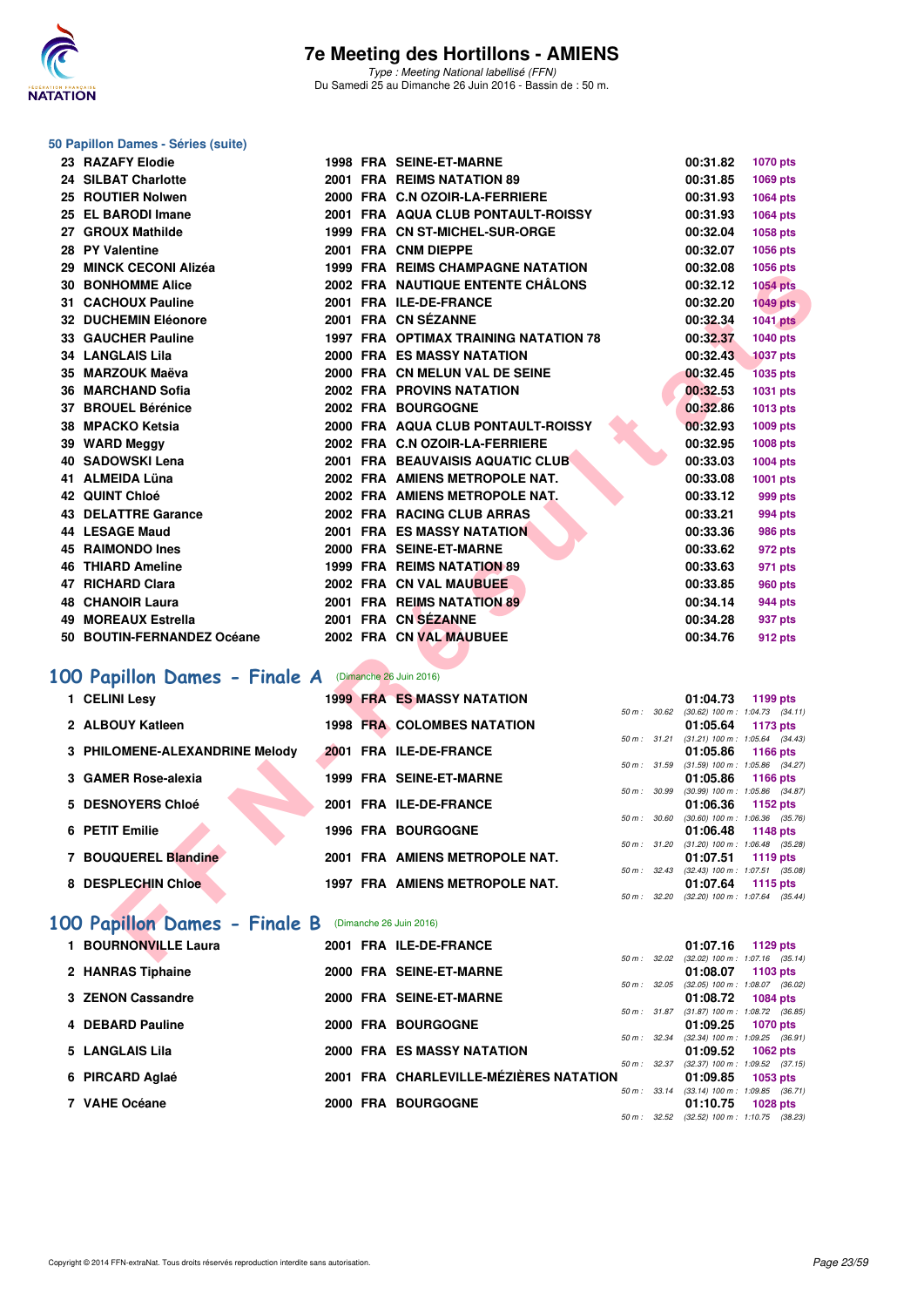

**100 Papillon Dames - Finale B (suite)**

### **7e Meeting des Hortillons - AMIENS**

Type : Meeting National labellisé (FFN) Du Samedi 25 au Dimanche 26 Juin 2016 - Bassin de : 50 m.

50 m : 34.30 (34.30) 100 m : 1:13.09 (38.79)

**8 LEVEAUX Enola 2002 FRA BEAUVAISIS AQUATIC CLUB 01:13.09 965 pts**

|    | 100 Papillon Dames - Finale C 14-15 ans (Dimanche 26 Juin 2016) |                         |                                        |              |                                                                    |
|----|-----------------------------------------------------------------|-------------------------|----------------------------------------|--------------|--------------------------------------------------------------------|
|    | 1 PERE Clémentine                                               |                         | 2001 FRA NAUTIQUE ENTENTE CHÂLONS      |              | 01:10.22<br><b>1043 pts</b>                                        |
|    | 2 LIENARD Maelle                                                |                         | 2002 FRA CHARLEVILLE-MÉZIÈRES NATATION | 50 m : 33.27 | $(33.27)$ 100 m : 1:10.22 $(36.95)$<br>01:10.37<br>1039 pts        |
|    | 3 ALMEIDA Lüna                                                  |                         | 2002 FRA AMIENS METROPOLE NAT.         | 50 m: 32.47  | $(32.47)$ 100 m : 1:10.37 $(37.90)$<br>01:10.86<br><b>1025 pts</b> |
|    | 4 DUMUR Julie                                                   |                         | 2001 FRA CN VAL MAUBUEE                | 50 m: 32.72  | $(32.72)$ 100 m : 1:10.86 $(38.14)$<br>01:11.29<br>$1014$ pts      |
| 5. | <b>BONHOMME Alice</b>                                           |                         | 2002 FRA NAUTIQUE ENTENTE CHÂLONS      | 50 m : 33.44 | $(33.44)$ 100 m : 1:11.29 $(37.85)$<br>01:12.30<br>986 pts         |
|    | 6 ALMEIDA Léana                                                 |                         | 2001 FRA ILE-DE-FRANCE                 | 50 m: 33.06  | $(33.06)$ 100 m : 1:12.30 $(39.24)$<br>01:12.80<br>973 pts         |
|    | 7 BOUTIN-FERNANDEZ Océane                                       |                         | 2002 FRA CN VAL MAUBUEE                | 50 m: 32.67  | $(32.67)$ 100 m : 1:12.80 $(40.13)$<br>01:14.90<br>918 pts         |
|    |                                                                 |                         |                                        | 50 m: 34.13  | $(34.13)$ 100 m : 1:14.90 $(40.77)$                                |
|    | 100 Papillon Dames - Séries                                     | (Dimanche 26 Juin 2016) |                                        |              |                                                                    |
|    | 1 PHILOMENE-ALEXANDRINE Melody                                  |                         | 2001 FRA ILE-DE-FRANCE                 |              | 01:05.86<br><b>1166 pts</b>                                        |
|    | 2 PETIT Emilie                                                  |                         | <b>1996 FRA BOURGOGNE</b>              | 50 m: 31.61  | $(31.61)$ 100 m : 1:05.86 $(34.25)$<br>01:05.87<br><b>1166 pts</b> |
|    | 3 CELINI Lesy                                                   |                         | <b>1999 FRA ES MASSY NATATION</b>      | 50 m: 30.77  | $(30.77)$ 100 m : 1:05.87 $(35.10)$<br>01:05.99<br>1162 pts        |
|    | 4 GAMER Rose-alexia                                             |                         | 1999 FRA SEINE-ET-MARNE                | 50 m: 31.05  | $(31.05)$ 100 m : 1:05.99 $(34.94)$<br>01:06.00<br>1162 pts        |
|    | 5 ALBOUY Katleen                                                |                         | <b>1998 FRA COLOMBES NATATION</b>      | 50 m : 31.02 | $(31.02)$ 100 m : 1:06.00 $(34.98)$<br>01:06.19<br><b>1157 pts</b> |
|    |                                                                 |                         |                                        | 50 m : 31.29 | $(31.29)$ 100 m : 1:06.19 $(34.90)$                                |
|    | 6 BOUQUEREL Blandine                                            |                         | 2001 FRA AMIENS METROPOLE NAT.         | 50 m : 31.73 | 01:06.73<br>1141 pts<br>$(31.73)$ 100 m : 1:06.73 $(35.00)$        |
|    | <b>7 DESPLECHIN Chloe</b>                                       |                         | 1997 FRA AMIENS METROPOLE NAT.         | 50 m: 31.59  | 01:06.92<br>1136 pts<br>$(31.59)$ 100 m : 1:06.92 $(35.33)$        |
|    | 8 BARAT Mathilde                                                |                         | 1999 FRA SEINE-ET-MARNE                | 50 m: 31.27  | 01:07.22<br>1127 pts<br>$(31.27)$ 100 m : 1:07.22 $(35.95)$        |
| 9  | <b>DESNOYERS Chloé</b>                                          |                         | 2001 FRA ILE-DE-FRANCE                 | 50 m: 31.66  | 01:07.90<br><b>1108 pts</b><br>(31.66) 100 m: 1:07.90 (36.24)      |
|    | <b>10 BOURNONVILLE Laura</b>                                    |                         | 2001 FRA ILE-DE-FRANCE                 |              | 01:08.32<br>1096 pts                                               |
|    | 11 LAHONTAN Margot                                              |                         | <b>1999 FRA BOURGOGNE</b>              | 50 m : 32.75 | (32.75) 100 m: 1:08.32 (35.57)<br>01:08.64<br><b>1087 pts</b>      |
|    | <b>12 KUNTZMANN Marie</b>                                       |                         | <b>1999 FRA BOURGOGNE</b>              | 50 m : 32.75 | (32.75) 100 m : 1:08.64 (35.89)<br>01:09.23<br><b>1070 pts</b>     |
|    | <b>13 LANGLAIS Lila</b>                                         |                         | <b>2000 FRA ES MASSY NATATION</b>      | 50 m: 31.31  | $(31.31)$ 100 m : 1:09.23 $(37.92)$<br>01:09.42<br><b>1065 pts</b> |
|    | <b>14 ZENON Cassandre</b>                                       |                         | 2000 FRA SEINE-ET-MARNE                | 50 m: 32.44  | $(32.44)$ 100 m : 1:09.42 $(36.98)$<br>01:09.69<br><b>1057 pts</b> |
|    | 15 HANRAS Tiphaine                                              |                         | 2000 FRA SEINE-ET-MARNE                | 50 m: 32.11  | $(32.11)$ 100 m : 1:09.69 $(37.58)$<br>01:09.84                    |
|    |                                                                 |                         |                                        | 50 m: 32.65  | 1053 pts<br>(32.65) 100 m: 1:09.84 (37.19)                         |
|    | 16 DEBARD Pauline                                               |                         | <b>2000 FRA BOURGOGNE</b>              | 50 m : 32.32 | 01:09.94<br>1051 pts<br>$(32.32)$ 100 m : 1:09.94 $(37.62)$        |
|    | 17 VAHE Océane                                                  |                         | <b>2000 FRA BOURGOGNE</b>              | 50 m : 33.04 | 01:10.50<br>1035 pts<br>$(33.04)$ 100 m : 1:10.50 $(37.46)$        |
|    | 18 PIRCARD Aglaé                                                |                         | 2001 FRA CHARLEVILLE-MEZIERES NATATION | 50 m : 33.07 | 01:10.64<br><b>1031 pts</b><br>$(33.07)$ 100 m : 1:10.64 $(37.57)$ |
|    | 19 LEVEAUX Enola                                                |                         | 2002 FRA BEAUVAISIS AQUATIC CLUB       | 50 m : 33.61 | 01:11.24<br><b>1015 pts</b><br>$(33.61)$ 100 m : 1:11.24 $(37.63)$ |
|    | 20 PERE Clémentine                                              |                         | 2001 FRA NAUTIQUE ENTENTE CHALONS      |              | 01:11.32<br><b>1013 pts</b>                                        |
|    | 21 LIENARD Maelle                                               |                         | 2002 FRA CHARLEVILLE-MÉZIÈRES NATATION | 50 m: 33.43  | $(33.43)$ 100 m : 1:11.32 $(37.89)$<br>01:11.49<br>1008 pts        |
|    | 22 ROUTIER Nolwen                                               |                         | 2000 FRA C.N OZOIR-LA-FERRIERE         | 50 m: 33.14  | (33.14) 100 m: 1:11.49 (38.35)<br>01:12.02<br>994 pts              |
|    | 23 GAUCHER Pauline                                              |                         | 1997 FRA OPTIMAX TRAINING NATATION 78  | 50 m : 32.88 | $(32.88)$ 100 m : 1:12.02 $(39.14)$<br>01:12.11<br>991 pts         |
|    | 24 DUMUR Julie                                                  |                         | 2001 FRA CN VAL MAUBUEE                | 50 m : 32.67 | $(32.67)$ 100 m : 1:12.11 $(39.44)$<br>01:12.66<br>977 pts         |
|    | 25 MARZOUK Maëva                                                |                         | 2000 FRA CN MELUN VAL DE SEINE         | 50 m : 33.95 | $(33.95)$ 100 m : 1:12.66 $(38.71)$<br>976 pts                     |
|    |                                                                 |                         |                                        | 50 m : 34.06 | 01:12.68<br>$(34.06)$ 100 m : 1:12.68 $(38.62)$                    |
|    | 26 ALMEIDA Léana                                                |                         | 2001 FRA ILE-DE-FRANCE                 |              | 01:12.83<br>972 pts                                                |

 $50 m$ : 33.52 (33.52) 100 m: 1:12.83 (39.31)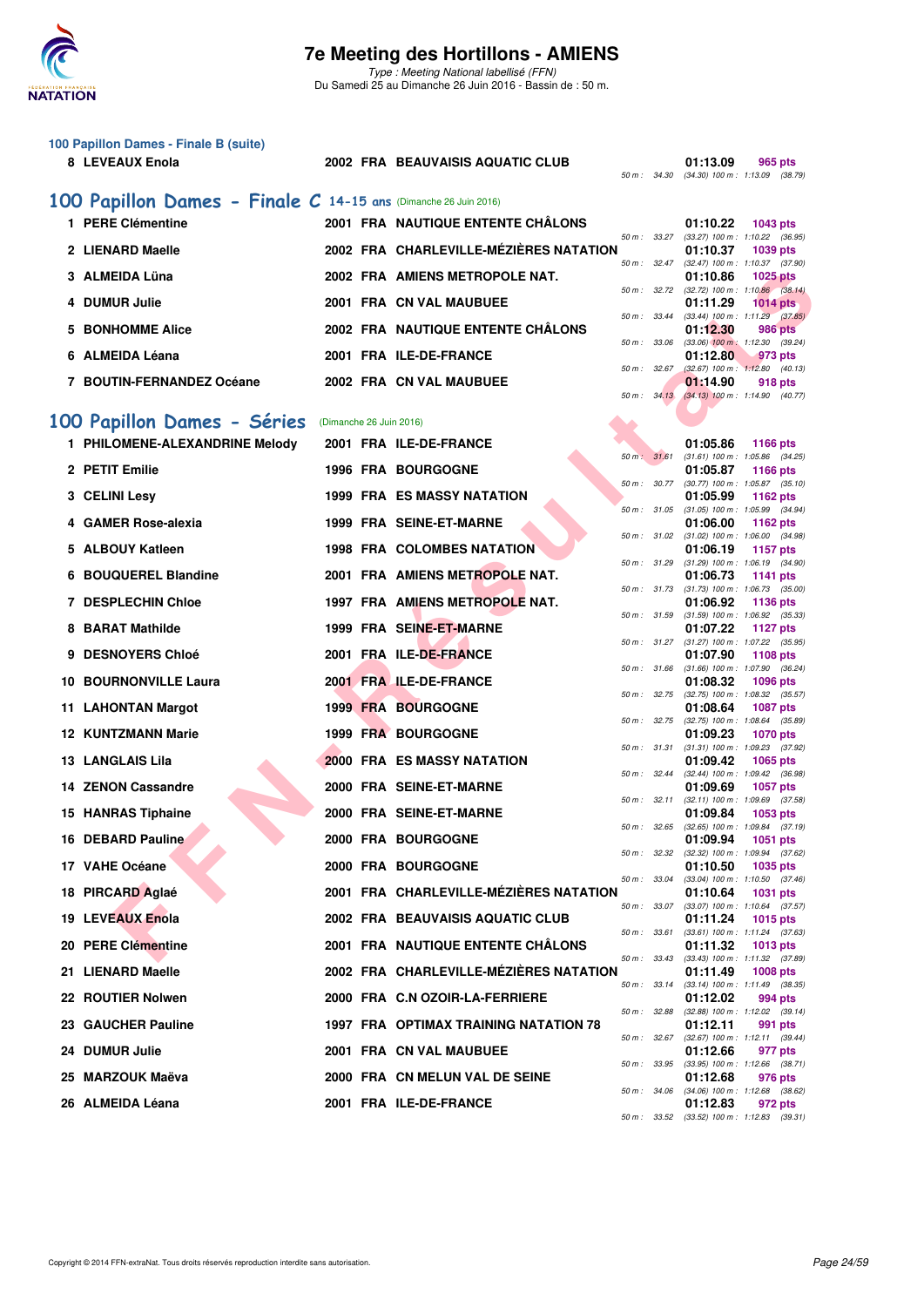

Type : Meeting National labellisé (FFN) Du Samedi 25 au Dimanche 26 Juin 2016 - Bassin de : 50 m.

| 100 Papillon Dames - Séries (suite)                 |                       |                                                                                                                                    |                                                                   |
|-----------------------------------------------------|-----------------------|------------------------------------------------------------------------------------------------------------------------------------|-------------------------------------------------------------------|
| 27 EL KADIRI Myriam                                 |                       | 1999 FRA NAUTIQUE ENTENTE CHÂLONS                                                                                                  | 01:13.25<br>961 pts<br>50 m: 34.17 (34.17) 100 m: 1:13.25 (39.08) |
| 28 ALMEIDA Lüna                                     |                       | 2002 FRA AMIENS METROPOLE NAT.                                                                                                     | 01:13.46<br>956 pts                                               |
| 29 CHESNEAU Marine                                  |                       | <b>1999 FRA ES MASSY NATATION</b>                                                                                                  | 50 m: 33.75 (33.75) 100 m: 1:13.46 (39.71)<br>01:13.70<br>949 pts |
| <b>30 BONHOMME Alice</b>                            |                       | 50 m : 34.83<br>2002 FRA NAUTIQUE ENTENTE CHALONS                                                                                  | $(34.83)$ 100 m : 1:13.70 $(38.87)$<br>01:14.12<br>938 pts        |
| <b>31 LAUNETTE Léonie</b>                           |                       | 50 m : 33.10<br>2000 FRA CO SAINT-DIZIER NATATION                                                                                  | $(33.10)$ 100 m : 1:14.12 $(41.02)$<br>01:14.73<br>922 pts        |
| 32 MARCHAND Sofia                                   |                       | <b>2002 FRA PROVINS NATATION</b>                                                                                                   | 50 m: 34.62 (34.62) 100 m: 1:14.73 (40.11)<br>904 pts             |
|                                                     |                       |                                                                                                                                    | 01:15.46<br>50 m: 33.56 (33.56) 100 m: 1:15.46 (41.90)            |
| 33 BOUTIN-FERNANDEZ Océane                          |                       | 2002 FRA CN VAL MAUBUEE                                                                                                            | 01:15.81<br>895 pts<br>50 m: 34.25 (34.25) 100 m: 1:15.81 (41.56) |
| 200 Papillon Dames - Finale A (Samedi 25 Juin 2016) |                       |                                                                                                                                    |                                                                   |
| 1 LANGLAIS Lila                                     |                       | <b>2000 FRA ES MASSY NATATION</b>                                                                                                  | 02:21.50<br>1194 pts                                              |
| 2 ALBOUY Katleen                                    |                       | 50 m: 32.09 (32.09) 100 m: 1:07.74 (35.65) 150 m: 1:44.47<br><b>1998 FRA COLOMBES NATATION</b>                                     | $(36.73)$ 200 m : 2:21.50 $(37.03)$<br>02:22.77<br>1175 pts       |
| <b>3 BOURNONVILLE Laura</b>                         |                       | 50 m: 31.83 (31.83) 100 m: 1:07.58 (35.75) 150 m: 1:45.06<br>2001 FRA ILE-DE-FRANCE                                                | $(37.48)$ 200 m : 2:22.77 $(37.71)$<br>02:28.40<br>1092 pts       |
| 4 LAUNETTE Léonie                                   |                       | 50 m : 33.64 (33.64) 100 m : 1:11.70 (38.06) 150 m : 1:51.21<br>2000 FRA CO SAINT-DIZIER NATATION                                  | $(39.51)$ 200 m : 2:28.40 $(37.19)$<br>02:28.65                   |
|                                                     |                       | 50 m: 33.29 (33.29) 100 m: 1:11.53 (38.24) 150 m: 1:50.22 (38.69) 200 m: 2:28.65 (38.43)                                           | 1089 pts                                                          |
| 5 PHILOMENE-ALEXANDRINE Melody                      |                       | 2001 FRA ILE-DE-FRANCE<br>50 m: 32.74 (32.74) 100 m: 1:10.67 (37.93) 150 m: 1:50.33 (39.66) 200 m: 2:28.95 (38.62)                 | 02:28.95<br>1085 pts                                              |
| 6 PIRCARD Aglaé                                     |                       | 2001 FRA CHARLEVILLE-MEZIERES NATATION<br>50 m: 34.16 (34.16) 100 m: 1:12.94 (38.78) 150 m: 1:51.96 (39.02) 200 m: 2:30.48 (38.52) | 02:30.48<br><b>1063 pts</b>                                       |
| 7 GAMER Rose-alexia                                 |                       | <b>1999 FRA SEINE-ET-MARNE</b><br>50 m: 33.94 (33.94) 100 m: 1:11.96 (38.02) 150 m: 1:51.40 (39.44) 200 m: 2:30.80 (39.40)         | 02:30.80<br><b>1058 pts</b>                                       |
| 8 CELINI Lesy                                       |                       | <b>1999 FRA ES MASSY NATATION</b>                                                                                                  | 02:34.72<br>1003 pts                                              |
|                                                     |                       | 50 m: 33.12 (33.12) 100 m: 1:12.09 (38.97) 150 m: 1:53.01 (40.92) 200 m: 2:34.72 (41.71)                                           |                                                                   |
| 200 Papillon Dames - Finale B                       |                       | (Samedi 25 Juin 2016)                                                                                                              |                                                                   |
| 1 HANRAS Tiphaine                                   |                       | 2000 FRA SEINE-ET-MARNE<br>50 m: 33.29 (33.29) 100 m: 1:11.96 (38.67) 150 m: 1:52.52 (40.56) 200 m: 2:31.93 (39.41)                | 02:31.93<br>1042 pts                                              |
| 2 LIENARD Maelle                                    |                       | 2002 FRA CHARLEVILLE-MEZIERES NATATION<br>50 m: 33.92 (33.92) 100 m: 1:13.20 (39.28) 150 m: 1:54.17 (40.97) 200 m: 2:35.40 (41.23) | 02:35.40<br>994 pts                                               |
| <b>3 VANET Pauline</b>                              |                       | <b>1992 FRA FC LAON</b><br>50 m: 34.08<br>(34.08) 100 m : 1:13.51 (39.43) 150 m : 1:55.19 (41.68) 200 m : 2:35.67 (40.48)          | 02:35.67<br>990 pts                                               |
| 4 DEBARD Pauline                                    |                       | 2000 FRA BOURGOGNE                                                                                                                 | 02:39.96<br>932 pts                                               |
|                                                     |                       | 50 m: 36.13 (36.13) 100 m: 1:16.26 (40.13) 150 m: 1:58.05 (41.79) 200 m: 2:39.96 (41.91)                                           |                                                                   |
| 200 Papillon Dames - Séries                         | (Samedi 25 Juin 2016) |                                                                                                                                    |                                                                   |
| 1 ALBOUY Katleen                                    |                       | <b>1998 FRA COLOMBES NATATION</b><br>50 m: 31.94 (31.94) 100 m: 1:08.07 (36.13) 150 m: 1:45.36 (37.29) 200 m: 2:22.86 (37.50)      | 02:22.86<br>1174 pts                                              |
| 2 LANGLAIS Lila                                     |                       | 2000 FRA ES MASSY NATATION<br>50 m : 32.84 (32.84) 100 m : 1:09.71 (36.87) 150 m : 1:47.08                                         | 02:24.54<br>1149 pts<br>$(37.37)$ 200 m : 2:24.54 $(37.46)$       |
| <b>3 BOURNONVILLE Laura</b>                         |                       | 2001 FRA ILE-DE-FRANCE<br>50 m: 34.17 (34.17) 100 m: 1:12.70 (38.53) 150 m: 1:51.25                                                | 02:28.27<br><b>1094 pts</b><br>(38.55) 200 m : 2:28.27 (37.02)    |
| 4 PHILOMENE-ALEXANDRINE Melody                      |                       | 2001 FRA ILE-DE-FRANCE                                                                                                             | 02:28.31<br>1094 pts                                              |
| 5 CELINI Lesy                                       |                       | 50 m: 33.77 (33.77) 100 m: 1:12.68 (38.91) 150 m: 1:52.36 (39.68) 200 m: 2:28.31 (35.95)<br>1999 FRA ES MASSY NATATION             | 02:28.74<br><b>1088 pts</b>                                       |
| 6 GAMER Rose-alexia                                 |                       | 50 m: 32.97 (32.97) 100 m: 1:10.78 (37.81) 150 m: 1:49.76<br>1999 FRA SEINE-ET-MARNE                                               | (38.98) 200 m : 2:28.74 (38.98)<br>02:29.88<br>1071 pts           |
| 7 LAUNETTE Léonie                                   |                       | 50 m: 33.76 (33.76) 100 m: 1:11.38 (37.62) 150 m: 1:50.23<br>2000 FRA CO SAINT-DIZIER NATATION                                     | (38.85) 200 m : 2:29.88 (39.65)<br>02:32.90<br>1029 pts           |
| 8 PIRCARD Aglaé                                     |                       | 50 m : 34.42 (34.42) 100 m : 1:13.00 (38.58) 150 m : 1:53.10<br>2001 FRA CHARLEVILLE-MEZIERES NATATION                             | $(40.10)$ 200 m : 2:32.90 $(39.80)$<br>02:33.30<br>1023 pts       |
|                                                     |                       | 50 m: 34.49 (34.49) 100 m: 1:13.18 (38.69) 150 m: 1:53.18 (40.00) 200 m: 2:33.30 (40.12)                                           |                                                                   |
| 9 HANRAS Tiphaine                                   |                       | 2000 FRA SEINE-ET-MARNE<br>50 m: 33.68 (33.68) 100 m: 1:13.47 (39.79) 150 m: 1:54.11 (40.64) 200 m: 2:34.68 (40.57)                | 02:34.68<br>1004 pts                                              |
| <b>10 MARCHESE Julie</b>                            |                       | 2000 FRA SEINE-ET-MARNE<br>50 m: 34.75 (34.75) 100 m: 1:14.87 (40.12) 150 m: 1:55.47                                               | 02:35.02<br>999 pts<br>$(40.60)$ 200 m : 2:35.02 $(39.55)$        |
| 11 KUNTZMANN Marie                                  |                       | <b>1999 FRA BOURGOGNE</b><br>50 m: 33.07 (33.07) 100 m: 1:12.50 (39.43) 150 m: 1:54.43                                             | 02:36.43<br>980 pts<br>(41.93) 200 m : 2:36.43 (42.00)            |
| <b>12 VANET Pauline</b>                             |                       | 1992 FRA FC LAON<br>(33.83) 100 m : 1:12.98 (39.15) 150 m : 1:53.84<br>50 m : 33.83                                                | 02:36.61<br>977 pts                                               |
| 13 DEBARD Pauline                                   |                       | 2000 FRA BOURGOGNE                                                                                                                 | (40.86) 200 m : 2:36.61 (42.77)<br>02:37.41<br>966 pts            |
|                                                     |                       | 50 m: 34.77 (34.77) 100 m: 1:15.63 (40.86) 150 m: 1:57.06 (41.43) 200 m: 2:37.41 (40.35)                                           |                                                                   |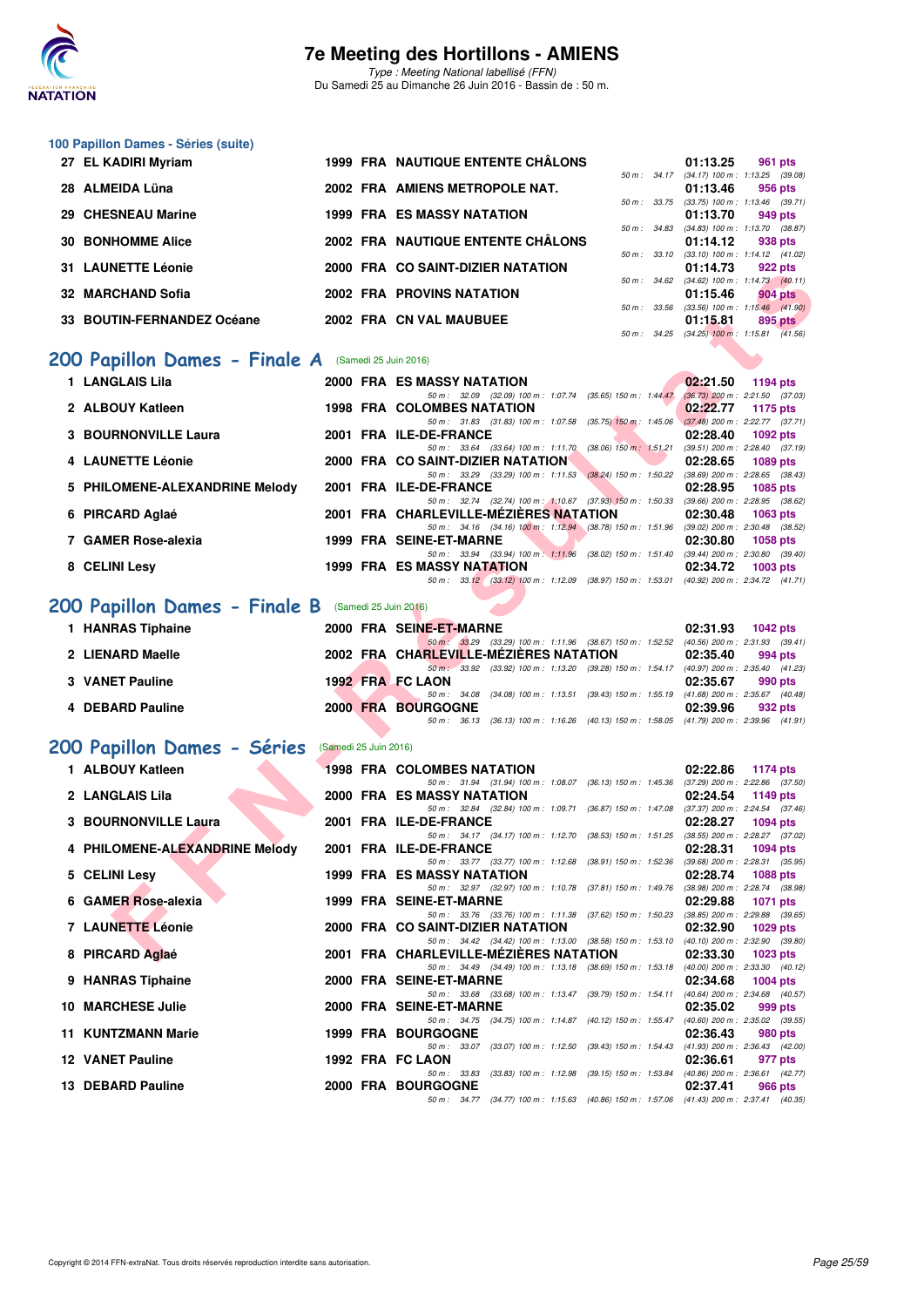

**200 Papillon Dames - Séries (suite)**

Type : Meeting National labellisé (FFN) Du Samedi 25 au Dimanche 26 Juin 2016 - Bassin de : 50 m.

**14 LIENARD Maelle 2002 FRA CHARLEVILLE-MÉZIÈRES NATATION 02:38.10 957 pts** 50 m : 36.05 (36.05) 100 m : 1:15.09 (39.04) 150 m : 1:56.22 (41.13) 200 m : 2:38.10 (41.88)

| 200 4 Nages Dames - Finale A (Samedi 25 Juin 2016)           |                       |                                                                                                                                          |                                                             |
|--------------------------------------------------------------|-----------------------|------------------------------------------------------------------------------------------------------------------------------------------|-------------------------------------------------------------|
| 1 BARAT Mathilde                                             |                       | 1999 FRA SEINE-ET-MARNE                                                                                                                  | 02:25.96<br><b>1176 pts</b>                                 |
| 2 VAHE Océane                                                |                       | 50 m: 30.80 (30.80) 100 m: 1:08.44 (37.64) 150 m: 1:53.54 (45.10) 200 m: 2:25.96 (32.42)<br>2000 FRA BOURGOGNE                           | 02:26.53<br>1167 pts                                        |
| <b>3 DESNOYERS Chloé</b>                                     |                       | 50 m: 32.03 (32.03) 100 m: 1:10.49 (38.46) 150 m: 1:52.88 (42.39) 200 m: 2:26.53 (33.65)<br>2001 FRA ILE-DE-FRANCE                       | 02:26.73<br><b>1164 pts</b>                                 |
| 4 RENNER Miranda                                             |                       | 50 m: 30.94 (30.94) 100 m: 1:08.58 (37.64) 150 m: 1:52.96 (44.38) 200 m: 2:26.73 (33.77)<br>2001 USA ILE-DE-FRANCE                       | 02:27.08<br>$1159$ pts                                      |
|                                                              |                       | 50 m: 30.79 (30.79) 100 m: 1:09.49 (38.70) 150 m: 1:53.39 (43.90) 200 m: 2:27.08 (33.69)                                                 |                                                             |
| 5 BOURNONVILLE Mey                                           |                       | 1999 FRA SEINE-ET-MARNE<br>50 m: 31.98 (31.98) 100 m: 1:10.47 (38.49) 150 m: 1:55.02 (44.55) 200 m: 2:27.99 (32.97)                      | 02:27.99<br><b>1146 pts</b>                                 |
| 6 REMY Elora                                                 |                       | 2000 FRA CHARLEVILLE-MÉZIÈRES NATATION<br>50 m: 32.49 (32.49) 100 m: 1:11.63 (39.14) 150 m: 1:55.07 (43.44) 200 m: 2:28.26 (33.19)       | 02:28.26<br>$1142$ pts                                      |
| <b>7 DESPLECHIN Chloe</b>                                    |                       | 1997 FRA AMIENS METROPOLE NAT.<br>50 m: 31.28 (31.28) 100 m: 1:11.52 (40.24) 150 m: 1:54.93 (43.41) 200 m: 2:29.91 (34.98)               | 02:29.91<br>1118 $pts$                                      |
| 8 KUNTZMANN Marie                                            |                       | <b>1999 FRA BOURGOGNE</b>                                                                                                                | 02:32.55<br>1080 pts                                        |
|                                                              |                       | 50 m: 32.72 (32.72) 100 m: 1:12.32 (39.60) 150 m: 1:59.94 (47.62) 200 m: 2:32.55 (32.61)                                                 |                                                             |
| 200 4 Nages Dames - Finale B (Samedi 25 Juin 2016)           |                       |                                                                                                                                          |                                                             |
| 1 SIRLONGE Eva                                               |                       | <b>2002 FRA BOURGOGNE</b><br>50 m: 33.10 (33.10) 100 m: 1:11.60 (38.50) 150 m: 1:56.98                                                   | 02:31.43<br>1096 pts<br>$(45.38)$ 200 m : 2:31.43 $(34.45)$ |
| 2 CUCUMEL Romy                                               |                       | 2001 FRA ILE-DE-FRANCE<br>50 m: 33.52 (33.52) 100 m: 1:14.63 (41.11) 150 m: 1:56.44 (41.81) 200 m: 2:31.68 (35.24)                       | 02:31.68<br>1092 pts                                        |
| 3 BIGOT Clémence                                             |                       | 2001 FRA AMIENS METROPOLE NAT.                                                                                                           | 02:33.25<br><b>1070 pts</b>                                 |
| 4 DEBARD Pauline                                             |                       | 50 m: 32.57 (32.57) 100 m: 1:10.77 (38.20) 150 m: 1:57.39 (46.62) 200 m: 2:33.25 (35.86)<br>2000 FRA BOURGOGNE                           | 02:33.47<br>1067 pts                                        |
|                                                              |                       | (33.94) 100 m: 1:13.43 (39.49) 150 m: 1:58.12 (44.69) 200 m: 2:33.47 (35.35)<br>50 m: 33.94                                              |                                                             |
| 5 HENRY Agathe                                               |                       | <b>2000 FRA BOURGOGNE</b><br>50 m: 33.45 (33.45) 100 m: 1:14.30 (40.85) 150 m: 2:01.12 (46.82) 200 m: 2:36.40 (35.28)                    | 02:36.40<br><b>1026 pts</b>                                 |
| 6 LEVEAUX Enola                                              |                       | 2002 FRA BEAUVAISIS AQUATIC CLUB<br>50 m: 35.35 (35.35) 100 m: 1:16.24 (40.89) 150 m: 2:02.20 (45.96) 200 m: 2:36.91 (34.71)             | 02:36.91<br>1019 pts                                        |
| 7 DETCHENIQUE Noémie                                         |                       | 2000 FRA AAS SARCELLES NATATION 95                                                                                                       | 02:38.24<br>$1000$ pts                                      |
| 8 DUTHOIT Cyriane                                            |                       | 50 m: 34.18 (34.18) 100 m: 1:13.35 (39.17) 150 m: 2:01.23 (47.88) 200 m: 2:38.24 (37.01)<br><b>1999 FRA ES MASSY NATATION</b>            | 02:43.14<br>934 pts                                         |
|                                                              |                       | 50 m: 33.91 (33.91) 100 m: 1:15.91 (42.00) 150 m: 2:06.33 (50.42) 200 m: 2:43.14 (36.81)                                                 |                                                             |
| 200 4 Nages Dames - Finale C 14-15 ans (Samedi 25 Juin 2016) |                       |                                                                                                                                          |                                                             |
| 1 LEGENDRE Aubane                                            |                       | 2002 FRA CNM DIEPPE                                                                                                                      | 02:35.10<br><b>1044 pts</b>                                 |
| 2 FOLEY Sarah                                                |                       | 50 m: 34.21 (34.21) 100 m: 1:14.86 (40.65) 150 m: 2:00.91 (46.05) 200 m: 2:35.10 (34.19)<br>2002 USA ILE-DE-FRANCE                       | 02:36.21<br>1028 pts                                        |
| 3 BROUEL Bérénice                                            |                       | 50 m: 34.72 (34.72) 100 m: 1:16.82 (42.10) 150 m: 2:00.55 (43.73) 200 m: 2:36.21 (35.66)<br><b>2002 FRA BOURGOGNE</b>                    | 02:36.25<br><b>1028 pts</b>                                 |
|                                                              |                       | 50 m: 33.22 (33.22) 100 m: 1:15.37 (42.15) 150 m: 2:00.36 (44.99) 200 m: 2:36.25 (35.89)                                                 |                                                             |
| 4 BATAL Janelle                                              |                       | <b>2001 FRA OPTIMAX TRAINING NATATION 78</b><br>50 m: 36.23 (36.23) 100 m: 1:17.12 (40.89) 150 m: 2:00.68 (43.56) 200 m: 2:38.00 (37.32) | 02:38.00<br>1004 pts                                        |
| 5 BONHOMME Alice                                             |                       | 2002 FRA NAUTIQUE ENTENTE CHALONS<br>50 m: 33.44 (33.44) 100 m: 1:15.49 (42.05) 150 m: 2:02.49 (47.00) 200 m: 2:38.24 (35.75)            | 02:38.24<br>$1000$ pts                                      |
| 6 JOLY Mathilde                                              |                       | 2001 FRA C.N OZOIR-LA-FERRIERE                                                                                                           | 02:38.71<br>994 pts                                         |
| <b>7 PERE Clémentine</b>                                     |                       | 50 m: 34.62 (34.62) 100 m: 1:15.57 (40.95) 150 m: 2:03.90 (48.33) 200 m: 2:38.71 (34.81)<br>2001 FRA NAUTIQUE ENTENTE CHÂLONS            | 02:39.64<br>981 pts                                         |
| 8 SILBAT Charlotte                                           |                       | 50 m: 33.68 (33.68) 100 m: 1:16.42 (42.74) 150 m: 2:03.91 (47.49) 200 m: 2:39.64 (35.73)<br>2001 FRA REIMS NATATION 89                   | 02:42.56<br><b>942 pts</b>                                  |
|                                                              |                       | 50 m: 34.82 (34.82) 100 m: 1:15.92 (41.10) 150 m: 2:04.96 (49.04) 200 m: 2:42.56 (37.60)                                                 |                                                             |
| 200 4 Nages Dames - Séries                                   | (Samedi 25 Juin 2016) |                                                                                                                                          |                                                             |
| 1 BOURNONVILLE Mey                                           |                       | 1999 FRA SEINE-ET-MARNE                                                                                                                  | 02:26.66<br>1165 pts                                        |
| 2 BARAT Mathilde                                             |                       | 50 m: 31.98 (31.98) 100 m: 1:09.31 (37.33) 150 m: 1:53.29<br>1999 FRA SEINE-ET-MARNE                                                     | (43.98) 200 m : 2:26.66 (33.37)<br>02:28.03<br>1145 pts     |
| 3 RENNER Miranda                                             |                       | 50 m : 30.68 (30.68) 100 m : 1:08.99 (38.31) 150 m : 1:54.96<br>2001 USA ILE-DE-FRANCE                                                   | (45.97) 200 m : 2:28.03 (33.07)<br>02:28.27<br>1142 pts     |
|                                                              |                       | 50 m : 30.34 (30.34) 100 m : 1:10.57 (40.23) 150 m : 1:54.29                                                                             | (43.72) 200 m : 2:28.27 (33.98)                             |
| 4 VAHE Océane                                                |                       | <b>2000 FRA BOURGOGNE</b><br>50 m: 32.44 (32.44) 100 m: 1:11.68 (39.24) 150 m: 1:55.31 (43.63) 200 m: 2:28.72 (33.41)                    | 02:28.72<br>1135 pts                                        |
| 5 REMY Elora                                                 |                       | 2000 FRA CHARLEVILLE-MEZIERES NATATION<br>50 m: 33.84 (33.84) 100 m: 1:13.64 (39.80) 150 m: 1:56.54 (42.90) 200 m: 2:30.43 (33.89)       | 02:30.43<br><b>1110 pts</b>                                 |
| <b>6 DESNOYERS Chloé</b>                                     |                       | 2001 FRA ILE-DE-FRANCE                                                                                                                   | 02:31.16<br>1100 pts                                        |
|                                                              |                       | 50 m: 31.46 (31.46) 100 m: 1:09.29 (37.83) 150 m: 1:55.99 (46.70) 200 m: 2:31.16 (35.17)                                                 |                                                             |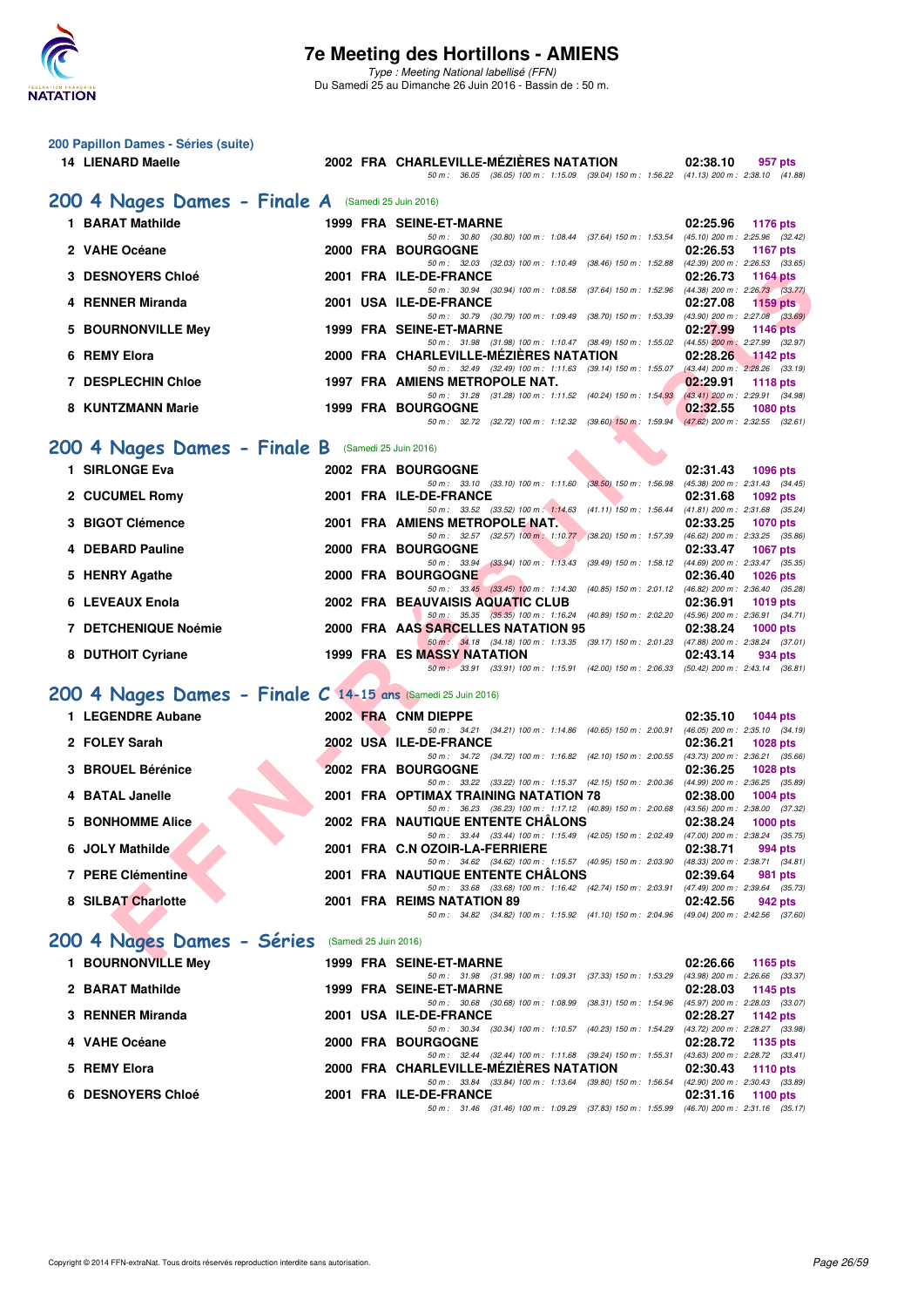

Type : Meeting National labellisé (FFN) Du Samedi 25 au Dimanche 26 Juin 2016 - Bassin de : 50 m.

#### **200 4 Nages Dames - Séries (suite)**

| 7 KUNTZMANN Marie            |  | <b>1999 FRA BOURGOGNE</b>                                                                                                                                             | 02:31.86 | 1090 pts                                       |
|------------------------------|--|-----------------------------------------------------------------------------------------------------------------------------------------------------------------------|----------|------------------------------------------------|
| 8 DESPLECHIN Chloe           |  | 50 m: 31.93 (31.93) 100 m: 1:11.83 (39.90) 150 m: 1:58.09 (46.26) 200 m: 2:31.86 (33.77)<br>1997 FRA AMIENS METROPOLE NAT.                                            | 02:31.87 | 1090 pts                                       |
| 9 CUCUMEL Romy               |  | 50 m: 32.09 (32.09) 100 m: 1:12.19 (40.10) 150 m: 1:56.32 (44.13) 200 m: 2:31.87 (35.55)<br>2001 FRA ILE-DE-FRANCE                                                    | 02:32.47 | <b>1081 pts</b>                                |
| 10 SIRLONGE Eva              |  | 50 m: 32.66 (32.66) 100 m: 1:13.21 (40.55) 150 m: 1:55.99 (42.78) 200 m: 2:32.47 (36.48)<br>2002 FRA BOURGOGNE                                                        | 02:33.59 | 1065 pts                                       |
| 11 DEBARD Pauline            |  | 50 m: 33.12 (33.12) 100 m: 1:12.15 (39.03) 150 m: 1:58.28 (46.13) 200 m: 2:33.59 (35.31)<br>2000 FRA BOURGOGNE                                                        | 02:34.51 | 1052 pts                                       |
| 12 BIGOT Clémence            |  | 50 m: 32.97 (32.97) 100 m: 1:12.78 (39.81) 150 m: 1:58.33 (45.55) 200 m: 2:34.51 (36.18)<br>2001 FRA AMIENS METROPOLE NAT.                                            | 02:35.35 | $1040$ pts                                     |
| 13 LEVEAUX Enola             |  | 50 m: 32.77 (32.77) 100 m: 1:12.27 (39.50) 150 m: 1:59.34 (47.07) 200 m: 2:35.35 (36.01)<br>2002 FRA BEAUVAISIS AQUATIC CLUB                                          | 02:36.36 | 1026 $pts$                                     |
| 14 HENRY Agathe              |  | 50 m: 34.06 (34.06) 100 m: 1:16.13 (42.07) 150 m: 2:01.66 (45.53) 200 m: 2:36.36 (34.70)<br>2000 FRA BOURGOGNE                                                        | 02:36.51 | 1024 pts                                       |
| 15 DETCHENIQUE Noémie        |  | 50 m: 34.07 (34.07) 100 m: 1:15.38 (41.31) 150 m: 2:01.97 (46.59) 200 m: 2:36.51 (34.54)<br>2000 FRA AAS SARCELLES NATATION 95                                        | 02:36.72 | 1021 pts                                       |
| 16 DUTHOIT Cyriane           |  | 50 m: 33.22 (33.22) 100 m: 1:12.79 (39.57) 150 m: 1:59.68 (46.89) 200 m: 2:36.72 (37.04)<br><b>1999 FRA ES MASSY NATATION</b>                                         | 02:37.04 | 1017 pts                                       |
|                              |  | 50 m: 34.09 (34.09) 100 m: 1:13.84 (39.75) 150 m: 2:02.97 (49.13) 200 m: 2:37.04 (34.07)                                                                              |          |                                                |
| 17 ROBERT Audrey             |  | 1999 FRA CN CHALON-SUR-SAONE<br>50 m: 33.25 (33.25) 100 m: 1:15.72 (42.47) 150 m: 2:02.20 (46.48) 200 m: 2:37.09 (34.89)                                              | 02:37.09 | 1016 $pts$                                     |
| 18 EL KADIRI Myriam          |  | <b>The Contract of Street</b><br><b>1999 FRA NAUTIQUE ENTENTE CHALONS</b><br>50 m: 34.72 (34.72) 100 m: 1:14.95 (40.23) 150 m: 2:01.52 (46.57) 200 m: 2:37.73 (36.21) | 02:37.73 | 1007 pts                                       |
| 19 BATAL Janelle             |  | 2001 FRA OPTIMAX TRAINING NATATION 78<br>50 m: 34.42 (34.42) 100 m: 1:16.06 (41.64) 150 m: 2:00.46 (44.40) 200 m: 2:38.06 (37.60)                                     | 02:38.06 | $1003$ pts                                     |
| 20   BONHOMME Alice          |  | <b>2002 FRA NAUTIQUE ENTENTE CHALONS</b><br>50 m: 33.63 (33.63) 100 m: 1:16.01 (42.38) 150 m: 2:02.93 (46.92) 200 m: 2:38.75 (35.82)                                  | 02:38.75 | 993 pts                                        |
| 21 PELLIER Claire            |  | 2000 FRA CN MELUN VAL DE SEINE<br>50 m: 33.61 (33.61) 100 m: 1:15.14 (41.53) 150 m: 2:03.35 (48.21) 200 m: 2:38.81 (35.46)                                            | 02:38.81 | 992 pts                                        |
| 22 FOLEY Sarah               |  | 2002 USA ILE-DE-FRANCE<br>50 m: 34.96 (34.96) 100 m: 1:17.69 (42.73) 150 m: 2:02.55 (44.86) 200 m: 2:38.87 (36.32)                                                    | 02:38.87 | 992 pts                                        |
| 23 JOLY Mathilde             |  | 2001 FRA C.N OZOIR-LA-FERRIERE                                                                                                                                        | 02:39.55 | 982 pts                                        |
| 24 LAJOIE Sybille            |  | 50 m: 35.14 (35.14) 100 m: 1:16.50 (41.36) 150 m: 2:03.86 (47.36) 200 m: 2:39.55 (35.69)<br>1998 FRA REIMS NATATION 89                                                | 02:39.79 | 979 pts                                        |
| 25 PERE Clémentine           |  | 50 m: 35.01 (35.01) 100 m: 1:18.79 (43.78) 150 m: 2:02.38 (43.59) 200 m: 2:39.79 (37.41)<br>2001 FRA NAUTIQUE ENTENTE CHALONS                                         | 02:39.96 | 977 pts                                        |
| 26 LEGENDRE Aubane           |  | 50 m: 33.28 (33.28) 100 m: 1:16.41 (43.13) 150 m: 2:04.05 (47.64) 200 m: 2:39.96 (35.91)<br>2002 FRA CNM DIEPPE                                                       | 02:40.41 | 971 pts                                        |
| 27 SILBAT Charlotte          |  | 50 m: 34.39 (34.39) 100 m: 1:15.83 (41.44) 150 m: 2:04.57 (48.74) 200 m: 2:40.41 (35.84)<br><b>2001 FRA REIMS NATATION 89</b>                                         | 02:40.69 | 967 pts                                        |
| <b>28 BROUEL Bérénice</b>    |  | 50 m: 32.90 (32.90) 100 m: 1:14.32 (41.42) 150 m: 2:03.84 (49.52) 200 m: 2:40.69 (36.85)<br>2002 FRA BOURGOGNE                                                        | 02:40.74 | 966 pts                                        |
| 29 CHESNEAU Marine           |  | 50 m: 34.79 (34.79) 100 m: 1:17.16 (42.37) 150 m: 2:03.30 (46.14) 200 m: 2:40.74 (37.44)<br><b>1999 FRA ES MASSY NATATION</b>                                         | 02:40.79 | 966 pts                                        |
| <b>30 HOUAL Solene</b>       |  | 50 m: 34.44 (34.44) 100 m: 1:16.88 (42.44) 150 m: 2:02.86 (45.98) 200 m: 2:40.79 (37.93)<br><b>2002 FRA ES MASSY NATATION</b>                                         | 02:43.06 | 935 pts                                        |
| 31   QUINT Chloé             |  | 50 m: 34.89 (34.89) 100 m: 1:15.96 (41.07) 150 m: 2:05.62 (49.66) 200 m: 2:43.06 (37.44)<br>2002 FRA AMIENS METROPOLE NAT.                                            | 02:43.37 | 931 pts                                        |
| <b>32 BARRIERE Sophie</b>    |  | 50 m: 36.01 (36.01) 100 m: 1:18.76 (42.75) 150 m: 2:07.04 (48.28) 200 m: 2:43.37 (36.33)<br>2001 FRA COLOMBES NATATION                                                | 02:44.06 | 922 pts                                        |
| 33 MANGARA Julia             |  | 50 m: 35.56 (35.56) 100 m: 1:18.70 (43.14) 150 m: 2:06.38 (47.68) 200 m: 2:44.06 (37.68)<br>2002 FRA REIMS NATATION 89                                                | 02:44.87 | 911 pts                                        |
| 34 LESAGE Maud               |  | 50 m: 37.67 (37.67) 100 m: 1:19.40 (41.73) 150 m: 2:08.89 (49.49) 200 m: 2:44.87 (35.98)<br><b>2001 FRA ES MASSY NATATION</b>                                         | 02:44.92 |                                                |
|                              |  | 50 m: 34.72 (34.72) 100 m: 1:18.17 (43.45) 150 m: 2:09.31 (51.14) 200 m: 2:44.92 (35.61)                                                                              |          | 911 pts                                        |
| <b>35 DORANGEVILLE Chloe</b> |  | 2002 FRA AMIENS METROPOLE NAT.<br>50 m: 35.55 (35.55) 100 m: 1:15.83 (40.28) 150 m: 2:07.33 (51.50) 200 m: 2:45.11 (37.78)                                            | 02:45.11 | 908 pts                                        |
| 35 BERTRAND Laureane         |  | 2002 FRA CN VOUZIERS<br>50 m: 34.59 (34.59) 100 m: 1:16.65 (42.06) 150 m: 2:06.18 (49.53) 200 m: 2:45.11 (38.93)                                                      | 02:45.11 | 908 pts                                        |
| 37 BONEL Emma                |  | 1998 FRA CN ST-MICHEL-SUR-ORGE<br>50 m: 34.61 (34.61) 100 m: 1:16.11 (41.50) 150 m: 2:04.56 (48.45) 200 m: 2:45.27 (40.71)                                            | 02:45.27 | 906 pts                                        |
| 38  MEHATS Micaela           |  | 2001 FRA COLOMBES NATATION<br>50 m : 36.91 (36.91) 100 m : 1:18.41 (41.50) 150 m : 2:09.24                                                                            | 02:45.63 | 901 pts<br>$(50.83)$ 200 m : 2:45.63 $(36.39)$ |
| 39 LARUE Chrystal            |  | 2000 FRA CN VOUZIERS<br>50 m : 35.91 (35.91) 100 m : 1:21.39 (45.48) 150 m : 2:07.66                                                                                  | 02:46.07 | 896 pts<br>(46.27) 200 m : 2:46.07 (38.41)     |
| 40 POTIER Coline             |  | <b>2001 FRA COULOMMIERS NATATION</b><br>50 m : 37.20 (37.20) 100 m : 1:23.56 (46.36) 150 m : 2:10.29                                                                  | 02:46.53 | 890 pts<br>(46.73) 200 m : 2:46.53 (36.24)     |
| 41 COËZ Lucie                |  | 2001 FRA FC LAON<br>50 m: 37.69 (37.69) 100 m: 1:20.04 (42.35) 150 m: 2:08.71                                                                                         | 02:46.54 | 890 pts                                        |
| 42 CLOSIER Sarah             |  | 1998 FRA CN VAL MAUBUEE                                                                                                                                               | 02:49.15 | (48.67) 200 m : 2:46.54 (37.83)<br>856 pts     |
|                              |  | 50 m: 36.63 (36.63) 100 m: 1:23.07 (46.44) 150 m: 2:09.69 (46.62) 200 m: 2:49.15 (39.46)                                                                              |          |                                                |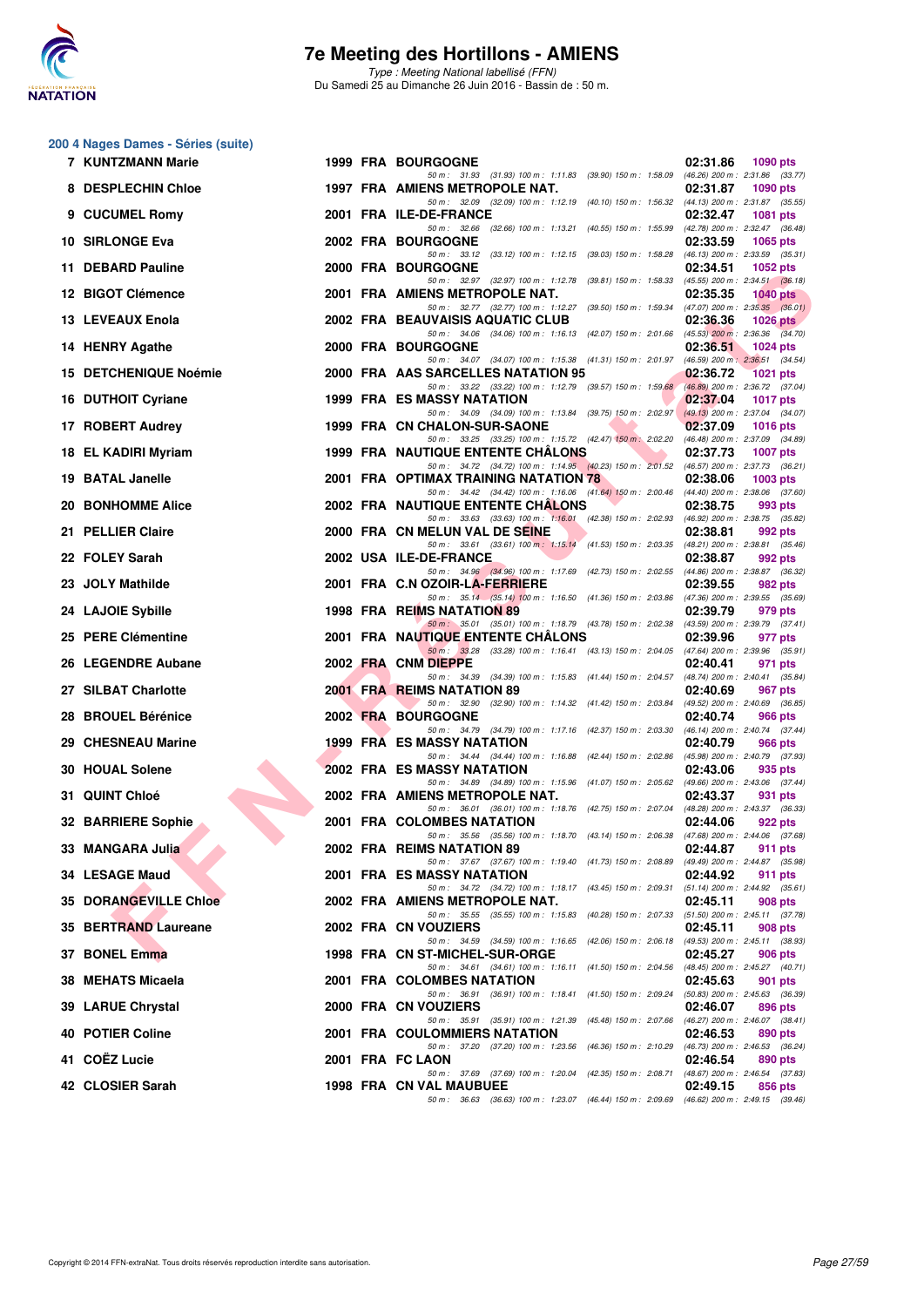

Type : Meeting National labellisé (FFN) Du Samedi 25 au Dimanche 26 Juin 2016 - Bassin de : 50 m.

#### **200 4 Nages Dames - Séries (suite)**

| 43 CHAPUT Perrine    |  | <b>2001 FRA COULOMMIERS NATATION</b>                                                     | 02:50.96      | 833 pts |
|----------------------|--|------------------------------------------------------------------------------------------|---------------|---------|
|                      |  | 50 m: 37.55 (37.55) 100 m: 1:22.24 (44.69) 150 m: 2:10.73 (48.49) 200 m: 2:50.96 (40.23) |               |         |
| 44 POURAGEAUX Agatha |  | 2002 FRA AQUA CLUB PONTAULT-ROISSY                                                       | 02:51.88      | 822 pts |
|                      |  | 50 m: 38.07 (38.07) 100 m: 1:21.40 (43.33) 150 m: 2:11.20 (49.80) 200 m: 2:51.88 (40.68) |               |         |
| 45 DE BRUYNE Emeline |  | 2002 FRA ALBERT SPORT NATATION                                                           | 02:53.15      | 806 pts |
|                      |  | 50 m: 35.24 (35.24) 100 m: 1:23.56 (48.32) 150 m: 2:14.75 (51.19) 200 m: 2:53.15 (38.40) |               |         |
| --- FRENNEAUX Clara  |  | 2002 FRA CHARLEVILLE-MÉZIÈRES NATATION                                                   | DNS dec       |         |
| --- CHARLOT Margaux  |  | 2000 FRA REIMS NATATION 89                                                               | <b>DNS Nd</b> |         |
|                      |  |                                                                                          |               |         |

### **[400 4 Nages Dames - Finale A](http://www.ffnatation.fr/webffn/resultats.php?idact=nat&go=epr&idcpt=38947&idepr=42)** (Samedi 25 Juin 2016)

| 00 4 Nages Dames - Finale A (Samedi 25 Juin 2016)                                                                                                                                                        |  |                                   |                                        |          |                   |         |
|----------------------------------------------------------------------------------------------------------------------------------------------------------------------------------------------------------|--|-----------------------------------|----------------------------------------|----------|-------------------|---------|
| 1 BARAT Mathilde                                                                                                                                                                                         |  | 1999 FRA SEINE-ET-MARNE           |                                        |          | 05:04.87 1194 pts |         |
| 50 m: 32.48 (32.48) 100 m: 1:09.21 (36.73) 150 m: 1:47.89 (38.68) 200 m: 2:25.29 (37.40) 250 m: 3:11.04 (45.75) 300 m: 3:56.45 (45.41) 350 m: 4:31.38 (34.93) 400 m: 5:04.87 (33.49)                     |  |                                   |                                        |          |                   |         |
| 2 OUALID GIRARD Sarah                                                                                                                                                                                    |  | 2000 FRA SEINE-ET-MARNE           |                                        |          | 05:09.74 1157 pts |         |
| 50 m: 33.35 (33.35) 100 m: 1:10.97 (37.62) 150 m: 1:51.29 (40.32) 200 m: 2:30.19 (38.90) 250 m: 3:15.51 (45.32) 300 m: 4:00.28 (44.77) 350 m: 4:36.11 (35.83) 400 m: 5:09.74                             |  |                                   |                                        |          |                   | (33.63) |
| 3 PETIT Emilie                                                                                                                                                                                           |  | <b>1996 FRA BOURGOGNE</b>         |                                        | 05:09.94 | <b>1156 pts</b>   |         |
| 50 m: 32.18 (32.18) 100 m: 1:10.02 (37.84) 150 m: 1:50.99 (40.97) 200 m: 2:31.88 (40.89) 250 m: 3:16.01 (44.13) 300 m: 4:00.45 (44.44) 350 m: 4:36.43 (35.98) 400 m: 5:09.94                             |  |                                   |                                        |          |                   | (33.51) |
| 4 PHILOMENE-ALEXANDRINE Melody                                                                                                                                                                           |  | 2001 FRA ILE-DE-FRANCE            |                                        | 05:10.77 | 1150 pts          |         |
| 50 m : 32.06 (32.06) 100 m : 1:08.59 (36.53) 150 m : 1:50.19 (41.60) 200 m : 2:29.73 (39.54) 250 m : 3:15.76 (46.03) 300 m : 4:02.80 (47.04) 350 m : 4:38.24 (35.44) 400 m : 5:10.77 (32.53)             |  |                                   |                                        |          |                   |         |
| 5 KUNTZMANN Marie                                                                                                                                                                                        |  | <b>1999 FRA BOURGOGNE</b>         |                                        | 05:13.95 | 1127 pts          |         |
| 50 m: 32.02 (32.02) 100 m: 1:09.80 (37.78) 150 m: 1:51.74 (41.94) 200 m: 2:32.40 (40.66) 250 m: 3:18.87 (46.47) 300 m: 4:05.35 (46.48) 350 m: 4:40.68 (35.33) 400 m: 5:13.95 (33.27)                     |  |                                   |                                        |          |                   |         |
| <b>6 BOURNONVILLE Mey</b>                                                                                                                                                                                |  | 1999 FRA SEINE-ET-MARNE           |                                        | 05:14.58 | 1122 pts          |         |
| 50 m: 33.96 (33.96) 100 m: 1:13.29 (39.33) 150 m: 1:53.95 (40.66) 200 m: 2:33.68 (39.73) 250 m: 3:18.41 (44.73) 300 m: 4:03.88 (45.47) 350 m: 4:39.54 (35.66) 400 m: 5:14.58 (35.04)<br>7 GARCIA Elanore |  |                                   | 2000 FRA NAUTIQUE ENTENTE CHÂLONS      |          |                   |         |
| 50 m: 34.00 (34.00) 100 m: 1:13.09 (39.09) 150 m: 1:54.90 (41.81) 200 m: 2:35.73 (40.83) 250 m: 3:20.81 (45.08) 300 m: 4:06.92 (46.11) 350 m: 4:42.35 (35.43) 400 m: 5:16.18 (33.83)                     |  |                                   |                                        | 05:16.18 | <b>1110 pts</b>   |         |
| 8 BOURNONVILLE Laura                                                                                                                                                                                     |  | 2001 FRA ILE-DE-FRANCE            |                                        | 05:24.10 | 1054 pts          |         |
| 50 m: 34.46 (34.46) 100 m: 1:12.09 (37.63) 150 m: 1:54.98 (42.89) 200 m: 2:36.45 (41.47) 250 m: 3:22.20 (45.75) 300 m: 4:07.54 (45.34) 350 m: 4:46.63 (39.09) 400 m: 5:24.10 (37.47)                     |  |                                   |                                        |          |                   |         |
|                                                                                                                                                                                                          |  |                                   |                                        |          |                   |         |
| 00 4 Nages Dames - Finale B (Samedi 25 Juin 2016)                                                                                                                                                        |  |                                   |                                        |          |                   |         |
|                                                                                                                                                                                                          |  |                                   |                                        |          |                   |         |
| 1 DEBARD Pauline                                                                                                                                                                                         |  | 2000 FRA BOURGOGNE                |                                        | 05:16.69 | <b>1107 pts</b>   |         |
| 50 m: 34.01 (34.01) 100 m: 1:12.90 (38.89) 150 m: 1:53.75 (40.85) 200 m: 2:33.59 (39.84) 250 m: 3:19.03 (45.44) 300 m: 4:04.82 (45.79) 350 m: 4:41.17 (36.35) 400 m: 5:16.69 (35.52)                     |  |                                   |                                        |          |                   |         |
| 2 ROBERT Audrey                                                                                                                                                                                          |  | 1999 FRA CN CHALON-SUR-SAONE      |                                        | 05:23.12 | <b>1061 pts</b>   |         |
| 50 m : 34.89 (34.89) 100 m : 1:15.52 (40.63) 150 m : 1:59.05 (43.53) 200 m : 2:39.74 (40.69) 250 m : 3:26.59 (46.85) 300 m : 4:14.48 (47.89) 350 m : 4:49.77 (35.29) 400 m : 5:23.12 (33.35)             |  |                                   |                                        |          |                   |         |
| 3 FRENNEAUX Clara                                                                                                                                                                                        |  |                                   | 2002 FRA CHARLEVILLE-MEZIERES NATATION | 05:23.37 | 1059 pts          |         |
| 50 m: 34.31 (34.31) 100 m: 1:15.47 (41.16) 150 m: 1:58.57 (43.10) 200 m: 2:39.70 (41.13) 250 m: 3:25.35 (45.65) 300 m: 4:10.94 (45.59) 350 m: 4:49.14 (38.20) 400 m: 5:23.37 (34.23)                     |  |                                   |                                        |          |                   |         |
| 4 PERIGUEUX Elea<br>50 m: 34.90 (34.90) 100 m: 1:15.86 (40.96) 150 m: 1:58.24 (42.38) 200 m: 2:39.77 (41.53) 250 m: 3:26.60 (46.83) 300 m: 4:14.82 (48.22) 350 m: 4:50.22 (35.40) 400 m: 5:24.05         |  | 2002 FRA SEINE-ET-MARNE           |                                        | 05:24.05 | 1054 pts          | (33.83) |
| 5 PELLIER Claire                                                                                                                                                                                         |  | 2000 FRA CN MELUN VAL DE SEINE    |                                        | 05:29.06 |                   |         |
| 50 m: 34.92 (34.92) 100 m: 1:15.31 (40.39) 150 m: 1:58.46 (43.15) 200 m: 2:41.41 (42.95) 250 m: 3:28.57 (47.16) 300 m: 4:17.22 (48.65) 350 m: 4:53.39 (36.17) 400 m: 5:29.06 (35.67)                     |  |                                   |                                        |          | <b>1019 pts</b>   |         |
| 6 HANRAS Tiphaine                                                                                                                                                                                        |  | 2000 FRA SEINE-ET-MARNE           |                                        | 05:29.64 | <b>1015 pts</b>   |         |
| 50 m: 33.60 (33.60) 100 m: 1:12.74 (39.14) 150 m: 1:59.09 (46.35) 200 m: 2:41.56 (42.47) 250 m: 3:29.84 (48.28) 300 m: 4:17.98 (48.14) 350 m: 4:55.47 (37.49) 400 m: 5:29.64                             |  |                                   |                                        |          |                   | (34.17) |
| 7 MONDONEDO Sonoma                                                                                                                                                                                       |  |                                   | 2000 BEL SWIMMING CLUB WAUTERBOS RODE  | 05:31.64 | <b>1002 pts</b>   |         |
| 50 m: 33.83 (33.83) 100 m: 1:14.18 (40.35) 150 m: 1:56.96 (42.78) 200 m: 2:39.12 (42.16) 250 m: 3:27.80 (48.68) 300 m: 4:17.15 (49.35) 350 m: 4:55.19 (38.04) 400 m: 5:31.64 (36.45)                     |  |                                   |                                        |          |                   |         |
| 8 GARCIN Pauline                                                                                                                                                                                         |  | <b>2001 FRA BOURGOGNE</b>         |                                        | 05:35.40 | 976 pts           |         |
| 50 m : 36.14 (36.14) 100 m : 1:18.50 (42.36) 150 m : 2:01.29 (42.79) 200 m : 2:42.26 (40.97) 250 m : 3:32.46 (50.20) 300 m : 4:20.59 (48.13) 350 m : 4:58.44 (37.85) 400 m : 5:35.40 (36.96)             |  |                                   |                                        |          |                   |         |
|                                                                                                                                                                                                          |  |                                   |                                        |          |                   |         |
| 00 4 Nages Dames - Finale C 14-15 ans (Samedi 25 Juin 2016)                                                                                                                                              |  |                                   |                                        |          |                   |         |
|                                                                                                                                                                                                          |  |                                   |                                        |          |                   |         |
| 1 DUMUR Julie                                                                                                                                                                                            |  | 2001 FRA CN VAL MAUBUEE           |                                        | 05:29.60 | <b>1016 pts</b>   |         |
| 50 m: 34.80 (34.80) 100 m; 1:14.50 (39.70) 150 m: 1:58.47 (43.97) 200 m: 2:40.88 (42.41) 250 m: 3:28.58 (47.70) 300 m: 4:16.55 (47.97) 350 m: 4:53.79 (37.24) 400 m: 5:29.60 (35.81)                     |  |                                   |                                        |          |                   |         |
| 2 JOLY Cloe<br>50 m: 36.52 (36.52) 100 m: 1:19.05 (42.53) 150 m: 2:03.61 (44.56) 200 m: 2:46.46 (42.85) 250 m: 3:31.37 (44.91) 300 m: 4:16.36 (44.99) 350 m: 4:54.91 (38.55) 400 m: 5:30.70 (35.79)      |  | 2002 FRA REIMS CHAMPAGNE NATATION |                                        | 05:30.70 | <b>1008 pts</b>   |         |
| 3 BERTRAND Laureane                                                                                                                                                                                      |  | 2002 FRA CN VOUZIERS              |                                        | 05:34.92 | 979 pts           |         |
| 50 m: 34.23 (34.23) 100 m: 1:15.83 (41.60) 150 m: 1:57.96 (42.13) 200 m: 2:38.73 (40.77) 250 m: 3:26.75 (48.02) 300 m: 4:16.02 (49.27) 350 m: 4:55.89 (39.87) 400 m: 5:34.92                             |  |                                   |                                        |          |                   | (39.03) |
| 4 BOUTIN-FERNANDEZ Océane                                                                                                                                                                                |  | 2002 FRA CN VAL MAUBUEE           |                                        | 05:37.63 | 961 pts           |         |
| 50 m: 35.80 (35.80) 100 m: 1:17.30 (41.50) 150 m: 2:01.84 (44.54) 200 m: 2:44.99 (43.15) 250 m: 3:33.66 (48.67) 300 m: 4:20.98 (47.32) 350 m: 5:00.08 (39.10) 400 m: 5:37.63 (37.55)                     |  |                                   |                                        |          |                   |         |
| 5 CHAPUT Perrine                                                                                                                                                                                         |  |                                   | 2001 FRA COULOMMIERS NATATION          | 05:42.22 | 931 pts           |         |
| 50 m: 37.60 (37.60) 100 m: 1:21.08 (43.48) 150 m: 2:06.45 (45.37) 200 m: 2:49.95 (43.50) 250 m: 3:37.92 (47.97) 300 m: 4:26.33 (48.41) 350 m: 5:05.08 (38.75) 400 m: 5:42.22 (37.14)                     |  |                                   |                                        |          |                   |         |
|                                                                                                                                                                                                          |  |                                   |                                        |          |                   |         |
| 00 4 Nages Dames - Séries (Samedi 25 Juin 2016)                                                                                                                                                          |  |                                   |                                        |          |                   |         |

### **[400 4 Nages Dames - Finale B](http://www.ffnatation.fr/webffn/resultats.php?idact=nat&go=epr&idcpt=38947&idepr=42)** (Samedi 25 Juin 2016)

| 1 DEBARD Pauline   | 2000 FRA BOURGOGNE AND DESCRIPTION OF REAL PROPERTY.                                                                                                                                         | 05:16.69 1107 pts   |
|--------------------|----------------------------------------------------------------------------------------------------------------------------------------------------------------------------------------------|---------------------|
|                    | 50 m: 34.01 (34.01) 100 m: 1:12.90 (38.89) 150 m: 1:53.75 (40.85) 200 m: 2:33.59 (39.84) 250 m: 3:19.03 (45.44) 300 m: 4:04.82 (45.79) 350 m: 4:41.17 (36.35) 400 m: 5:16.69 (35.52)         |                     |
| 2 ROBERT Audrey    | 1999 FRA CN CHALON-SUR-SAONE 65:23.12 1061 pts                                                                                                                                               |                     |
|                    | 50 m: 34.89 (34.89) 100 m: 1:15.52 (40.63) 150 m: 1:59.05 (43.53) 200 m: 2:39.74 (40.69) 250 m: 3:26.59 (46.85) 300 m: 4:14.48 (47.89) 350 m: 4:49.77 (35.29) 400 m: 5:23.12 (33.35)         |                     |
| 3 FRENNEAUX Clara  | 2002 FRA CHARLEVILLE-MEZIERES NATATION 05:23.37 1059 pts                                                                                                                                     |                     |
|                    | 50 m: 34.31 (34.31) 100 m: 1:15.47 (41.16) 150 m: 1:58.57 (43.10) 200 m: 2:39.70 (41.13) 250 m: 3:25.35 (45.65) 300 m: 4:10.94 (45.59) 350 m: 4:49.14 (38.20) 400 m: 5:23.37 (34.23)         |                     |
| 4 PERIGUEUX Elea   | 2002 FRA SEINE-ET-MARNE                                                                                                                                                                      | 05:24.05 1054 pts   |
|                    | 50 m: 34.90 (34.90) 100 m: 1:15.86 (40.96) 150 m: 1:58.24 (42.38) 200 m: 2:39.77 (41.53) 250 m: 3:26.60 (46.83) 300 m: 4:14.82 (48.22) 350 m: 4:50.22 (35.40) 400 m: 5:24.05 (33.83)         |                     |
| 5 PELLIER Claire   | 2000 FRA CN MELUN VAL DE SEINE                                                                                                                                                               | 05:29.06 1019 pts   |
|                    |                                                                                                                                                                                              |                     |
|                    | 50 m: 34.92 (34.92) 100 m: 1:15.31 (40.39) 150 m: 1:58.46 (43.15) 200 m: 2:41.41 (42.95) 250 m: 3:28.57 (47.16) 300 m: 4:17.22 (48.65) 350 m: 4:53.39 (36.17) 400 m: 5:29.06 (35.67)         |                     |
| 6 HANRAS Tiphaine  | 2000 FRA SEINE-ET-MARNE                                                                                                                                                                      | 05:29.64 1015 pts   |
|                    | 50 m : 33.60 (33.60) 100 m : 1:12.74 (39.14) 150 m : 1:59.09 (46.35) 200 m : 2:41.56 (42.47) 250 m : 3:29.84 (48.28) 300 m : 4:17.98 (48.14) 350 m : 4:55.47 (37.49) 400 m : 5:29.64 (34.17) |                     |
| 7 MONDONEDO Sonoma | 2000 BEL SWIMMING CLUB WAUTERBOS RODE 05:31.64 1002 pts                                                                                                                                      |                     |
|                    | 50 m: 33.83 (33.83) 100 m: 1:14.18 (40.35) 150 m: 1:56.96 (42.78) 200 m: 2:39.12 (42.16) 250 m: 3:27.80 (48.68) 300 m: 4:17.15 (49.35) 350 m: 4:55.19 (38.04) 400 m: 5:31.64 (36.45)         |                     |
| 8 GARCIN Pauline   | <b>2001 FRA BOURGOGNE</b>                                                                                                                                                                    | 05:35.40<br>976 pts |

#### **[400 4 Nages Dames - Finale C](http://www.ffnatation.fr/webffn/resultats.php?idact=nat&go=epr&idcpt=38947&idepr=42) 14-15 ans** (Samedi 25 Juin 2016)

| 1 DUMUR Julie                                     | 2001 FRA CN VAL MAUBUEE           | 05:29.60 1016 pts                                                                                                                                                                            |
|---------------------------------------------------|-----------------------------------|----------------------------------------------------------------------------------------------------------------------------------------------------------------------------------------------|
|                                                   |                                   | 50 m: 34.80 (34.80) 100 m; 1:14.50 (39.70) 150 m: 1:58.47 (43.97) 200 m: 2:40.88 (42.41) 250 m: 3:28.58 (47.70) 300 m: 4:16.55 (47.97) 350 m: 4:53.79 (37.24) 400 m: 5:29.60 (35.81)         |
| 2 JOLY Cloe                                       | 2002 FRA REIMS CHAMPAGNE NATATION | 05:30.70 1008 pts                                                                                                                                                                            |
|                                                   |                                   | 50 m: 36.52 (36.52) 100 m: 1:19.05 (42.53) 150 m: 2:03.61 (44.56) 200 m: 2:46.46 (42.85) 250 m: 3:31.37 (44.91) 300 m: 4:16.36 (44.99) 350 m: 4:54.91 (38.55) 400 m: 5:30.70 (35.79)         |
| 3 BERTRAND Laureane                               | 2002 FRA CN VOUZIERS              | 05:34.92 979 pts                                                                                                                                                                             |
|                                                   |                                   | 50 m: 34.23 (34.23) 100 m: 1:15.83 (41.60) 150 m: 1:57.96 (42.13) 200 m: 2:38.73 (40.77) 250 m: 3:26.75 (48.02) 300 m: 4:16.02 (49.27) 350 m: 4:55.89 (39.87) 400 m: 5:34.92 (39.03)         |
| 4 BOUTIN-FERNANDEZ Océane 2002 FRA CN VAL MAUBUEE |                                   | 05:37.63 961 pts                                                                                                                                                                             |
|                                                   |                                   | 50 m: 35.80 (35.80) 100 m: 1:17.30 (41.50) 150 m: 2:01.84 (44.54) 200 m: 2:44.99 (43.15) 250 m: 3:33.66 (48.67) 300 m: 4:20.98 (47.32) 350 m: 5:00.08 (39.10) 400 m: 5:37.63 (37.55)         |
| 5 CHAPUT Perrine                                  | 2001 FRA COULOMMIERS NATATION     | 05:42.22 931 pts                                                                                                                                                                             |
|                                                   |                                   | 50 m : 37.60 (37.60) 100 m : 1:21.08 (43.48) 150 m : 2:06.45 (45.37) 200 m : 2:49.95 (43.50) 250 m : 3:37.92 (47.97) 300 m : 4:26.33 (48.41) 350 m : 5:05.08 (38.75) 400 m : 5:42.22 (37.14) |

### **[400 4 Nages Dames - Séries](http://www.ffnatation.fr/webffn/resultats.php?idact=nat&go=epr&idcpt=38947&idepr=42)** (Samedi 25 Juin 2016)

|                                                          | 1 BOURNONVILLE Mey 1999 FRA SEINE-ET-MARNE            | 05:08.77 1165 pts                                                                                                                                                                            |
|----------------------------------------------------------|-------------------------------------------------------|----------------------------------------------------------------------------------------------------------------------------------------------------------------------------------------------|
|                                                          |                                                       | 50 m: 33.52 (33.52) 100 m: 1:11.66 (38.14) 150 m: 1:51.24 (39.58) 200 m: 2:31.02 (39.78) 250 m: 3:14.78 (43.76) 300 m: 3:59.32 (44.54) 350 m: 4:34.60 (35.28) 400 m: 5:08.77 (34.17)         |
| 2 PETIT Emilie                                           | <b>1996 FRA BOURGOGNE</b>                             | 05:11.03 1148 pts                                                                                                                                                                            |
|                                                          |                                                       | 50 m: 32.48 (32.48) 100 m: 1:10.43 (37.95) 150 m: 1:51.89 (41.46) 200 m: 2:32.36 (40.47) 250 m: 3:15.66 (43.30) 300 m: 3:58.81 (43.15) 350 m: 4:35.40 (36.59) 400 m: 5:11.03 (35.63)         |
| 3 BARAT Mathilde <b>San American Structure Communist</b> | 1999 FRA SEINE-ET-MARNE                               | 05:12.28 1139 pts                                                                                                                                                                            |
|                                                          |                                                       | 50 m : 32.24 (32.24) 100 m : 1:10.82 (38.58) 150 m : 1:51.46 (40.64) 200 m : 2:30.74 (39.28) 250 m : 3:17.17 (46.43) 300 m : 4:03.57 (46.40) 350 m : 4:37.99 (34.42) 400 m : 5:12.28 (34.29) |
|                                                          | 4 PHILOMENE-ALEXANDRINE Melody 2001 FRA ILE-DE-FRANCE | $05:13.12$ 1133 pts                                                                                                                                                                          |
|                                                          |                                                       | 50 m: 32.12 (32.12) 100 m: 1:09.16 (37.04) 150 m: 1:51.12 (41.96) 200 m: 2:30.37 (39.25) 250 m: 3:16.00 (45.63) 300 m: 4:02.81 (46.81) 350 m: 4:38.96 (36.15) 400 m: 5:13.12 (34.16)         |
| 5 OUALID GIRARD Sarah                                    | <b>2000 FRA SEINE-ET-MARNE</b>                        | 05:14.61 1122 pts                                                                                                                                                                            |
|                                                          |                                                       | 50 m : 33.01 (33.01) 100 m : 1:11.21 (38.20) 150 m : 1:52.18 (40.97) 200 m : 2:31.20 (39.02) 250 m : 3:17.62 (46.42) 300 m : 4:03.30 (45.68) 350 m : 4:39.65 (36.35) 400 m : 5:14.61 (34.96) |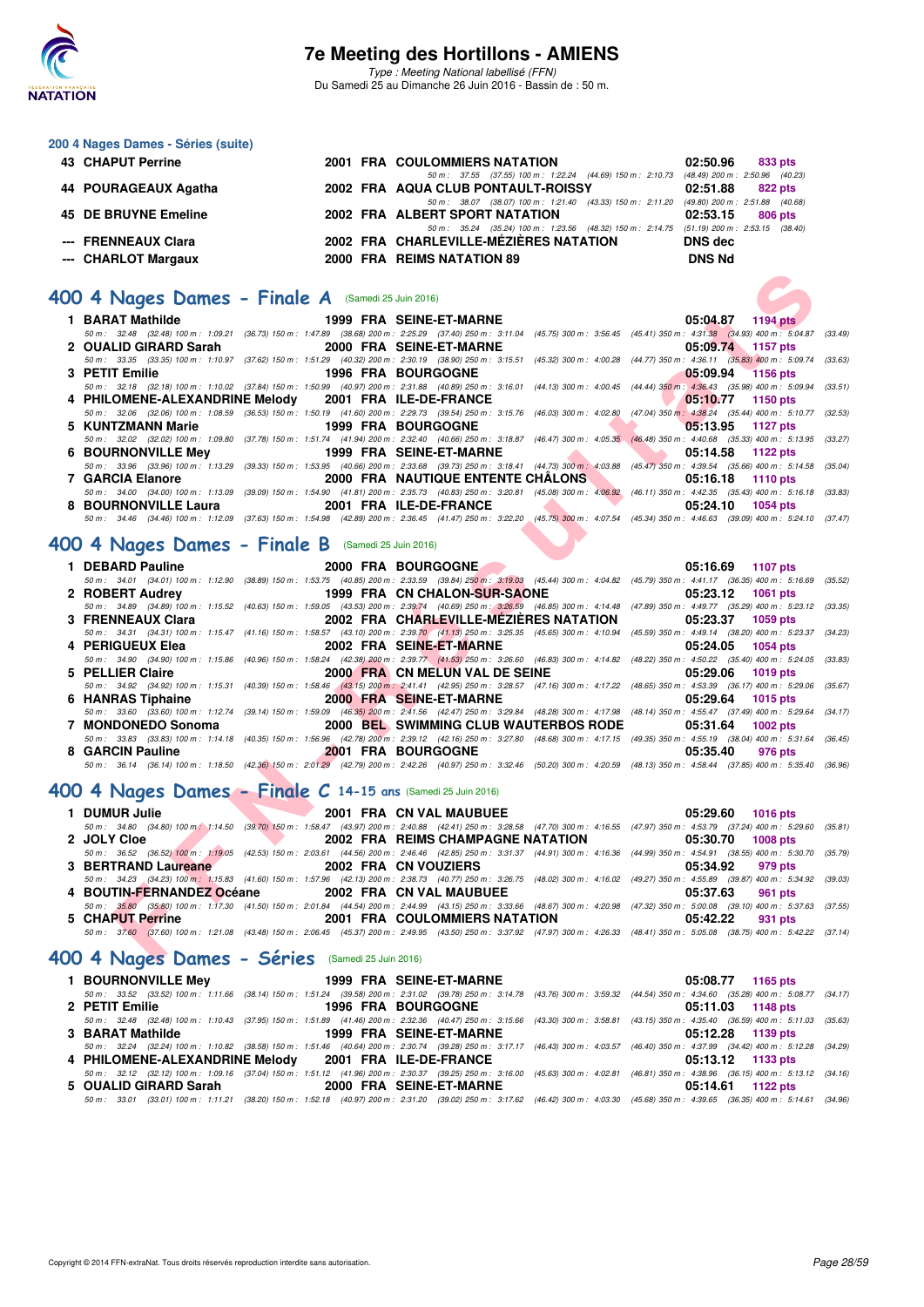

#### **400 4 Nages Dames - Séries (suite)**

| 6 KUNTZMANN Marie                                                          | <b>1999 FRA BOURGOGNE</b>                                                                                                                                                                                             | 1101 pts<br>05:17.46        |         |
|----------------------------------------------------------------------------|-----------------------------------------------------------------------------------------------------------------------------------------------------------------------------------------------------------------------|-----------------------------|---------|
| 7 BOURNONVILLE Laura                                                       | 50 m: 32.01 (32.01) 100 m: 1:10.03 (38.02) 150 m: 1:51.85 (41.82) 200 m: 2:32.22 (40.37) 250 m: 3:18.27 (46.05) 300 m: 4:06.17 (47.90) 350 m: 4:42.28 (36.11) 400 m: 5:17.46 (35.18)<br>2001 FRA ILE-DE-FRANCE        | 05:18.77<br><b>1092 pts</b> |         |
|                                                                            | 50 m: 33.33 (33.33) 100 m: 1:11.23 (37.90) 150 m: 1:53.54 (42.31) 200 m: 2:34.74 (41.20) 250 m: 3:19.96 (45.22) 300 m: 4:05.85 (45.89) 350 m: 4:43.32 (37.47) 400 m: 5:18.77 (35.45)                                  |                             |         |
| 8 GARCIA Elanore                                                           | 2000 FRA NAUTIQUE ENTENTE CHALONS                                                                                                                                                                                     | 05:18.87<br>1091 pts        |         |
|                                                                            | 50 m: 34.40 (34.40) 100 m: 1:13.64 (39.24) 150 m: 1:54.70 (41.06) 200 m: 2:35.11 (40.41) 250 m: 3:21.09 (45.98) 300 m: 4:07.26 (46.17) 350 m: 4:43.83 (36.57) 400 m: 5:18.87 (35.04)<br>2000 FRA BOURGOGNE            |                             |         |
| 9 DEBARD Pauline                                                           | 50 m: 35.18 (35.18) 100 m: 1:15.53 (40.35) 150 m: 1:57.34 (41.81) 200 m: 2:37.94 (40.60) 250 m: 3:24.05 (46.11) 300 m: 4:11.38 (47.33) 350 m: 4:48.50 (37.12) 400 m: 5:24.58 (36.08)                                  | 05:24.58<br>1051 pts        |         |
| 10 PERIGUEUX Elea                                                          | 2002 FRA SEINE-ET-MARNE                                                                                                                                                                                               | 05:29.73<br>1015 pts        |         |
|                                                                            | 50 m: 35.64 (35.64) 100 m: 1:16.08 (40.44) 150 m: 1:59.73 (43.65) 200 m: 2:40.28 (40.55) 250 m: 3:28.44 (48.16) 300 m: 4:18.24 (49.80) 350 m: 4:55.09 (36.85) 400 m: 5:29.73 (34.64)                                  |                             |         |
| 11 ROBERT Audrey <b>State State State State</b>                            | 1999 FRA CN CHALON-SUR-SAONE                                                                                                                                                                                          | 05:30.04<br><b>1013 pts</b> |         |
| 12 HANRAS Tiphaine                                                         | 50 m: 35.65 (35.65) 100 m: 1:16.75 (41.10) 150 m: 2:01.46 (44.71) 200 m: 2:43.44 (41.98) 250 m: 3:30.60 (47.16) 300 m: 4:19.40 (48.80) 350 m: 4:55.95 (36.55) 400 m: 5:30.04<br>2000 FRA SEINE-ET-MARNE               | 05:30.48<br><b>1010 pts</b> | (34.09) |
|                                                                            | 50 m: 34.31 (34.31) 100 m: 1:13.84 (39.53) 150 m: 1:59.66 (45.82) 200 m: 2:42.46 (42.80) 250 m: 3:30.78 (48.32) 300 m: 4:18.49 (47.71) 350 m: 4:56.19 (37.70) 400 m: 5:30.48                                          |                             | (34.29) |
| 13 PELLIER Claire                                                          | 2000 FRA CN MELUN VAL DE SEINE                                                                                                                                                                                        | 05:31.31<br>1004 pts        |         |
|                                                                            | 50 m: 34.31 (34.31) 100 m: 1:14.68 (40.37) 150 m: 1:58.47 (43.79) 200 m: 2:41.12 (42.65) 250 m: 3:28.55 (47.43) 300 m: 4:17.88 (49.33) 350 m: 4:55.66 (37.78) 400 m: 5:31.31                                          |                             | (35.65) |
| 14 FRENNEAUX Clara                                                         | 2002 FRA CHARLEVILLE-MEZIERES NATATION                                                                                                                                                                                | 05:31.47<br><b>1003 pts</b> |         |
| 15 GARCIN Pauline                                                          | 50 m: 35.19 (35.19) 100 m: 1:16.83 (41.64) 150 m: 2:00.01 (43.18) 200 m: 2:41.87 (41.86) 250 m: 3:28.24 (46.37) 300 m: 4:15.31 (47.07) 350 m: 4:54.65 (39.34) 400 m: 5:31.47 (36.82)<br>2001 FRA BOURGOGNE            | 05:36.25<br>970 pts         |         |
|                                                                            | 50 m: 34.96 (34.96) 100 m: 1:16.35 (41.39) 150 m: 1:59.03 (42.68) 200 m: 2:40.83 (41.80) 250 m: 3:29.84 (49.01) 300 m: 4:19.78 (49.94) 350 m: 4:58.14 (38.36) 400 m: 5:36.25                                          |                             | (38.11) |
| 16 MONDONEDO Sonoma                                                        | 2000 BEL SWIMMING CLUB WAUTERBOS RODE                                                                                                                                                                                 | 05:37.60<br>961 pts         |         |
|                                                                            | 50 m: 35.06 (35.06) 100 m: 1:14.86 (39.80) 150 m: 1:58.85 (43.99) 200 m: 2:41.24 (42.39) 250 m: 3:31.23 (49.99) 300 m: 4:20.57 (49.34) 350 m: 4:59.87 (39.30) 400 m: 5:37.60 (37.73)                                  |                             |         |
| 17 JOLY Cloe                                                               | 2002 FRA REIMS CHAMPAGNE NATATION                                                                                                                                                                                     | 05:42.53<br><b>928 pts</b>  |         |
| 18 BERTRAND Laureane                                                       | 50 m: 38.06 (38.06) 100 m: 1:23.14 (45.08) 150 m: 2:07.67 (44.53) 200 m: 2:51.30 (43.63) 250 m: 3:37.85 (46.55) 300 m: 4:24.36 (46.51) 350 m: 5:03.96 (39.60) 400 m: 5:42.53 (38.57)<br>2002 FRA CN VOUZIERS          | 05:42.83<br>926 pts         |         |
|                                                                            | 50 m: 34.90 (34.90) 100 m: 1:18.04 (43.14) 150 m: 2:01.26 (43.22) 200 m: 2:43.65 (42.39) 250 m: 3:33.12 (49.47) 300 m: 4:22.41 (49.29) 350 m: 5:02.63 (40.22) 400 m: 5:42.83 (40.20)                                  |                             |         |
| 19 DUMUR Julie                                                             | <b>Contract Contract Contract</b><br>2001 FRA CN VAL MAUBUEE                                                                                                                                                          | 05:43.47<br>922 pts         |         |
|                                                                            | 50 m: 36.35 (36.35) 100 m: 1:19.58 (43.23) 150 m: 2:04.53 (44.95) 200 m: 2:48.53 (44.00) 250 m: 3:38.85 (50.32) 300 m: 4:27.20 (48.35) 350 m: 5:06.18 (38.98) 400 m: 5:43.47 (37.29)                                  |                             |         |
| 20 CHAPUT Perrine                                                          | 2001 FRA COULOMMIERS NATATION<br>50 m: 37.97 (37.97) 100 m: 1:21.35 (43.38) 150 m: 2:07.16 (45.81) 200 m: 2:50.84 (43.68) 250 m: 3:39.25 (48.41) 300 m: 4:27.99 (48.74) 350 m: 5:08.08 (40.09) 400 m: 5:47.57 (39.49) | 05:47.57<br>896 pts         |         |
| 21 BOUTIN-FERNANDEZ Océane                                                 | 2002 FRA CN VAL MAUBUEE                                                                                                                                                                                               | 05:53.85<br>855 pts         |         |
|                                                                            |                                                                                                                                                                                                                       |                             |         |
|                                                                            | 50 m: 36.30 (36.30) 100 m: 1:19.26 (42.96) 150 m: 2:06.01 (46.75) 200 m: 2:50.82 (44.81) 250 m: 3:41.44 (50.62) 300 m: 4:31.33 (49.89) 350 m: 5:13.16 (41.83) 400 m: 5:53.85 (40.69)                                  |                             |         |
| --- BATAL Janelle                                                          | 2001 FRA  OPTIMAX TRAINING NATATION 78                                                                                                                                                                                | <b>DNS</b> dec              |         |
|                                                                            |                                                                                                                                                                                                                       |                             |         |
|                                                                            |                                                                                                                                                                                                                       |                             |         |
| O Nage Libre Messieurs - Finale A (Dimanche 26 Juin 2016)<br>1 KOCHEL Théo | 1994 FRA REIMS NATATION 89                                                                                                                                                                                            | 00:24.07<br>1196 pts        |         |
| 2 PINCEPOCHE Yohan                                                         |                                                                                                                                                                                                                       |                             |         |
|                                                                            | 1997 FRA STADE FRANÇAIS O COURBEVOIE                                                                                                                                                                                  | 00:24.37<br><b>1174 pts</b> |         |
| 3 RENOUVIN Lorenzo                                                         |                                                                                                                                                                                                                       | 00:24.53<br>1163 pts        |         |
| 4 BUGLER Enzo                                                              | 1998 FRA STADE FRANÇAIS O COURBEVOIE<br>2001 FRA TREMBLAY AC                                                                                                                                                          | 00:24.93<br>1134 pts        |         |
| 5 CLOSIER Cyril                                                            | 2000 FRA SEINE-ET-MARNE                                                                                                                                                                                               | 00:25.03<br><b>1127 pts</b> |         |
| 6 KOUMA Sébastien                                                          | 1997 MLI BOURGOGNE                                                                                                                                                                                                    | 00:25.21<br>1115 pts        |         |
| 7 THIARD Maxence                                                           | <b>1999 FRA REIMS NATATION 89</b>                                                                                                                                                                                     | 00:25.38<br>1103 pts        |         |
| 8 MILLION Curtis                                                           | 2000 FRA SEINE-ET-MARNE                                                                                                                                                                                               | 00:25.52<br>1093 pts        |         |
|                                                                            |                                                                                                                                                                                                                       |                             |         |
| O Nage Libre Messieurs - Finale B (Dimanche 26 Juin 2016)                  |                                                                                                                                                                                                                       |                             |         |
|                                                                            |                                                                                                                                                                                                                       |                             |         |
| 1 DESFONTAINES Bastien                                                     | 2001 FRA STADE BÉTHUNE PÉLICAN CLUB                                                                                                                                                                                   | 00:25.41<br><b>1101 pts</b> |         |
| 2 FAUTRA Yohan                                                             | 2000 FRA SEINE-ET-MARNE                                                                                                                                                                                               | 00:25.46<br><b>1097 pts</b> |         |
| 3 KUCH Alain                                                               | 1998 FRA CN VAL MAUBUEE                                                                                                                                                                                               | 00:25.50<br><b>1094 pts</b> |         |
| 4 ROUX Romain                                                              | 2001 FRA BOURGOGNE                                                                                                                                                                                                    | 00:25.81<br>1073 pts        |         |
| 5 CHAUVIN Thomas                                                           | <b>1996 FRA US GRIGNY</b>                                                                                                                                                                                             | 00:25.84<br>1071 pts        |         |
| 6 LAVALLARD Logan                                                          | <b>1996 FRA MOREUIL NATATION</b>                                                                                                                                                                                      | 00:26.01<br>1059 pts        |         |
| 7 FASSIH Karim                                                             | <b>1998 FRA AMIENS METROPOLE NAT.</b>                                                                                                                                                                                 | 00:26.09<br>1054 pts        |         |

## **[50 Nage Libre Messieurs - Finale A](http://www.ffnatation.fr/webffn/resultats.php?idact=nat&go=epr&idcpt=38947&idepr=51)** (Dimanche 26 Juin 2016)

| 1 KOCHEL Théo      |      | 1994 FRA REIMS NATATION 89           | 00:24.07 | 1196 pts |
|--------------------|------|--------------------------------------|----------|----------|
| 2 PINCEPOCHE Yohan |      | 1997 FRA STADE FRANCAIS O COURBEVOIE | 00:24.37 | 1174 pts |
| 3 RENOUVIN Lorenzo |      | 1998 FRA STADE FRANÇAIS O COURBEVOIE | 00:24.53 | 1163 pts |
| 4 BUGLER Enzo      |      | 2001 FRA TREMBLAY AC                 | 00:24.93 | 1134 pts |
| 5 CLOSIER Cyril    |      | 2000 FRA SEINE-ET-MARNE              | 00:25.03 | 1127 pts |
| 6 KOUMA Sébastien  | 1997 | <b>MLI BOURGOGNE</b>                 | 00:25.21 | 1115 pts |
| 7 THIARD Maxence   |      | 1999 FRA REIMS NATATION 89           | 00:25.38 | 1103 pts |
| 8 MILLION Curtis   |      | 2000 FRA SEINE-ET-MARNE              | 00:25.52 | 1093 pts |

### **[50 Nage Libre Messieurs - Finale B](http://www.ffnatation.fr/webffn/resultats.php?idact=nat&go=epr&idcpt=38947&idepr=51)** (Dimanche 26 Juin 2016)

| 1 DESFONTAINES Bastien | 2001 FRA STADE BÉTHUNE PÉLICAN CLUB   | 00:25.41 | 1101 pts |
|------------------------|---------------------------------------|----------|----------|
| 2 FAUTRA Yohan         | 2000 FRA SEINE-ET-MARNE               | 00:25.46 | 1097 pts |
| 3 KUCH Alain           | <b>1998 FRA CN VAL MAUBUEE</b>        | 00:25.50 | 1094 pts |
| 4 ROUX Romain          | 2001 FRA BOURGOGNE                    | 00:25.81 | 1073 pts |
| 5 CHAUVIN Thomas       | <b>1996 FRA US GRIGNY</b>             | 00:25.84 | 1071 pts |
| 6 LAVALLARD Logan      | <b>1996 FRA MOREUIL NATATION</b>      | 00:26.01 | 1059 pts |
| 7 FASSIH Karim         | <b>1998 FRA AMIENS METROPOLE NAT.</b> | 00:26.09 | 1054 pts |
| 8 CANIVET Ambroise     | 2001 FRA REIMS CHAMPAGNE NATATION     | 00:26.32 | 1038 pts |

#### **[50 Nage Libre Messieurs - Finale C](http://www.ffnatation.fr/webffn/resultats.php?idact=nat&go=epr&idcpt=38947&idepr=51) 14-15 ans** (Dimanche 26 Juin 2016)

| 1 EGGIMANN Rudy   |  | 2001 FRA ILE-DE-FRANCE              | 00:25.93 | 1065 pts |
|-------------------|--|-------------------------------------|----------|----------|
| 2 GUIOUBLY Yannis |  | 2001 FRA ILE-DE-FRANCE              | 00:26.03 | 1058 pts |
| 3 KORNELUK IIya   |  | 2001 BLR US GRIGNY                  | 00:26.09 | 1054 pts |
| 4 THENU Maxime    |  | 2002 FRA AQUA CLUB PONTAULT-ROISSY  | 00:26.28 | 1041 pts |
| 5 MATUSZAK Leo    |  | 2001 FRA STADE BÉTHUNE PÉLICAN CLUB | 00:26.30 | 1039 pts |
| 6 BADRE Eliot     |  | 2001 FRA REIMS NATATION 89          | 00:26.34 | 1037 pts |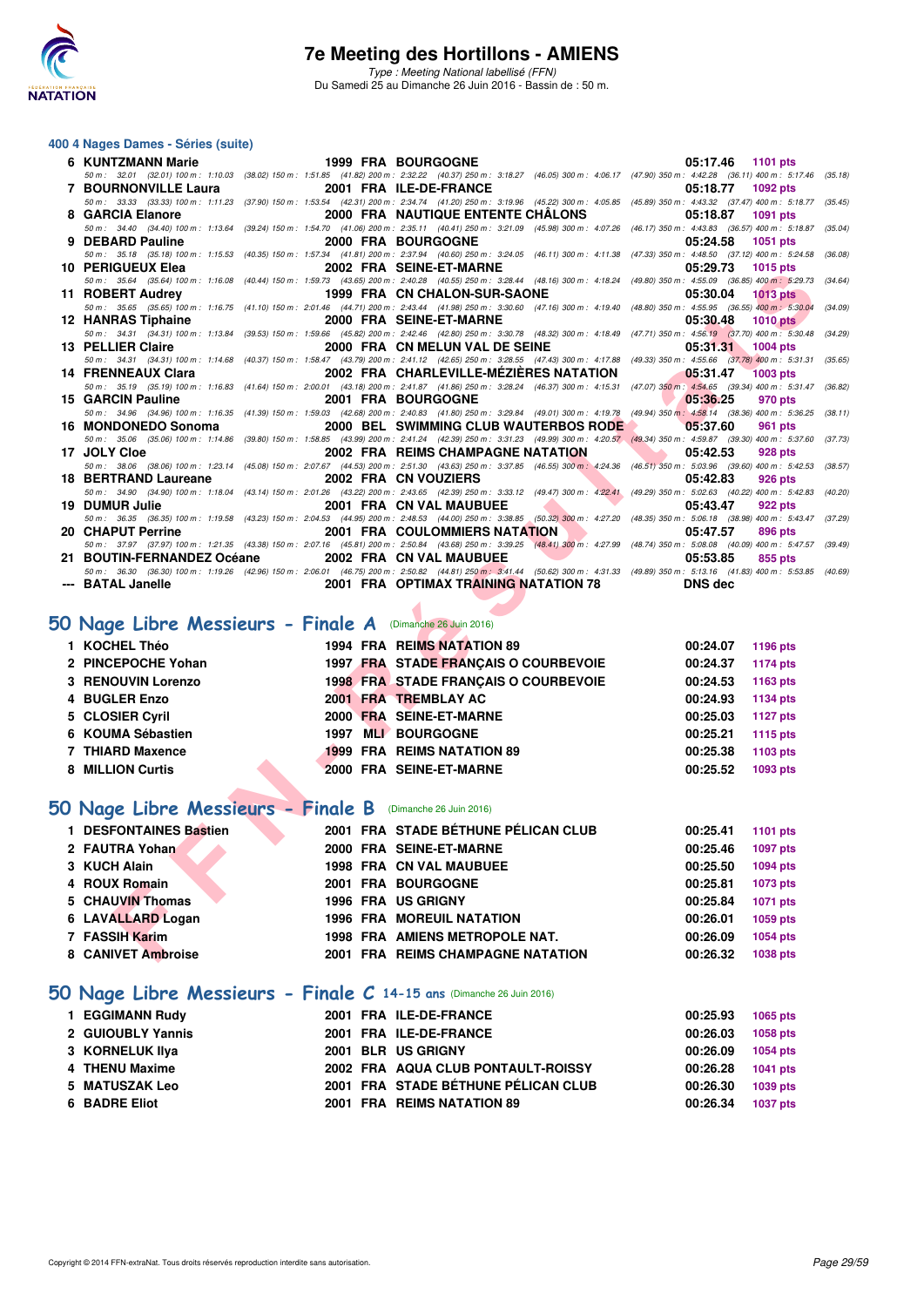

Type : Meeting National labellisé (FFN) Du Samedi 25 au Dimanche 26 Juin 2016 - Bassin de : 50 m.

| 50 Nage Libre Messieurs - Finale C (suite)                  |                                                            |  |  |                                          |          |                 |  |  |  |  |  |
|-------------------------------------------------------------|------------------------------------------------------------|--|--|------------------------------------------|----------|-----------------|--|--|--|--|--|
|                                                             | 7 LEROY Théo                                               |  |  | 2001 FRA ILE-DE-FRANCE                   | 00:26.98 | 994 pts         |  |  |  |  |  |
|                                                             | 8 BOTA Maxence                                             |  |  | 2002 FRA BOURGOGNE                       | 00:27.04 | 990 pts         |  |  |  |  |  |
|                                                             |                                                            |  |  |                                          |          |                 |  |  |  |  |  |
| 50 Nage Libre Messieurs - Séries<br>(Dimanche 26 Juin 2016) |                                                            |  |  |                                          |          |                 |  |  |  |  |  |
|                                                             | 1 KOCHEL Théo                                              |  |  | <b>1994 FRA REIMS NATATION 89</b>        | 00:24.20 | <b>1187 pts</b> |  |  |  |  |  |
|                                                             | 2 PINCEPOCHE Yohan                                         |  |  | 1997 FRA STADE FRANÇAIS O COURBEVOIE     | 00:24.70 | 1151 pts        |  |  |  |  |  |
|                                                             | 3 RENOUVIN Lorenzo                                         |  |  | 1998 FRA STADE FRANÇAIS O COURBEVOIE     | 00:24.93 | <b>1134 pts</b> |  |  |  |  |  |
|                                                             | 4 CLOSIER Cyril                                            |  |  | 2000 FRA SEINE-ET-MARNE                  | 00:25.16 | <b>1118 pts</b> |  |  |  |  |  |
| 5                                                           | <b>BUGLER Enzo</b>                                         |  |  | 2001 FRA TREMBLAY AC                     | 00:25.24 | <b>1112 pts</b> |  |  |  |  |  |
|                                                             | <b>6 MILLION Curtis</b>                                    |  |  | 2000 FRA SEINE-ET-MARNE                  | 00:25.39 | <b>1102 pts</b> |  |  |  |  |  |
|                                                             | 7 THIARD Maxence                                           |  |  | 1999 FRA REIMS NATATION 89               | 00:25.43 | 1099 pts        |  |  |  |  |  |
|                                                             | 8 KOUMA Sébastien                                          |  |  | 1997 MLI BOURGOGNE                       | 00:25.48 | <b>1096 pts</b> |  |  |  |  |  |
|                                                             | 9 KUCH Alain                                               |  |  | 1998 FRA CN VAL MAUBUEE                  | 00:25.53 | 1092 pts        |  |  |  |  |  |
|                                                             | 10 FAUTRA Yohan                                            |  |  | 2000 FRA SEINE-ET-MARNE                  | 00:25.64 | 1085 pts        |  |  |  |  |  |
|                                                             | 11 HENRY Clément                                           |  |  | 2000 FRA ES VITRY                        | 00:25.66 | 1083 pts        |  |  |  |  |  |
|                                                             | 12 ROUX Romain                                             |  |  | 2001 FRA BOURGOGNE                       | 00:25.68 | 1082 pts        |  |  |  |  |  |
|                                                             | <b>13 CHAUVIN Thomas</b>                                   |  |  | 1996 FRA US GRIGNY                       | 00:25.79 |                 |  |  |  |  |  |
|                                                             |                                                            |  |  | 2001 FRA ES VITRY                        |          | 1074 pts        |  |  |  |  |  |
|                                                             | <b>14 CHAUVIN Dennys</b><br><b>15 DESFONTAINES Bastien</b> |  |  |                                          | 00:25.86 | 1069 pts        |  |  |  |  |  |
|                                                             |                                                            |  |  | 2001 FRA STADE BÉTHUNE PÉLICAN CLUB      | 00:25.91 | 1066 pts        |  |  |  |  |  |
|                                                             | 16 FASSIH Karim                                            |  |  | 1998 FRA AMIENS METROPOLE NAT.           | 00:25.93 | 1065 pts        |  |  |  |  |  |
|                                                             | <b>17 CANIVET Ambroise</b>                                 |  |  | <b>2001 FRA REIMS CHAMPAGNE NATATION</b> | 00:26.05 | 1056 pts        |  |  |  |  |  |
|                                                             | 18 LAVALLARD Logan                                         |  |  | <b>1996 FRA MOREUIL NATATION</b>         | 00:26.12 | 1052 pts        |  |  |  |  |  |
|                                                             | <b>19 KORNELUK IIva</b>                                    |  |  | 2001 BLR US GRIGNY                       | 00:26.34 | <b>1037 pts</b> |  |  |  |  |  |
|                                                             | 20 BOUCHEZ Maxime                                          |  |  | 2000 FRA AMIENS METROPOLE NAT.           | 00:26.38 | 1034 pts        |  |  |  |  |  |
|                                                             | 21 CHADER Yannis                                           |  |  | <b>1992 FRA COLOMBES NATATION</b>        | 00:26.52 | 1025 pts        |  |  |  |  |  |
|                                                             | 22 BADRE Eliot                                             |  |  | 2001 FRA REIMS NATATION 89               | 00:26.58 | 1021 pts        |  |  |  |  |  |
|                                                             | 22 BENAZET Julien                                          |  |  | 1999 FRA CN MELUN VAL DE SEINE           | 00:26.58 | 1021 pts        |  |  |  |  |  |
|                                                             | 24 SETIM Quentin                                           |  |  | <b>2000 FRA PROVINS NATATION</b>         | 00:26.59 | 1020 pts        |  |  |  |  |  |
|                                                             | 25 LANGLOIS Guillaume                                      |  |  | <b>1999 FRA ES MASSY NATATION</b>        | 00:26.65 | 1016 pts        |  |  |  |  |  |
|                                                             | 26 THENU Maxime                                            |  |  | 2002 FRA AQUA CLUB PONTAULT-ROISSY       | 00:26.71 | <b>1012 pts</b> |  |  |  |  |  |
|                                                             | 27 MOKHFI Naim                                             |  |  | <b>2000 FRAMES MASSY NATATION</b>        | 00:26.74 | <b>1010 pts</b> |  |  |  |  |  |
|                                                             | 28 BENDRIMIA Axel                                          |  |  | 1998 FRA CN ST-MICHEL-SUR-ORGE           | 00:26.90 | 999 pts         |  |  |  |  |  |
|                                                             | 29 GUIOUBLY Yannis                                         |  |  | 2001 FRA ILE-DE-FRANCE                   | 00:26.99 | 993 pts         |  |  |  |  |  |
|                                                             | 30 LINO Rafaël                                             |  |  | 1999 FRA SEINE-ET-MARNE                  | 00:27.00 | 993 pts         |  |  |  |  |  |
|                                                             | 31 LEROY Théo                                              |  |  | 2001 FRA ILE-DE-FRANCE                   | 00:27.01 | 992 pts         |  |  |  |  |  |
|                                                             | 32 EGGIMANN Rudy                                           |  |  | 2001 FRA ILE-DE-FRANCE                   | 00:27.02 | 991 pts         |  |  |  |  |  |
|                                                             | 33 LANTERMINO Romain                                       |  |  | <b>1994 FRA CN VAL MAUBUEE</b>           | 00:27.04 | 990 pts         |  |  |  |  |  |
|                                                             | <b>34 MATUSZAK Leo</b>                                     |  |  | 2001 FRA STADE BÉTHUNE PÉLICAN CLUB      | 00:27.06 | 989 pts         |  |  |  |  |  |
|                                                             | 35 CHASSEVENT Owen                                         |  |  | 1999 FRA CN MELUN VAL DE SEINE           | 00:27.08 | 987 pts         |  |  |  |  |  |
|                                                             | 36 COUTINHO Enzo                                           |  |  | 2000 FRA ASN LOUVRES-ROISSY-SURVILLIERS  | 00:27.11 | 985 pts         |  |  |  |  |  |
|                                                             | 37 BOTA Maxence                                            |  |  | 2002 FRA BOURGOGNE                       | 00:27.14 | 983 pts         |  |  |  |  |  |
|                                                             | 38 HALTE Théo                                              |  |  | 2002 FRA CHARLEVILLE-MÉZIÈRES NATATION   | 00:27.18 | 981 pts         |  |  |  |  |  |
|                                                             | 39 BUIGNET Benjamin                                        |  |  | 1996 FRA ALBERT SPORT NATATION           | 00:27.22 | 978 pts         |  |  |  |  |  |
|                                                             | 40 RAJAONA RAJAOFETRA Maxime                               |  |  | 2001 FRA AQUA CLUB PONTAULT-ROISSY       | 00:27.24 | 977 pts         |  |  |  |  |  |
|                                                             | 41 PANZO Yanis                                             |  |  | 2000 FRA ES VITRY                        | 00:27.28 | 974 pts         |  |  |  |  |  |
|                                                             | 41 GABRIEL Jean-Emmanuel                                   |  |  | 2000 FRA AQUA CLUB PONTAULT-ROISSY       | 00:27.28 | 974 pts         |  |  |  |  |  |
|                                                             | <b>43 BALLOT Paul</b>                                      |  |  | 2000 FRA PROVINS NATATION                | 00:27.35 | 970 pts         |  |  |  |  |  |
|                                                             | 44 ANDRÉ Loïc                                              |  |  | 2001 FRA A.O. TRAPPES NATATION           | 00:27.37 | 968 pts         |  |  |  |  |  |
|                                                             | 45 VAHE Guillaume                                          |  |  | 2001 FRA STADE BÉTHUNE PÉLICAN CLUB      | 00:27.42 | 965 pts         |  |  |  |  |  |
|                                                             | <b>46 PRIEUR Jules</b>                                     |  |  | 2001 FRA CN YVETOT                       | 00:27.53 | 958 pts         |  |  |  |  |  |
|                                                             | <b>46 BOUVIER Valentin</b>                                 |  |  | 2000 FRA C.N LIANCOURTOIS                | 00:27.53 | 958 pts         |  |  |  |  |  |
|                                                             | <b>48 LECLET Martin</b>                                    |  |  | 2001 FRA AMIENS METROPOLE NAT.           | 00:27.56 | 956 pts         |  |  |  |  |  |
|                                                             | <b>49 BLONDEL Alexis</b>                                   |  |  | 2001 FRA CN YVETOT                       | 00:27.71 | 946 pts         |  |  |  |  |  |
|                                                             | <b>49 MERZE Alexis</b>                                     |  |  | 2002 FRA BOURGOGNE                       | 00:27.71 | 946 pts         |  |  |  |  |  |
|                                                             |                                                            |  |  |                                          |          |                 |  |  |  |  |  |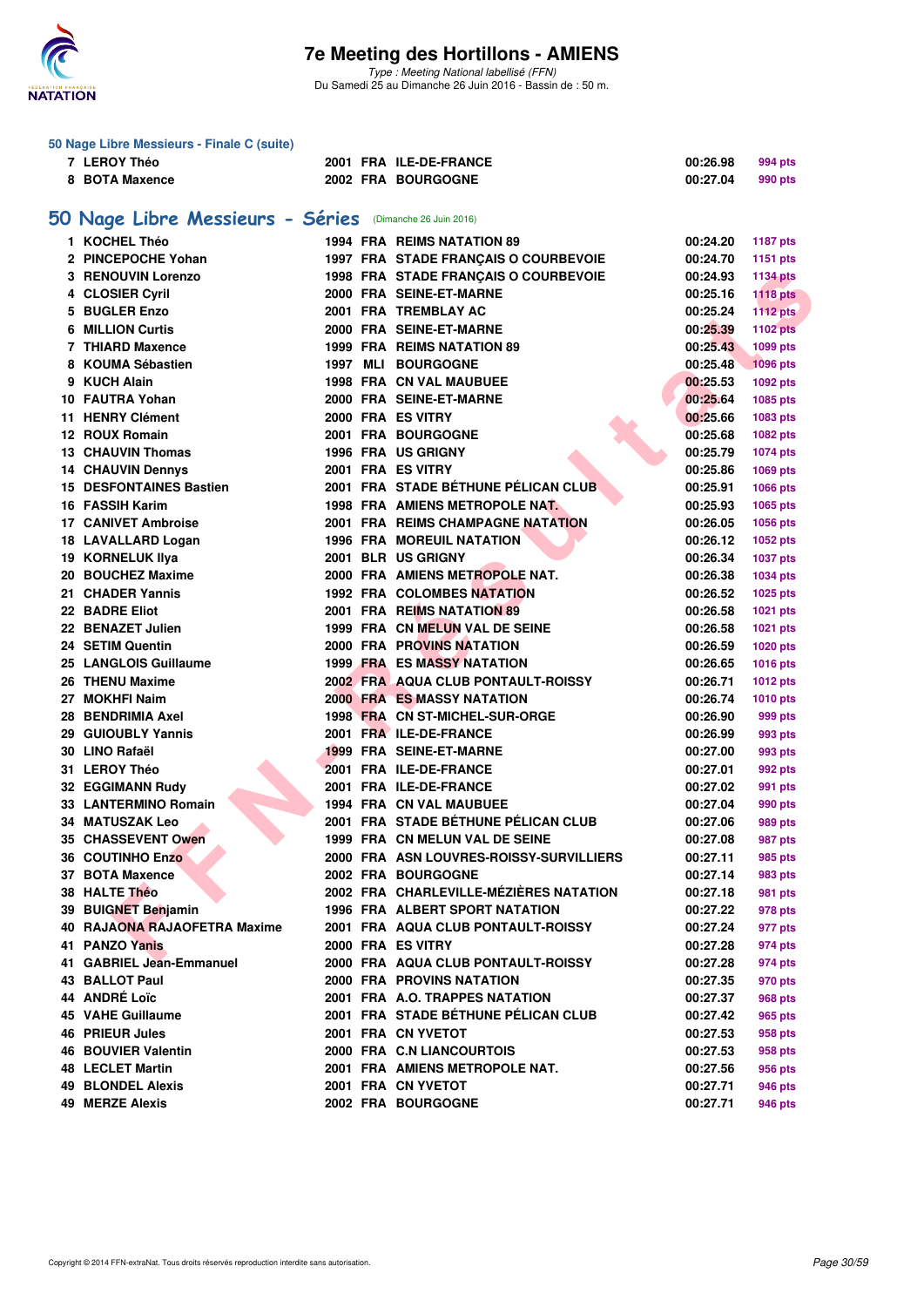

#### **50 Nage Libre Messieurs - Séries (suite)**

| 51 ZAWISKA Nicolas                                         |                    | <b>1988 FRA CN COURRIERES</b>           |              | 00:27.74                                             | 944 pts                                       |
|------------------------------------------------------------|--------------------|-----------------------------------------|--------------|------------------------------------------------------|-----------------------------------------------|
| 52 WATTEZ Luc                                              |                    | 2002 FRA C.N OZOIR-LA-FERRIERE          |              | 00:27.79                                             | 941 pts                                       |
| 53 GUILLAUME Vincent                                       |                    | 2002 FRA ES MASSY NATATION              |              | 00:27.83                                             | 938 pts                                       |
| 54 AZZIOU Sami                                             |                    | 2001 FRA COLOMBES NATATION              |              | 00:27.87                                             | 936 pts                                       |
| 55 DURAND Timothe                                          |                    | 1999 FRA CN VAL MAUBUEE                 |              | 00:27.89                                             | 935 pts                                       |
| 56 MAROT Judicaël                                          |                    | 2002 FRA CN VOUZIERS                    |              | 00:28.00                                             | 928 pts                                       |
| 57 DUPONT Theo                                             |                    | <b>2002 FRA MOREUIL NATATION</b>        |              | 00:28.03                                             | 926 pts                                       |
| 58 POIREL Baptiste                                         |                    | 2002 FRA CN SÉZANNE                     |              | 00:28.15                                             | 918 pts                                       |
| 59 MALLET Clement                                          |                    | 2002 FRA AMIENS METROPOLE NAT.          |              | 00:28.19                                             | 915 pts                                       |
| 60 GRANDIN MARTIN Numa                                     |                    | <b>2002 FRA ES MASSY NATATION</b>       |              | 00:28.33                                             | 907 pts                                       |
| 61 MARCHAND Adrien                                         |                    | 2002 FRA CN YVETOT                      |              | 00:28.36                                             | 905 pts                                       |
| 62 SAUVAGE Andy                                            |                    | 1999 FRA CN VAL MAUBUEE                 |              | 00:28.43                                             | 900 pts                                       |
| 63 TOUZET Baptiste                                         |                    | 1997 FRA ALBERT SPORT NATATION          |              | 00:28.56                                             | 892 pts                                       |
| 64 SCHMITT Teddy                                           |                    | 2002 FRA AQUA CLUB PONTAULT-ROISSY      |              | 00:28.61                                             | 889 pts                                       |
| 65 MULLOIS Flynn                                           |                    | 2002 FRA AQUA CLUB PONTAULT-ROISSY      |              | 00:28.63                                             | <b>888 pts</b>                                |
| 66 PRINGUET Edgar                                          |                    | 2001 FRA AAE PÉRONNE                    |              | 00:28.68                                             | 885 pts                                       |
| 67 PREGHENELLA Bruce                                       |                    | 2001 FRA BEAUVAISIS AQUATIC CLUB        |              | 00:28.79                                             | 878 pts                                       |
| 68 GOMEZ Corentin                                          |                    | 2000 FRA CN VAL MAUBUEE                 |              | 00:28.96                                             | 867 pts                                       |
| 69 VANPARYS Arthur                                         |                    | 2002 FRA ALBERT SPORT NATATION          |              | 00:29.38                                             | 841 pts                                       |
| --- DE BOYER D'EGUILLES Maxime                             |                    | 2002 FRA CANETON CLUB DE BEAUMONT       |              | <b>DNS dec</b>                                       |                                               |
| --- TESIC Enzo                                             |                    | 2000 FRA SEINE-ET-MARNE                 |              | <b>DNS dec</b>                                       |                                               |
| --- CASASREALES Tom                                        |                    | 2001 FRA BOURGOGNE                      |              | <b>DNS dec</b>                                       |                                               |
| --- SAMOKINE Yann                                          |                    | 1997 FRA SEINE-ET-MARNE                 |              | <b>DNS dec</b>                                       |                                               |
|                                                            |                    |                                         |              |                                                      |                                               |
| 00 Nage Libre Messieurs - Finale A (Dimanche 26 Juin 2016) |                    |                                         |              |                                                      |                                               |
| 1 RIHOUX Charles                                           |                    | 1998 FRA CHARLEVILLE-MÉZIÈRES NATATION  |              | 00:51.96                                             | <b>1224 pts</b>                               |
| 2 LAMBERT Hugo                                             |                    | 1993 FRA AMIENS METROPOLE NAT.          | 50 m: 25.31  | $(25.31)$ 100 m : 51.96 (26.65)<br>00:52.20          | <b>1216 pts</b>                               |
|                                                            |                    |                                         | 50 m: 25.20  | $(25.20)$ 100 m : 52.20 $(27.00)$                    |                                               |
| <b>3 AVETAND Thomas</b>                                    |                    | <b>1995 FRA BEAUVAISIS AQUATIC CLUB</b> |              | 00:52.40                                             | 1209 pts                                      |
| 4 PINCEPOCHE Yohan                                         |                    | 1997 FRA STADE FRANÇAIS O COURBEVOIE    | 50 m: 25.51  | $(25.51)$ 100 m : 52.40 $(26.89)$<br>00:53.39        | 1174 pts                                      |
|                                                            |                    |                                         | 50 m: 25.90  | $(25.90)$ 100 m : 53.39 $(27.49)$                    |                                               |
| 5 RENOUVIN Lorenzo                                         |                    | 1998 FRA STADE FRANÇAIS O COURBEVOIE    |              | 00:53.71<br>50 m: 26.07 (26.07) 100 m: 53.71 (27.64) | 1163 pts                                      |
| 6 KOCHEL Théo                                              |                    | 1994 FRA REIMS NATATION 89              |              | 00:54.38                                             | 1140 pts                                      |
|                                                            |                    |                                         | 50 m : 26.37 | $(26.37)$ 100 m : 54.38 $(28.01)$                    |                                               |
| 7 KOUMA Sébastien                                          | 1997 MLI BOURGOGNE |                                         |              | 00:54.56                                             | 1134 pts                                      |
| 8 TESIC Enzo                                               |                    |                                         |              |                                                      |                                               |
|                                                            |                    | 2000 FRA SEINE-ET-MARNE                 | 50 m : 26.58 | (26.58) 100 m: 54.56 (27.98)<br>00:55.74             | 1094 pts                                      |
|                                                            |                    |                                         | 50 m : 26.96 | $(26.96)$ 100 m : 55.74 $(28.78)$                    |                                               |
|                                                            |                    |                                         |              |                                                      |                                               |
| 00 Nage Libre Messieurs - Finale B (Dimanche 26 Juin 2016) |                    |                                         |              |                                                      |                                               |
| 1 GRANDJEAN Meven                                          |                    | 2000 FRA CN VOUZIERS                    | 50 m: 26.92  | 00:55.06<br>$(26.92)$ 100 m : 55.06 $(28.14)$        | <b>1117 pts</b>                               |
| 2 BUGLER Enzo                                              |                    | 2001 FRA TREMBLAY AC                    |              | 00:55.16                                             | 1114 pts                                      |
|                                                            |                    |                                         | 50 m : 26.89 | (26.89) 100 m: 55.16 (28.27)                         |                                               |
| 3 CATALA Alexandre                                         |                    | 1995 FRA C.N OZOIR-LA-FERRIERE          |              | 00:55.28<br>50 m: 26.72 (26.72) 100 m: 55.28 (28.56) | <b>1110 pts</b>                               |
| 4 DESFONTAINES Bastien                                     |                    | 2001 FRA STADE BÉTHUNE PÉLICAN CLUB     | 50 m : 26.79 | 00:55.32                                             | 1108 pts<br>$(26.79)$ 100 m : 55.32 $(28.53)$ |

### [100 Nage Libre Messieurs - Finale A](http://www.ffnatation.fr/webffn/resultats.php?idact=nat&go=epr&idcpt=38947&idepr=52) (Dimanche 26 Juin 2016)

| 1 RIHOUX Charles        |             | 1998 FRA CHARLEVILLE-MÉZIÈRES NATATION      |                        | 00:51.96                      | $1224$ pts                      |
|-------------------------|-------------|---------------------------------------------|------------------------|-------------------------------|---------------------------------|
| 2 LAMBERT Hugo          |             | 1993 FRA AMIENS METROPOLE NAT.              | $50 m$ : 25.31         | $(25.31)$ 100 m :<br>00:52.20 | 51.96 (26.65<br>$1216$ pts      |
| <b>3 AVETAND Thomas</b> |             | <b>1995 FRA BEAUVAISIS AQUATIC CLUB</b>     | 50 m: 25.20            | $(25.20)$ 100 m :<br>00:52.40 | 52.20 (27.00<br>1209 pts        |
| 4 PINCEPOCHE Yohan      |             | <b>1997 FRA STADE FRANCAIS O COURBEVOIE</b> | 50 m: 25.51            | $(25.51)$ 100 m :<br>00:53.39 | 52.40 (26.89)<br>1174 pts       |
| 5 RENOUVIN Lorenzo      |             | 1998 FRA STADE FRANÇAIS O COURBEVOIE        | 50 m: 25.90            | $(25.90)$ 100 m :<br>00:53.71 | 53.39 (27.49<br>1163 $pts$      |
| 6 KOCHEL Théo           |             | 1994 FRA REIMS NATATION 89                  | $50 m$ : 26.07         | $(26.07)$ 100 m :<br>00:54.38 | 53.71 (27.64<br><b>1140 pts</b> |
| 7 KOUMA Sébastien       | MLI<br>1997 | <b>BOURGOGNE</b>                            | $50 m$ : 26.37         | $(26.37)$ 100 m :<br>00:54.56 | 54.38 (28.01<br>1134 pts        |
| 8 TESIC Enzo            |             | 2000 FRA SEINE-ET-MARNE                     | 50 m: 26.58            | $(26.58)$ 100 m :<br>00:55.74 | 54.56 (27.98<br>1094 pts        |
|                         |             |                                             | $50 \text{ m}$ : 26.96 | $(26.96)$ 100 m :             | 55.74 (28.78)                   |

### **[100 Nage Libre Messieurs - Finale B](http://www.ffnatation.fr/webffn/resultats.php?idact=nat&go=epr&idcpt=38947&idepr=52)** (Dimanche 26 Juin 2016)

| 1 GRANDJEAN Meven      |  | 2000 FRA CN VOUZIERS                 |                |                | 00:55.06          | <b>1117 pts</b> |  |
|------------------------|--|--------------------------------------|----------------|----------------|-------------------|-----------------|--|
|                        |  |                                      |                | $50 m$ : 26.92 | $(26.92)$ 100 m : | 55.06 (28.      |  |
| 2 BUGLER Enzo          |  | 2001 FRA TREMBLAY AC                 |                |                | 00:55.16          | 1114 pts        |  |
|                        |  |                                      | 50 m: 26.89    |                | $(26.89)$ 100 m : | 55.16 (28.      |  |
| 3 CATALA Alexandre     |  | 1995 FRA C.N OZOIR-LA-FERRIERE       |                |                | 00:55.28          | 1110 pts        |  |
|                        |  |                                      |                | $50 m$ : 26.72 | $(26.72)$ 100 m : | 55.28 (28.      |  |
| 4 DESFONTAINES Bastien |  | 2001 FRA STADE BÉTHUNE PÉLICAN CLUB  |                |                | 00:55.32          | 1108 pts        |  |
|                        |  |                                      | 50 m :         | 26.79          | $(26.79)$ 100 m : | 55.32 (28.      |  |
| 5 THIARD Maxence       |  | 1999 FRA REIMS NATATION 89           |                |                | 00:55.44          | 1104 pts        |  |
|                        |  |                                      | 50 m :         | 26.89          | $(26.89)$ 100 m : | 55.44 (28.      |  |
| 6 BOUCHEZ Maxime       |  | 2000 FRA AMIENS METROPOLE NAT.       |                |                | 00:55.57          | 1100 pts        |  |
|                        |  |                                      | $50 m$ : 27.45 |                | $(27.45)$ 100 m : | 55.57 (28.      |  |
| 7 LINO Rafaël          |  | 1999 FRA SEINE-ET-MARNE              |                |                | 00:55.63          | 1098 pts        |  |
|                        |  |                                      | 50 m: 27.36    |                | $(27.36)$ 100 m : | 55.63 (28.      |  |
| 8 AMARA Othman         |  | 2001 FRA STADE FRANCAIS O COURBEVOIE |                |                | 00:55.98          | <b>1086 pts</b> |  |

### **1117 pts**<br>**1 GDAN:** 26.92 (26.92) 100 m: 55.06 (28.1  $(26.92)$  100 m : 55.06  $(28.14)$ 50 m : 26.89 (26.89) 100 m : 55.16 (28.27)<br>**00:55.28** 1110 pts 50 m : 26.72 (26.72) 100 m : 55.28 (28.56) 50 m : 26.79 (26.79) 100 m : 55.32 (28.53)<br>**00:55.44** 1104 pts 50 m : 26.89 (26.89) 100 m : 55.44 (28.55)<br>**00:55.57** 1100 pts 50 m : 27.45 (27.45) 100 m : 55.57 (28.12)<br>**00:55.63 1098 pts** 50 m : 27.36 (27.36) 100 m : 55.63 (28.27)<br>**00:55.98 1086 pts** 50 m : 27.03 (27.03) 100 m : 55.98 (28.95)

#### **[100 Nage Libre Messieurs - Finale C](http://www.ffnatation.fr/webffn/resultats.php?idact=nat&go=epr&idcpt=38947&idepr=52) 14-15 ans** (Dimanche 26 Juin 2016)

**1 KORNELUK Ilya 2001 BLR US GRIGNY 00:56.20 1079 pts** 50 m : 27.23 (27.23) 100 m : 56.20 (28.97)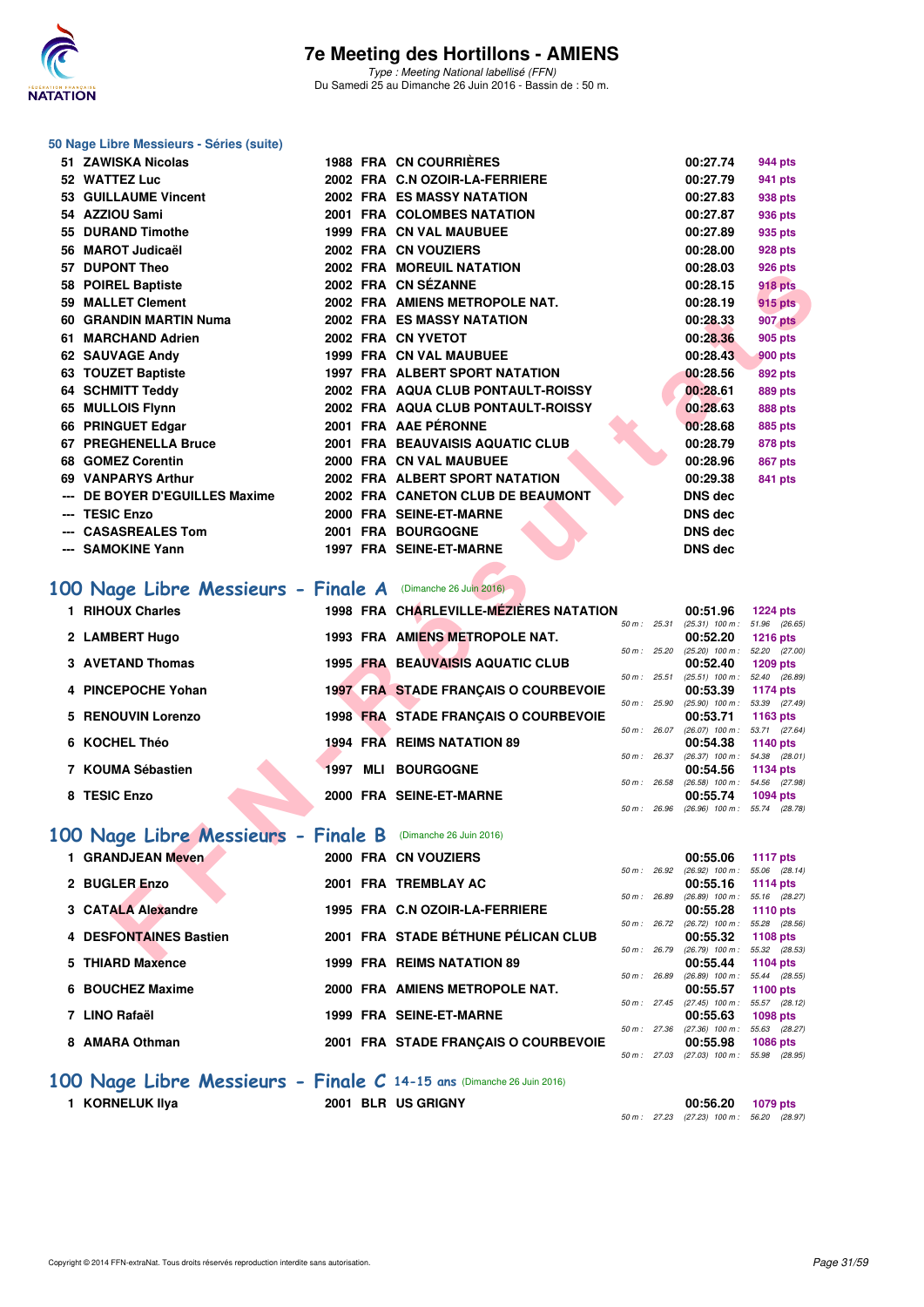

Type : Meeting National labellisé (FFN) Du Samedi 25 au Dimanche 26 Juin 2016 - Bassin de : 50 m.

|                                                  | 100 Nage Libre Messieurs - Finale C (suite)<br>2 ROUX Romain |  |  |                                         |                |              |                                                      |                 |  |  |  |  |
|--------------------------------------------------|--------------------------------------------------------------|--|--|-----------------------------------------|----------------|--------------|------------------------------------------------------|-----------------|--|--|--|--|
|                                                  |                                                              |  |  | 2001 FRA BOURGOGNE                      | 50 m: 27.56    |              | 00:56.63<br>$(27.56)$ 100 m : 56.63 (29.07)          | <b>1064 pts</b> |  |  |  |  |
|                                                  | <b>3 GUIOUBLY Yannis</b>                                     |  |  | 2001 FRA ILE-DE-FRANCE                  |                | 50 m : 27.93 | 00:56.77<br>(27.93) 100 m: 56.77 (28.84)             | <b>1060 pts</b> |  |  |  |  |
|                                                  | 4 CANIVET Ambroise                                           |  |  | 2001 FRA REIMS CHAMPAGNE NATATION       |                | 50 m : 27.41 | 00:56.95<br>$(27.41)$ 100 m : 56.95 $(29.54)$        | <b>1054 pts</b> |  |  |  |  |
|                                                  | 5 RAKOTONDRAMANGA Eliot-Tahina                               |  |  | 2002 FRA ILE-DE-FRANCE                  |                |              | 00:57.35                                             | 1041 pts        |  |  |  |  |
|                                                  | <b>6 CHAUVIN Dennys</b>                                      |  |  | 2001 FRA ES VITRY                       |                |              | 50 m: 27.79 (27.79) 100 m: 57.35 (29.56)<br>00:57.39 | 1039 pts        |  |  |  |  |
|                                                  | 7 WADE Theo                                                  |  |  | 2001 FRA BEAUVAISIS AQUATIC CLUB        | 50 m : 27.75   |              | (27.75) 100 m: 57.39 (29.64)<br>00:57.69             | <b>1030 pts</b> |  |  |  |  |
|                                                  | 8 ZEINATY Paul                                               |  |  | 2001 FRA ILE-DE-FRANCE                  | 50 m : 27.80   |              | $(27.80)$ 100 m : 57.69 $(29.89)$<br>00:58.19        | $1013$ pts      |  |  |  |  |
| 50 m: 28.06<br>$(28.06)$ 100 m : 58.19 $(30.13)$ |                                                              |  |  |                                         |                |              |                                                      |                 |  |  |  |  |
|                                                  | 100 Nage Libre Messieurs - Séries (Dimanche 26 Juin 2016)    |  |  |                                         |                |              |                                                      |                 |  |  |  |  |
|                                                  | 1 RIHOUX Charles                                             |  |  | 1998 FRA CHARLEVILLE-MÉZIÈRES NATATION  |                |              | 00:51.93                                             | <b>1226 pts</b> |  |  |  |  |
|                                                  | 2 LAMBERT Hugo                                               |  |  | 1993 FRA AMIENS METROPOLE NAT.          | 50 m: 25.60    |              | $(25.60)$ 100 m : 51.93 (26.33)<br>00:52.57          | <b>1203 pts</b> |  |  |  |  |
|                                                  | <b>3 AVETAND Thomas</b>                                      |  |  | <b>1995 FRA BEAUVAISIS AQUATIC CLUB</b> | $50 m$ : 25.57 |              | $(25.57)$ 100 m : 52.57 (27.00)<br>00:53.05          | <b>1186 pts</b> |  |  |  |  |
|                                                  | 4 PINCEPOCHE Yohan                                           |  |  | 1997 FRA STADE FRANÇAIS O COURBEVOIE    | 50 m: 25.49    |              | (25.49) 100 m: 53.05 (27.56)<br>00:53.39             | <b>1174 pts</b> |  |  |  |  |
| 5                                                | <b>RENOUVIN Lorenzo</b>                                      |  |  | 1998 FRA STADE FRANÇAIS O COURBEVOIE    | 50 m: 26.14    |              | (26.14) 100 m: 53.39 (27.25)<br>00:53.97             | 1154 pts        |  |  |  |  |
|                                                  | 6 KOCHEL Théo                                                |  |  | 1994 FRA REIMS NATATION 89              | 50 m: 26.19    |              | (26.19) 100 m: 53.97 (27.78)<br>00:54.07             | 1151 pts        |  |  |  |  |
|                                                  |                                                              |  |  |                                         | 50 m : 25.95   |              | (25.95) 100 m: 54.07 (28.12)                         |                 |  |  |  |  |
|                                                  | 7 KOUMA Sébastien                                            |  |  | 1997 MLI BOURGOGNE                      | 50 m : 26.31   |              | 00:54.80<br>$(26.31)$ 100 m : 54.80 $(28.49)$        | <b>1126 pts</b> |  |  |  |  |
|                                                  | 8 TESIC Enzo                                                 |  |  | 2000 FRA SEINE-ET-MARNE                 | 50 m: 27.04    |              | 00:55.28<br>(27.04) 100 m: 55.28 (28.24)             | <b>1110 pts</b> |  |  |  |  |
|                                                  | 9 GRANDJEAN Meven                                            |  |  | 2000 FRA CN VOUZIERS                    |                | 50 m : 27.06 | 00:55.57<br>$(27.06)$ 100 m : 55.57 $(28.51)$        | <b>1100 pts</b> |  |  |  |  |
|                                                  | 10 CATALA Alexandre                                          |  |  | 1995 FRA C.N OZOIR-LA-FERRIERE          | 50 m: 26.91    |              | 00:55.58<br>(26.91) 100 m: 55.58 (28.67)             | 1099 pts        |  |  |  |  |
|                                                  | 11 BUGLER Enzo                                               |  |  | 2001 FRA TREMBLAY AC                    |                |              | 00:55.60                                             | 1099 pts        |  |  |  |  |
|                                                  | <b>12 DEMERIN Antoine</b>                                    |  |  | 1998 FRA STADE FRANÇAIS O COURBEVOIE    | 50 m: 27.20    |              | (27.20) 100 m: 55.60 (28.40)<br>00:55.84             | 1091 pts        |  |  |  |  |
|                                                  | <b>13 DESFONTAINES Bastien</b>                               |  |  | 2001 FRA STADE BÉTHUNE PÉLICAN CLUB     | 50 m : 26.91   |              | (26.91) 100 m: 55.84 (28.93)<br>00:56.14             | <b>1081 pts</b> |  |  |  |  |
|                                                  | <b>14 RACZYNSKI Stanislas</b>                                |  |  | 1996 FRA SEINE-ET-MARNE                 |                |              | 50 m: 27.12 (27.12) 100 m: 56.14 (29.02)<br>00:56.18 | 1079 pts        |  |  |  |  |
|                                                  | 15 BOUCHEZ Maxime                                            |  |  | 2000 FRA AMIENS METROPOLE NAT.          |                |              | 50 m: 27.19 (27.19) 100 m: 56.18 (28.99)<br>00:56.22 | 1078 pts        |  |  |  |  |
|                                                  | 16 LINO Rafaël                                               |  |  | <b>1999 FRA SEINE-ET-MARNE</b>          | 50 m: 27.68    |              | (27.68) 100 m: 56.22 (28.54)                         | <b>1077 pts</b> |  |  |  |  |
|                                                  |                                                              |  |  |                                         |                | 50 m : 27.37 | 00:56.24<br>(27.37) 100 m: 56.24 (28.87)             |                 |  |  |  |  |
|                                                  | 17 THIARD Maxence                                            |  |  | 1999 FRA REIMS NATATION 89              |                |              | 00:56.34<br>50 m: 27.29 (27.29) 100 m: 56.34 (29.05) | <b>1074 pts</b> |  |  |  |  |
|                                                  | 18 AMARA Othman                                              |  |  | 2001 FRA STADE FRANÇAIS O COURBEVOIE    |                | 50 m : 27.26 | 00:56.36<br>$(27.26)$ 100 m : 56.36 $(29.10)$        | 1073 pts        |  |  |  |  |
|                                                  | 19 FOURMY Matéo                                              |  |  | 2000 FRA ES MASSY NATATION              |                | 50 m : 27.49 | 00:56.37<br>(27.49) 100 m: 56.37 (28.88)             | 1073 pts        |  |  |  |  |
|                                                  | 20 ROUX Romain                                               |  |  | 2001 FRA BOURGOGNE                      |                | 50 m: 27.31  | 00:56.41<br>$(27.31)$ 100 m : 56.41 $(29.10)$        | 1072 pts        |  |  |  |  |
|                                                  | 21 CLOSIER Cyril                                             |  |  | 2000 FRA SEINE-ET-MARNE                 |                |              | 00:56.43                                             | <b>1071 pts</b> |  |  |  |  |
|                                                  | 22 LECLERCQ Thomas                                           |  |  | 1999 FRA AMIENS METROPOLE NAT.          | 50 m: 27.00    |              | $(27.00)$ 100 m : 56.43 $(29.43)$<br>00:56.77        | <b>1060 pts</b> |  |  |  |  |
|                                                  | 23 HENRY Clément                                             |  |  | 2000 FRA ES VITRY                       | 50 m : 27.52   |              | (27.52) 100 m: 56.77 (29.25)<br>00:56.81             | 1059 pts        |  |  |  |  |
|                                                  | 24 KORNELUK IIya                                             |  |  | 2001 BLR US GRIGNY                      | 50 m : 27.06   |              | (27.06) 100 m: 56.81 (29.75)<br>00:56.87             | <b>1057 pts</b> |  |  |  |  |
|                                                  | 25 CANIVET Ambroise                                          |  |  | 2001 FRA REIMS CHAMPAGNE NATATION       |                | 50 m : 26.97 | (26.97) 100 m: 56.87 (29.90)<br>00:56.94             | <b>1054 pts</b> |  |  |  |  |
|                                                  | 26 MARTINS Dimitry                                           |  |  | 1998 FRA US GRIGNY                      |                | 50 m : 27.30 | $(27.30)$ 100 m : 56.94 $(29.64)$<br>00:57.12        | 1048 pts        |  |  |  |  |
|                                                  |                                                              |  |  |                                         |                |              | 50 m: 27.54 (27.54) 100 m: 57.12 (29.58)             |                 |  |  |  |  |
|                                                  | 27 TONNEAU Guillaume                                         |  |  | 1998 FRA CN ST-MICHEL-SUR-ORGE          |                | 50 m : 27.81 | 00:57.17<br>$(27.81)$ 100 m : 57.17 $(29.36)$        | <b>1047 pts</b> |  |  |  |  |
|                                                  | 28 RAKOTONDRAMANGA Eliot-Tahina                              |  |  | 2002 FRA ILE-DE-FRANCE                  |                |              | 00:57.20<br>50 m: 27.40 (27.40) 100 m: 57.20 (29.80) | <b>1046 pts</b> |  |  |  |  |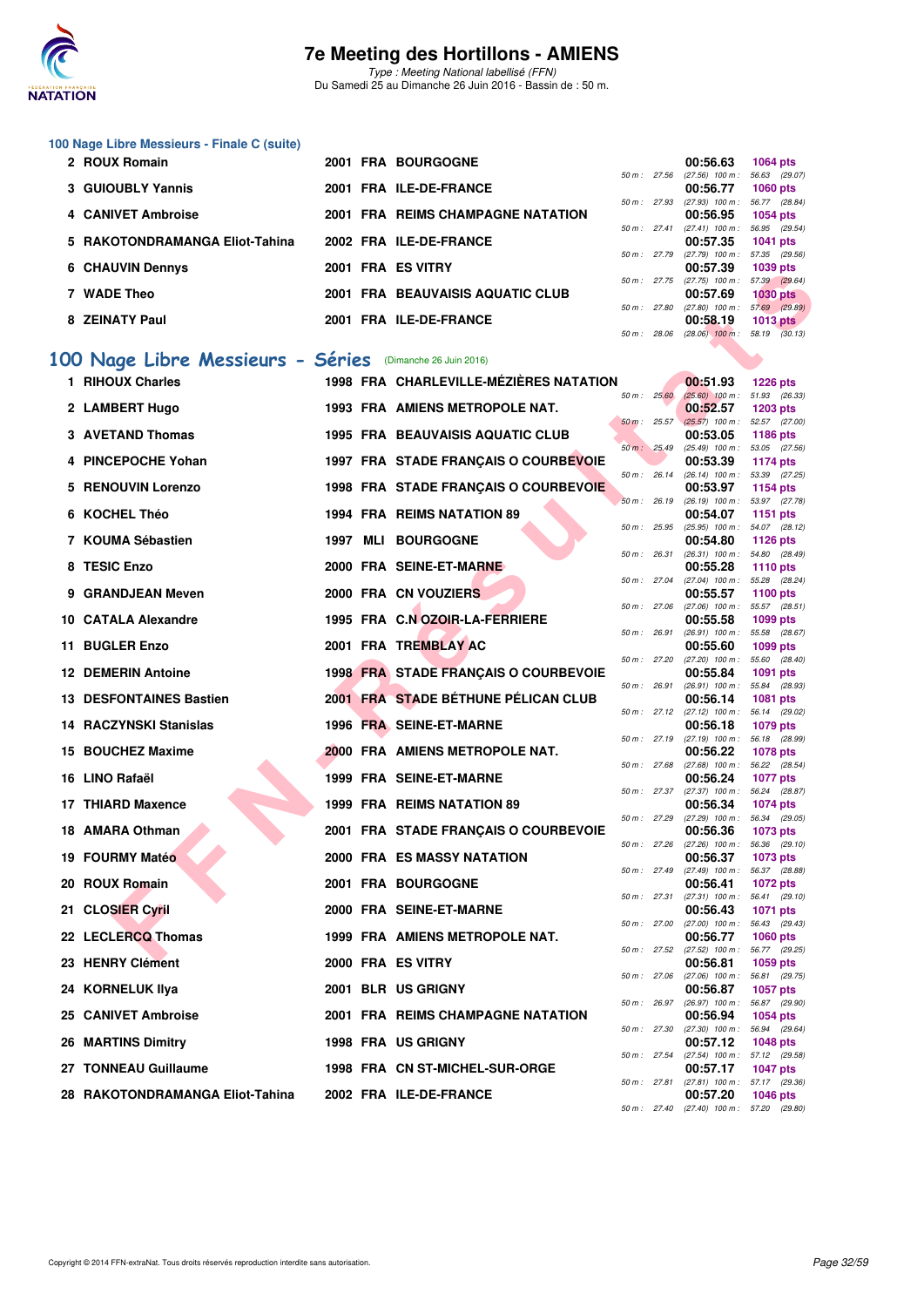

Type : Meeting National labellisé (FFN) Du Samedi 25 au Dimanche 26 Juin 2016 - Bassin de : 50 m.

|    | 100 Nage Libre Messieurs - Séries (suite)<br>29 GUIOUBLY Yannis |  | 2001 FRA ILE-DE-FRANCE                  |              |              | 00:57.24                                               | <b>1044 pts</b> |
|----|-----------------------------------------------------------------|--|-----------------------------------------|--------------|--------------|--------------------------------------------------------|-----------------|
|    |                                                                 |  | 2001 FRA ES VITRY                       | 50 m : 28.01 |              | (28.01) 100 m: 57.24 (29.23)                           |                 |
|    | <b>30 CHAUVIN Dennys</b>                                        |  |                                         |              | 50 m : 27.89 | 00:57.39<br>(27.89) 100 m: 57.39 (29.50)               | 1039 pts        |
|    | 31 BENDRIMIA Axel                                               |  | 1998 FRA CN ST-MICHEL-SUR-ORGE          |              |              | 00:57.52<br>50 m: 27.72 (27.72) 100 m: 57.52 (29.80)   | 1035 pts        |
|    | 32 WADE Theo                                                    |  | 2001 FRA BEAUVAISIS AQUATIC CLUB        |              |              | 00:57.53<br>50 m: 27.76 (27.76) 100 m: 57.53 (29.77)   | 1035 pts        |
|    | 33 BENAZET Julien                                               |  | 1999 FRA CN MELUN VAL DE SEINE          | 50 m : 26.85 |              | 00:57.59<br>$(26.85)$ 100 m : 57.59 $(30.74)$          | 1033 pts        |
|    | 34 ZEINATY Paul                                                 |  | 2001 FRA ILE-DE-FRANCE                  | 50 m : 27.81 |              | 00:57.60<br>$(27.81)$ 100 m : 57.60 $(29.79)$          | <b>1033 pts</b> |
|    | 35 RAJAONA RAJAOFETRA Maxime                                    |  | 2001 FRA AQUA CLUB PONTAULT-ROISSY      | 50 m: 27.98  |              | 00:57.73<br>$(27.98)$ 100 m : 57.73 $(29.75)$          | <b>1028 pts</b> |
|    | 36 CHAMBRAUD Charles                                            |  | 2001 FRA COLOMBES NATATION              |              |              | 00:57.76                                               | <b>1027 pts</b> |
|    | 37 DRUJON Colin                                                 |  | 1999 FRA AMIENS METROPOLE NAT.          |              | 50 m : 27.52 | $(27.52)$ 100 m : 57.76 $(30.24)$<br>00:57.78          | <b>1027 pts</b> |
|    | 38 LECROQ Hugo                                                  |  | 1994 FRA US GRIGNY                      |              | 50 m: 28.14  | (28.14) 100 m: 57.78 (29.64)<br>00:57.83               | 1025 pts        |
|    | 39 LAVALLARD Logan                                              |  | <b>1996 FRA MOREUIL NATATION</b>        | 50 m: 27.74  |              | $(27.74)$ 100 m : 57.83 (30.09)<br>00:58.05            | 1018 pts        |
|    | <b>40 THENU Maxime</b>                                          |  | 2002 FRA AQUA CLUB PONTAULT-ROISSY      | 50 m: 27.98  |              | $(27.98)$ 100 m : 58.05 $(30.07)$<br>00:58.11          | <b>1016 pts</b> |
|    | 41 LANGLOIS Guillaume                                           |  | 1999 FRA ES MASSY NATATION              | 50 m: 28.97  |              | (28.97) 100 m: 58.11 (29.14)<br>00:58.17               | <b>1014 pts</b> |
|    | 42 BALLOT Paul                                                  |  | 2000 FRA PROVINS NATATION               | 50 m: 27.80  |              | $(27.80)$ 100 m : 58.17 $(30.37)$<br>00:58.23          | <b>1012 pts</b> |
|    | <b>43 SAHBANI Ellias</b>                                        |  | 2001 FRA STADE FRANCAIS O COURBEVOIE    | 50 m : 28.46 |              | (28.46) 100 m: 58.23 (29.77)                           |                 |
|    |                                                                 |  |                                         | 50 m : 28.49 |              | 00:58.37<br>(28.49) 100 m: 58.37 (29.88)               | <b>1008 pts</b> |
|    | <b>44 EGGIMANN Rudy</b>                                         |  | 2001 FRA ILE-DE-FRANCE                  | 50 m: 28.83  |              | 00:58.54<br>(28.83) 100 m: 58.54 (29.71)               | <b>1002 pts</b> |
|    | 45 KLEIN Hugo                                                   |  | 2002 FRA CHARLEVILLE-MEZIERES NATATION  | 50 m: 29.04  |              | 00:58.55<br>(29.04) 100 m: 58.55 (29.51)               | 1002 pts        |
|    | 46 PANZO Yanis                                                  |  | 2000 FRA ES VITRY                       | 50 m : 28.54 |              | 00:58.61<br>(28.54) 100 m: 58.61 (30.07)               | 1000 pts        |
|    | 47 AZZIOU Sami                                                  |  | 2001 FRA COLOMBES NATATION              | 50 m: 27.93  |              | 00:58.64<br>$(27.93)$ 100 m : 58.64 $(30.71)$          | 999 pts         |
|    | 48 CHASSEVENT Owen                                              |  | 1999 FRA CN MELUN VAL DE SEINE          | 50 m : 27.80 |              | 00:58.71<br>(27.80) 100 m: 58.71 (30.91)               | 997 pts         |
| 49 | <b>D'INCA Fabio</b>                                             |  | <b>2000 FRA BEAUVAISIS AQUATIC CLUB</b> |              |              | 00:58.73                                               | 996 pts         |
|    | 50 LANTERMINO Romain                                            |  | 1994 FRA CN VAL MAUBUEE                 | 50 m : 28.28 |              | $(28.28)$ 100 m : 58.73 $(30.45)$<br>00:58.83          | 993 pts         |
|    | 51 VINDEVOGEL-CAUET Igor                                        |  | 2001 FRA AMIENS METROPOLE NAT.          | 50 m : 29.25 |              | (29.25) 100 m: 58.83 (29.58)<br>00:58.91               | 990 pts         |
|    | 52 LETHUMIER Romain                                             |  | <b>2001 FRA BOURGOGNE</b>               | 50 m : 29.38 |              | (29.38) 100 m: 58.91 (29.53)<br>00:59.04               | 986 pts         |
|    | 53 BLONDEL Alexis                                               |  | 2001 FRA CN YVETOT                      | 50 m : 28.35 |              | $(28.35)$ 100 m : 59.04 $(30.69)$<br>00:59.09          | 985 pts         |
|    | 54 COUTINHO Enzo                                                |  | 2000 FRA ASN LOUVRES-ROISSY-SURVILLIERS | 50 m : 28.80 |              | (28.80) 100 m: 59.09 (30.29)<br>00:59.27               | 979 pts         |
|    | 55 KUCH Alain                                                   |  | 1998 FRA CN VAL MAUBUEE                 | 50 m : 28.52 |              | $(28.52)$ 100 m : 59.27 $(30.75)$<br>00:59.30          | 978 pts         |
|    | 56 BADRE Eliot                                                  |  | 2001 FRA REIMS NATATION 89              |              | 50 m : 28.24 | $(28.24)$ 100 m : 59.30 $(31.06)$<br>00:59.40          | 975 pts         |
|    | 57 PRIEUR Jules                                                 |  | 2001 FRA CN YVETOT                      | 50 m : 28.36 |              | (28.36) 100 m: 59.40 (31.04)<br>00:59.57               | 969 pts         |
|    | 58 DEMETZ Alexis                                                |  | 2001 FRA AQUA CLUB PONTAULT-ROISSY      | 50 m: 29.28  |              | (29.28) 100 m: 59.57 (30.29)<br>00:59.58               |                 |
|    |                                                                 |  |                                         | 50 m: 29.06  |              | (29.06) 100 m: 59.58 (30.52)                           | 969 pts         |
|    | 59 SAUVAGE Andy                                                 |  | 1999 FRA CN VAL MAUBUEE                 | 50 m: 28.67  |              | 00:59.61<br>$(28.67)$ 100 m : 59.61 $(30.94)$          | 968 pts         |
|    | 60 POIREL Baptiste                                              |  | 2002 FRA CN SEZANNE                     | 50 m : 28.52 |              | 00:59.67<br>$(28.52)$ 100 m : 59.67 $(31.15)$          | 966 pts         |
|    | 61 GUILLAUME Vincent                                            |  | 2002 FRA ES MASSY NATATION              | 50 m : 29.05 |              | 00:59.76<br>(29.05) 100 m: 59.76 (30.71)               | 963 pts         |
|    | 62 BEAU Adrien                                                  |  | 2000 FRA CO SAINT-DIZIER NATATION       | 50 m: 28.53  |              | 00:59.83<br>$(28.53)$ 100 m : 59.83 $(31.30)$          | 961 pts         |
|    | 63 GABRIEL Jean-Emmanuel                                        |  | 2000 FRA AQUA CLUB PONTAULT-ROISSY      | 50 m : 28.60 |              | 01:00.02<br>(28.60) 100 m: 1:00.02 (31.42)             | 955 pts         |
|    | 64 OUNOUGHI Ihsane                                              |  | <b>2001 FRA ES MASSY NATATION</b>       |              |              | 01:00.26<br>50 m: 28.82 (28.82) 100 m: 1:00.26 (31.44) | 948 pts         |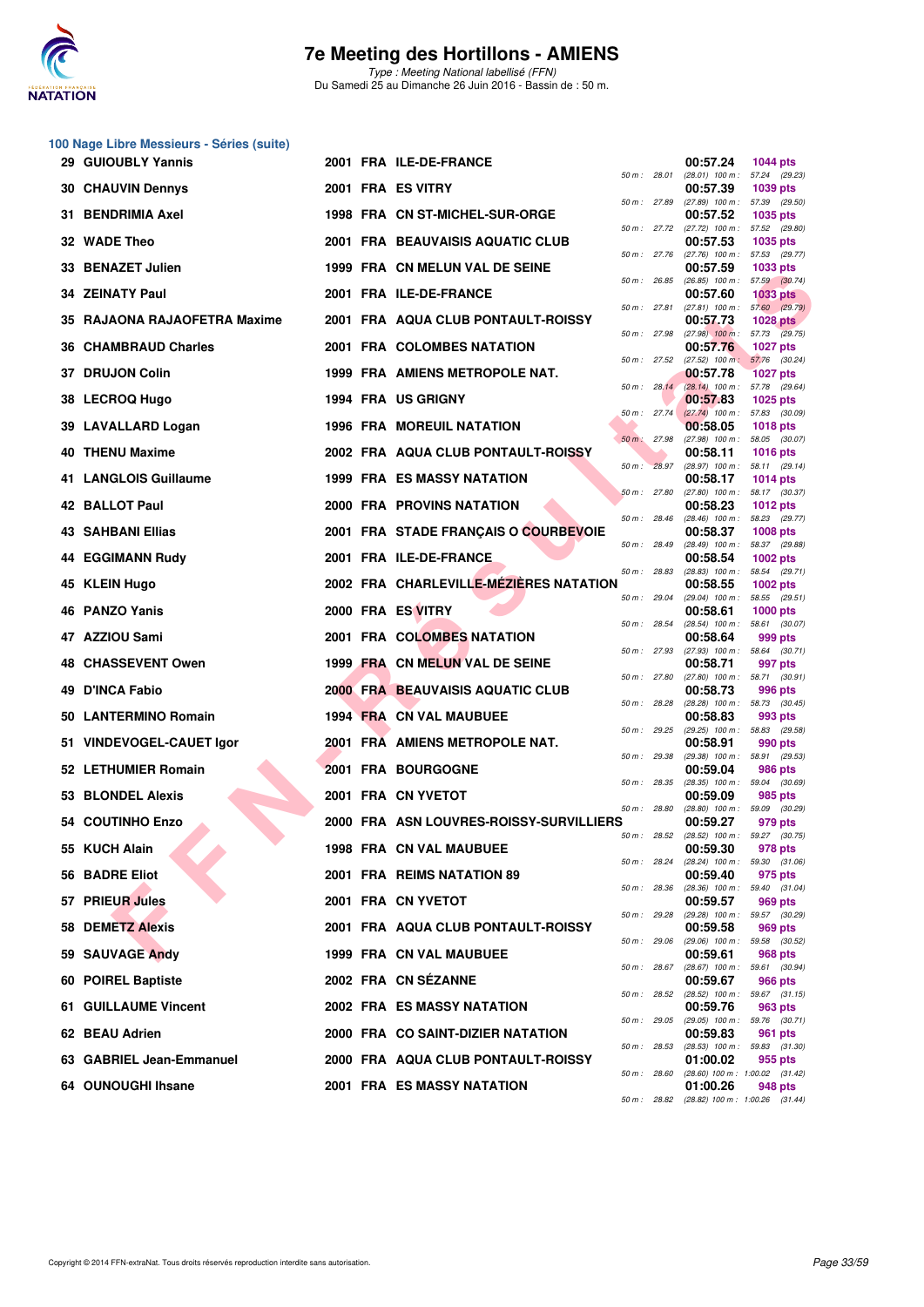

Type : Meeting National labellisé (FFN) Du Samedi 25 au Dimanche 26 Juin 2016 - Bassin de : 50 m.

## **100 Nage Libre Messieurs - Séries (suite)**

| 64 CAMUS Loïc                                    |  | <b>2001 FRA ES MASSY NATATION</b>                        |              |              | 01:00.26                  | 948 pts                                               |
|--------------------------------------------------|--|----------------------------------------------------------|--------------|--------------|---------------------------|-------------------------------------------------------|
| 64 WATTEZ Luc                                    |  | 2002 FRA C.N OZOIR-LA-FERRIERE                           |              |              | 01:00.26                  | 50 m: 29.58 (29.58) 100 m: 1:00.26 (30.68)<br>948 pts |
| 67 BUIGNET Benjamin                              |  | 1996 FRA ALBERT SPORT NATATION                           |              | 50 m : 29.45 | 01:00.33                  | $(29.45)$ 100 m : 1:00.26 $(30.81)$<br>946 pts        |
| 68 LOURET Enzo                                   |  | <b>2002 FRA BOURGOGNE</b>                                | 50 m: 29.18  |              | 01:00.37                  | $(29.18)$ 100 m : 1:00.33 $(31.15)$<br>944 pts        |
| 69 POUSSARD Théo                                 |  | 2001 FRA AAE PÉRONNE                                     |              | 50 m : 29.24 | 01:00.43                  | $(29.24)$ 100 m : 1:00.37 $(31.13)$<br>943 pts        |
| 70 VERHOEVEN Tanguy                              |  | 2002 FRA BOURGOGNE                                       | 50 m: 29.03  |              | 01:00.44                  | $(29.03)$ 100 m : 1:00.43 $(31.40)$<br>942 pts        |
| 71 LEROY Théo                                    |  | 2001 FRA ILE-DE-FRANCE                                   |              | 50 m: 29.14  | 01:00.47                  | $(29.14)$ 100 m : 1:00.44 $(31.30)$<br>941 pts        |
| 72 PASTULA Kacper                                |  | 2001 POL ILE-DE-FRANCE                                   | 50 m : 28.69 |              | 01:00.76                  | $(28.69)$ 100 m : 1:00.47 $(31.78)$<br>932 pts        |
| 73 LECLET Martin                                 |  | 2001 FRA AMIENS METROPOLE NAT.                           | 50 m : 28.83 |              | 01:00.78                  | (28.83) 100 m: 1:00.76 (31.93)<br>932 pts             |
| <b>74 MALLET Clement</b>                         |  | 2002 FRA AMIENS METROPOLE NAT.                           |              | 50 m: 29.69  | 01:00.88                  | $(29.69)$ 100 m : 1:00.78 $(31.09)$<br>929 pts        |
| 75 MARCHAND Maximilian                           |  | 2000 FRA PROVINS NATATION                                |              | 50 m: 30.00  | 01:00.91                  | $(30.00)$ 100 m : 1:00.88 $(30.88)$<br>928 pts        |
| 76 WATTEZ Pacôme                                 |  | 2002 FRA C.N OZOIR-LA-FERRIERE                           | 50 m: 29.17  |              | 01:01.00                  | (29.17) 100 m: 1:00.91 (31.74)<br>925 pts             |
| 77 BOUVIER Valentin                              |  | 2000 FRA C.N LIANCOURTOIS                                | 50 m: 29.94  |              | 01:01.02                  | (29.94) 100 m: 1:01.00 (31.06)<br>924 pts             |
| <b>78 DURAND Timothe</b>                         |  | <b>1999 FRA CN VAL MAUBUEE</b>                           | 50 m: 29.81  |              | 01:01.15                  | $(29.81)$ 100 m : 1:01.02 $(31.21)$<br>920 pts        |
| 79 CHIBANE Yanis                                 |  | 2001 FRA AQUA CLUB PONTAULT-ROISSY                       |              | 50 m : 29.12 | 01:01.38                  | $(29.12)$ 100 m : 1:01.15 $(32.03)$<br>913 pts        |
| 80 FERNANA Oussama                               |  | 2001 FRA COLOMBES NATATION                               |              | 50 m : 29.28 | 01:01.82                  | $(29.28)$ 100 m : 1:01.38 $(32.10)$<br>900 pts        |
| 81 LE ROUZES Nicolas                             |  | 2001 FRA CN VOUZIERS                                     |              |              | 01:01.87                  | 50 m: 29.27 (29.27) 100 m: 1:01.82 (32.55)<br>898 pts |
| 82 PRINGUET Edgar                                |  | 2001 FRA AAE PÉRONNE                                     | 50 m : 29.44 |              | 01:01.90                  | (29.44) 100 m : 1:01.87 (32.43)<br>897 pts            |
| 83 MULLOIS Flynn                                 |  | 2002 FRA AQUA CLUB PONTAULT-ROISSY                       | 50 m : 29.53 |              | 01:02.05                  | (29.53) 100 m: 1:01.90 (32.37)<br>893 pts             |
| 84 GRANDIN MARTIN Numa                           |  | 2002 FRA ES MASSY NATATION                               | 50 m : 30.06 |              |                           | (30.06) 100 m: 1:02.05 (31.99)                        |
|                                                  |  |                                                          | 50 m : 29.53 |              | 01:02.14                  | 890 pts<br>(29.53) 100 m: 1:02.14 (32.61)             |
| 85 MARCHAND Adrien                               |  | 2002 FRA CN YVETOT                                       |              |              | 01:02.23                  | 887 pts<br>50 m: 29.87 (29.87) 100 m: 1:02.23 (32.36) |
| 86 MAROT Judicaël                                |  | 2002 FRA CN VOUZIERS                                     |              | 50 m : 30.15 | 01:02.32                  | 885 pts<br>$(30.15)$ 100 m : 1:02.32 $(32.17)$        |
| 87 PREGHENELLA Bruce                             |  | 2001 FRA BEAUVAISIS AQUATIC CLUB                         |              | 50 m : 29.91 | 01:02.37                  | 883 pts<br>(29.91) 100 m: 1:02.37 (32.46)             |
| <b>88 DELANNOY Antoine</b>                       |  | 2002 FRA AQUA CLUB PONTAULT-ROISSY                       | 50 m : 30.90 |              | 01:02.68                  | 874 pts<br>$(30.90)$ 100 m : 1:02.68 $(31.78)$        |
| 89 SCHMITT Teddy                                 |  | 2002 FRA AQUA CLUB PONTAULT-ROISSY                       |              | 50 m : 30.32 | 01:02.69                  | 873 pts<br>$(30.32)$ 100 m : 1:02.69 $(32.37)$        |
| 90 CHARBONNEL Theo                               |  | 2001 FRA CN ST-MICHEL-SUR-ORGE                           | 50 m : 30.06 |              | 01:02.84                  | 869 pts<br>$(30.06)$ 100 m : 1:02.84 $(32.78)$        |
| 91 PAUBEL Lucas                                  |  | 2002 FRA ES MASSY NATATION                               |              |              | 01:03.12                  | 861 pts<br>50 m: 30.38 (30.38) 100 m: 1:03.12 (32.74) |
| 92 LEPLATRE Remy                                 |  | 2000 FRA CN ST-MICHEL-SUR-ORGE                           |              | 50 m : 30.83 | 01:03.56                  | 848 pts<br>$(30.83)$ 100 m : 1:03.56 $(32.73)$        |
| 93 TOUZET Baptiste                               |  | 1997 FRA ALBERT SPORT NATATION                           |              | 50 m : 30.68 | 01:03.63                  | 846 pts<br>$(30.68)$ 100 m : 1:03.63 $(32.95)$        |
| 94 SETIM Quentin                                 |  | <b>2000 FRA PROVINS NATATION</b>                         | 50 m : 26.66 |              | 01:05.50                  | 791 pts<br>(26.66) 100 m : 1:05.50 (38.84)            |
| 95 VANPARYS Arthur                               |  | 2002 FRA ALBERT SPORT NATATION                           |              |              | 01:06.70                  | 758 pts<br>50 m: 32.25 (32.25) 100 m: 1:06.70 (34.45) |
| --- TOURDES Alexis                               |  | 1999 FRA SEINE-ET-MARNE                                  |              |              | <b>DSQ 15m</b>            |                                                       |
| <b>GOULARD Clement</b><br><b>CASASREALES Tom</b> |  | 1999 FRA AQUA CLUB PONTAULT-ROISSY<br>2001 FRA BOURGOGNE |              |              | <b>DNS dec</b><br>DNS dec |                                                       |
| <b>MOKHFI Naim</b>                               |  | <b>2000 FRA ES MASSY NATATION</b>                        |              |              | <b>DNS Nd</b>             |                                                       |

|          |       | 01:00.26                      | 948 pts                              |
|----------|-------|-------------------------------|--------------------------------------|
| $50 m$ : | 29.58 | (29.58) 100 m :               | 1:00.26<br>(30.68)                   |
|          |       | 01:00.26                      | 948 pts                              |
| $50 m$ : | 29.45 | $(29.45)$ 100 m :             | 1:00.26<br>(30.81)                   |
| $50 m$ : | 29.18 | 01:00.33<br>$(29.18) 100 m$ : | 946 pts<br>1:00.33<br>(31.15)        |
|          |       | 01:00.37                      | 944 pts                              |
| $50 m$ : | 29.24 | (29.24) 100 m :               | 1:00.37<br>(31.13)                   |
| $50 m$ : | 29.03 | 01:00.43<br>(29.03) 100 m :   | <b>943 pts</b><br>1:00.43<br>(31.40) |
|          |       | 01:00.44                      | <b>942 pts</b>                       |
| $50 m$ : | 29.14 | $(29.14) 100 m$ :             | 1:00.44<br>(31.30)                   |
| $50 m$ : | 28.69 | 01:00.47<br>$(28.69)$ 100 m : | <b>941 pts</b><br>1:00.47<br>(31.78) |
|          |       | 01:00.76                      | 932 pts                              |
| $50 m$ : | 28.83 | $(28.83) 100 m$ :             | 1:00.76<br>(31.93)                   |
| $50 m$ : | 29.69 | 01:00.78                      | 932 pts                              |
|          |       | $(29.69)$ 100 m :<br>01:00.88 | 1:00.78<br>(31.09)<br>929 pts        |
| $50 m$ : | 30.00 | $(30.00)$ 100 m :             | 1:00.88<br>(30.88)                   |
|          |       | 01:00.91                      | 928 pts                              |
| $50 m$ : | 29.17 | (29.17) 100 m :<br>01:01.00   | 1:00.91<br>(31.74)<br>925 pts        |
| $50 m$ : | 29.94 | $(29.94) 100 m$ :             | 1:01.00<br>(31.06)                   |
|          |       | 01:01.02                      | 924 pts                              |
| $50 m$ : | 29.81 | $(29.81)$ 100 m :<br>01:01.15 | 1:01.02<br>(31.21)<br>920 pts        |
| $50 m$ : | 29.12 | (29.12) 100 m :               | 1:01.15<br>(32.03)                   |
|          |       | 01:01.38                      | 913 pts                              |
| $50 m$ : | 29.28 | (29.28) 100 m :<br>01:01.82   | 1:01.38<br>(32.10)                   |
| $50 m$ : | 29.27 | (29.27) 100 m :               | <b>900 pts</b><br>1:01.82<br>(32.55) |
|          |       | 01:01.87                      | 898 pts                              |
| $50 m$ : | 29.44 | (29.44) 100 m :               | 1:01.87<br>(32.43)                   |
| $50 m$ : | 29.53 | 01:01.90<br>(29.53) 100 m :   | 897 pts<br>1:01.90<br>(32.37)        |
|          |       | 01:02.05                      | 893 pts                              |
| $50 m$ : | 30.06 | $(30.06)$ 100 m :             | 1:02.05<br>(31.99)                   |
| 50 m :   | 29.53 | 01:02.14<br>(29.53) 100 m :   | 890 pts<br>1:02.14<br>(32.61)        |
|          |       | 01:02.23                      | <b>887 pts</b>                       |
| $50 m$ : | 29.87 | (29.87) 100 m :               | 1:02.23<br>(32.36)                   |
| $50 m$ : | 30.15 | 01:02.32<br>$(30.15)$ 100 m : | 885 pts<br>1:02.32<br>(32.17)        |
|          |       | 01:02.37                      | <b>883 pts</b>                       |
| 50 m :   | 29.91 | (29.91) 100 m :               | 1:02.37<br>(32.46)                   |
| $50 m$ : | 30.90 | 01:02.68<br>$(30.90)$ 100 m : | 874 pts<br>1:02.68<br>(31.78)        |
|          |       | 01:02.69                      | 873 pts                              |
| $50 m$ : | 30.32 | $(30.32)$ 100 m :             | 1:02.69<br>(32.37)                   |
| $50 m$ : | 30.06 | 01:02.84<br>$(30.06)$ 100 m : | <b>869 pts</b><br>1:02.84<br>(32.78) |
|          |       | 01:03.12                      | 861 pts                              |
| $50 m$ : | 30.38 | (30.38) 100 m :               | 1:03.12<br>(32.74)                   |
| $50 m$ : | 30.83 | 01:03.56<br>$(30.83) 100 m$ : | 848 pts<br>1:03.56<br>(32.73)        |
|          |       | 01:03.63                      | <b>846 pts</b>                       |
| 50 m :   | 30.68 | $(30.68) 100 m$ :             | 1:03.63<br>(32.95)                   |
| $50 m$ : | 26.66 | 01:05.50<br>$(26.66) 100 m$ : | 791<br>pts<br>1:05.50<br>(38.84)     |
|          |       | 01:06.70                      | <b>758 pts</b>                       |
| $50 m$ : | 32.25 | (32.25) 100 m :               | 1:06.70<br>(34.45)                   |
|          |       | DSQ 15m                       |                                      |
|          |       | DNS dec                       |                                      |
|          |       | <b>DNS</b> dec                |                                      |
|          |       | <b>DNS Nd</b>                 |                                      |

### **[200 Nage Libre Messieurs - Finale A](http://www.ffnatation.fr/webffn/resultats.php?idact=nat&go=epr&idcpt=38947&idepr=53)** (Samedi 25 Juin 2016)

**1 DERACHE Alexandre 1998 FRA AMIENS METROPOLE NAT. 01:51.18 1276 pts** 50 m : 25.91 (25.91) 100 m : 53.99 (28.08) 150 m : 1:22.96 (28.97) 200 m : 1:51.18 (28.22)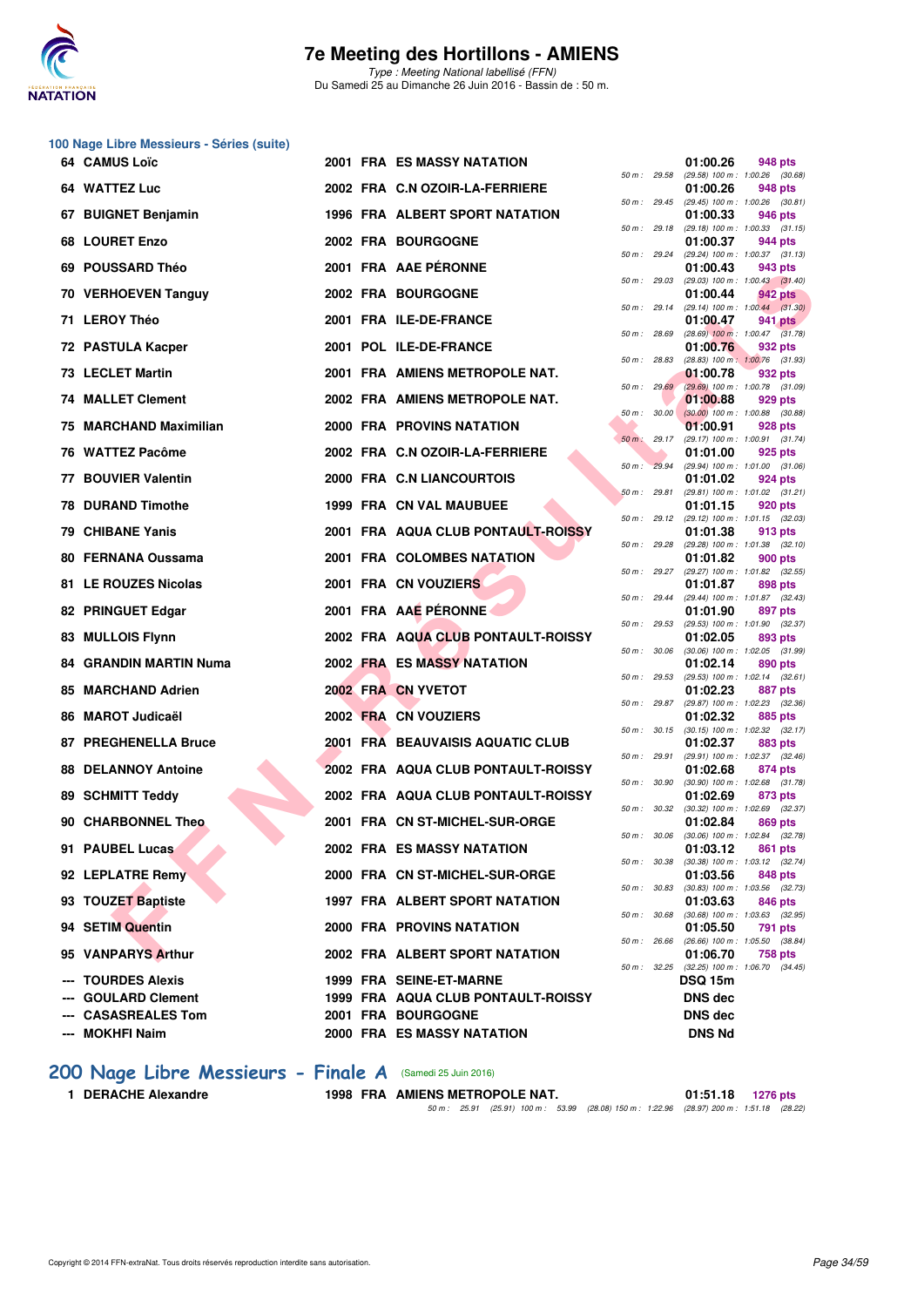

| 200 Nage Libre Messieurs - Finale A (suite)                         |                                                                                                                                                                                                                  |                                                                    |
|---------------------------------------------------------------------|------------------------------------------------------------------------------------------------------------------------------------------------------------------------------------------------------------------|--------------------------------------------------------------------|
| 2 FUCHS Roman                                                       | <b>1998 FRA AMIENS METROPOLE NAT.</b><br>50 m: 27.02 (27.02) 100 m: 55.55 (28.53) 150 m: 1:24.36 (28.81) 200 m: 1:52.74 (28.38)                                                                                  | 01:52.74<br><b>1248 pts</b>                                        |
| 3 LAMBERT Hugo                                                      | 1993 FRA AMIENS METROPOLE NAT.                                                                                                                                                                                   | 01:54.31<br><b>1220 pts</b>                                        |
| 4 ZITOUNI Fares                                                     | 50 m: 27.28 (27.28) 100 m: 56.22 (28.94) 150 m: 1:25.70 (29.48) 200 m: 1:54.31 (28.61)<br>1999 FRA AMIENS METROPOLE NAT.                                                                                         | 01:55.55<br>1198 pts                                               |
| 5 GUERIN Simon                                                      | 50 m: 27.13 (27.13) 100 m: 56.62 (29.49) 150 m: 1:26.53 (29.91) 200 m: 1:55.55 (29.02)<br>1992 FRA AMIENS METROPOLE NAT.                                                                                         | 01:56.88<br>1175 pts                                               |
| 6 TESIC Enzo                                                        | 50 m: 26.80 (26.80) 100 m: 55.17 (28.37) 150 m: 1:26.11 (30.94) 200 m: 1:56.88 (30.77)<br>2000 FRA SEINE-ET-MARNE                                                                                                | 01:59.41<br><b>1131 pts</b>                                        |
| 7 RACZYNSKI Stanislas                                               | 50 m: 27.72 (27.72) 100 m: 57.39 (29.67) 150 m: 1:28.47<br>1996 FRA SEINE-ET-MARNE                                                                                                                               | $(31.08)$ 200 m : 1:59.41 $(30.94)$<br>02:02.09<br><b>1086 pts</b> |
|                                                                     | 50 m: 27.67 (27.67) 100 m: 58.89 (31.22) 150 m: 1:30.35 (31.46) 200 m: 2:02.09 (31.74)                                                                                                                           |                                                                    |
| 8 BOUCHEZ Maxime                                                    | 2000 FRA AMIENS METROPOLE NAT.<br>50 m: 28.07 (28.07) 100 m: 58.38 (30.31) 150 m: 1:29.85 (31.47) 200 m: 2:02.75 (32.90)                                                                                         | 02:02.75<br>1075 $p$ ts                                            |
| 200 Nage Libre Messieurs - Finale B                                 | (Samedi 25 Juin 2016)                                                                                                                                                                                            |                                                                    |
| 1 MOKHFI Naim                                                       | <b>2000 FRA ES MASSY NATATION</b>                                                                                                                                                                                | 02:00.57<br><b>1111 pts</b>                                        |
| 2 DEMERIN Antoine                                                   | 50 m: 28.65 (28.65) 100 m: 59.24 (30.59) 150 m: 1:30.95<br>1998 FRA STADE FRANÇAIS O COURBEVOIE                                                                                                                  | $(31.71)$ 200 m : 2:00.57 (29.62)<br>02:00.85<br><b>1107 pts</b>   |
| 3 KORNELUK Ilya                                                     | 50 m: 27.66 (27.66) 100 m: 58.03 (30.37) 150 m: 1:29.77 (31.74) 200 m: 2:00.85 (31.08)<br>2001 BLR US GRIGNY                                                                                                     | 02:01.03<br>1103 pts                                               |
| 4 CATALA Alexandre                                                  | 50 m: 28.56 (28.56) 100 m: 59.66 (31.10) 150 m: 1:30.32<br>1995 FRA C.N OZOIR-LA-FERRIERE                                                                                                                        | $(30.66)$ 200 m : 2:01.03 $(30.71)$<br>02:01.78<br>1091 pts        |
|                                                                     | 50 m: 27.93 (27.93) 100 m: 59.38 (31.45) 150 m: 1:31.20                                                                                                                                                          | $(31.82)$ 200 m : 2:01.78 $(30.58)$                                |
| 5 MARTINS Dimitry                                                   | 1998 FRA US GRIGNY<br>50 m: 28.14 (28.14) 100 m: 59.62 (31.48) 150 m: 1:31.46 (31.84) 200 m: 2:02.07 (30.61)                                                                                                     | 02:02.07<br><b>1086 pts</b>                                        |
| 6 LANGLOIS Guillaume                                                | 1999 FRA ES MASSY NATATION<br>50 m: 28.28 (28.28) 100 m: 59.63 (31.35) 150 m: 1:31.20 (31.57) 200 m: 2:02.59 (31.39)                                                                                             | 02:02.59<br>1077 pts                                               |
| 7 ZINSMEISTER Julien                                                | <b>1997 FRA COULOMMIERS NATATION</b><br>50 m: 28.80 (28.80) 100 m: 1:00.51 (31.71) 150 m: 1:32.43 (31.92) 200 m: 2:03.42 (30.99)                                                                                 | 02:03.42<br><b>1064 pts</b>                                        |
| 8 BUGLER Enzo                                                       | 2001 FRA TREMBLAY AC                                                                                                                                                                                             | 02:04.49<br><b>1046 pts</b>                                        |
|                                                                     | 50 m: 28.43 (28.43) 100 m: 1:00.13 (31.70) 150 m: 1:32.78 (32.65) 200 m: 2:04.49 (31.71)                                                                                                                         |                                                                    |
| 200 Nage Libre Messieurs - Finale C 14-15 ans (Samedi 25 Juin 2016) |                                                                                                                                                                                                                  |                                                                    |
|                                                                     |                                                                                                                                                                                                                  |                                                                    |
| 1 DESFONTAINES Bastien                                              | 2001 FRA STADE BETHUNE PELICAN CLUB<br>50 m: 28.70 (28.70) 100 m: 59.53 (30.83) 150 m: 1:31.09 (31.56) 200 m: 2:01.58 (30.49)                                                                                    | 02:01.58<br><b>1094 pts</b>                                        |
| 2 EGGIMANN Rudy                                                     | 2001 FRA ILE-DE-FRANCE<br>50 m : 28.73 (28.73) 100 m : 1:00.67 (31.94) 150 m : 1:33.06 (32.39) 200 m : 2:02.70 (29.64)                                                                                           | 02:02.70<br><b>1076 pts</b>                                        |
| 3 KLEIN Hugo                                                        | 2002 FRA CHARLEVILLE-MEZIERES NATATION                                                                                                                                                                           | 02:04.70<br>1043 pts                                               |
| 4 CHAMBRAUD Charles                                                 | 50 m: 29.24 (29.24) 100 m: 1:00.88 (31.64) 150 m: 1:33.62 (32.74) 200 m: 2:04.70 (31.08)<br>2001 FRA COLOMBES NATATION                                                                                           | 02:04.80<br><b>1041 pts</b>                                        |
| 5 WADE Theo                                                         | 50 m: 28.39 (28.39) 100 m: 1:00.01 (31.62) 150 m: 1:32.52 (32.51) 200 m: 2:04.80 (32.28)<br>2001 FRA BEAUVAISIS AQUATIC CLUB                                                                                     | 02:06.13<br><b>1019 pts</b>                                        |
| 6 BOTA Maxence                                                      | 50 m: 29.01 (29.01) 100 m: 1:00.36 (31.35) 150 m: 1:33.40 (33.04) 200 m: 2:06.13 (32.73)<br>2002 FRA BOURGOGNE                                                                                                   | 02:06.87<br><b>1007 pts</b>                                        |
| <b>7 CANIVET Ambroise</b>                                           | 50 m : 29.05 (29.05) 100 m : 1:01.22 (32.17) 150 m : 1:34.84                                                                                                                                                     | $(33.62)$ 200 m : 2:06.87 $(32.03)$                                |
|                                                                     | 2001 FRA REIMS CHAMPAGNE NATATION<br>50 m: 28.17 (28.17) 100 m: 59.81 (31.64) 150 m: 1.33.29 (33.48) 200 m: 2:06.89 (33.60)                                                                                      | 02:06.89<br><b>1007 pts</b>                                        |
| 8 LOURET Enzo                                                       | <b>2002 FRA BOURGOGNE</b><br>50 m: 29.50 (29.50) 100 m: 1:02.02 (32.52) 150 m: 1:36.38 (34.36) 200 m: 2:08.24 (31.86)                                                                                            | 02:08.24<br>985 pts                                                |
| 200 Nage Libre Messieurs - Séries (Samedi 25 Juin 2016)             |                                                                                                                                                                                                                  |                                                                    |
| 1 FUCHS Roman                                                       | 1998 FRA AMIENS METROPOLE NAT.                                                                                                                                                                                   | 01:54.41<br><b>1218 pts</b>                                        |
| 2 GUERIN Simon                                                      | 50 m: 26.93 (26.93) 100 m: 55.71 (28.78) 150 m: 1:25.24 (29.53) 200 m: 1:54.41 (29.17)<br>1992 FRA AMIENS METROPOLE NAT.                                                                                         | 01:55.87<br>1192 pts                                               |
| 3 LAMBERT Hugo                                                      | 50 m: 27.59 (27.59) 100 m: 57.19 (29.60) 150 m: 1:27.35 (30.16) 200 m: 1:55.87 (28.52)<br>1993 FRA AMIENS METROPOLE NAT.                                                                                         | 01:55.98<br>1190 pts                                               |
|                                                                     | 50 m: 27.89 (27.89) 100 m: 57.35 (29.46) 150 m: 1:27.22 (29.87) 200 m: 1:55.98 (28.76)                                                                                                                           |                                                                    |
| 4 TESIC Enzo                                                        | 2000 FRA SEINE-ET-MARNE<br>50 m: 27.94 (27.94) 100 m: 57.52 (29.58) 150 m: 1:26.70 (29.18) 200 m: 1:56.17 (29.47)                                                                                                | 01:56.17<br>1187 pts                                               |
| 5 DERACHE Alexandre                                                 | 1998 FRA AMIENS METROPOLE NAT.<br>50 m: 28.11 (28.11) 100 m: 58.86 (30.75) 150 m: 1:28.31 (29.45) 200 m: 1:56.67 (28.36)                                                                                         | 01:56.67<br><b>1178 pts</b>                                        |
| <b>6 ZITOUNI Fares</b>                                              | 1999 FRA AMIENS METROPOLE NAT.<br>50 m : 28.00 (28.00) 100 m : 57.71 (29.71) 150 m : 1:28.23 (30.52) 200 m : 1:57.92 (29.69)                                                                                     | 01:57.92<br>1157 pts                                               |
| 7 RACZYNSKI Stanislas                                               | 1996 FRA SEINE-ET-MARNE<br>50 m : 28.03 (28.03) 100 m : 58.34 (30.31) 150 m : 1:28.76 (30.42) 200 m : 1:58.82 (30.06)                                                                                            | 01:58.82<br><b>1141 pts</b>                                        |
| <b>BOUCHEZ Maxime</b><br>8                                          | 2000 FRA AMIENS METROPOLE NAT.                                                                                                                                                                                   | 02:01.34<br>1098 pts                                               |
| <b>MOKHFI Naim</b>                                                  | 50 m: 29.54 (29.54) 100 m: 1:00.53 (30.99) 150 m: 1:31.10 (30.57) 200 m: 2:01.34 (30.24)<br>2000 FRA ES MASSY NATATION<br>50 m: 28.42 (28.42) 100 m: 59.63 (31.21) 150 m: 1:31.25 (31.62) 200 m: 2:01.42 (30.17) | 02:01.42<br>1097 pts                                               |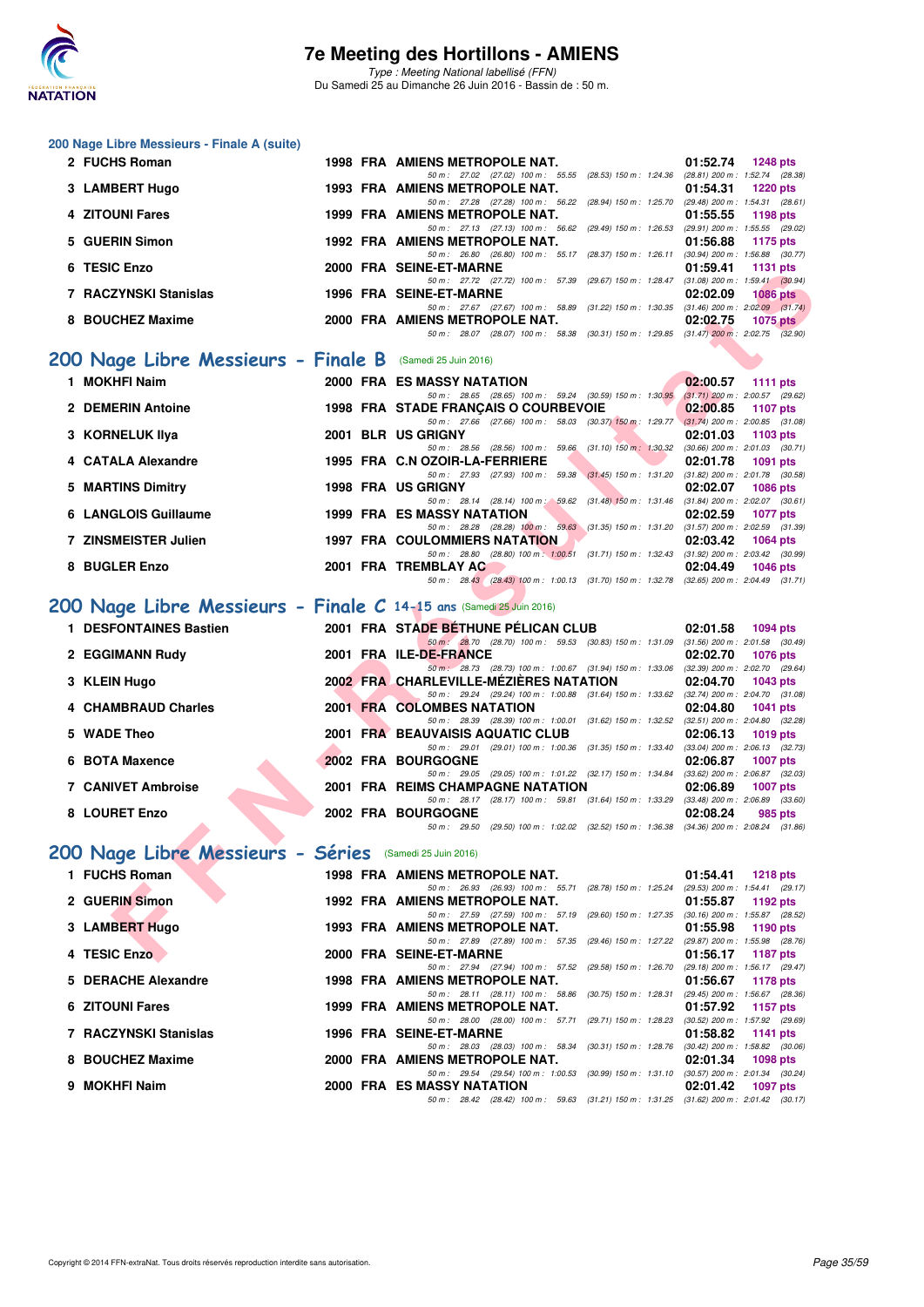

**200 Nage Libre Messieurs - Séries (suite)**

Type : Meeting National labellisé (FFN) Du Samedi 25 au Dimanche 26 Juin 2016 - Bassin de : 50 m.

|    | 10 PINCEPOCHE Yohan          |  | 1997 FRA STADE FRANÇAIS O COURBEVOIE                                                                                                   | 02:01.54                                        | 1095 pts        |
|----|------------------------------|--|----------------------------------------------------------------------------------------------------------------------------------------|-------------------------------------------------|-----------------|
|    | 11 CATALA Alexandre          |  | 50 m: 27.98 (27.98) 100 m: 58.33 (30.35) 150 m: 1:29.75 (31.42) 200 m: 2:01.54 (31.79)<br>1995 FRA C.N OZOIR-LA-FERRIERE               | 02:01.57                                        | <b>1094 pts</b> |
|    | <b>12 DEMERIN Antoine</b>    |  | 50 m: 28.21 (28.21) 100 m: 59.12 (30.91) 150 m: 1:30.69 (31.57) 200 m: 2:01.57 (30.88)<br>1998 FRA STADE FRANÇAIS O COURBEVOIE         | 02:01.99                                        | <b>1087 pts</b> |
|    | <b>13 MARTINS Dimitry</b>    |  | 50 m: 28.38 (28.38) 100 m: 59.88 (31.50) 150 m: 1:31.28 (31.40) 200 m: 2:01.99 (30.71)<br>1998 FRA US GRIGNY                           | 02:02.95                                        | <b>1071 pts</b> |
|    | 14 ZINSMEISTER Julien        |  | 50 m: 28.40 (28.40) 100 m: 59.80 (31.40) 150 m: 1:31.30 (31.50) 200 m: 2:02.95 (31.65)<br><b>1997 FRA COULOMMIERS NATATION</b>         | 02:03.03                                        | <b>1070 pts</b> |
|    | <b>15 LANGLOIS Guillaume</b> |  | 50 m: 28.44 (28.44) 100 m: 59.80 (31.36) 150 m: 1:31.61 (31.81) 200 m: 2:03.03 (31.42)<br>1999 FRA ES MASSY NATATION                   | 02:03.34                                        | <b>1065 pts</b> |
|    | 16 BUGLER Enzo               |  | 50 m: 29.05 (29.05) 100 m: 1:00.01 (30.96) 150 m: 1:31.76 (31.75) 200 m: 2:03.34 (31.58)<br>2001 FRA TREMBLAY AC                       | 02:03.57                                        | 1061 pts        |
|    | 17 KORNELUK IIya             |  | 50 m: 29.61 (29.61) 100 m: 1:01.01 (31.40) 150 m: 1:33.08 (32.07) 200 m: 2:03.57 (30.49)<br>2001 BLR US GRIGNY                         | 02:03.97                                        | 1055 pts        |
|    | <b>18 CONDETTE Mathieu</b>   |  | 50 m: 29.41 (29.41) 100 m: 1:01.08 (31.67) 150 m: 1:32.53 (31.45) 200 m: 2:03.97 (31.44)<br>2000 FRA CHARLEVILLE-MEZIERES NATATION     | 02:03.98                                        | 1054 pts        |
|    | <b>19 RODRIGUES Adrien</b>   |  | 50 m: 29.03 (29.03) 100 m: 1:00.41 (31.38) 150 m: 1:32.35 (31.94) 200 m: 2:03.98 (31.63)<br>2000 FRA ES MASSY NATATION                 | 02:04.16                                        | <b>1051 pts</b> |
|    | 20 LECLERCQ Thomas           |  | 50 m: 28.59 (28.59) 100 m: 1:00.00 (31.41) 150 m: 1:32.95 (32.95) 200 m: 2:04.16 (31.21)<br>1999 FRA AMIENS METROPOLE NAT.             | 02:04.21                                        | 1051 pts        |
|    | 21 EGGIMANN Rudy             |  | 50 m : 28.89 (28.89) 100 m : 1:00.88 (31.99) 150 m : 1:32.93<br>2001 FRA ILE-DE-FRANCE                                                 | $(32.05)$ 200 m : 2:04.21 $(31.28)$<br>02:04.26 | <b>1050 pts</b> |
|    | 22 CANIVET Ambroise          |  | 50 m: 28.60 (28.60) 100 m: 1:00.46 (31.86) 150 m: 1:33.29 (32.83) 200 m: 2:04.26 (30.97)<br>2001 FRA REIMS CHAMPAGNE NATATION          | 02:04.53                                        | 1045 pts        |
|    | 23 GERMAIN Alexandre         |  | 50 m: 28.06 (28.06) 100 m: 59.68 (31.62) 150 m: 1:32.55 (32.87) 200 m: 2:04.53 (31.98)<br>1998 FRA C.N OZOIR-LA-FERRIERE               | 02:05.06                                        |                 |
|    | 24 DESFONTAINES Bastien      |  | 50 m: 29.14 (29.14) 100 m: 1:01.14 (32.00) 150 m: 1:33.78 (32.64) 200 m: 2:05.06 (31.28)<br>2001 FRA STADE BÉTHUNE PÉLICAN CLUB        |                                                 | 1037 pts        |
|    |                              |  | 50 m: 29.30 (29.30) 100 m: 1:00.50 (31.20) 150 m: 1:33.28 (32.78) 200 m: 2:05.27 (31.99)                                               | 02:05.27                                        | 1033 pts        |
|    | 25 BOTA Maxence              |  | <b>2002 FRA BOURGOGNE</b><br>50 m: 29.46 (29.46) 100 m: 1:01.58 (32.12) 150 m: 1:34.90                                                 | 02:06.30<br>$(33.32)$ 200 m : 2:06.30 $(31.40)$ | <b>1016 pts</b> |
| 26 | <b>THIARD Maxence</b>        |  | 1999 FRA REIMS NATATION 89<br>50 m: 28.40 (28.40) 100 m: 59.68 (31.28) 150 m: 1:32.83 (33.15) 200 m: 2:06.31 (33.48)                   | 02:06.31                                        | <b>1016 pts</b> |
|    | 27 KLEIN Hugo                |  | 2002 FRA CHARLEVILLE-MEZIERES NATATION<br>50 m : 29.41 (29.41) 100 m : 1:01.66 (32.25) 150 m : 1:34.32 (32.66) 200 m : 2:06.74 (32.42) | 02:06.74                                        | $1009$ pts      |
|    | 28 GELIN Vincent             |  | 1999 FRA AMIENS METROPOLE NAT.<br>50 m : 29.80 (29.80) 100 m : 1:02.04 (32.24) 150 m : 1:34.86 (32.82) 200 m : 2:06.75 (31.89)         | 02:06.75                                        | $1009$ pts      |
|    | 29 WADE Theo                 |  | 2001 FRA BEAUVAISIS AQUATIC CLUB<br>50 m: 29.49 (29.49) 100 m: 1:01.55 (32.06) 150 m: 1:34.32 (32.77) 200 m: 2:06.89 (32.57)           | 02:06.89                                        | <b>1007 pts</b> |
|    | 30 DRUJON Colin              |  | 1999 FRA AMIENS METROPOLE NAT.<br>50 m : 28.32 (28.32) 100 m : 1:00.03 (31.71) 150 m : 1:33.42                                         | 02:07.04<br>$(33.39)$ 200 m : 2:07.04 $(33.62)$ | <b>1005 pts</b> |
|    | 31 CHAMBRAUD Charles         |  | 2001 FRA COLOMBES NATATION<br>50 m : 28.71 (28.71) 100 m : 1:00.76 (32.05) 150 m : 1:34.05                                             | 02:07.13<br>$(33.29)$ 200 m : 2:07.13 $(33.08)$ | $1003$ pts      |
|    | 32 GRANDJEAN Meven           |  | 2000 FRA CN VOUZIERS<br>50 m : 29.34 (29.34) 100 m : 1:02.10 (32.76) 150 m : 1:34.64                                                   | 02:07.22<br>$(32.54)$ 200 m : 2:07.22 $(32.58)$ | 1002 pts        |
|    | 33 LOURET Enzo               |  | 2002 FRA BOURGOGNE<br>50 m: 30.12 (30.12) 100 m: 1:02.61 (32.49) 150 m: 1:35.81 (33.20) 200 m: 2:07.55 (31.74)                         | 02:07.55                                        | 996 pts         |
|    | 34 D'INCA Fabio              |  | 2000 FRA BEAUVAISIS AQUATIC CLUB<br>50 m: 29.79 (29.79) 100 m: 1:02.11 (32.32) 150 m: 1:35.25 (33.14) 200 m: 2:07.88 (32.63)           | 02:07.88                                        | 991 pts         |
|    | 35 BENAZET Julien            |  | 1999 FRA CN MELUN VAL DE SEINE<br>50 m: 28.57 (28.57) 100 m: 1:00.19 (31.62) 150 m: 1:34.03 (33.84) 200 m: 2:07.90 (33.87)             | 02:07.90                                        | 991 pts         |
|    | 36 VERHOEVEN Tanguy          |  | <b>2002 FRA BOURGOGNE</b><br>50 m: 29.76 (29.76) 100 m: 1:03.03 (33.27) 150 m: 1:37.08 (34.05) 200 m: 2:09.01 (31.93)                  | 02:09.01                                        | 973 pts         |
|    | 37 CHASSEVENT Owen           |  | 1999 FRA CN MELUN VAL DE SEINE                                                                                                         | 02:09.20                                        | 970 pts         |
|    | 38 BALLOT Paul               |  | 50 m: 29.37 (29.37) 100 m: 1:01.77 (32.40) 150 m: 1:35.44 (33.67) 200 m: 2:09.20 (33.76)<br>2000 FRA PROVINS NATATION                  | 02:09.45                                        | 966 pts         |
|    | 39 LANTERMINO Romain         |  | 50 m: 29.57 (29.57) 100 m: 1:01.66 (32.09) 150 m: 1:36.16 (34.50) 200 m: 2:09.45 (33.29)<br>1994 FRA CN VAL MAUBUEE                    | 02:09.68                                        | 963 pts         |
|    | 40 BEAU Adrien               |  | 50 m : 30.14 (30.14) 100 m : 1:03.58 (33.44) 150 m : 1:37.36<br>2000 FRA CO SAINT-DIZIER NATATION                                      | (33.78) 200 m : 2:09.68 (32.32)<br>02:10.06     | 957 pts         |
|    | 41 BADRE Eliot               |  | 50 m : 29.48 (29.48) 100 m : 1:01.70 (32.22) 150 m : 1:36.41<br>2001 FRA REIMS NATATION 89                                             | $(34.71)$ 200 m : 2:10.06 $(33.65)$<br>02:10.10 | 956 pts         |
|    | 42 RAJAONA RAJAOFETRA Maxime |  | 50 m: 30.18 (30.18) 100 m: 1:03.48 (33.30) 150 m: 1:36.79 (33.31) 200 m: 2:10.10 (33.31)<br>2001 FRA AQUA CLUB PONTAULT-ROISSY         | 02:10.46                                        | 950 pts         |
|    | 43 BLONDEL Alexis            |  | 50 m : 30.09 (30.09) 100 m : 1:02.90 (32.81) 150 m : 1:36.64<br>2001 FRA CN YVETOT                                                     | $(33.74)$ 200 m : 2:10.46 $(33.82)$<br>02:10.80 | 945 pts         |
|    | 44 GUESDON Sacha             |  | 50 m: 29.84 (29.84) 100 m: 1:02.19 (32.35) 150 m: 1:37.09 (34.90) 200 m: 2:10.80 (33.71)<br>2002 FRA AAS SARCELLES NATATION 95         | 02:10.88                                        | 944 pts         |
|    | 45 BENDRIMIA Axel            |  | 50 m: 30.75 (30.75) 100 m: 1:04.10 (33.35) 150 m: 1:37.77 (33.67) 200 m: 2:10.88 (33.11)<br>1998 FRA CN ST-MICHEL-SUR-ORGE             | 02:10.91                                        | 943 pts         |
|    |                              |  | 50 m: 28.39 (28.39) 100 m: 1:01.02 (32.63) 150 m: 1:35.51 (34.49) 200 m: 2:10.91 (35.40)                                               |                                                 |                 |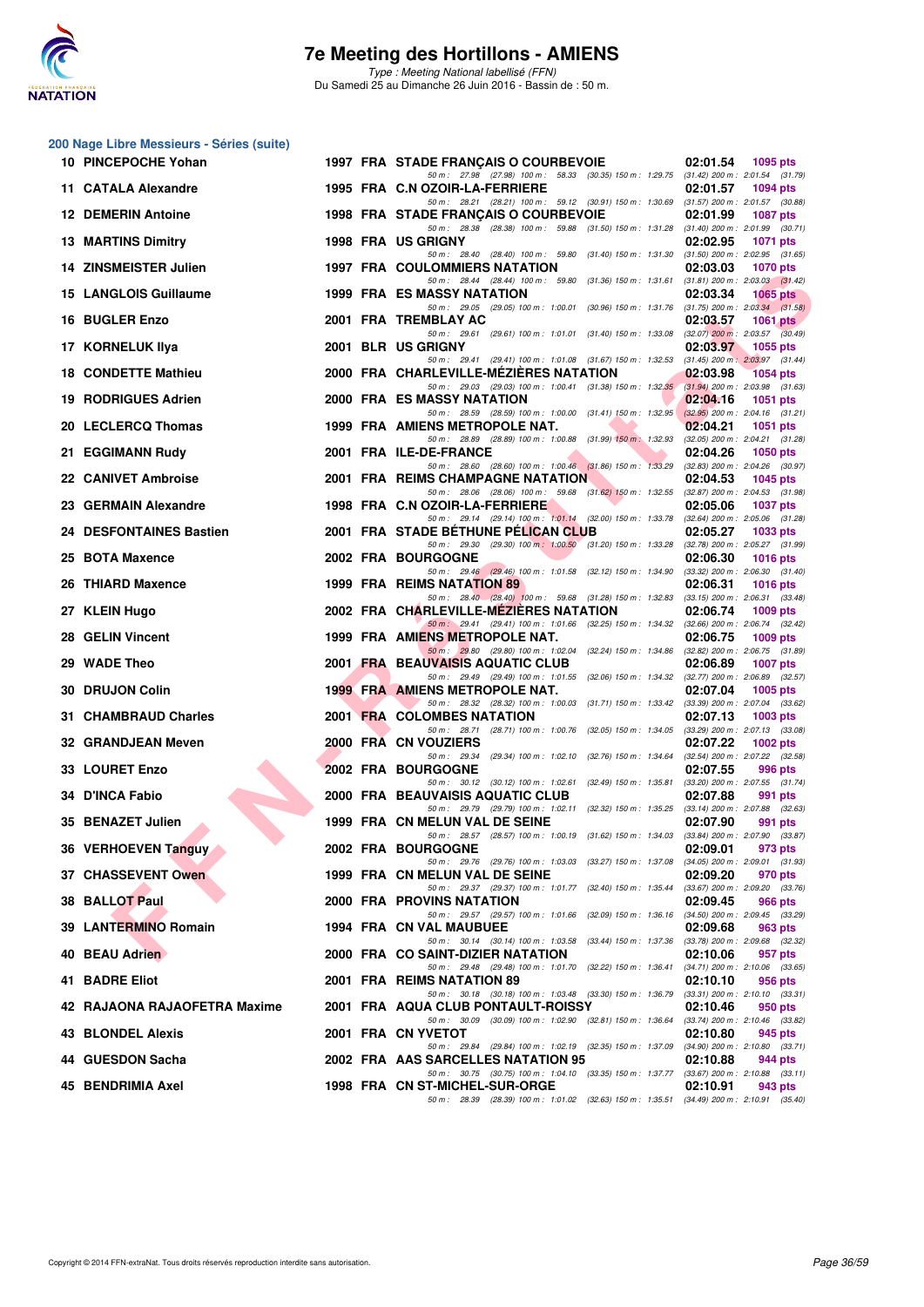

Type : Meeting National labellisé (FFN) Du Samedi 25 au Dimanche 26 Juin 2016 - Bassin de : 50 m.

#### **200 Nage Libre Messieurs - Séries (suite)**

|     | 46 PRIEUR Jules             |  | 2001 FRA CN YVETOT                                                                                                             | 02:11.09<br>940 pts                                        |
|-----|-----------------------------|--|--------------------------------------------------------------------------------------------------------------------------------|------------------------------------------------------------|
|     | 47 GUILLAUME Vincent        |  | 50 m: 30.53 (30.53) 100 m: 1:03.91 (33.38) 150 m: 1:38.55 (34.64) 200 m: 2:11.09 (32.54)<br>2002 FRA ES MASSY NATATION         | 02:11.23<br>938 pts                                        |
| 48. | <b>BIGUE Lucas</b>          |  | 50 m: 30.46 (30.46) 100 m: 1:04.16 (33.70) 150 m: 1:38.86 (34.70) 200 m: 2:11.23 (32.37)<br>1999 FRA CN MELUN VAL DE SEINE     | 02:11.41<br>936 pts                                        |
|     | 49 CAMUS Loïc               |  | 50 m: 30.51 (30.51) 100 m: 1:04.01 (33.50) 150 m: 1:38.48 (34.47) 200 m: 2:11.41 (32.93)<br><b>2001 FRA ES MASSY NATATION</b>  | 02:11.94<br>927 pts                                        |
|     | 50 BOURSIER Merlin          |  | 50 m: 30.77 (30.77) 100 m: 1:03.99 (33.22) 150 m: 1:38.83 (34.84) 200 m: 2:11.94 (33.11)<br>2001 FRA AAS SARCELLES NATATION 95 | 02:12.16<br>924 pts                                        |
|     | 51 CLOSIER Cyril            |  | 50 m: 31.29 (31.29) 100 m: 1:04.99 (33.70) 150 m: 1:39.24 (34.25) 200 m: 2:12.16 (32.92)<br>2000 FRA SEINE-ET-MARNE            | 02:12.45<br>919 pts                                        |
|     | 52 LECLET Martin            |  | 50 m: 29.61 (29.61) 100 m: 1:02.66 (33.05) 150 m: 1:37.50 (34.84) 200 m: 2:12.45 (34.95)<br>2001 FRA AMIENS METROPOLE NAT.     | 02:12.89<br>913 pts                                        |
|     | 53 VINDEVOGEL-CAUET Igor    |  | 50 m: 30.24 (30.24) 100 m: 1:04.04 (33.80) 150 m: 1:39.61 (35.57) 200 m: 2:12.89 (33.28)<br>2001 FRA AMIENS METROPOLE NAT.     | 02:13.11<br>909 pts                                        |
|     | 54 JACOLOT Baptiste         |  | 50 m: 30.37 (30.37) 100 m: 1:03.34 (32.97) 150 m: 1:38.08<br>2000 FRA ES MASSY NATATION                                        | $(34.74)$ 200 m : 2:13.11 $(35.03)$<br>02:13.20<br>908 pts |
|     | 55 POIREL Baptiste          |  | 50 m: 30.13 (30.13) 100 m: 1:03.39 (33.26) 150 m: 1:38.68<br>2002 FRA CN SEZANNE                                               | (35.29) 200 m : 2:13.20 (34.52)<br>02:13.46<br>904 pts     |
|     | 56 BOCHER Guillaume         |  | 50 m: 30.20 (30.20) 100 m: 1:04.46 (34.26) 150 m: 1:39.69 (35.23) 200 m: 2:13.46 (33.77)<br>2001 FRA A.O. TRAPPES NATATION     | 02:13.55<br>903 pts                                        |
|     | 57 RIVIERE Paul             |  | 50 m: 30.40 (30.40) 100 m: 1:04.72 (34.32) 150 m: 1:39.31 (34.59) 200 m: 2:13.55 (34.24)<br>2001 FRA REIMS CHAMPAGNE NATATION  | 02:13.70<br><b>900 pts</b>                                 |
|     | 58 PETIT Fabien             |  | 50 m: 30.42 (30.42) 100 m: 1:04.33 (33.91) 150 m: 1:39.26 (34.93) 200 m: 2:13.70 (34.44)<br>2000 FRA AMIENS METROPOLE NAT.     | 02:13.71<br>900 pts                                        |
|     | 59 WATTEZ Luc               |  | 50 m: 29.92 (29.92) 100 m: 1:03.46 (33.54) 150 m: 1:38.60 (35.14) 200 m: 2:13.71 (35.11)<br>2002 FRA C.N OZOIR-LA-FERRIERE     |                                                            |
|     |                             |  | 50 m: 31.78 (31.78) 100 m: 1:06.13 (34.35) 150 m: 1:41.19                                                                      | 02:13.89<br>897 pts<br>$(35.06)$ 200 m : 2:13.89 $(32.70)$ |
|     | 60 LATAPY Aurélien          |  | 2001 FRA COULOMMIERS NATATION<br>50 m : 32.27 (32.27) 100 m : 1:06.37 (34.10) 150 m : 1:40.84                                  | 02:13.92<br>897 pts<br>$(34.47)$ 200 m : 2:13.92 $(33.08)$ |
|     | 61 SKLADZIEN Victor         |  | 2002 FRA BOURGOGNE<br>50 m: 31.05 (31.05) 100 m: 1:04.92 (33.87) 150 m: 1:40.24 (35.32) 200 m: 2:13.93 (33.69)                 | 02:13.93<br>897 pts                                        |
|     | 62 FERNANA Oussama          |  | 2001 FRA COLOMBES NATATION                                                                                                     | 02:14.94<br>882 pts                                        |
|     | 63 MERZE Alexis             |  | 50 m: 30.53 (30.53) 100 m: 1:04.79 (34.26) 150 m: 1:40.65 (35.86) 200 m: 2:14.94 (34.29)<br>2002 FRA BOURGOGNE                 | 02:15.00<br>881 pts                                        |
|     | 64 GAVARD Ethan             |  | 50 m: 31.52 (31.52) 100 m: 1:06.47 (34.95) 150 m: 1:41.71 (35.24) 200 m: 2:15.00 (33.29)<br>2002 FRA CN MELUN VAL DE SEINE     | 02:15.05<br>880 pts                                        |
|     | 65 SAUVAGE Andy             |  | 50 m: 30.52 (30.52) 100 m: 1:04.28 (33.76) 150 m: 1:39.69 (35.41) 200 m: 2:15.05 (35.36)<br>1999 FRA CN VAL MAUBUEE            | 02:15.39<br>875 pts                                        |
|     |                             |  | 50 m: 30.84 (30.84) 100 m: 1:05.10 (34.26) 150 m: 1:40.83                                                                      | $(35.73)$ 200 m : 2:15.39 $(34.56)$                        |
|     | 66 LINOT Hugo               |  | 2002 FRA CNM DIEPPE<br>50 m: 31.64 (31.64) 100 m: 1:05.87 (34.23) 150 m: 1:40.93                                               | 02:15.70<br>870 pts<br>$(35.06)$ 200 m : 2:15.70 $(34.77)$ |
|     | 67 FENIOU Erwan             |  | 2001 FRA A.O. TRAPPES NATATION<br>50 m: 31.20 (31.20) 100 m: 1:05.90 (34.70) 150 m: 1:41.10 (35.20) 200 m: 2:15.77 (34.67)     | 02:15.77<br>869 pts                                        |
|     | 68 GRANDIN MARTIN Numa      |  | <b>2002 FRA ES MASSY NATATION</b><br>50 m: 31.54 (31.54) 100 m: 1:06.05 (34.51) 150 m: 1:41.74 (35.69) 200 m: 2:15.80 (34.06)  | 02:15.80<br>869 pts                                        |
|     | 69 MARCHAND Adrien          |  | 2002 FRA CN YVETOT                                                                                                             | 02:15.85<br>868 pts                                        |
|     | <b>70 PREGHENELLA Bruce</b> |  | 50 m: 30.57 (30.57) 100 m: 1:04.71 (34.14) 150 m: 1:40.43 (35.72) 200 m: 2:15.85 (35.42)<br>2001 FRA BEAUVAISIS AQUATIC CLUB   | 02:15.93<br>867 pts                                        |
|     | 71 SCHMITT Teddy            |  | 50 m: 30.80 (30.80) 100 m: 1:05.63 (34.83) 150 m: 1:41.37 (35.74) 200 m: 2:15.93 (34.56)<br>2002 FRA AQUA CLUB PONTAULT-ROISSY | 02:15.98<br>866 pts                                        |
|     | <b>72 DEMETZ Alexis</b>     |  | 50 m: 32.38 (32.38) 100 m: 1:07.95 (35.57) 150 m: 1:43.06 (35.11) 200 m: 2:15.98 (32.92)<br>2001 FRA AQUA CLUB PONTAULT-ROISSY | 02:16.39<br>860 pts                                        |
|     | 73 MALLET Clement           |  | 50 m: 31.77 (31.77) 100 m: 1:06.43 (34.66) 150 m: 1:41.94<br>2002 FRA AMIENS METROPOLE NAT.                                    | $(35.51)$ 200 m : 2:16.39 $(34.45)$<br>02:17.29<br>847 pts |
|     | 74 DURAND Timothe           |  | 50 m: 32.16 (32.16) 100 m: 1:07.85 (35.69) 150 m: 1:43.39<br>1999 FRA CN VAL MAUBUEE                                           | $(35.54)$ 200 m : 2:17.29 $(33.90)$<br>02:17.38<br>845 pts |
|     | 75 PAUBEL Lucas             |  | 50 m : 32.48 (32.48) 100 m : 1:08.97 (36.49) 150 m : 1:45.00<br><b>2002 FRA ES MASSY NATATION</b>                              | $(36.03)$ 200 m : 2:17.38 $(32.38)$<br>02:17.40<br>845 pts |
|     | 76 MULLOIS Flynn            |  | 50 m: 30.74 (30.74) 100 m: 1:05.56 (34.82) 150 m: 1:41.87 (36.31) 200 m: 2:17.40 (35.53)<br>2002 FRA AQUA CLUB PONTAULT-ROISSY | 02:18.77<br>825 pts                                        |
|     | 77 NWATCHOK Hugo            |  | 50 m: 32.25 (32.25) 100 m: 1:07.64 (35.39) 150 m: 1:42.89 (35.25) 200 m: 2:18.77 (35.88)<br>2002 FRA REIMS CHAMPAGNE NATATION  | 02:22.41<br>773 pts                                        |
|     | <b>78 DELANNOY Antoine</b>  |  | 50 m: 32.41 (32.41) 100 m: 1:08.53 (36.12) 150 m: 1:45.95 (37.42) 200 m: 2:22.41 (36.46)<br>2002 FRA AQUA CLUB PONTAULT-ROISSY | 02:23.12<br>763 pts                                        |
|     | --- PANZO Yanis             |  | 50 m: 33.00 (33.00) 100 m: 1:09.77 (36.77) 150 m: 1:47.11 (37.34) 200 m: 2:23.12 (36.01)<br>2000 FRA ES VITRY                  | <b>DNS</b> dec                                             |
|     | <b>ACHOUR Aziz</b>          |  | <b>1999 TUN SEINE-ET-MARNE</b>                                                                                                 | DNS dec                                                    |
|     | DE BOYER D'EGUILLES Maxime  |  | 2002 FRA CANETON CLUB DE BEAUMONT                                                                                              | DNS dec                                                    |
|     |                             |  |                                                                                                                                |                                                            |

## **[400 Nage Libre Messieurs - Finale A](http://www.ffnatation.fr/webffn/resultats.php?idact=nat&go=epr&idcpt=38947&idepr=54)** (Dimanche 26 Juin 2016)

|  | 1 LAMBERT Hugo |  | 1993 FRA AMIENS METROPOLE NAT.                                                                                                                                                                                    |  | 04:03.70 1214 pts |  |
|--|----------------|--|-------------------------------------------------------------------------------------------------------------------------------------------------------------------------------------------------------------------|--|-------------------|--|
|  |                |  | 50 m :   28.20   (28.20)  100 m :   58.53   (30.33) 150 m :  1:29.46   (30.93) 200 m :  2:00.53   (31.07) 250 m : 2:31.54   (31.01) 300 m : 3:02.41   (30.87) 350 m : 3:33.35   (30.94) 400 m : 4:03.70   (30.35) |  |                   |  |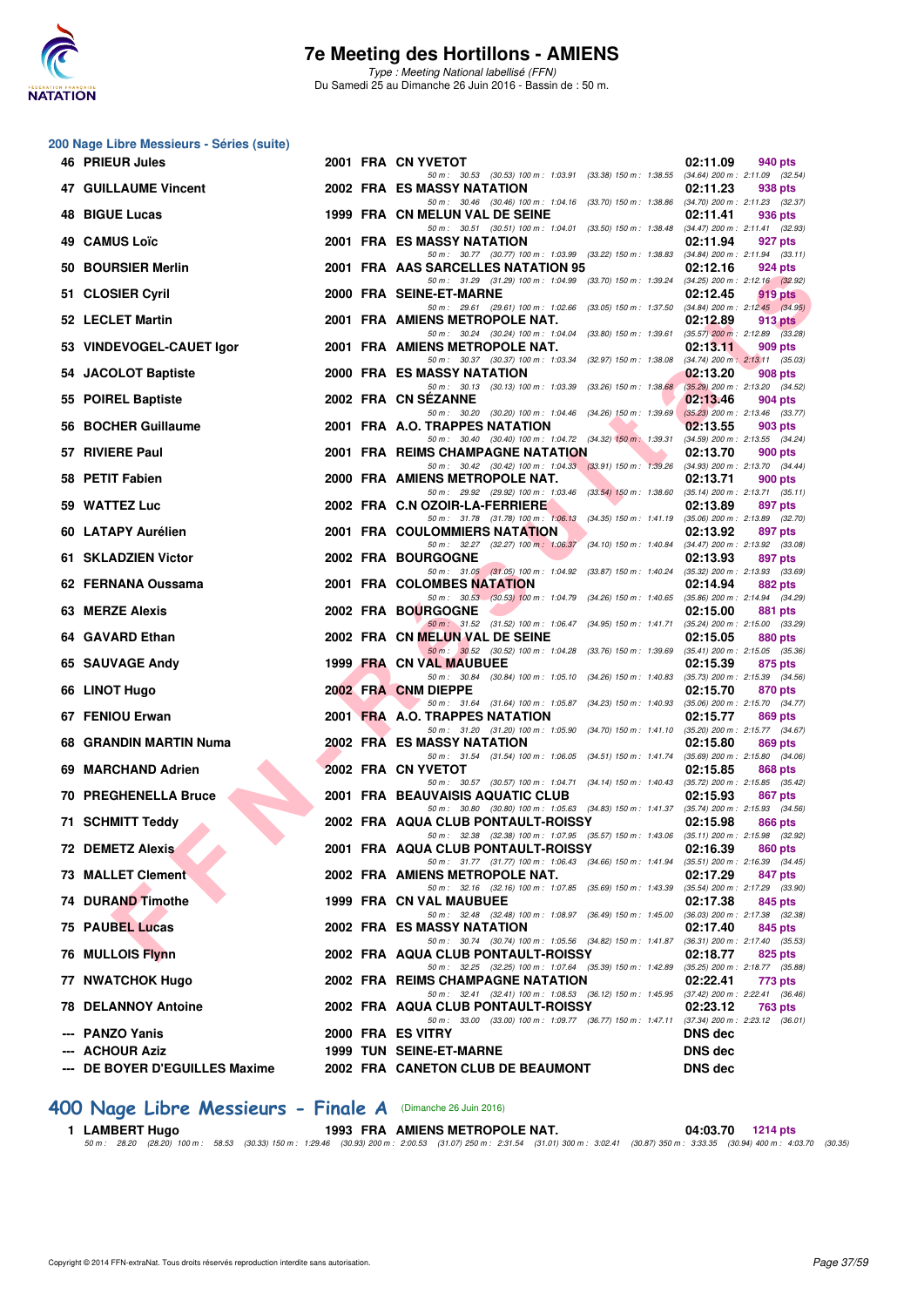

#### **400 Nage Libre Messieurs - Finale A (suite)**

| 2 RACZYNSKI Stanislas 1996 FRA SEINE-ET-MARNE |                                |  | 04:09.19 1166 pts                                                                                                                                                                    |  |
|-----------------------------------------------|--------------------------------|--|--------------------------------------------------------------------------------------------------------------------------------------------------------------------------------------|--|
|                                               |                                |  | 50 m: 28.00 (28.00) 100 m: 58.63 (30.63) 150 m: 1:29.94 (31.31) 200 m: 2:01.97 (32.03) 250 m: 2:33.44 (31.47) 300 m: 3:05.84 (32.40) 350 m: 3:37.75 (31.91) 400 m: 4:09.19 (31.44)   |  |
|                                               |                                |  | 3 DI BATTISTA Alessandro 2000 BEL STADE BÉTHUNE PÉLICAN CLUB 04:11.38 1147 pts                                                                                                       |  |
|                                               |                                |  | 50 m: 28.53 (28.53) 100 m: 59.95 (31.42) 150 m: 1:31.86 (31.91) 200 m: 2:04.33 (32.47) 250 m: 2:36.51 (32.18) 300 m: 3:08.92 (32.41) 350 m: 3:40.50 (31.58) 400 m: 4:11.38 (30.88)   |  |
| 4 MOKHFI Naim                                 | 2000 FRA ES MASSY NATATION     |  | 04:13.53 1129 pts                                                                                                                                                                    |  |
|                                               |                                |  | 50 m: 29.23 (29.23) 100 m: 1:00.23 (31.00) 150 m: 1:32.51 (32.28) 200 m: 2:05.23 (32.72) 250 m: 2:38.34 (33.11) 300 m: 3:10.78 (32.44) 350 m: 3:43.22 (32.44) 400 m: 4:13.53 (30.31) |  |
|                                               |                                |  | 5 CONDETTE Mathieu 2000 FRA CHARLEVILLE-MEZIERES NATATION 04:14.89 1118 pts                                                                                                          |  |
|                                               |                                |  | 50 m: 29.53 (29.53) 100 m: 1:01.32 (31.79) 150 m: 1:33.63 (32.31) 200 m: 2:05.98 (32.35) 250 m: 2:38.39 (32.41) 300 m: 3:10.79 (32.40) 350 m: 3:43.28 (32.49) 400 m: 4:14.89 (31.61) |  |
| 6 TESIC Enzo                                  | <b>2000 FRA SEINE-ET-MARNE</b> |  | 04:15.48 1113 pts                                                                                                                                                                    |  |
|                                               |                                |  | 50 m: 28.87 (28.87) 100 m: 59.34 (30.47) 150 m: 1:30.58 (31.24) 200 m: 2:03.41 (32.83) 250 m: 2:37.14 (33.73) 300 m: 3:10.73 (33.59) 350 m: 3:43.01 (32.28) 400 m: 4:15.48 (32.47)   |  |
|                                               |                                |  |                                                                                                                                                                                      |  |
|                                               |                                |  | 50 m: 29.49 (29.49) 100 m: 1:01.95 (32.46) 150 m: 1:34.76 (32.81) 200 m: 2:08.09 (33.33) 250 m: 2:41.40 (33.31) 300 m: 3:15.02 (33.62) 350 m: 3:48.67 (33.65) 400 m: 4:20.42 (31.75) |  |
| 8 MARTINS Dimitry <b>1998 FRA</b> US GRIGNY   |                                |  | 04:21.99 1059 pts                                                                                                                                                                    |  |
|                                               |                                |  | 50 m: 28.57 (28.57) 100 m: 1:00.87 (32.30) 150 m: 1:34.09 (33.22) 200 m: 2:07.73 (33.64) 250 m: 2:41.80 (34.07) 300 m: 3:15.65 (33.85) 350 m: 3:48.52 (32.87) 400 m: 4:21.99 (33.47) |  |
|                                               |                                |  |                                                                                                                                                                                      |  |

### **[400 Nage Libre Messieurs - Finale B](http://www.ffnatation.fr/webffn/resultats.php?idact=nat&go=epr&idcpt=38947&idepr=54)** (Dimanche 26 Juin 2016)

|                 |                               | $04.17.13$ 1099 pts                                                                                                                                                                                                                                       |
|-----------------|-------------------------------|-----------------------------------------------------------------------------------------------------------------------------------------------------------------------------------------------------------------------------------------------------------|
|                 |                               | 50 m: 29.46 (29.46) 100 m: 1:02.17 (32.71) 150 m: 1:34.98 (32.81) 200 m: 2:08.18 (33.20) 250 m: 2:39.91 (31.73) 300 m: 3:12.50 (32.59) 350 m; 3:45.12 (32.62) 400 m: 4:17.13 (32.01)                                                                      |
| 2 AITKACI Carl  | <b>2001 FRA ILE-DE-FRANCE</b> | 04:17.77 1094 pts                                                                                                                                                                                                                                         |
|                 |                               | 50 m: 29.69 (29.69) 100 m: 1:02.15 (32.46) 150 m: 1:34.64 (32.49) 200 m: 2:07.77 (33.13) 250 m: 2:40.45 (32.68) 300 m: 3:14.36 (33.91) 350 m: 3:47.12 (32.76) 400 m: 4:17.77 (30.65)                                                                      |
| 3 KORNELUK IIya | 2001 BLR USGRIGNY             | 04:21.63 1062 pts<br><u>and the company of the company of the company of the company of the company of the company of the company of the company of the company of the company of the company of the company of the company of the company of the com</u> |
|                 |                               | 50 m: 29.62 (29.62) 100 m: 1:02.51 (32.89) 150 m: 1:35.74 (33.23) 200 m: 2:08.82 (33.08) 250 m: 2:42.54 (33.72) 300 m: 3:15.98 (33.44) 350 m: 3:50.11 (34.13) 400 m: 4:21.63 (31.52)                                                                      |
| 4 DRUJON Colin  |                               | 1999 FRA AMIENS METROPOLE NAT. 04:22.89 1051 pts                                                                                                                                                                                                          |
|                 |                               | 50 m : 29.61 (29.61) 100 m : 1:02.04 (32.43) 150 m : 1:34.07 (32.03) 200 m : 2:07.06 (32.99) 250 m : 2:40.76 (33.70) 300 m : 3:15.70 (34.94) 350 m : 3:49.95 (34.25) 400 m : 4:22.89 (32.94)                                                              |
|                 |                               | 04:27.30 1015 pts                                                                                                                                                                                                                                         |
|                 |                               | 50 m : 29.98 (29.98) 100 m : 1:02.80 (32.82) 150 m : 1:36.96 (34.16) 200 m : 2:11.36 (34.40) 250 m : 2:46.02 (34.66) 300 m : 3:21.17 (35.15) 350 m : 3:55.82 (34.65) 400 m : 4:27.30 (31.48)                                                              |
| 6 LOURET Enzo   | <b>2002 FRA BOURGOGNE</b>     | 04:27.85 1011 pts<br>the contract of the contract of the contract of the contract of the contract of                                                                                                                                                      |
|                 |                               | 50 m: 30.62 (30.62) 100 m: 1:04.76 (34.14) 150 m: 1:39.39 (34.63) 200 m: 2:14.16 (34.77) 250 m: 2:48.97 (34.81) 300 m: 3:23.61 (34.64) 350 m: 3:56.72 (33.11) 400 m: 4:27.85 (31.13)                                                                      |
|                 |                               | 990 pts                                                                                                                                                                                                                                                   |
|                 |                               | 50 m : 30.72 (30.72) 100 m : 1:04.44 (33.72) 150 m : 1:39.18 (34.74) 200 m : 2:14.64 (35.46) 250 m : 2:49.52 (34.88) 300 m : 3:23.88 (34.36) 350 m : 3:58.01 (34.13) 400 m : 4:30.49 (32.48)                                                              |
| 8 ZEINATY Paul  | <b>2001 FRA ILE-DE-FRANCE</b> | 04:44.49<br>882 pts                                                                                                                                                                                                                                       |
|                 |                               | 50 m: 31.18 (31.18) 100 m: 1:05.81 (34.63) 150 m: 1:41.92 (36.11) 200 m: 2:18.24 (36.32) 250 m: 2:55.05 (36.81) 300 m: 3:32.52 (37.47) 350 m: 4:09.03 (36.51) 400 m: 4:44.49 (35.46)                                                                      |

### **[400 Nage Libre Messieurs - Finale C](http://www.ffnatation.fr/webffn/resultats.php?idact=nat&go=epr&idcpt=38947&idepr=54) 14-15 ans** (Dimanche 26 Juin 2016)

| יובש טופט                                                                                                                      |                                                                                                                                                                                                                                      | ZUUU FRA SEINE-EI-WARNE              |                                     | <b>UT.IJ.TU IIIJ.US</b>                                                                                                                                                                                     |         |
|--------------------------------------------------------------------------------------------------------------------------------|--------------------------------------------------------------------------------------------------------------------------------------------------------------------------------------------------------------------------------------|--------------------------------------|-------------------------------------|-------------------------------------------------------------------------------------------------------------------------------------------------------------------------------------------------------------|---------|
|                                                                                                                                |                                                                                                                                                                                                                                      |                                      |                                     | 50 m: 28.87 (28.87) 100 m: 59.34 (30.47) 150 m: 1:30.58 (31.24) 200 m: 2:03.41 (32.83) 250 m: 2:37.14 (33.73) 300 m: 3:10.73 (33.59) 350 m: 3:43.01 (32.28) 400 m: 4:15.48 (32.47)                          |         |
| 7 ZINSMEISTER Julien                                                                                                           |                                                                                                                                                                                                                                      | <b>1997 FRA COULOMMIERS NATATION</b> |                                     | 04:20.42<br><b>1072 pts</b>                                                                                                                                                                                 |         |
|                                                                                                                                |                                                                                                                                                                                                                                      |                                      |                                     | 50 m: 29.49 (29.49) 100 m: 1:01.95 (32.46) 150 m: 1:34.76 (32.81) 200 m: 2:08.09 (33.33) 250 m: 2:41.40 (33.31) 300 m: 3:15.02 (33.62) 350 m: 3:48.67 (33.65) 400 m: 4:20.42 (31.75)                        |         |
| 8 MARTINS Dimitry                                                                                                              |                                                                                                                                                                                                                                      | 1998 FRA US GRIGNY                   |                                     | 04:21.99<br><b>1059 pts</b>                                                                                                                                                                                 |         |
|                                                                                                                                |                                                                                                                                                                                                                                      |                                      |                                     | 50 m: 28.57 (28.57) 100 m: 1:00.87 (32.30) 150 m: 1:34.09 (33.22) 200 m: 2:07.73 (33.64) 250 m: 2:41.80 (34.07) 300 m: 3:15.65 (33.85) 350 m: 3:48.52 (32.87) 400 m: 4:21.99 (33.47)                        |         |
|                                                                                                                                |                                                                                                                                                                                                                                      |                                      |                                     |                                                                                                                                                                                                             |         |
| <b>00 Nage Libre Messieurs - Finale B</b> (Dimanche 26 Juin 2016)                                                              |                                                                                                                                                                                                                                      |                                      |                                     |                                                                                                                                                                                                             |         |
|                                                                                                                                |                                                                                                                                                                                                                                      |                                      |                                     |                                                                                                                                                                                                             |         |
| 1 LANGLOIS Guillaume                                                                                                           |                                                                                                                                                                                                                                      | 1999 FRA ES MASSY NATATION           |                                     | 04:17.13 1099 pts                                                                                                                                                                                           |         |
|                                                                                                                                |                                                                                                                                                                                                                                      |                                      |                                     | 50 m: 29.46 (29.46) 100 m: 1:02.17 (32.71) 150 m: 1:34.98 (32.81) 200 m: 2:08.18 (33.20) 250 m: 2:39.91 (31.73) 300 m: 3:12.50 (32.59) 350 m: 3:45.12 (32.62) 400 m: 4:17.13                                | (32.01) |
| 2 AITKACI Carl                                                                                                                 |                                                                                                                                                                                                                                      | 2001 FRA ILE-DE-FRANCE               |                                     | 04:17.77<br>1094 pts                                                                                                                                                                                        |         |
|                                                                                                                                |                                                                                                                                                                                                                                      |                                      |                                     | 50 m: 29.69 (29.69) 100 m: 1:02.15 (32.46) 150 m: 1:34.64 (32.49) 200 m: 2:07.77 (33.13) 250 m: 2:40.45 (32.68) 300 m: 3:14.36 (33.91) 350 m: 3:47.12 (32.76) 400 m: 4:17.77 (30.65)                        |         |
| 3 KORNELUK IIya                                                                                                                |                                                                                                                                                                                                                                      | 2001 BLR US GRIGNY                   |                                     | 04:21.63<br>1062 pts                                                                                                                                                                                        |         |
|                                                                                                                                |                                                                                                                                                                                                                                      |                                      |                                     | 50 m: 29.62 (29.62) 100 m: 1:02.51 (32.89) 150 m: 1:35.74 (33.23) 200 m: 2:08.82 (33.08) 250 m: 2:42.54 (33.72) 300 m: 3:15.98 (33.44) 350 m: 3:50.11 (34.13) 400 m: 4:21.63 (31.52)                        |         |
| 4 DRUJON Colin                                                                                                                 |                                                                                                                                                                                                                                      | 1999 FRA AMIENS METROPOLE NAT.       |                                     | 04:22.89<br>1051 pts                                                                                                                                                                                        |         |
|                                                                                                                                |                                                                                                                                                                                                                                      |                                      |                                     | 50 m : 29.61 (29.61) 100 m : 1:02.04 (32.43) 150 m : 1:34.07 (32.03) 200 m : 2:07.06 (32.99) 250 m : 2:40.76 (33.70) 300 m : 3:15.70 (34.94) 350 m : 3:49.95 (34.25) 400 m : 4:22.89                        | (32.94) |
| 5 CHAMBRAUD Charles                                                                                                            |                                                                                                                                                                                                                                      | 2001 FRA COLOMBES NATATION           |                                     | 04:27.30<br><b>1015 pts</b>                                                                                                                                                                                 |         |
|                                                                                                                                |                                                                                                                                                                                                                                      |                                      |                                     | 50 m: 29.98 (29.98) 100 m: 1:02.80 (32.82) 150 m: 1:36.96 (34.16) 200 m: 2:11.36 (34.40) 250 m: 2:46.02 (34.66) 300 m: 3:21.17 (35.15) 350 m: 3:55.82 (34.65) 400 m: 4:27.30 (31.48)                        |         |
| 6 LOURET Enzo                                                                                                                  |                                                                                                                                                                                                                                      | 2002 FRA BOURGOGNE                   |                                     | 04:27.85<br>1011 pts                                                                                                                                                                                        |         |
|                                                                                                                                |                                                                                                                                                                                                                                      |                                      |                                     | 50 m: 30.62 (30.62) 100 m: 1:04.76 (34.14) 150 m: 1:39.39 (34.63) 200 m: 2:14.16 (34.77) 250 m: 2:48.97 (34.81) 300 m: 3:23.61 (34.64) 350 m: 3:56.72 (33.11) 400 m: 4:27.85                                | (31.13) |
| 7 GERMAIN Alexandre                                                                                                            |                                                                                                                                                                                                                                      | 1998 FRA C.N OZOIR-LA-FERRIERE       |                                     | 04:30.49<br>990 pts                                                                                                                                                                                         |         |
|                                                                                                                                |                                                                                                                                                                                                                                      |                                      |                                     | 50 m : 30.72 (30.72) 100 m : 1:04.44 (33.72) 150 m : 1:39.18 (34.74) 200 m : 2:14.64 (35.46) 250 m : 2:49.52 (34.88) 300 m : 3:23.88 (34.36) 350 m : 3:58.01 (34.13) 400 m : 4:30.49 (32.48)                |         |
| 8 ZEINATY Paul                                                                                                                 |                                                                                                                                                                                                                                      | 2001 FRA ILE-DE-FRANCE               |                                     | 04:44.49<br>882 pts                                                                                                                                                                                         |         |
|                                                                                                                                |                                                                                                                                                                                                                                      |                                      |                                     | 50 m: 31.18 (31.18) 100 m: 1:05.81 (34.63) 150 m: 1:41.92 (36.11) 200 m: 2:18.24 (36.32) 250 m: 2:55.05 (36.81) 300 m: 3:32.52 (37.47) 350 m: 4:09.03 (36.51) 400 m: 4:44.49 (35.46)                        |         |
|                                                                                                                                |                                                                                                                                                                                                                                      |                                      |                                     |                                                                                                                                                                                                             |         |
| 00 Nage Libre Messieurs - Finale C 14-15 ans (Dimanche 26 Juin 2016)                                                           |                                                                                                                                                                                                                                      |                                      |                                     |                                                                                                                                                                                                             |         |
|                                                                                                                                |                                                                                                                                                                                                                                      |                                      |                                     |                                                                                                                                                                                                             |         |
| 1 BOURSIER Merlin                                                                                                              |                                                                                                                                                                                                                                      |                                      |                                     | 04:32.71                                                                                                                                                                                                    |         |
|                                                                                                                                |                                                                                                                                                                                                                                      | 2001 FRA AAS SARCELLES NATATION 95   |                                     | 972 pts                                                                                                                                                                                                     | (33.21) |
| 2 CAMUS Loïc                                                                                                                   |                                                                                                                                                                                                                                      |                                      |                                     | 50 m : 30.50 (30.50) 100 m : 1:04.61 (34.11) 150 m : 1:39.46 (34.85) 200 m : 2:14.60 (35.14) 250 m : 2:49.93 (35.33) 300 m : 3:24.90 (34.97) 350 m : 3:59.50 (34.60) 400 m : 4:32.71<br>04:34.44<br>959 pts |         |
|                                                                                                                                |                                                                                                                                                                                                                                      | 2001 FRA ES MASSY NATATION           |                                     | 50 m: 30.84 (30.84) 100 m: 1:05.21 (34.37) 150 m: 1:40.47 (35.26) 200 m: 2:16.03 (35.56) 250 m: 2:51.41 (35.38) 300 m: 3:27.27 (35.86) 350 m: 4:02.63 (35.36) 400 m: 4:34.44 (31.81)                        |         |
| 3 OUNOUGHI Ihsane                                                                                                              |                                                                                                                                                                                                                                      | <b>2001 FRAMES MASSY NATATION</b>    |                                     | 04:34.69<br>957 pts                                                                                                                                                                                         |         |
| 50 m: 31.04 (31.04) 100 m: 1:05.07 (34.03) 150 m: 1:39.86 (34.79) 200 m: 2:15.53 (35.67) 250 m: 2:49.87 (34.34) 300 m: 3:25.52 |                                                                                                                                                                                                                                      |                                      |                                     | $(35.65)$ 350 m : 4:01.38 $(35.86)$ 400 m : 4:34.69                                                                                                                                                         | (33.31) |
| 4 PRIEUR Jules                                                                                                                 |                                                                                                                                                                                                                                      | 2001 FRA CN YVETOT                   |                                     | 954 pts                                                                                                                                                                                                     |         |
|                                                                                                                                |                                                                                                                                                                                                                                      |                                      |                                     | 04:35.11<br>50 m: 30.87 (30.87) 100 m: 1:04.26 (33.39) 150 m: 1:39.26 (35.00) 200 m: 2:14.71 (35.45) 250 m: 2:50.21 (35.50) 300 m: 3:25.68 (35.47) 350 m: 4:01.15 (35.47) 400 m: 4:35.11                    | (33.96) |
| 5 MARCHAND Adrien                                                                                                              |                                                                                                                                                                                                                                      | 2002 FRA CN YVETOT                   |                                     | 04:35.58<br>950 pts                                                                                                                                                                                         |         |
| 50 m: 30.57 (30.57) 100 m: 1:04.21 (33.64) 150 m: 1:39.46 (35.25) 200 m: 2:15.06 (35.60) 250 m: 2:51.10 (36.04) 300 m: 3:27.56 |                                                                                                                                                                                                                                      |                                      |                                     | $(36.46)$ 350 m : 4:02.88 $(35.32)$ 400 m : 4:35.58                                                                                                                                                         | (32.70) |
| 6 FERNANA Oussama                                                                                                              |                                                                                                                                                                                                                                      | 2001 FRA COLOMBES NATATION           |                                     | 04:39.72<br>918 pts                                                                                                                                                                                         |         |
|                                                                                                                                |                                                                                                                                                                                                                                      |                                      |                                     | 50 m: 31.54 (31.54) 100 m: 1:06.23 (34.69) 150 m: 1:41.84 (35.61) 200 m: 2:18.15 (36.31) 250 m: 2:53.83 (35.68) 300 m: 3:30.22 (36.39) 350 m: 4:05.75 (35.53) 400 m: 4:39.72 (33.97)                        |         |
| 7 GAVARD Ethan                                                                                                                 |                                                                                                                                                                                                                                      | 2002 FRA CN MELUN VAL DE SEINE       |                                     | 04:40.84<br>910 pts                                                                                                                                                                                         |         |
|                                                                                                                                |                                                                                                                                                                                                                                      |                                      |                                     | 50 m: 31.52 (31.52) 100 m: 1:06.11 (34.59) 150 m: 1:41.33 (35.22) 200 m: 2:17.14 (35.81) 250 m: 2:53.18 (36.04) 300 m: 3:29.88 (36.70) 350 m: 4:06.03 (36.15) 400 m: 4:40.84 (34.81)                        |         |
| 8 BOCHER Guillaume                                                                                                             | <u>and the second second second second second second second second second second second second second second second second second second second second second second second second second second second second second second sec</u> | 2001 FRA A.O. TRAPPES NATATION       |                                     | 04:41.75<br>903 pts                                                                                                                                                                                         |         |
|                                                                                                                                |                                                                                                                                                                                                                                      |                                      |                                     | 50 m: 30.80 (30.80) 100 m: 1:05.46 (34.66) 150 m: 1:41.04 (35.58) 200 m: 2:17.03 (35.99) 250 m: 2:53.41 (36.38) 300 m: 3:30.09 (36.68) 350 m: 4:06.24 (36.15) 400 m: 4:41.75 (35.51)                        |         |
|                                                                                                                                |                                                                                                                                                                                                                                      |                                      |                                     |                                                                                                                                                                                                             |         |
|                                                                                                                                |                                                                                                                                                                                                                                      |                                      |                                     |                                                                                                                                                                                                             |         |
| <b>JO Nage Libre Messieurs - Séries</b> (Dimanche 26 Juin 2016)                                                                |                                                                                                                                                                                                                                      |                                      |                                     |                                                                                                                                                                                                             |         |
| 1 LAMBERT Hugo                                                                                                                 |                                                                                                                                                                                                                                      | 1993 FRA AMIENS METROPOLE NAT.       |                                     | 04:10.30 1157 pts                                                                                                                                                                                           |         |
|                                                                                                                                |                                                                                                                                                                                                                                      |                                      |                                     | 50 m: 28.37 (28.37) 100 m: 59.12 (30.75) 150 m: 1:30.30 (31.18) 200 m: 2:01.95 (31.65) 250 m: 2:33.99 (32.04) 300 m: 3:06.77 (32.78) 350 m: 3:38.92 (32.15) 400 m: 4:10.30 (31.38)                          |         |
| 2 TESIC Enzo                                                                                                                   |                                                                                                                                                                                                                                      | 2000 FRA SEINE-ET-MARNE              |                                     | 04:13.61<br><b>1128 pts</b>                                                                                                                                                                                 |         |
|                                                                                                                                |                                                                                                                                                                                                                                      |                                      |                                     | 50 m: 28.87 (28.87) 100 m: 1:00.09 (31.22) 150 m: 1:32.03 (31.94) 200 m: 2:03.95 (31.92) 250 m: 2:36.00 (32.05) 300 m: 3:09.38 (33.38) 350 m: 3:42.74 (33.36) 400 m: 4:13.61 (30.87)                        |         |
| 3 RACZYNSKI Stanislas                                                                                                          |                                                                                                                                                                                                                                      | 1996 FRA SEINE-ET-MARNE              |                                     | 04:14.43<br>1122 pts                                                                                                                                                                                        |         |
| 4 DI BATTISTA Alessandro                                                                                                       |                                                                                                                                                                                                                                      |                                      | 2000 BEL STADE BÉTHUNE PÉLICAN CLUB | 50 m: 29.53 (29.53) 100 m: 1:01.68 (32.15) 150 m: 1:34.24 (32.56) 200 m: 2:06.86 (32.62) 250 m: 2:38.74 (31.88) 300 m: 3:10.99 (32.25) 350 m: 3:43.62 (32.63) 400 m: 4:14.43 (30.81)<br>04:14.48 1121 pts   |         |

## **[400 Nage Libre Messieurs - Séries](http://www.ffnatation.fr/webffn/resultats.php?idact=nat&go=epr&idcpt=38947&idepr=54)** (Dimanche 26 Juin 2016)

| 1 LAMBERT Hugo                                | 1993 FRA AMIENS METROPOLE NAT.                                                                                                                                                                | 04:10.30 1157 pts |
|-----------------------------------------------|-----------------------------------------------------------------------------------------------------------------------------------------------------------------------------------------------|-------------------|
|                                               | 50 m: 28.37 (28.37) 100 m: 59.12 (30.75) 150 m: 1:30.30 (31.18) 200 m: 2:01.95 (31.65) 250 m: 2:33.99 (32.04) 300 m: 3:06.77 (32.78) 350 m: 3:38.92 (32.15) 400 m: 4:10.30 (31.38)            |                   |
| 2 TESIC Enzo                                  | 2000 FRA SEINE-ET-MARNE                                                                                                                                                                       | 04:13.61 1128 pts |
|                                               | 50 m : (28.87 (28.87) 100 m : 1:00.09 (31.22) 150 m : 1:32.03 (31.94) 200 m : 2:03.95 (31.92) 250 m : 2:36.00 (32.05) 300 m : 3:09.38 (33.38) 350 m : 3:42.74 (33.36) 400 m : 4:13.61 (30.87) |                   |
| 3 RACZYNSKI Stanislas 1996 FRA SEINE-ET-MARNE |                                                                                                                                                                                               | 04:14.43 1122 pts |
|                                               | 50 m: 29.53 (29.53) 100 m: 1:01.68 (32.15) 150 m: 1:34.24 (32.56) 200 m: 2:06.86 (32.62) 250 m: 2:38.74 (31.88) 300 m: 3:10.99 (32.25) 350 m: 3:43.62 (32.63) 400 m: 4:14.43 (30.81)          |                   |
|                                               |                                                                                                                                                                                               | 04:14.48 1121 pts |
|                                               | 50 m: 29.16 (29.16) 100 m: 1:01.23 (32.07) 150 m: 1:33.07 (31.84) 200 m: 2:05.78 (32.71) 250 m: 2:38.07 (32.29) 300 m: 3:10.78 (32.71) 350 m: 3:42.84 (32.06) 400 m: 4:14.48 (31.64)          |                   |
| 5 MOKHFI Naim                                 | 2000 FRA ES MASSY NATATION                                                                                                                                                                    | 04:16.74 1102 pts |
|                                               | 50 m: 29.86 (29.86) 100 m: 1:01.43 (31.57) 150 m: 1:34.05 (32.62) 200 m: 2:07.17 (33.12) 250 m: 2:40.07 (32.90) 300 m: 3:12.82 (32.75) 350 m: 3:45.26 (32.44) 400 m: 4:16.74 (31.48)          |                   |
| 6 CONDETTE Mathieu                            | 2000 FRA CHARLEVILLE-MEZIERES NATATION                                                                                                                                                        | 04:18.30 1089 pts |
|                                               | 50 m : 30.05 (30.05) 100 m : 1:02.30 (32.25) 150 m : 1:34.45 (32.15) 200 m : 2:07.30 (32.85) 250 m : 2:39.92 (32.62) 300 m : 3:12.60 (32.68) 350 m : 3:45.64 (33.04) 400 m : 4:18.30 (32.66)  |                   |
| 7 ZINSMEISTER Julien                          | 1997 FRA COULOMMIERS NATATION 694:18.89 1084 pts                                                                                                                                              |                   |
|                                               | 50 m : 29.87 (29.87) 100 m : 1:02.50 (32.63) 150 m : 1:35.69 (33.19) 200 m : 2:08.94 (33.25) 250 m : 2:41.75 (32.81) 300 m : 3:14.83 (33.08) 350 m : 3:47.93 (33.10) 400 m : 4:18.89 (30.06)  |                   |
| 8 MARTINS Dimitry                             | <b>1998 FRA US GRIGNY</b>                                                                                                                                                                     | 04:19.37 1080 pts |
|                                               | 50 m : 28.30 (28.30) 100 m : 59.79 (31.49) 150 m : 1:32.52 (32.73) 200 m : 2:06.32 (33.80) 250 m : 2:39.88 (33.56) 300 m : 3:14.35 (34.47) 350 m : 3:47.43 (33.08) 400 m : 4:19.37 (31.94)    |                   |
|                                               | 9 LANGLOIS Guillaume <b>1999 FRA</b> ES MASSY NATATION                                                                                                                                        | 04:22.04 1058 pts |
|                                               | 50 m : 29.87 (29.87) 100 m : 1:02.88 (33.01) 150 m : 1:36.61 (33.73) 200 m : 2:10.96 (34.35) 250 m : 2:43.29 (32.33) 300 m : 3:16.12 (32.83) 350 m : 3:48.93 (32.81) 400 m : 4:22.04 (33.11)  |                   |
|                                               |                                                                                                                                                                                               |                   |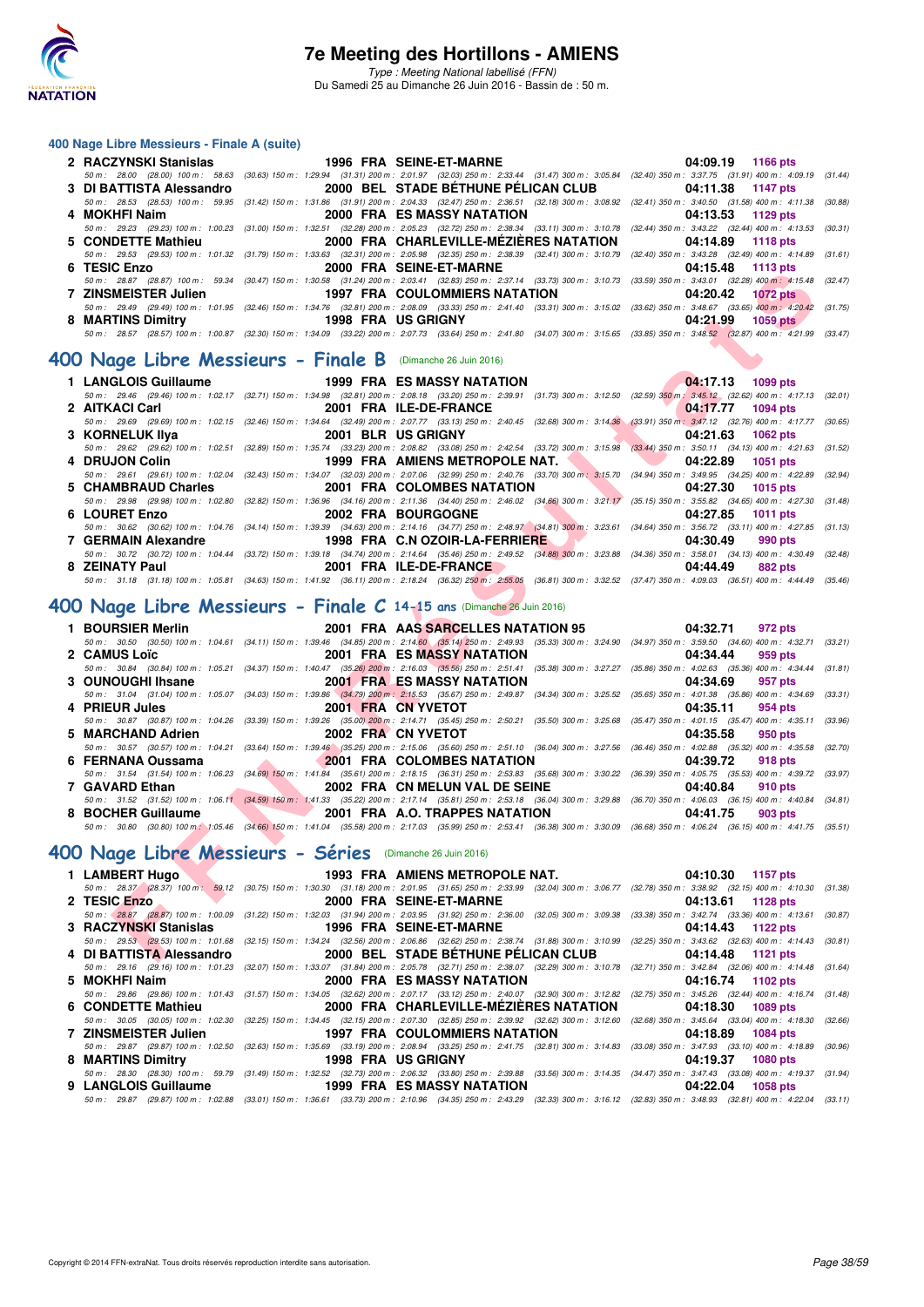

#### **400 Nage Libre Messieurs - Séries (suite)**

| 10 DRUJON Colin                    | 1999 FRA AMIENS METROPOLE NAT.                                                                                                                                                                                                                                                                     | 04:23.01<br>1050 pts                                          |         |
|------------------------------------|----------------------------------------------------------------------------------------------------------------------------------------------------------------------------------------------------------------------------------------------------------------------------------------------------|---------------------------------------------------------------|---------|
|                                    | 50 m : 29.99 (29.99) 100 m : 1:03.34 (33.35) 150 m : 1:36.22 (32.88) 200 m : 2:08.95 (32.73) 250 m : 2:42.26 (33.31) 300 m : 3:16.31                                                                                                                                                               | $(34.05)$ 350 m : 3:50.02 $(33.71)$ 400 m : 4:23.01           | (32.99) |
| 11 KORNELUK IIya                   | 2001 BLR US GRIGNY                                                                                                                                                                                                                                                                                 | 04:23.26<br><b>1048 pts</b>                                   |         |
|                                    | 50 m : 29.73 (29.73) 100 m : 1:02.46 (32.73) 150 m : 1:36.24 (33.78) 200 m : 2:09.67 (33.43) 250 m : 2:43.27 (33.60) 300 m : 3:16.86                                                                                                                                                               | $(33.59)$ 350 m : 3:50.39 $(33.53)$ 400 m : 4:23.26           | (32.87) |
| <b>12 AITKACI Carl</b>             | 2001 FRA ILE-DE-FRANCE                                                                                                                                                                                                                                                                             | 04:24.81<br><b>1036 pts</b>                                   |         |
|                                    | 50 m: 29.83 (29.83) 100 m: 1:02.10 (32.27) 150 m: 1:35.16 (33.06) 200 m: 2:09.29 (34.13) 250 m: 2:42.53 (33.24) 300 m: 3:17.04                                                                                                                                                                     | $(34.51)$ 350 m: 3:51.53 $(34.49)$ 400 m: 4:24.81 $(33.28)$   |         |
| 13 CHAMBRAUD Charles               | 2001 FRA COLOMBES NATATION                                                                                                                                                                                                                                                                         | 04:29.11<br><b>1001 pts</b>                                   |         |
|                                    | 50 m: 28.77 (28.77) 100 m: 1:01.85 (33.08) 150 m: 1:36.21 (34.36) 200 m: 2:10.84 (34.63) 250 m: 2:45.17 (34.33) 300 m: 3:20.30                                                                                                                                                                     | $(35.13)$ 350 m : 3:54.95 $(34.65)$ 400 m : 4:29.11 $(34.16)$ |         |
| <b>14 DESFONTAINES Bastien</b>     | 2001 FRA STADE BÉTHUNE PÉLICAN CLUB                                                                                                                                                                                                                                                                | 04:30.21<br>992 pts                                           |         |
|                                    | 50 m : 29.66 (29.66) 100 m : 1:02.73 (33.07) 150 m : 1:36.60 (33.87) 200 m : 2:11.24 (34.64) 250 m : 2:45.75 (34.51) 300 m : 3:20.95 (35.20) 350 m : 3:56.24 (35.29) 400 m : 4:30.21                                                                                                               |                                                               | (33.97) |
| 15 GERMAIN Alexandre               | 1998 FRA C.N OZOIR-LA-FERRIERE                                                                                                                                                                                                                                                                     | 04:30.72<br><b>988 pts</b>                                    |         |
| 50 m: 30.58 (30.58) 100 m: 1:04.27 | $(33.69)$ 150 m : 1:39.17 $(34.90)$ 200 m : 2:14.88 $(35.71)$ 250 m : 2:49.54 $(34.66)$ 300 m : 3:24.22                                                                                                                                                                                            | $(34.68)$ 350 m : 3:58.03 $(33.81)$ 400 m : 4:30.72           | (32.69) |
| 16 LOURET Enzo                     | 2002 FRA BOURGOGNE                                                                                                                                                                                                                                                                                 | 04:31.18<br><b>985 pts</b>                                    |         |
|                                    | 50 m: 31.49 (31.49) 100 m: 1:05.51 (34.02) 150 m: 1:40.63 (35.12) 200 m: 2:16.07 (35.44) 250 m: 2:50.64 (34.57) 300 m: 3:26.26 (35.62) 350 m: 4:00.56 (34.30) 400 m: 4:31.18                                                                                                                       |                                                               | (30.62) |
| 17 LE COZ Cédric                   | 2002 FRA AS CORBEIL-ESSONNE                                                                                                                                                                                                                                                                        | 04:33.20<br>969 pts                                           |         |
| 50 m: 31.05 (31.05) 100 m: 1:05.88 | $(34.83) 150 m : 1:40.74 \quad (34.86) 200 m : 2:15.22 \quad (34.48) 250 m : 2:49.95 \quad (34.73) 300 m : 3:25.26$                                                                                                                                                                                | $(35.31)$ 350 m : 3:59.23 $(33.97)$ 400 m : 4:33.20           | (33.97) |
| 18 ZEINATY Paul                    | 2001 FRA ILE-DE-FRANCE                                                                                                                                                                                                                                                                             | 04:33.30<br><b>968 pts</b>                                    |         |
|                                    | 50 m: 30.74 (30.74) 100 m: 1:04.31 (33.57) 150 m: 1:38.57 (34.26) 200 m: 2:13.64 (35.07) 250 m: 2:48.48 (34.84) 300 m: 3:24.24 (35.76) 350 m: 3:59.59 (35.35) 400 m: 4:33.30 (33.71)                                                                                                               |                                                               |         |
| 19 CAMUS Loïc                      | <b>2001 FRA ES MASSY NATATION</b>                                                                                                                                                                                                                                                                  | 04:33.36<br>967 pts                                           |         |
|                                    | 50 m: 30.62 (30.62) 100 m: 1:04.19 (33.57) 150 m: 1:39.18 (34.99) 200 m: 2:14.74 (35.56) 250 m: 2:49.88 (35.14) 300 m: 3:25.48                                                                                                                                                                     | $(35.60)$ 350 m : $4.00.77$ $(35.29)$ 400 m : $4.33.36$       | (32.59) |
| 20 BOURSIER Merlin                 | 2001 FRA AAS SARCELLES NATATION 95                                                                                                                                                                                                                                                                 | 04:34.29<br><b>960 pts</b>                                    |         |
|                                    | 50 m: 31.67 (31.67) 100 m: 1:05.95 (34.28) 150 m: 1:40.77 (34.82) 200 m: 2:15.46 (34.69) 250 m: 2:50.35 (34.89) 300 m: 3:25.45 (35.10) 350 m: 4:00.58 (35.13) 400 m: 4:34.29                                                                                                                       |                                                               | (33.71) |
| 21 BIGUE Lucas                     | 1999 FRA CN MELUN VAL DE SEINE                                                                                                                                                                                                                                                                     | 04:35.52                                                      |         |
|                                    | 50 m: 31.33 (31.33) 100 m: 1:05.41 (34.08) 150 m: 1:40.17 (34.76) 200 m: 2:15.48 (35.31) 250 m: 2:50.61 (35.13) 300 m: 3:25.98 (35.37) 350 m: 4:00.93 (34.95) 400 m: 4:35.52                                                                                                                       | 950 pts                                                       |         |
|                                    |                                                                                                                                                                                                                                                                                                    |                                                               | (34.59) |
| 22 D'INCA Fabio                    | 2000 FRA BEAUVAISIS AQUATIC CLUB                                                                                                                                                                                                                                                                   | 04:36.71<br>941 pts                                           |         |
|                                    | 50 m: 31.13 (31.13) 100 m: 1:05.55 (34.42) 150 m: 1:40.37 (34.82) 200 m: 2:16.06 (35.69) 250 m: 2:51.11 (35.05) 300 m: 3:26.65 (35.54) 350 m: 4:02.42 (35.77) 400 m: 4:36.71 (34.29)                                                                                                               |                                                               |         |
| 23 OUNOUGHI Ihsane                 | <b>2001 FRA ES MASSY NATATION</b>                                                                                                                                                                                                                                                                  | 04:37.76<br>933 pts                                           |         |
|                                    | 50 m: 30.67 (30.67) 100 m: 1:04.42 (33.75) 150 m: 1:38.75 (34.33) 200 m: 2:14.25 (35.50) 250 m: 2:49.94 (35.69) 300 m: 3:25.87                                                                                                                                                                     | $(35.93)$ 350 m : 4:02.66 $(36.79)$ 400 m : 4:37.76           | (35.10) |
| 24 GAVARD Ethan                    | 2002 FRA CN MELUN VAL DE SEINE                                                                                                                                                                                                                                                                     | 04:38.54<br>927 pts                                           |         |
|                                    | 50 m: 31.63 (31.63) 100 m: 1:06.46 (34.83) 150 m: 1:41.66 (35.20) 200 m: 2:17.12 (35.46) 250 m: 2:52.71 (35.59) 300 m: 3:28.26                                                                                                                                                                     | $(35.55)$ 350 m : 4:04.39 $(36.13)$ 400 m : 4:38.54           | (34.15) |
| 25 BOCHER Guillaume                | 2001 FRA A.O. TRAPPES NATATION                                                                                                                                                                                                                                                                     | 04:38.92<br>924 pts                                           |         |
|                                    | 50 m : 30.83 (30.83) 100 m : 1:05.08 (34.25) 150 m : 1:40.17 (35.09) 200 m : 2:15.56 (35.39) 250 m : 2:51.43 (35.87) 300 m : 3:27.84 (36.41) 350 m : 4:03.89 (36.05) 400 m : 4:38.92 (35.03)                                                                                                       |                                                               |         |
| 26 PRIEUR Jules                    | 2001 FRA CN YVETOT                                                                                                                                                                                                                                                                                 | 04:40.64<br>911 pts                                           |         |
|                                    | 50 m: 31.45 (31.45) 100 m: 1:06.00 (34.55) 150 m: 1:41.63 (35.63) 200 m: 2:17.37 (35.74) 250 m: 2:53.94 (36.57) 300 m: 3:30.17 (36.23) 350 m: 4:07.03 (36.86) 400 m: 4:40.64                                                                                                                       |                                                               | (33.61) |
| 27 MARCHAND Adrien                 | 2002 FRA CN YVETOT                                                                                                                                                                                                                                                                                 | 04:40.89<br>909 pts                                           |         |
|                                    | 50 m: 30.75 (30.75) 100 m: 1:04.88 (34.13) 150 m: 1:40.43 (35.55) 200 m: 2:17.03 (36.60) 250 m: 2:53.43 (36.40) 300 m: 3:30.76 (37.33) 350 m: 4:07.66 (36.90) 400 m: 4:40.89 (33.23)                                                                                                               |                                                               |         |
| 28 SKLADZIEN Victor                | 2002 FRA BOURGOGNE                                                                                                                                                                                                                                                                                 | 04:42.34<br>898 pts                                           |         |
| 50 m: 32.03 (32.03) 100 m: 1:07.11 | (35.08) 150 m: 1:43.29 (36.18) 200 m: 2:19.31 (36.02) 250 m: 2:55.04 (35.73) 300 m: 3:31.30 (36.26) 350 m: 4:07.59 (36.29) 400 m: 4:42.34                                                                                                                                                          |                                                               | (34.75) |
| 29 FERNANA Oussama                 | 2001 FRA COLOMBES NATATION                                                                                                                                                                                                                                                                         | 04:43.23<br>891 pts                                           |         |
|                                    | 50 m: 31.84 (31.84) 100 m: 1:07.28 (35.44) 150 m: 1:43.19 (35.91) 200 m: 2:18.92 (35.73) 250 m: 2:55.00 (36.08) 300 m: 3:31.76 (36.76) 350 m: 4:08.27 (36.51) 400 m: 4:43.23                                                                                                                       |                                                               | (34.96) |
| <b>30 BLONDEL Alexis</b>           | 2001 FRA CN YVETOT                                                                                                                                                                                                                                                                                 | 868 pts<br>04:46.42                                           |         |
|                                    | 50 m: 32.66 (32.66) 100 m: 1:08.60 (35.94) 150 m: 1:45.72 (37.12) 200 m: 2:22.90 (37.18) 250 m: 2:59.76 (36.86) 300 m: 3:37.26 (37.50) 350 m: 4:13.06 (35.80) 400 m: 4:46.42                                                                                                                       |                                                               | (33.36) |
| 31 PRUNIERES Robinson              | 2000 FRA SEINE-ET-MARNE                                                                                                                                                                                                                                                                            | 04:46.69<br>866 pts                                           |         |
|                                    | 50 m: 31.89 (31.89) 100 m: 1:06.78 (34.89) 150 m: 1:43.46 (36.68) 200 m: 2:20.47 (37.01) 250 m: 2:57.61 (37.14) 300 m: 3:35.12 (37.51) 350 m: 4:11.99 (36.87) 400 m: 4:46.69 (34.70)                                                                                                               |                                                               |         |
| 32 LATAPY Aurélien                 | <b>2001 FRA COULOMMIERS NATATION</b>                                                                                                                                                                                                                                                               | 04:46.71<br>865 pts                                           |         |
|                                    | $50\,m:\quad 33.13\quad(33.13)\ 100\,m:\quad 1.08.54\quad(35.41)\ 150\,m:\quad 1.45.67\quad(37.13)\ 200\,m:\quad 2.22.56\quad(36.89)\ 250\,m:\quad 2.59.58\quad(37.02)\ 300\,m:\quad 3.36.50\quad(36.92)\ 350\,m:\quad 4.12.64\quad(36.14)\ 400\,m:\quad 4.46.71\ 4.47\,n:\quad 4.47.72\,n:\quad $ |                                                               | (34.07) |
| 33 BEAU Adrien                     | 2000 FRA CO SAINT-DIZIER NATATION                                                                                                                                                                                                                                                                  | 04:47.48<br>860 pts                                           |         |
| 50 m: 32.20 (32.20) 100 m: 1:06.88 | $(34.68)$ 150 m : 1:43.71 $(36.83)$ 200 m : 2:21.39 $(37.68)$ 250 m : 2:58.32 $(36.93)$ 300 m : 3:34.27                                                                                                                                                                                            | (35.95) 350 m: 4:11.96 (37.69) 400 m: 4:47.48                 | (35.52) |
| 34 PAUBEL Lucas                    | 2002 FRA ES MASSY NATATION                                                                                                                                                                                                                                                                         | <b>849 pts</b><br>04:48.91                                    |         |
|                                    | 50 m: 31.35 (31.35) 100 m: 1:06.99 (35.64) 150 m: 1:43.34 (36.35) 200 m: 2:20.20 (36.86) 250 m: 2:57.91 (37.71) 300 m: 3:35.01 (37.10) 350 m: 4:12.99 (37.98) 400 m: 4:48.91 (35.92)                                                                                                               |                                                               |         |
| 35 COUTINHO Enzo                   | 2000 FRA ASN LOUVRES-ROISSY-SURVILLIERS                                                                                                                                                                                                                                                            | 04:49.66<br>844 pts                                           |         |
|                                    | 50 m: 31.72 (31.72) 100 m: 1:07.31 (35.59) 150 m: 1:44.57 (37.26) 200 m: 2:22.59 (38.02) 250 m: 3:00.03 (37.44) 300 m: 3:38.06 (38.03) 350 m: 4:15.42 (37.36) 400 m: 4:49.66 (34.24)                                                                                                               |                                                               |         |
| 36 PETIT Fabien                    | 2000 FRA AMIENS METROPOLE NAT.                                                                                                                                                                                                                                                                     | 04:52.99<br>820 pts                                           |         |
|                                    | 50 m: 32.20 (32.20) 100 m: 1:08.18 (35.98) 150 m: 1:44.96 (36.78) 200 m: 2:22.81 (37.85) 250 m: 2:59.93 (37.12) 300 m: 3:37.79 (37.86) 350 m: 4:15.65 (37.86) 400 m: 4:52.99 (37.34)                                                                                                               |                                                               |         |
| 37 LEPLATRE Remy                   | 2000 FRA CN ST-MICHEL-SUR-ORGE                                                                                                                                                                                                                                                                     | 05:01.34<br><b>760 pts</b>                                    |         |
|                                    | 50 m: 32.44 (32.44) 100 m: 1:08,98 (36.54) 150 m: 1:46.53 (37.55) 200 m: 2:24.71 (38.18) 250 m: 3:04.01 (39.30) 300 m: 3:43.43 (39.42) 350 m: 4:23.29 (39.86) 400 m: 5:01.34 (38.05)                                                                                                               |                                                               |         |
| --- GOULARD Clement                | 1999 FRA AQUA CLUB PONTAULT-ROISSY                                                                                                                                                                                                                                                                 | <b>DNS dec</b>                                                |         |
|                                    |                                                                                                                                                                                                                                                                                                    |                                                               |         |
|                                    |                                                                                                                                                                                                                                                                                                    |                                                               |         |
| --- GUERIN Simon                   | <b>1992 FRA AMIENS METROPOLE NAT.</b>                                                                                                                                                                                                                                                              | <b>DNS Nd</b>                                                 |         |
|                                    |                                                                                                                                                                                                                                                                                                    |                                                               |         |

## **[800 Nage Libre Messieurs - Séries](http://www.ffnatation.fr/webffn/resultats.php?idact=nat&go=epr&idcpt=38947&idepr=55)** (Dimanche 26 Juin 2016)

| 1 ZITOUNI Fares          | 1999 FRA AMIENS METROPOLE NAT.                                                                                                                                                                                                                                                                                                                                                  | 08:16.96 1251 pts                                                                                                                                                                                                                                                                                                                                                                          |
|--------------------------|---------------------------------------------------------------------------------------------------------------------------------------------------------------------------------------------------------------------------------------------------------------------------------------------------------------------------------------------------------------------------------|--------------------------------------------------------------------------------------------------------------------------------------------------------------------------------------------------------------------------------------------------------------------------------------------------------------------------------------------------------------------------------------------|
|                          |                                                                                                                                                                                                                                                                                                                                                                                 | 50 m: 28.07 (28.07) 100 m: 58.60 (30.53) 150 m: 1:30.12 (31.52) 200 m: 2:01.38 (31.26) 250 m: 2:33.25 (31.87) 300 m: 3:04.87 (31.62) 350 m: 3:36.31 (31.44) 400 m: 4:07.79 (31.48)<br>450 m: 4:39.30 (31.51) 500 m: 5:10.75 (31.45) 550 m: 5:41.85 (31.10) 600 m: 6:13.32 (31.47) 650 m: 6:45.13 (31.81) 700 m: 7:16.72 (31.59) 750 m: 7:47.97 (31.25) 800 m: 8:16.96 (28.99)              |
| 2 RACZYNSKI Stanislas    | 1996 FRA SEINE-ET-MARNE                                                                                                                                                                                                                                                                                                                                                         | 08:30.22 1194 pts                                                                                                                                                                                                                                                                                                                                                                          |
|                          |                                                                                                                                                                                                                                                                                                                                                                                 | 50 m: 29.18 (29.18) 100 m: 1:01.31 (32.13) 150 m: 1:33.63 (32.32) 200 m: 2:06.45 (32.82) 250 m: 2:39.07 (32.62) 300 m: 3:11.40 (32.33) 350 m: 3:43.24 (31.84) 400 m: 4:15.13<br>(31.89)<br>450 m : 4:47.05 (31.92) 500 m : 5:19.17 (32.12) 550 m : 5:51.46 (32.29) 600 m : 6:23.81 (32.35) 650 m : 6:55.59 (31.78) 700 m : 7:28.18 (32.59) 750 m : 7:59.16 (30.98) 800 m : 8:30.22 (31.06) |
|                          |                                                                                                                                                                                                                                                                                                                                                                                 |                                                                                                                                                                                                                                                                                                                                                                                            |
| 3 DI BATTISTA Alessandro | 2000 BEL STADE BÉTHUNE PÉLICAN CLUB                                                                                                                                                                                                                                                                                                                                             | 08:34.86 1175 pts                                                                                                                                                                                                                                                                                                                                                                          |
|                          | 50 m : 29.08 (29.08) 100 m : 1:01.12 (32.04) 150 m : 1:33.81 (32.69) 200 m : 2:06.58 (32.77) 250 m : 2:39.29 (32.71) 300 m : 3:12.22 (32.93) 350 m : 3:44.66 (32.44) 400 m : 4:17.50<br>450 m : 4:50.14 (32.64) 500 m : 5:23.14 (33.00) 550 m : 5:55.65 (32.51) 600 m : 6:28.39 (32.74) 650 m : 7:00.67 (32.28) 700 m : 7:33.17 (32.50) 750 m : 8:04.61 (31.44) 800 m : 8:34.86 | (32.84)<br>(30.25)                                                                                                                                                                                                                                                                                                                                                                         |
| 4 MOKHFI Naim            | 2000 FRA ES MASSY NATATION                                                                                                                                                                                                                                                                                                                                                      | 08:35.62 1171 pts                                                                                                                                                                                                                                                                                                                                                                          |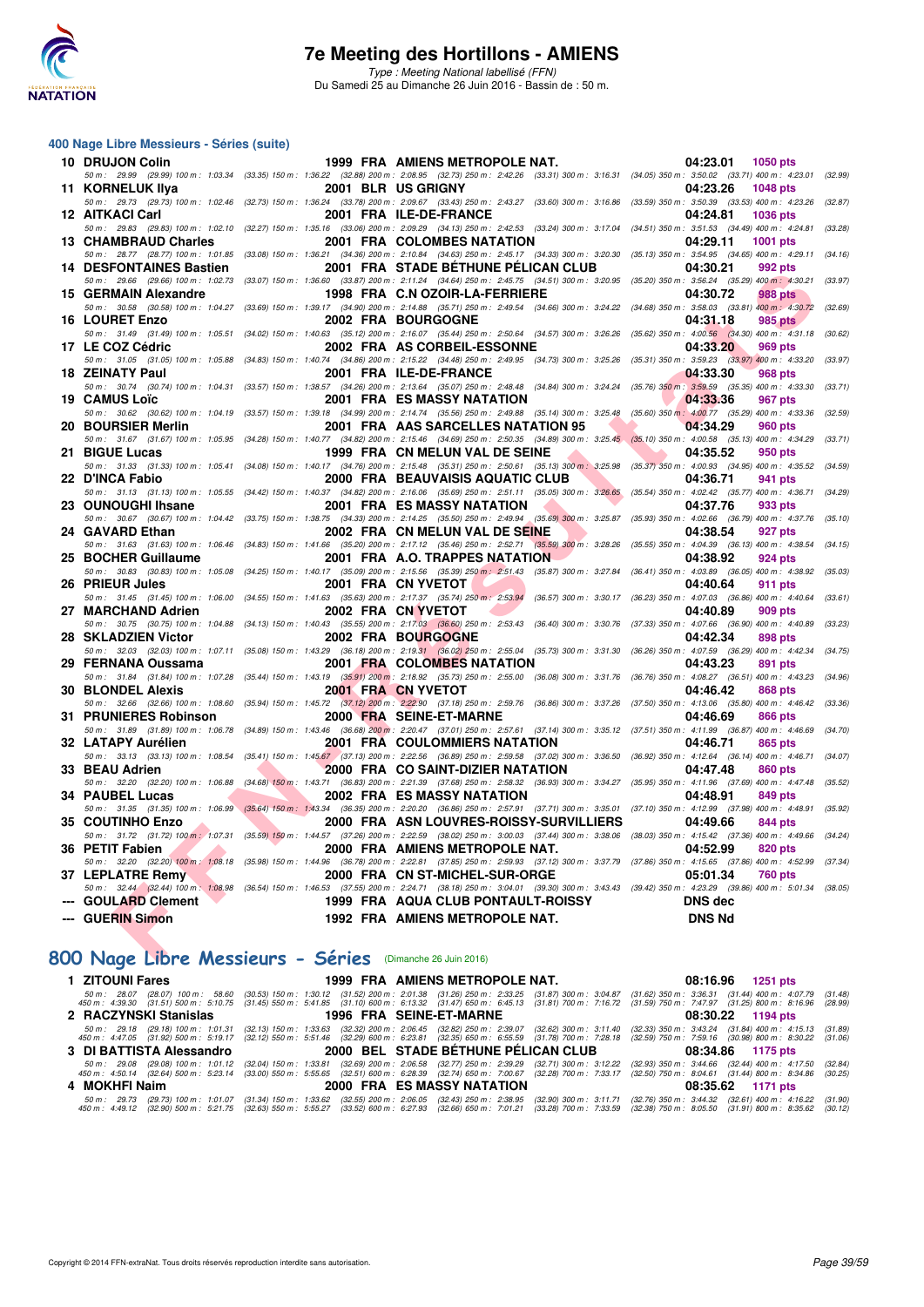

#### **800 Nage Libre Messieurs - Séries (suite)**

|    | 5 RODRIGUES Adrien                                                                                                                                                                                                                                             |                                                                                                                                                                                                                                                                                                                                                     | 2000 FRA ES MASSY NATATION                                                       |                                                                               | 08:54.91<br>1092 pts                                                                                              |                    |
|----|----------------------------------------------------------------------------------------------------------------------------------------------------------------------------------------------------------------------------------------------------------------|-----------------------------------------------------------------------------------------------------------------------------------------------------------------------------------------------------------------------------------------------------------------------------------------------------------------------------------------------------|----------------------------------------------------------------------------------|-------------------------------------------------------------------------------|-------------------------------------------------------------------------------------------------------------------|--------------------|
|    | 50 m : 30.23 (30.23) 100 m : 1:03.08<br>450 m : 5:00.75 (34.02) 500 m : 5:34.68                                                                                                                                                                                | (32.85) 150 m: 1:37.02 (33.94) 200 m: 2:11.06 (34.04) 250 m: 2:44.93 (33.87) 300 m: 3:18.73<br>(33.93) 550 m : 6:08.96 (34.28) 600 m : 6:43.09 (34.13) 650 m : 7:16.68 (33.59) 700 m : 7:50.69                                                                                                                                                      |                                                                                  |                                                                               | $(33.80)$ 350 m : $3.52.59$ $(33.86)$ 400 m : $4.26.73$<br>(34.01) 750 m : 8:23.42 (32.73) 800 m : 8:54.91        | (34.14)<br>(31.49) |
| 6. | <b>CONDETTE Mathieu</b>                                                                                                                                                                                                                                        |                                                                                                                                                                                                                                                                                                                                                     | 2000 FRA CHARLEVILLE-MEZIERES NATATION                                           |                                                                               | 08:56.10<br>1087 pts                                                                                              |                    |
|    | 50 m: 30.83 (30.83) 100 m: 1:04.44                                                                                                                                                                                                                             | $(33.61)$ 150 m : 1:38.34                                                                                                                                                                                                                                                                                                                           | $(33.90)$ 200 m : 2:12.37 $(34.03)$ 250 m : 2:46.25                              | (33.88) 300 m : 3:20.19                                                       | (33.94) 350 m: 3:54.03 (33.84) 400 m: 4:27.97                                                                     | (33.94)            |
|    | 450 m: 5:01.45 (33.48) 500 m: 5:35.44                                                                                                                                                                                                                          | $(33.99)$ 550 m : 6:08.87                                                                                                                                                                                                                                                                                                                           | $(33.43)$ 600 m : 6:43.01 $(34.14)$ 650 m : 7:16.46                              | $(33.45)$ 700 m : 7:50.29                                                     | (33.83) 750 m : 8:23.63 (33.34) 800 m : 8:56.10                                                                   | (32.47)            |
|    | 7 JACOLOT Baptiste                                                                                                                                                                                                                                             | (33.89) 150 m: 1:38.48 (34.17) 200 m: 2:13.39 (34.91) 250 m: 2:48.35 (34.96) 300 m: 3:23.58                                                                                                                                                                                                                                                         | 2000 FRA ES MASSY NATATION                                                       |                                                                               | 09:12.26<br>1022 pts                                                                                              |                    |
|    | 50 m: 30.42 (30.42) 100 m: 1:04.31<br>450 m: 5:08.50 (34.45) 500 m: 5:43.77                                                                                                                                                                                    | (35.27) 550 m: 6:18.59 (34.82) 600 m: 6:54.09 (35.50) 650 m: 7:28.85                                                                                                                                                                                                                                                                                |                                                                                  | $(34.76)$ 700 m : 8:03.99                                                     | (35.23) 350 m: 3:58.61 (35.03) 400 m: 4:34.05<br>(35.14) 750 m: 8:38.46 (34.47) 800 m: 9:12.26                    | (35.44)<br>(33.80) |
|    | 8 LE COZ Cédric                                                                                                                                                                                                                                                |                                                                                                                                                                                                                                                                                                                                                     | 2002 FRA AS CORBEIL-ESSONNE                                                      |                                                                               | 09:15.29<br><b>1010 pts</b>                                                                                       |                    |
|    | 50 m: 31.26 (31.26) 100 m: 1:05.72<br>450 m : 5:10.52 (34.80) 500 m : 5:45.86                                                                                                                                                                                  | (34.46) 150 m: 1:39.95 (34.23) 200 m: 2:14.82 (34.87) 250 m: 2:50.15<br>$(35.34)$ 550 m : 6:21.58 $(35.72)$ 600 m : 6:56.88 $(35.30)$ 650 m : 7:31.76                                                                                                                                                                                               |                                                                                  | $(35.33)$ 300 m : 3:25.28<br>$(34.88)$ 700 m : 8:07.25                        | (35.13) 350 m : 4:00.40 (35.12) 400 m : 4:35.72<br>(35.49) 750 m : 8:41.58 (34.33) 800 m : 9:15.29                | (35.32)<br>(33.71) |
| 9  | <b>BIGUE Lucas</b>                                                                                                                                                                                                                                             |                                                                                                                                                                                                                                                                                                                                                     | 1999 FRA CN MELUN VAL DE SEINE                                                   |                                                                               | 09:23.15<br>980 pts                                                                                               |                    |
|    | 50 m: 31.39<br>$(31.39)$ 100 m : 1:06.15                                                                                                                                                                                                                       | (34.76) 150 m : 1:41.07 (34.92) 200 m : 2:16.30                                                                                                                                                                                                                                                                                                     | $(35.23)$ 250 m : 2:51.79                                                        | (35.49) 300 m : 3:27.39                                                       | (35.60) 350 m : 4:03.17 (35.78) 400 m : 4:38.90                                                                   | (35.73)            |
|    | 450 m : 5:14.64 (35.74) 500 m : 5:50.41                                                                                                                                                                                                                        | $(35.77)$ 550 m : 6:26.11 $(35.70)$ 600 m : 7:02.04                                                                                                                                                                                                                                                                                                 | $(35.93)$ 650 m : 7:37.84                                                        | $(35.80)$ 700 m : 8:13.74                                                     | $(35.90)$ 750 m : 8:48.83 $(35.09)$ 800 m : 9:23.15                                                               | (34.32)            |
|    | 10 RIVIERE Paul                                                                                                                                                                                                                                                |                                                                                                                                                                                                                                                                                                                                                     | 2001 FRA REIMS CHAMPAGNE NATATION                                                |                                                                               | 09:26.46<br>967 pts                                                                                               |                    |
|    | 50 m: 31.41 (31.41) 100 m: 1:05.68<br>450 m : 5:15.20 (36.20) 500 m : 5:51.30                                                                                                                                                                                  | (34.27) 150 m : 1:40.45 (34.77) 200 m : 2:15.56 (35.11) 250 m : 2:51.25 (35.69) 300 m : 3:27.15<br>(36.10) 550 m : 6:27.32 (36.02) 600 m : 7:03.47 (36.15) 650 m : 7:39.80 (36.33) 700 m : 8:15.79                                                                                                                                                  |                                                                                  |                                                                               | $(35.90)$ 350 m : 4:03.00 $(35.85)$ 400 m : 4:39.00<br>(35.99) 750 m : 8:51.65 (35.86) 800 m : 9:26.46            | (36.00)<br>(34.81) |
|    | 11 CAMUS Loïc                                                                                                                                                                                                                                                  |                                                                                                                                                                                                                                                                                                                                                     | 2001 FRA ES MASSY NATATION                                                       |                                                                               | 09:32.91<br>943 pts                                                                                               |                    |
|    | 50 m: 31.74 (31.74) 100 m: 1:06.75                                                                                                                                                                                                                             | $(35.01)$ 150 m : 1:42.81 $(36.06)$ 200 m : 2:19.24 $(36.43)$ 250 m : 2:56.07                                                                                                                                                                                                                                                                       |                                                                                  | $(36.83)$ 300 m : 3:32.62                                                     | (36.55) 350 m: 4:09.45 (36.83) 400 m: 4:45.74                                                                     | (36.29)            |
|    | 450 m : 5:22.34 (36.60) 500 m : 5:58.58<br>12 BOCHER Guillaume                                                                                                                                                                                                 | $(36.24)$ 550 m : 6:35.43 $(36.85)$ 600 m : 7:11.77 $(36.34)$ 650 m : 7:48.35                                                                                                                                                                                                                                                                       | 2001 FRA A.O. TRAPPES NATATION                                                   | $(36.58)$ 700 m : 8:24.48                                                     | $(36.13)$ $750$ m: $9:00.66$ $(36.18)$ 800 m: $9:32.91$<br>09:34.80<br>935 pts                                    | (32.25)            |
|    | 50 m: 32.45 (32.45) 100 m: 1:07.86                                                                                                                                                                                                                             |                                                                                                                                                                                                                                                                                                                                                     |                                                                                  | $(36.38)$ 300 m : 3:32.84                                                     | (36.10) 350 m: 4:08.87 (36.03) 400 m: 4:44.94                                                                     | (36.07)            |
|    | 450 m : 5:21.48 (36.54) 500 m : 5:57.75                                                                                                                                                                                                                        | $(35.41)$ 150 m : 1:44.22 $(36.36)$ 200 m : 2:20.36 $(36.14)$ 250 m : 2:56.74<br>$(36.27)$ 550 m : 6:34.49 $(36.74)$ 600 m : 7:10.66 $(36.17)$ 650 m : 7:47.25                                                                                                                                                                                      |                                                                                  | $(36.59)$ 700 m : 8:23.56                                                     | $(36.31)$ 750 m : 8:59.59 $(36.03)$ 800 m : 9:34.80                                                               | (35.21)            |
|    | 13 LINOT Hugo                                                                                                                                                                                                                                                  |                                                                                                                                                                                                                                                                                                                                                     | 2002 FRA CNM DIEPPE                                                              |                                                                               | 09:37.44<br>926 pts                                                                                               |                    |
|    | 50 m: 32.58 (32.58) 100 m: 1:08.10<br>450 m : 5:24.18 (36.34) 500 m : 6:01.06                                                                                                                                                                                  | (35.52) 150 m: 1:43.91 (35.81) 200 m: 2:20.35 (36.44) 250 m: 2:56.62<br>(36.88) 550 m : 6:37.67 (36.61) 600 m : 7:14.39 (36.72) 650 m : 7:50.78                                                                                                                                                                                                     |                                                                                  | $(36.27)$ 300 m; 3:33.75<br>$(36.39)$ 700 m : 8:27.22                         | (37.13) 350 m: 4:10.70 (36.95) 400 m: 4:47.84<br>(36.44) 750 m: 9:02.94 (35.72) 800 m: 9:37.44                    | (37.14)<br>(34.50) |
|    | 14 GAVARD Ethan                                                                                                                                                                                                                                                |                                                                                                                                                                                                                                                                                                                                                     | 2002 FRA CN MELUN VAL DE SEINE                                                   |                                                                               | 09:50.30<br>878 pts                                                                                               |                    |
|    | 50 m: 32.84 (32.84) 100 m: 1:09.07                                                                                                                                                                                                                             | $\begin{array}{cccc} (36.23) \;\; 150\; m: & \; 1.45.32 & \; (36.25) \; 200\; m: & \; 2.22.11 & \; (36.79) \; 250\; m: & \; 2.58.96 \\ (37.92) \;\; 550\; m: & \; 6.43.64 & \; (37.43) \;\; 600\; m: & \; 7.21.21 & \; (37.57) \;\; 650\; m: & \; 7.58.39 \end{array}$                                                                              |                                                                                  | $(36.85)$ 300 m : 3:36.21                                                     | (37.25) 350 m: 4:13.56 (37.35) 400 m: 4:51.15                                                                     | (37.59)            |
|    | 450 m : 5:28.29 (37.14) 500 m : 6:06.21<br>15 MARCHAND Adrien                                                                                                                                                                                                  |                                                                                                                                                                                                                                                                                                                                                     | 2002 FRA CN YVETOT                                                               | $(37.18)$ 700 m : 8:36.05                                                     | $(37.66)$ 750 m : 9:13.21<br>$(37.16)$ 800 m : 9:50.30<br>09:51.67<br>873 pts                                     | (37.09)            |
|    | 50 m: 33.28 (33.28) 100 m: 1:09.65                                                                                                                                                                                                                             | $(36.37)$ 150 m : 1:47.21 $(37.56)$ 200 m : 2:25.07 $(37.86)$ 250 m : 3:03.28 $(38.21)$ 300 m : 3:41.08                                                                                                                                                                                                                                             |                                                                                  |                                                                               | $(37.80)$ 350 m : 4:19.33 $(38.25)$ 400 m : 4:56.61                                                               | (37.28)            |
|    | 450 m : 5:34.59 (37.98) 500 m : 6:11.73                                                                                                                                                                                                                        | (37.14) 550 m: 6:49.54 (37.81) 600 m: 7:26.59 (37.05) 650 m: 8:03.93                                                                                                                                                                                                                                                                                |                                                                                  | $(37.34)$ 700 m : 8:40.86                                                     | (36.93) 750 m: 9:18.27 (37.41) 800 m: 9:51.67                                                                     | (33.40)            |
|    | <b>16 BLONDEL Alexis</b>                                                                                                                                                                                                                                       |                                                                                                                                                                                                                                                                                                                                                     | 2001 FRA CN YVETOT                                                               |                                                                               | 09:51.80<br>873 pts                                                                                               |                    |
|    | 50 m: 34.08 (34.08) 100 m: 1:11.22<br>450 m : 5:34.34 (37.59) 500 m : 6:11.86                                                                                                                                                                                  | $(37.14)$ 150 m : 1:48.60 $(37.38)$ 200 m : 2:26.31 $(37.71)$ 250 m : 3:04.20 $(37.89)$ 300 m : 3:41.71 $(37.52)$ 550 m : 6:49.69 $(37.83)$ 600 m : 7:27.34 $(37.65)$ 650 m : 8:04.53 $(37.19)$ 700 m : 8:41.67                                                                                                                                     |                                                                                  |                                                                               | $(37.51)$ 350 m : 4:19.37 $(37.66)$ 400 m : 4:56.75<br>(37.14) 750 m : 9:18.14 (36.47) 800 m : 9:51.80            | (37.38)<br>(33.66) |
|    | 17 LATAPY Aurélien                                                                                                                                                                                                                                             |                                                                                                                                                                                                                                                                                                                                                     | 2001 FRA COULOMMIERS NATATION                                                    |                                                                               | 09:51.92<br>872 pts                                                                                               |                    |
|    | 50 m: 34.18 (34.18) 100 m: 1:10.51                                                                                                                                                                                                                             | (36.33) 150 m: 1:47.82 (37.31) 200 m: 2:25.58 (37.76) 250 m: 3:03.45 (37.87) 300 m: 3:40.58                                                                                                                                                                                                                                                         |                                                                                  |                                                                               | (37.13) 350 m: 4:18.53 (37.95) 400 m: 4:56.89                                                                     | (38.36)            |
|    |                                                                                                                                                                                                                                                                | (37.55) 550 m : 6:49.89                                                                                                                                                                                                                                                                                                                             | (37.75) 600 m : 7:27.11 (37.22) 650 m : 8:04.02<br>2001 FRA CN YVETOT            | $(36.91)$ 700 m : 8:41.19                                                     | $(37.17)$ 750 m : $9:17.69$<br>$(36.50)$ 800 m : 9:51.92<br>10:05.52<br>823 pts                                   | (34.23)            |
|    | 450 m : 5:34.59 (37.70) 500 m : 6:12.14                                                                                                                                                                                                                        |                                                                                                                                                                                                                                                                                                                                                     |                                                                                  |                                                                               |                                                                                                                   |                    |
|    | 18 PRIEUR Jules                                                                                                                                                                                                                                                |                                                                                                                                                                                                                                                                                                                                                     |                                                                                  |                                                                               |                                                                                                                   |                    |
|    | 50 m: 34.07 (34.07) 100 m: 1:10.85<br>450 m : 5:36.13 (37.99) 500 m : 6:14.63                                                                                                                                                                                  | $\begin{array}{cccc} (36.78) \ 150 \ m \colon \ 1.48.29 \quad \  (37.44) \ 200 \ m \colon \ 2.26.17 \quad \  (37.88) \ 250 \ m \colon \ 3.03.90 \quad \  (37.73) \ 300 \ m \colon \ 3.41.74 \\ (38.50) \ 550 \ m \colon \ 6.52.90 \quad \  (38.27) \ 600 \ m \colon \ 7.31.62 \quad \  (38.72) \ 650 \ m \colon \ 8.10.12 \quad \  (38.50) \ 700 \$ |                                                                                  |                                                                               | (37.84) 350 m: 4:19.80 (38.06) 400 m: 4:58.14<br>(39.46) 750 m : 9:27.89 (38.31) 800 m : 10:05.52                 | (38.34)<br>(37.63) |
|    | 19 NWATCHOK Hugo                                                                                                                                                                                                                                               |                                                                                                                                                                                                                                                                                                                                                     | 2002 FRA REIMS CHAMPAGNE NATATION                                                |                                                                               | 10:24.09<br><b>759 pts</b>                                                                                        |                    |
|    |                                                                                                                                                                                                                                                                |                                                                                                                                                                                                                                                                                                                                                     |                                                                                  |                                                                               | $(39.90)$ 350 m : 4:31.40 $(39.39)$ 400 m : 5:11.69<br>(38.97) 750 m : 9:47.21 (38.89) 800 m : 10:24.09 (36.88)   | (40.29)            |
|    | 50 m :   35.60   (35.60) 100 m :  1:14.19   (38.59) 150 m :  1:53.50   (39.31) 200 m :  2:32.82 <mark>(39.32</mark> ) 250 m :  3:12.11   (39.29) 300 m :  3:52.01<br>450 m :  5:51.19   (39.50) 500 m :  6:30.98   (39.79) 550 m :  7:10.77<br>--- ACHOUR Aziz |                                                                                                                                                                                                                                                                                                                                                     | <b>1999 TUN SEINE-ET-MARNE</b>                                                   |                                                                               | <b>DNS</b> dec                                                                                                    |                    |
|    |                                                                                                                                                                                                                                                                |                                                                                                                                                                                                                                                                                                                                                     |                                                                                  |                                                                               |                                                                                                                   |                    |
|    |                                                                                                                                                                                                                                                                |                                                                                                                                                                                                                                                                                                                                                     |                                                                                  |                                                                               |                                                                                                                   |                    |
|    | 500 Nage Libre Messieurs - Série rapide (Samedi 25 Juin 2016)                                                                                                                                                                                                  |                                                                                                                                                                                                                                                                                                                                                     |                                                                                  |                                                                               |                                                                                                                   |                    |
|    | 1 ZITOUNI Fares                                                                                                                                                                                                                                                |                                                                                                                                                                                                                                                                                                                                                     | 1999 FRA AMIENS METROPOLE NAT.                                                   |                                                                               | 15:41.58<br><b>1266 pts</b>                                                                                       |                    |
|    | 50 m: 28.22<br>$(28.22)$ 100 m : 58.49                                                                                                                                                                                                                         | $(31.15)$ 200 m : 2:01.10<br>$(30.27)$ 150 m : 1:29.64                                                                                                                                                                                                                                                                                              | $(31.46)$ 250 m : 2:32.79                                                        | $(31.69)$ 300 m : 3:04.08                                                     | (31.29) 350 m : 3:35.69<br>$(31.61)$ 400 m : 4:07.10                                                              | (31.41)            |
|    | 450 m: 4:38.85<br>$(31.75)$ 500 m : 5:10.47<br>850 m: 8:49.96<br>$(31.56)$ 900 m : 9:21.44                                                                                                                                                                     | $(31.62)$ 550 m : 5:41.38<br>$(30.91)$ 600 m : 6:12.96<br>$(31.48)$ 950 m : 9:53.05<br>$(31.611000 \text{ m} : 10.25.02)$                                                                                                                                                                                                                           | $(31.58)$ 650 m : 6:44.04<br>(31.971050 m: 10.56.39)                             | $(31.08)$ 700 m : 7:15.42<br>(31.371100 m: 11:27.77                           | $(31.38)$ 750 m : 7:46.90<br>$(31.48)$ 800 m : 8:18.40<br>(31.38) 150 m: 11.59.28 (31.51) 200 m: 12:30.87         | (31.50)<br>(31.59) |
|    | (31.89) 300 m : 13:34.40<br>1250 m: 13:02.76                                                                                                                                                                                                                   | (31.631400 m: 14:37.78)<br>$(31.64)350 \text{ m}: 14.06.03$                                                                                                                                                                                                                                                                                         | (31.75) 450 m : 15:09.82                                                         | (32.041500 m: 15:41.58)                                                       | (31.76)                                                                                                           |                    |
|    | 2 MOKHFI Naim<br>50 m: 30.48<br>$(30.48)$ 100 m : 1:02.35                                                                                                                                                                                                      | $(31.87)$ 150 m : 1:35.64<br>$(33.29)$ 200 m : 2:08.59                                                                                                                                                                                                                                                                                              | 2000 FRA ES MASSY NATATION<br>$(32.95)$ 250 m : 2:41.74                          |                                                                               | 16:19.41<br>1183 pts<br>$(32.69)$ 350 m : 3:47.77<br>$(33.34)$ 400 m : 4:20.76                                    | (32.99)            |
|    | $(32.92)$ 500 m $: 5.26.15$<br>450 m: 4:53.68                                                                                                                                                                                                                  | $(32.47)$ 550 m : 5:59.00<br>$(32.85)$ 600 m : 6:32.02                                                                                                                                                                                                                                                                                              | $(33.02)$ 650 m : 7:05.10                                                        | (33.15) 300 m : 3:14.43<br>(33.08) 700 m : 7:38.04                            | $(32.94)$ 750 m : 8:09.67<br>$(31.63)$ 800 m : 8:41.95                                                            | (32.28)            |
|    | 850 m: 9:14.98<br>$(33.03)$ 900 m : 9:47.64<br>(33.23) 300 m : 14:09.35<br>1250 m: 13:36.48                                                                                                                                                                    | (32.66) 950 m : 10:20.48<br>(32.841000 m: 10:53.34<br>(32.39) 400 m : 15:12.41<br>(32.87) 350 m : 14:41.74                                                                                                                                                                                                                                          | (32.86) 050 m: 11:26.44<br>(30.67) 450 m : 15:47.35                              | (33.10) 100 m : 11:59.00<br>(34.941500 m: 16:19.41                            | (32.56) 150 m: 12:31.89 (32.89) 200 m: 13:03.25<br>(32.06)                                                        | (31.36)            |
|    | 3 DI BATTISTA Alessandro                                                                                                                                                                                                                                       |                                                                                                                                                                                                                                                                                                                                                     | <b>2000 BEL STADE BETHUNE PELICAN CLUB</b>                                       |                                                                               | 16:21.05<br>1179 pts                                                                                              |                    |
|    | $(29.95)$ 100 m : 1:02.21<br>50 m: 29.95<br>450 m: 4:53.18<br>$(33.52)$ 500 m : 5:26.04                                                                                                                                                                        | $(32.82)$ 200 m : $2.07.88$<br>$(32.26)$ 150 m : 1:35.03<br>$(32.86)$ 550 m : 5:59.09<br>$(33.05)$ 600 m : 6:32.11                                                                                                                                                                                                                                  | $(32.85)$ 250 m : 2:40.93<br>$(33.02)$ 650 m : 7:05.21                           | (33.05) 300 m: 3:13.71<br>$(33.10)$ 700 m : 7:38.31                           | $(32.78)$ 350 m : 3:46.90 $(33.19)$ 400 m : 4:19.66<br>$(33.10)$ 750 m : 8:10.94 $(32.63)$ 800 m : 8:43.76        | (32.76)<br>(32.82) |
|    | 850 m: 9:16.70<br>$(32.94)$ 900 m : 9:49.73                                                                                                                                                                                                                    | $(33.03)$ 950 m : 10:22.58<br>(32.85) 000 m : 10:55.42                                                                                                                                                                                                                                                                                              | (32.84) 050 m: 11:28.12                                                          | (32.70) 100 m : 12:00.94                                                      | (32.82) 150 m : 12:34.01<br>(33.07) 200 m : 13:06.68                                                              | (32.67)            |
|    | 1250 m: 13:39.38<br>$(32.70)300 \text{ m}$ : 14:11.96<br>4 RACZYNSKI Stanislas                                                                                                                                                                                 | (32.58) 350 m : 14:44.00<br>(32.04) 400 m : 15:15.85                                                                                                                                                                                                                                                                                                | (31.85) 450 m : 15:49.02<br>1996 FRA SEINE-ET-MARNE                              | (33.171500 m: 16:21.05                                                        | (32.03)<br>16:28.35<br>1164 pts                                                                                   |                    |
|    | $50 \text{ m}$ : $29.15$<br>$(29.15)$ 100 m : 1:00.82                                                                                                                                                                                                          | $(32.34)$ 200 m : 2:05.80<br>$(31.67)$ 150 m : 1:33.16                                                                                                                                                                                                                                                                                              | $(32.64)$ 250 m : 2:38.35                                                        | $(32.55)$ 300 m : 3:10.55                                                     | (32.20) 350 m: 3:42.87 (32.32) 400 m: 4:15.13                                                                     | (32.26)            |
|    | $(32.44)$ 500 m : 5:20.17<br>450 m : 4:47.57<br>850 m : 9:10.60<br>$(33.57)$ 900 m : 9:43.97<br>1250 m : 13:37.84<br>$(32.951300 \text{ m} : 14.10.92)$                                                                                                        | $(32.63)$ 600 m : 6:25.69<br>$(32.60)$ 550 m : 5:52.80<br>(33.37) 950 m : 10:17.49<br>(33.52) 000 m : 10:50.45<br>(33.08) 350 m : 14:42.62 (31.70) 400 m : 15:12.92                                                                                                                                                                                 | $(32.89)$ 650 m : 6:58.61<br>(32.96) 050 m: 11:23.96<br>(30.301450 m : 15:53.49) | (32.92) 700 m : 7:31.35<br>(33.51) 100 m: 11:57.33<br>(40.571500 m: 16:28.35) | $(32.74)$ 750 m : 8:04.12 $(32.77)$ 800 m : 8:37.03<br>(33.37) 150 m: 12:31.51 (34.18) 200 m: 13:04.89<br>(34.86) | (32.91)<br>(33.38) |

## **[1500 Nage Libre Messieurs - Série rapide](http://www.ffnatation.fr/webffn/resultats.php?idact=nat&go=epr&idcpt=38947&idepr=56)** (Samedi 25 Juin 2016)

| <b>ZITOUNI Fares</b>                                                                                                                                                                                                                 |                                                                                                                            | <b>1999 FRA AMIENS METROPOLE NAT.</b>                                                                          |                                                                                                                          |                                                                                                                | 15:41.58                                                                                                               | 1266 pts                                                                          |                                |
|--------------------------------------------------------------------------------------------------------------------------------------------------------------------------------------------------------------------------------------|----------------------------------------------------------------------------------------------------------------------------|----------------------------------------------------------------------------------------------------------------|--------------------------------------------------------------------------------------------------------------------------|----------------------------------------------------------------------------------------------------------------|------------------------------------------------------------------------------------------------------------------------|-----------------------------------------------------------------------------------|--------------------------------|
| 50 m: 28.22<br>$(28.22)$ 100 m : 58.49<br>450 m : 4:38.85<br>$(31.75)$ 500 m : 5:10.47<br>850 m : 8:49.96<br>$(31.56)$ 900 m : 9:21.44<br>1250 m : 13:02.76<br>(31.891300 m : 13:34.40                                               | $(30.27)$ 150 m : 1:29.64<br>$(31.62)$ 550 m : 5:41.38<br>$(31.48)$ 950 m : 9:53.05<br>$(31.641350 \text{ m} : 14.06.03)$  | $(31.15)$ 200 m : 2:01.10<br>$(30.91)$ 600 m : 6:12.96<br>(31.611000 m : 10:25.02<br>(31.631400 m : 14:37.78   | $(31.46)$ 250 m : 2:32.79<br>$(31.58)$ 650 m : 6:44.04<br>(31.971050 m : 10.56.39<br>(31.751450 m : 15:09.82             | $(31.69)$ 300 m : 3:04.08<br>$(31.08)$ 700 m : 7:15.42<br>(31.371100 m : 11:27.77<br>(32.041500 m: 15:41.58    | $(31.29)$ 350 m : 3:35.69<br>$(31.38)$ 750 m : 7:46.90<br>(31.38) 150 m : 11:59.28 (31.51) 200 m : 12:30.87<br>(31.76) | $(31.61)$ 400 m : 4:07.10<br>$(31.48)$ 800 m : 8:18.40                            | (31.41)<br>(31.50)<br>(31.59)  |
| 2 MOKHFI Naim                                                                                                                                                                                                                        |                                                                                                                            | <b>2000 FRA ES MASSY NATATION</b>                                                                              |                                                                                                                          |                                                                                                                | 16:19.41                                                                                                               | 1183 pts                                                                          |                                |
| $50 \text{ m}$ : $30.48$<br>$(30.48)$ 100 m : 1:02.35<br>450 m : 4:53.68<br>$(32.92)$ 500 m; 5:26.15<br>850 m : 9:14.98<br>$(33.03)$ 900 m : 9:47.64<br>1250 m : 13:36.48<br>(33.23) 300 m : 14:09.35                                | $(31.87)$ 150 m : 1:35.64<br>$(32.47)$ 550 m : 5:59.00<br>$(32.66)$ 950 m : 10:20.48<br>(32.871350 m : 14:41.74)           | $(33.29)$ 200 m : 2:08.59<br>$(32.85)$ 600 m : 6:32.02<br>(32.841000 m : 10:53.34<br>(32.391400 m : 15:12.41   | $(32.95)$ 250 m : 2:41.74<br>$(33.02)$ 650 m : 7:05.10<br>(32.861050 m : 11:26.44)<br>(30.671450 m : 15:47.35            | $(33.15)$ 300 m : 3:14.43<br>(33.08) 700 m : 7:38.04<br>(33.101100 m: 11:59.00<br>(34.941500 m : 16:19.41      | $(32.69)$ 350 m : 3:47.77<br>$(32.94)$ 750 m : $8.09.67$<br>(32.56) 150 m : 12:31.89<br>(32.06)                        | $(33.34)$ 400 m : 4:20.76<br>$(31.63)$ 800 m : 8:41.95<br>(32.891200 m : 13:03.25 | (32.99)<br>(32.28)<br>(31.36)  |
| 3 DI BATTISTA Alessandro                                                                                                                                                                                                             |                                                                                                                            | 2000 BEL STADE BÉTHUNE PÉLICAN CLUB                                                                            |                                                                                                                          |                                                                                                                | 16:21.05                                                                                                               | 1179 pts                                                                          |                                |
| 50 m : 29.95<br>(29.95) 100 m : 1:02.21<br>450 m : 4:53.18<br>$(33.52)$ 500 m : 5:26.04<br>$850 \text{ m}$ : 9:16.70<br>$(32.94)$ 900 m : 9:49.73<br>1250 m : 13:39.38 (32.701300 m : 14:11.96                                       | $(32.26)$ 150 m : 1:35.03<br>$(32.86)$ 550 m : 5:59.09<br>$(33.03)$ 950 m : 10:22.58<br>$(32.581350 \text{ m} : 14.44.00)$ | $(32.82)$ 200 m : 2:07.88<br>$(33.05)$ 600 m : 6:32.11<br>(32.851000 m : 10:55.42)<br>(32.041400 m : 15:15.85  | $(32.85)$ 250 m : 2:40.93<br>$(33.02)$ 650 m : 7:05.21<br>(32.841050 m : 11:28.12)<br>(31.85) 450 m : 15:49.02           | $(33.05)$ 300 m : 3:13.71<br>$(33.10)$ 700 m : 7:38.31<br>(32.701100 m : 12:00.94<br>(33.171500 m: 16:21.05    | $(32.78)$ 350 m : 3:46.90<br>$(33.10)$ 750 m : 8:10.94<br>(32.821150 m : 12:34.01<br>(32.03)                           | $(33.19)$ 400 m : 4:19.66<br>$(32.63)$ 800 m : 8:43.76<br>(33.071200 m: 13:06.68  | (32.76)<br>(32.82)<br>(32.67)  |
| 4 RACZYNSKI Stanislas                                                                                                                                                                                                                |                                                                                                                            | 1996 FRA SEINE-ET-MARNE                                                                                        |                                                                                                                          |                                                                                                                | 16:28.35                                                                                                               | 1164 pts                                                                          |                                |
| $(29.15)$ 100 m : 1:00.82<br>$50 \text{ m}$ : 29.15<br>$450 \text{ m}$ : $4.47.57$<br>$(32.44)$ 500 m : 5:20.17<br>$(33.57)$ 900 m : 9:43.97<br>$850 \text{ m}$ : 9:10.60<br>1250 m : 13:37.84<br>$(32.951300 \text{ m} : 14.10.92)$ | $(31.67)$ 150 m : 1:33.16<br>$(32.60)$ 550 m : 5:52.80<br>$(33.37)$ 950 m : 10:17.49<br>(33.08) 350 m : 14:42.62           | $(32.34)$ 200 m : $2.05.80$<br>$(32.63)$ 600 m : 6:25.69<br>(33.521000 m : 10:50.45<br>(31.701400 m : 15:12.92 | $(32.64)$ 250 m : 2:38.35<br>$(32.89)$ 650 m : 6:58.61<br>(32.961050 m : 11:23.96)<br>(30.301450 m : 15:53.49)           | $(32.55)$ 300 m : 3:10.55<br>$(32.92)$ 700 m : 7:31.35<br>(33.511100 m: 11:57.33<br>(40.571500 m : 16:28.35    | $(32.20)$ 350 m : 3:42.87<br>$(32.74)$ 750 m : 8:04.12<br>(33.37) 150 m : 12:31.51 (34.18) 200 m : 13:04.89<br>(34.86) | $(32.32)$ 400 m : 4:15.13<br>(32.77) 800 m : 8:37.03                              | (32.26)<br>(32.91)<br>(33.38)  |
| 5 ROUBIOL Titouan                                                                                                                                                                                                                    |                                                                                                                            | 1997 FRA SEINE-ET-MARNE                                                                                        |                                                                                                                          |                                                                                                                | 16:44.46                                                                                                               | 1129 pts                                                                          |                                |
| $50 \text{ m}$ : 29.22<br>$(29.22)$ 100 m : 1:00.95<br>450 m : 4:52.38<br>$(33.72)$ 500 m : 5:25.92<br>$850 \text{ m}$ : 9:22.44<br>$(33.95)$ 900 m : 9:56.59<br>1250 m : 13:55.39<br>(34.311300 m : 14:29.54                        | $(31.73)$ 150 m : 1:33.56<br>$(33.54)$ 550 m : 5:59.48<br>(34.15) 950 m : 10:30.82<br>(34.151350 m : 15:03.56              | $(32.61)$ 200 m : 2:06.29<br>$(33.56)$ 600 m : 6:33.06<br>(34.231000 m: 11.05.01<br>(34.021400 m : 15:37.54    | $(32.73)$ 250 m : 2:39.09<br>$(33.58)$ 650 m : 7:06.97<br>(34.191050 m : 11:39.17)<br>$(33.981450 \text{ m} : 16.11.61)$ | $(32.80)$ 300 m : 3:11.97<br>$(33.91)$ 700 m : 7:40.61<br>(34.16) 100 m : 12:13.18<br>(34.071500 m : 16:44.46) | $(32.88)$ 350 m : 3:45.38<br>$(33.64)$ 750 m : 8:14.59<br>(34.011150 m : 12:47.29)<br>(32.85)                          | $(33.41)$ 400 m : 4:18.66<br>$(33.98)$ 800 m : 8:48.49<br>(34.111200 m: 13:21.08) | (33.28)<br>(33.90)<br>(33.79)  |
| 6 ZINSMEISTER Julien                                                                                                                                                                                                                 |                                                                                                                            | <b>1997 FRA COULOMMIERS NATATION</b>                                                                           |                                                                                                                          |                                                                                                                | 17:37.22                                                                                                               | <b>1021 pts</b>                                                                   |                                |
| 50 m: 30.91<br>$(30.91)$ 100 m : 1:04.96<br>450 m: 5:11.32<br>$(35.46)$ 500 m : 5:46.86<br>850 m : 9:55.88<br>$(35.79)$ 900 m : 10:31.40<br>1250 m : 14:36.73<br>(34.981300 m : 15:12.17                                             | (34.05) 150 m : 1:39.89<br>$(35.54)$ 550 m : 6:22.25<br>$(35.52)$ 950 m : 11:06.11<br>(35.441350 m : 15.46.92)             | $(34.93)$ 200 m : 2:15.20<br>$(35.39)$ 600 m : 6:57.86<br>(34.711000 m : 11:41.54)<br>(34.751400 m : 16:21.79  | $(35.31)$ 250 m : 2:49.95<br>$(35.61)$ 650 m : 7:33.34<br>(35.431050 m : 12:16.41)<br>(34.87) 450 m : 17:01.92           | $(34.75)$ 300 m : 3:24.99<br>(35.48) 700 m : 8:09.22<br>(34.871100 m : 12:51.64<br>(40.131500 m: 17:37.22)     | $(35.04)$ 350 m : 4:00.37<br>$(35.88)$ 750 m : 8:44.62<br>(35.23) 150 m : 13:26.01<br>(35.30)                          | $(35.38)$ 400 m : 4:35.86<br>$(35.40)$ 800 m : 9:20.09<br>(34.371200 m : 14:01.75 | (35.49)<br>(35.47)<br>(35, 74) |
| 7 LOURET Enzo                                                                                                                                                                                                                        |                                                                                                                            | 2002 FRA BOURGOGNE                                                                                             |                                                                                                                          |                                                                                                                | 17:38.00                                                                                                               | 1019 pts                                                                          |                                |
| 50 m: 31.36<br>$(31.36)$ 100 m : 1:05.99<br>$450 \text{ m}$ : $5:12.43$<br>(35.40) 500 m : 5:47.99<br>850 m: 9:56.13<br>$(35.18)$ 900 m : 10:32.01<br>1250 m : 14:38.89<br>(35.591300 m : 15:13.75                                   | $(34.63)$ 150 m : 1:41.16<br>$(35.56)$ 550 m : 6:23.59<br>$(35.88)$ 950 m : 11:07.55<br>(34.861350 m : 15:48.77            | $(35.17)$ 200 m : 2:16.38<br>$(35.60)$ 600 m : 6:58.94<br>(35.541000 m: 11:42.60<br>(35.021400 m: 16:24.06     | $(35.22)$ 250 m : 2:51.65<br>$(35.35)$ 650 m : 7:34.07<br>(35.051050 m : 12:18.06)<br>(35.29)<br>$1450 m$ : ---          | (35.27) 300 m : 3:26.42<br>$(35.13)$ 700 m : 8:09.65<br>(35.461100 m : 12:53.07<br>1500 m: 17:38.00 (1:13.94)  | $(34.77)$ 350 m : 4:01.80<br>$(35.58)$ 750 m : 8:45.03<br>(35.011150 m : 13:28.02)                                     | $(35.38)$ 400 m : 4:37.03<br>$(35.38)$ 800 m : 9:20.95<br>(34.951200 m : 14:03.30 | (35.23)<br>(35.92)<br>(35.28)  |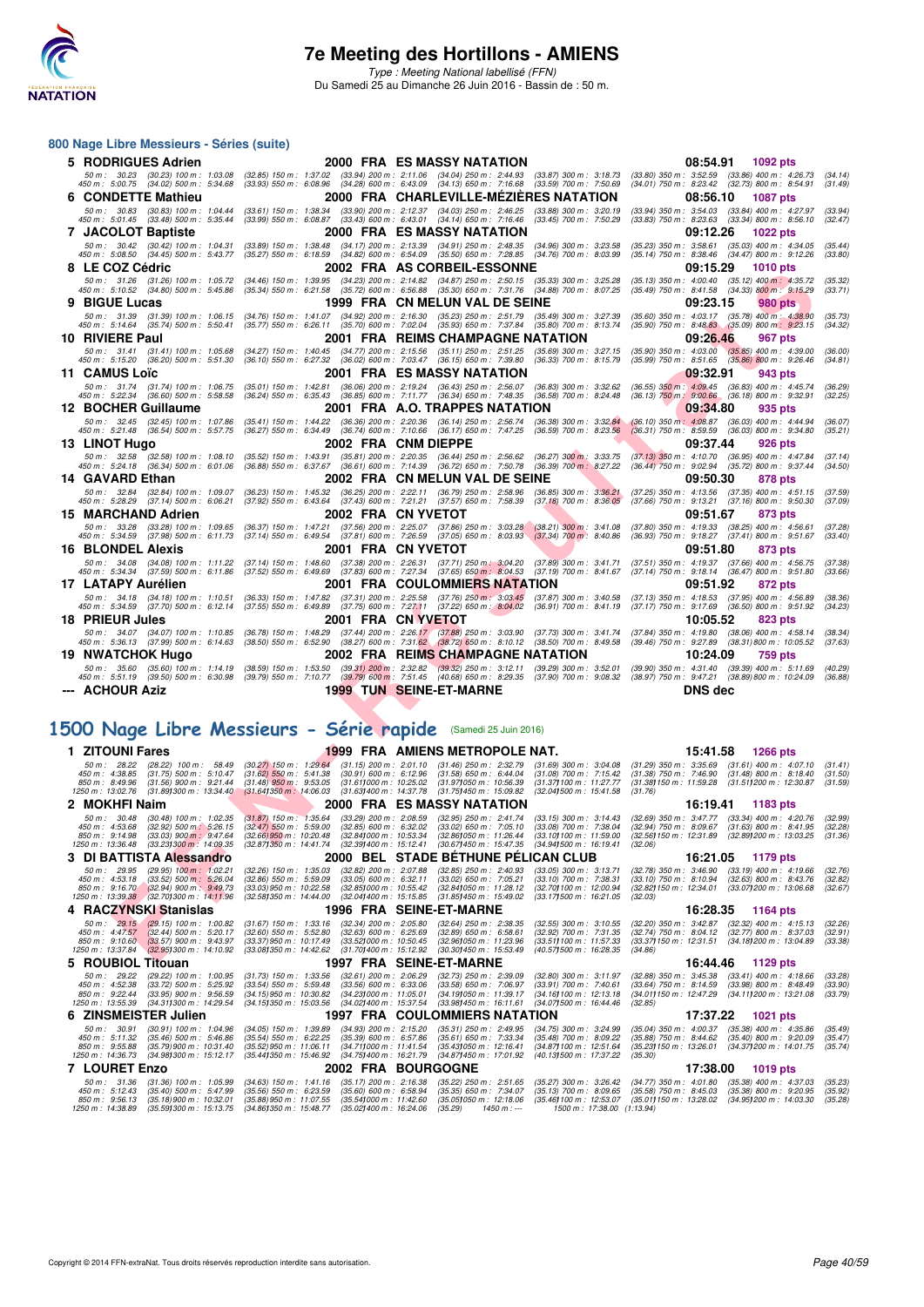

#### **1500 Nage Libre Messieurs - Série rapide (suite)**

| 10 BOURSIER Merlin |                                                                                                                                                                                                 | 2001 FRA AAS SARCELLES NATATION 95 |  | 17:55.35 985 pts |  |
|--------------------|-------------------------------------------------------------------------------------------------------------------------------------------------------------------------------------------------|------------------------------------|--|------------------|--|
|                    | 50 m: 32.29 (32.29) 100 m: 1:07.80 (35.51) 150 m: 1:43.69 (35.89) 200 m: 2:18.89 (35.20) 250 m: 2:54.82 (35.93) 300 m: 3:30.50 (35.68) 350 m: 4:06.17 (35.67) 400 m: 4:41.65 (35.48)            |                                    |  |                  |  |
|                    | 450 m : 5:17.29 (35.64) 500 m : 5:52.99 (35.70) 550 m : 6:28.61 (35.62) 600 m : 7:04.31 (35.70) 650 m : 7:40.39 (36.08) 700 m : 8:16.27 (35.88) 750 m : 8:52.38 (36.11) 800 m : 9:27.98 (35.60) |                                    |  |                  |  |
|                    | 850 m: 10:04.25 (36.27)900 m: 10:39.93 (35.68)950 m: 11:15.76 (35.831000 m: 11:51.98 (36.221050 m: 12:28.32 (36.341100 m: 13:04.33 (36.011150 m: 13:40.61 (36.281200 m: 14:17.25 (36.64)        |                                    |  |                  |  |
|                    | 1250 m : 14:53.53 (36.281300 m : 15:29.88 (36.351350 m : 16:06.56 (36.681400 m : 16:42.89 (36.331450 m : 17:20.32 (37.431500 m : 17:55.35 (35.03)                                               |                                    |  |                  |  |

#### **[1500 Nage Libre Messieurs - Séries lentes](http://www.ffnatation.fr/webffn/resultats.php?idact=nat&go=epr&idcpt=38947&idepr=56)** (Samedi 25 Juin 2016)

| 8 VERHOEVEN Tanguy                                                                                                                                                                       |                                                                                                                                                                                                                                 | <b>2002 FRA BOURGOGNE</b>                                                                                                                                                                                                                       | 17:48.91<br>998 pts                                                                                                                                                                                                             |
|------------------------------------------------------------------------------------------------------------------------------------------------------------------------------------------|---------------------------------------------------------------------------------------------------------------------------------------------------------------------------------------------------------------------------------|-------------------------------------------------------------------------------------------------------------------------------------------------------------------------------------------------------------------------------------------------|---------------------------------------------------------------------------------------------------------------------------------------------------------------------------------------------------------------------------------|
| 50 m: 30.50<br>$(30.50)$ 100 m : 1:04.28<br>450 m: 5:14.82<br>(36.31) 500 m : 5:50.98<br>850 m : 10:04.16<br>(36.21) 900 m : 10:40.04<br>1250 m: 14:53.51<br>(35.95) 300 m : 15:30.34    | (33.78) 150 m : 1:39.52<br>$(35.24)$ 200 m : 2:14.66<br>(36.35) 600 m : 7:03.78<br>$(36.16)$ 550 m : 6:27.33<br>(35.88) 950 m : 11:16.65<br>(36.611000 m: 11:52.47)<br>(36.83) 350 m : 16:06.02<br>(35.68) 400 m : 16:41.63     | $(35.14)$ 250 m : 2:49.84<br>$(35.18)$ 300 m : 3:26.17<br>$(36.45)$ 650 m : 7:40.03<br>$(36.25)$ 700 m : 8:15.86<br>(35.82) 050 m: 12:28.98<br>(36.511100 m: 13:05.18)<br>(35.011500 m: 17:48.91<br>(35.611450 m: 17:16.64                      | $(36.33)$ 350 m : 4:02.57<br>$(36.40)$ 400 m : 4:38.51<br>(35.94)<br>$(35.83)$ 750 m : $8.51.96$<br>$(36.10)$ 800 m : 9:27.95<br>(35.99)<br>(36.20) 150 m : 13:41.93<br>$(36.75)200 \text{ m}$ : 14:17.56<br>(35.63)<br>(32.27) |
| <b>CAMUS Loïc</b>                                                                                                                                                                        |                                                                                                                                                                                                                                 | 2001 FRA ES MASSY NATATION                                                                                                                                                                                                                      | 17:54.93<br>986 pts                                                                                                                                                                                                             |
| 50 m: 31.41<br>$(31.41)$ 100 m : 1:05.71<br>450 m : 5:17.77<br>$(36.25)$ 500 m : 5:53.77<br>850 m: 10:06.10<br>(36.25) 900 m : 10:42.12<br>1250 m: 14:56.08<br>(36.37) 300 m : 15:32.37  | $(34.30)$ 150 m : 1:40.98<br>$(35.27)$ 200 m : 2:17.00<br>$(36.00)$ 550 m : 6:29.84<br>$(36.07)$ 600 m : 7:05.87<br>(36.19) 000 m: 11:54.57<br>(36.02) 950 m : 11:18.31<br>(36.291350 m: 16:08.50<br>(36.131400 m: 16:44.96)    | $(36.02)$ 250 m : 2:53.00<br>$(36.00)$ 300 m : 3:29.02<br>$(36.03)$ 650 m : 7:41.89<br>$(36.02)$ 700 m : 8:17.83<br>(36.26) 050 m : 12:31.06<br>(36.49) 100 m : 13:07.72<br>(36.46) 450 m : 17:20.42<br>(35.46) 500 m: 17:54.93                 | (36.02) 350 m: 4:05.43 (36.41) 400 m: 4:41.52<br>(36.09)<br>$(35.94)$ 750 m : 8:53.81<br>$(35.98) 800 \text{ m}$ : 9:29.85<br>(36.04)<br>(36.66) 150 m : 13:43.66<br>(35.94) 200 m : 14:19.71<br>(36.05)<br>(34.51)             |
| 11 MESKENS Tom                                                                                                                                                                           |                                                                                                                                                                                                                                 | 2002   BEL   SWIMMING CLUB WAUTERBOS RODE                                                                                                                                                                                                       | 17:59.00<br><b>978</b> pts                                                                                                                                                                                                      |
| 50 m: 30.02<br>(30.02) 100 m : 1:04.54<br>450 m : 5:19.02<br>$(36.42)$ 500 m : 5:56.10<br>850 m: 10:11.41<br>(36.20) 900 m : 10:47.59<br>1250 m: 15:01.86<br>(36.591300 m: 15:38.40)     | $(36.40)$ 200 m : 2:16.81<br>(34.52) 150 m : 1:40.94<br>(37.08) 550 m : 6:32.57<br>$(36.47)$ 600 m : 7:09.78<br>(36.18) 950 m: 11:24.09<br>(36.501000 m: 12:00.67<br>(36.541350 m: 16:14.56)<br>(36.161400 m: 16:50.53          | $(35.87)$ 250 m : 2:52.90<br>$(36.09)$ 300 m : 3:29.30<br>(37.21) 650 m : 7:45.85<br>$(36.07)$ 700 m : 8:22.84<br>(36.58) 050 m: 12:36.97<br>(36.30) 100 m : 13:13.23<br>(35.97) 450 m : 17:26.33<br>(35.801500 m: 17:59.00                     | $(36.40)$ 350 m : 4:05.83<br>$(36.53)$ 400 m : 4:42.60<br>(36.77)<br>$(36.99)$ 750 m : 8.59.28<br>(35.93)<br>$(36.44)$ 800 m : 9:35.21<br>(36.26) 150 m : 13:49.38<br>(36.15) 200 m : 14:25.27<br>(35.89)<br>(32.67)            |
| 12 RIVIERE Paul                                                                                                                                                                          |                                                                                                                                                                                                                                 | 2001 FRA REIMS CHAMPAGNE NATATION                                                                                                                                                                                                               | 18:20.81<br>935 pts                                                                                                                                                                                                             |
| 50 m: 31.55<br>$(31.55)$ 100 m : 1:06.04<br>450 m: 5:21.00<br>(37.09) 500 m : 5:58.14<br>$(37.52)$ 900 m : 10:55.73<br>850 m: 10:18.70<br>1250 m : 15:16.66<br>(37.321300 m: 15:53.91    | $(34.49)$ 150 m : 1:41.81<br>$(35.77)$ 200 m : 2:17.64<br>$(37.14)$ 550 m : 6:35.43<br>(37.29) 600 m : 7:12.87<br>(37.03) 950 m: 11:32.65<br>(36.921000 m: 12:09.88<br>(37.251350 m : 16:31.69<br>(37.781400 m : 17:08.42)      | (35.83) 250 m : 2:53.79<br>$(36.15)$ 300 m : 3:30.06<br>(37.44) 650 m : 7:50.25<br>$(37.38)$ 700 m : 8:27.41<br>(37.231050 m: 12:47.07<br>(37.191100 m: 13:24.27)<br>(36.731450 m : 17:44.89)<br>$(36.47)500 \text{ m}$ : 18:20.81              | $(36.27)$ 350 m : 4:07.04<br>$(36.98)$ 400 m : 4:43.91<br>(36.87)<br>$(37.16)$ 750 m : 9:04.11<br>$(36.70)$ 800 m : 9:41.18<br>(37.07)<br>(37.20) 150 m : 14:02.06<br>(37.79) 200 m : 14:39.34<br>(37.28)<br>(35.92)            |
| 13 BOCHER Guillaume                                                                                                                                                                      |                                                                                                                                                                                                                                 | 2001 FRA A.O. TRAPPES NATATION                                                                                                                                                                                                                  | 18:32.34<br>913 pts                                                                                                                                                                                                             |
| 50 m : 31.03<br>$(31.03)$ 100 m : 1:05.82<br>450 m: 5:22.59<br>$(37.24)$ 500 m : 5:59.83<br>850 m: 10:24.34<br>(37.64) 900 m : 11:02.00<br>1250 m : 15:27.51<br>(38.09) 300 m : 16:05.13 | (35.72) 200 m : 2:17.88<br>(34.79) 150 m : 1:41.54<br>$(37.24)$ 550 m : 6:38.00<br>$(38.17)$ 600 m : 7:15.88<br>(37.66) 950 m: 11:40.05<br>(38.051000 m: 12:17.96<br>(37.62) 350 m : 16:42.52<br>(37.39) 400 m : 17:19.52       | $(36.34)$ 250 m : 2:54.40<br>$(36.52)$ 300 m : 3:31.45<br>$(37.88)$ 650 m : 7:53.77<br>$(37.89)$ 700 m : 8:31.24<br>(37.911050 m: 12:55.45)<br>(37.49) 100 m : 13:33.64<br>(37.00) 450 m : 17:55.99<br>(36.471500 m : 18:32.34)                 | $(37.05)$ 350 m : 4:08.52<br>$(37.07)$ 400 m : 4:45.35<br>(36.83)<br>$(37.47)$ 750 m : 9:09.10<br>$(37.86)$ 800 m : 9:46.70<br>(37.60)<br>(38.19) 150 m: 14:11.50<br>(37.861200 m : 14:49.42)<br>(37.92)<br>(36.35)             |
| <b>14 BLONDEL Alexis</b>                                                                                                                                                                 |                                                                                                                                                                                                                                 | 2001 FRA CN YVETOT                                                                                                                                                                                                                              | 18:52.46<br>876 pts                                                                                                                                                                                                             |
| 50 m: 31.99<br>$(31.99)$ 100 m : 1:07.58<br>450 m : 5:33.71<br>$(38.26)$ 500 m : 6:11.82<br>850 m: 10:37.77<br>(38.35) 900 m : 11:15.77<br>1250 m: 15:43.72<br>(38.23) 300 m : 16:21.81  | $(35.59)$ 150 m : 1:44.69<br>$(37.11)$ 200 m : 2:22.29<br>(38.11) 550 m : 6:49.78<br>(37.96) 600 m : 7:27.71<br>(38.00) 950 m: 11:54.16<br>(38.39) 000 m : 12:32.13<br>(38.09) 350 m : 17:00.27<br>(38.46) 400 m : 17:38.47     | $(37.60)$ 250 m : 3:00.85<br>$(38.56)$ 300 m : 3:39.12<br>$(38.19)$ 700 m : 8:43.59<br>$(37.93)$ 650 m : 8:05.90<br>(37.971050 m : 13:10.79<br>(38.66) 100 m : 13:48.79<br>(38.20) 450 m : 18:16.53<br>(38.061500 m : 18:52.46                  | $(38.27)$ 350 m : 4:17.66<br>$(38.54)$ 400 m : 4:55.45<br>(37.79)<br>(37.69) 750 m : 9:21.70<br>$(38.11)$ 800 m : 9:59.42<br>(37.72)<br>(38.00) 150 m : 14:27.35<br>(38.56) 200 m : 15:05.49<br>(38.14)<br>(35.93)              |
| 15 GRANDIN MARTIN Numa                                                                                                                                                                   |                                                                                                                                                                                                                                 | <b>2002 FRA ES MASSY NATATION</b>                                                                                                                                                                                                               | 19:06.22<br>850 pts                                                                                                                                                                                                             |
| 50 m: 33.35<br>$(33.35)$ 100 m : 1:10.09<br>450 m : 5:40.17<br>$(39.43)$ 500 m : 6:18.74<br>850 m: 10:48.01<br>(39.15) 900 m : 11:26.80<br>1250 m: 15:57.42<br>(38.591300 m : 16:36.28   | (36.74) 150 m : 1:48.39<br>$(38.30)$ 200 m : 2:26.37<br>(38.57) 550 m : 6:57.31<br>$(38.57)$ 600 m : 7:35.08<br>(38.79) 950 m : 12:05.67<br>(38.87) 000 m: 12:44.18<br>(38.861350 m: 17:15.28)<br>(39.001400 m : 17:53.42)      | $(37.98)$ $250$ m : $3:04.98$<br>$(38.61)$ 300 m : 3:43.67<br>$(37.77)$ 650 m : 8:13.84<br>$(38.76)$ 700 m : $8:51.48$<br>$(38.51)050 \text{ m}$ : 13:22.82<br>(38.64) 100 m : 14:01.12<br>(38.14) 450 m : 18:29.93<br>(36.511500 m : 19:06.22) | $(38.69)$ 350 m : 4:22.93<br>$(39.26)$ 400 m : 5:00.74<br>(37.81)<br>$(37.64)$ 750 m : $9:30.55$<br>$(39.07)800 \text{ m}$ : 10:08.86<br>(38.31)<br>(38.30) 150 m : 14:39.96<br>(38.841200 m: 15:18.83)<br>(38.87)<br>(36.29)   |
| 16 MARCHAND Adrien                                                                                                                                                                       |                                                                                                                                                                                                                                 | <b>2002 FRA CNYVETOT</b>                                                                                                                                                                                                                        | 19:08.57<br>846 pts                                                                                                                                                                                                             |
| $(32.60)$ 100 m : 1:08.66<br>50 m : 32.60<br>450 m : 5:39.17<br>(38.98) 500 m: 6:18.19<br>850 m: 10:49.20<br>(39.00) 900 m : 11:28.79<br>1250 m: 15:57.03<br>(38.39) 300 m : 16:36.26    | $(36.06)$ 150 m : 1:46.59<br>$(37.93)$ 200 m : 2:24.82<br>$(37.46)$ 600 m : 7:35.01<br>$(39.02)$ 550 m : 6:55.65<br>(39.59) 950 m : 12:07.30<br>(38.511000 m : 12:46.15<br>(39.23) 350 m : 17:14.81<br>(38.55) 400 m : 17:54.21 | $(38.23)$ 250 m : 3:03.25<br>$(38.43)$ 300 m : 3:42.51<br>$(39.36)$ 650 m : 8:13.25<br>(38.24) 700 m : 8:52.19<br>(38.851050 m : 13:23.92)<br>(37.77) 100 m : 14:02.20<br>(39.40) 450 m : 18:31.56<br>(37.35) 500 m : 19:08.57                  | (39.26) 350 m : 4:21.07<br>$(38.56)$ 400 m : 5:00.19<br>(39.12)<br>(38.94) 750 m : 9:30.85<br>(38.66) 800 m : 10:10.20<br>(39.35)<br>(38.28) 150 m : 14:39.88<br>(37.681200 m: 15:18.64<br>(38.76)<br>(37.01)                   |
| 17 PETIT Fabien                                                                                                                                                                          |                                                                                                                                                                                                                                 | 2000 FRA AMIENS METROPOLE NAT.                                                                                                                                                                                                                  | 19:31.11<br>805 pts                                                                                                                                                                                                             |
| 50 m: 33.30<br>$(33.30)$ 100 m : 1:11.50<br>450 m: 5:43.71<br>$(39.26)$ 500 m : 6:23.79<br>850 m: 11:00.19<br>(39.50) 900 m : 11:40.17<br>(39.38) 300 m : 16:55.55<br>1250 m : 16:16.10  | (38.20) 150 m : 1:49.22<br>$(37.72)$ 200 m : 2:28.16<br>(40.08) 550 m : 7:03.17<br>$(39.38)$ 600 m : 7:42.72<br>(39.98) 950 m : 12:19.18<br>(39.011000 m: 12:58.78)<br>(39.111400 m: 18:14.20<br>(39.45) 350 m : 17:34.66       | $(38.94)$ $250$ m : $3:06.66$<br>$(38.50)$ 300 m : 3:45.76<br>$(39.88)$ 700 m : 9:02.11<br>$(39.55)$ 650 m : 8:22.60<br>(39.601050 m: 13:38.50<br>(39.72) 100 m : 14:17.65<br>(39.54) 450 m : 18:53.17<br>(38.97) 500 m: 19:31.11               | (39.10) 350 m : 4:24.78<br>$(39.02)$ 400 m : 5:04.45<br>(39.67)<br>(39.51) 750 m : 9:41.26<br>(39.15) 800 m : 10:20.69<br>(39.43)<br>(39.15) 150 m : 14:56.65<br>(39.00) 200 m : 15:36.72<br>(40.07)<br>(37.94)                 |
| 18 NWATCHOK Hugo                                                                                                                                                                         |                                                                                                                                                                                                                                 | 2002 FRA REIMS CHAMPAGNE NATATION                                                                                                                                                                                                               | 19:56.98<br><b>760 pts</b>                                                                                                                                                                                                      |
| 50 m: 34.09<br>$(34.09)$ 100 m : 1:12.38<br>450 m: 5:53.14<br>$(40.16)$ 500 m : 6:34.43<br>850 m: 11:18.23<br>(41.89) 900 m : 11:59.31<br>1250 m: 16:39.92<br>(39.79) 300 m : 17:20.32   | (38.29) 150 m : 1:51.88<br>$(39.50)$ 200 m : 2:31.94<br>$(41.29)$ 550 m : 7:15.16<br>$(40.73)$ 600 m : 7:55.24<br>(41.08) 950 m : 12:38.78<br>(39.47) 000 m : 13:19.16<br>(40.40) 350 m : 18:00.41<br>(40.09) 400 m : 18:39.74  | (40.06) 250 m : 3:11.72<br>$(39.78)$ 300 m : 3:51.80<br>(40.08) 650 m : 8:35.39<br>(40.15) 700 m : 9:15.57<br>(40.38) 050 m: 13:59.79<br>(40.63) 100 m : 14:40.06<br>(39.33) 450 m : 19:19.26<br>(39.521500 m: 19:56.98)                        | $(40.38)$ 400 m : 5:12.98<br>(40.08) 350 m : 4:32.18<br>(40.80)<br>(40.18) 750 m : 9:56.27<br>(40.70) 800 m : 10:36.34<br>(40.07)<br>(40.27) 150 m : 15:20.10<br>(40.04) 200 m : 16:00.13<br>(40.03)<br>(37.72)                 |
| Dos Messieurs - Finale A<br>эO                                                                                                                                                           | (Dimanche 26 Juin 2016)                                                                                                                                                                                                         |                                                                                                                                                                                                                                                 |                                                                                                                                                                                                                                 |
| 1 DESPREZ Pierre-Yves                                                                                                                                                                    |                                                                                                                                                                                                                                 | <b>1996 FRA BOURGOGNE</b>                                                                                                                                                                                                                       | 00:26.27<br><b>1329 pts</b>                                                                                                                                                                                                     |
| <b>AVETAND Thomas</b>                                                                                                                                                                    |                                                                                                                                                                                                                                 | <b>1995 FRA BEAUVAISIS AQUATIC CLUB</b>                                                                                                                                                                                                         | 00:26.31<br>1326 pts                                                                                                                                                                                                            |
| <b>GRANDJEAN Meven</b>                                                                                                                                                                   |                                                                                                                                                                                                                                 | 2000 FRA CN VOUZIERS                                                                                                                                                                                                                            | 00:27.69<br>1236 pts                                                                                                                                                                                                            |
| YOKOYAMA Kentaro<br>4                                                                                                                                                                    |                                                                                                                                                                                                                                 | 2000 FRA REIMS CHAMPAGNE NATATION                                                                                                                                                                                                               | 00:28.13<br><b>1207 pts</b>                                                                                                                                                                                                     |
| RAKOTONDRAMANGA Eliot-Tahina<br>5                                                                                                                                                        |                                                                                                                                                                                                                                 | <b>2002 FRA ILE-DE-FRANCE</b>                                                                                                                                                                                                                   | 00:28.35<br>1193 pts                                                                                                                                                                                                            |
| <b>LECLERCQ Thomas</b>                                                                                                                                                                   |                                                                                                                                                                                                                                 | 1999 FRA AMIENS METROPOLE NAT.                                                                                                                                                                                                                  | 00:28.47<br><b>1186 pts</b>                                                                                                                                                                                                     |
| <b>FOURMY Matéo</b>                                                                                                                                                                      |                                                                                                                                                                                                                                 | <b>2000 FRA ES MASSY NATATION</b>                                                                                                                                                                                                               | 00:28.66<br><b>1174 pts</b>                                                                                                                                                                                                     |
| <b>KOUMA Sébastien</b><br>8                                                                                                                                                              | 1997<br>MLI                                                                                                                                                                                                                     | <b>BOURGOGNE</b>                                                                                                                                                                                                                                | 00:28.77<br>1167 pts                                                                                                                                                                                                            |
|                                                                                                                                                                                          |                                                                                                                                                                                                                                 |                                                                                                                                                                                                                                                 |                                                                                                                                                                                                                                 |

## **[50 Dos Messieurs - Finale A](http://www.ffnatation.fr/webffn/resultats.php?idact=nat&go=epr&idcpt=38947&idepr=61)** (Dimanche 26 Juin 2016)

| <b>1996 FRA BOURGOGNE</b>               | 00:26.27<br>1329 pts        |
|-----------------------------------------|-----------------------------|
| <b>1995 FRA BEAUVAISIS AQUATIC CLUB</b> | <b>1326 pts</b><br>00:26.31 |
| 2000 FRA CN VOUZIERS                    | 1236 pts<br>00:27.69        |
| 2000 FRA REIMS CHAMPAGNE NATATION       | 1207 pts<br>00:28.13        |
| 2002 FRA ILE-DE-FRANCE                  | 00:28.35<br>1193 pts        |
| 1999 FRA AMIENS METROPOLE NAT.          | 1186 pts<br>00:28.47        |
| 2000 FRA ES MASSY NATATION              | 1174 pts<br>00:28.66        |
| <b>BOURGOGNE</b><br>MLI<br>1997         | 1167 pts<br>00:28.77        |
|                                         |                             |

### **[50 Dos Messieurs - Finale B](http://www.ffnatation.fr/webffn/resultats.php?idact=nat&go=epr&idcpt=38947&idepr=61)** (Dimanche 26 Juin 2016)

| 1 TOURDES Alexis      |  | 1999 FRA SEINE-ET-MARNE        | 00:28.30 | 1197 pts        |
|-----------------------|--|--------------------------------|----------|-----------------|
| 2 CATALA Alexandre    |  | 1995 FRA C.N OZOIR-LA-FERRIERE | 00:29.05 | 1150 pts        |
| 3 PASTULA Kacper      |  | 2001 POL ILE-DE-FRANCE         | 00:29.12 | 1145 pts        |
| 4 DUPUIS Yann         |  | 2000 FRA CNM DIEPPE            | 00:29.79 | 1104 pts        |
| 5 PAUPARDIN Guillaume |  | 2001 FRA CN MELUN VAL DE SEINE | 00:30.15 | 1082 pts        |
| 6 POUMAREDE Julien    |  | 2001 FRA CN ST-MICHEL-SUR-ORGE | 00:30.21 | 1078 pts        |
| 7 THIARD Maxence      |  | 1999 FRA REIMS NATATION 89     | 00:30.35 | <b>1070 pts</b> |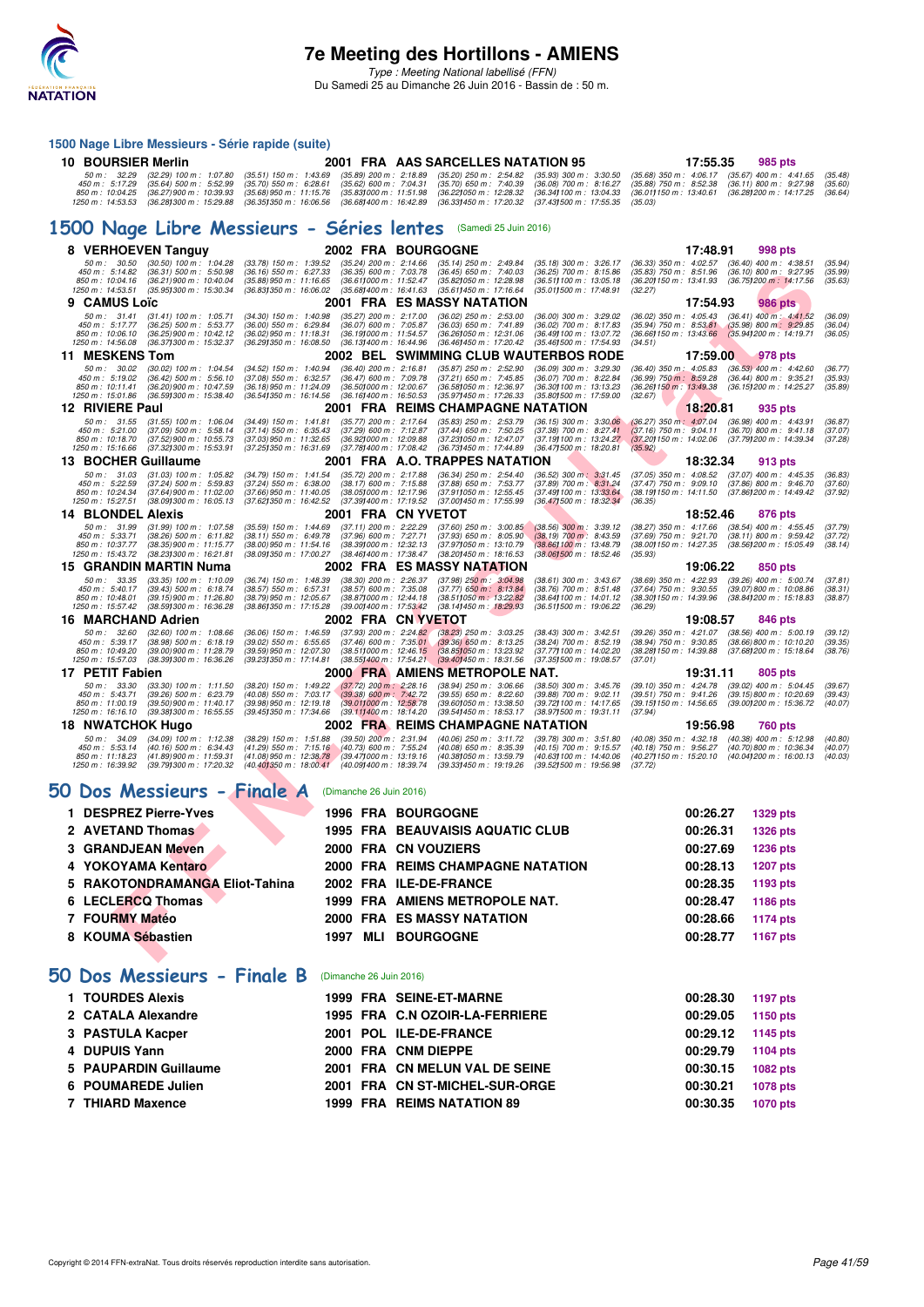

|    | 50 Dos Messieurs - Finale B (suite)                           |                                      |               |                                                                  |                      |                      |  |  |
|----|---------------------------------------------------------------|--------------------------------------|---------------|------------------------------------------------------------------|----------------------|----------------------|--|--|
|    | --- AMARA Othman                                              | 2001 FRA STADE FRANÇAIS O COURBEVOIE | <b>DSQ Ni</b> |                                                                  |                      |                      |  |  |
|    |                                                               |                                      |               |                                                                  |                      |                      |  |  |
|    | 50 Dos Messieurs - Finale C 14-15 ans (Dimanche 26 Juin 2016) |                                      |               |                                                                  |                      |                      |  |  |
|    | 1 CHAUVIN Dennys                                              |                                      |               | 2001 FRA ES VITRY                                                | 00:29.79             | <b>1104 pts</b>      |  |  |
|    | 2 WAHART Louis                                                |                                      |               | 2001 FRA REIMS NATATION 89                                       | 00:29.87             | 1099 pts             |  |  |
|    | 3 VINDEVOGEL-CAUET Igor                                       |                                      |               | 2001 FRA AMIENS METROPOLE NAT.                                   | 00:30.35             | <b>1070 pts</b>      |  |  |
|    | 4 MATUSZAK Leo                                                |                                      |               | 2001 FRA STADE BÉTHUNE PÉLICAN CLUB                              | 00:30.62             | <b>1054 pts</b>      |  |  |
|    | 5 CHARBONNEL Theo                                             |                                      |               | 2001 FRA CN ST-MICHEL-SUR-ORGE                                   | 00:30.80             | <b>1043 pts</b>      |  |  |
|    | 6 MERZE Alexis                                                |                                      |               | <b>2002 FRA BOURGOGNE</b>                                        | 00:31.00             | 1031 pts             |  |  |
|    | 7 GUESDON Sacha                                               |                                      |               | 2002 FRA AAS SARCELLES NATATION 95                               | 00:31.25             | <b>1017 pts</b>      |  |  |
|    | 8 THENU Maxime                                                |                                      |               | 2002 FRA AQUA CLUB PONTAULT-ROISSY                               | 00:31.37             | 1010 pts             |  |  |
|    |                                                               |                                      |               |                                                                  |                      |                      |  |  |
| 50 | Dos Messieurs - Séries                                        | (Dimanche 26 Juin 2016)              |               |                                                                  |                      |                      |  |  |
|    |                                                               |                                      |               |                                                                  |                      |                      |  |  |
|    | 1 AVETAND Thomas<br>2 DESPREZ Pierre-Yves                     |                                      |               | <b>1995 FRA BEAUVAISIS AQUATIC CLUB</b>                          | 00:26.65<br>00:26.98 | <b>1304 pts</b>      |  |  |
|    | 3 GRANDJEAN Meven                                             |                                      |               | <b>1996 FRA BOURGOGNE</b><br>2000 FRA CN VOUZIERS                |                      | <b>1282 pts</b>      |  |  |
|    | 4 YOKOYAMA Kentaro                                            |                                      |               | 2000 FRA REIMS CHAMPAGNE NATATION                                | 00:28.26<br>00:28.27 | 1199 pts             |  |  |
|    | 5 LECLERCQ Thomas                                             |                                      |               |                                                                  |                      | 1199 pts             |  |  |
|    | 6 RAKOTONDRAMANGA Eliot-Tahina                                |                                      |               | 1999 FRA AMIENS METROPOLE NAT.<br>2002 FRA ILE-DE-FRANCE         | 00:28.44<br>00:28.58 | 1188 pts             |  |  |
|    | 7 FOURMY Matéo                                                |                                      |               | <b>2000 FRA ES MASSY NATATION</b>                                | 00:28.75             | <b>1179 pts</b>      |  |  |
|    | 8 KOUMA Sébastien                                             |                                      |               | <b>1997 MLI BOURGOGNE</b>                                        |                      | <b>1168 pts</b>      |  |  |
|    | 9 CATALA Alexandre                                            |                                      |               | 1995 FRA C.N OZOIR-LA-FERRIERE                                   | 00:28.84             | 1163 pts             |  |  |
|    |                                                               |                                      |               |                                                                  | 00:29.40<br>00:29.43 | <b>1128 pts</b>      |  |  |
|    | 10 PASTULA Kacper<br><b>11 TOURDES Alexis</b>                 |                                      |               | 2001 POL ILE-DE-FRANCE<br>1999 FRA SEINE-ET-MARNE                | 00:29.48             | <b>1126 pts</b>      |  |  |
|    | 12 KOCHEL Théo                                                |                                      |               | 1994 FRA REIMS NATATION 89                                       | 00:29.49             | 1123 pts             |  |  |
|    |                                                               |                                      |               |                                                                  |                      | <b>1122 pts</b>      |  |  |
|    | <b>13 PAUPARDIN Guillaume</b><br>14 POUMAREDE Julien          |                                      |               | 2001 FRA CN MELUN VAL DE SEINE<br>2001 FRA CN ST-MICHEL-SUR-ORGE | 00:29.99<br>00:30.09 | 1092 pts             |  |  |
|    | 15 AMARA Othman                                               |                                      |               | 2001 FRA STADE FRANÇAIS O COURBEVOIE                             |                      | 1086 pts             |  |  |
|    | 16 THIARD Maxence                                             |                                      |               | <b>1999 FRA REIMS NATATION 89</b>                                | 00:30.15<br>00:30.30 | 1082 pts             |  |  |
|    | 17 DUPUIS Yann                                                |                                      |               | 2000 FRA CNM DIEPPE                                              | 00:30.36             | 1073 pts             |  |  |
|    | <b>18 PROST Clement</b>                                       |                                      |               | <b>1998 FRA REIMS CHAMPAGNE NATATION</b>                         | 00:30.41             | 1069 pts             |  |  |
|    | <b>19 CHAUVIN Dennys</b>                                      |                                      |               | 2001 FRA ES VITRY                                                | 00:30.49             | 1066 pts<br>1062 pts |  |  |
|    | 20 WAHART Louis                                               |                                      |               | 2001 FRA REIMS NATATION 89                                       | 00:30.61             | 1055 pts             |  |  |
|    | 21 MEDINA Antoine                                             |                                      |               | 1999 FRA CN MELUN VAL DE SEINE                                   | 00:30.65             | 1052 pts             |  |  |
|    | 22 VINDEVOGEL-CAUET Igor                                      |                                      |               | 2001 FRA AMIENS METROPOLE NAT.                                   | 00:30.69             | 1050 pts             |  |  |
|    | 23 CHARBONNEL Theo                                            |                                      |               | 2001 FRA CN ST-MICHEL-SUR-ORGE                                   | 00:30.71             | 1049 pts             |  |  |
|    | 24 TONNEAU Guillaume                                          |                                      |               | 1998 FRA CN ST-MICHEL-SUR-ORGE                                   | 00:30.74             | <b>1047 pts</b>      |  |  |
|    | 25 CASTERA Louis                                              |                                      |               | 2000 FRA CERGY PONTOISE NATATION                                 | 00:31.07             | 1027 pts             |  |  |
|    | 26 THENU Maxime                                               |                                      |               | 2002 FRA AQUA CLUB PONTAULT-ROISSY                               | 00:31.19             | <b>1020 pts</b>      |  |  |
|    | 27 GUESDON Sacha                                              |                                      |               | 2002 FRA AAS SARCELLES NATATION 95                               | 00:31.26             | <b>1016 pts</b>      |  |  |
|    | 28 MATUSZAK Leo                                               |                                      |               | 2001 FRA STADE BÉTHUNE PÉLICAN CLUB                              | 00:31.41             | <b>1007 pts</b>      |  |  |
|    | 29 MERZE Alexis                                               |                                      |               | <b>2002 FRA BOURGOGNE</b>                                        | 00:31.57             | 998 pts              |  |  |
|    | 30 MARCHAND Maximilian                                        |                                      |               | <b>2000 FRA PROVINS NATATION</b>                                 | 00:31.60             | 996 pts              |  |  |
|    | 31 WATTEZ Pacôme                                              |                                      |               | 2002 FRA C.N OZOIR-LA-FERRIERE                                   | 00:31.83             | 983 pts              |  |  |
|    | 32 LECROQ Hugo                                                |                                      |               | 1994 FRA US GRIGNY                                               | 00:31.97             | 975 pts              |  |  |
|    | 33 BUGLER Enzo                                                |                                      |               | 2001 FRA TREMBLAY AC                                             | 00:32.27             | 958 pts              |  |  |
|    | <b>34 DEMETZ Alexis</b>                                       |                                      |               | 2001 FRA AQUA CLUB PONTAULT-ROISSY                               | 00:32.53             | 943 pts              |  |  |
|    | 35 COUTINHO Enzo                                              |                                      |               | 2000 FRA ASN LOUVRES-ROISSY-SURVILLIERS                          | 00:33.03             | 915 pts              |  |  |
|    | --- CASASREALES Tom                                           |                                      |               | 2001 FRA BOURGOGNE                                               | DNS dec              |                      |  |  |
|    |                                                               |                                      |               |                                                                  |                      |                      |  |  |

# **100 Dos Messieurs - Finale A** (Samedi 25 Juin 2016)<br>1 AVETAND Thomas 1995 FRA BEAU

**1995 FRA BEAUVAISIS AQUATIC CLUB** 

**00:56.24** 1305 pts<br>50 m : 27.58 (27.58) 100 m : 56.24 (28.66)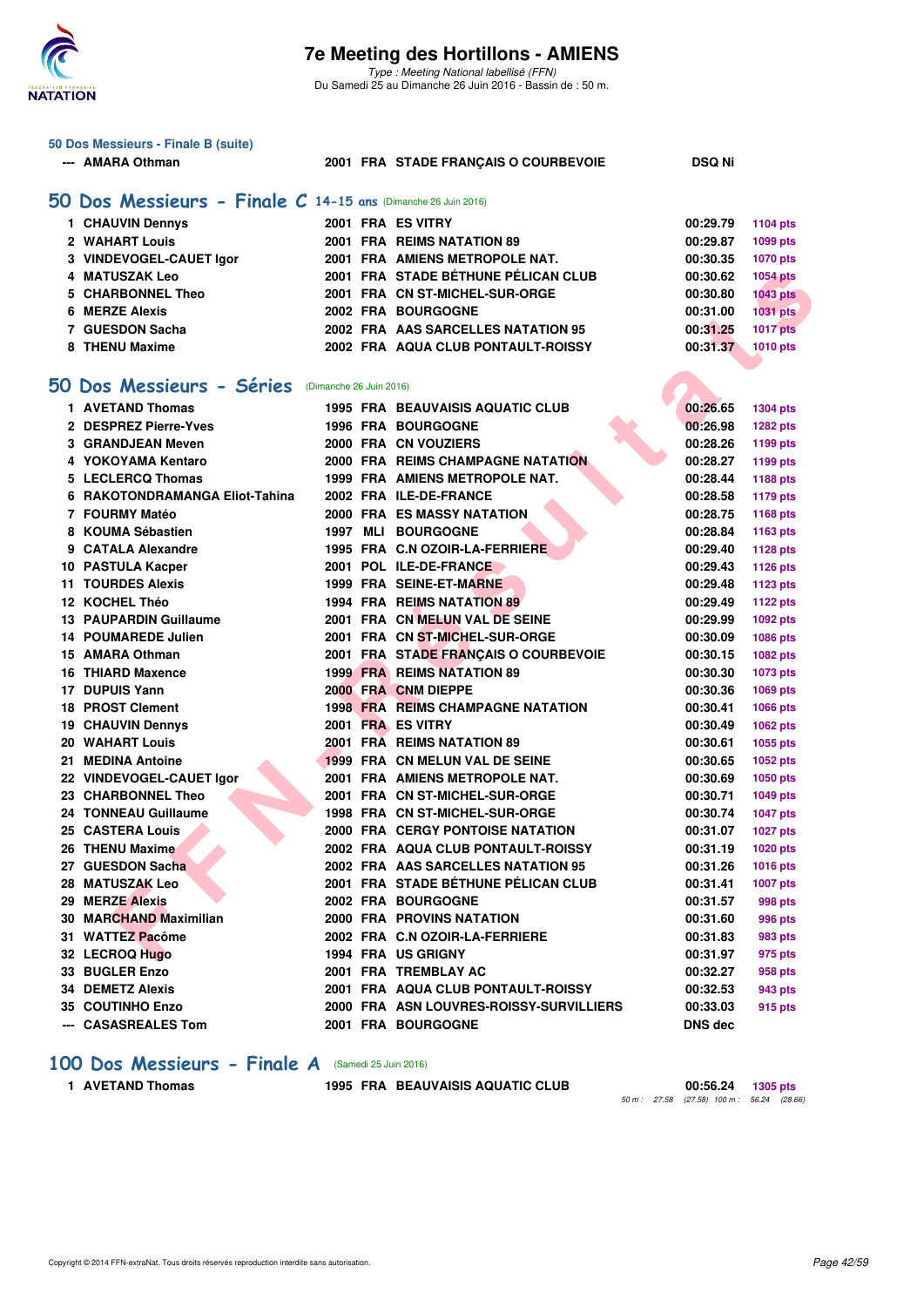

Type : Meeting National labellisé (FFN) Du Samedi 25 au Dimanche 26 Juin 2016 - Bassin de : 50 m.

## **100 Dos Messieurs - Finale A (suite)**

| 2 DESPREZ Pierre-Yves |  | <b>1996 FRA BOURGOGNE</b>         |                  | 00:58.09                                                     | <b>1247 pts</b> |
|-----------------------|--|-----------------------------------|------------------|--------------------------------------------------------------|-----------------|
| 3 TOURDES Alexis      |  | 1999 FRA SEINE-ET-MARNE           |                  | 50 m: 28.11 (28.11) 100 m: 58.09 (29.<br>01:00.19            | 1183 pts        |
| 4 GRANDJEAN Meven     |  | 2000 FRA CN VOUZIERS              |                  | 50 m: 29.22 (29.22) 100 m: 1:00.19 (30.<br>01:00.41          | 1177 pts        |
| 5 LECLERCQ Thomas     |  | 1999 FRA AMIENS METROPOLE NAT.    |                  | 50 m: 29.53 (29.53) 100 m: 1:00.41 (30.<br>01:01.20 1153 pts |                 |
| 6 FOURMY Matéo        |  | <b>2000 FRA ES MASSY NATATION</b> | 50 m: 29.92      | (29.92) 100 m : 1:01.20 (31.<br>01:01.22 1153 pts            |                 |
|                       |  |                                   |                  | 50 m: 29.50 (29.50) 100 m: 1:01.22 (31.                      |                 |
| 7 YOKOYAMA Kentaro    |  | 2000 FRA REIMS CHAMPAGNE NATATION | $50 m$ : $30.37$ | 01:02.00<br>$(30.37)$ 100 m : 1:02.00 $(31.$                 | <b>1130 pts</b> |
| 8 CATALA Alexandre    |  | 1995 FRA C.N OZOIR-LA-FERRIERE    |                  | 01:03.70                                                     | <b>1080 pts</b> |

#### **[100 Dos Messieurs - Finale B](http://www.ffnatation.fr/webffn/resultats.php?idact=nat&go=epr&idcpt=38947&idepr=62)** (Samedi 25 Juin 2016)

| 1 GELIN Vincent    |                                                             |  |                                                                                                                                                                                                                                                                  | 01:03.33 |                                                                                                                                                 |                                                                                                                                                                                                                                                                                                                                                            |
|--------------------|-------------------------------------------------------------|--|------------------------------------------------------------------------------------------------------------------------------------------------------------------------------------------------------------------------------------------------------------------|----------|-------------------------------------------------------------------------------------------------------------------------------------------------|------------------------------------------------------------------------------------------------------------------------------------------------------------------------------------------------------------------------------------------------------------------------------------------------------------------------------------------------------------|
|                    |                                                             |  |                                                                                                                                                                                                                                                                  |          |                                                                                                                                                 |                                                                                                                                                                                                                                                                                                                                                            |
|                    |                                                             |  |                                                                                                                                                                                                                                                                  |          |                                                                                                                                                 |                                                                                                                                                                                                                                                                                                                                                            |
| 3 PROST Clement    |                                                             |  |                                                                                                                                                                                                                                                                  | 01:03.77 |                                                                                                                                                 |                                                                                                                                                                                                                                                                                                                                                            |
| 4 POUMAREDE Julien |                                                             |  |                                                                                                                                                                                                                                                                  | 01:03.99 |                                                                                                                                                 |                                                                                                                                                                                                                                                                                                                                                            |
|                    |                                                             |  |                                                                                                                                                                                                                                                                  |          |                                                                                                                                                 |                                                                                                                                                                                                                                                                                                                                                            |
|                    |                                                             |  |                                                                                                                                                                                                                                                                  |          |                                                                                                                                                 |                                                                                                                                                                                                                                                                                                                                                            |
|                    |                                                             |  |                                                                                                                                                                                                                                                                  |          |                                                                                                                                                 |                                                                                                                                                                                                                                                                                                                                                            |
| 7 DUPUIS Yann      |                                                             |  |                                                                                                                                                                                                                                                                  | 01:04.75 |                                                                                                                                                 |                                                                                                                                                                                                                                                                                                                                                            |
| 8 CASTERA Louis    |                                                             |  |                                                                                                                                                                                                                                                                  | 01:04.79 |                                                                                                                                                 |                                                                                                                                                                                                                                                                                                                                                            |
|                    | 2 AMARA Othman<br>5 PAUPARDIN Guillaume<br>6 BRILLIARD Théo |  | 1999 FRA AMIENS METROPOLE NAT.<br>2001 FRA STADE FRANÇAIS O COURBEVOIE<br>1998 FRA REIMS CHAMPAGNE NATATION<br>2001 FRA CN ST-MICHEL-SUR-ORGE<br>2001 FRA CN MELUN VAL DE SEINE<br>2001 FRA BOURGOGNE<br>2000 FRA CNM DIEPPE<br>2000 FRA CERGY PONTOISE NATATION |          | $50 \text{ m}$ : 31.04<br>01:03.56<br>$50 \text{ m}$ : 30.90<br>50 m : 30.73<br>$50 \text{ m}$ : $31.22$<br>01:04.28<br>01:04.46<br>50 m: 31.72 | 1091 pts<br>$(31.04)$ 100 m : 1.03.33 (32.<br>1084 pts<br>$(30.90)$ 100 m : 1:03.56 (32.<br>1078 pts<br>(30.73) 100 m : 1:03.77 (33.<br>1072 pts<br>$(31.22)$ 100 m : 1:03.99 (32.<br>1064 pts<br>50 m: 31.76 (31.76) 100 m: 1:04.28 (32.<br>1059 pts<br>50 m: 31.50 (31.50) 100 m: 1:04.46 (32.<br>1050 pts<br>$(31.72)$ 100 m : 1:04.75 (33.<br>1049 pts |

## **[100 Dos Messieurs - Finale C](http://www.ffnatation.fr/webffn/resultats.php?idact=nat&go=epr&idcpt=38947&idepr=62) 14-15 ans** (Samedi 25 Juin 2016)

| <b>FUURINI I MAICU</b>                                      |                       | <b>FRA ES MASSINAIAIUN</b>               |              |              | 01.UI.ZZ<br>່ 1100 ນເອ                                                      |
|-------------------------------------------------------------|-----------------------|------------------------------------------|--------------|--------------|-----------------------------------------------------------------------------|
| 7 YOKOYAMA Kentaro                                          |                       | 2000 FRA REIMS CHAMPAGNE NATATION        |              | 50 m : 29.50 | $(29.50)$ 100 m : 1:01.22 $(31.72)$<br>01:02.00<br>$1130$ pts               |
|                                                             |                       |                                          |              |              | 50 m : 30.37 (30.37) 100 m : 1:02.00 (31.63)                                |
| 8 CATALA Alexandre                                          |                       | 1995 FRA C.N OZOIR-LA-FERRIERE           |              |              | 01:03.70<br>$1080$ pts<br>50 m: 31.08 (31.08) 100 m: 1:03.70 (32.62)        |
|                                                             |                       |                                          |              |              |                                                                             |
| 00 Dos Messieurs - Finale B                                 |                       | (Samedi 25 Juin 2016)                    |              |              |                                                                             |
| 1 GELIN Vincent                                             |                       | 1999 FRA AMIENS METROPOLE NAT.           |              |              | 01:03.33<br><b>1091 pts</b>                                                 |
|                                                             |                       |                                          | 50 m: 31.04  |              | $(31.04)$ 100 m : 1:03.33 $(32.29)$                                         |
| 2 AMARA Othman                                              |                       | 2001 FRA STADE FRANÇAIS O COURBEVOIE     |              |              | 01:03.56<br><b>1084 pts</b>                                                 |
| 3 PROST Clement                                             |                       | <b>1998 FRA REIMS CHAMPAGNE NATATION</b> |              |              | 50 m : 30.90 (30.90) 100 m : 1:03.56 (32.66)<br>01:03.77<br><b>1078 pts</b> |
|                                                             |                       |                                          |              |              | 50 m : 30.73 (30.73) 100 m : 1:03.77 (33.04)                                |
| 4 POUMAREDE Julien                                          |                       | 2001 FRA CN ST-MICHEL-SUR-ORGE           |              |              | 01:03.99<br><b>1072 pts</b>                                                 |
|                                                             |                       |                                          |              |              | 50 m: 31.22 (31.22) 100 m: 1:03.99 (32.77)                                  |
| 5 PAUPARDIN Guillaume                                       |                       | 2001 FRA CN MELUN VAL DE SEINE           |              |              | 01:04.28<br><b>1064 pts</b><br>50 m: 31.76 (31.76) 100 m: 1:04.28 (32.52)   |
| 6 BRILLIARD Théo                                            |                       | 2001 FRA BOURGOGNE                       |              |              | 01:04.46<br>1059 pts                                                        |
|                                                             |                       |                                          | 50 m : 31.50 |              | $(31.50)$ 100 m : 1:04.46 $(32.96)$                                         |
| 7 DUPUIS Yann                                               |                       | 2000 FRA CNM DIEPPE                      |              |              | 01:04.75<br><b>1050 pts</b>                                                 |
| 8 CASTERA Louis                                             |                       | 2000 FRA CERGY PONTOISE NATATION         |              |              | 50 m: 31.72 (31.72) 100 m: 1:04.75 (33.03)<br>01:04.79<br><b>1049 pts</b>   |
|                                                             |                       |                                          |              |              | 50 m: 31.89 (31.89) 100 m: 1:04.79 (32.90)                                  |
|                                                             |                       |                                          |              |              |                                                                             |
| 00 Dos Messieurs - Finale C 14-15 ans (Samédi 25 Juin 2016) |                       |                                          |              |              |                                                                             |
| 1 VINDEVOGEL-CAUET Igor                                     |                       | 2001 FRA AMIENS METROPOLE NAT.           |              |              | 01:05.31<br>1035 pts                                                        |
|                                                             |                       |                                          |              |              | 50 m: 31.76 (31.76) 100 m: 1:05.31 (33.55)                                  |
| 2 MERZE Alexis                                              |                       | 2002 FRA BOURGOGNE                       |              |              | 01:06.14<br><b>1011 pts</b>                                                 |
| <b>3 DESFONTAINES Bastien</b>                               |                       | 2001 FRA STADE BÉTHUNE PÉLICAN CLUB      |              |              | 50 m: 32.61 (32.61) 100 m: 1:06.14 (33.53)<br>01:06.21<br><b>1010 pts</b>   |
|                                                             |                       |                                          |              |              | 50 m: 31.76 (31.76) 100 m: 1:06.21 (34.45)                                  |
| 4 CHARBONNEL Theo                                           |                       | 2001 FRA CN ST-MICHEL-SUR-ORGE           |              |              | 01:06.63<br>998 pts                                                         |
|                                                             |                       |                                          |              |              | 50 m: 32.11 (32.11) 100 m: 1:06.63 (34.52)                                  |
| 5 CHAUVIN Dennys                                            |                       | 2001 FRA ES VITRY                        |              |              | 01:06.77<br>994 pts<br>50 m: 32.27 (32.27) 100 m: 1:06.77 (34.50)           |
| 6 GUESDON Sacha                                             |                       | 2002 FRA AAS SARCELLES NATATION 95       |              |              | 01:06.95<br>989 pts                                                         |
|                                                             |                       |                                          |              |              | 50 m : 32.46 (32.46) 100 m : 1:06.95 (34.49)                                |
| 7 PASTULA Kacper                                            |                       | 2001 POL ILE-DE-FRANCE                   |              |              | 01:07.55<br>973 pts                                                         |
| 8 THENU Maxime                                              |                       | 2002 FRA AQUA CLUB PONTAULT-ROISSY       |              |              | 50 m: 31.51 (31.51) 100 m: 1:07.55 (36.04)<br>01:09.39<br>923 pts           |
|                                                             |                       |                                          |              |              | 50 m: 34.04 (34.04) 100 m: 1:09.39 (35.35)                                  |
|                                                             |                       |                                          |              |              |                                                                             |
| 00 Dos Messieurs - Séries                                   | (Samedi 25 Juin 2016) |                                          |              |              |                                                                             |
| 1 AVETAND Thomas                                            |                       | <b>1995 FRA BEAUVAISIS AQUATIC CLUB</b>  |              |              | 00:57.62<br><b>1262 pts</b>                                                 |
|                                                             |                       |                                          |              |              | 50 m: 27.74 (27.74) 100 m: 57.62 (29.88)                                    |
| 2 DESPREZ Pierre-Yves                                       |                       | <b>1996 FRA BOURGOGNE</b>                |              |              | 01:00.17<br>1184 pts                                                        |
| 3 GRANDJEAN Meven                                           |                       | 2000 FRA CN VOUZIERS                     |              | 50 m : 29.30 | (29.30) 100 m: 1:00.17 (30.87)<br>01:00.40<br><b>1177 pts</b>               |
|                                                             |                       |                                          |              |              | 50 m: 29.34 (29.34) 100 m: 1:00.40 (31.06)                                  |
| <b>4 TOURDES Alexis</b>                                     |                       | 1999 FRA SEINE-ET-MARNE                  |              |              | 01:00.95<br><b>1161 pts</b>                                                 |

### **[100 Dos Messieurs - Séries](http://www.ffnatation.fr/webffn/resultats.php?idact=nat&go=epr&idcpt=38947&idepr=62)** (Samedi 25 Juin 2016)

| 1 AVETAND Thomas      | <b>1995 FRA BEAUVAISIS AQUATIC CLUB</b>  |                        | 00:57.62<br>1262 pts                                     |
|-----------------------|------------------------------------------|------------------------|----------------------------------------------------------|
| 2 DESPREZ Pierre-Yves | <b>1996 FRA BOURGOGNE</b>                | 50 m: 27.74            | (27.74) 100 m : 57.62 (29.<br>01:00.17<br>1184 pts       |
| 3 GRANDJEAN Meven     | 2000 FRA CN VOUZIERS                     | 50 m: 29.30            | (29.30) 100 m: 1:00.17 (30.<br>01:00.40<br>1177 pts      |
| 4 TOURDES Alexis      | 1999 FRA SEINE-ET-MARNE                  | $50 \text{ m}$ : 29.34 | $(29.34)$ 100 m : 1:00.40 (31.<br>01:00.95<br>1161 pts   |
|                       |                                          | 50 m: 29.95            | (29.95) 100 m: 1:00.95 (31.                              |
| 5 LECLERCQ Thomas     | 1999 FRA AMIENS METROPOLE NAT.           | $50 m$ : $30.57$       | 01:01.03<br>1158 pts<br>$(30.57)$ 100 m : 1:01.03 (30.   |
| 6 FOURMY Matéo        | <b>2000 FRA ES MASSY NATATION</b>        | 50 m : 29.68           | 01:01.07<br>1157 pts<br>(29.68) 100 m: 1:01.07 (31.      |
| 7 YOKOYAMA Kentaro    | 2000 FRA REIMS CHAMPAGNE NATATION        | 50 m: 30.93            | 01:02.74<br>1108 pts<br>$(30.93)$ 100 m : 1:02.74 $(31.$ |
| 8 CATALA Alexandre    | 1995 FRA C.N OZOIR-LA-FERRIERE           |                        | 01:02.86<br>1105 pts                                     |
| 9 PROST Clement       | <b>1998 FRA REIMS CHAMPAGNE NATATION</b> | 50 m: 30.69            | $(30.69)$ 100 m : 1:02.86 $(32.$<br>01:04.24 1065 pts    |
|                       |                                          |                        | $F0 \, m + 2104$ (21.04) $100 \, m + 10100$              |

|              |       | 00:58.09          | 1247 pts            |  |
|--------------|-------|-------------------|---------------------|--|
| 50 m : 28.11 |       | $(28.11)$ 100 m : | 58.09 (29.98)       |  |
|              |       | 01:00.19          | 1183 pts            |  |
| 50 m : 29.22 |       | $(29.22)$ 100 m : | 1:00.19 (30.97)     |  |
|              |       | 01:00.41          | <b>1177 pts</b>     |  |
| 50 m: 29.53  |       | $(29.53) 100 m$ : | 1:00.41 (30.88)     |  |
|              |       | 01:01.20          | 1153 pts            |  |
| 50 m : 29.92 |       | $(29.92)$ 100 m : | 1:01.20 (31.28)     |  |
|              |       | 01:01.22          | 1153 pts            |  |
| 50 m : 29.50 |       | $(29.50)$ 100 m : | $1:01.22$ $(31.72)$ |  |
|              |       | 01:02.00          | <b>1130 pts</b>     |  |
| 50 m :       | 30.37 | $(30.37)$ 100 m : | $1:02.00$ $(31.63)$ |  |
|              |       | 01:03.70          | <b>1080 pts</b>     |  |
| $50 m$ :     | 31.08 | $(31.08)$ 100 m : | 1:03.70 (32.62)     |  |
|              |       |                   |                     |  |

|              |       | 01:03.33          | 1091 pts            |  |
|--------------|-------|-------------------|---------------------|--|
| 50 m: 31.04  |       | $(31.04) 100 m$ : | 1:03.33 (32.29)     |  |
|              |       | 01:03.56          | <b>1084 pts</b>     |  |
| $50 m$ :     | 30.90 | $(30.90)$ 100 m : | 1:03.56 (32.66)     |  |
|              |       | 01:03.77          | 1078 pts            |  |
| 50 m : 30.73 |       | $(30.73)$ 100 m : | 1:03.77 (33.04)     |  |
|              |       | 01:03.99          | 1072 pts            |  |
| 50 m :       | 31.22 | $(31.22)$ 100 m : | 1:03.99 (32.77)     |  |
|              |       | 01:04.28          | 1064 pts            |  |
| 50 m: 31.76  |       | $(31.76) 100 m$ : | $1:04.28$ $(32.52)$ |  |
|              |       | 01:04.46          | 1059 pts            |  |
| 50 m: 31.50  |       | $(31.50)$ 100 m : | 1:04.46 (32.96)     |  |
|              |       | 01:04.75          | <b>1050 pts</b>     |  |
| 50 m: 31.72  |       | $(31.72)$ 100 m : | $1:04.75$ $(33.03)$ |  |
|              |       | 01:04.79          | 1049 pts            |  |
| 50 m : 31.89 |       | $(31.89) 100 m$ : | 1:04.79 (32.90)     |  |

|             |              | 01:05.31          | <b>1035 pts</b>     |
|-------------|--------------|-------------------|---------------------|
| 50 m: 31.76 |              | $(31.76) 100 m$ : | $1:05.31$ $(33.55)$ |
|             |              | 01:06.14          | 1011 pts            |
| 50 m: 32.61 |              | $(32.61)$ 100 m : | $1:06.14$ $(33.53)$ |
|             |              | 01:06.21          | <b>1010 pts</b>     |
| 50 m: 31.76 |              | $(31.76) 100 m$ : | $1:06.21$ $(34.45)$ |
|             |              | 01:06.63          | 998 pts             |
| 50 m: 32.11 |              | $(32.11)$ 100 m : | 1:06.63 (34.52)     |
|             |              |                   |                     |
|             |              | 01:06.77          | 994 pts             |
| 50 m: 32.27 |              | $(32.27)$ 100 m : | 1:06.77 (34.50)     |
|             |              | 01:06.95          | 989 pts             |
| 50 m: 32.46 |              | $(32.46)$ 100 m : | 1:06.95 (34.49)     |
|             |              | 01:07.55          | 973 pts             |
|             | 50 m : 31.51 | $(31.51)$ 100 m : | 1:07.55 (36.04)     |
|             |              | 01:09.39          | 923 pts             |

|                |       | 00:57.62                            | $1262$ pts          |  |
|----------------|-------|-------------------------------------|---------------------|--|
| 50 m: 27.74    |       | $(27.74)$ 100 m :                   | 57.62 (29.88)       |  |
|                |       | 01:00.17                            | <b>1184 pts</b>     |  |
| 50 m: 29.30    |       | $(29.30)$ 100 m :                   | 1:00.17 (30.87)     |  |
|                |       | 01:00.40                            | <b>1177 pts</b>     |  |
| 50 m: 29.34    |       | (29.34) 100 m :                     | 1:00.40 (31.06)     |  |
|                |       | 01:00.95                            | 1161 $pts$          |  |
| $50 m$ : 29.95 |       | (29.95) 100 m :                     | 1:00.95 (31.00)     |  |
|                |       | 01:01.03                            | 1158 pts            |  |
| 50 m: 30.57    |       | $(30.57)$ 100 m :                   | 1:01.03 (30.46)     |  |
|                |       | 01:01.07 1157 pts                   |                     |  |
| 50 m: 29.68    |       | $(29.68) 100 m$ :                   | 1:01.07 (31.39)     |  |
|                |       | 01:02.74 1108 pts                   |                     |  |
| 50 m : 30.93   |       | $(30.93)$ 100 m :                   | $1:02.74$ $(31.81)$ |  |
|                |       | 01:02.86 1105 pts                   |                     |  |
| 50 m : 30.69   |       | $(30.69)$ 100 m : 1:02.86 $(32.17)$ |                     |  |
|                |       | 01:04.24 1065 pts                   |                     |  |
| $50 m$ :       | 31.04 | $(31.04)$ 100 m : 1:04.24 $(33.20)$ |                     |  |
|                |       |                                     |                     |  |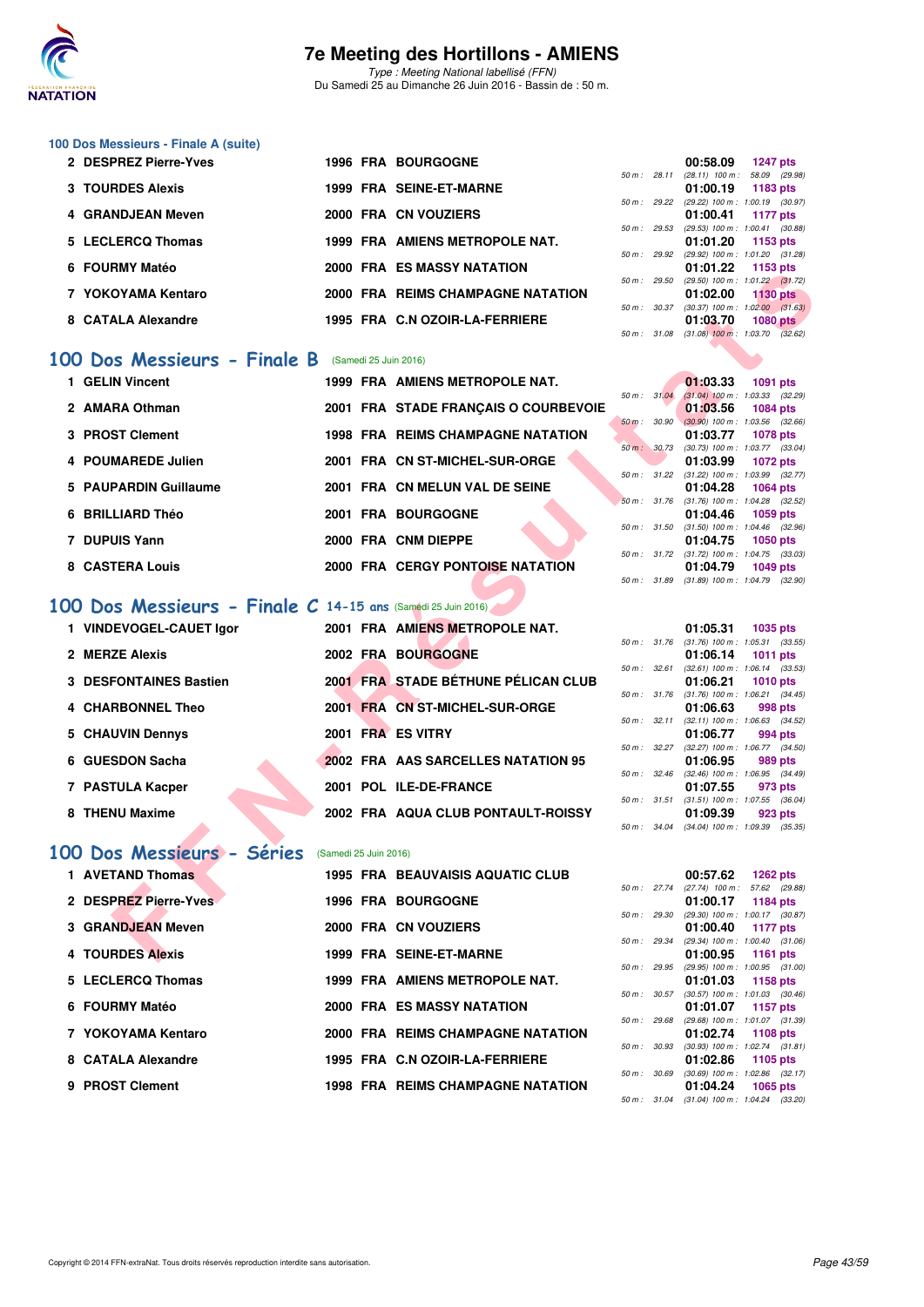

Type : Meeting National labellisé (FFN) Du Samedi 25 au Dimanche 26 Juin 2016 - Bassin de : 50 m.

#### **100 Dos Messieurs - Séries (suite)**

| <b>10 GELIN Vincent</b>                             |  | 1999 FRA AMIENS METROPOLE NAT.                                                                                         |                |             | 01:04.27                                                 | 1064 pts        |  |
|-----------------------------------------------------|--|------------------------------------------------------------------------------------------------------------------------|----------------|-------------|----------------------------------------------------------|-----------------|--|
| <b>11 PAUPARDIN Guillaume</b>                       |  | 2001 FRA CN MELUN VAL DE SEINE                                                                                         |                |             | 50 m : 31.34 (31.34) 100 m : 1:04.27 (32.93)<br>01:04.30 | 1063 pts        |  |
| 12 POUMAREDE Julien                                 |  | 2001 FRA CN ST-MICHEL-SUR-ORGE                                                                                         | 50 m: 31.50    |             | $(31.50)$ 100 m : 1:04.30 $(32.80)$<br>01:04.49          | 1058 pts        |  |
| 13 AMARA Othman                                     |  | 2001 FRA STADE FRANÇAIS O COURBEVOIE                                                                                   | 50 m: 31.75    |             | $(31.75)$ 100 m : 1:04.49 $(32.74)$<br>01:04.57          | <b>1056 pts</b> |  |
| <b>14 CASASREALES Tom</b>                           |  | 2001 FRA BOURGOGNE                                                                                                     |                |             | 50 m: 31.59 (31.59) 100 m: 1:04.57 (32.98)<br>01:05.51   | 1029 pts        |  |
|                                                     |  | 2000 FRA CERGY PONTOISE NATATION                                                                                       | 50 m: 31.94    |             | $(31.94)$ 100 m : 1:05.51 $(33.57)$                      |                 |  |
| <b>15 CASTERA Louis</b>                             |  |                                                                                                                        |                |             | 01:05.52<br>50 m: 32.13 (32.13) 100 m: 1:05.52 (33.39)   | <b>1029 pts</b> |  |
| 16 BRILLIARD Théo                                   |  | 2001 FRA BOURGOGNE                                                                                                     |                |             | 01:05.68<br>50 m : 32.00 (32.00) 100 m : 1:05.68 (33.68) | <b>1024 pts</b> |  |
| 17 DUPUIS Yann                                      |  | 2000 FRA CNM DIEPPE                                                                                                    |                |             | 01:05.79                                                 | 1021 pts        |  |
| 18 VINDEVOGEL-CAUET Igor                            |  | 2001 FRA AMIENS METROPOLE NAT.                                                                                         | 50 m : 31.84   |             | $(31.84)$ 100 m : 1:05.79 $(33.95)$<br>01:05.81          | <b>1021 pts</b> |  |
|                                                     |  |                                                                                                                        |                | 50 m: 32.24 | $(32.24)$ 100 m : 1:05.81 $(33.57)$                      |                 |  |
| 19 GUESDON Sacha                                    |  | 2002 FRA AAS SARCELLES NATATION 95                                                                                     | $50 m$ : 31.96 |             | 01:06.00<br>$(31.96)$ 100 m : 1:06.00 $(34.04)$          | 1015 pts        |  |
| 20 RODRIGUES Adrien                                 |  | 2000 FRA ES MASSY NATATION                                                                                             |                |             | 01:06.14                                                 | <b>1011 pts</b> |  |
| 21 BENAZET Julien                                   |  | 1999 FRA CN MELUN VAL DE SEINE                                                                                         | 50 m: 32.39    |             | $(32.39)$ 100 m : 1:06.14 $(33.75)$                      |                 |  |
|                                                     |  |                                                                                                                        | 50 m: 32.50    |             | 01:06.60<br>$(32.50)$ 100 m : 1:06.60 $(34.10)$          | 999 pts         |  |
| 22 CHAUVIN Dennys                                   |  | 2001 FRA ES VITRY                                                                                                      |                |             | 01:06.64                                                 | 998 pts         |  |
| 23 MERZE Alexis                                     |  | 2002 FRA BOURGOGNE                                                                                                     |                | 50 m: 32.52 | $(32.52)$ 100 m : 1:06.64 $(34.12)$<br>01:06.80          | 993 pts         |  |
|                                                     |  |                                                                                                                        | 50 m: 33.08    |             | $(33.08)$ 100 m : 1:06.80 $(33.72)$                      |                 |  |
| 24 CHARBONNEL Theo                                  |  | 2001 FRA CN ST-MICHEL-SUR-ORGE                                                                                         |                |             | 01:06.88<br>50 m: 32.47 (32.47) 100 m: 1:06.88 (34.41)   | 991 pts         |  |
| 25 LECROQ Hugo                                      |  | 1994 FRA US GRIGNY                                                                                                     |                |             | 01:06.92                                                 | 990 pts         |  |
| 26 TONNEAU Guillaume                                |  | 1998 FRA CN ST-MICHEL-SUR-ORGE                                                                                         | 50 m: 32.81    |             | $(32.81)$ 100 m : 1:06.92 $(34.11)$<br>01:07.17          | 983 pts         |  |
|                                                     |  |                                                                                                                        | 50 m: 33.02    |             | $(33.02)$ 100 m : 1:07.17 $(34.15)$                      |                 |  |
| 27 PASTULA Kacper                                   |  | 2001 POL ILE-DE-FRANCE                                                                                                 |                |             | 01:07.54<br>50 m: 31.80 (31.80) 100 m: 1:07.54 (35.74)   | 973 pts         |  |
| 28 DESFONTAINES Bastien                             |  | 2001 FRA STADE BÉTHUNE PÉLICAN CLUB                                                                                    |                |             | 01:07.67                                                 | 969 pts         |  |
| 29 THENU Maxime                                     |  | 2002 FRA AQUA CLUB PONTAULT-ROISSY                                                                                     |                |             | 50 m: 32.72 (32.72) 100 m: 1:07.67 (34.95)<br>01:08.19   | 955 pts         |  |
|                                                     |  |                                                                                                                        |                |             | 50 m: 33.72 (33.72) 100 m: 1:08.19 (34.47)               |                 |  |
| 30 MARCHAND Maximilian                              |  | <b>2000 FRA PROVINS NATATION</b>                                                                                       | 50 m: 33.01    |             | 01:08.46<br>$(33.01)$ 100 m : 1:08.46 $(35.45)$          | 948 pts         |  |
| 31 WATTEZ Pacôme                                    |  | 2002 FRA C.N OZOIR-LA-FERRIERE                                                                                         |                |             | 01:08.68                                                 | 942 pts         |  |
| 32 DEMETZ Alexis                                    |  | 2001 FRA AQUA CLUB PONTAULT-ROISSY                                                                                     |                |             | 50 m: 33.58 (33.58) 100 m: 1:08.68 (35.10)<br>01:09.63   | 917 pts         |  |
|                                                     |  |                                                                                                                        | 50 m: 34.56    |             | $(34.56)$ 100 m : 1:09.63 $(35.07)$                      |                 |  |
| 33 POUSSARD Théo                                    |  | 2001 FRA AAE PERONNE                                                                                                   |                |             | 01:10.04<br>50 m: 33.52 (33.52) 100 m: 1:10.04 (36.52)   | 906 pts         |  |
| 34 BOCHER Guillaume                                 |  | 2001 FRA A.O. TRAPPES NATATION                                                                                         |                |             | 01:10.89                                                 | 884 pts         |  |
| 35 CAMUS Loïc                                       |  | <b>2001 FRA ES MASSY NATATION</b>                                                                                      | 50 m: 33.93    |             | $(33.93)$ 100 m : 1:10.89 $(36.96)$<br>01:11.78          | 861 pts         |  |
|                                                     |  |                                                                                                                        |                |             | 50 m: 35.56 (35.56) 100 m: 1:11.78 (36.22)               |                 |  |
| 36 MULLOIS Flynn                                    |  | 2002 FRA AQUA CLUB PONTAULT-ROISSY                                                                                     | 50 m : 35.79   |             | 01:12.93<br>$(35.79)$ 100 m : 1:12.93 $(37.14)$          | 832 pts         |  |
| 37 PAUBEL Lucas                                     |  | 2002 FRA ES MASSY NATATION                                                                                             |                |             | 01:13.91                                                 | 807 pts         |  |
|                                                     |  |                                                                                                                        | 50 m : 36.76   |             | $(36.76)$ 100 m : 1:13.91 $(37.15)$                      |                 |  |
| 00 Dos Messieurs - Finale A (Dimanche 26 Juin 2016) |  |                                                                                                                        |                |             |                                                          |                 |  |
| 1 YOKOYAMA Kentaro                                  |  | 2000 FRA REIMS CHAMPAGNE NATATION                                                                                      |                |             | 02:09.68                                                 | 1190 pts        |  |
| 0.0011011V144444                                    |  | 50 m: 30.77 (30.77) 100 m: 1:04.17 (33.40) 150 m: 1:37.82 (33.65) 200 m: 2:09.68 (31.86)<br>0000 FBA FO MACOV MATATION |                |             | $0.4000$ $0.477$                                         |                 |  |

#### **[200 Dos Messieurs - Finale A](http://www.ffnatation.fr/webffn/resultats.php?idact=nat&go=epr&idcpt=38947&idepr=63)** (Dimanche 26 Juin 2016)

### **1 YOKOYAMA Kentaro 2000 FRA REIMS CHAMPAGNE NATATION** 02:09.68 **1190 pts**<br>
2000 FRA REIMS CHAMPAGNE NATATION 2008 03:65 200 m 2.09.68 (31.86)  $(33.40)$  150 m  $: 1:37.82$  (33.65)  $200$  m  $: 2:09.68$

|                           |  |                                          | 00.000 - 00.000 - 00.000 - 00.000 - 00.000 - 00.000 - 00.000 - 00.000 - 00.000 - 00.000 - 00.000 - 0 |                                                                                              |          |                                     |
|---------------------------|--|------------------------------------------|------------------------------------------------------------------------------------------------------|----------------------------------------------------------------------------------------------|----------|-------------------------------------|
| 2 FOURMY Matéo            |  | <b>2000 FRA ES MASSY NATATION</b>        |                                                                                                      |                                                                                              |          | $02:10.66$ 1175 pts                 |
|                           |  |                                          |                                                                                                      | 50 m: 31.06 (31.06) 100 m: 1:03.91 (32.85) 150 m: 1:37.66 (33.75) 200 m: 2:10.66 (33.00)     |          |                                     |
| <b>3 MATTENET Emilien</b> |  | 2000 FRA CHARLEVILLE-MÉZIÈRES NATATION   |                                                                                                      |                                                                                              |          | 02:11.68 1160 pts                   |
|                           |  | 50 m : 32.07                             |                                                                                                      | (32.07) 100 m: 1:05.84 (33.77) 150 m: 1:39.87 (34.03) 200 m: 2:11.68 (31.81)                 |          |                                     |
| 4 GRANDJEAN Meven         |  | 2000 FRA CN VOUZIERS                     |                                                                                                      |                                                                                              |          | 02:11.98 1156 pts                   |
|                           |  |                                          |                                                                                                      | 50 m: 30.38 (30.38) 100 m: 1:04.74 (34.36) 150 m: 1:39.38                                    |          | $(34.64)$ 200 m : 2:11.98 $(32.60)$ |
| 5 TOURDES Alexis          |  | 1999 FRA SEINE-ET-MARNE                  |                                                                                                      |                                                                                              |          | 02:17.34 1078 pts                   |
|                           |  |                                          |                                                                                                      | 50 m : 31.54 (31.54) 100 m : 1:06.76 (35.22) 150 m : 1:41.16 (34.40) 200 m : 2:17.34 (36.18) |          |                                     |
| 6 PROST Clement           |  | <b>1998 FRA REIMS CHAMPAGNE NATATION</b> |                                                                                                      |                                                                                              | 02:18.74 | 1058 pts                            |
|                           |  |                                          |                                                                                                      | 50 m: 31.98 (31.98) 100 m: 1:06.44 (34.46) 150 m: 1:42.69                                    |          | $(36.25)$ 200 m : 2:18.74 $(36.05)$ |
| 7 CASTERA Louis           |  | <b>2000 FRA CERGY PONTOISE NATATION</b>  |                                                                                                      |                                                                                              | 02:18.85 | 1056 pts                            |
|                           |  |                                          | 50 m : 32.15 (32.15) 100 m : 1:07.17                                                                 | (35.02) 150 m : 1:43.33                                                                      |          | $(36.16)$ 200 m : 2:18.85 $(35.52)$ |
|                           |  |                                          |                                                                                                      |                                                                                              |          |                                     |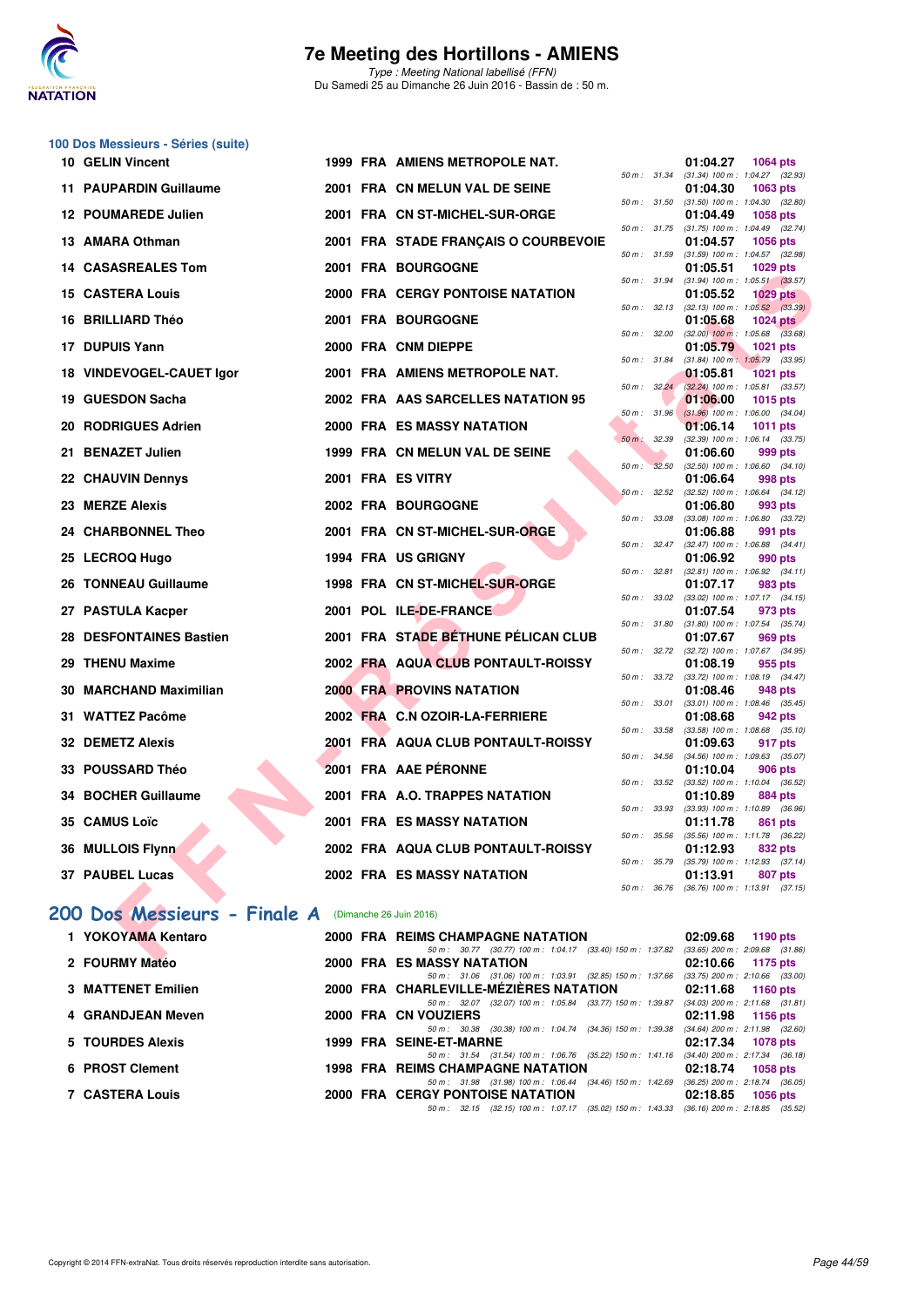

| 200 Dos Messieurs - Finale A (suite)                           |                         |                                                                                                                                                                  |                                                                    |
|----------------------------------------------------------------|-------------------------|------------------------------------------------------------------------------------------------------------------------------------------------------------------|--------------------------------------------------------------------|
| 8 POUMAREDE Julien                                             |                         | 2001 FRA CN ST-MICHEL-SUR-ORGE<br>50 m: 32.98 (32.98) 100 m: 1:07.66 (34.68) 150 m: 1:44.06 (36.40) 200 m: 2:19.45 (35.39)                                       | 02:19.45<br><b>1048 pts</b>                                        |
| 200 Dos Messieurs - Finale B                                   |                         | (Dimanche 26 Juin 2016)                                                                                                                                          |                                                                    |
| 1 CHARBONNEL Theo                                              |                         | 2001 FRA CN ST-MICHEL-SUR-ORGE                                                                                                                                   | 02:20.61<br>1031 pts                                               |
| 2 DUPUIS Yann                                                  |                         | 50 m: 33.04 (33.04) 100 m: 1:09.03 (35.99) 150 m: 1:45.62 (36.59) 200 m: 2:20.61 (34.99)<br>2000 FRA CNM DIEPPE                                                  | 02:21.11<br><b>1024 pts</b>                                        |
| 3 LECROQ Hugo                                                  |                         | 50 m: 32.53 (32.53) 100 m: 1:08.30 (35.77) 150 m: 1:44.59<br>1994 FRA US GRIGNY                                                                                  | $(36.29)$ 200 m : 2:21.11 $(36.52)$<br>02:23.30<br>994 pts         |
| 4 GUESDON Sacha                                                |                         | 50 m: 33.62 (33.62) 100 m: 1:09.29 (35.67) 150 m: 1:46.44<br>2002 FRA AAS SARCELLES NATATION 95                                                                  | $(37.15)$ 200 m : 2:23.30 $(36.86)$<br>02:23.67                    |
|                                                                |                         | 50 m: 33.14 (33.14) 100 m: 1:09.33 (36.19) 150 m: 1:46.59                                                                                                        | <b>989 pts</b><br>$(37.26)$ 200 m : 2:23.67 $(37.08)$              |
| <b>BRILLIARD Théo</b>                                          |                         | 2001 FRA BOURGOGNE<br>50 m: 32.87 (32.87) 100 m: 1:09.04 (36.17) 150 m: 1:47.09                                                                                  | 02:23.76<br>988 pts<br>$(38.05)$ 200 m : 2:23.76 $(36.67)$         |
| <b>BENAZET Julien</b><br>6                                     |                         | 1999 FRA CN MELUN VAL DE SEINE<br>50 m: 33.33 (33.33) 100 m: 1:09.96 (36.63) 150 m: 1:47.33 (37.37) 200 m: 2:24.18 (36.85)                                       | 02:24.18<br>982 pts                                                |
| 7 WATTEZ Pacôme                                                |                         | 2002 FRA C.N OZOIR-LA-FERRIERE<br>50 m: 34.45 (34.45) 100 m: 1:11.58 (37.13) 150 m: 1:48.89 (37.31) 200 m: 2:25.36 (36.47)                                       | 02:25.36<br>966 pts                                                |
| 8 PAUPARDIN Guillaume                                          |                         | 2001 FRA CN MELUN VAL DE SEINE<br>50 m: 34.03 (34.03) 100 m: 1:11.47 (37.44) 150 m: 1:50.28 (38.81) 200 m: 2:27.14 (36.86)                                       | 02:27.14<br>942 pts                                                |
| 200 Dos Messieurs - Finale C 14-15 ans (Dimanche 26 Juin 2016) |                         |                                                                                                                                                                  |                                                                    |
| 1 MERZE Alexis                                                 |                         | 2002 FRA BOURGOGNE                                                                                                                                               | 02:25.70<br>961 pts                                                |
| 2 VERHOEVEN Tanguy                                             |                         | $(34.03)$ 100 m : 1:11.00 $(36.97)$ 150 m : 1:48.96<br>50 m: 34.03<br><b>2002 FRA BOURGOGNE</b>                                                                  | (37.96) 200 m : 2:25.70 (36.74)<br>02:27.39<br>939 pts             |
| 3 PAUBEL Lucas                                                 |                         | 50 m: 35.96 (35.96) 100 m: 1:13.79 (37.83) 150 m: 1:51.20 (37.41) 200 m: 2:27.39 (36.19)<br>2002 FRA ES MASSY NATATION                                           |                                                                    |
|                                                                |                         | 50 m: 34.92 (34.92) 100 m: 1:12.51 (37.59) 150 m: 1:51.16 (38.65) 200 m: 2:29.56 (38.40)                                                                         | 02:29.56<br>910 pts                                                |
| 4 SCHMITT Teddy                                                |                         | 2002 FRA AQUA CLUB PONTAULT-ROISSY<br>50 m: 36.02 (36.02) 100 m: 1:13.82 (37.80) 150 m: 1:52.63 (38.81) 200 m: 2:30.29 (37.66)                                   | 02:30.29<br>900 pts                                                |
| <b>DEMETZ Alexis</b><br>5                                      |                         | 2001 FRA AQUA CLUB PONTAULT-ROISSY<br>50 m: 36.12 (36.12) 100 m: 1:13.27 (37.15) 150 m: 1:52.06 (38.79) 200 m: 2:30.45 (38.39)                                   | 02:30.45<br>898 pts                                                |
| 6 MULLOIS Flynn                                                |                         | 2002 FRA AQUA CLUB PONTAULT-ROISSY                                                                                                                               | 02:35.79<br>830 pts                                                |
|                                                                |                         |                                                                                                                                                                  |                                                                    |
|                                                                |                         | 50 m: 36.84 (36.84) 100 m: 1:15.71 (38.87) 150 m: 1:56.58 (40.87) 200 m: 2:35.79 (39.21)                                                                         |                                                                    |
| 200 Dos Messieurs - Séries<br>1 YOKOYAMA Kentaro               | (Dimanche 26 Juin 2016) | 2000 FRA REIMS CHAMPAGNE NATATION                                                                                                                                | 02:12.29<br>1151 pts                                               |
|                                                                |                         | 50 m: 31.29 (31.29) 100 m: 1:05.27 (33.98) 150 m: 1:39.32 (34.05) 200 m: 2:12.29 (32.97)                                                                         |                                                                    |
| 2 FOURMY Matéo                                                 |                         | 2000 FRA ES MASSY NATATION<br>50 m: 31.47 (31.47) 100 m: 1:05.02 (33.55) 150 m: 1:39.90 (34.88) 200 m: 2:12.94 (33.04)                                           | 02:12.94<br><b>1141 pts</b>                                        |
| <b>3 MATTENET Emilien</b>                                      |                         | 2000 FRA CHARLEVILLE-MEZIERES NATATION<br>50 m: 31.97 (31.97) 100 m: 1:06.29 (34.32) 150 m: 1:40.32 (34.03) 200 m: 2:14.15 (33.83)                               | 02:14.15<br><b>1124 pts</b>                                        |
| 4 TOURDES Alexis                                               |                         | 1999 FRA SEINE-ET-MARNE<br>50 m: 30.32 (30.32) 100 m: 1:03.83 (33.51) 150 m: 1:38.69                                                                             | 02:14.56<br><b>1118 pts</b><br>$(34.86)$ 200 m : 2:14.56 $(35.87)$ |
| 5 GRANDJEAN Meven                                              |                         | 2000 FRA CN VOUZIERS<br>50 m: 31.31 (31.31) 100 m: 1:05.60 (34.29) 150 m: 1:40.92                                                                                | 02:14.91<br><b>1113 pts</b><br>$(35.32)$ 200 m : 2:14.91 $(33.99)$ |
| <b>PROST Clement</b>                                           |                         | <b>1998 FRA REIMS CHAMPAGNE NATATION</b><br>50 m: 32.59 (32.59) 100 m: 1:08.16 (35.57) 150 m: 1:42.96 (34.80) 200 m: 2:17.35 (34.39)                             | 02:17.35<br>1077 pts                                               |
| <b>7 CASTERA Louis</b>                                         |                         | <b>2000 FRA CERGY PONTOISE NATATION</b>                                                                                                                          | 02:18.38<br>1063 pts                                               |
| 8 POUMAREDE Julien                                             |                         | 50 m: 32.71 (32.71) 100 m: 1:07.57 (34.86) 150 m: 1:43.53<br>2001 FRA CN ST-MICHEL-SUR-ORGE                                                                      | $(35.96)$ 200 m : 2:18.38 $(34.85)$<br>02:19.29<br><b>1050 pts</b> |
| 9 ROUBIOL Titouan                                              |                         | 50 m: 33.07 (33.07) 100 m: 1:08.55 (35.48) 150 m: 1:44.98 (36.43) 200 m: 2:19.29 (34.31)<br>1997 FRA SEINE-ET-MARNE                                              | 02:21.47<br><b>1019 pts</b>                                        |
| 10 CHARBONNEL Theo                                             |                         | 50 m: 32.04 (32.04) 100 m: 1:06.90 (34.86) 150 m: 1:44.25 (37.35) 200 m: 2:21.47 (37.22)<br>2001 FRA CN ST-MICHEL-SUR-ORGE                                       | 02:21.95<br>1013 pts                                               |
| 11 LECROQ Hugo                                                 |                         | 50 m : 32.99 (32.99) 100 m : 1:09.37 (36.38) 150 m : 1:46.19<br>1994 FRA US GRIGNY                                                                               | $(36.82)$ 200 m : 2:21.95 $(35.76)$<br>02:21.97<br><b>1012 pts</b> |
| 12 PAUPARDIN Guillaume                                         |                         | 50 m: 33.62 (33.62) 100 m: 1:09.19 (35.57) 150 m: 1:45.50<br>2001 FRA CN MELUN VAL DE SEINE                                                                      | (36.31) 200 m : 2:21.97 (36.47)<br>02:22.79<br>1001 pts            |
| 13 DUPUIS Yann                                                 |                         | 50 m : 32.69 (32.69) 100 m : 1:09.03 (36.34) 150 m : 1:46.31<br>2000 FRA CNM DIEPPE                                                                              | (37.28) 200 m : 2:22.79 (36.48)<br>02:22.94<br>999 pts             |
|                                                                |                         | 50 m : 33.36 (33.36) 100 m : 1:09.48 (36.12) 150 m : 1:46.13                                                                                                     | $(36.65)$ 200 m : 2:22.94 $(36.81)$                                |
| 14 BENAZET Julien                                              |                         | 1999 FRA CN MELUN VAL DE SEINE<br>50 m: 32.99 (32.99) 100 m: 1:09.07 (36.08) 150 m: 1:46.73                                                                      | 02:23.10<br>997 pts<br>(37.66) 200 m : 2:23.10 (36.37)             |
| 15 BRILLIARD Théo                                              |                         | 2001 FRA BOURGOGNE<br>50 m: 34.35 (34.35) 100 m: 1:10.83 (36.48) 150 m: 1:48.20 (37.37) 200 m: 2:24.25 (36.05)                                                   | 02:24.25<br>981 pts                                                |
| 16 GUESDON Sacha<br>17 WATTEZ Pacôme                           |                         | 2002 FRA AAS SARCELLES NATATION 95<br>50 m: 33.91 (33.91) 100 m: 1:10.56 (36.65) 150 m: 1:48.18 (37.62) 200 m: 2:25.41 (37.23)<br>2002 FRA C.N OZOIR-LA-FERRIERE | 02:25.41<br>965 pts<br>02:26.44<br>951 pts                         |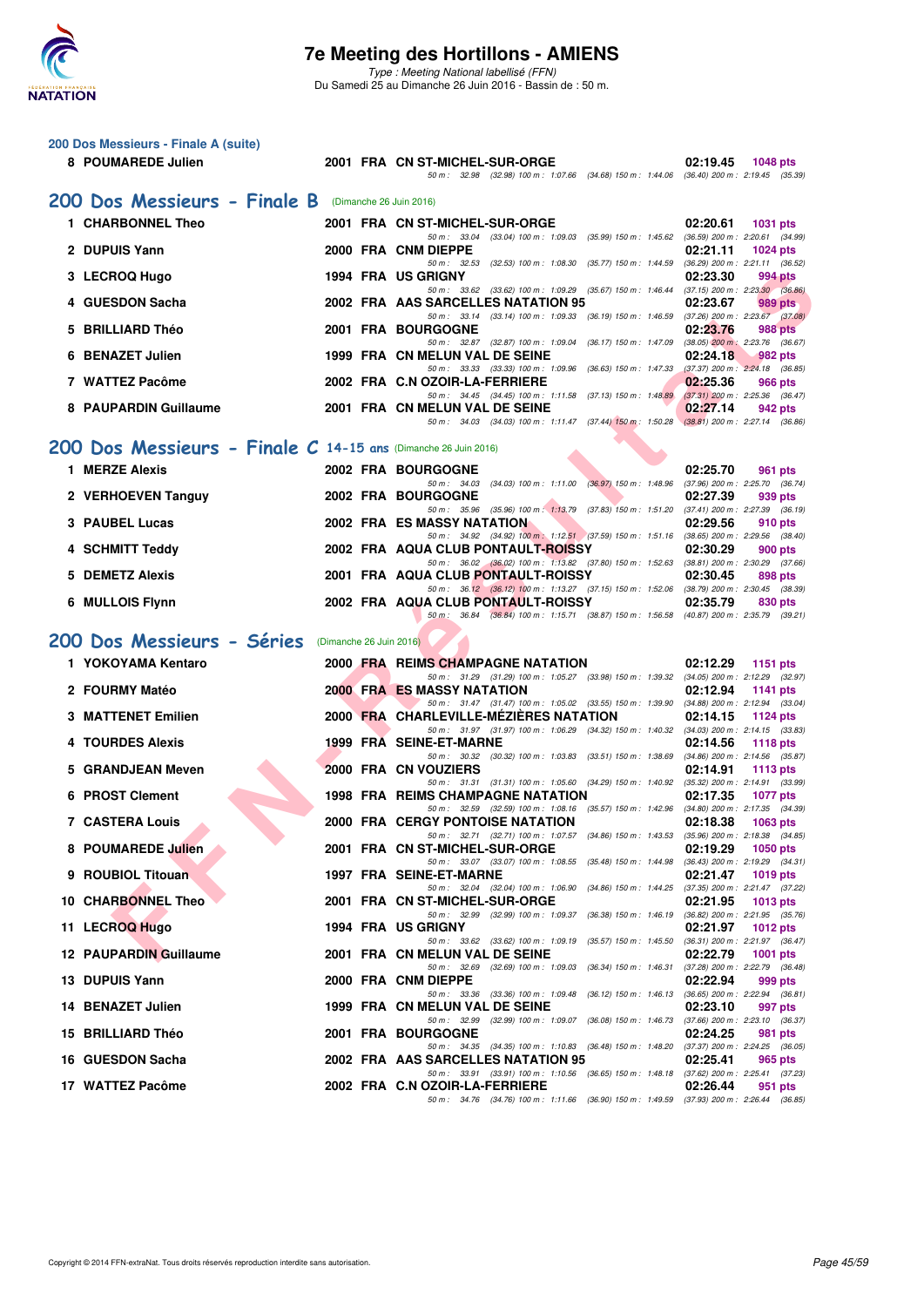

#### **200 Dos Messieurs - Séries (suite)**

| 18 DEMETZ Alexis      |  | 2001 FRA AQUA CLUB PONTAULT-ROISSY<br>02:27.68                                           | 935 pts                             |
|-----------------------|--|------------------------------------------------------------------------------------------|-------------------------------------|
|                       |  | 50 m : 34.69 (34.69) 100 m : 1:11.42 (36.73) 150 m : 1:49.70                             | $(38.28)$ 200 m : 2:27.68 $(37.98)$ |
| 19 MERZE Alexis       |  | 2002 FRA BOURGOGNE<br>02:28.54                                                           | 923 pts                             |
|                       |  | (37.69) 150 m : 1:50.51<br>50 m: 34.02 (34.02) 100 m: 1:11.71                            | $(38.80)$ 200 m : 2:28.54 $(38.03)$ |
| 20 VERHOEVEN Tanguy   |  | 2002 FRA BOURGOGNE<br>02:30.78                                                           | 894 pts                             |
|                       |  | 50 m : 35.83 (35.83) 100 m : 1:13.68 (37.85) 150 m : 1:52.34                             | $(38.66)$ 200 m : 2:30.78 $(38.44)$ |
| 21 PAUBEL Lucas       |  | <b>2002 FRA ES MASSY NATATION</b><br>02:30.95                                            | 892 pts                             |
|                       |  | 50 m: 34.91 (34.91) 100 m: 1:12.46 (37.55) 150 m: 1:51.87                                | $(39.41)$ 200 m : 2:30.95 $(39.08)$ |
| 22 ZINSMEISTER Julien |  | <b>1997 FRA COULOMMIERS NATATION</b><br>02:33.10                                         | 864 pts                             |
|                       |  | 50 m: 37.11 (37.11) 100 m: 1:16.94 (39.83) 150 m: 1:56.82                                | $(39.88)$ 200 m : 2:33.10 $(36.28)$ |
| 23 SCHMITT Teddy      |  | 2002 FRA AQUA CLUB PONTAULT-ROISSY<br>02:33.79                                           | 855 pts                             |
|                       |  | 50 m : 37.28 (37.28) 100 m : 1:16.30 (39.02) 150 m : 1:55.25                             | $(38.95)$ 200 m : 2:33.79 $(38.54)$ |
| 24 MULLOIS Flynn      |  | 2002 FRA AQUA CLUB PONTAULT-ROISSY<br>02:36.71                                           | 818 pts                             |
|                       |  | 50 m: 37.20 (37.20) 100 m: 1:16.78 (39.58) 150 m: 1:57.41 (40.63) 200 m: 2:36.71 (39.30) |                                     |
|                       |  |                                                                                          |                                     |

#### **[50 Brasse Messieurs - Finale A](http://www.ffnatation.fr/webffn/resultats.php?idact=nat&go=epr&idcpt=38947&idepr=71)** (Samedi 25 Juin 2016)

| 1 MAILLOT Melvin    |      | 1992 FRA STADE FRANCAIS O COURBEVOIE | 00:28.87 | 1294 pts        |
|---------------------|------|--------------------------------------|----------|-----------------|
| 2 FUCHS Théo        |      | 1993 FRA AMIENS METROPOLE NAT.       | 00:29.46 | <b>1260 pts</b> |
| 3 GROMADA Sébastien |      | 1999 FRA AMIENS METROPOLE NAT.       | 00:30.28 | <b>1213 pts</b> |
| 4 FASSIH Karim      |      | 1998 FRA AMIENS METROPOLE NAT.       | 00:30.53 | 1199 pts        |
| 5 KOUMA Sébastien   | 1997 | <b>MLI BOURGOGNE</b>                 | 00:30.56 | 1197 pts        |
| 6 CHAUVIN Thomas    |      | <b>1996 FRA US GRIGNY</b>            | 00:30.71 | 1189 pts        |
| 7 AITKACI Carl      |      | 2001 FRA ILE-DE-FRANCE               | 00:30.72 | 1188 pts        |
| 8 SAMOKINE Yann     |      | 1997 FRA SEINE-ET-MARNE              | 00:30.95 | 1175 pts        |

#### **[50 Brasse Messieurs - Finale B](http://www.ffnatation.fr/webffn/resultats.php?idact=nat&go=epr&idcpt=38947&idepr=71)** (Samedi 25 Juin 2016)

| 1 MILLION Curtis     |  | 2000 FRA SEINE-ET-MARNE             | 00:31.09 | 1167 pts |
|----------------------|--|-------------------------------------|----------|----------|
| 2 CASASREALES Tom    |  | 2001 FRA BOURGOGNE                  | 00:31.59 | 1140 pts |
| 3 ZEINATY Paul       |  | 2001 FRA ILE-DE-FRANCE              | 00:31.87 | 1124 pts |
| 4 BARON Emeric       |  | 1989 FRA CANETON CLUB DE BEAUMONT   | 00:32.35 | 1098 pts |
| 5 VAHE Guillaume     |  | 2001 FRA STADE BÉTHUNE PÉLICAN CLUB | 00:32.37 | 1097 pts |
| 6 ANDRÉ Loïc         |  | 2001 FRA A.O. TRAPPES NATATION      | 00:32.41 | 1095 pts |
| 7 PRUNIERES Robinson |  | 2000 FRA SEINE-ET-MARNE             | 00:32.56 | 1087 pts |
| 8 LIV Thomas         |  | 2002 FRA AQUA CLUB PONTAULT-ROISSY  | 00:32.83 | 1072 pts |

### **[50 Brasse Messieurs - Finale C](http://www.ffnatation.fr/webffn/resultats.php?idact=nat&go=epr&idcpt=38947&idepr=71) 14-15 ans** (Samedi 25 Juin 2016)

| 44 ANJMERIER JUNCH                                                   | <b>1997 FRA COOLOMMILRS NATATION</b>                                                                                                                                                                                                                                                          | <u>uz.jj.iu</u><br>ou+ pis  |
|----------------------------------------------------------------------|-----------------------------------------------------------------------------------------------------------------------------------------------------------------------------------------------------------------------------------------------------------------------------------------------|-----------------------------|
| 23 SCHMITT Teddy                                                     | 50 m: 37.11 (37.11) 100 m: 1:16.94 (39.83) 150 m: 1:56.82 (39.88) 200 m: 2:33.10 (36.28)<br>2002 FRA AQUA CLUB PONTAULT-ROISSY                                                                                                                                                                | 02:33.79<br>855 pts         |
|                                                                      | 50 m: 37.28 (37.28) 100 m: 1:16.30 (39.02) 150 m: 1:55.25 (38.95) 200 m: 2:33.79 (38.54)                                                                                                                                                                                                      |                             |
| 24 MULLOIS Flynn                                                     | 2002 FRA AQUA CLUB PONTAULT-ROISSY<br>02:36.71<br>818 pts<br>50 m: 37.20 (37.20) 100 m: 1:16.78 (39.58) 150 m: 1:57.41 (40.63) 200 m: 2:36.71 (39.30)<br>1992 FRA STADE FRANÇAIS O COURBEVOIE<br>00:28.87<br><b>1294 pts</b><br>1993 FRA AMIENS METROPOLE NAT.<br>00:29.46<br><b>1260 pts</b> |                             |
|                                                                      |                                                                                                                                                                                                                                                                                               |                             |
| O Brasse Messieurs - Finale A (Samedi 25 Juin 2016)                  |                                                                                                                                                                                                                                                                                               |                             |
| 1 MAILLOT Melvin                                                     |                                                                                                                                                                                                                                                                                               |                             |
| 2 FUCHS Théo                                                         |                                                                                                                                                                                                                                                                                               |                             |
| 3 GROMADA Sébastien                                                  | 1999 FRA AMIENS METROPOLE NAT.<br>00:30.28<br><b>1213 pts</b><br>1998 FRA AMIENS METROPOLE NAT.<br>00:30.53<br>1199 pts                                                                                                                                                                       |                             |
| 4 FASSIH Karim                                                       |                                                                                                                                                                                                                                                                                               |                             |
| 5 KOUMA Sébastien                                                    | <b>1997 MLI BOURGOGNE</b>                                                                                                                                                                                                                                                                     | 00:30.56<br>1197 pts        |
| 6 CHAUVIN Thomas                                                     | 1996 FRA US GRIGNY                                                                                                                                                                                                                                                                            | 00:30.71<br>1189 pts        |
| 7 AITKACI Carl                                                       | 2001 FRA ILE-DE-FRANCE                                                                                                                                                                                                                                                                        | 00:30.72<br>1188 pts        |
| 8 SAMOKINE Yann                                                      | 1997 FRA SEINE-ET-MARNE                                                                                                                                                                                                                                                                       | 00:30.95<br>1175 pts        |
|                                                                      |                                                                                                                                                                                                                                                                                               |                             |
| O Brasse Messieurs - Finale B (Samedi 25 Juin 2016)                  |                                                                                                                                                                                                                                                                                               |                             |
| 1 MILLION Curtis                                                     | 2000 FRA SEINE-ET-MARNE                                                                                                                                                                                                                                                                       | 00:31.09<br><b>1167 pts</b> |
| 2 CASASREALES Tom                                                    | 2001 FRA BOURGOGNE                                                                                                                                                                                                                                                                            | 00:31.59<br>1140 pts        |
| <b>3 ZEINATY Paul</b>                                                | 2001 FRA ILE-DE-FRANCE                                                                                                                                                                                                                                                                        | 00:31.87<br>1124 pts        |
| <b>4 BARON Emeric</b>                                                | 1989 FRA CANETON CLUB DE BEAUMONT                                                                                                                                                                                                                                                             | 00:32.35<br><b>1098 pts</b> |
| 5 VAHE Guillaume                                                     | 2001 FRA STADE BÉTHUNE PÉLICAN CLUB                                                                                                                                                                                                                                                           | 00:32.37<br>1097 pts        |
| 6 ANDRÉ Loïc                                                         | 2001 FRA A.O. TRAPPES NATATION                                                                                                                                                                                                                                                                | 00:32.41<br>1095 pts        |
| <b>7 PRUNIERES Robinson</b>                                          | 2000 FRA SEINE-ET-MARNE                                                                                                                                                                                                                                                                       | 00:32.56<br><b>1087 pts</b> |
| 8 LIV Thomas                                                         | 2002 FRA AQUA CLUB PONTAULT-ROISSY                                                                                                                                                                                                                                                            | 00:32.83<br><b>1072 pts</b> |
|                                                                      |                                                                                                                                                                                                                                                                                               |                             |
| <b>D Brasse Messieurs - Finale C 14-15 ans (Samedi 25 Juin 2016)</b> |                                                                                                                                                                                                                                                                                               |                             |
| 1 MAROT Judicaël                                                     | 2002 FRA CN VOUZIERS                                                                                                                                                                                                                                                                          | 00:33.07<br><b>1060 pts</b> |
| 2 AMARA Othman                                                       | 2001 FRA STADE FRANÇAIS O COURBEVOIE                                                                                                                                                                                                                                                          | 00:33.14<br>1056 pts        |
| 3 BOTA Maxence                                                       | 2002 FRA BOURGOGNE                                                                                                                                                                                                                                                                            | 00:33.52<br><b>1036 pts</b> |
| 4 CHAUVIN Dennys                                                     | 2001 FRA ES VITRY                                                                                                                                                                                                                                                                             | 00:33.56<br>1034 pts        |
| 5 OUNOUGHI Ihsane                                                    | <b>2001 FRA ES MASSY NATATION</b>                                                                                                                                                                                                                                                             | 00:33.57<br>1033 pts        |
| <b>6 SKLADZIEN Victor</b>                                            | <b>2002 FRA BOURGOGNE</b>                                                                                                                                                                                                                                                                     | 00:33.88<br><b>1017 pts</b> |
| 7 THENU Maxime                                                       | 2002 FRA AQUA CLUB PONTAULT-ROISSY                                                                                                                                                                                                                                                            | 00:34.10<br>1006 pts        |
| <b>8 LEBRETON Matis</b>                                              | 2001 FRA A.O. TRAPPES NATATION                                                                                                                                                                                                                                                                | 00:35.36<br>942 pts         |
|                                                                      |                                                                                                                                                                                                                                                                                               |                             |
| O Brasse Messieurs - Séries (Samedi 25 Juin 2016)                    |                                                                                                                                                                                                                                                                                               |                             |
| 1 MAILLOT Melvin                                                     | 1992 FRA STADE FRANÇAIS O COURBEVOIE                                                                                                                                                                                                                                                          | 00:29.29<br><b>1270 pts</b> |
| 2 FUCHS Théo                                                         | 1993 FRA AMIENS METROPOLE NAT.                                                                                                                                                                                                                                                                | 00:29.64<br><b>1250 pts</b> |
|                                                                      |                                                                                                                                                                                                                                                                                               |                             |

#### **[50 Brasse Messieurs - Séries](http://www.ffnatation.fr/webffn/resultats.php?idact=nat&go=epr&idcpt=38947&idepr=71)** (Samedi 25 Juin 2016)

| 1 MAILLOT Melvin    |      | 1992 FRA STADE FRANCAIS O COURBEVOIE | 00:29.29 | <b>1270 pts</b> |
|---------------------|------|--------------------------------------|----------|-----------------|
| 2 FUCHS Theo        |      | 1993 FRA AMIENS METROPOLE NAT.       | 00:29.64 | 1250 pts        |
| 3 GROMADA Sébastien |      | 1999 FRA AMIENS METROPOLE NAT.       | 00:30.20 | <b>1217 pts</b> |
| 4 KOUMA Sébastien   | 1997 | <b>MLI BOURGOGNE</b>                 | 00:30.57 | 1197 pts        |
| 5 AITKACI Carl      |      | 2001 FRA ILE-DE-FRANCE               | 00:30.74 | <b>1187 pts</b> |
| 6 FASSIH Karim      |      | 1998 FRA AMIENS METROPOLE NAT.       | 00:30.78 | 1185 pts        |
| 7 SAMOKINE Yann     |      | 1997 FRA SEINE-ET-MARNE              | 00:30.97 | 1174 pts        |
| 8 CHAUVIN Thomas    |      | 1996 FRA US GRIGNY                   | 00:31.14 | 1165 pts        |
| 9 CASASREALES Tom   |      | 2001 FRA BOURGOGNE                   | 00:31.22 | 1160 pts        |
| 10 ZEINATY Paul     |      | 2001 FRA ILE-DE-FRANCE               | 00:31.72 | 1133 pts        |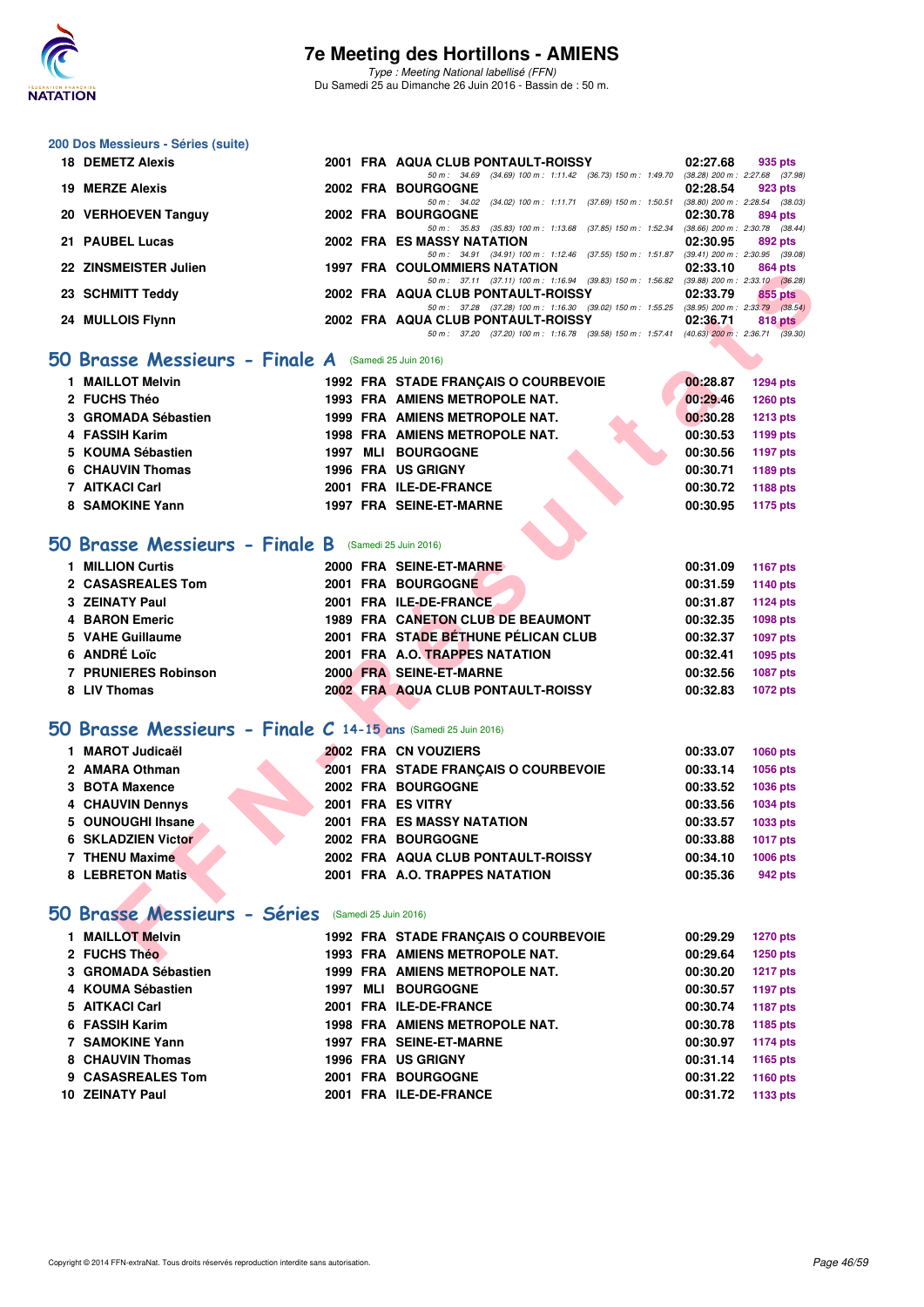

#### **50 Brasse Messieurs - Séries (suite)**

| 11 VAHE Guillaume                                      |  | 2001 FRA STADE BETHUNE PELICAN CLUB                             |              | 00:32.06             | <b>1114 pts</b>                                               |
|--------------------------------------------------------|--|-----------------------------------------------------------------|--------------|----------------------|---------------------------------------------------------------|
| <b>12 MILLION Curtis</b>                               |  | 2000 FRA SEINE-ET-MARNE                                         |              | 00:32.49             | 1091 pts                                                      |
| <b>13 BARON Emeric</b>                                 |  | <b>1989 FRA CANETON CLUB DE BEAUMONT</b>                        |              | 00:32.64             | 1083 pts                                                      |
| 14 ANDRÉ Loïc                                          |  | 2001 FRA A.O. TRAPPES NATATION                                  |              | 00:32.71             | 1079 pts                                                      |
| <b>14 PRUNIERES Robinson</b>                           |  | 2000 FRA SEINE-ET-MARNE                                         |              | 00:32.71             | 1079 pts                                                      |
| 16 LIV Thomas                                          |  | 2002 FRA AQUA CLUB PONTAULT-ROISSY                              |              | 00:33.18             | 1054 pts                                                      |
| 17 OUNOUGHI Ihsane                                     |  | <b>2001 FRA ES MASSY NATATION</b>                               |              | 00:33.30             | 1048 pts                                                      |
| 18 KUCH Alain                                          |  | <b>1998 FRA CN VAL MAUBUEE</b>                                  |              | 00:33.39             | <b>1043 pts</b>                                               |
| 19 MAROT Judicaël                                      |  | 2002 FRA CN VOUZIERS                                            |              | 00:33.40             | <b>1042 pts</b>                                               |
| 20 BOTA Maxence                                        |  | 2002 FRA BOURGOGNE                                              |              | 00:33.43             | <b>1041 pts</b>                                               |
| 21 TUYSUZIAN Louis                                     |  | <b>1998 FRA REIMS AVENIR NATATION</b>                           |              | 00:33.55             | 1034 pts                                                      |
| 22 SKLADZIEN Victor                                    |  | 2002 FRA BOURGOGNE                                              |              | 00:33.63             | 1030 pts                                                      |
| 23 CHAUVIN Dennys                                      |  | 2001 FRA ES VITRY                                               |              | 00:33.70             | <b>1027 pts</b>                                               |
| 24 LECROQ Hugo                                         |  | 1994 FRA US GRIGNY                                              |              | 00:33.71             | 1026 pts                                                      |
| 25 AMARA Othman                                        |  | 2001 FRA STADE FRANÇAIS O COURBEVOIE                            |              | 00:33.74             | 1024 pts                                                      |
| 26 THENU Maxime                                        |  | 2002 FRA AQUA CLUB PONTAULT-ROISSY                              |              | 00:34.18             | 1002 pts                                                      |
| 27 LANGLOIS Guillaume                                  |  | <b>1999 FRA ES MASSY NATATION</b>                               |              | 00:34.28             | <b>996 pts</b>                                                |
| 28 DURAND Timothe                                      |  | 1999 FRA CN VAL MAUBUEE                                         |              | 00:34.91             | <b>964 pts</b>                                                |
| <b>29 LEBRETON Matis</b>                               |  | 2001 FRA A.O. TRAPPES NATATION                                  |              | 00:35.01             | 959 pts                                                       |
| 30 GABRIEL Jean-Emmanuel                               |  | 2000 FRA AQUA CLUB PONTAULT-ROISSY                              |              | 00:35.27             | <b>946 pts</b>                                                |
| <b>30 RIVIERE Antoine</b>                              |  | 2001 FRA REIMS CHAMPAGNE NATATION                               |              | 00:35.27             | 946 pts                                                       |
| <b>32 DUPONT Theo</b>                                  |  | 2002 FRA MOREUIL NATATION                                       |              | 00:35.33             | 943 pts                                                       |
| 33 DELANNOY Antoine                                    |  | 2002 FRA AQUA CLUB PONTAULT-ROISSY                              |              | 00:35.42             | 939 pts                                                       |
| <b>34 VANPARYS Arthur</b>                              |  | 2002 FRA ALBERT SPORT NATATION                                  |              | 00:35.76             | <b>922 pts</b>                                                |
| 35 BALLOT Paul                                         |  | <b>2000 FRA PROVINS NATATION</b>                                |              | 00:35.77             | 921 pts                                                       |
| 36 BOUFFARD Philippe                                   |  | 1999 FRA AMIENS METROPOLE NAT.                                  |              | 00:35.93             | 913 pts                                                       |
| 37 GOMEZ Corentin                                      |  | 2000 FRA CN VAL MAUBUEE                                         |              | 00:36.30             | 895 pts                                                       |
| <b>38 GUILLAUME Vincent</b><br>39 GILLES William       |  | 2002 FRA ES MASSY NATATION<br><b>2002 FRA ES MASSY NATATION</b> |              | 00:36.39<br>00:36.45 | 891 pts                                                       |
|                                                        |  |                                                                 |              |                      | <b>888 pts</b>                                                |
|                                                        |  |                                                                 |              |                      |                                                               |
| 00 Brasse Messieurs - Finale A (Dimanche 26 Juin 2016) |  |                                                                 |              |                      |                                                               |
| 1 MAILLOT Melvin                                       |  | 1992 FRA STADE FRANÇAIS O COURBEVOIE                            |              | 01:04.70             | <b>1234 pts</b>                                               |
| 2 FASSIH Karim                                         |  | 1998 FRA AMIENS METROPOLE NAT.                                  | 50 m : 30.69 | 01:06.25             | $(30.69)$ 100 m : 1:04.70 $(34.01)$<br>1191 pts               |
|                                                        |  |                                                                 |              |                      | 50 m: 31.39 (31.39) 100 m: 1:06.25 (34.86)                    |
| 3 GROMADA Sébastien                                    |  | 1999 FRA AMIENS METROPOLE NAT.                                  |              | 01:06.62             | 1181 pts<br>50 m: 31.32 (31.32) 100 m: 1:06.62 (35.30)        |
| <b>4 AITKACI Carl</b>                                  |  | 2001 FRA ILE-DE-FRANCE                                          |              | 01:07.63             | 1154 pts                                                      |
|                                                        |  |                                                                 | 50 m : 32.24 |                      | (32.24) 100 m: 1:07.63 (35.39)                                |
| 5 PRUNIERES Robinson                                   |  | 2000 FRA SEINE-ET-MARNE                                         |              | 01:09.17             | <b>1112 pts</b><br>50 m: 33.13 (33.13) 100 m: 1:09.17 (36.04) |
| 6 VAHE Guillaume                                       |  | 2001 FRA STADE BÉTHUNE PÉLICAN CLUB                             |              | 01:09.57             | 1102 pts                                                      |
|                                                        |  |                                                                 |              |                      | 50 m: 33.08 (33.08) 100 m: 1:09.57 (36.49)                    |
| 7 CHAUVIN Thomas                                       |  | 1996 FRA US GRIGNY                                              | 50 m: 33.61  | 01:09.71             | <b>1098 pts</b><br>$(33.61)$ 100 m : 1:09.71 $(36.10)$        |
| 8 MAROT Judicaël                                       |  | 2002 FRA CN VOUZIERS                                            |              | 01:11.59             | 1049 pts                                                      |
|                                                        |  |                                                                 |              |                      | 50 m: 34.46 (34.46) 100 m: 1:11.59 (37.13)                    |
| 00 Brasse Messieurs - Finale B (Dimanche 26 Juin 2016) |  |                                                                 |              |                      |                                                               |
| 4 - 1181 TE TLI                                        |  | <b>0000 FBA QUABLEVILLE MÉZIÈREC MATATION</b>                   |              | 04.40E               | $A O Q F = 1.1$                                               |

## **[100 Brasse Messieurs - Finale A](http://www.ffnatation.fr/webffn/resultats.php?idact=nat&go=epr&idcpt=38947&idepr=72)** (Dimanche 26 Juin 2016)

| 1 MAILLOT Melvin     | 1992 FRA STADE FRANCAIS O COURBEVOIE |                        | 01:04.70<br><b>1234 pts</b>                                   |
|----------------------|--------------------------------------|------------------------|---------------------------------------------------------------|
| 2 FASSIH Karim       | 1998 FRA AMIENS METROPOLE NAT.       | 50 m: 30.69            | $(30.69)$ 100 m : 1:04.70 $(34.01)$<br>01:06.25<br>1191 pts   |
| 3 GROMADA Sébastien  | 1999 FRA AMIENS METROPOLE NAT.       | $50 m$ : $31.39$       | $(31.39)$ 100 m : 1:06.25 $(34.86)$<br>01:06.62<br>1181 pts   |
| 4 AITKACI Carl       | 2001 FRA ILE-DE-FRANCE               | 50 m: 31.32            | $(31.32)$ 100 m : 1:06.62 $(35.30)$<br>01:07.63<br>1154 pts   |
| 5 PRUNIERES Robinson | 2000 FRA SEINE-ET-MARNE              | $50 \text{ m}$ : 32.24 | $(32.24)$ 100 m : 1:07.63 $(35.39)$<br>01:09.17<br>1112 $pts$ |
| 6 VAHE Guillaume     | 2001 FRA STADE BÉTHUNE PÉLICAN CLUB  | 50 m: 33.13            | $(33.13)$ 100 m : 1:09.17 $(36.04)$<br>01:09.57<br>1102 $pts$ |
| 7 CHAUVIN Thomas     | <b>1996 FRA US GRIGNY</b>            | 50 m: 33.08            | $(33.08)$ 100 m : 1:09.57 $(36.49)$<br>01:09.71<br>1098 pts   |
| 8 MAROT Judicaël     | 2002 FRA CN VOUZIERS                 | 50 m: 33.61            | $(33.61)$ 100 m : 1:09.71 $(36.10)$<br>01:11.59<br>1049 pts   |
|                      |                                      |                        | 50 m: 34.46 (34.46) 100 m: 1:11.59 (37.13)                    |

## **[100 Brasse Messieurs - Finale B](http://www.ffnatation.fr/webffn/resultats.php?idact=nat&go=epr&idcpt=38947&idepr=72)** (Dimanche 26 Juin 2016)

| 1 HALTE Théo      |  | 2002 FRA CHARLEVILLE-MÉZIÈRES NATATION |                          | 01:12.54                            | $1025$ pts |  |
|-------------------|--|----------------------------------------|--------------------------|-------------------------------------|------------|--|
|                   |  |                                        | 50 m : 35.00             | $(35.00)$ 100 m : 1:12.54 $(37.54)$ |            |  |
| 2 OUNOUGHI Ihsane |  | <b>2001 FRA ES MASSY NATATION</b>      |                          | 01:13.03                            | 1012 pts   |  |
|                   |  |                                        | $50 \text{ m}$ : $34.27$ | $(34.27)$ 100 m : 1:13.03 $(38.76)$ |            |  |
| 3 MEDINA Antoine  |  | 1999 FRA CN MELUN VAL DE SEINE         |                          | 01:13.60                            | 998 pts    |  |
|                   |  |                                        | 50 m: 34.69              | $(34.69)$ 100 m : 1:13.60 $(38.91)$ |            |  |
| 4 LIV Thomas      |  | 2002 FRA AQUA CLUB PONTAULT-ROISSY     |                          | 01:13.80                            | 993 pts    |  |
|                   |  |                                        | 50 m: 34.93              | $(34.93)$ 100 m : 1:13.80 $(38.87)$ |            |  |
| 5 ANDRÉ Loïc      |  | 2001 FRA A.O. TRAPPES NATATION         |                          | 01:14.22                            | 982 pts    |  |
|                   |  |                                        | $50 m$ : $35.18$         | $(35.18)$ 100 m : 1:14.22 $(39.04)$ |            |  |
| 6 SABBIONI Alban  |  | 2002 FRA REIMS NATATION 89             |                          | 01:14.89                            | 966 pts    |  |
|                   |  |                                        | $50 \text{ m}$ : 35.24   | $(35.24)$ 100 m : 1:14.89 $(39.65)$ |            |  |
|                   |  |                                        |                          |                                     |            |  |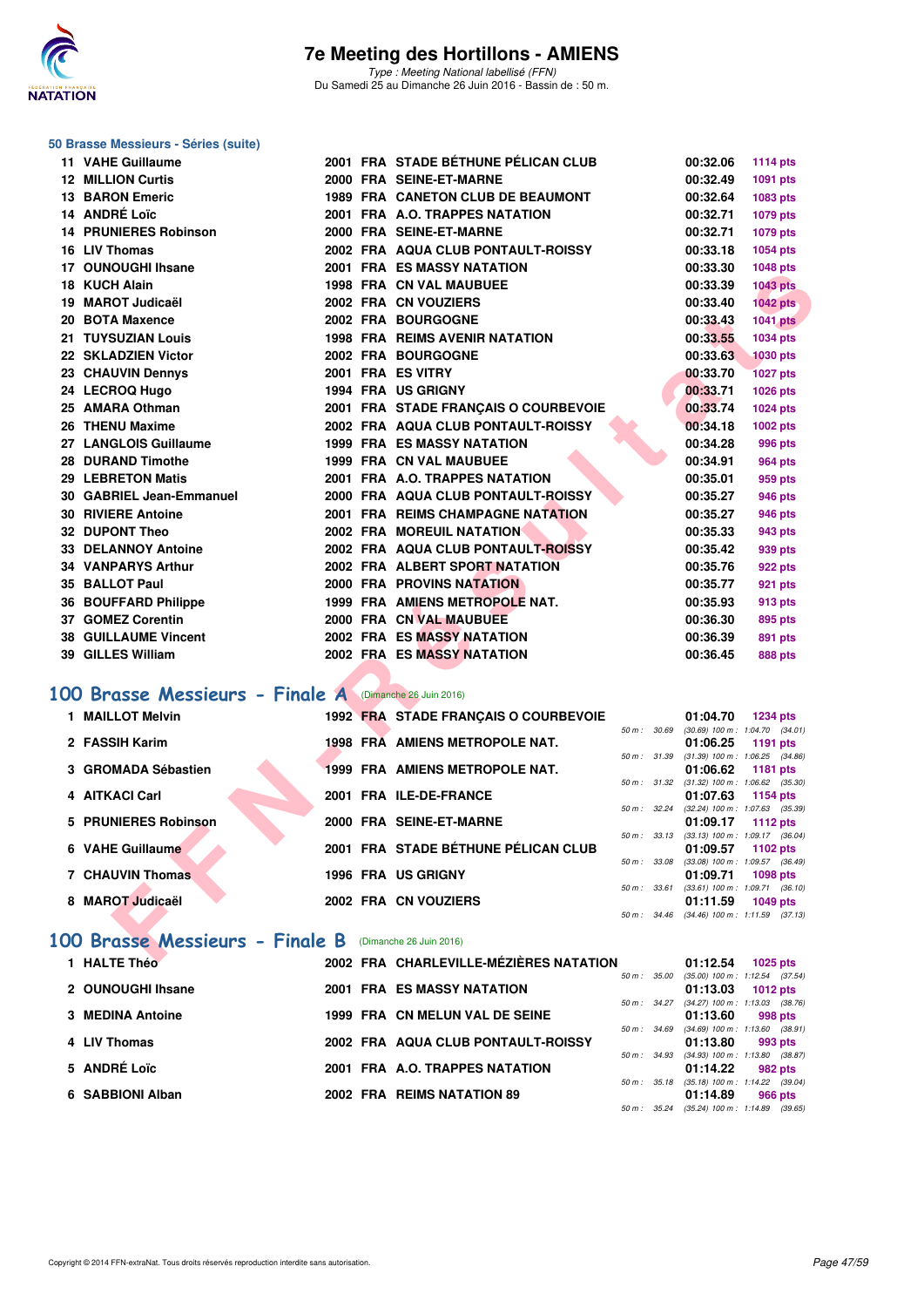

Type : Meeting National labellisé (FFN) Du Samedi 25 au Dimanche 26 Juin 2016 - Bassin de : 50 m.

|   | 100 Brasse Messieurs - Finale B (suite)                           |  |  |                                          |              |  |                                                                     |  |  |  |  |  |
|---|-------------------------------------------------------------------|--|--|------------------------------------------|--------------|--|---------------------------------------------------------------------|--|--|--|--|--|
|   | <b>7 SKLADZIEN Victor</b>                                         |  |  | <b>2002 FRA BOURGOGNE</b>                | 50 m : 35.46 |  | 01:14.92<br>965 pts<br>$(35.46)$ 100 m : 1:14.92 $(39.46)$          |  |  |  |  |  |
|   | 8 GERMAIN Alexandre                                               |  |  | 1998 FRA C.N OZOIR-LA-FERRIERE           |              |  | 01:15.21<br>958 pts<br>50 m: 35.43 (35.43) 100 m: 1:15.21 (39.78)   |  |  |  |  |  |
|   | 100 Brasse Messieurs - Finale C 14-15 ans (Dimanche 26 Juin 2016) |  |  |                                          |              |  |                                                                     |  |  |  |  |  |
|   | 1 LEBRETON Matis                                                  |  |  | 2001 FRA A.O. TRAPPES NATATION           |              |  | 01:15.99<br>939 pts                                                 |  |  |  |  |  |
|   | 2 GUILLAUME Vincent                                               |  |  | <b>2002 FRA ES MASSY NATATION</b>        | 50 m: 36.43  |  | (36.43) 100 m: 1:15.99 (39.56)                                      |  |  |  |  |  |
|   |                                                                   |  |  |                                          | 50 m : 36.49 |  | 01:16.49<br>927 pts<br>(36.49) 100 m : 1:16.49 (40.00)              |  |  |  |  |  |
|   | <b>3 RIVIERE Antoine</b>                                          |  |  | <b>2001 FRA REIMS CHAMPAGNE NATATION</b> | 50 m : 37.10 |  | 890 pts<br>01:18.01<br>$(37.10)$ 100 m : 1:18.01 $(40.91)$          |  |  |  |  |  |
|   | 4 GILLES William                                                  |  |  | <b>2002 FRA ES MASSY NATATION</b>        | 50 m : 36.84 |  | 01:18.88<br>870 pts<br>$(36.84)$ 100 m : 1:18.88 $(42.04)$          |  |  |  |  |  |
| 5 | <b>MESKENS Tom</b>                                                |  |  | 2002 BEL SWIMMING CLUB WAUTERBOS RODE    |              |  | 01:19.41<br>857 pts                                                 |  |  |  |  |  |
|   | <b>6 VANPARYS Arthur</b>                                          |  |  | 2002 FRA ALBERT SPORT NATATION           | 50 m : 37.49 |  | $(37.49)$ 100 m : 1:19.41 $(41.92)$<br>01:19.47<br>856 pts          |  |  |  |  |  |
|   | <b>7 DELANNOY Antoine</b>                                         |  |  | 2002 FRA AQUA CLUB PONTAULT-ROISSY       | 50 m: 37.25  |  | (37.25) 100 m: 1:19.47 (42.22)<br>01:19.83<br>847 pts               |  |  |  |  |  |
|   |                                                                   |  |  |                                          | 50 m: 37.59  |  | $(37.59)$ 100 m : 1:19.83 $(42.24)$                                 |  |  |  |  |  |
|   | 100 Brasse Messieurs - Séries<br>(Dimanche 26 Juin 2016)          |  |  |                                          |              |  |                                                                     |  |  |  |  |  |
|   | 1 MAILLOT Melvin                                                  |  |  | 1992 FRA STADE FRANÇAIS O COURBEVOIE     |              |  | 01:05.25<br><b>1219 pts</b>                                         |  |  |  |  |  |
|   | 2 GROMADA Sébastien                                               |  |  | 1999 FRA AMIENS METROPOLE NAT.           | 50 m: 30.61  |  | (30.61) 100 m: 1:05.25 (34.64)<br>01:06.87<br>1174 pts              |  |  |  |  |  |
|   | 3 FASSIH Karim                                                    |  |  | 1998 FRA AMIENS METROPOLE NAT.           |              |  | 50 m: 31.12 (31.12) 100 m: 1:06.87 (35.75)<br>01:07.00<br>1171 pts  |  |  |  |  |  |
| 4 | <b>BARON Emeric</b>                                               |  |  | 1989 FRA CANETON CLUB DE BEAUMONT        |              |  | 50 m: 31.98 (31.98) 100 m: 1:07.00 (35.02)<br>01:09.46<br>1105 pts  |  |  |  |  |  |
|   | 5 PRUNIERES Robinson                                              |  |  | 2000 FRA SEINE-ET-MARNE                  | 50 m: 32.69  |  | (32.69) 100 m: 1:09.46 (36.77)                                      |  |  |  |  |  |
|   |                                                                   |  |  |                                          | 50 m : 33.35 |  | 01:11.12<br>1061 pts<br>(33.35) 100 m: 1:11.12 (37.77)              |  |  |  |  |  |
|   | 6 AITKACI Carl                                                    |  |  | 2001 FRA ILE-DE-FRANCE                   | 50 m : 32.39 |  | 01:11.25<br><b>1058 pts</b><br>(32.39) 100 m: 1:11.25 (38.86)       |  |  |  |  |  |
|   | <b>7 CHAUVIN Thomas</b>                                           |  |  | <b>1996 FRA US GRIGNY</b>                | 50 m: 32.62  |  | 01:11.71<br>1046 pts<br>(32.62) 100 m: 1:11.71 (39.09)              |  |  |  |  |  |
|   | 8 VAHE Guillaume                                                  |  |  | 2001 FRA STADE BETHUNE PÉLICAN CLUB      |              |  | 01:12.03<br><b>1038 pts</b>                                         |  |  |  |  |  |
|   | 9 CRASSOUS Thomas                                                 |  |  | 1999 FRA STADE FRANÇAIS O COURBEVOIE     | 50 m : 33.89 |  | $(33.89)$ 100 m : 1:12.03 $(38.14)$<br>01:12.35<br><b>1030 pts</b>  |  |  |  |  |  |
|   | 10 MAROT Judicaël                                                 |  |  | 2002 FRA CN VOUZIERS                     | 50 m : 33.83 |  | (33.83) 100 m: 1:12.35 (38.52)<br>01:13.17<br>1009 pts              |  |  |  |  |  |
|   | 11 HALTE Théo                                                     |  |  | 2002 FRA CHARLEVILLE-MÉZIÈRES NATATION   | 50 m : 34.78 |  | (34.78) 100 m: 1:13.17 (38.39)<br>01:13.48<br>1001 pts              |  |  |  |  |  |
|   | 12 MEDINA Antoine                                                 |  |  | 1999 FRA CN MELUN VAL DE SEINE           | 50 m : 34.58 |  | (34.58) 100 m: 1:13.48 (38.90)                                      |  |  |  |  |  |
|   |                                                                   |  |  |                                          |              |  | 01:13.87<br>991 pts<br>50 m: 34.42 (34.42) 100 m: 1:13.87 (39.45)   |  |  |  |  |  |
|   | 12 LIV Thomas                                                     |  |  | 2002 FRA AQUA CLUB PONTAULT-ROISSY       |              |  | 01:13.87<br>991 pts<br>50 m: 34.40 (34.40) 100 m: 1:13.87 (39.47)   |  |  |  |  |  |
|   | 14 ANDRÉ Loïc                                                     |  |  | 2001 FRA A.O. TRAPPES NATATION           | 50 m : 34.14 |  | 01:14.06<br>986 pts<br>(34.14) 100 m: 1:14.06 (39.92)               |  |  |  |  |  |
|   | 15 GERMAIN Alexandre                                              |  |  | 1998 FRA C.N OZOIR-LA-FERRIERE           | 50 m : 34.98 |  | 01:14.71<br>970 pts<br>$(34.98)$ 100 m : 1:14.71 $(39.73)$          |  |  |  |  |  |
|   | 16 OUNOUGHI Ihsane                                                |  |  | 2001 FRA ES MASSY NATATION               |              |  | 01:14.95<br>964 pts                                                 |  |  |  |  |  |
|   | 17 BOTA Maxence                                                   |  |  | 2002 FRA BOURGOGNE                       | 50 m : 34.61 |  | (34.61) 100 m: 1:14.95 (40.34)<br>01:15.98<br>939 pts               |  |  |  |  |  |
|   | 18 SABBIONI Alban                                                 |  |  | 2002 FRA REIMS NATATION 89               | 50 m : 34.63 |  | $(34.63)$ 100 m : 1:15.98 $(41.35)$<br>01:16.01<br>938 pts          |  |  |  |  |  |
|   | <b>19 SKLADZIEN Victor</b>                                        |  |  | 2002 FRA BOURGOGNE                       | 50 m : 35.93 |  | (35.93) 100 m: 1:16.01 (40.08)<br>01:17.10<br>912 pts               |  |  |  |  |  |
|   |                                                                   |  |  |                                          | 50 m : 36.74 |  | (36.74) 100 m: 1:17.10 (40.36)                                      |  |  |  |  |  |
|   | <b>20 GUILLAUME Vincent</b>                                       |  |  | 2002 FRA ES MASSY NATATION               | 50 m : 36.80 |  | 01:17.14<br>911 pts<br>$(36.80)$ 100 m : 1:17.14 $(40.34)$          |  |  |  |  |  |
|   | 21 LEBRETON Matis                                                 |  |  | 2001 FRA A.O. TRAPPES NATATION           | 50 m : 35.05 |  | 01:17.48<br>903 pts<br>(35.05) 100 m: 1:17.48 (42.43)               |  |  |  |  |  |
|   | 22 RIVIERE Antoine                                                |  |  | 2001 FRA REIMS CHAMPAGNE NATATION        | 50 m : 36.41 |  | 01:18.22<br>885 pts<br>$(36.41)$ 100 m : 1:18.22 $(41.81)$          |  |  |  |  |  |
|   | 23 MESKENS Tom                                                    |  |  | 2002 BEL SWIMMING CLUB WAUTERBOS RODE    |              |  | 01:18.59<br>876 pts                                                 |  |  |  |  |  |
|   | 24 DUPONT Theo                                                    |  |  | 2002 FRA MOREUIL NATATION                | 50 m : 36.59 |  | $(36.59)$ 100 m : 1:18.59 $(42.00)$<br>01:19.26<br>861 pts          |  |  |  |  |  |
|   | 25 DELANNOY Antoine                                               |  |  | 2002 FRA AQUA CLUB PONTAULT-ROISSY       |              |  | 50 m : 37.12 (37.12) 100 m : 1:19.26 (42.14)<br>01:19.54<br>854 pts |  |  |  |  |  |
|   |                                                                   |  |  |                                          |              |  | 50 m: 37.79 (37.79) 100 m: 1:19.54 (41.75)                          |  |  |  |  |  |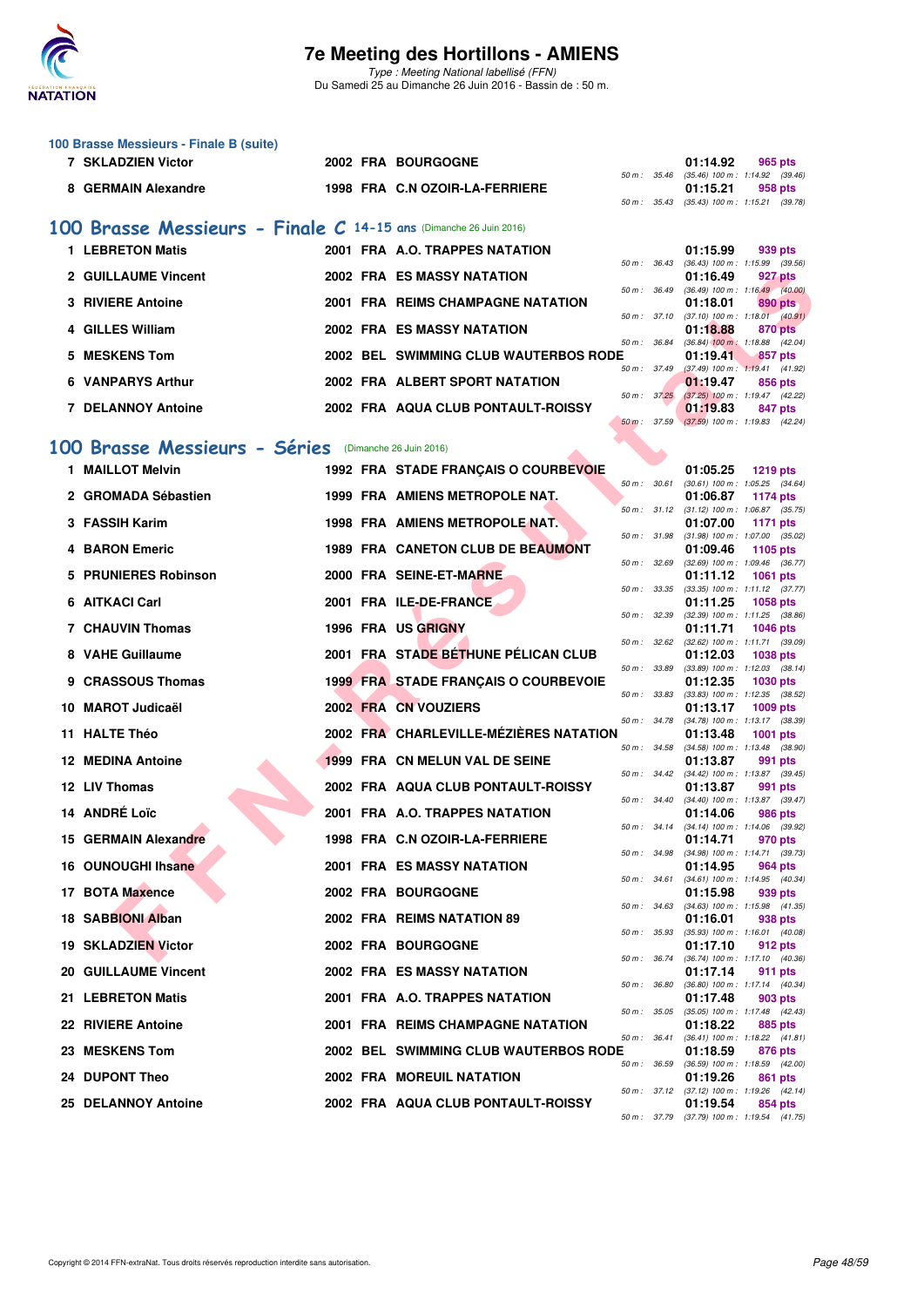

Type : Meeting National labellisé (FFN) Du Samedi 25 au Dimanche 26 Juin 2016 - Bassin de : 50 m.

| 100 Brasse Messieurs - Séries (suite) |  |
|---------------------------------------|--|
| 26 GILLES William                     |  |

| 26 GILLES William    |  | 2002 FRA ES MASSY NATATION             |             | 01:19.83                                                  |         | 847 pts |
|----------------------|--|----------------------------------------|-------------|-----------------------------------------------------------|---------|---------|
| 27 VANPARYS Arthur   |  | 2002 FRA ALBERT SPORT NATATION         | 50 m: 36.03 | $(36.03)$ 100 m : 1:19.83 $(43.80)$<br>$01:19.95$ 845 pts |         |         |
| 28 GOMEZ Corentin    |  | 2000 FRA CN VAL MAUBUEE                | 50 m: 38.03 | $(38.03)$ 100 m : 1:19.95 $(41.92)$<br>$01:20.95$ 822 pts |         |         |
| 29 BOUFFARD Philippe |  | 1999 FRA AMIENS METROPOLE NAT.         |             | 50 m: 37.78 (37.78) 100 m: 1:20.95 (43.17)<br>01:21.25    | 815 pts |         |
| --- FALL Malik       |  | 1985 SEN STADE FRANCAIS O COURBEVOIE   | 50 m: 38.08 | $(38.08)$ 100 m : 1:21.25 $(43.17)$<br><b>DSQ Vi</b>      |         |         |
| --- CASASREALES Tom  |  | 2001 FRA BOURGOGNE                     |             | DNS dec                                                   |         |         |
| --- SADAOUI Adrien   |  | 1999 FRA CHARLEVILLE-MÉZIÈRES NATATION |             | <b>DNS</b> dec                                            |         |         |
| --- ZEINATY Paul     |  | 2001 FRA ILE-DE-FRANCE                 |             | <b>DNS</b> dec                                            |         |         |
| --- SAMOKINE Yann    |  | 1997 FRA SEINE-ET-MARNE                |             | <b>DNS</b> dec                                            |         |         |

#### **[200 Brasse Messieurs - Finale A](http://www.ffnatation.fr/webffn/resultats.php?idact=nat&go=epr&idcpt=38947&idepr=73)** (Samedi 25 Juin 2016)

|                                                                |  | <b>1900 SEN STADE FRANÇAIS O COURDEVOIE</b>                                                                                       | וי צפש                      |
|----------------------------------------------------------------|--|-----------------------------------------------------------------------------------------------------------------------------------|-----------------------------|
| --- CASASREALES Tom                                            |  | 2001 FRA BOURGOGNE                                                                                                                | <b>DNS dec</b>              |
| --- SADAOUI Adrien                                             |  | 1999 FRA CHARLEVILLE-MÉZIÈRES NATATION                                                                                            | <b>DNS</b> dec              |
| --- ZEINATY Paul                                               |  | 2001 FRA ILE-DE-FRANCE                                                                                                            | <b>DNS</b> dec              |
| --- SAMOKINE Yann                                              |  | 1997 FRA SEINE-ET-MARNE                                                                                                           | <b>DNS</b> dec              |
|                                                                |  |                                                                                                                                   |                             |
|                                                                |  |                                                                                                                                   |                             |
| 00 Brasse Messieurs - Finale A (Samedi 25 Juin 2016)           |  |                                                                                                                                   |                             |
| 1 SAMOKINE Yann                                                |  | 1997 FRA SEINE-ET-MARNE                                                                                                           | 02:21.16<br><b>1206 pts</b> |
|                                                                |  | 50 m: 32.37 (32.37) 100 m: 1.07.78 (35.41) 150 m: 1.44.70 (36.92) 200 m: 2.21.16 (36.46)                                          |                             |
| 2 FASSIH Karim                                                 |  | <b>1998 FRA AMIENS METROPOLE NAT.</b><br>50 m: 32.98 (32.98) 100 m: 1:09.70 (36.72) 150 m: 1:46.12 (36.42) 200 m: 2:22.33 (36.21) | 02:22.33<br>1190 pts        |
| 3 GROMADA Sébastien                                            |  | 1999 FRA AMIENS METROPOLE NAT.                                                                                                    | 02:26.44<br>1134 pts        |
|                                                                |  | 50 m: 33.51 (33.51) 100 m: 1:10.57 (37.06) 150 m: 1:48.61 (38.04) 200 m: 2:26.44 (37.83)                                          |                             |
| 4 AITKACI Carl                                                 |  | 2001 FRA ILE-DE-FRANCE                                                                                                            | 02:26.52<br>1133 pts        |
|                                                                |  | 50 m: 33.18 (33.18) 100 m: 1:11.81 (38.63) 150 m: 1:50.48 (38.67) 200 m: 2:26.52 (36.04)                                          |                             |
| 5 MAILLOT Melvin                                               |  | 1992 FRA STADE FRANCAIS O COURBEVOIE<br>50 m: 32.24 (32.24) 100 m: 1:10.12 (37.88) 150 m: 1:49.00 (38.88) 200 m: 2:27.56 (38.56)  | 02:27.56<br>1119 pts        |
| <b>6 BARON Emeric</b>                                          |  | 1989 FRA CANETON CLUB DE BEAUMONT                                                                                                 | 02:32.13<br><b>1059 pts</b> |
|                                                                |  | 50 m: 34.68 (34.68) 100 m: 1:13.63 (38.95) 150 m: 1:53.12 (39.49) 200 m: 2:32.13 (39.01)                                          |                             |
| <b>7 PRUNIERES Robinson</b>                                    |  | 2000 FRA SEINE-ET-MARNE                                                                                                           | 02:33.46<br>$1042$ pts      |
|                                                                |  | 50 m: 33.87 (33.87) 100 m: 1:12.19 (38.32) 150 m: 1:52.46 (40.27) 200 m: 2:33.46 (41.00)                                          |                             |
| 8 CHAUVIN Thomas                                               |  | 1996 FRA US GRIGNY<br>50 m: 34.25 (34.25) 100 m: 1:13.27 (39.02) 150 m: 1:53.42 (40.15) 200 m: 2:36.05 (42.63)                    | 02:36.05<br>1009 pts        |
|                                                                |  |                                                                                                                                   |                             |
| 00 Brasse Messieurs - Finale B (Samedi 25 Juin 2016)           |  |                                                                                                                                   |                             |
| 1 MATTENET Emilien                                             |  | 2000 FRA CHARLEVILLE-MÉZIÈRES NATATION                                                                                            | 02:29.66<br>1092 pts        |
|                                                                |  | 50 m: 34.54 (34.54) 100 m: 1:13.11 (38.57) 150 m: 1:51.11 (38.00) 200 m: 2:29.66 (38.55)                                          |                             |
| 2 VAHE Guillaume                                               |  | 2001 FRA STADE BETHUNE PELICAN CLUB                                                                                               | 02:31.94<br>1062 pts        |
|                                                                |  | 50 m: 34.19 (34.19) 100 m: 1:13.78 (39.59) 150 m: 1:53.38 (39.60) 200 m: 2:31.94 (38.56)                                          |                             |
| 3 LIV Thomas                                                   |  | 2002 FRA AQUA CLUB PONTAULT-ROISSY                                                                                                | 02:36.46<br><b>1004 pts</b> |
| 4 ROUBIOL Titouan                                              |  | 50 m: 36.05 (36.05) 100 m: 1:16.68 (40.63) 150 m: 1:57.29 (40.61) 200 m: 2:36.46 (39.17)<br>1997 FRA SEINE-ET-MARNE               | 02:36.76<br>1000 $pts$      |
|                                                                |  | 50 m: 35.06 (35.06) 100 m: 1:14.89 (39.83) 150 m: 1:55.89 (41.00) 200 m: 2:36.76 (40.87)                                          |                             |
| 5 HALTE Théo                                                   |  | 2002 FRA CHARLEVILLE-MÉZIÈRES NATATION                                                                                            | 02:37.91<br><b>986 pts</b>  |
|                                                                |  | 50 m: 36.89 (36.89) 100 m: 1:17.57 (40.68) 150 m: 1:58.26 (40.69) 200 m: 2:37.91 (39.65)                                          |                             |
| 6 MAROT Judicaël                                               |  | 2002 FRA CN VOUZIERS                                                                                                              | 02:37.93<br>986 pts         |
| <b>7 MEDINA Antoine</b>                                        |  | 50 m: 35.99 (35.99) 100 m: 1:17.57 (41.58) 150 m: 1:57.89 (40.32) 200 m: 2:37.93 (40.04)<br>1999 FRA CN MELUN VAL DE SEINE        | 02:41.22<br>945 pts         |
|                                                                |  | 50 m: 35.63 (35.63) 100 m: 1:15.98 (40.35) 150 m: 1:58.32 (42.34) 200 m: 2:41.22 (42.90)                                          |                             |
| 8 OUNOUGHI Ihsane                                              |  | 2001 FRA ES MASSY NATATION                                                                                                        | 02:42.09<br>935 pts         |
|                                                                |  | 50 m: 35.23 (35.23) 100 m: 1:16.28 (41.05) 150 m: 1:58.38 (42.10) 200 m: 2:42.09 (43.71)                                          |                             |
| 00 Brasse Messieurs - Finale C 14-15 ans (Samedi 25 Juin 2016) |  |                                                                                                                                   |                             |
| 1 ANDRÉ Loïc                                                   |  | 2001 FRA A.O. TRAPPES NATATION                                                                                                    | 02:42.61<br>928 pts         |
|                                                                |  | 50 m: 35.56 (35.56) 100 m: 1:17.54 (41.98) 150 m: 2:00.76 (43.22) 200 m: 2:42.61 (41.85)                                          |                             |
| 2 LEBRETON Matis                                               |  | 2001 FRA A.O. TRAPPES NATATION                                                                                                    | 02:44.04<br>911 pts         |
|                                                                |  | 50 m: 37.15 (37.15) 100 m: 1:19.75 (42.60) 150 m: 2:02.43 (42.68) 200 m: 2:44.04 (41.61)                                          |                             |
| <b>3 GUILLAUME Vincent</b>                                     |  | 2002 FRA ES MASSY NATATION<br>50 m: 36.61 (36.61) 100 m: 1:18.92 (42.31) 150 m: 2:02.10 (43.18) 200 m: 2:45.78 (43.68)            | 02:45.78<br>890 pts         |
|                                                                |  |                                                                                                                                   |                             |

### **[200 Brasse Messieurs - Finale B](http://www.ffnatation.fr/webffn/resultats.php?idact=nat&go=epr&idcpt=38947&idepr=73)** (Samedi 25 Juin 2016)

| 1 MATTENET Emilien      |  | 2000 FRA CHARLEVILLE-MÉZIÈRES NATATION                                                                 | 02:29.66 | 1092 $pts$                                        |
|-------------------------|--|--------------------------------------------------------------------------------------------------------|----------|---------------------------------------------------|
| 2 VAHE Guillaume        |  | 50 m: 34.54 (34.54) 100 m: 1:13.11 (38.57) 150 m: 1:51.11<br>2001 FRA STADE BETHUNE PELICAN CLUB       | 02:31.94 | $(38.00)$ 200 m : 2:29.66 $(38.55)$<br>1062 $pts$ |
| 3 LIV Thomas            |  | 50 m: 34.19 (34.19) 100 m: 1:13.78 (39.59) 150 m: 1:53.38<br>2002 FRA AQUA CLUB PONTAULT-ROISSY        | 02:36.46 | $(39.60)$ 200 m : 2:31.94 $(38.56)$<br>$1004$ pts |
| 4 ROUBIOL Titouan       |  | 50 m: 36.05 (36.05) 100 m: 1:16.68 (40.63) 150 m: 1:57.29<br>1997 FRA SEINE-ET-MARNE                   | 02:36.76 | (40.61) 200 m : 2:36.46 (39.17)<br>$1000$ pts     |
| 5 HALTE Théo            |  | 50 m : 35.06 (35.06) 100 m : 1:14.89 (39.83) 150 m : 1:55.89<br>2002 FRA CHARLEVILLE-MÉZIÈRES NATATION | 02:37.91 | (41.00) 200 m : 2:36.76 (40.87)<br>986 pts        |
| 6 MAROT Judicaël        |  | 50 m: 36.89 (36.89) 100 m: 1:17.57 (40.68) 150 m: 1:58.26<br>2002 FRA CN VOUZIERS                      | 02:37.93 | (40.69) 200 m : 2:37.91 (39.65)<br>986 pts        |
| <b>7 MEDINA Antoine</b> |  | (35.99) 100 m : 1:17.57 (41.58) 150 m : 1:57.89<br>50 m : 35.99<br>1999 FRA CN MELUN VAL DE SEINE      | 02:41.22 | (40.32) 200 m : 2:37.93 (40.04)<br>945 pts        |
| 8 OUNOUGHI Ihsane       |  | 50 m: 35.63 (35.63) 100 m: 1:15.98 (40.35) 150 m: 1:58.32<br>2001 FRA ES MASSY NATATION                | 02:42.09 | (42.34) 200 m : 2:41.22 (42.90)<br>935 pts        |
|                         |  | 50 m : 35.23 (35.23) 100 m : 1:16.28 (41.05) 150 m : 1:58.38                                           |          | (42.10) 200 m : 2:42.09 (43.71)                   |

### **[200 Brasse Messieurs - Finale C](http://www.ffnatation.fr/webffn/resultats.php?idact=nat&go=epr&idcpt=38947&idepr=73) 14-15 ans** (Samedi 25 Juin 2016)

| 1 ANDRÉ Loïc               |  | 2001 FRA A.O. TRAPPES NATATION |                                          |                                                                                          | 02:42.61                            | 928 pts |
|----------------------------|--|--------------------------------|------------------------------------------|------------------------------------------------------------------------------------------|-------------------------------------|---------|
|                            |  |                                |                                          | 50 m: 35.56 (35.56) 100 m: 1:17.54 (41.98) 150 m: 2:00.76                                | $(43.22)$ 200 m : 2:42.61 $(41.85)$ |         |
| 2 LEBRETON Matis           |  | 2001 FRA A.O. TRAPPES NATATION |                                          |                                                                                          | 02:44.04                            | 911 pts |
|                            |  |                                |                                          | 50 m: 37.15 (37.15) 100 m: 1:19.75 (42.60) 150 m: 2:02.43                                | $(42.68)$ 200 m : 2:44.04 $(41.61)$ |         |
| <b>3 GUILLAUME Vincent</b> |  | 2002 FRA ES MASSY NATATION     |                                          |                                                                                          | 02:45.78                            | 890 pts |
|                            |  |                                |                                          | 50 m: 36.61 (36.61) 100 m: 1:18.92 (42.31) 150 m: 2:02.10 (43.18) 200 m: 2:45.78 (43.68) |                                     |         |
| 4 RIVIERE Antoine          |  |                                | <b>2001 FRA REIMS CHAMPAGNE NATATION</b> |                                                                                          | 02:47.20                            | 874 pts |
|                            |  |                                |                                          | 50 m: 37.04 (37.04) 100 m: 1:20.30 (43.26) 150 m: 2:04.32                                | (44.02) 200 m : 2:47.20 (42.88)     |         |
| 5 DELANNOY Antoine         |  |                                | 2002 FRA AQUA CLUB PONTAULT-ROISSY       |                                                                                          | 02:55.32                            | 781 pts |
|                            |  |                                |                                          | 50 m: 38.84 (38.84) 100 m: 1:23.88 (45.04) 150 m: 2:10.75                                | (46.87) 200 m : 2:55.32 (44.57)     |         |
| 6 GILLES William           |  | 2002 FRA ES MASSY NATATION     |                                          |                                                                                          | 02:57.21                            | 760 pts |
|                            |  |                                |                                          | 50 m: 37.62 (37.62) 100 m: 1:22.62 (45.00) 150 m: 2:09.89 (47.27) 200 m: 2:57.21 (47.32) |                                     |         |

#### **[200 Brasse Messieurs - Séries](http://www.ffnatation.fr/webffn/resultats.php?idact=nat&go=epr&idcpt=38947&idepr=73)** (Samedi 25 Juin 2016)

**1 SAMOKINE Yann 1997 FRA SEINE-ET-MARNE 02:23.57 1173 pts**

50 m : 33.14 (33.14) 100 m : 1:10.06 (36.92) 150 m : 1:46.95 (36.89) 200 m : 2:23.57 (36.62)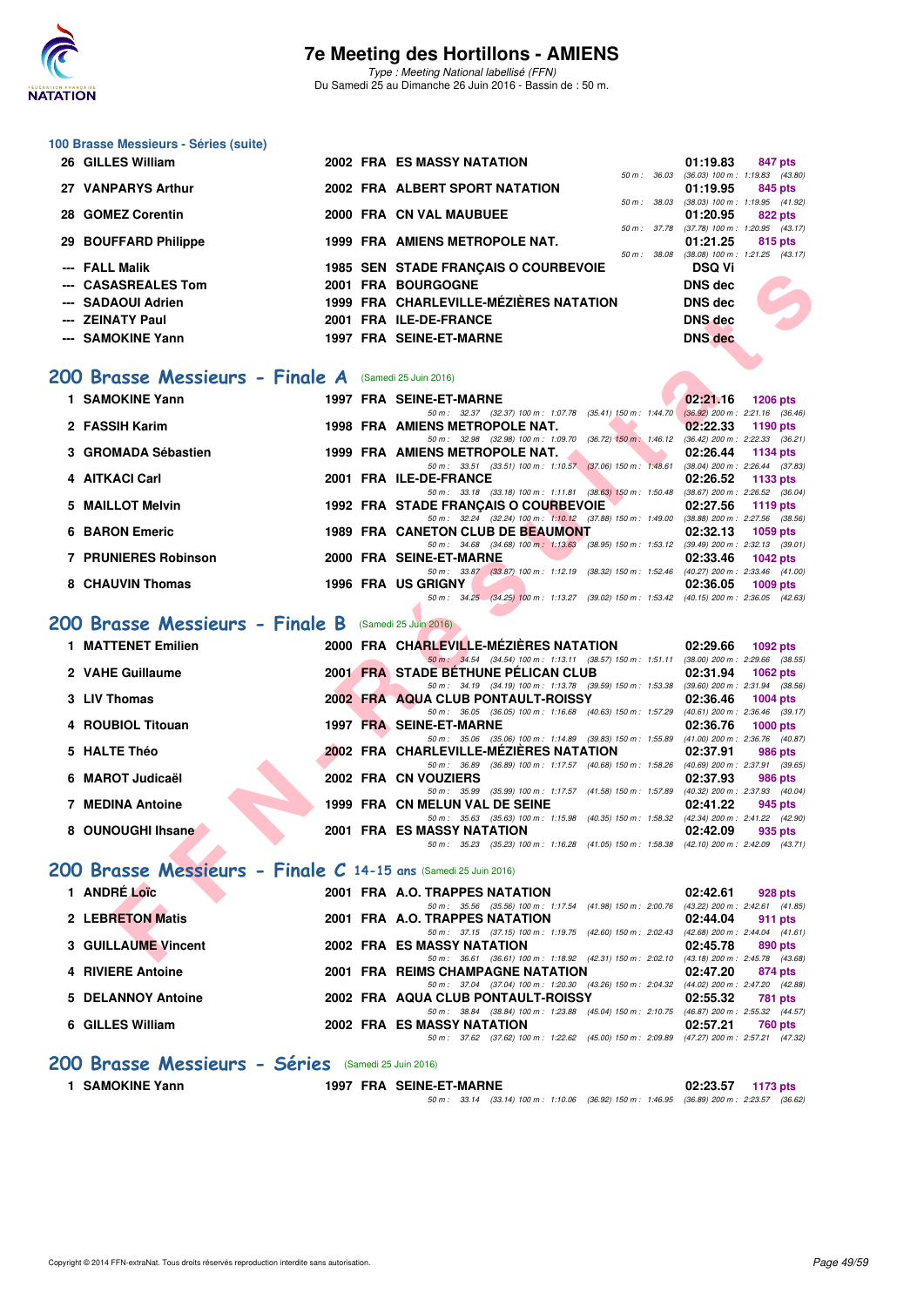

Type : Meeting National labellisé (FFN) Du Samedi 25 au Dimanche 26 Juin 2016 - Bassin de : 50 m.

## **200 Brasse Messieurs - Séries (suite)**

| 2 FASSIH Karim                                        |  | 1998 FRA AMIENS METROPOLE NAT.                                                                                                        | 02:24.08 | 1166 pts                                               |
|-------------------------------------------------------|--|---------------------------------------------------------------------------------------------------------------------------------------|----------|--------------------------------------------------------|
| 3 GROMADA Sébastien                                   |  | 50 m: 33.47 (33.47) 100 m: 1:09.98 (36.51) 150 m: 1:47.02 (37.04) 200 m: 2:24.08 (37.06)<br>1999 FRA AMIENS METROPOLE NAT.            | 02:30.45 | <b>1081 pts</b>                                        |
|                                                       |  | 50 m: 34.55 (34.55) 100 m: 1:13.29 (38.74) 150 m: 1:52.78 (39.49) 200 m: 2:30.45 (37.67)                                              |          |                                                        |
| 4 MAILLOT Melvin                                      |  | 1992 FRA STADE FRANÇAIS O COURBEVOIE                                                                                                  | 02:30.48 | 1081 pts                                               |
| 5 AITKACI Carl                                        |  | 50 m: 33.61 (33.61) 100 m: 1:11.89 (38.28) 150 m: 1:51.15 (39.26) 200 m: 2:30.48 (39.33)<br>2001 FRA ILE-DE-FRANCE                    | 02:30.58 | <b>1080 pts</b>                                        |
|                                                       |  | 50 m: 34.05 (34.05) 100 m: 1:12.79 (38.74) 150 m: 1:52.40                                                                             |          | $(39.61)$ 200 m : 2:30.58 $(38.18)$                    |
| <b>6 PRUNIERES Robinson</b>                           |  | 2000 FRA SEINE-ET-MARNE                                                                                                               | 02:31.30 | <b>1070 pts</b>                                        |
| <b>7 CHAUVIN Thomas</b>                               |  | 50 m: 34.48 (34.48) 100 m: 1:13.44 (38.96) 150 m: 1:52.91<br>1996 FRA US GRIGNY                                                       | 02:32.20 | $(39.47)$ 200 m : 2:31.30 $(38.39)$<br>$1059$ pts      |
|                                                       |  | 50 m: 34.75 (34.75) 100 m: 1:12.92 (38.17) 150 m: 1:52.91 (39.99) 200 m: 2:32.20 (39.29)                                              |          |                                                        |
| <b>8 BARON Emeric</b>                                 |  | 1989 FRA CANETON CLUB DE BEAUMONT                                                                                                     | 02:33.32 | <b>1044 pts</b>                                        |
| 9 ZEINATY Paul                                        |  | 50 m: 34.22 (34.22) 100 m: 1:12.70 (38.48) 150 m: 1:52.98 (40.28) 200 m: 2:33.32 (40.34)<br>2001 FRA ILE-DE-FRANCE                    | 02:33.33 | 1044 pts                                               |
|                                                       |  | 50 m: 34.29 (34.29) 100 m: 1:13.55 (39.26) 150 m: 1:53.08 (39.53) 200 m: 2:33.33 (40.25)                                              |          |                                                        |
| <b>10 MATTENET Emilien</b>                            |  | 2000 FRA CHARLEVILLE-MÉZIÈRES NATATION<br>50 m: 35.44 (35.44) 100 m: 1:16.17 (40.73) 150 m: 1:55.04                                   | 02:33.47 | <b>1042 pts</b><br>$(38.87)$ 200 m : 2:33.47 $(38.43)$ |
| 11 VAHE Guillaume                                     |  | 2001 FRA STADE BETHUNE PELICAN CLUB                                                                                                   | 02:33.66 | <b>1040 pts</b>                                        |
|                                                       |  | 50 m: 35.52 (35.52) 100 m: 1:15.14 (39.62) 150 m: 1:55.68 (40.54) 200 m: 2:33.66 (37.98)                                              |          |                                                        |
| <b>12 ROUBIOL Titouan</b>                             |  | 1997 FRA SEINE-ET-MARNE                                                                                                               | 02:37.43 | 992 pts                                                |
| <b>13 MEDINA Antoine</b>                              |  | 50 m: 35.01 (35.01) 100 m: 1:15.01 (40.00) $150 \text{ m}$ : 1:56.07 (41.06) 200 m: 2:37.43 (41.36)<br>1999 FRA CN MELUN VAL DE SEINE | 02:39.53 | 966 pts                                                |
|                                                       |  | 50 m: 35.80 (35.80) 100 m: 1:16.40 (40.60) 150 m: 1:57.39 (40.99) 200 m: 2:39.53 (42.14)                                              |          |                                                        |
| 14 LIV Thomas                                         |  | 2002 FRA AQUA CLUB PONTAULT-ROISSY                                                                                                    | 02:40.27 | 957 pts                                                |
| 15 HALTE Théo                                         |  | 50 m: 35.26 (35.26) 100 m: 1:15.85 (40.59) 150 m: 1:57.01 (41.16) 200 m: 2:40.27 (43.26)<br>2002 FRA CHARLEVILLE-MÉZIÈRES NATATION    | 02:40.85 | 950 pts                                                |
|                                                       |  | 50 m: 37.06 (37.06) 100 m: 1:18.76 (41.70) 150 m: 1:59.59 (40.83) 200 m: 2:40.85 (41.26)                                              |          |                                                        |
| 16 MAROT Judicaël                                     |  | 2002 FRA CN VOUZIERS                                                                                                                  | 02:42.08 | 935 pts                                                |
| 17 OUNOUGHI Ihsane                                    |  | 50 m: 36.86 (36.86) 100 m: 1:18.18 (41.32) 150 m: 2:00.82 (42.64) 200 m: 2:42.08 (41.26)<br>2001 FRA ES MASSY NATATION                | 02:42.10 | 935 pts                                                |
|                                                       |  | 50 m: 35.34 (35.34) 100 m: 1:16.67 (41.33) 150 m: 1:58.92 (42.25) 200 m: 2:42.10 (43.18)                                              |          |                                                        |
| 18 ANDRÉ Loïc                                         |  | 2001 FRA A.O. TRAPPES NATATION                                                                                                        | 02:42.82 | 926 pts                                                |
| <b>19 LEBRETON Matis</b>                              |  | 50 m: 36.24 (36.24) 100 m: 1:17.95 (41.71) 150 m: 2:00.33 (42.38) 200 m: 2:42.82 (42.49)<br>2001 FRA A.O. TRAPPES NATATION            | 02:50.47 | 836 pts                                                |
|                                                       |  | 50 m: 37.69 (37.69) 100 m: 1:21.72 (44.03) 150 m: 2:06.65 (44.93) 200 m: 2:50.47 (43.82)                                              |          |                                                        |
| 20 GUILLAUME Vincent                                  |  | 2002 FRA ES MASSY NATATION                                                                                                            | 02:51.38 | 825 pts                                                |
| 21 RIVIERE Antoine                                    |  | 50 m: 38.78 (38.78) 100 m: 1:22.86 (44.08) 150 m: 2:07.72 (44.86) 200 m: 2:51.38 (43.66)<br><b>2001 FRA REIMS CHAMPAGNE NATATION</b>  | 02:53.40 |                                                        |
|                                                       |  | 50 m: 39.49 (39.49) 100 m: 1:24.42 (44.93) 150 m: 2:09.80 (45.38) 200 m: 2:53.40 (43.60)                                              |          | 802 pts                                                |
| 22 SABBIONI Alban                                     |  | 2002 FRA REIMS NATATION 89                                                                                                            | 02:54.33 | 792 pts                                                |
| 23 DELANNOY Antoine                                   |  | 50 m: 38.22 (38.22) 100 m: 1:22.64 (44.42) 150 m: 2:08.62 (45.98) 200 m: 2:54.33 (45.71)<br>2002 FRA AQUA CLUB PONTAULT-ROISSY        |          |                                                        |
|                                                       |  | 50 m: 40.58 (40.58) 100 m: 1:26.83 (46.25) 150 m: 2:13.90 (47.07) 200 m: 2:59.83 (45.93)                                              | 02:59.83 | 732 pts                                                |
| 24 GILLES William                                     |  | 2002 FRA ES MASSY NATATION                                                                                                            | 03:00.40 | 725 pts                                                |
|                                                       |  | 50 m: 38.05 (38.05) 100 m: 1:23.45 (45.40) 150 m: 2:11.45 (48.00) 200 m: 3:00.40 (48.95)                                              |          |                                                        |
| O Papillon Messieurs - Finale A (Samedi 25 Juin 2016) |  |                                                                                                                                       |          |                                                        |
| 1 FUCHS Théo                                          |  | 1993 FRA AMIENS METROPOLE NAT.                                                                                                        | 00:25.16 | <b>1269 pts</b>                                        |
| 2 DESPREZ Pierre-Yves                                 |  | <b>1996 FRA BOURGOGNE</b>                                                                                                             | 00:25.57 | 1243 pts                                               |
| 3 LAMBERT Hugo                                        |  | 1993 FRA AMIENS METROPOLE NAT.                                                                                                        | 00:25.58 | <b>1242 pts</b>                                        |
| 4 YOKOYAMA Kentaro                                    |  | 2000 FRA REIMS CHAMPAGNE NATATION                                                                                                     | 00:25.70 | <b>1235 pts</b>                                        |
| 5 LINO Rafaël                                         |  | 1999 FRA SEINE-ET-MARNE                                                                                                               | 00:26.21 | 1203 pts                                               |
| 6 PINCEPOCHE Yohan                                    |  | 1997 FRA STADE FRANÇAIS O COURBEVOIE                                                                                                  | 00:26.25 | <b>1200 pts</b>                                        |
| 7 ROTHON Mathieu                                      |  | 2000 FRA BOURGOGNE                                                                                                                    | 00:26.30 | <b>1197 pts</b>                                        |
| 8 GUIOUBLY Yannis                                     |  | 2001 FRA ILE-DE-FRANCE                                                                                                                | 00:26.93 | 1159 pts                                               |
| $-0.00$<br>___                                        |  |                                                                                                                                       |          |                                                        |

## **[50 Papillon Messieurs - Finale A](http://www.ffnatation.fr/webffn/resultats.php?idact=nat&go=epr&idcpt=38947&idepr=81)** (Samedi 25 Juin 2016)

| 1 FUCHS Théo          |  | 1993 FRA AMIENS METROPOLE NAT.       | 00:25.16 | <b>1269 pts</b> |
|-----------------------|--|--------------------------------------|----------|-----------------|
| 2 DESPREZ Pierre-Yves |  | <b>1996 FRA BOURGOGNE</b>            | 00:25.57 | <b>1243 pts</b> |
| 3 LAMBERT Hugo        |  | 1993 FRA AMIENS METROPOLE NAT.       | 00:25.58 | <b>1242 pts</b> |
| 4 YOKOYAMA Kentaro    |  | 2000 FRA REIMS CHAMPAGNE NATATION    | 00:25.70 | 1235 pts        |
| 5 LINO Rafaël         |  | 1999 FRA SEINE-ET-MARNE              | 00:26.21 | <b>1203 pts</b> |
| 6 PINCEPOCHE Yohan    |  | 1997 FRA STADE FRANCAIS O COURBEVOIE | 00:26.25 | <b>1200 pts</b> |
| 7 ROTHON Mathieu      |  | 2000 FRA BOURGOGNE                   | 00:26.30 | 1197 pts        |
| 8 GUIOUBLY Yannis     |  | 2001 FRA ILE-DE-FRANCE               | 00:26.93 | 1159 pts        |

## **[50 Papillon Messieurs - Finale B](http://www.ffnatation.fr/webffn/resultats.php?idact=nat&go=epr&idcpt=38947&idepr=81)** (Samedi 25 Juin 2016)

|                                                                                                                                                    |  | 00:26.46                                                                                                                                                                                          | 1187 pts |
|----------------------------------------------------------------------------------------------------------------------------------------------------|--|---------------------------------------------------------------------------------------------------------------------------------------------------------------------------------------------------|----------|
|                                                                                                                                                    |  | 00:26.76                                                                                                                                                                                          | 1169 pts |
|                                                                                                                                                    |  | 00:26.76                                                                                                                                                                                          | 1169 pts |
|                                                                                                                                                    |  | 00:27.02                                                                                                                                                                                          | 1153 pts |
|                                                                                                                                                    |  | 00:27.07                                                                                                                                                                                          | 1150 pts |
|                                                                                                                                                    |  | 00:27.25                                                                                                                                                                                          | 1139 pts |
|                                                                                                                                                    |  | 00:27.40                                                                                                                                                                                          | 1130 pts |
| 1 RAKOTONDRAMANGA Eliot-Tahina<br>2 HENRY Clément<br>2 KOCHEL Théo<br>4 TUYSUZIAN Louis<br>5 KOUMA Sébastien<br>6 MARTINS Dimitry<br>7 PANZO Yanis |  | 2002 FRA ILE-DE-FRANCE<br>2000 FRA ES VITRY<br>1994 FRA REIMS NATATION 89<br><b>1998 FRA REIMS AVENIR NATATION</b><br><b>1997 MLI BOURGOGNE</b><br><b>1998 FRA US GRIGNY</b><br>2000 FRA ES VITRY |          |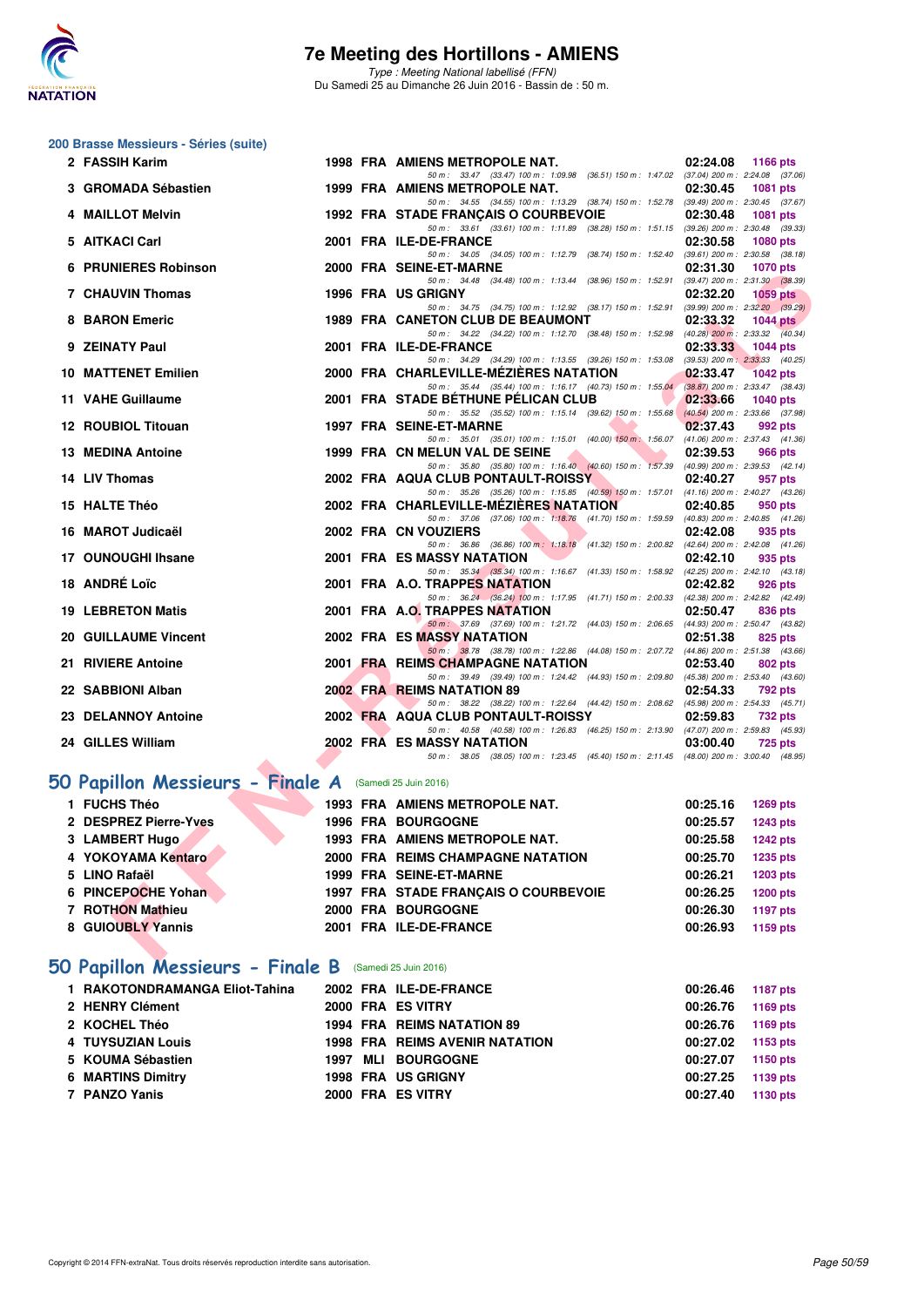

|                                                                  | 50 Papillon Messieurs - Finale B (suite)                      |  |  |                                       |          |                 |  |  |  |  |  |  |
|------------------------------------------------------------------|---------------------------------------------------------------|--|--|---------------------------------------|----------|-----------------|--|--|--|--|--|--|
|                                                                  | 8 MATUSZAK Leo                                                |  |  | 2001 FRA STADE BÉTHUNE PÉLICAN CLUB   | 00:27.57 | <b>1120 pts</b> |  |  |  |  |  |  |
|                                                                  |                                                               |  |  |                                       |          |                 |  |  |  |  |  |  |
| 50 Papillon Messieurs - Finale C 14-15 ans (Samedi 25 Juin 2016) |                                                               |  |  |                                       |          |                 |  |  |  |  |  |  |
|                                                                  |                                                               |  |  |                                       |          |                 |  |  |  |  |  |  |
|                                                                  | 1 EGGIMANN Rudy                                               |  |  | 2001 FRA ILE-DE-FRANCE                | 00:26.98 | 1156 pts        |  |  |  |  |  |  |
|                                                                  | 2 ROUX Romain                                                 |  |  | 2001 FRA BOURGOGNE                    | 00:27.07 | 1150 pts        |  |  |  |  |  |  |
|                                                                  | 3 BUGLER Enzo                                                 |  |  | 2001 FRA TREMBLAY AC                  | 00:27.93 | 1099 pts        |  |  |  |  |  |  |
|                                                                  | 4 LEROY Théo                                                  |  |  | 2001 FRA ILE-DE-FRANCE                | 00:28.19 | 1083 pts        |  |  |  |  |  |  |
|                                                                  | 5 WADE Theo                                                   |  |  | 2001 FRA BEAUVAISIS AQUATIC CLUB      | 00:28.20 | <b>1083 pts</b> |  |  |  |  |  |  |
|                                                                  | <b>6 CANIVET Ambroise</b>                                     |  |  | 2001 FRA REIMS CHAMPAGNE NATATION     | 00:28.57 | 1061 pts        |  |  |  |  |  |  |
|                                                                  | 7 BADRE Eliot                                                 |  |  | 2001 FRA REIMS NATATION 89            | 00:28.70 | 1053 pts        |  |  |  |  |  |  |
|                                                                  | 8 CHAMBRAUD Charles                                           |  |  | 2001 FRA COLOMBES NATATION            | 00:29.00 | 1036 pts        |  |  |  |  |  |  |
|                                                                  |                                                               |  |  |                                       |          |                 |  |  |  |  |  |  |
|                                                                  | 50 Papillon Messieurs - Barrage Finales (Samedi 25 Juin 2016) |  |  |                                       |          |                 |  |  |  |  |  |  |
|                                                                  | 1 PANZO Yanis                                                 |  |  | 2000 FRA ES VITRY                     | 00:27.29 | <b>1137 pts</b> |  |  |  |  |  |  |
|                                                                  | 2 TONNEAU Guillaume                                           |  |  | 1998 FRA CN ST-MICHEL-SUR-ORGE        | 00:27.66 | <b>1115 pts</b> |  |  |  |  |  |  |
|                                                                  |                                                               |  |  |                                       |          |                 |  |  |  |  |  |  |
|                                                                  |                                                               |  |  |                                       |          |                 |  |  |  |  |  |  |
|                                                                  | 50 Papillon Messieurs - Séries (Samedi 25 Juin 2016)          |  |  |                                       |          |                 |  |  |  |  |  |  |
|                                                                  | 1 FUCHS Théo                                                  |  |  | 1993 FRA AMIENS METROPOLE NAT.        | 00:25.13 | <b>1271 pts</b> |  |  |  |  |  |  |
|                                                                  | 2 DESPREZ Pierre-Yves                                         |  |  | <b>1996 FRA BOURGOGNE</b>             | 00:25.82 | <b>1227 pts</b> |  |  |  |  |  |  |
|                                                                  | 3 LAMBERT Hugo                                                |  |  | 1993 FRA AMIENS METROPOLE NAT.        | 00:25.91 | <b>1222 pts</b> |  |  |  |  |  |  |
|                                                                  | 4 YOKOYAMA Kentaro                                            |  |  | 2000 FRA REIMS CHAMPAGNE NATATION     | 00:26.09 | <b>1210 pts</b> |  |  |  |  |  |  |
|                                                                  | 5 LINO Rafaël                                                 |  |  | 1999 FRA SEINE-ET-MARNE               | 00:26.37 | 1193 pts        |  |  |  |  |  |  |
| 6                                                                | <b>ROTHON Mathieu</b>                                         |  |  | 2000 FRA BOURGOGNE                    | 00:26.45 | 1188 pts        |  |  |  |  |  |  |
|                                                                  | <b>7 GUIOUBLY Yannis</b>                                      |  |  | 2001 FRA ILE-DE-FRANCE                | 00:26.48 | 1186 pts        |  |  |  |  |  |  |
|                                                                  | 8 PINCEPOCHE Yohan                                            |  |  | 1997 FRA STADE FRANÇAIS O COURBEVOIE  | 00:26.64 | 1176 pts        |  |  |  |  |  |  |
|                                                                  | 9 RAKOTONDRAMANGA Eliot-Tahina                                |  |  | 2002 FRA ILE-DE-FRANCE                | 00:26.71 | <b>1172 pts</b> |  |  |  |  |  |  |
|                                                                  | <b>10 DEMERIN Antoine</b>                                     |  |  | 1998 FRA STADE FRANÇAIS O COURBEVOIE  | 00:26.81 | 1166 pts        |  |  |  |  |  |  |
|                                                                  | 11 HENRY Clément                                              |  |  | 2000 FRA ES VITRY                     | 00:26.96 | <b>1157 pts</b> |  |  |  |  |  |  |
|                                                                  | 12 KOCHEL Théo                                                |  |  | <b>1994 FRA REIMS NATATION 89</b>     | 00:27.08 | 1150 pts        |  |  |  |  |  |  |
|                                                                  | 13 KOUMA Sébastien                                            |  |  | 1997 MLI BOURGOGNE                    | 00:27.31 | 1136 pts        |  |  |  |  |  |  |
|                                                                  | <b>14 MARTINS Dimitry</b>                                     |  |  | 1998 FRA US GRIGNY                    | 00:27.44 | <b>1128 pts</b> |  |  |  |  |  |  |
|                                                                  | <b>15 TUYSUZIAN Louis</b>                                     |  |  | <b>1998 FRA REIMS AVENIR NATATION</b> | 00:27.47 | <b>1126 pts</b> |  |  |  |  |  |  |
|                                                                  | 16 MATUSZAK Leo                                               |  |  | 2001 FRA STADE BÉTHUNE PÉLICAN CLUB   | 00:27.52 |                 |  |  |  |  |  |  |
|                                                                  | <b>17 TONNEAU Guillaume</b>                                   |  |  | 1998 FRA CN ST-MICHEL-SUR-ORGE        | 00:27.54 | <b>1123 pts</b> |  |  |  |  |  |  |
|                                                                  | 17 PANZO Yanis                                                |  |  | 2000 FRA ES VITRY                     |          | <b>1122 pts</b> |  |  |  |  |  |  |
|                                                                  |                                                               |  |  |                                       | 00:27.54 | <b>1122 pts</b> |  |  |  |  |  |  |
|                                                                  | 19 EGGIMANN Rudy                                              |  |  | 2001 FRA ILE-DE-FRANCE                | 00:27.62 | <b>1117 pts</b> |  |  |  |  |  |  |
|                                                                  | 20 ROUX Romain                                                |  |  | <b>2001 FRA BOURGOGNE</b>             | 00:27.76 | 1109 pts        |  |  |  |  |  |  |
|                                                                  | 21 BUGLER Enzo                                                |  |  | 2001 FRA TREMBLAY AC                  | 00:27.83 | 1105 pts        |  |  |  |  |  |  |
|                                                                  | 22 KUCH Alain                                                 |  |  | <b>1998 FRA CN VAL MAUBUEE</b>        | 00:27.86 | 1103 pts        |  |  |  |  |  |  |
|                                                                  | 23 FAUTRA Yohan                                               |  |  | 2000 FRA SEINE-ET-MARNE               | 00:27.88 | 1102 pts        |  |  |  |  |  |  |
|                                                                  | 24 TOURDES Alexis                                             |  |  | 1999 FRA SEINE-ET-MARNE               | 00:27.99 | 1095 pts        |  |  |  |  |  |  |
|                                                                  | 25 CHADER Yannis                                              |  |  | <b>1992 FRA COLOMBES NATATION</b>     | 00:28.01 | 1094 pts        |  |  |  |  |  |  |
|                                                                  | 25 WADE Theo                                                  |  |  | 2001 FRA BEAUVAISIS AQUATIC CLUB      | 00:28.01 | 1094 pts        |  |  |  |  |  |  |
|                                                                  | 27 LEROY Théo                                                 |  |  | 2001 FRA ILE-DE-FRANCE                | 00:28.10 | <b>1089 pts</b> |  |  |  |  |  |  |
|                                                                  | 28 SETIM Quentin                                              |  |  | <b>2000 FRA PROVINS NATATION</b>      | 00:28.11 | <b>1088 pts</b> |  |  |  |  |  |  |
|                                                                  | 29 MILLION Curtis                                             |  |  | 2000 FRA SEINE-ET-MARNE               | 00:28.18 | 1084 pts        |  |  |  |  |  |  |
|                                                                  | 30 BENDRIMIA Axel                                             |  |  | 1998 FRA CN ST-MICHEL-SUR-ORGE        | 00:28.19 | 1083 pts        |  |  |  |  |  |  |
|                                                                  | 31 BOUCHEZ Maxime                                             |  |  | 2000 FRA AMIENS METROPOLE NAT.        | 00:28.26 | <b>1079 pts</b> |  |  |  |  |  |  |
|                                                                  | 31 BADRE Eliot                                                |  |  | 2001 FRA REIMS NATATION 89            | 00:28.26 | <b>1079 pts</b> |  |  |  |  |  |  |
|                                                                  | <b>33 CANIVET Ambroise</b>                                    |  |  | 2001 FRA REIMS CHAMPAGNE NATATION     | 00:28.33 | 1075 pts        |  |  |  |  |  |  |
|                                                                  | 34 FOURMY Matéo                                               |  |  | <b>2000 FRA ES MASSY NATATION</b>     | 00:28.38 | <b>1072 pts</b> |  |  |  |  |  |  |
|                                                                  | 35 CHAMBRAUD Charles                                          |  |  | 2001 FRA COLOMBES NATATION            | 00:28.45 | 1068 pts        |  |  |  |  |  |  |
|                                                                  | 36 CLOSIER Cyril                                              |  |  | 2000 FRA SEINE-ET-MARNE               | 00:28.49 | <b>1066 pts</b> |  |  |  |  |  |  |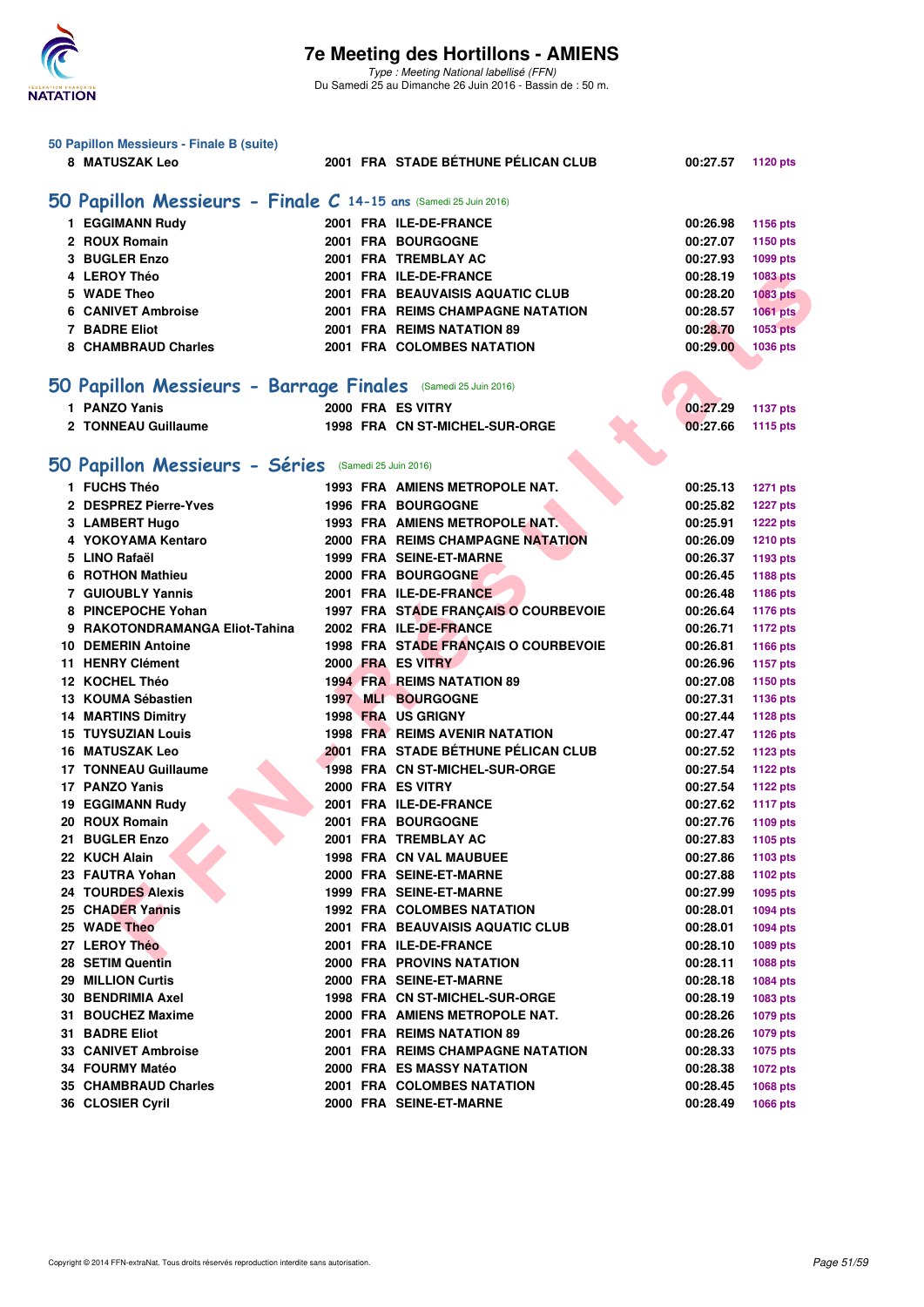

## **50 Papillon Messieurs - Séries (suite)**

| 37 LANGLOIS Guillaume                                                 |  | <b>1999 FRA ES MASSY NATATION</b>        |              | 00:28.50                                               | 1065 pts        |  |
|-----------------------------------------------------------------------|--|------------------------------------------|--------------|--------------------------------------------------------|-----------------|--|
| <b>38 LETHUMIER Romain</b>                                            |  | 2001 FRA BOURGOGNE                       |              | 00:28.57                                               | 1061 pts        |  |
| 39 BRILLIARD Théo                                                     |  | 2001 FRA BOURGOGNE                       |              | 00:28.61                                               | 1059 pts        |  |
| <b>40 D'INCA Fabio</b>                                                |  | 2000 FRA BEAUVAISIS AQUATIC CLUB         |              | 00:28.67                                               | 1055 pts        |  |
| 41 DRUJON Colin                                                       |  | 1999 FRA AMIENS METROPOLE NAT.           |              | 00:28.68                                               | 1055 pts        |  |
| 42 VINDEVOGEL-CAUET Igor                                              |  | 2001 FRA AMIENS METROPOLE NAT.           |              | 00:28.78                                               | 1049 pts        |  |
| 43 BOTA Maxence                                                       |  | 2002 FRA BOURGOGNE                       |              | 00:28.95                                               | 1039 pts        |  |
| 44 RAJAONA RAJAOFETRA Maxime                                          |  | 2001 FRA AQUA CLUB PONTAULT-ROISSY       |              | 00:29.01                                               | <b>1036 pts</b> |  |
| <b>45 CASASREALES Tom</b>                                             |  | 2001 FRA BOURGOGNE                       |              | 00:29.04                                               | <b>1034 pts</b> |  |
| 46 AZZIOU Sami                                                        |  | 2001 FRA COLOMBES NATATION               |              | 00:29.08                                               | <b>1032 pts</b> |  |
| 47 CHASSEVENT Owen                                                    |  | 1999 FRA CN MELUN VAL DE SEINE           |              | 00:29.20                                               | 1025 pts        |  |
| <b>48 KORNELUK IIya</b>                                               |  | 2001 BLR US GRIGNY                       |              | 00:29.29                                               | 1020 pts        |  |
| 48 GABRIEL Jean-Emmanuel                                              |  | 2000 FRA AQUA CLUB PONTAULT-ROISSY       |              | 00:29.29                                               | <b>1020 pts</b> |  |
| 50 POUMAREDE Julien                                                   |  | 2001 FRA CN ST-MICHEL-SUR-ORGE           |              | 00:29.31                                               | 1018 pts        |  |
| 51 THENU Maxime                                                       |  | 2002 FRA AQUA CLUB PONTAULT-ROISSY       |              | 00:29.52                                               | 1006 pts        |  |
| 51 MERZE Alexis                                                       |  | 2002 FRA BOURGOGNE                       |              | 00:29.52                                               | 1006 pts        |  |
| 53 LECLET Martin                                                      |  | 2001 FRA AMIENS METROPOLE NAT.           |              | 00:29.71                                               | <b>996 pts</b>  |  |
| 54 MARCHAND Maximilian                                                |  | 2000 FRA PROVINS NATATION                |              | 00:29.81                                               | 990 pts         |  |
| 55 DUPUIS Yann                                                        |  | 2000 FRA CNM DIEPPE                      |              | 00:29.82                                               | <b>989 pts</b>  |  |
| 56 GRANDIN MARTIN Numa                                                |  | 2002 FRA ES MASSY NATATION               |              | 00:29.98                                               | <b>981 pts</b>  |  |
| 57 MALLET Clement                                                     |  | 2002 FRA AMIENS METROPOLE NAT.           |              | 00:30.00                                               | 979 pts         |  |
| 58 TOUZET Baptiste                                                    |  | 1997 FRA ALBERT SPORT NATATION           |              | 00:30.20                                               | <b>968 pts</b>  |  |
| 59 JACOLOT Baptiste                                                   |  | 2000 FRA ES MASSY NATATION               |              | 00:30.38                                               | 958 pts         |  |
| 60 DUPONT Theo                                                        |  | 2002 FRA MOREUIL NATATION                |              | 00:30.56                                               | 948 pts         |  |
| 61 BLONDEL Alexis                                                     |  | 2001 FRA CN YVETOT                       |              | 00:30.65                                               | 943 pts         |  |
| 62 PROST Clement                                                      |  | <b>1998 FRA REIMS CHAMPAGNE NATATION</b> |              | 00:30.85                                               | 932 pts         |  |
| 63 BOUFFARD Philippe                                                  |  | 1999 FRA AMIENS METROPOLE NAT.           |              | 00:30.88                                               | 931 pts         |  |
| --- THIARD Maxence                                                    |  | 1999 FRA REIMS NATATION 89               |              | <b>DSQ Da</b>                                          |                 |  |
| --- DE BOYER D'EGUILLES Maxime                                        |  | 2002 FRA CANETON CLUB DE BEAUMONT        |              | <b>DNS dec</b>                                         |                 |  |
| --- ACHOUR Aziz                                                       |  | <b>1999 TUN SEINE-ET-MARNE</b>           |              | <b>DNS dec</b>                                         |                 |  |
|                                                                       |  |                                          |              |                                                        |                 |  |
| 00 Papillon Messieurs - Finale A (Dimanche 26 Juin 2016)              |  |                                          |              |                                                        |                 |  |
| 1 DESPREZ Pierre-Yves                                                 |  | 1996 FRA BOURGOGNE                       |              | 00:57.79                                               | 1190 pts        |  |
| 2 HENRY Clément                                                       |  | 2000 FRA ES VITRY                        | 50 m: 26.86  | $(26.86)$ 100 m : 57.79 $(30.93)$                      |                 |  |
|                                                                       |  |                                          | 50 m: 27.20  | 00:57.93<br>$(27.20)$ 100 m : 57.93 $(30.73)$          | 1186 pts        |  |
| 3 RAKOTONDRAMANGA Eliot-Tahina                                        |  | 2002 FRA ILE-DE-FRANCE                   |              | 00:58.10                                               | 1181 pts        |  |
| <b>4 DEMERIN Antoine</b>                                              |  | 1998 FRA STADE FRANÇAIS O COURBEVOIE     | 50 m: 27.39  | $(27.39)$ 100 m : 58.10 $(30.71)$<br>00:58.37          | 1173 pts        |  |
|                                                                       |  |                                          | 50 m : 27.40 | $(27.40)$ 100 m : 58.37 $(30.97)$                      |                 |  |
| 5 ROTHON Mathieu                                                      |  | 2000 FRA BOURGOGNE                       |              | 00:58.49                                               | 1169 pts        |  |
| 6 LINO Rafaël                                                         |  | 1999 FRA SEINE-ET-MARNE                  | 50 m : 27.22 | $(27.22)$ 100 m : 58.49 $(31.27)$<br>00:58.67          | 1164 pts        |  |
|                                                                       |  |                                          |              | 50 m: 27.59 (27.59) 100 m: 58.67 (31.08)               |                 |  |
| 7 CHADER Yannis                                                       |  | <b>1992 FRA COLOMBES NATATION</b>        |              | 01:00.35                                               | 1115 pts        |  |
| 8 GUIOUBLY Yannis                                                     |  | 2001 FRA ILE-DE-FRANCE                   |              | 50 m: 28.13 (28.13) 100 m: 1:00.35 (32.22)<br>01:00.77 | 1102 pts        |  |
|                                                                       |  |                                          |              | 50 m: 28.12 (28.12) 100 m: 1:00.77 (32.65)             |                 |  |
| $\overline{00}$ Panillon Messieurs - Finale B (Dimanche 26 Juin 2016) |  |                                          |              |                                                        |                 |  |
|                                                                       |  |                                          |              |                                                        |                 |  |

## **[100 Papillon Messieurs - Finale A](http://www.ffnatation.fr/webffn/resultats.php?idact=nat&go=epr&idcpt=38947&idepr=82)** (Dimanche 26 Juin 2016)

| <b>DESPREZ Pierre-Yves</b>        |                   | 1996 FRA BOURGOGNE                   |             |             | 00:57.79                      | 1190 pts                                          |
|-----------------------------------|-------------------|--------------------------------------|-------------|-------------|-------------------------------|---------------------------------------------------|
| 2 HENRY Clément                   | 2000 FRA ES VITRY |                                      | 50 m: 26.86 |             | $(26.86)$ 100 m :<br>00:57.93 | 57.79 (30.93)<br>1186 pts                         |
| 3 RAKOTONDRAMANGA Eliot-Tahina    |                   | 2002 FRA ILE-DE-FRANCE               | 50 m: 27.20 |             | $(27.20)$ 100 m :<br>00:58.10 | 57.93 (30.73)<br>1181 pts                         |
| <b>4 DEMERIN Antoine</b>          |                   | 1998 FRA STADE FRANÇAIS O COURBEVOIE | 50 m: 27.39 |             | $(27.39)$ 100 m :<br>00:58.37 | 58.10 (30.71)<br>1173 pts                         |
| 5 ROTHON Mathieu                  |                   | 2000 FRA BOURGOGNE                   |             | 50 m: 27.40 | $(27.40)$ 100 m :<br>00:58.49 | 58.37 (30.97)<br>1169 pts                         |
| 6 LINO Rafaël                     |                   | 1999 FRA SEINE-ET-MARNE              |             | 50 m: 27.22 | $(27.22)$ 100 m :<br>00:58.67 | 58.49 (31.27)<br>1164 pts                         |
| 7 CHADER Yannis                   |                   | <b>1992 FRA COLOMBES NATATION</b>    | 50 m: 27.59 |             | $(27.59)$ 100 m :<br>01:00.35 | 58.67 (31.08)<br>1115 pts                         |
| 8 GUIOUBLY Yannis                 |                   | 2001 FRA ILE-DE-FRANCE               |             | 50 m: 28.13 | 01:00.77                      | $(28.13)$ 100 m : 1:00.35 $(32.22)$<br>1102 $pts$ |
|                                   |                   |                                      |             | 50 m: 28.12 |                               | $(28.12)$ 100 m : 1:00.77 $(32.65)$               |
| 100 Papillon Messieurs - Finale B |                   | (Dimanche 26 Juin 2016)              |             |             |                               |                                                   |

| 1 CHAUVIN Thomas         |  | <b>1996 FRA US GRIGNY</b>             |                        | 00:59.99                                                   | 1125 $p$ ts     |  |
|--------------------------|--|---------------------------------------|------------------------|------------------------------------------------------------|-----------------|--|
| 2 MATUSZAK Leo           |  | 2001 FRA STADE BÉTHUNE PÉLICAN CLUB   | $50 m$ : 28.18         | $(28.18)$ 100 m : 59.99 $(31.81)$<br>01:00.22              | 1118 pts        |  |
| <b>3 MARTINS Dimitry</b> |  | <b>1998 FRA US GRIGNY</b>             | 50 m : 28.02           | $(28.02)$ 100 m : 1:00.22 $(32.20)$<br>$01:00.72$ 1104 pts |                 |  |
| 4 TUYSUZIAN Louis        |  | <b>1998 FRA REIMS AVENIR NATATION</b> | 50 m : 28.68           | $(28.68)$ 100 m : 1:00.72 $(32.04)$<br>$01:01.24$ 1089 pts |                 |  |
| 5 TONNEAU Guillaume      |  | 1998 FRA CN ST-MICHEL-SUR-ORGE        | 50 m : 28.02           | $(28.02)$ 100 m : 1:01.24 $(33.22)$<br>01:01.41            | <b>1084 pts</b> |  |
|                          |  |                                       | $50 \text{ m}$ : 28.51 | $(28.51)$ 100 m : 1:01.41 $(32.90)$                        |                 |  |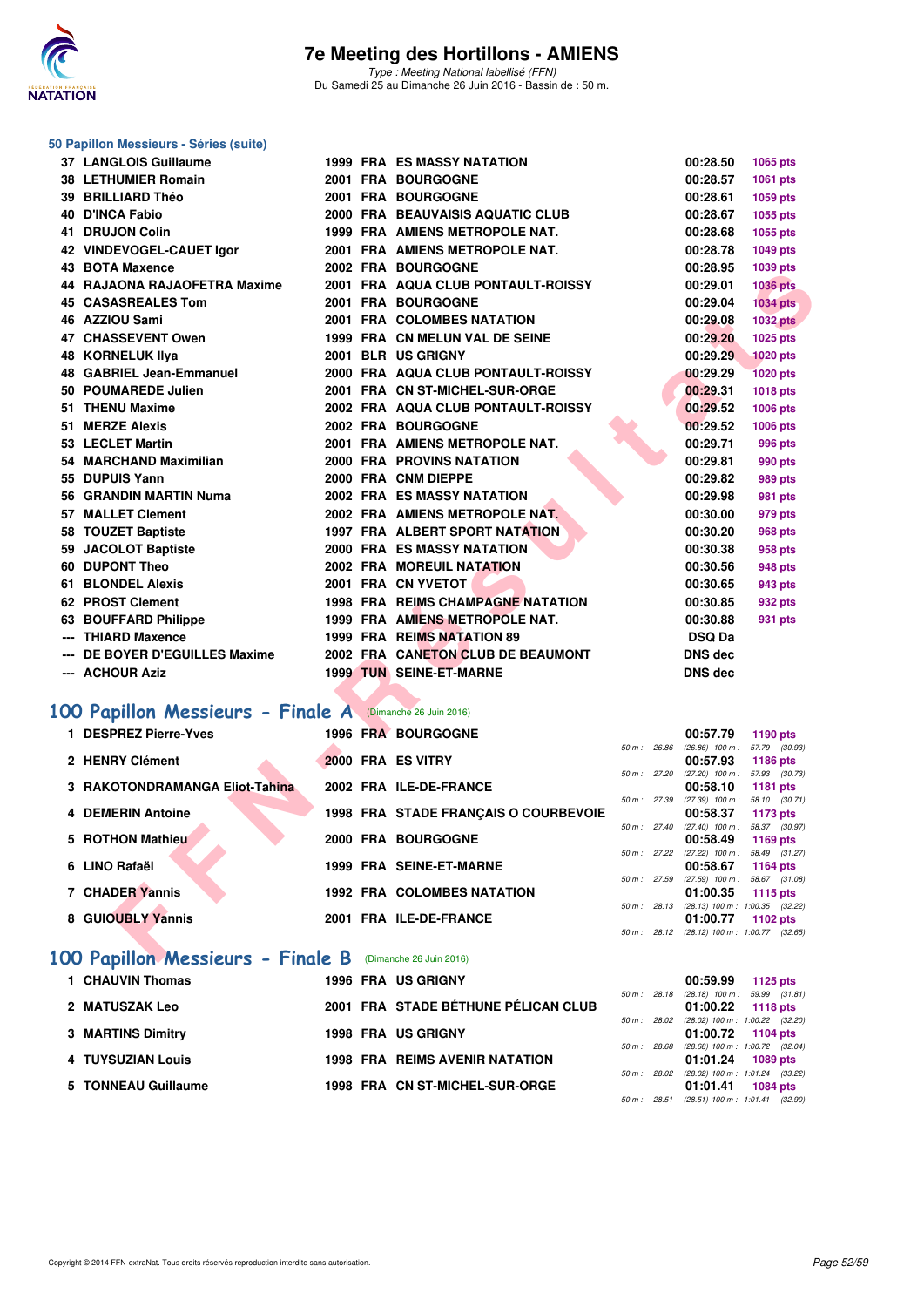

Type : Meeting National labellisé (FFN) Du Samedi 25 au Dimanche 26 Juin 2016 - Bassin de : 50 m.

| 100 Papillon Messieurs - Finale B (suite) |  |                                                                                               |  |                                                                                                                                                                                                             |
|-------------------------------------------|--|-----------------------------------------------------------------------------------------------|--|-------------------------------------------------------------------------------------------------------------------------------------------------------------------------------------------------------------|
| 6 SAHBANI Ellias                          |  |                                                                                               |  |                                                                                                                                                                                                             |
|                                           |  |                                                                                               |  |                                                                                                                                                                                                             |
| 7 PANZO Yanis                             |  |                                                                                               |  |                                                                                                                                                                                                             |
|                                           |  |                                                                                               |  |                                                                                                                                                                                                             |
| 8 WADE Theo                               |  |                                                                                               |  |                                                                                                                                                                                                             |
|                                           |  |                                                                                               |  |                                                                                                                                                                                                             |
|                                           |  | 2001 FRA STADE FRANCAIS O COURBEVOIE<br>2000 FRA ES VITRY<br>2001 FRA BEAUVAISIS AQUATIC CLUB |  | 01:01.85 1071 pts<br>50 m : 28.87 (28.87) 100 m : 1:01.85 (32.98)<br>$01:02.16$ 1063 pts<br>50 m: 28.39 (28.39) 100 m: 1:02.16 (33.77)<br>01:02.92 1041 pts<br>50 m : 28.88 (28.88) 100 m : 1:02.92 (34.04) |

### **[100 Papillon Messieurs - Finale C](http://www.ffnatation.fr/webffn/resultats.php?idact=nat&go=epr&idcpt=38947&idepr=82) 14-15 ans** (Dimanche 26 Juin 2016)

| 1 WAHART Louis     | 2001 FRA REIMS NATATION 89     | 01:02.28<br><b>1059 pts</b>                                          |
|--------------------|--------------------------------|----------------------------------------------------------------------|
|                    |                                | $(29.30)$ 100 m : 1:02.28 (32.<br>50 m: 29.30                        |
| 2 EGGIMANN Rudy    | 2001 FRA ILE-DE-FRANCE         | 01:02.50<br>1053 pts<br>50 m: 29.04                                  |
| 3 LEROY Théo       | 2001 FRA ILE-DE-FRANCE         | $(29.04)$ 100 m : 1:02.50 $(33.$<br>01:03.11<br>1036 pts             |
|                    |                                | $(29.17)$ 100 m : 1:03.11 (33.<br>50 m : 29.17                       |
| 4 LETHUMIER Romain | 2001 FRA BOURGOGNE             | 01:03.35<br><b>1029 pts</b>                                          |
|                    |                                | $(30.10)$ 100 m : 1:03.35 (33.<br>$50 m$ : $30.10$                   |
| 5 POUMAREDE Julien | 2001 FRA CN ST-MICHEL-SUR-ORGE | 01:03.99<br><b>1011 pts</b>                                          |
| 6 AZZIOU Sami      | 2001 FRA COLOMBES NATATION     | $(29.96)$ 100 m : 1:03.99 (34.<br>50 m: 29.96<br>01:05.10<br>981 pts |
|                    |                                | 50 m : 30.00<br>$(30.00)$ 100 m : 1:05.10 (35.                       |
| 7 BOTA Maxence     | 2002 FRA BOURGOGNE             | 01:05.85<br>960 pts                                                  |
|                    |                                | 30.21<br>$(30.21)$ 100 m : 1:05.85 (35.<br>$50 m$ :                  |
| 8 GAVARD Ethan     | 2002 FRA CN MELUN VAL DE SEINE | 01:06.96<br>931 pts                                                  |

### **[100 Papillon Messieurs - Séries](http://www.ffnatation.fr/webffn/resultats.php?idact=nat&go=epr&idcpt=38947&idepr=82)** (Dimanche 26 Juin 2016)

|   | 1 WAHART Louis                                          |  | 2001 FRA REIMS NATATION 89            |                |              | 01:02.28 | <b>1059 pts</b>                                        |
|---|---------------------------------------------------------|--|---------------------------------------|----------------|--------------|----------|--------------------------------------------------------|
|   | 2 EGGIMANN Rudy                                         |  | 2001 FRA ILE-DE-FRANCE                | 50 m: 29.30    |              | 01:02.50 | $(29.30)$ 100 m : 1:02.28 $(32.98)$<br><b>1053 pts</b> |
|   | 3 LEROY Théo                                            |  | 2001 FRA ILE-DE-FRANCE                | 50 m: 29.04    |              | 01:03.11 | $(29.04)$ 100 m : 1:02.50 $(33.46)$<br><b>1036 pts</b> |
|   |                                                         |  |                                       | 50 m: 29.17    |              |          | $(29.17)$ 100 m : 1:03.11 $(33.94)$                    |
|   | 4 LETHUMIER Romain                                      |  | 2001 FRA BOURGOGNE                    | 50 m: 30.10    |              | 01:03.35 | <b>1029 pts</b><br>$(30.10)$ 100 m : 1:03.35 $(33.25)$ |
|   | <b>POUMAREDE Julien</b>                                 |  | 2001 FRA CN ST-MICHEL-SUR-ORGE        | 50 m: 29.96    |              | 01:03.99 | <b>1011 pts</b><br>$(29.96)$ 100 m : 1:03.99 $(34.03)$ |
| 6 | AZZIOU Sami                                             |  | 2001 FRA COLOMBES NATATION            |                |              | 01:05.10 | 981 pts                                                |
|   | 7 BOTA Maxence                                          |  | 2002 FRA BOURGOGNE                    | 50 m : 30.00   |              | 01:05.85 | $(30.00)$ 100 m : 1:05.10 $(35.10)$<br>960 pts         |
| 8 | <b>GAVARD Ethan</b>                                     |  | 2002 FRA CN MELUN VAL DE SEINE        |                | 50 m : 30.21 | 01:06.96 | $(30.21)$ 100 m : 1:05.85 $(35.64)$                    |
|   |                                                         |  |                                       | 50 m: 31.48    |              |          | 931 pts<br>$(31.48)$ 100 m : 1:06.96 $(35.48)$         |
|   | 100 Papillon Messieurs - Séries (Dimanche 26 Juin 2016) |  |                                       |                |              |          |                                                        |
|   | 1 DEMERIN Antoine                                       |  | 1998 FRA STADE FRANÇAIS O COURBEVOIE  |                |              | 00:58.12 | 1180 pts                                               |
|   |                                                         |  |                                       |                | 50 m : 27.27 |          | $(27.27)$ 100 m : 58.12 $(30.85)$                      |
|   | 1 ROTHON Mathieu                                        |  | 2000 FRA BOURGOGNE                    |                | 50 m : 27.38 | 00:58.12 | 1180 pts<br>$(27.38)$ 100 m : 58.12 $(30.74)$          |
|   | <b>DESPREZ Pierre-Yves</b>                              |  | <b>1996 FRA BOURGOGNE</b>             |                | 50 m : 27.91 | 00:58.63 | 1165 pts                                               |
|   | <b>HENRY Clément</b>                                    |  | 2000 FRA ES VITRY                     |                |              | 00:58.87 | (27.91) 100 m: 58.63 (30.72)<br>1158 pts               |
|   | RAKOTONDRAMANGA Eliot-Tahina                            |  | 2002 FRA ILE-DE-FRANCE                |                | 50 m : 27.65 | 00:59.02 | $(27.65)$ 100 m : 58.87 $(31.22)$<br>1154 pts          |
|   |                                                         |  |                                       | 50 m : 27.27   |              |          | $(27.27)$ 100 m : 59.02 $(31.75)$                      |
| 6 | LINO Rafaël                                             |  | 1999 FRA SEINE-ET-MARNE               | 50 m: 27.95    |              | 00:59.43 | 1141 pts<br>(27.95) 100 m: 59.43 (31.48)               |
|   | 7 GUIOUBLY Yannis                                       |  | 2001 FRA ILE-DE-FRANCE                |                |              | 01:00.21 | 1119 pts                                               |
| 8 | <b>CHADER Yannis</b>                                    |  | <b>1992 FRA COLOMBES NATATION</b>     | 50 m: 27.46    |              | 01:00.77 | $(27.46)$ 100 m : 1:00.21 $(32.75)$<br>1102 pts        |
|   | <b>MATUSZAK Leo</b>                                     |  | 2001 FRA STADE BÉTHUNE PÉLICAN CLUB   | 50 m: 28.64    |              | 01:00.86 | (28.64) 100 m : 1:00.77 (32.13)<br>1100 pts            |
|   |                                                         |  |                                       | 50 m: 28.97    |              |          | (28.97) 100 m: 1:00.86 (31.89)                         |
|   | <b>10 CHAUVIN Thomas</b>                                |  | 1996 FRA US GRIGNY                    |                | 50 m : 27.92 | 01:01.14 | <b>1092 pts</b><br>(27.92) 100 m: 1:01.14 (33.22)      |
|   | 11 GRANDJEAN Meven                                      |  | 2000 FRA CN VOUZIERS                  |                |              | 01:01.21 | <b>1090 pts</b>                                        |
|   | <b>12 MARTINS Dimitry</b>                               |  | <b>1998 FRA US GRIGNY</b>             | 50 m : 28.34   |              | 01:01.26 | (28.34) 100 m: 1:01.21 (32.87)<br><b>1088 pts</b>      |
|   | <b>13 TUYSUZIAN Louis</b>                               |  | <b>1998 FRA REIMS AVENIR NATATION</b> | 50 m : 28.94   |              |          | (28.94) 100 m: 1:01.26 (32.32)<br><b>1064 pts</b>      |
|   |                                                         |  |                                       | 50 m: 28.62    |              | 01:02.12 | (28.62) 100 m: 1:02.12 (33.50)                         |
|   | <b>14 SAHBANI Ellias</b>                                |  | 2001 FRA STADE FRANÇAIS O COURBEVOIE  |                | 50 m : 29.17 | 01:02.37 | 1057 pts<br>(29.17) 100 m: 1:02.37 (33.20)             |
|   | 15 TONNEAU Guillaume                                    |  | 1998 FRA CN ST-MICHEL-SUR-ORGE        |                |              | 01:02.39 | <b>1056 pts</b>                                        |
|   | 16 PANZO Yanis                                          |  | 2000 FRA ES VITRY                     | 50 m : 28.78   |              | 01:02.51 | (28.78) 100 m : 1:02.39 (33.61)<br>1053 pts            |
|   | 17 WADE Theo                                            |  | 2001 FRA BEAUVAISIS AQUATIC CLUB      | 50 m: 28.60    |              |          | $(28.60)$ 100 m : 1:02.51 $(33.91)$                    |
|   |                                                         |  |                                       |                | 50 m : 29.21 | 01:02.56 | 1051 pts<br>(29.21) 100 m: 1:02.56 (33.35)             |
|   | <b>18 CHASSEVENT Owen</b>                               |  | 1999 FRA CN MELUN VAL DE SEINE        | $50 m$ : 29.52 |              | 01:02.58 | 1051 pts<br>(29.52) 100 m : 1:02.58 (33.06)            |
|   | 19 LEROY Théo                                           |  | 2001 FRA ILE-DE-FRANCE                |                |              | 01:02.72 | <b>1047 pts</b>                                        |
|   | 20 LANTERMINO Romain                                    |  | 1994 FRA CN VAL MAUBUEE               |                | 50 m : 28.90 | 01:02.75 | (28.90) 100 m: 1:02.72 (33.82)<br><b>1046 pts</b>      |
|   |                                                         |  |                                       |                | 50 m: 29.19  |          | (29.19) 100 m: 1:02.75 (33.56)                         |
|   | 21 BENDRIMIA Axel                                       |  | 1998 FRA CN ST-MICHEL-SUR-ORGE        |                | 50 m : 29.16 | 01:02.93 | 1041 pts<br>(29.16) 100 m: 1:02.93 (33.77)             |
|   | 22 WAHART Louis                                         |  | 2001 FRA REIMS NATATION 89            |                | 50 m : 29.51 | 01:03.51 | <b>1025 pts</b><br>(29.51) 100 m: 1:03.51 (34.00)      |
|   | 23 LETHUMIER Romain                                     |  | 2001 FRA BOURGOGNE                    |                |              | 01:04.31 | 1002 $pts$                                             |

|              |       | 01:02.28 |                   | <b>1059 pts</b>     |         |
|--------------|-------|----------|-------------------|---------------------|---------|
| 50 m : 29.30 |       |          | (29.30) 100 m :   | $1:02.28$ $(32.98)$ |         |
|              |       |          | 01:02.50          | $1053$ pts          |         |
| 50 m : 29.04 |       |          | (29.04) 100 m :   | $1:02.50$ $(33.46)$ |         |
|              |       |          | 01:03.11          | <b>1036 pts</b>     |         |
| 50 m: 29.17  |       |          | $(29.17)$ 100 m : | $1:03.11$ $(33.94)$ |         |
|              |       |          | 01:03.35          | $1029$ pts          |         |
| 50 m :       | 30.10 |          | $(30.10)$ 100 m : | $1:03.35$ $(33.25)$ |         |
|              |       |          | 01:03.99          | 1011 pts            |         |
| $50 m$ :     | 29.96 |          | $(29.96)$ 100 m : | 1:03.99 (34.03)     |         |
|              |       |          | 01:05.10          | 981 pts             |         |
| $50m$ :      | 30.00 |          | $(30.00)$ 100 m : | $1:05.10$ $(35.10)$ |         |
|              |       |          | 01:05.85          | <b>960 pts</b>      |         |
| $50 m$ :     | 30.21 |          | $(30.21)$ 100 m : | 1:05.85             | (35.64) |
|              |       |          | 01:06.96          | 931 pts             |         |
| 50 m :       | 31.48 |          | (31.48) 100 m :   | 1:06.96             | (35.48) |

|          |       | 00:58.12          | 1180 pts            |
|----------|-------|-------------------|---------------------|
| 50 m:    | 27.27 | $(27.27)$ 100 m : | 58.12<br>(30.85)    |
|          |       | 00:58.12          | 1180 pts            |
| $50 m$ : | 27.38 | $(27.38)$ 100 m : | 58.12<br>(30.74)    |
|          |       | 00:58.63          | 1165 pts            |
| $50 m$ : | 27.91 | $(27.91)$ 100 m : | (30.72)<br>58.63    |
|          |       | 00:58.87          |                     |
|          |       |                   | 1158 pts<br>(31.22) |
| $50 m$ : | 27.65 | $(27.65)$ 100 m : | 58.87               |
|          |       | 00:59.02          | 1154 pts            |
| $50 m$ : | 27.27 | $(27.27)$ 100 m : | (31.75)<br>59.02    |
|          |       | 00:59.43          | 1141<br>pts         |
| $50 m$ : | 27.95 | $(27.95)$ 100 m : | 59.43<br>(31.48)    |
|          |       | 01:00.21          | 1119 pts            |
| $50 m$ : | 27.46 | $(27.46)$ 100 m : | 1:00.21<br>(32.75)  |
|          |       | 01:00.77          | 1102 pts            |
| $50 m$ : | 28.64 | $(28.64)$ 100 m : | 1:00.77<br>(32.13)  |
|          |       | 01:00.86          | 1100 pts            |
| $50 m$ : | 28.97 | (28.97) 100 m :   | (31.89)<br>1:00.86  |
|          |       | 01:01.14          | 1092 pts            |
| $50 m$ : | 27.92 | $(27.92)$ 100 m : | 1:01.14<br>(33.22)  |
|          |       | 01:01.21          | 1090 pts            |
| $50 m$ : | 28.34 | $(28.34) 100 m$ : | (32.87)<br>1:01.21  |
|          |       | 01:01.26          | 1088 pts            |
| $50 m$ : | 28.94 | (28.94) 100 m :   | 1:01.26<br>(32.32)  |
|          |       | 01:02.12          | 1064 pts            |
| $50 m$ : | 28.62 | $(28.62)$ 100 m : | 1:02.12<br>(33.50)  |
|          |       | 01:02.37          | 1057 pts            |
| $50 m$ : | 29.17 | (29.17) 100 m :   | 1:02.37<br>(33.20)  |
|          |       | 01:02.39          | 1056 pts            |
| $50 m$ : | 28.78 | $(28.78) 100 m$ : | 1:02.39<br>(33.61)  |
|          |       | 01:02.51          | 1053 pts            |
| $50 m$ : | 28.60 | $(28.60)$ 100 m : | (33.91)<br>1:02.51  |
|          |       | 01:02.56          | 1051                |
|          | 29.21 | $(29.21)$ 100 m : | pts                 |
| $50 m$ : |       |                   | 1:02.56<br>(33.35)  |
|          |       | 01:02.58          | 1051<br>pts         |
| $50 m$ : | 29.52 | (29.52) 100 m :   | 1:02.58<br>(33.06)  |
|          |       | 01:02.72          | 1047<br>pts         |
| $50 m$ : | 28.90 | $(28.90)$ 100 m : | 1:02.72<br>(33.82)  |
|          |       | 01:02.75          | 1046 pts            |
| $50 m$ : | 29.19 | (29.19) 100 m :   | 1:02.75<br>(33.56)  |
|          |       | 01:02.93          | 1041<br>pts         |
| $50 m$ : | 29.16 | $(29.16) 100 m$ : | 1:02.93<br>(33.77)  |
|          |       | 01:03.51          | 1025<br>pts         |
| $50 m$ : | 29.51 | $(29.51)$ 100 m : | 1:03.51<br>(34.00)  |
|          |       | 01:04.31          | 1002 pts            |
| $50 m$ : | 30.04 | $(30.04)$ 100 m : | (34.27)<br>1:04.31  |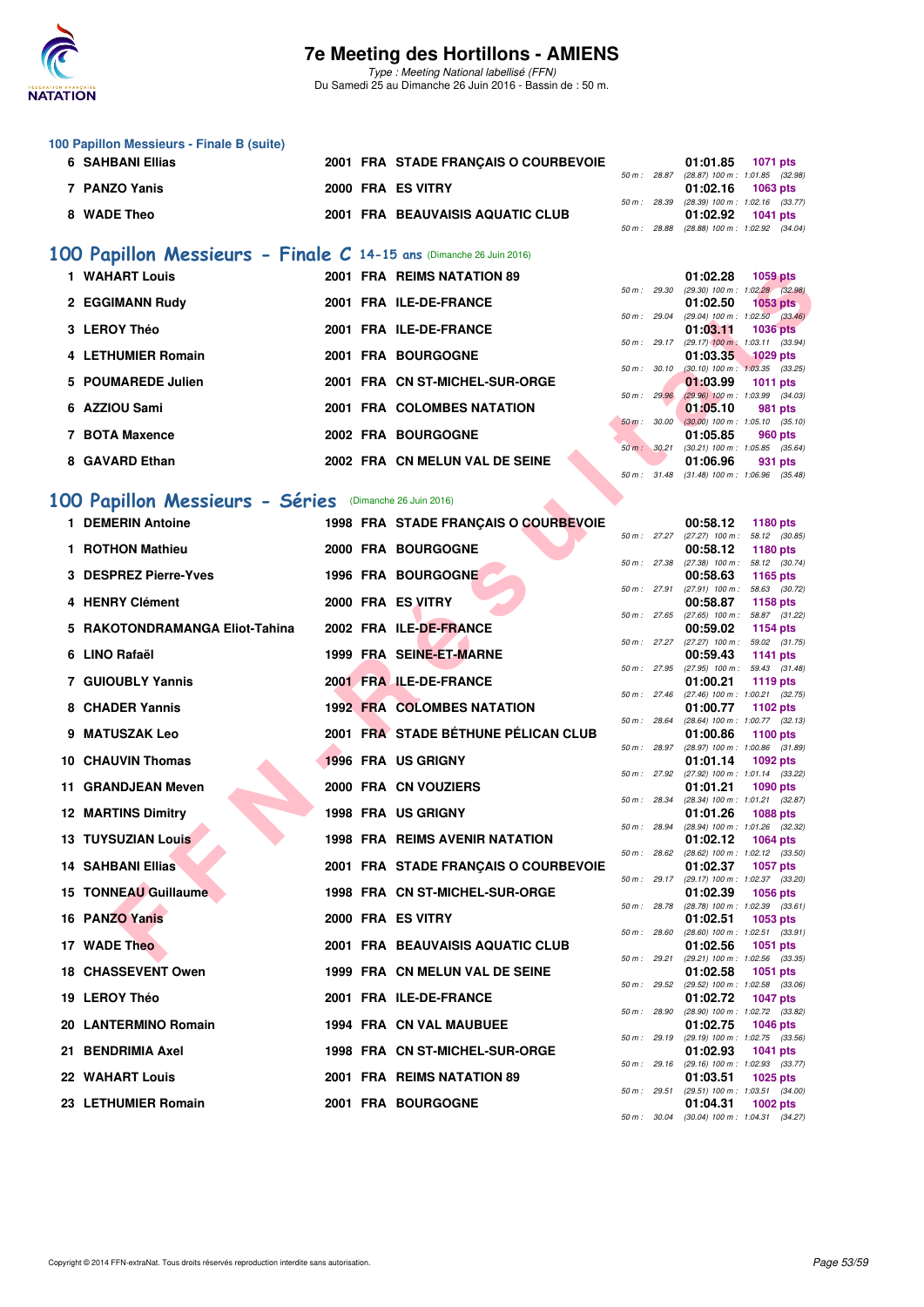

Type : Meeting National labellisé (FFN) Du Samedi 25 au Dimanche 26 Juin 2016 - Bassin de : 50 m.

#### **100 Papillon Messieurs - Séries (suite)**

| 24 COUTINHO Enzo                                               |  | 2000 FRA ASN LOUVRES-ROISSY-SURVILLIERS                                                                                         | 01:04.38<br><b>1000 pts</b>                                       |
|----------------------------------------------------------------|--|---------------------------------------------------------------------------------------------------------------------------------|-------------------------------------------------------------------|
| 25 GAVARD Ethan                                                |  | 50 m : 30.38<br>2002 FRA CN MELUN VAL DE SEINE                                                                                  | $(30.38)$ 100 m : 1:04.38 $(34.00)$<br>01:04.62<br>994 pts        |
| 26 POUMAREDE Julien                                            |  | 50 m : 30.54<br>2001 FRA CN ST-MICHEL-SUR-ORGE                                                                                  | $(30.54)$ 100 m : 1:04.62 $(34.08)$<br>01:04.89<br>986 pts        |
| 27 D'INCA Fabio                                                |  | 50 m : 30.55<br>2000 FRA BEAUVAISIS AQUATIC CLUB                                                                                | $(30.55)$ 100 m : 1:04.89 $(34.34)$                               |
|                                                                |  | 50 m: 30.57                                                                                                                     | 01:04.91<br><b>986 pts</b><br>$(30.57)$ 100 m : 1:04.91 $(34.34)$ |
| 28 AZZIOU Sami                                                 |  | 2001 FRA COLOMBES NATATION<br>50 m: 29.93                                                                                       | 01:05.10<br>981 pts<br>$(29.93)$ 100 m : 1:05.10 $(35.17)$        |
| 29 BOTA Maxence                                                |  | 2002 FRA BOURGOGNE                                                                                                              | 01:05.27<br>976 pts                                               |
| 30 EGGIMANN Rudy                                               |  | 50 m : 29.66<br>2001 FRA ILE-DE-FRANCE                                                                                          | $(29.66)$ 100 m : 1:05.27 $(35.61)$<br>01:05.48<br>970 pts        |
| 31 KLEIN Hugo                                                  |  | 50 m : 30.69<br>2002 FRA CHARLEVILLE-MÉZIÈRES NATATION                                                                          | $(30.69)$ 100 m : 1:05.48 $(34.79)$<br>01:05.64<br>966 pts        |
| 32 LE ROUZES Nicolas                                           |  | 50 m : 29.92<br>2001 FRA CN VOUZIERS                                                                                            | (29.92) 100 m: 1:05.64 (35.72)<br>01:05.90<br>959 pts             |
|                                                                |  | 50 m: 30.86                                                                                                                     | $(30.86)$ 100 m : 1:05.90 $(35.04)$                               |
| 33 FENIOU Erwan                                                |  | 2001 FRA A.O. TRAPPES NATATION<br>$50 m$ : 31.24                                                                                | 01:06.37<br>946 pts<br>$(31.24)$ 100 m : 1:06.37 $(35.13)$        |
| 34 JACOLOT Baptiste                                            |  | 2000 FRA ES MASSY NATATION                                                                                                      | 01:06.39<br>946 pts                                               |
| 35 LINOT Hugo                                                  |  | 50 m : 30.88<br>2002 FRA CNM DIEPPE                                                                                             | $(30.88)$ 100 m : 1:06.39 $(35.51)$<br>01:07.51<br>916 pts        |
|                                                                |  | 50 m: 31.99                                                                                                                     | $(31.99)$ 100 m : 1:07.51 $(35.52)$                               |
| 36 PASTULA Kacper                                              |  | 2001 POL ILE-DE-FRANCE<br>50 m: 30.57                                                                                           | 01:08.30<br>895 pts<br>$(30.57)$ 100 m : 1:08.30 $(37.73)$        |
| <b>37 GRANDIN MARTIN Numa</b>                                  |  | <b>2002 FRA ES MASSY NATATION</b><br>50 m: 32.45                                                                                | 01:11.06<br>825 pts<br>$(32.45)$ 100 m : 1:11.06 $(38.61)$        |
| <b>ACHOUR Aziz</b>                                             |  | <b>1999 TUN SEINE-ET-MARNE</b>                                                                                                  | <b>DNS dec</b>                                                    |
| <b>CASASREALES Tom</b>                                         |  | 2001 FRA BOURGOGNE                                                                                                              | <b>DNS dec</b>                                                    |
|                                                                |  |                                                                                                                                 |                                                                   |
| <b>'00 Papillon Messieurs - Finale A</b> (Samedi 25 Juin 2016) |  |                                                                                                                                 |                                                                   |
| 1 HENRY Clément                                                |  | 2000 FRA ES VITRY                                                                                                               | 02:11.45<br>1140 pts                                              |
| 2 RAKOTONDRAMANGA Eliot-Tahina                                 |  | 50 m: 28.87 (28.87) 100 m: 1.02.07 (33.20) 150 m: 1.36.77 (34.70) 200 m: 2.11.45 (34.68)<br>2002 FRA ILE-DE-FRANCE              | 02:12.19<br>1129 pts                                              |
| 3 CHADER Yannis                                                |  | 50 m: 28.38 (28.38) 100 m: 1:01.66 (33.28) 150 m: 1:36.95<br><b>1992 FRA COLOMBES NATATION</b>                                  | (35.29) 200 m : 2:12.19 (35.24)<br>02:16.00<br><b>1073 pts</b>    |
|                                                                |  | 50 m: 29.74 (29.74) 100 m: 1:03.91 (34.17) 150 m: 1:39.59                                                                       | $(35.68)$ 200 m : 2:16.00 $(36.41)$                               |
| 4 TONNEAU Guillaume                                            |  | 1998 FRA CN ST-MICHEL-SUR-ORGE<br>50 m: 29.56 (29.56) 100 m: 1:03.10 (33.54) 150 m: 1:39.30                                     | 02:16.15<br>1071 pts<br>(36.20) 200 m : 2:16.15 (36.85)           |
| 5 ROUX Romain                                                  |  | 2001 FRA BOURGOGNE                                                                                                              | 02:20.26<br><b>1012 pts</b>                                       |
| 6 LINO Rafaël                                                  |  | 50 m: 29.61 (29.61) 100 m: 1:06.32 (36.71) 150 m: 1:44.35 (38.03) 200 m: 2:20.26 (35.91)<br>1999 FRA SEINE-ET-MARNE             | 02:20.91<br>1003 pts                                              |
|                                                                |  | 50 m: 29.10 (29.10) 100 m: 1:03.83 (34.73) 150 m: 1:41.64 (37.81) 200 m: 2:20.91 (39.27)                                        |                                                                   |
| <b>7 MATUSZAK Leo</b>                                          |  | 2001 FRA STADE BETHUNE PELICAN CLUB<br>50 m: 30.20 (30.20) 100 m: 1:05.23 (35.03) 150 m: 1:42.99 (37.76) 200 m: 2:21.52 (38.53) | 02:21.52<br>994 pts                                               |
| 8 POUMAREDE Julien                                             |  | 2001 FRA CN ST-MICHEL-SUR-ORGE                                                                                                  | 02:22.02<br>988 pts                                               |
|                                                                |  | 50 m: 30.65 (30.65) 100 m: 1:06.60 (35.95) 150 m: 1:44.56 (37.96) 200 m: 2:22.02 (37.46)                                        |                                                                   |
| <b>00 Papillon Messieurs - Finale B</b>                        |  | (Samedi 25 Juin 2016)                                                                                                           |                                                                   |
| 1 SAHBANI Ellias                                               |  | 2001 FRA STADE FRANÇAIS O COURBEVOIE                                                                                            | 02:18.67<br><b>1035 pts</b>                                       |
|                                                                |  | 50 m: 30.46 (30.46) 100 m: 1:05.05 (34.59) 150 m: 1:41.39 (36.34) 200 m: 2:18.67 (37.28)                                        |                                                                   |
| 2 JACOLOT Baptiste                                             |  | 2000 FRA ES MASSY NATATION                                                                                                      | 02:20.54<br><b>1008 pts</b>                                       |
|                                                                |  | 50 m: 31.23 (31.23) 100 m: 1:06.77 (35.54) 150 m: 1:43.83 (37.06) 200 m: 2:20.54 (36.71)                                        |                                                                   |
| 3 WADE Theo                                                    |  | 2001 FRA BEAUVAISIS AQUATIC CLUB<br>50 m: 30.01 (30.01) 100 m: 1:04.49 (34.48) 150 m: 1:41.98 (37.49) 200 m: 2:21.24 (39.26)    | 02:21.24<br>998 pts                                               |
| 4 BENDRIMIA Axel                                               |  | 1998 FRA CN ST-MICHEL-SUR-ORGE<br>50 m: 30.06 (30.06) 100 m: 1:05.20 (35.14) 150 m: 1:42.78 (37.58) 200 m: 2:21.36 (38.58)      | 02:21.36<br>997 pts                                               |

## **[200 Papillon Messieurs - Finale A](http://www.ffnatation.fr/webffn/resultats.php?idact=nat&go=epr&idcpt=38947&idepr=83)** (Samedi 25 Juin 2016)

| 1 HENRY Clément                |  | 2000 FRA ES VITRY<br>02:11.45                                                                                                                             | 1140 $pts$      |
|--------------------------------|--|-----------------------------------------------------------------------------------------------------------------------------------------------------------|-----------------|
| 2 RAKOTONDRAMANGA Eliot-Tahina |  | 50 m: 28.87 (28.87) 100 m: 1:02.07<br>(33.20) 150 m : 1:36.77<br>$(34.70)$ 200 m : 2:11.45 $(34.68)$<br>2002 FRA ILE-DE-FRANCE<br>02:12.19                | 1129 pts        |
| 3 CHADER Yannis                |  | $(35.29)$ 200 m : 2:12.19 $(35.24)$<br>50 m : 28.38 (28.38) 100 m : 1.01.66 (33.28) 150 m : 1.36.95<br><b>1992 FRA COLOMBES NATATION</b>                  |                 |
|                                |  | 02:16.00<br>$(35.68)$ 200 m : 2:16.00 $(36.41)$<br>$(34.17)$ 150 m : 1:39.59<br>50 m: 29.74 (29.74) 100 m: 1:03.91                                        | <b>1073 pts</b> |
| 4 TONNEAU Guillaume            |  | 1998 FRA CN ST-MICHEL-SUR-ORGE<br>02:16.15<br>$(36.20)$ 200 m : 2:16.15 $(36.85)$<br>$(33.54)$ 150 m : 1:39.30<br>50 m : 29.56<br>(29.56) 100 m : 1:03.10 | 1071 pts        |
| 5 ROUX Romain                  |  | 2001 FRA BOURGOGNE<br>02:20.26                                                                                                                            | 1012 $pts$      |
| 6 LINO Rafaël                  |  | $(38.03)$ 200 m : 2:20.26 $(35.91)$<br>50 m : 29.61 (29.61) 100 m : 1:06.32 (36.71) 150 m : 1:44.35<br>1999 FRA SEINE-ET-MARNE<br>02:20.91                | $1003$ pts      |
| <b>7 MATUSZAK Leo</b>          |  | 50 m: 29.10 (29.10) 100 m: 1:03.83 (34.73) 150 m: 1:41.64 (37.81) 200 m: 2:20.91 (39.27)<br>2001 FRA STADE BETHUNE PELICAN CLUB<br>02:21.52               | 994 pts         |
| 8 POUMAREDE Julien             |  | $(37.76)$ 200 m : 2:21.52 $(38.53)$<br>(35.03) 150 m : 1:42.99<br>50 m : 30.20 (30.20) 100 m : 1:05.23<br>2001 FRA CN ST-MICHEL-SUR-ORGE<br>02:22.02      | 988 pts         |
|                                |  | (35.95) 150 m : 1:44.56<br>$(37.96)$ 200 m : 2:22.02 $(37.46)$<br>50 m : 30.65 (30.65) 100 m : 1:06.60                                                    |                 |

## **[200 Papillon Messieurs - Finale B](http://www.ffnatation.fr/webffn/resultats.php?idact=nat&go=epr&idcpt=38947&idepr=83)** (Samedi 25 Juin 2016)

| 1 SAHBANI Ellias    | 2001 FRA STADE FRANCAIS O COURBEVOIE                                                                | 02:18.67<br><b>1035 pts</b>                                   |
|---------------------|-----------------------------------------------------------------------------------------------------|---------------------------------------------------------------|
| 2 JACOLOT Baptiste  | 50 m: 30.46 (30.46) 100 m: 1:05.05 (34.59) 150 m: 1:41.39<br>2000 FRA ES MASSY NATATION             | $(36.34)$ 200 m : 2:18.67 $(37.28)$<br>02:20.54<br>$1008$ pts |
| 3 WADE Theo         | 50 m: 31.23 (31.23) 100 m: 1:06.77 (35.54) 150 m: 1:43.83<br>2001 FRA BEAUVAISIS AQUATIC CLUB       | (37.06) 200 m : 2:20.54 (36.71<br>02:21.24<br>998 pts         |
| 4 BENDRIMIA Axel    | $(34.48)$ 150 m : 1:41.98<br>50 m : 30.01 (30.01) 100 m : 1:04.49<br>1998 FRA CN ST-MICHEL-SUR-ORGE | (37.49) 200 m : 2:21.24 (39.26<br>02:21.36<br>997 pts         |
| 5 LE ROUZES Nicolas | 50 m: 30.06 (30.06) 100 m: 1:05.20 (35.14) 150 m: 1:42.78<br>2001 FRA CN VOUZIERS                   | $(37.58)$ 200 m : 2:21.36 $(38.58)$<br>02:27.18<br>917 pts    |
| 6 GAVARD Ethan      | 50 m : 32.10 (32.10) 100 m : 1:08.89<br>(36.79) 150 m : 1:48.42<br>2002 FRA CN MELUN VAL DE SEINE   | $(39.53)$ 200 m : 2:27.18 $(38.76)$<br>02:28.27<br>903 pts    |
| 7 FENIOU Erwan      | $(35.65)$ 150 m : 1:47.90<br>50 m: 32.06 (32.06) 100 m: 1:07.71<br>2001 FRA A.O. TRAPPES NATATION   | (40.19) 200 m : 2:28.27 (40.37<br>02:28.48<br>900 pts         |
| 8 LETHUMIER Romain  | 50 m: 31.29 (31.29) 100 m: 1:08.43 (37.14) 150 m: 1:47.28<br>2001 FRA BOURGOGNE                     | $(38.85)$ 200 m : 2:28.48 $(41.20)$<br>02:29.03<br>892 pts    |
|                     | 50 m: 31.09 (31.09) 100 m: 1:09.21 (38.12) 150 m: 1:49.64 (40.43) 200 m: 2:29.03 (39.39             |                                                               |

#### **[200 Papillon Messieurs - Finale C](http://www.ffnatation.fr/webffn/resultats.php?idact=nat&go=epr&idcpt=38947&idepr=83) 14-15 ans** (Samedi 25 Juin 2016)

|  | 1 AZZIOU Sami |  |
|--|---------------|--|
|--|---------------|--|

**2001 FRA COLOMBES NATATION** 02:23.31 970 pts

50 m : 30.98 (30.98) 100 m : 1:07.01 (36.03) 150 m : 1:44.83 (37.82) 200 m : 2:23.31 (38.48)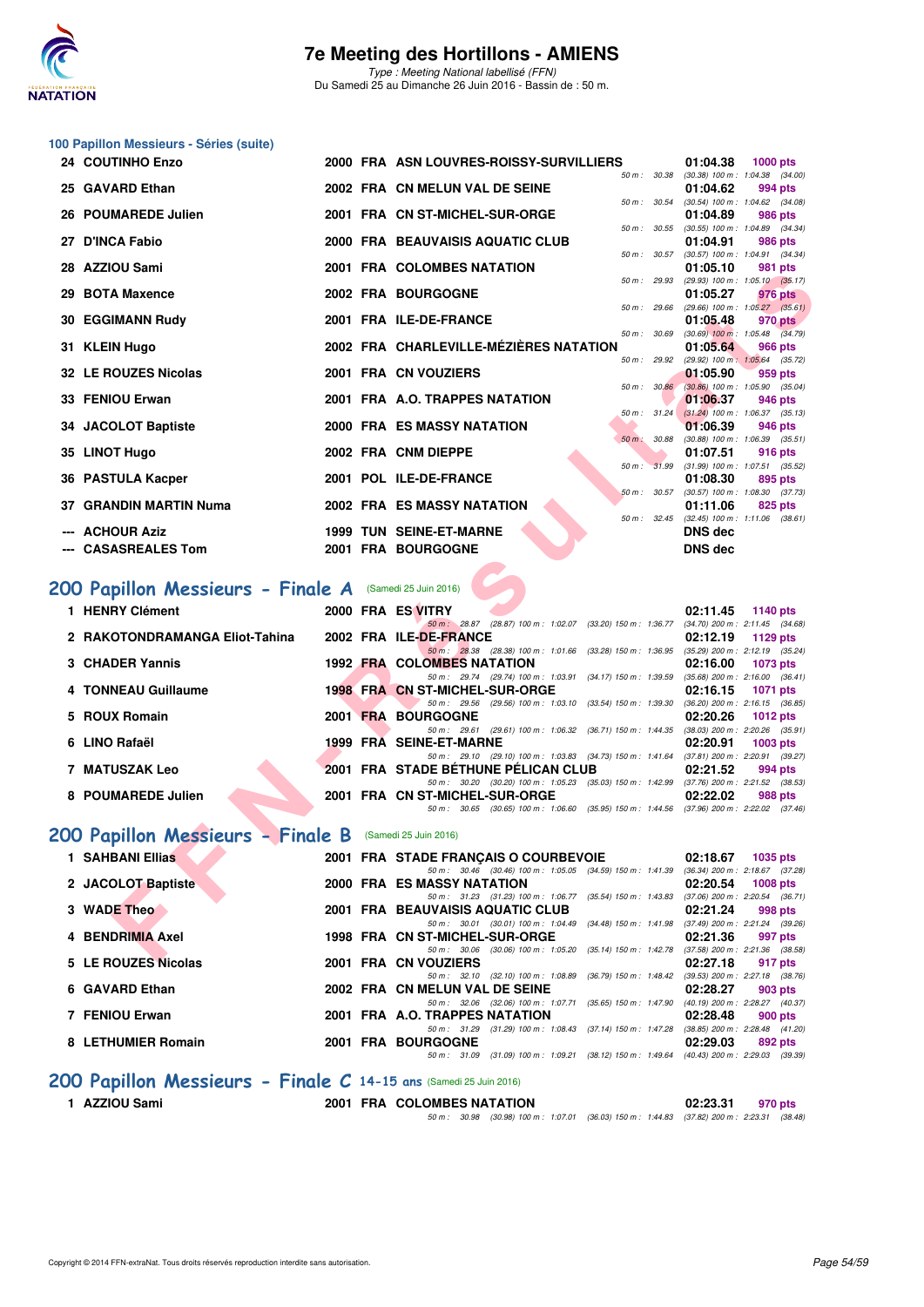

Type : Meeting National labellisé (FFN) Du Samedi 25 au Dimanche 26 Juin 2016 - Bassin de : 50 m.

|   | 200 Papillon Messieurs - Finale C (suite)              |  |                                                                                                                                        |                                                 |                 |
|---|--------------------------------------------------------|--|----------------------------------------------------------------------------------------------------------------------------------------|-------------------------------------------------|-----------------|
|   | 2 WAHART Louis                                         |  | 2001 FRA REIMS NATATION 89                                                                                                             | 02:27.44                                        | 914 pts         |
|   | 3 LINOT Hugo                                           |  | 50 m: 32.48 (32.48) 100 m: 1:09.72 (37.24) 150 m: 1:47.77 (38.05) 200 m: 2:27.44 (39.67)<br>2002 FRA CNM DIEPPE                        | 02:28.24                                        | 903 pts         |
|   |                                                        |  | 50 m: 32.67 (32.67) 100 m: 1:10.21 (37.54) 150 m: 1:49.29 (39.08) 200 m: 2:28.24 (38.95)                                               |                                                 |                 |
|   | 4 LATAPY Aurélien                                      |  | <b>2001 FRA COULOMMIERS NATATION</b><br>50 m: 35.03 (35.03) 100 m: 1:14.59 (39.56) 150 m: 1:55.45 (40.86) 200 m: 2:35.07 (39.62)       | 02:35.07                                        | 814 pts         |
|   | 5 LEROY Théo                                           |  | 2001 FRA ILE-DE-FRANCE                                                                                                                 | 02:35.60                                        | 808 pts         |
|   |                                                        |  | 50 m: 31.52 (31.52) 100 m: 1:10.92 (39.40) 150 m: 1:52.80 (41.88) 200 m: 2:35.60 (42.80)                                               |                                                 |                 |
|   | 200 Papillon Messieurs - Séries (Samedi 25 Juin 2016)  |  |                                                                                                                                        |                                                 |                 |
|   | 1 HENRY Clément                                        |  | 2000 FRA ES VITRY                                                                                                                      | 02:12.87                                        | 1119 $pts$      |
|   |                                                        |  | 50 m: 28.59 (28.59) 100 m: 1:02.40 (33.81) 150 m: 1:37.26 (34.86) 200 m: 2:12.87 (35.61)                                               |                                                 |                 |
|   | 2 TONNEAU Guillaume                                    |  | 1998 FRA CN ST-MICHEL-SUR-ORGE<br>50 m: 29.39 (29.39) 100 m: 1:03.30 (33.91) 150 m: 1:38.85 (35.55) 200 m: 2:13.51 (34.66)             | 02:13.51                                        | <b>1109 pts</b> |
|   | 3 RAKOTONDRAMANGA Eliot-Tahina                         |  | 2002 FRA ILE-DE-FRANCE                                                                                                                 | 02:14.27                                        | $1098$ pts      |
|   | 4 LINO Rafaël                                          |  | 50 m: 29.34 (29.34) 100 m: 1:03.94 (34.60) 150 m: 1:39.71<br>1999 FRA SEINE-ET-MARNE                                                   | $(35.77)$ 200 m : 2:14.27 $(34.56)$<br>02:17.26 |                 |
|   |                                                        |  | 50 m: 30.08 (30.08) 100 m: 1:05.25 (35.17) 150 m: 1:41.71                                                                              | $(36.46)$ 200 m : 2:17.26 $(35.55)$             | 1055 pts        |
|   | 5 CHADER Yannis                                        |  | 1992 FRA COLOMBES NATATION                                                                                                             | 02:18.35                                        | 1039 pts        |
|   | 6 ROUX Romain                                          |  | 50 m: 29.79 (29.79) 100 m: 1:04.81 (35.02) 150 m: 1:40.85<br><b>2001 FRA BOURGOGNE</b>                                                 | $(36.04)$ 200 m : 2:18.35 $(37.50)$<br>02:18.68 | <b>1035 pts</b> |
|   |                                                        |  | 50 m: 30.51 (30.51) 100 m: 1:06.20 (35.69) 150 m: 1:43.63 (37.43) 200 m: 2:18.68 (35.05)                                               |                                                 |                 |
|   | 7 MATUSZAK Leo                                         |  | <b>2001 FRA STADE BETHUNE PELICAN CLUB</b><br>50 m: 31.09 (31.09) 100 m: 1:06.47 (35.38) 150 m: 1:44.37 (37.90) 200 m: 2:21.30 (36.93) | 02:21.30                                        | 998 pts         |
| 8 | <b>POUMAREDE Julien</b>                                |  | 2001 FRA CN ST-MICHEL-SUR-ORGE                                                                                                         | 02:21.44                                        | 996 pts         |
|   | 9 WADE Theo                                            |  | 50 m: 31.82 (31.82) 100 m: 1:08.51 (36.69) 150 m: 1:45.32 (36.81) 200 m: 2:21.44 (36.12)<br>2001 FRA BEAUVAISIS AQUATIC CLUB           | 02:21.61                                        | 993 pts         |
|   |                                                        |  | 50 m: 30.63 (30.63) 100 m: 1:05.75 (35.12) 150 m: 1:43.42 (37.67) 200 m: 2:21.61 (38.19)                                               |                                                 |                 |
|   | 10 JACOLOT Baptiste                                    |  | 2000 FRA ES MASSY NATATION                                                                                                             | 02:21.66                                        | 993 pts         |
|   | 11 SAHBANI Ellias                                      |  | 50 m: 31.30 (31.30) 100 m: 1:07.00 (35.70) 150 m: 1:44.19 (37.19) 200 m: 2:21.66 (37.47)<br>2001 FRA STADE FRANÇAIS O COURBEVOIE       | 02:22.98                                        | 974 pts         |
|   |                                                        |  | 50 m: 30.23 (30.23) 100 m: 1:05.25 (35.02) 150 m: 1:42.78 (37.53) 200 m: 2:22.98 (40.20)                                               |                                                 |                 |
|   | <b>12 LETHUMIER Romain</b>                             |  | <b>2001 FRA BOURGOGNE</b><br>50 m: 31.57 (31.57) 100 m: 1:08.09 (36.52) 150 m: 1:46.76 (38.67) 200 m: 2:25.26 (38.50)                  | 02:25.26                                        | 943 pts         |
|   | 13 KLEIN Hugo                                          |  | 2002 FRA CHARLEVILLE-MEZIERES NATATION                                                                                                 | 02:25.38                                        | 941 pts         |
|   | 14 GAVARD Ethan                                        |  | 50 m: 30.79 (30.79) 100 m: 1:07.85 (37.06) 150 m: 1:46.95 (39.10) 200 m: 2:25.38 (38.43)<br>2002 FRA CN MELUN VAL DE SEINE             | 02:26.18                                        | 931 pts         |
|   |                                                        |  | 50 m: 32.45 (32.45) 100 m: 1.09.64 (37.19) 150 m: 1.47.50 (37.86) 200 m: 2:26.18 (38.68)                                               |                                                 |                 |
|   | 15 BENDRIMIA Axel                                      |  | 1998 FRA CN ST-MICHEL-SUR-ORGE<br>50 m: 31.22 (31.22) 100 m: 1:07.69 (36.47) 150 m: 1:45.82 (38.13) 200 m: 2:26.74 (40.92)             | 02:26.74                                        | 923 pts         |
|   | 16 LE ROUZES Nicolas                                   |  | 2001 FRA CN VOUZIERS                                                                                                                   | 02:26.84                                        | 922 pts         |
|   | 17 FENIOU Erwan                                        |  | 50 m: 32.35 (32.35) 100 m: 1:09.12 (36.77) 150 m: 1:48.28<br>2001 FRA A.O. TRAPPES NATATION                                            | $(39.16)$ 200 m : 2:26.84 $(38.56)$<br>02:27.47 | 913 pts         |
|   |                                                        |  | 50 m: 32.15 (32.15) 100 m: 1:09.48 (37.33) 150 m: 1:48.74                                                                              | (39.26) 200 m : 2:27.47 (38.73)                 |                 |
|   | <b>18 WAHART Louis</b>                                 |  | 2001 FRA REIMS NATATION 89<br>50 m: 32.07 (32.07) 100 m: 1:09.71 (37.64) 150 m: 1:50.51                                                | 02:29.68<br>$(40.80)$ 200 m : 2:29.68 $(39.17)$ | 884 pts         |
|   | 19 LEROY Théo                                          |  | 2001 FRA ILE-DE-FRANCE                                                                                                                 | 02:30.51                                        | 873 pts         |
|   |                                                        |  | 50 m: 30.80 (30.80) 100 m: 1:08.68 (37.88) 150 m: 1:49.16 (40.48) 200 m: 2:30.51 (41.35)                                               |                                                 |                 |
|   | 20 AZZIOU Sami                                         |  | 2001 FRA COLOMBES NATATION<br>50 m: 30.93 (30.93) 100 m: 1:08.18 (37.25) 150 m: 1:48.39 (40.21) 200 m: 2:30.82 (42.43)                 | 02:30.82                                        | 869 pts         |
|   | 21 LINOT Hugo                                          |  | 2002 FRA CNM DIEPPE                                                                                                                    | 02:31.19 864 pts                                |                 |
|   | 22 LATAPY Aurélien                                     |  | 50 m: 33.25 (33.25) 100 m: 1:11.72 (38.47) 150 m: 1:52.05 (40.33) 200 m: 2:31.19 (39.14)<br>2001 FRA COULOMMIERS NATATION              | 02:38.82                                        | <b>768 pts</b>  |
|   |                                                        |  | 50 m: 34.56 (34.56) 100 m: 1:14.36 (39.80) 150 m: 1:56.96 (42.60) 200 m: 2:38.82 (41.86)                                               |                                                 |                 |
|   | --- ACHOUR Aziz                                        |  | 1999 TUN SEINE-ET-MARNE                                                                                                                | <b>DNS</b> dec                                  |                 |
|   | --- GOULARD Clement                                    |  | 1999 FRA AQUA CLUB PONTAULT-ROISSY                                                                                                     | <b>DNS</b> dec                                  |                 |
|   |                                                        |  |                                                                                                                                        |                                                 |                 |
|   | 200 4 Nages Messieurs - Finale A (Samedi 25 Juin 2016) |  |                                                                                                                                        |                                                 |                 |
|   | <b>4 DOTUON Mathiass</b>                               |  | 0000 FBA BOURCOONE                                                                                                                     | 00.44.47                                        | 4400            |

## [200 4 Nages Messieurs - Finale A](http://www.ffnatation.fr/webffn/resultats.php?idact=nat&go=epr&idcpt=38947&idepr=91) (Samedi 25 Juin 2016)

| 1 ROTHON Mathieu   |  | 2000 FRA BOURGOGNE                                                                                                               | 02:11.47 | 1180 pts                                                   |
|--------------------|--|----------------------------------------------------------------------------------------------------------------------------------|----------|------------------------------------------------------------|
| 2 MATTENET Emilien |  | 50 m: 28.58 (28.58) 100 m: 1:03.39 (34.81) 150 m: 1:40.89<br>2000 FRA CHARLEVILLE-MÉZIÈRES NATATION                              |          | $(37.50)$ 200 m : 2:11.47 $(30.58)$<br>$02:12.40$ 1165 pts |
| 3 RENOUVIN Lorenzo |  | 50 m: 29.17 (29.17) 100 m: 1:03.48 (34.31) 150 m: 1:42.58<br><b>1998 FRA STADE FRANCAIS O COURBEVOIE</b>                         |          | $(39.10)$ 200 m : 2:12.40 $(29.82)$<br>$02:13.72$ 1145 pts |
| 4 CHAUVIN Thomas   |  | 50 m: 28.23 (28.23) 100 m: 1:02.62 (34.39) 150 m: 1:41.90 (39.28) 200 m: 2:13.72 (31.82)<br><b>1996 FRA US GRIGNY</b>            |          | $02:15.24$ 1122 pts                                        |
| 5 TESIC Enzo       |  | 50 m: 29.06 (29.06) 100 m: 1:04.98 (35.92) 150 m: 1:44.09 (39.11) 200 m: 2:15.24 (31.15)<br>2000 FRA SEINE-ET-MARNE              |          | 02:16.43 1104 pts                                          |
| 6 CRASSOUS Thomas  |  | 50 m: 29.56 (29.56) 100 m: 1:05.19 (35.63) 150 m: 1:45.49 (40.30) 200 m: 2:16.43 (30.94)<br>1999 FRA STADE FRANÇAIS O COURBEVOIE | 02:17.68 | <b>1085 pts</b>                                            |
|                    |  | 50 m: 29.17 (29.17) 100 m: 1:06.01 (36.84) 150 m: 1:44.97 (38.96) 200 m: 2:17.68 (32.71)                                         |          |                                                            |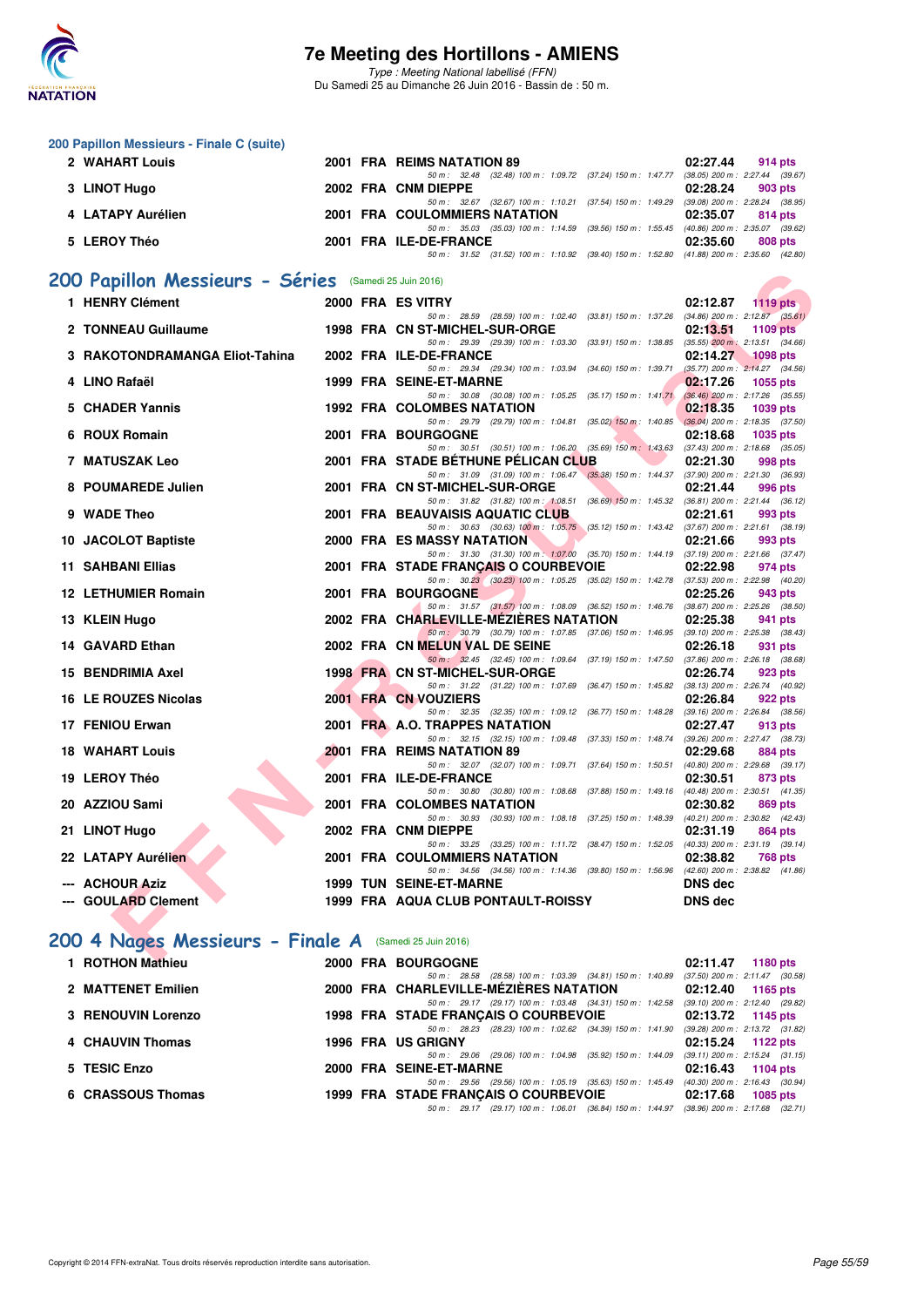

Type : Meeting National labellisé (FFN) Du Samedi 25 au Dimanche 26 Juin 2016 - Bassin de : 50 m.

| 200 4 Nages Messieurs - Finale A (suite) |                                                                  |                                                                                                                                    |                                                                    |
|------------------------------------------|------------------------------------------------------------------|------------------------------------------------------------------------------------------------------------------------------------|--------------------------------------------------------------------|
| 7 ROUBIOL Titouan                        |                                                                  | 1997 FRA SEINE-ET-MARNE<br>50 m: 29.79 (29.79) 100 m: 1:04.97 (35.18) 150 m: 1:46.30 (41.33) 200 m: 2:20.65 (34.35)                | 02:20.65<br><b>1040 pts</b>                                        |
| 8 RODRIGUES Adrien                       |                                                                  | 2000 FRA ES MASSY NATATION                                                                                                         | 02:21.85<br><b>1023 pts</b>                                        |
|                                          |                                                                  | 50 m: 30.12 (30.12) 100 m: 1:05.43 (35.31) 150 m: 1:49.12 (43.69) 200 m: 2:21.85 (32.73)                                           |                                                                    |
|                                          | 200 4 Nages Messieurs - Finale B (Samedi 25 Juin 2016)           |                                                                                                                                    |                                                                    |
| 1 HALTE Théo                             |                                                                  | 2002 FRA CHARLEVILLE-MÉZIÈRES NATATION                                                                                             | 02:18.50<br><b>1072 pts</b>                                        |
| 2 MARTINS Dimitry                        |                                                                  | 50 m: 29.91 (29.91) 100 m: 1:07.30 (37.39) 150 m: 1:47.26 (39.96) 200 m: 2:18.50 (31.24)<br>1998 FRA US GRIGNY                     | 02:18.61<br>1071 pts                                               |
|                                          |                                                                  | 50 m: 28.81 (28.81) 100 m: 1:05.82 (37.01) 150 m: 1:47.89 (42.07) 200 m: 2:18.61 (30.72)                                           |                                                                    |
| 3 GERMAIN Alexandre                      |                                                                  | 1998 FRA C.N OZOIR-LA-FERRIERE<br>50 m: 29.81 (29.81) 100 m: 1:06.76 (36.95) 150 m: 1:48.12 (41.36) 200 m: 2:20.59 (32.47)         | 02:20.59<br>1041 $pts$                                             |
| 4 PAUPARDIN Guillaume                    |                                                                  | 2001 FRA CN MELUN VAL DE SEINE<br>50 m: 29.51 (29.51) 100 m: 1:05.54 (36.03) 150 m: 1:50.50 (44.96) 200 m: 2:22.26 (31.76)         | 02:22.26<br>1017 pts                                               |
| <b>MEDINA Antoine</b><br>5.              |                                                                  | 1999 FRA CN MELUN VAL DE SEINE                                                                                                     | 02:22.63<br>$1012$ pts                                             |
| 6 PASTULA Kacper                         |                                                                  | 50 m: 29.07 (29.07) 100 m: 1:06.08 (37.01) 150 m: 1:49.42 (43.34) 200 m: 2:22.63 (33.21)<br>2001 POL ILE-DE-FRANCE                 | 02:23.42<br>$1000$ pts                                             |
|                                          |                                                                  | 50 m: 29.93 (29.93) 100 m: 1:06.22 (36.29) 150 m: 1:49.73 (43.51) 200 m: 2:23.42 (33.69)                                           |                                                                    |
| <b>7 TUYSUZIAN Louis</b>                 |                                                                  | <b>1998 FRA REIMS AVENIR NATATION</b><br>50 m: 28.86 (28.86) 100 m: 1:07.25 (38.39) 150 m: 1:50.15 (42.90) 200 m: 2:23.43 (33.28)  | 02:23.43<br>$1000$ pts                                             |
| 8 LECROQ Hugo                            |                                                                  | 1994 FRA US GRIGNY<br>50 m: 30.12 (30.12) 100 m: 1:06.04 (35.92) 150 m: 1:50.36 (44.32) 200 m: 2:24.50 (34.14)                     | 02:24.50<br>985 pts                                                |
|                                          |                                                                  |                                                                                                                                    |                                                                    |
|                                          | 200 4 Nages Messieurs - Finale C 14-15 ans (Samedi 25 Juin 2016) |                                                                                                                                    |                                                                    |
| 1 SABBIONI Alban                         |                                                                  | 2002 FRA REIMS NATATION 89<br>50 m: 29.16 (29.16) 100 m: 1:07.85 (38.69) 150 m: 1:50.05 (42.20) 200 m: 2:23.73 (33.68)             | 02:23.73<br>996 pts                                                |
| 2 KORNELUK Ilya                          |                                                                  | 2001 BLR US GRIGNY                                                                                                                 | 02:25.40<br>972 pts                                                |
| 3 CHARBONNEL Theo                        |                                                                  | 50 m: 29.85 (29.85) 100 m: 1:08.82 (38.97) 150 m: 1:52.76 (43.94) 200 m: 2:25.40 (32.64)<br>2001 FRA CN ST-MICHEL-SUR-ORGE         | 02:26.02<br>963 pts                                                |
| 4 WATTEZ Pacôme                          |                                                                  | 50 m: 31.66 (31.66) 100 m: 1:08.26 (36.60) 150 m: 1:52.40 (44.14) 200 m: 2:26.02 (33.62)<br>2002 FRA C.N OZOIR-LA-FERRIERE         | 02:27.94<br>936 pts                                                |
|                                          |                                                                  | 50 m: 31.58 (31.58) 100 m: 1:09.96 (38.38) 150 m: 1:54.92 (44.96) 200 m: 2:27.94 (33.02)                                           |                                                                    |
| 5 POIREL Baptiste                        |                                                                  | 2002 FRA CN SEZANNE<br>50 m: 31.88 (31.88) 100 m: 1:10.76 (38.88) 150 m: 1:55.83 (45.07) 200 m: 2:30.29 (34.46)                    | 02:30.29<br>903 pts                                                |
| <b>6 LECLET Martin</b>                   |                                                                  | 2001 FRA AMIENS METROPOLE NAT.                                                                                                     | 02:30.89<br>895 pts                                                |
| 7 FENIOU Erwan                           |                                                                  | 50 m: 32.57 (32.57) 100 m: 1:10.27 (37.70) 150 m: 1:58.71 (48.44) 200 m: 2:30.89 (32.18)<br>2001 FRA A.O. TRAPPES NATATION         | 02:31.14<br>892 pts                                                |
| 8 GUIOUBLY Yannis                        |                                                                  | 50 m: 30.87 (30.87) 100 m: 1:11.03 (40.16) 150 m: 1:56.85 (45.82) 200 m: 2:31.14 (34.29)<br>2001 FRA ILE-DE-FRANCE                 | 02:31.83<br>882 pts                                                |
|                                          |                                                                  | 50 m: 27.83 (27.83) 100 m: 1:10.48 (42.65) 150 m: 1:58.70 (48.22) 200 m: 2:31.83 (33.13)                                           |                                                                    |
|                                          | 200 4 Nages Messieurs - Séries                                   | (Samedi 25 Juin 2016)                                                                                                              |                                                                    |
| 1 RENOUVIN Lorenzo                       |                                                                  | 1998 FRA STADE FRANÇAIS O COURBEVOIE                                                                                               | 02:12.85<br>1158 pts                                               |
|                                          |                                                                  | 50 m: 27.84 (27.84) 100 m: 1:01.86 (34.02) 150 m: 1:40.96 (39.10) 200 m: 2:12.85 (31.89)                                           |                                                                    |
| 2 ROTHON Mathieu                         |                                                                  | <b>2000 FRA BOURGOGNE</b><br>50 m: 28.19 (28.19) 100 m: 1:03.59 (35.40) 150 m: 1:41.87 (38.28) 200 m: 2:13.92 (32.05)              | 02:13.92<br><b>1142 pts</b>                                        |
| 3 MATTENET Emilien                       |                                                                  | 2000 FRA CHARLEVILLE-MEZIERES NATATION<br>50 m: 29.60 (29.60) 100 m: 1:05.02 (35.42) 150 m: 1:43.94 (38.92) 200 m: 2:14.13 (30.19) | 02:14.13<br>1139 pts                                               |
| 4 ROUBIOL Titouan                        |                                                                  | <b>1997 FRA SEINE-ET-MARNE</b>                                                                                                     | 02:14.39<br>1135 pts                                               |
| 5 GROMADA Sébastien                      |                                                                  | 50 m : 29.01 (29.01) 100 m : 1:02.87 (33.86) 150 m : 1:42.56<br>1999 FRA AMIENS METROPOLE NAT.                                     | $(39.69)$ 200 m : 2:14.39 $(31.83)$<br>02:14.94<br><b>1126 pts</b> |
| 6 TESIC Enzo                             |                                                                  | 50 m: 28.82 (28.82) 100 m: 1:04.38 (35.56) 150 m: 1:41.79 (37.41) 200 m: 2:14.94 (33.15)<br>2000 FRA SEINE-ET-MARNE                | 02:15.55<br><b>1117 pts</b>                                        |
|                                          |                                                                  | 50 m: 30.13 (30.13) 100 m: 1:06.00 (35.87) 150 m: 1:44.70                                                                          | (38.70) 200 m : 2:15.55 (30.85)                                    |
| 7 CHAUVIN Thomas                         |                                                                  | 1996 FRA US GRIGNY<br>50 m: 28.29 (28.29) 100 m: 1:04.98 (36.69) 150 m: 1:44.09                                                    | 02:18.09<br>1078 pts<br>$(39.11)$ 200 m : 2:18.09 $(34.00)$        |
| <b>CRASSOUS Thomas</b><br>8              |                                                                  | 1999 FRA STADE FRANÇAIS O COURBEVOIE                                                                                               | 02:19.08<br>1064 pts                                               |
| 9 RODRIGUES Adrien                       |                                                                  | 50 m : 28.95 (28.95) 100 m : 1:06.03 (37.08) 150 m : 1:46.02<br>2000 FRA ES MASSY NATATION                                         | $(39.99)$ 200 m : 2:19.08 $(33.06)$<br>02:19.83<br>1053 pts        |
| 10 MEDINA Antoine                        |                                                                  | 50 m : 30.18 (30.18) 100 m : 1:05.90 (35.72) 150 m : 1:47.63<br>1999 FRA CN MELUN VAL DE SEINE                                     | (41.73) 200 m : 2:19.83 (32.20)<br>02:20.04<br>1049 pts            |
|                                          |                                                                  | 50 m: 29.45 (29.45) 100 m: 1:05.73 (36.28) 150 m: 1:47.15 (41.42) 200 m: 2:20.04 (32.89)                                           |                                                                    |
| <b>11 MARTINS Dimitry</b>                |                                                                  | 1998 FRA US GRIGNY<br>50 m: 28.75 (28.75) 100 m: 1:06.44 (37.69) 150 m: 1:48.38                                                    | 02:20.57<br>1042 pts<br>(41.94) 200 m : 2:20.57 (32.19)            |
| 12 GERMAIN Alexandre                     |                                                                  | 1998 FRA C.N OZOIR-LA-FERRIERE                                                                                                     | 02:20.77<br>1039 pts                                               |
| 13 PAUPARDIN Guillaume                   |                                                                  | 50 m : 30.14 (30.14) 100 m : 1:06.89 (36.75) 150 m : 1:48.09<br>2001 FRA CN MELUN VAL DE SEINE                                     | (41.20) 200 m : 2:20.77 (32.68)<br>02:22.23<br><b>1017 pts</b>     |
|                                          |                                                                  | 50 m: 30.13 (30.13) 100 m: 1:06.90 (36.77) 150 m: 1:50.31 (43.41) 200 m: 2:22.23 (31.92)                                           |                                                                    |
| 14 HALTE Théo                            |                                                                  | 2002 FRA CHARLEVILLE-MEZIERES NATATION<br>50 m: 30.58 (30.58) 100 m: 1:08.75 (38.17) 150 m: 1:50.30 (41.55) 200 m: 2:22.78 (32.48) | 02:22.78<br>1009 pts                                               |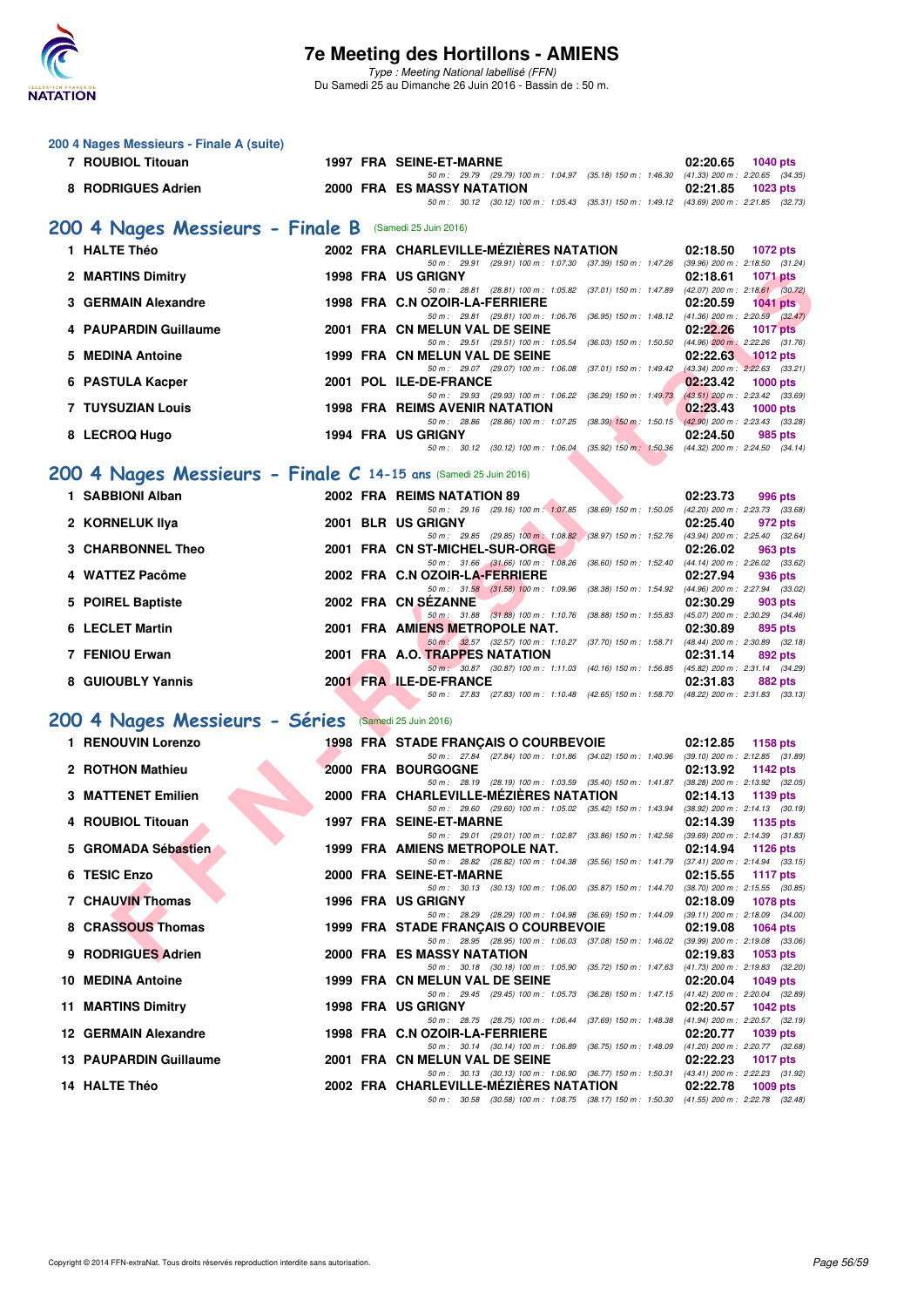

Type : Meeting National labellisé (FFN) Du Samedi 25 au Dimanche 26 Juin 2016 - Bassin de : 50 m.

#### **200 4 Nages Messieurs - Séries (suite)**

|     | 15 LECROQ Hugo            |  | 1994 FRA US GRIGNY                                                                                                                |                           | 02:24.36                              | 987 pts                                               |
|-----|---------------------------|--|-----------------------------------------------------------------------------------------------------------------------------------|---------------------------|---------------------------------------|-------------------------------------------------------|
|     | 16 OUNOUGHI Ihsane        |  | 50 m: 30.05 (30.05) 100 m: 1:05.88 (35.83) 150 m: 1:50.11<br>2001 FRA ES MASSY NATATION                                           |                           | 02:24.73                              | (44.23) 200 m : 2:24.36 (34.25)<br><b>981 pts</b>     |
|     | <b>17 TUYSUZIAN Louis</b> |  | 50 m: 30.38 (30.38) 100 m: 1:09.67 (39.29) 150 m: 1:49.77 (40.10) 200 m: 2:24.73 (34.96)<br><b>1998 FRA REIMS AVENIR NATATION</b> |                           | 02:25.09                              | 976 pts                                               |
|     | 18 PASTULA Kacper         |  | 50 m: 30.09 (30.09) 100 m: 1:09.09 (39.00) 150 m: 1:52.11<br>2001 POL ILE-DE-FRANCE                                               |                           | 02:25.38                              | $(43.02)$ 200 m : 2:25.09 $(32.98)$<br>972 pts        |
|     |                           |  | 50 m: 29.86 (29.86) 100 m: 1:07.61 (37.75) 150 m: 1:50.04                                                                         |                           |                                       | (42.43) 200 m : 2:25.38 (35.34)                       |
|     | 19 SABBIONI Alban         |  | 2002 FRA REIMS NATATION 89<br>50 m: 30.00 (30.00) 100 m: 1:08.75                                                                  | (38.75) 150 m : 1:53.04   | 02:25.77                              | 966 pts<br>(44.29) 200 m : 2:25.77 (32.73)            |
|     | 20 LANTERMINO Romain      |  | <b>1994 FRA CN VAL MAUBUEE</b>                                                                                                    |                           | 02:25.93                              | <b>964 pts</b>                                        |
|     | 21 CHARBONNEL Theo        |  | 50 m: 29.99 (29.99) 100 m: 1:07.97<br>2001 FRA CN ST-MICHEL-SUR-ORGE                                                              | $(37.98)$ 150 m : 1:52.61 | 02:26.86                              | $(44.64)$ 200 m : 2:25.93 $(33.32)$<br>951 pts        |
|     |                           |  | 50 m: 31.66 (31.66) 100 m: 1:07.27 (35.61) 150 m: 1:52.15 (44.88) 200 m: 2:26.86 (34.71)                                          |                           |                                       |                                                       |
|     | <b>22 WAHART Louis</b>    |  | 2001 FRA REIMS NATATION 89<br>50 m: 29.86 (29.86) 100 m: 1:08.26                                                                  | (38.40) 150 m : 1:54.83   | 02:28.38                              | 930 pts<br>$(46.57)$ 200 m : 2:28.38 $(33.55)$        |
|     | 23 KORNELUK Ilya          |  | 2001 BLR US GRIGNY                                                                                                                |                           | 02:28.73                              | 925 pts                                               |
|     | 24 PRUNIERES Robinson     |  | 50 m: 31.07 (31.07) 100 m: 1:10.51 (39.44) 150 m: 1:56.95<br>2000 FRA SEINE-ET-MARNE                                              |                           | 02:29.03                              | (46.44) 200 m : 2:28.73 (31.78)<br>921 pts            |
|     |                           |  | 50 m: 32.63 (32.63) 100 m: 1:12.66                                                                                                | $(40.03)$ 150 m : 1:53.07 |                                       | $(40.41)$ 200 m : 2:29.03 $(35.96)$                   |
|     | 25 WATTEZ Pacôme          |  | 2002 FRA C.N OZOIR-LA-FERRIERE<br>50 m: 32.61 (32.61) 100 m: 1:11.63 (39.02) 150 m: 1:56.96                                       |                           | 02:29.74                              | <b>911 pts</b><br>(45.33) 200 m : 2:29.74 (32.78)     |
|     | 26 MOKHFI Naim            |  | <b>2000 FRA ES MASSY NATATION</b>                                                                                                 |                           | 02:29.75                              | 911 pts                                               |
|     | 27 GUIOUBLY Yannis        |  | 50 m: 31.89 (31.89) 100 m: 1:14.64 (42.75) 150 m: 1:58.90<br>2001 FRA ILE-DE-FRANCE                                               |                           | 02:30.03                              | (44.26) 200 m : 2:29.75 (30.85)<br>907 pts            |
|     |                           |  | 50 m: 28.26 (28.26) 100 m: 1:09.09 (40.83) 150 m: 1:56.85                                                                         |                           |                                       | $(47.76)$ 200 m : 2:30.03 $(33.18)$                   |
|     | 28 POIREL Baptiste        |  | 2002 FRA CN SEZANNE<br>50 m: 32.38 (32.38) 100 m: 1:12.18                                                                         | (39.80) 150 m : 1:56.88   | 02:30.07                              | <b>906 pts</b><br>$(44.70)$ 200 m : 2:30.07 $(33.19)$ |
|     | 29 BIGUE Lucas            |  | 1999 FRA CN MELUN VAL DE SEINE                                                                                                    |                           | 02:30.43                              | 901 pts                                               |
|     |                           |  | 50 m: 31.51 (31.51) 100 m: 1:12.07                                                                                                | (40.56) 150 m : 1:57.69   |                                       | $(45.62)$ 200 m : 2:30.43 $(32.74)$                   |
|     | <b>30 LECLET Martin</b>   |  | 2001 FRA AMIENS METROPOLE NAT.<br>50 m: 32.90 (32.90) 100 m: 1:12.76 (39.86) 150 m: 1:58.95                                       |                           | 02:30.59                              | 899 pts<br>$(46.19)$ 200 m : 2:30.59 $(31.64)$        |
|     | 31 FENIOU Erwan           |  | 2001 FRA A.O. TRAPPES NATATION                                                                                                    |                           | 02:30.64                              | 899 pts                                               |
|     | <b>32 PAUBEL Lucas</b>    |  | 50 m: 30.93 (30.93) 100 m: 1:11.93 (41.00) 150 m: 1:57.34<br>2002 FRA ES MASSY NATATION                                           |                           | $(45.41)$ 200 m : 2:30.64<br>02:30.75 | (33.30)<br>897 pts                                    |
|     |                           |  | 50 m: 32.34 (32.34) 100 m: 1:11.57 (39.23) 150 m: 1:56.16                                                                         |                           |                                       | (44.59) 200 m : 2:30.75 (34.59)                       |
|     | 33 VERHOEVEN Tanguy       |  | 2002 FRA BOURGOGNE<br>50 m: 31.70 (31.70) 100 m: 1:11.46 (39.76) 150 m: 1:56.68                                                   |                           | 02:30.85                              | 896 pts<br>(45.22) 200 m : 2:30.85 (34.17)            |
|     | <b>34 SAUVAGE Andy</b>    |  | 1999 FRA CN VAL MAUBUEE                                                                                                           |                           | 02:30.92                              | 895 pts                                               |
|     | 35 SKLADZIEN Victor       |  | 50 m: 31.99 (31.99) 100 m: 1:11.25 (39.26) 150 m: 1:57.92<br>2002 FRA BOURGOGNE                                                   |                           | 02:30.93                              | (46.67) 200 m : 2:30.92 (33.00)<br>895 pts            |
|     |                           |  | 50 m: 33.55 (33.55) 100 m: 1:14.45 (40.90) 150 m: 1:58.26                                                                         |                           |                                       | $(43.81)$ 200 m : 2:30.93 $(32.67)$                   |
|     | 36 ANDRÉ Loïc             |  | 2001 FRA A.O. TRAPPES NATATION<br>50 m: 31.54 (31.54) 100 m: 1:14.96 (43.42) 150 m: 1:56.82                                       |                           | 02:31.54                              | 886 pts<br>(41.86) 200 m : 2:31.54 (34.72)            |
|     | 37 LE ROUZES Nicolas      |  | 2001 FRA CN VOUZIERS                                                                                                              |                           | 02:31.70                              | 884 pts                                               |
|     | 38 WATTEZ Luc             |  | 50 m: 31.39 (31.39) 100 m: 1:10.21 (38.82) 150 m: 1:56.13 (45.92) 200 m: 2:31.70 (35.57)<br>2002 FRA C.N OZOIR-LA-FERRIERE        |                           | 02:32.67                              | 871 pts                                               |
|     |                           |  | 50 m: 32.11 (32.11) 100 m: 1:14.18 (42.07) 150 m: 1:59.56                                                                         |                           |                                       | $(45.38)$ 200 m : 2:32.67 $(33.11)$                   |
|     | <b>39 LOURET Enzo</b>     |  | <b>2002 FRA BOURGOGNE</b><br>50 m: 33.29 (33.29) 100 m: 1:13.42 (40.13) 150 m: 1:59.68                                            |                           | 02:32.82                              | 869 pts<br>$(46.26)$ 200 m : 2:32.82 $(33.14)$        |
|     | 40 MARCHAND Adrien.       |  | 2002 FRA CN YVETOT                                                                                                                |                           | 02:32.84                              | 869 pts                                               |
| 41. | <b>GOMEZ Corentin</b>     |  | 50 m: 33.16 (33.16) 100 m: 1:14.08 (40.92) 150 m: 1:58.59<br>2000 FRA CN VAL MAUBUEE                                              |                           | 02:35.15                              | (44.51) 200 m : 2:32.84 (34.25)<br>838 pts            |
|     |                           |  | 50 m: 32.04 (32.04) 100 m: 1:13.81 (41.77) 150 m: 1:59.88 (46.07) 200 m: 2:35.15 (35.27)                                          |                           |                                       |                                                       |
|     | 42 LEPLATRE Remy          |  | 2000 FRA CN ST-MICHEL-SUR-ORGE<br>50 m: 34.03 (34.03) 100 m: 1:14.55 (40.52) 150 m: 2:01.03 (46.48) 200 m: 2:36.09                |                           | 02:36.09                              | 826 pts<br>(35.06)                                    |
|     | 43 BUIGNET Benjamin       |  | 1996 FRA ALBERT SPORT NATATION                                                                                                    |                           | 02:37.79                              | 803 pts                                               |
|     | <b>44 LEBRETON Matis</b>  |  | 50 m: 31.49 (31.49) 100 m: 1:13.23 (41.74) 150 m: 2:01.76 (48.53) 200 m: 2:37.79 (36.03)<br>2001 FRA A.O. TRAPPES NATATION        |                           | 02:38.07                              | 800 pts                                               |
|     |                           |  | 50 m: 34.19 (34.19) 100 m: 1:16.01 (41.82) 150 m: 2:01.35 (45.34) 200 m: 2:38.07 (36.72)                                          |                           |                                       |                                                       |
|     | --- GOULARD Clement       |  | 1999 FRA AQUA CLUB PONTAULT-ROISSY                                                                                                |                           | <b>DNS</b> dec                        |                                                       |

### **[400 4 Nages Messieurs - Finale A](http://www.ffnatation.fr/webffn/resultats.php?idact=nat&go=epr&idcpt=38947&idepr=92)** (Dimanche 26 Juin 2016)

| 1 MATTENET Emilien | 2000 FRA CHARLEVILLE-MÉZIÈRES NATATION                                                                                                                                                       | 04:36.01 1189 pts |
|--------------------|----------------------------------------------------------------------------------------------------------------------------------------------------------------------------------------------|-------------------|
|                    | 50 m: 29.44 (29.44) 100 m: 1:04.43 (34.99) 150 m: 1:40.45 (36.02) 200 m: 2:14.62 (34.17) 250 m: 2:53.36 (38.74) 300 m: 3:33.19 (39.83) 350 m: 4:05.00 (31.81) 400 m: 4:36.01 (31.01)         |                   |
| 2 ROUBIOL Titouan  | 1997 FRA SEINE-ET-MARNE                                                                                                                                                                      | 04:42.77 1137 pts |
|                    | 50 m: 29.56 (29.56) 100 m: 1:03.29 (33.73) 150 m: 1:39.95 (36.66) 200 m: 2:16.82 (36.87) 250 m: 2:56.31 (39.49) 300 m: 3:36.27 (39.96) 350 m: 4:10.35 (34.08) 400 m: 4:42.77 (32.42)         |                   |
| 3 ROTHON Mathieu   | <b>2000 FRA BOURGOGNE</b>                                                                                                                                                                    | 04:46.37 1110 pts |
|                    | 50 m : 29.51 (29.51) 100 m : 1:04.50 (34.99) 150 m : 1:43.29 (38.79) 200 m : 2:20.36 (37.07) 250 m : 2:59.93 (39.57) 300 m : 3:40.69 (40.76) 350 m : 4:14.53 (33.84) 400 m : 4:46.37 (31.84) |                   |
| 4 RODRIGUES Adrien | 2000 FRA ES MASSY NATATION                                                                                                                                                                   | 04:49.80 1084 pts |
|                    | 50 m: 31.08 (31.08) 100 m: 1:08.00 (36.92) 150 m: 1:45.65 (37.65) 200 m: 2:21.78 (36.13) 250 m: 3:04.10 (42.32) 300 m: 3:45.37 (41.27) 350 m: 4:18.03 (32.66) 400 m: 4:49.80 (31.77)         |                   |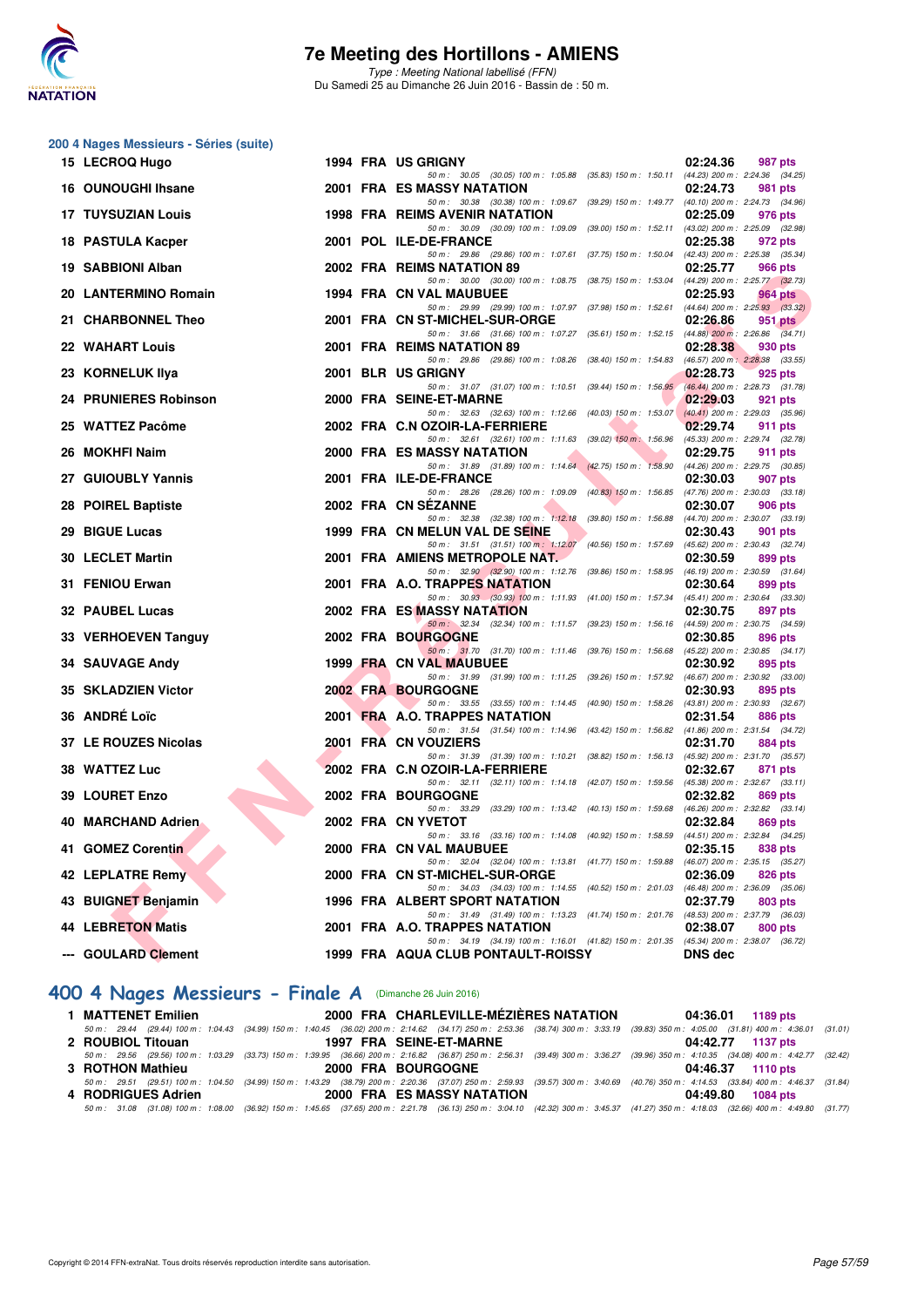

#### **400 4 Nages Messieurs - Finale A (suite)**

| 5 CRASSOUS Thomas     | 1999 FRA STADE FRANCAIS O COURBEVOIE                                                                                                                                                         | 04:53.10 1059 pts |
|-----------------------|----------------------------------------------------------------------------------------------------------------------------------------------------------------------------------------------|-------------------|
|                       | 50 m : 30.01 (30.01) 100 m : 1:06.04 (36.03) 150 m : 1:45.03 (38.99) 200 m : 2:23.16 (38.13) 250 m : 3:03.16 (40.00) 300 m : 3:44.20 (41.04) 350 m : 4:19.53 (35.33) 400 m : 4:53.10 (33.57) |                   |
| 6 JACOLOT Baptiste    | <b>2000 FRA ES MASSY NATATION</b>                                                                                                                                                            | 05:00.68 1004 pts |
|                       | 50 m : 31.46 (31.46) 100 m : 1:07.75 (36.29) 150 m : 1:47.24 (39.49) 200 m : 2:26.34 (39.10) 250 m : 3:09.26 (42.92) 300 m : 3:52.74 (43.48) 350 m : 4:27.41 (34.67) 400 m : 5:00.68 (33.27) |                   |
| 7 MEDINA Antoine      | 1999 FRA CN MELUN VAL DE SEINE                                                                                                                                                               | 05:06.68 961 pts  |
|                       | 50 m : 31.26 (31.26) 100 m : 1:09.17 (37.91) 150 m : 1:49.24 (40.07) 200 m : 2:28.79 (39.55) 250 m : 3:12.20 (43.41) 300 m : 3:57.09 (44.89) 350 m : 4:31.62 (34.53) 400 m : 5:06.68 (35.06) |                   |
| 8 PAUPARDIN Guillaume | 2001 FRA CN MELUN VAL DE SEINE                                                                                                                                                               | 05:08.21 951 pts  |
|                       | 50 m: 30.68 (30.68) 100 m: 1:07.51 (36.83) 150 m: 1:46.14 (38.63) 200 m: 2:23.42 (37.28) 250 m: 3:11.00 (47.58) 300 m: 3:58.09 (47.09) 350 m: 4:34.10 (36.01) 400 m: 5:08.21 (34.11)         |                   |

#### **[400 4 Nages Messieurs - Finale B](http://www.ffnatation.fr/webffn/resultats.php?idact=nat&go=epr&idcpt=38947&idepr=92)** (Dimanche 26 Juin 2016)

| 00 4 Nages Messieurs - Finale B (Dimanche 26 Juin 2016)           |                                                                                                                                                                                      |                                                                                                                                                                                              |
|-------------------------------------------------------------------|--------------------------------------------------------------------------------------------------------------------------------------------------------------------------------------|----------------------------------------------------------------------------------------------------------------------------------------------------------------------------------------------|
| 1 LIV Thomas                                                      | 2002 FRA AQUA CLUB PONTAULT-ROISSY                                                                                                                                                   | 05:01.85<br>996 pts                                                                                                                                                                          |
|                                                                   |                                                                                                                                                                                      | 50 m: 33.03 (33.03) 100 m: 1:10.14 (37.11) 150 m: 1:50.94 (40.80) 200 m: 2:30.47 (39.53) 250 m: 3:11.59 (41.12) 300 m: 3:54.25 (42.66) 350 m: 4:30.11 (35.86) 400 m: 5:01.85 (31.74)         |
| 2 VERHOEVEN Tanguy                                                | <b>2002 FRA BOURGOGNE</b>                                                                                                                                                            | 05:03.10<br>987 pts                                                                                                                                                                          |
|                                                                   | 50 m: 32.21 (32.21) 100 m: 1:09.81 (37.60) 150 m: 1:50.09 (40.28) 200 m: 2:29.33 (39.24) 250 m: 3:12.72 (43.39) 300 m: 3:56.93 (44.21) 350 m: 4:31.71 (34.78) 400 m: 5:03.10         | (31.39)                                                                                                                                                                                      |
| <b>3 BRILLIARD Théo</b>                                           | <b>2001 FRA BOURGOGNE</b>                                                                                                                                                            | 05:05.29<br>971 pts                                                                                                                                                                          |
|                                                                   | 50 m: 32.31 (32.31) 100 m: 1:09.79 (37.48) 150 m: 1:49.86 (40.07) 200 m: 2:29.44 (39.58) 250 m: 3:13.08 (43.64) 300 m: 3:57.64 (44.56) 350 m: 4:33.45 (35.81) 400 m: 5:05.29         | (31.84)                                                                                                                                                                                      |
| 4 LINOT Hugo                                                      | 2002 FRA CNM DIEPPE                                                                                                                                                                  | 05.12.83<br>919 pts                                                                                                                                                                          |
|                                                                   | 50 m : 32.91 (32.91) 100 m : 1:10.29 (37.38) 150 m : 1:51.21 (40.92) 200 m : 2:30.96 (39.75) 250 m : 3:16.73 (45.77) 300 m : 4:00.75 (44.02) 350 m : 4:37.30 (36.55) 400 m : 5:12.83 | (35.53)                                                                                                                                                                                      |
| 5 SABBIONI Alban                                                  | 2002 FRA REIMS NATATION 89                                                                                                                                                           | 05:13.61<br>913 pts                                                                                                                                                                          |
|                                                                   | 50 m : 33.55 (33.55) 100 m : 1:12.70 (39.15) 150 m : 1:53.64 (40.94) 200 m : 2:34.53 (40.89) 250 m : 3:17.82 (43.29) 300 m : 4:03.71 (45.89) 350 m : 4:39.96 (36.25) 400 m : 5:13.61 | (33.65)                                                                                                                                                                                      |
| 6 LOURET Enzo                                                     | <b>2002 FRA BOURGOGNE</b>                                                                                                                                                            | 05:16.20<br>896 pts                                                                                                                                                                          |
|                                                                   |                                                                                                                                                                                      | 50 m: 32.54 (32.54) 100 m: 1:11.89 (39.35) 150 m: 1:53.83 (41.94) 200 m: 2:34.19 (40.36) 250 m: 3:21.58 (47.39) 300 m: 4:08.82 (47.24) 350 m: 4:43.09 (34.27) 400 m: 5:16.20 (33.11)         |
| <b>7 MESKENS Tom</b>                                              | 2002 BEL SWIMMING CLUB WAUTERBOS RODE                                                                                                                                                | 05:22.24<br>855 pts                                                                                                                                                                          |
|                                                                   |                                                                                                                                                                                      | 50 m : 35.39 (35.39) 100 m : 1:17.82 (42.43) 150 m : 2:00.46 (42.64) 200 m : 2:42.02 (41.56) 250 m : 3:26.15 (44.13) 300 m : 4:11.41 (45.26) 350 m : 4:48.47 (37.06) 400 m : 5:22.24 (33.77) |
| 8 RIVIERE Paul                                                    | <b>2001 FRA REIMS CHAMPAGNE NATATION</b>                                                                                                                                             | 05:26.81<br>825 pts                                                                                                                                                                          |
|                                                                   |                                                                                                                                                                                      | 50 m: 34.22 (34.22) 100 m: 1:16.67 (42.45) 150 m: 1:59.76 (43.09) 200 m: 2:40.75 (40.99) 250 m: 3:27.22 (46.47) 300 m: 4:14.58 (47.36) 350 m: 4:50.85 (36.27) 400 m: 5:26.81 (35.96)         |
|                                                                   |                                                                                                                                                                                      |                                                                                                                                                                                              |
| 00 4 Nages Messieurs - Finale C 14-15 ans (Dimanche 26 Juin 2016) |                                                                                                                                                                                      |                                                                                                                                                                                              |
|                                                                   |                                                                                                                                                                                      |                                                                                                                                                                                              |
| 1 LE ROUZES Nicolas                                               | 2001 FRA CN VOUZIERS                                                                                                                                                                 | 05:17.74<br><b>885 pts</b>                                                                                                                                                                   |
|                                                                   |                                                                                                                                                                                      | 50 m: 32.22 (32.22) 100 m: 1:10.27 (38.05) 150 m: 1:52.43 (42.16) 200 m: 2:33.33 (40.90) 250 m: 3:19.40 (46.07) 300 m: 4:05.80 (46.40) 350 m: 4:42.33 (36.53) 400 m: 5:17.74 (35.41)         |
| 2 LEBRETON Matis                                                  | 2001 FRA A.O. TRAPPES NATATION                                                                                                                                                       | 05:19.57<br>873 pts                                                                                                                                                                          |
|                                                                   |                                                                                                                                                                                      | 50 m: 35.18 (35.18) 100 m: 1:17.19 (42.01) 150 m: 1:59.57 (42.38) 200 m: 2:40.31 (40.74) 250 m: 3:24.54 (44.23) 300 m: 4:07.21 (42.67) 350 m: 4:44.41 (37.20) 400 m: 5:19.57 (35.16)         |
| 3 SKLADZIEN Victor                                                | 2002 FRA BOURGOGNE                                                                                                                                                                   | 05:20.73<br>865 pts                                                                                                                                                                          |
|                                                                   |                                                                                                                                                                                      | 50 m: 34.79 (34.79) 100 m: 1:15.20 (40.41) 150 m: 1:58.20 (43.00) 200 m: 2:40.03 (41.83) 250 m: 3:24.29 (44.26) 300 m: 4:08.96 (44.67) 350 m: 4:46.40 (37.44) 400 m: 5:20.73 (34.33)         |
| 4 RIVIERE Antoine                                                 | <b>2001 FRA REIMS CHAMPAGNE NATATION</b>                                                                                                                                             | 05:21.46<br><b>860 pts</b>                                                                                                                                                                   |
|                                                                   | 50 m: 35.07 (35.07) 100 m: 1:15.87 (40.80) 150 m: 1:57.69 (41.82) 200 m: 2:38.53 (40.84) 250 m: 3:23.34 (44.81) 300 m: 4:09.08 (45.74) 350 m: 4:46.07 (36.99) 400 m: 5:21.46         | (35.39)                                                                                                                                                                                      |
| 5 FENIOU Erwan                                                    | 2001 FRA A.O. TRAPPES NATATION                                                                                                                                                       | 05:24.18<br>842 pts                                                                                                                                                                          |
|                                                                   |                                                                                                                                                                                      | 50 m: 33.18 (33.18) 100 m: 1:11.94 (38.76) 150 m: 1:54.87 (42.93) 200 m: 2:37.40 (42.53) 250 m: 3:24.47 (47.07) 300 m: 4:12.42 (47.95) 350 m: 4:48.53 (36.11) 400 m: 5:24.18 (35.65)         |
| 6 LECLET Martin                                                   | 2001 FRA AMIENS METROPOLE NAT.                                                                                                                                                       | 05:29.90<br><b>805 pts</b>                                                                                                                                                                   |
|                                                                   | 50 m: 34.10 (34.10) 100 m: 1:14.62 (40.52) 150 m: 1:56.74 (42.12) 200 m: 2:37.58 (40.84) 250 m: 3:26.78 (49.20) 300 m: 4:15.98 (49.20) 350 m: 4:5.3.21 (37.23) 400 m: 5:29.90        | (36.69)                                                                                                                                                                                      |
| 7 NWATCHOK Hugo                                                   | 2002 FRA REIMS CHAMPAGNE NATATION                                                                                                                                                    | 05:33.26<br>784 pts                                                                                                                                                                          |
|                                                                   |                                                                                                                                                                                      | 50 m: 34.73 (34.73) 100 m: 1:15.75 (41.02) 150 m: 1:58.83 (43.08) 200 m: 2:42.88 (44.05) 250 m: 3:29.77 (46.89) 300 m: 4:18.51 (48.74) 350 m: 4:57.05 (38.54) 400 m: 5:33.26 (36.21)         |
|                                                                   |                                                                                                                                                                                      |                                                                                                                                                                                              |
| 00 4 Nages Messieurs - Séries (Dimanche 26 Juin 2016)             |                                                                                                                                                                                      |                                                                                                                                                                                              |
|                                                                   |                                                                                                                                                                                      |                                                                                                                                                                                              |
| 1 MATTENET Emilien                                                | 2000 FRA CHARLEVILLE-MÉZIÈRES NATATION                                                                                                                                               | 04:45.65<br>1115 pts                                                                                                                                                                         |
|                                                                   |                                                                                                                                                                                      | 50 m: 30.51 (30.51) 100 m: 1:06.72 (36.21) 150 m: 1:43.88 (37.16) 200 m: 2:20.10 (36.22) 250 m: 3:01.18 (41.08) 300 m: 3:42.17 (40.99) 350 m: 4:15.22 (33.05) 400 m: 4:45.65 (30.43)         |
| 2 ROTHON Mathieu                                                  | 2000 FRA BOURGOGNE                                                                                                                                                                   | 04:46.70<br>1107 pts                                                                                                                                                                         |
|                                                                   |                                                                                                                                                                                      | 50 m: 28.16 (28.16) 100 m: 1:01.01 (32.85) 150 m: 1:39.99 (38.98) 200 m: 2:18.01 (38.02) 250 m: 2:57.80 (39.79) 300 m: 3:39.08 (41.28) 350 m: 4:13.99 (34.91) 400 m: 4:46.70 (32.71)         |
| 3 ROUBIOL Titouan                                                 | 1997 FRA SEINE-ET-MARNE                                                                                                                                                              | 04:48.53<br>1093 pts                                                                                                                                                                         |
|                                                                   |                                                                                                                                                                                      | 50 m: 30.28 (30.28) 100 m: 1:04.96 (34.68) 150 m: 1:43.95 (38.99) 200 m: 2:20.95 (37.00) 250 m: 3:01.81 (40.86) 300 m: 3:41.66 (39.85) 350 m: 4:16.19 (34.53) 400 m: 4:48.53 (32.34)         |
| 4 RODRIGUES Adrien                                                | <b>2000 FRA ES MASSY NATATION</b>                                                                                                                                                    | 04:52.87<br><b>1061 pts</b>                                                                                                                                                                  |
|                                                                   | 50 m: 31.83 (31.83) 100 m: 1:08.96 (37.13) 150 m: 1:47.06 (38.10) 200 m: 2:23.37 (36.31) 250 m: 3:06.46 (43.09) 300 m: 3:48.32 (41.86) 350 m: 4:20.81 (32.49) 400 m: 4:52.87         | (32.06)                                                                                                                                                                                      |
| 5 CRASSOUS Thomas                                                 | 1999 FRA STADE FRANCAIS O COURBEVOIE                                                                                                                                                 | 04:55.90<br>1039 pts                                                                                                                                                                         |
|                                                                   | 50 m : 30.81 (30.81) 100 m : 1:07.45 (36.64) 150 m : 1:46.83 (39.38) 200 m : 2:24.37 (37.54) 250 m : 3:05.00 (40.63) 300 m : 3:46.48 (41.48) 350 m : 4:22.12 (35.64) 400 m : 4:55.90 | (33.78)                                                                                                                                                                                      |
| 6 PAUPARDIN Guillaume                                             | 2001 FRA CN MELUN VAL DE SEINE                                                                                                                                                       | 05:02.97<br><b>988 pts</b>                                                                                                                                                                   |
|                                                                   | 50 m : 31.40 (31.40) 100 m : 1:08.26 (36.86) 150 m : 1:46.90 (38.64) 200 m : 2:23.70 (36.80) 250 m : 3:10.74 (47.04) 300 m : 3:56.18 (45.44) 350 m : 4:30.01 (33.83) 400 m : 5:02.97 | (32.96)                                                                                                                                                                                      |
| <b>7 MEDINA Antoine</b>                                           | 1999 FRA CN MELUN VAL DE SEINE                                                                                                                                                       | 05:03.11<br>987 pts                                                                                                                                                                          |
|                                                                   |                                                                                                                                                                                      | 50 m: 31.79 (31.79) 100 m: 1:09.13 (37.34) 150 m: 1:49.20 (40.07) 200 m: 2:27.35 (38.15) 250 m: 3:11.06 (43.71) 300 m: 3:53.82 (42.76) 350 m: 4:29.21 (35.39) 400 m: 5:03.11 (33.90)         |
| 8 JACOLOT Baptiste                                                | 2000 FRA ES MASSY NATATION                                                                                                                                                           | 05:05.30<br>971 pts                                                                                                                                                                          |

## **[400 4 Nages Messieurs - Finale C](http://www.ffnatation.fr/webffn/resultats.php?idact=nat&go=epr&idcpt=38947&idepr=92) 14-15 ans** (Dimanche 26 Juin 2016)

| 1 LE ROUZES Nicolas 2001 FRA CN VOUZIERS |                                   | 05:17.74 885 pts                                                                                                                                                                             |
|------------------------------------------|-----------------------------------|----------------------------------------------------------------------------------------------------------------------------------------------------------------------------------------------|
|                                          |                                   | 50 m: 32.22 (32.22) 100 m: 1:10.27 (38.05) 150 m: 1:52.43 (42.16) 200 m: 2:33.33 (40.90) 250 m: 3:19.40 (46.07) 300 m: 4:05.80 (46.40) 350 m: 4:42.33 (36.53) 400 m: 5:17.74 (35.41)         |
| 2 LEBRETON Matis                         | 2001 FRA A.O. TRAPPES NATATION    | 05:19.57<br>873 pts                                                                                                                                                                          |
|                                          |                                   | 50 m: 35.18 (35.18) 100 m: 1:17.19 (42.01) 150 m: 1:59.57 (42.38) 200 m: 2:40.31 (40.74) 250 m: 3:24.54 (44.23) 300 m: 4:07.21 (42.67) 350 m: 4:44.41 (37.20) 400 m: 5:19.57 (35.16)         |
| 3 SKLADZIEN Victor                       | 2002 FRA BOURGOGNE                | 05:20.73<br>865 pts                                                                                                                                                                          |
|                                          |                                   | 50 m: 34.79 (34.79) 100 m: 1:15.20 (40.41) 150 m: 1:58.20 (43.00) 200 m: 2:40.03 (41.83) 250 m: 3:24.29 (44.26) 300 m: 4:08.96 (44.67) 350 m: 4:46.40 (37.44) 400 m: 5:20.73 (34.33)         |
| 4 RIVIERE Antoine                        | 2001 FRA REIMS CHAMPAGNE NATATION | 05:21.46 860 pts                                                                                                                                                                             |
|                                          |                                   | 50 m : 35.07 (35.07) 100 m : 1:15.87 (40.80) 150 m : 1:57.69 (41.82) 200 m : 2:38.53 (40.84) 250 m : 3:23.34 (44.81) 300 m : 4:09.08 (45.74) 350 m : 4:46.07 (36.99) 400 m : 5:21.46 (35.39) |
| 5 FENIOU Erwan                           | 2001 FRA A.O. TRAPPES NATATION    | 05:24.18 842 pts                                                                                                                                                                             |
|                                          |                                   | 50 m: 33.18 (33.18) 100 m: 1:11.94 (38.76) 150 m: 1:54.87 (42.93) 200 m: 2:37.40 (42.53) 250 m: 3:24.47 (47.07) 300 m: 4:12.42 (47.95) 350 m: 4:48.53 (36.11) 400 m: 5:24.18 (35.65)         |
| 6 LECLET Martin                          | 2001 FRA AMIENS METROPOLE NAT.    | 05:29.90<br>805 pts                                                                                                                                                                          |
|                                          |                                   | 50 m : 34.10 (34.10) 100 m : 1:14.62 (40.52) 150 m : 1:56.74 (42.12) 200 m : 2:37.58 (40.84) 250 m : 3:26.78 (49.20) 300 m : 4:15.98 (49.20) 350 m : 4:53.21 (37.23) 400 m : 5:29.90 (36.69) |
| 7 NWATCHOK Hugo                          | 2002 FRA REIMS CHAMPAGNE NATATION | 05:33.26 784 pts                                                                                                                                                                             |
|                                          |                                   | 50 m: 34.73 (34.73) 100 m: 1:15.75 (41.02) 150 m: 1:58.83 (43.08) 200 m: 2:42.88 (44.05) 250 m: 3:29.77 (46.89) 300 m: 4:18.51 (48.74) 350 m: 4:57.05 (38.54) 400 m: 5:33.26 (36.21)         |

## **[400 4 Nages Messieurs - Séries](http://www.ffnatation.fr/webffn/resultats.php?idact=nat&go=epr&idcpt=38947&idepr=92)** (Dimanche 26 Juin 2016)

| 1 MATTENET Emilien    | 2000 FRA CHARLEVILLE-MEZIERES NATATION                                                                                                                                               | 04:45.65<br>1115 pts                                                                                                                                                                         |
|-----------------------|--------------------------------------------------------------------------------------------------------------------------------------------------------------------------------------|----------------------------------------------------------------------------------------------------------------------------------------------------------------------------------------------|
|                       |                                                                                                                                                                                      | 50 m: 30.51 (30.51) 100 m: 1:06.72 (36.21) 150 m: 1:43.88 (37.16) 200 m: 2:20.10 (36.22) 250 m: 3:01.18 (41.08) 300 m: 3:42.17 (40.99) 350 m: 4:15.22 (33.05) 400 m: 4:45.65 (30.43)         |
| 2 ROTHON Mathieu      | <b>2000 FRA BOURGOGNE</b>                                                                                                                                                            | 04:46.70<br>1107 pts                                                                                                                                                                         |
|                       |                                                                                                                                                                                      | 50 m: 28.16 (28.16) 100 m: 1:01.01 (32.85) 150 m: 1:39.99 (38.98) 200 m: 2:18.01 (38.02) 250 m: 2:57.80 (39.79) 300 m: 3:39.08 (41.28) 350 m: 4:13.99 (34.91) 400 m: 4:46.70 (32.71)         |
| 3 ROUBIOL Titouan     | 1997 FRA SEINE-ET-MARNE                                                                                                                                                              | 04:48.53<br>1093 pts                                                                                                                                                                         |
|                       | 50 m : 30.28 (30.28) 100 m : 1:04.96 (34.68) 150 m : 1:43.95 (38.99) 200 m : 2:20.95 (37.00) 250 m : 3:01.81 (40.86) 300 m : 3:41.66 (39.85) 350 m : 4:16.19 (34.53) 400 m : 4:48.53 | (32.34)                                                                                                                                                                                      |
| 4 RODRIGUES Adrien    | 2000 FRA ES MASSY NATATION                                                                                                                                                           | 04:52.87<br>1061 pts                                                                                                                                                                         |
|                       |                                                                                                                                                                                      | 50 m : 31.83 (31.83) 100 m : 1:08.96 (37.13) 150 m : 1:47.06 (38.10) 200 m : 2:23.37 (36.31) 250 m : 3:06.46 (43.09) 300 m : 3:48.32 (41.86) 350 m : 4:20.81 (32.49) 400 m : 4:52.87 (32.06) |
| 5 CRASSOUS Thomas     | 1999 FRA STADE FRANÇAIS O COURBEVOIE                                                                                                                                                 | 04:55.90<br>1039 pts                                                                                                                                                                         |
|                       | 50 m: 30.81 (30.81) 100 m: 1:07.45 (36.64) 150 m: 1:46.83 (39.38) 200 m: 2:24.37 (37.54) 250 m: 3:05.00 (40.63) 300 m: 3:46.48 (41.48) 350 m: 4:22.12 (35.64) 400 m: 4:55.90         | (33.78)                                                                                                                                                                                      |
| 6 PAUPARDIN Guillaume | 2001 FRA CN MELUN VAL DE SEINE                                                                                                                                                       | 05:02.97<br>988 pts                                                                                                                                                                          |
|                       |                                                                                                                                                                                      | 50 m : 31.40 (31.40) 100 m : 1:08.26 (36.86) 150 m : 1:46.90 (38.64) 200 m : 2:23.70 (36.80) 250 m : 3:10.74 (47.04) 300 m : 3:56.18 (45.44) 350 m : 4:30.01 (33.83) 400 m : 5:02.97 (32.96) |
| 7 MEDINA Antoine      | 1999 FRA CN MELUN VAL DE SEINE                                                                                                                                                       | 05:03.11<br>987 pts                                                                                                                                                                          |
|                       |                                                                                                                                                                                      | 50 m: 31.79 (31.79) 100 m: 1:09.13 (37.34) 150 m: 1:49.20 (40.07) 200 m: 2:27.35 (38.15) 250 m: 3:11.06 (43.71) 300 m: 3:53.82 (42.76) 350 m: 4:29.21 (35.39) 400 m: 5:03.11 (33.90)         |
| 8 JACOLOT Baptiste    | 2000 FRA ES MASSY NATATION                                                                                                                                                           | 05:05.30<br>971 pts                                                                                                                                                                          |
|                       | 50 m: 32.45 (32.45) 100 m: 1:08.89 (36.44) 150 m: 1:48.87 (39.98) 200 m: 2:27.80 (38.93) 250 m: 3:12.04 (44.24) 300 m: 3:56.28 (44.24) 350 m: 4:31.33 (35.05) 400 m: 5:05.30         | (33.97)                                                                                                                                                                                      |
| 9 VERHOEVEN Tanguy    | <b>2002 FRA BOURGOGNE</b>                                                                                                                                                            | 05:10.74<br>933 pts                                                                                                                                                                          |
|                       | 50 m : 32.96 (32.96) 100 m : 1:12.01 (39.05) 150 m : 1:53.33 (41.32) 200 m : 2:32.30 (38.97) 250 m : 3:17.34 (45.04) 300 m : 4:02.03 (44.69) 350 m : 4:38.30 (36.27) 400 m : 5:10.74 | (32.44)                                                                                                                                                                                      |
| 10 BRILLIARD Théo     | 2001 FRA BOURGOGNE                                                                                                                                                                   | 05:11.65<br>927 pts                                                                                                                                                                          |
|                       |                                                                                                                                                                                      | 50 m: 32.47 (32.47) 100 m: 1:10.29 (37.82) 150 m: 1:51.11 (40.82) 200 m: 2:32.04 (40.93) 250 m: 3:17.60 (45.56) 300 m: 4:03.70 (46.10) 350 m: 4:38.79 (35.09) 400 m: 5:11.65 (32.86)         |
| 11 LIV Thomas         | 2002 FRA AQUA CLUB PONTAULT-ROISSY                                                                                                                                                   | 05:11.86<br>925 pts                                                                                                                                                                          |
|                       |                                                                                                                                                                                      | 50 m: 34.28 (34.28) 100 m: 1:13.10 (38.82) 150 m: 1:55.08 (41.98) 200 m: 2:35.24 (40.16) 250 m: 3:17.28 (42.04) 300 m: 4:00.15 (42.87) 350 m: 4:37.47 (37.32) 400 m: 5:11.86 (34.39)         |
| 12 LE COZ Cédric      | 2002 FRA AS CORBEIL-ESSONNE                                                                                                                                                          | 05:12.63<br>920 pts                                                                                                                                                                          |
|                       |                                                                                                                                                                                      | 50 m: 31.95 (31.95) 100 m: 1:09.95 (38.00) 150 m: 1:50.68 (40.73) 200 m: 2:29.71 (39.03) 250 m: 3:16.57 (46.86) 300 m: 4:05.03 (48.46) 350 m: 4:39.34 (34.31) 400 m: 5:12.63 (33.29)         |
| 13 TUYSUZIAN Louis    | 1998 FRA REIMS AVENIR NATATION                                                                                                                                                       | 05:13.03<br>917 pts                                                                                                                                                                          |
|                       |                                                                                                                                                                                      | 50 m : 30.13 (30.13) 100 m : 1:06.99 (36.86) 150 m : 1:48.63 (41.64) 200 m : 2:29.93 (41.30) 250 m : 3:15.65 (45.72) 300 m : 4:01.03 (45.38) 350 m : 4:38.13 (37.10) 400 m : 5:13.03 (34.90) |
|                       |                                                                                                                                                                                      |                                                                                                                                                                                              |